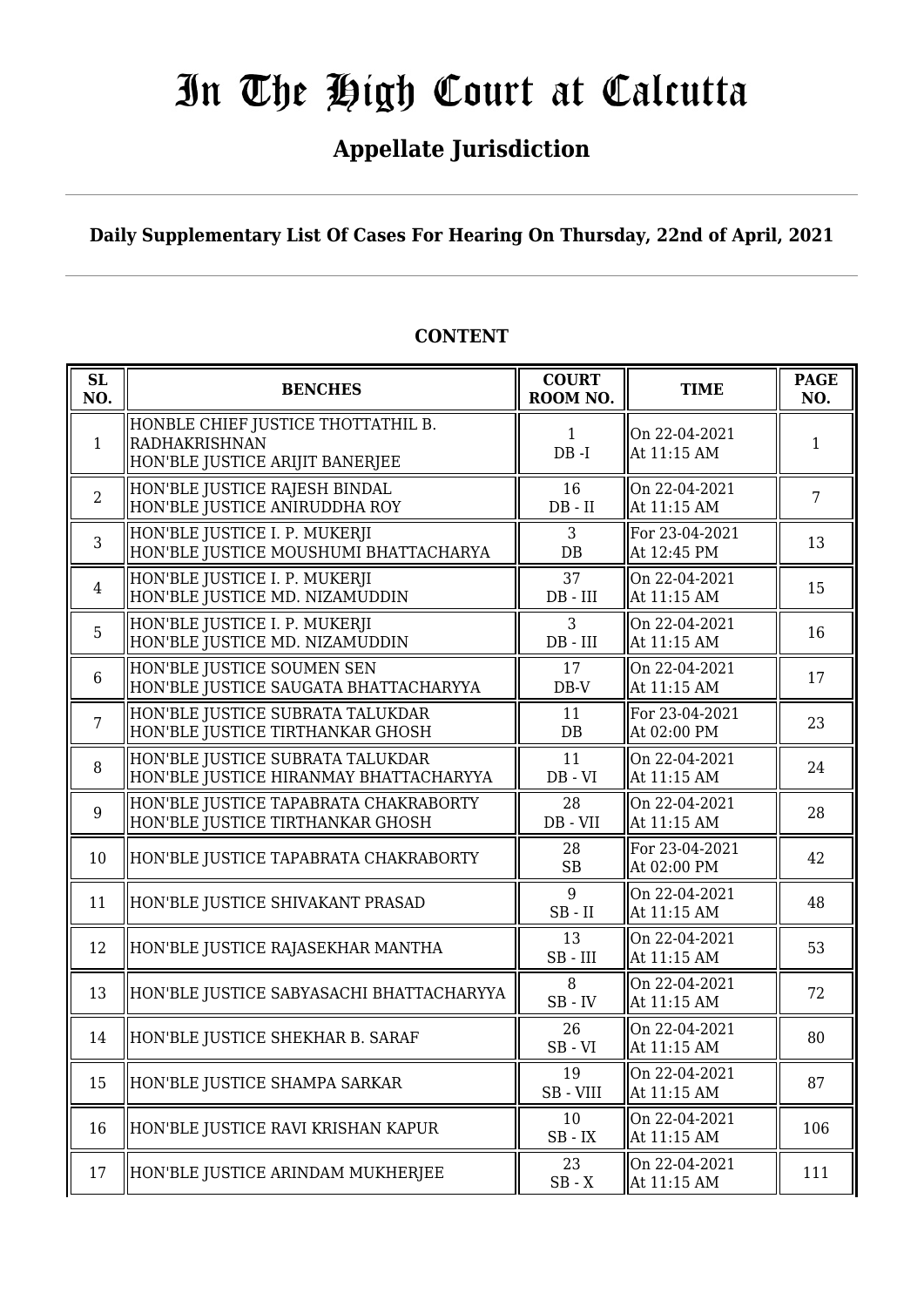| SL <sub>NO</sub> | <b>BENCHES</b>                       | <b>COURT</b><br>ROOM NO.                 | <b>TIME</b>                     | <b>PAGE</b><br>NO. |
|------------------|--------------------------------------|------------------------------------------|---------------------------------|--------------------|
| 18               | HON'BLE JUSTICE BISWAJIT BASU        | 18<br>$SB - XI$                          | On 22-04-2021<br>At 11:15 AM    | 113                |
| 19               | HON'BLE JUSTICE AMRITA SINHA         | 24<br>SB-XII                             | On 22-04-2021<br>At 11:15 AM    | 118                |
| 20               | HON'BLE JUSTICE ABHIJIT GANGOPADHYAY | 22<br>SB-XIII                            | On 22-04-2021<br>At 11:15 AM    | 122                |
| 21               | HON'BLE JUSTICE JAY SENGUPTA         | 32<br>SB - XIV                           | lOn 22-04-2021<br>  At 11:15 AM | 126                |
| 22               | HON'BLE JUSTICE BIBEK CHAUDHURI      | 30<br>$\rm SB$ - $\rm XV$                | On 22-04-2021<br>  At 11:15 AM  | 132                |
| 23               | HON'BLE JUSTICE SUBHASIS DASGUPTA    | 42<br>SB - XVI                           | On 22-04-2021<br>At 11:15 AM    | 136                |
| 24               | HON'BLE JUSTICE KAUSIK CHANDA        | $\mathcal{D}_{\mathcal{L}}$<br><b>SB</b> | On 22-04-2021<br>At 11:15 AM    | 141                |
| 25               | WARNING LIST                         | 10                                       | $ On 22-04-2021$                | 148                |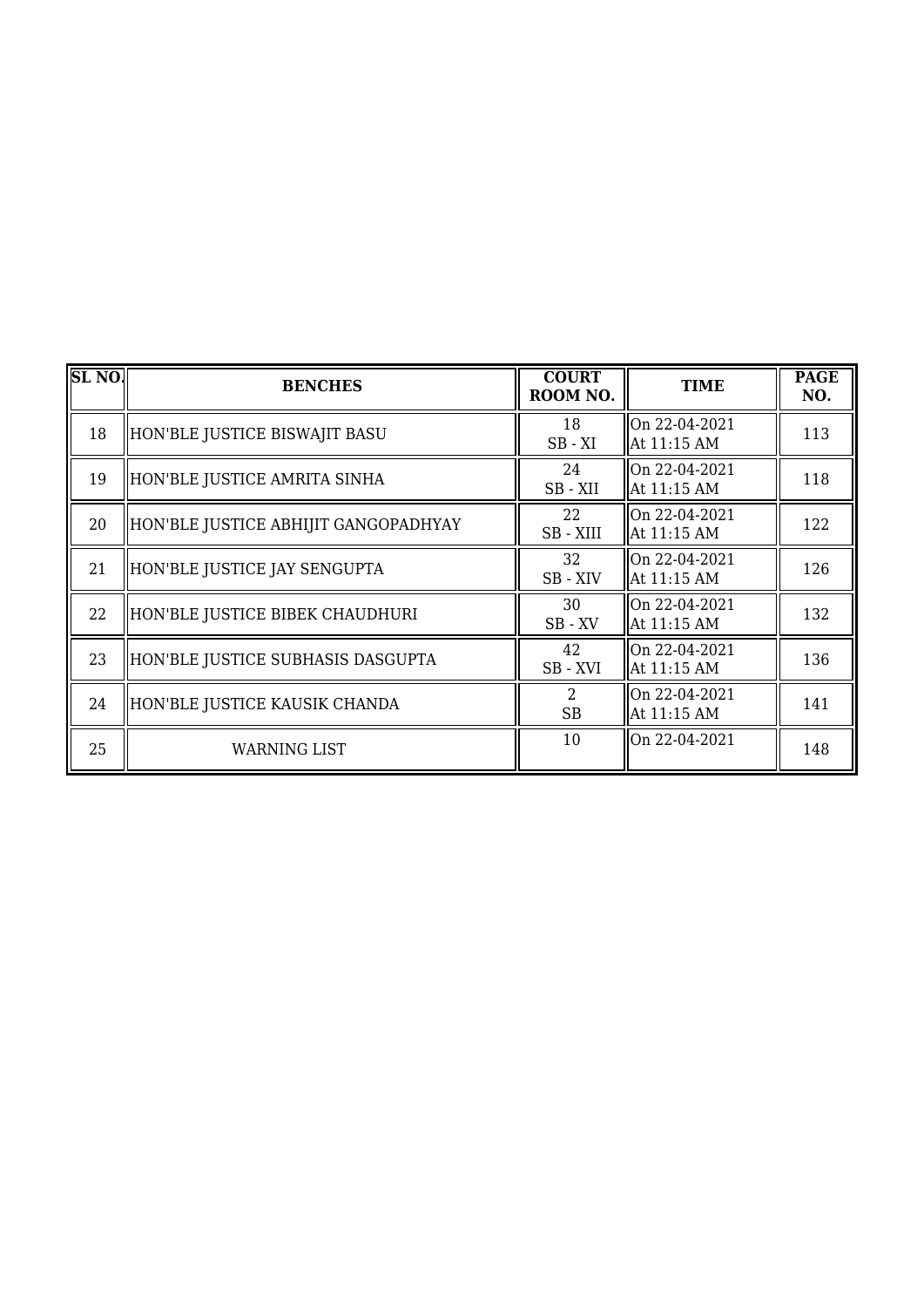

### **Appellate Side**

**DAILY CAUSELIST For Thursday The 22nd April 2021**

**COURT NO. 1**

**DIVISION BENCH (DB -I)**

**AT 11:15 AM**

**HONBLE CHIEF JUSTICE THOTTATHIL B. RADHAKRISHNAN HON'BLE JUSTICE ARIJIT BANERJEE**

#### **(VIA VIDEO CONFERENCE)**

**ON AND FROM WEDNESDAY, THE 13TH JANUARY, 2021 - APPEALS FROM ORDERS RELATING TO RESIDUARY UNDER GROUP IX INCLUDING APPLICATIONS CONNECTED THERETO; PUBLIC INTEREST LITIGATION; CRIMINAL CONTEMPT MATTERS; APPEALS UNDER SECTION 19(1)(a) OF THE CONTEMPT OF COURT'S ACT; APPLICATIONS UNDER SECTION 27 OF THE ELECTRICITY REGULATORY COMMISSION ACT, 1998, INCLUDING APPLICATIONS CONNECTED THERETO;**

**HABEAS CORPUS;**

**DEATH REFERENCE CASES ( INCLUDING ADMISSION OF CRIMINAL APPEALS RELATING TO SUCH REFERENCE AGAINST THE SAME CONVICTION ORDER); ADMISSION OF CRIMINAL APPEALS;**

**HEARING OF CRIMINAL APPEALS & APPLICATIONS CONNECTED THERETO INCLUDING APPLICATION FOR SUSPENSION OF SENTENCE IN PENDING APPEALS;**

**CRIMINAL APPEALS RELATING TO CRIMES AGAINST WOMEN. ANY OTHER MATTER, IRRESPECTIVE OF CLASSIFICATION, AS DIRECTED BY THE HON'BLE CHIEF JUSTICE.**

**SPL. NOTE :**

**MONDAY : ASSIGNED MATTERS, ADMISSION OF CRIMINAL APPEALS, HABEAS CORPUS, CRIMINAL CONTEMPT MATTERS, APPEALS UNDER SECTION 19(1)(a) OF THE CONTEMPT OF COURT'S ACT.APPLICATIONS UNDER SECTION 27 OF THE ELECTRICITY REGULATORY COMMISSION ACT 1998 INCLUDING APPLICATIONS CONNECTED THERETO; BAIL IN CONNECTION WITH APPEAL.**

**TUESDAY : ASSIGNED MATTERS, HABEAS CORPUS, BAIL IN CONNECTION WITH APPEAL, ADMISSION OF CRIMINAL APPEALS.**

**WEDNESDAY :ASSIGNED MATTERS, HEARING OF CRIMINAL APPEALS.**

**THURSDAY : ASSIGNED MATTERS, APPEALS FROM ORDERS RELATING TO RESIDUARY UNDER GROUP - IX INCLUDING APPLICATIONS CONNECTED THERETO. THEREAFTER PIL MATTERS WILL BE TAKEN UP IF TIME PERMITS.**

#### **FRIDAY : ASSIGNED MATTERS, PUBLIC INTEREST LITIGATION.**

**NO MENTIONING IN COURT**

|   |              | <b>TOP</b>                                    |              |
|---|--------------|-----------------------------------------------|--------------|
| 1 | CRA/268/2018 | SHADAB SIDDIOUI<br>VS<br>STATE OF WEST BENGAL | D. MUKHERJEE |

IA NO: CRAN/1/2019(Old No:CRAN/2513/2019), CRAN/2/2020(Old No:CRAN/1399/2020), CRAN/3/2020(Old No:CRAN/1401/2020), CRAN/4/2021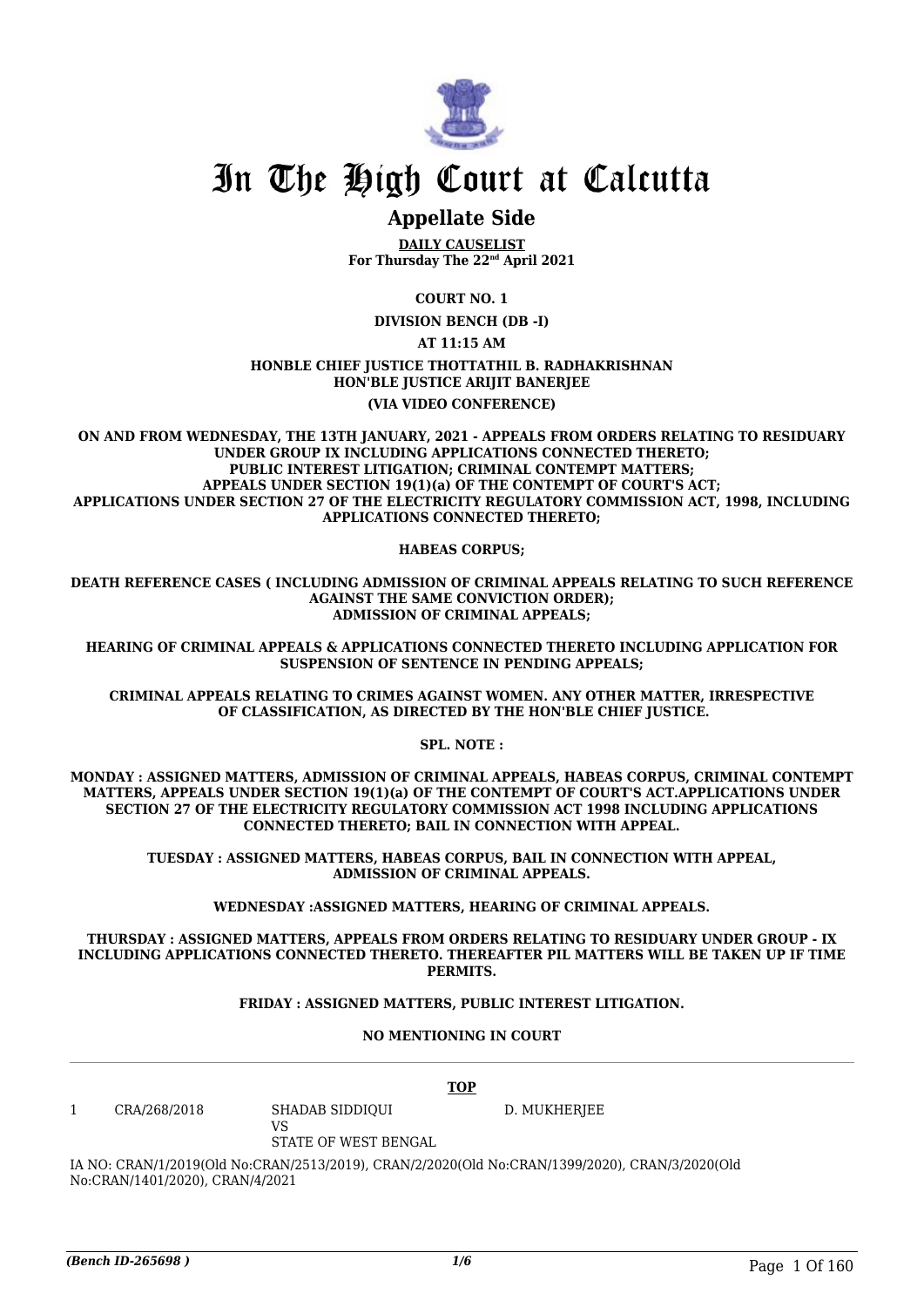| wt2             | CRA/341/2018                                                                                                | KHALID KHAN<br>VS<br>STATE OF WEST BENGAL                                                                                      | S. MUKHERJEE                              |                 |  |  |  |
|-----------------|-------------------------------------------------------------------------------------------------------------|--------------------------------------------------------------------------------------------------------------------------------|-------------------------------------------|-----------------|--|--|--|
|                 | IA NO: CRAN/1/2018(Old No:CRAN/1762/2018), CRAN/2/2018(Old No:CRAN/3033/2018)                               |                                                                                                                                |                                           |                 |  |  |  |
| wt <sub>3</sub> | CRA/331/2018                                                                                                | KAMRAN AKHTAR<br>VS                                                                                                            | A BASU                                    |                 |  |  |  |
|                 |                                                                                                             | STATE OF WEST BENGAL                                                                                                           |                                           |                 |  |  |  |
|                 | No:CRAN/1789/2020)                                                                                          | IA NO: CRAN/2/2018(Old No:CRAN/2285/2018), CRAN/3/2020(Old No:CRAN/1788/2020), CRAN/4/2020(Old                                 |                                           |                 |  |  |  |
| 4               | WPA(P)/27/2021                                                                                              | THE COURT ON ITS OWN<br>MOTION, IN RE UTP DIPAK<br>JOSHI, LODGED IN DUM DUM<br>CENTRAL CORRECTIONAL<br>HOME<br><b>VS</b><br>NA | NA                                        | SAIKAT BANERJEE |  |  |  |
| 5               | WPA(P)/117/2021                                                                                             | NITISH DEBNATH<br><b>VS</b><br>ELECTION COMMISSION OF<br><b>INDIA AND OTHERS</b>                                               | <b>ARINDAM DAS</b>                        |                 |  |  |  |
| wt6             | WPA(P)/118/2021                                                                                             | SANKAR HALDER AND ORS.<br>VS<br>UNION OF INDIA AND ORS.                                                                        | <b>MANISANKAR</b><br><b>CHATTOPADHYAY</b> |                 |  |  |  |
| wt7             | WPA(P)/107/2021                                                                                             | SOMNATH ROY AND ORS<br><b>VS</b><br>THE STATE OF WEST BENGAL<br>AND ORS                                                        | NOOR ISLAM SEIKH                          |                 |  |  |  |
| 8               | WPA(P)/123/2021                                                                                             | BIMAL KUMAR CHATTERJEE<br><b>VS</b><br>ELECTION COMMISSION OF<br><b>INDIA AND ORS</b>                                          | SUBRATA SARKAR                            |                 |  |  |  |
| 9               | WPA(P)/122/2021                                                                                             | DIPIKA SARKAR<br><b>VS</b><br>UNION OF INDIA AND ORS.                                                                          | SAYANTAN RAKSHIT                          |                 |  |  |  |
|                 | IA NO: CAN/1/2021                                                                                           |                                                                                                                                |                                           |                 |  |  |  |
| 10              | WPA(P)/129/2021                                                                                             | <b>ARINDAM GHOSH</b><br><b>VS</b><br>ELECTION COMMISSION OF<br><b>INDIA AND ORS</b>                                            | ARINDAM GHOSH                             |                 |  |  |  |
| 11              | WPA(P)/127/2021                                                                                             | <b>DURGA PADA MALLICK</b><br>VS<br>THE ELECTION COMMISSION<br>OF INDIA AND OTHERS                                              | SANKHA SUBHRA RAY                         |                 |  |  |  |
| 12              | CRA/437/2010                                                                                                | SK. AZIJUL @ SK. AJIJUL<br>VS<br>STATE OF WEST BENGAL                                                                          | <b>GOURAV BANERJI</b>                     |                 |  |  |  |
| 13              | CRA/238/2020                                                                                                | <b>HOSSAIN SK</b><br>VS<br>THE STATE OF WEST BENGAL                                                                            | <b>RAHUL GABGULY</b>                      |                 |  |  |  |
|                 | IA NO: CRAN/1/2021                                                                                          |                                                                                                                                |                                           |                 |  |  |  |
| 14              | CRA/262/2020                                                                                                | RAJU JAISWAL<br><b>VS</b>                                                                                                      | DIPANJAN CHATTERJEE                       |                 |  |  |  |
|                 | IA NO: CRAN/1/2020, CRAN/2/2020                                                                             | State of West Bengal                                                                                                           |                                           |                 |  |  |  |
| 15              | CRA/329/2011                                                                                                | JOYDEV MONDAL @ MAHKAN &                                                                                                       | DIPANKAR PARAMANICK                       |                 |  |  |  |
|                 |                                                                                                             | ORS.<br>VS                                                                                                                     |                                           |                 |  |  |  |
|                 | STATE OF WEST BENGAL<br>IA NO: CRAN/3/2020, CRAN/4/2020, CRAN/5/2020, CRAN/6/2020, CRAN/7/2020, CRAN/8/2020 |                                                                                                                                |                                           |                 |  |  |  |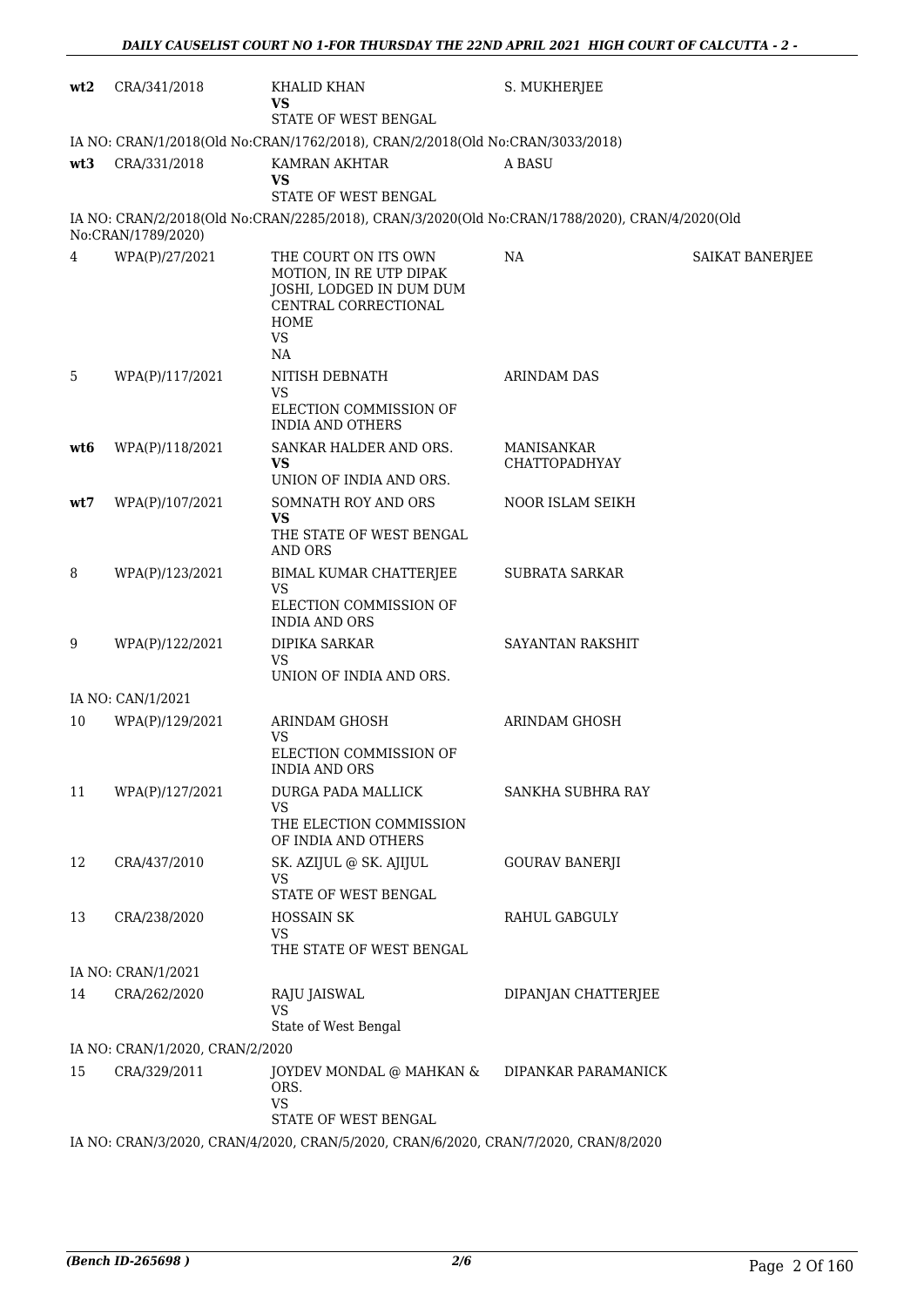| 16 | CRA/185/2021<br>[Dept.]                   | SOMNATH PRAMANICK@BAPAN<br>VS<br>STATE OF WEST BENGAL                                                | SK TOSLIMA ALI                       |
|----|-------------------------------------------|------------------------------------------------------------------------------------------------------|--------------------------------------|
| 17 | MAT/504/2021                              | K RAY AND ASSOCIATES AND<br>ORS.<br>VS.<br>RESERVE BANK OF INDIA AND<br>ANR.                         | <b>SURYANEEL DAS</b>                 |
|    | IA NO: CAN/1/2021                         |                                                                                                      |                                      |
| 18 | WPA/6937/2020                             | PRANAV KHAITAN<br>VS                                                                                 | <b>BRATIN KUMAR DEY</b>              |
|    |                                           | THE STATE OF WB AND ORS                                                                              |                                      |
| 19 | MAT/846/2020                              | IA NO: CAN/1/2020, CAN/2/2020, CAN/3/2020, CAN/4/2021<br><b>MANIK PAL</b>                            | DILIP KUMAR SINHA                    |
|    |                                           | VS.<br>State of West Bengal                                                                          |                                      |
|    | IA NO: CAN/1/2021                         |                                                                                                      |                                      |
| 20 | MAT/847/2020                              | PANNALAL PAUL<br>VS<br>State of West Bengal                                                          | DILIP KUMAR SINHA                    |
|    | IA NO: CAN/1/2021                         |                                                                                                      |                                      |
|    |                                           | <b>ASSIGNED MATTERS</b>                                                                              |                                      |
| 21 | CRM/35/2021                               | K R ASHOK KUMAR AND ORS                                                                              | PRADYOT KUMAR DAS                    |
|    |                                           | <b>VS</b><br>State of West Bengal                                                                    |                                      |
| 22 | CRM/407/2021                              | <b>MANTU MAHATO</b><br><b>VS</b><br>THE CENTRAL BUREAU                                               | <b>MUNMUN</b><br><b>GANGOPADHYAY</b> |
| 23 | CRM/9431/2019                             | <b>OFINVESIGATION</b><br>DAYAMOY MAHATO<br><b>VS</b><br>C.B.I.                                       | <b>AVISHEK BHANDARI</b>              |
| 24 | CRM/5790/2020                             | STATE OF WEST BENGAL<br><b>VS</b><br>DEBJANI PODDAR & ORS                                            | <b>MD ANWAR HOSSAIN</b>              |
|    | IA NO: CRAN/1/2020(Old No:CRAN/4203/2020) |                                                                                                      |                                      |
| 25 | CRM/7495/2020                             | RAKHI GHOSH<br><b>VS</b>                                                                             | DEBABRATIM GUHA                      |
|    |                                           | State of West Bengal                                                                                 |                                      |
|    | IA NO: CRAN/1/2020                        |                                                                                                      |                                      |
| 26 | CRM/2339/2021                             | PRIYANKA CHOWDHURY @<br><b>MOON</b><br><b>VS</b><br><b>CENTRAL BUREAU OF</b><br><b>INVESTIGATION</b> | ADITYA TIWARI                        |
|    | wt27 FMA/517/2020                         | BALARAM CHOWDHURY & ANR<br>VS<br>SAMARESH MRIDHA                                                     | ARKA KUMAR NAG                       |
|    | IA NO: CAN/3/2020                         |                                                                                                      |                                      |
| 28 | CRM/1903/2020                             | DEBJANI MUKHERJEE<br>VS<br><b>CENTRAL BUREAU OF</b><br><b>INVESTIGATION</b>                          | <b>HARERAM SINGH</b>                 |
|    |                                           | <b>FIXED MATTER</b>                                                                                  |                                      |
| 29 | CRA/281/2020                              | <b>HARI SINGH</b><br>VS                                                                              | NEIL BASU                            |
|    |                                           | State of West Bengal                                                                                 |                                      |
|    | IA NO: CRAN/1/2021, CRAN/2/2021           |                                                                                                      |                                      |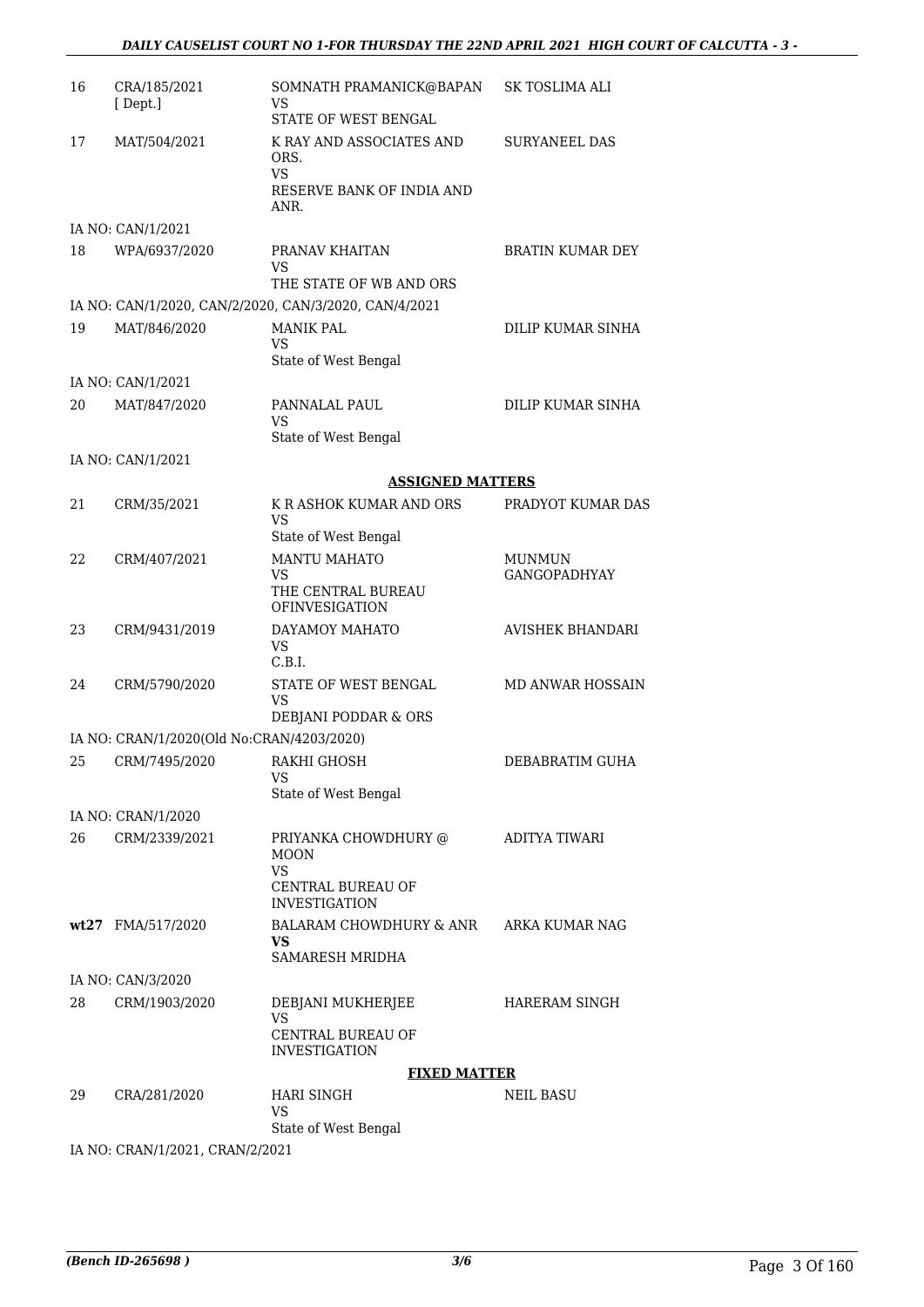| 30 | CRA/240/2020                                     | <b>BINAY SINGH</b><br>VS<br>State of West Bengal                              | LOKESH SHARMA                                                                                              |
|----|--------------------------------------------------|-------------------------------------------------------------------------------|------------------------------------------------------------------------------------------------------------|
|    | IA NO: CRAN/1/2021, CRAN/2/2021                  |                                                                               |                                                                                                            |
| 31 | CRA/278/2020                                     | <b>RAJKUMAR ROY</b><br>VS                                                     | <b>SATADRU LAHIRI</b>                                                                                      |
|    |                                                  | State of West Bengal                                                          |                                                                                                            |
| 32 | IA NO: CRAN/1/2021, CRAN/2/2021<br>CRA/277/2020  | DIPANKAR BASU                                                                 | DATTATREYA DUTTA                                                                                           |
|    |                                                  | VS<br>THE STATE OF WEST BENGAL                                                |                                                                                                            |
|    | IA NO: CRAN/1/2021                               |                                                                               |                                                                                                            |
| 33 | CRA/282/2020                                     | RADHU JAYA SHETTY<br><b>VS</b><br>State of West Bengal                        | SANDIP CHAKRABORTY                                                                                         |
|    | IA NO: CRAN/1/2021                               |                                                                               |                                                                                                            |
| 34 | CRA/250/2020                                     | MONORANJAN ROY<br><b>VS</b><br>State of West Bengal                           | <b>MANAS DASGUPTA</b>                                                                                      |
|    | IA NO: CRAN/1/2021, CRAN/2/2021                  |                                                                               |                                                                                                            |
| 35 | CRA/254/2020                                     | <b>ARUP THAKUR</b><br>VS                                                      | Saurav Basu                                                                                                |
|    |                                                  | State of West Bengal                                                          |                                                                                                            |
|    | IA NO: CRAN/1/2021                               |                                                                               |                                                                                                            |
| 36 | CRA/498/2017<br>$[PT-1 + II + 2 PB +$<br>$LCR$ ] | ALOKE GHOSH<br>VS<br>STATE OF WEST BENGAL                                     | ESHITA DUTTA                                                                                               |
|    | IA NO: CRAN/2/2019(Old No:CRAN/3105/2019)        |                                                                               |                                                                                                            |
|    | wt37 CRA/511/2017                                | <b>GOPAL MISTRY</b><br><b>VS</b><br>STATE OF WEST BENGAL                      | AYAN MUKHERJEE                                                                                             |
| 38 | FMA/485/2020<br>[MAT 1915/2019]                  | SANKAR SAHA & ANR<br>VS<br>STATE OF WEST BENGAL & ORS                         | <b>GOPA BISWAS</b>                                                                                         |
|    | IA NO: CAN/1/2019(Old No:CAN/12515/2019)         |                                                                               |                                                                                                            |
| 39 | MAT/105/2020                                     | <b>MASUMA NAFSIN BANU</b><br>ALAMGIR & ORS                                    | <b>GOLAM MASTAFA</b>                                                                                       |
|    |                                                  |                                                                               | IA NO: CAN/1/2020(Old No:CAN/828/2020), CAN/2/2020(Old No:CAN/4718/2020), CAN/3/2020(Old No:CAN/4720/2020) |
| 40 | CRA/78/2012                                      | KHOKAN MIA & ORS.<br>VS                                                       | <b>ASRAF MANDAL</b>                                                                                        |
|    |                                                  | STATE OF WEST BENGAL                                                          |                                                                                                            |
|    |                                                  | IA NO: CRAN/6/2019(Old No:CRAN/4772/2019), CRAN/7/2019(Old No:CRAN/4775/2019) |                                                                                                            |
| 41 | CRA/731/2019                                     | MD ANIKUL ISLAM<br>VS<br>STATE OF WEST BENGAL                                 | <b>BENAJIR HASNA</b>                                                                                       |
|    | IA NO: CRAN/1/2020(Old No:CRAN/416/2020)         |                                                                               |                                                                                                            |
| 42 | CRA/730/2019                                     | MD ASHIKUR REJA & ANR<br><b>VS</b><br>STATE OF WEST BENGAL                    | BENAJIR HASNA                                                                                              |
|    | IA NO: CRAN/1/2020(Old No:CRAN/347/2020)         |                                                                               |                                                                                                            |
| 43 | CRA/538/2018                                     | SABITRI CHAKRABORTY<br>VS                                                     | RAHUL GANGULY                                                                                              |
|    |                                                  | STATE OF WEST BENGAL & ORS                                                    |                                                                                                            |
|    |                                                  | IA NO: CRAN/2/2019(Old No:CRAN/2685/2019), CRAN/3/2020(Old No:CRAN/4533/2020) |                                                                                                            |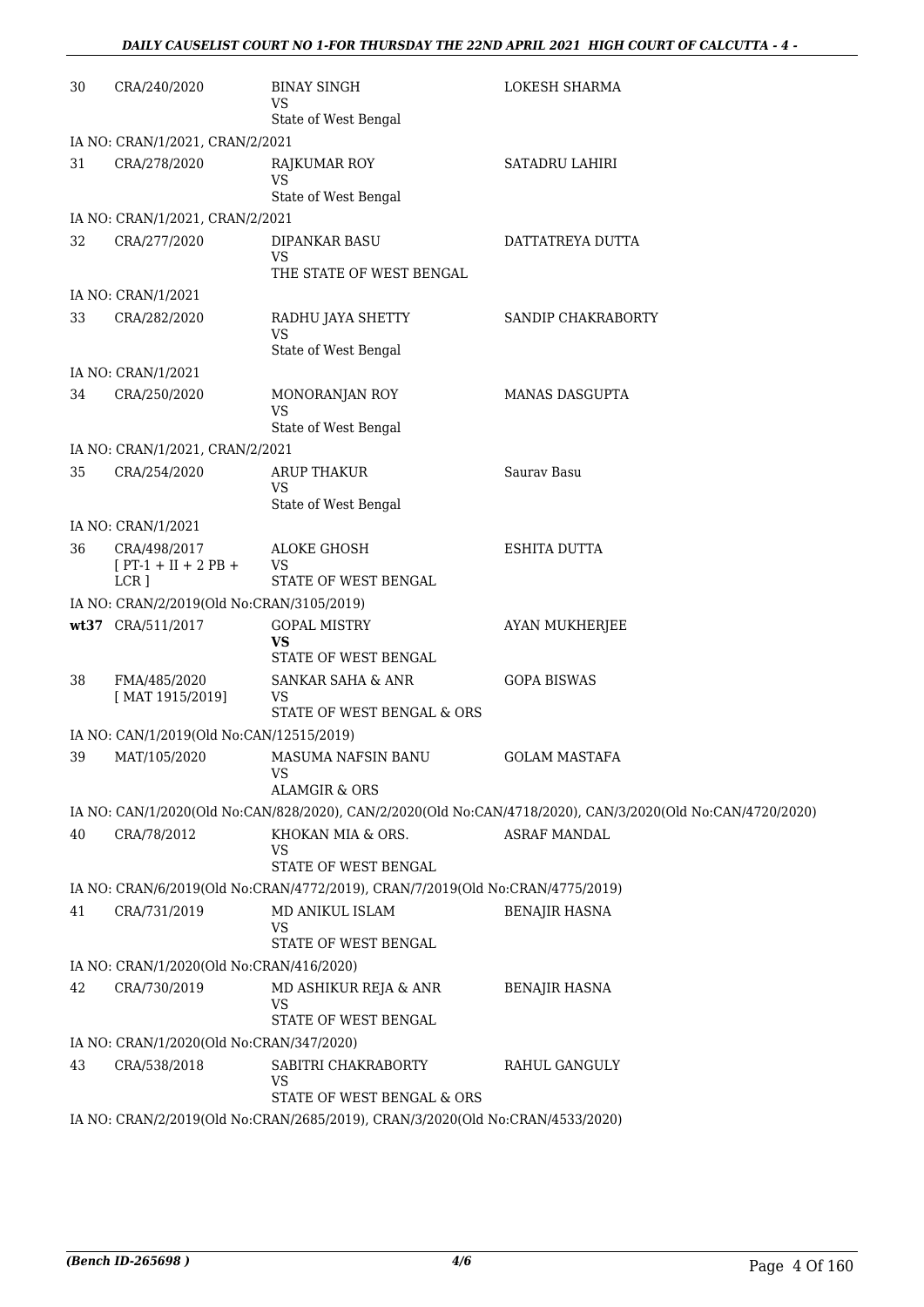| 44 | CRA/503/2019                              | MD IMTIAYAZ @ IMTIAZ @ MD.<br>IMTIAZ<br><b>VS</b>                                    | DEBASHIS BANERJEE                                                                             |
|----|-------------------------------------------|--------------------------------------------------------------------------------------|-----------------------------------------------------------------------------------------------|
|    |                                           | STATE OF WEST BENGAL & ANR                                                           |                                                                                               |
|    | IA NO: CRAN/1/2019(Old No:CRAN/4798/2019) |                                                                                      |                                                                                               |
| 45 | CRA/50/2018                               | ANUPAM GHOSH<br>VS.                                                                  | AMAL KRISHNA<br>SAMANTA                                                                       |
|    |                                           | STATE OF WEST BENGAL                                                                 |                                                                                               |
|    |                                           | IA NO: CRAN/2/2018(Old No:CRAN/3523/2018), CRAN/3/2020                               |                                                                                               |
| 46 | CRA/338/2013                              | <b>SUKUMAR KARMAKAR</b><br>VS                                                        | <b>V VERMA</b>                                                                                |
|    |                                           | STATE OF WEST BENGAL                                                                 |                                                                                               |
|    | IA NO: CRAN/3/2021                        |                                                                                      |                                                                                               |
|    | wt47 CRA/219/2013                         | SANDIP GHOSH<br>VS.                                                                  | ANTARIKHYA BASU                                                                               |
|    |                                           | STATE OF WEST BENGAL                                                                 |                                                                                               |
|    | wt48 CRA/320/2013                         | <b>SAHEB DAS</b><br>VS<br>STATE OF WEST BENGAL                                       | <b>B BHATTACHARYYA</b>                                                                        |
|    |                                           |                                                                                      |                                                                                               |
|    |                                           | IA NO: CRAN/3/2017(Old No:CRAN/1334/2017), CRAN/4/2020(Old No:CRAN/3439/2020)        |                                                                                               |
| 49 | CRA/287/2015                              | <b>SAMAD SK &amp; ORS</b><br>VS                                                      | M. MUKHERJEE                                                                                  |
|    |                                           | STATE OF WEST BENGAL                                                                 |                                                                                               |
|    | IA NO: CRAN/3/2019(Old No:CRAN/2490/2019) |                                                                                      |                                                                                               |
| 50 | CRA/268/1995                              | <b>GHAT ROY &amp; ORS</b><br>VS                                                      | MR. ISLAM MOSTAFA<br>N.Y.A.                                                                   |
|    |                                           | THE STATE OF WEST BENGAL                                                             |                                                                                               |
|    |                                           | IA NO: CRAN/1/2000(Old No:CRAN/642/2000), CRAN/3/2020                                |                                                                                               |
| 51 | MAT/19/2021                               | DILIP JANA<br>VS                                                                     | <b>SOMA KAR GHOSH</b>                                                                         |
|    |                                           | UNITED ORDER AND SUPPLY<br>CO-OP SOCIEITY LTD AND ORS                                |                                                                                               |
|    | IA NO: CAN/1/2021, CAN/2/2021             |                                                                                      |                                                                                               |
| 52 | CRA/238/2015                              | BISWANATH ADHIKARY @<br><b>BISHU</b><br>VS                                           | S S SAHA                                                                                      |
|    |                                           | UNION OF INDIA                                                                       |                                                                                               |
|    | No:CRAN/1411/2020), CRAN/5/2020           |                                                                                      | IA NO: CRAN/2/2018(Old No:CRAN/1103/2018), CRAN/3/2019(Old No:CRAN/103/2019), CRAN/4/2020(Old |
|    | wt53 CRA/237/2015                         | BAPI DEY @ BURO<br><b>VS</b>                                                         | S.S. SAHA                                                                                     |
|    |                                           | UNION OF INDIA                                                                       |                                                                                               |
|    | wt54 CRA/247/2015                         | <b>GOPAL TELI &amp; ANR</b><br><b>VS</b>                                             | A. CHAKRABORTY                                                                                |
|    |                                           | UNION OF INDIA                                                                       |                                                                                               |
|    | wt55 CRA/250/2015                         | RABI SEKHAR PANDEY<br><b>VS</b>                                                      | A. CHAKRABORTY                                                                                |
|    |                                           | UNION OF INDIA                                                                       |                                                                                               |
|    | IA NO: CRAN/2/2021                        |                                                                                      |                                                                                               |
| 56 | FMA/441/2021                              | SOMA PRATIHAR & ANR<br>VS.                                                           | SANTANU MUKHERJEE                                                                             |
|    |                                           | STATE BANK OF INDIA& ORS                                                             |                                                                                               |
|    |                                           | IA NO: CAN/1/2019(Old No:CAN/4812/2019), CAN/2/2020(Old No:CAN/880/2020), CAN/3/2021 |                                                                                               |
| 57 | AST/24/2021                               | PARTHA PRATIM MONDAL<br><b>VS</b>                                                    | ARUP NATH<br><b>BHATTACHARYYA</b>                                                             |
|    |                                           | STATE OF WEST BENGAL AND<br>ORS.                                                     |                                                                                               |
|    | IA NO: CAN/1/2021                         |                                                                                      |                                                                                               |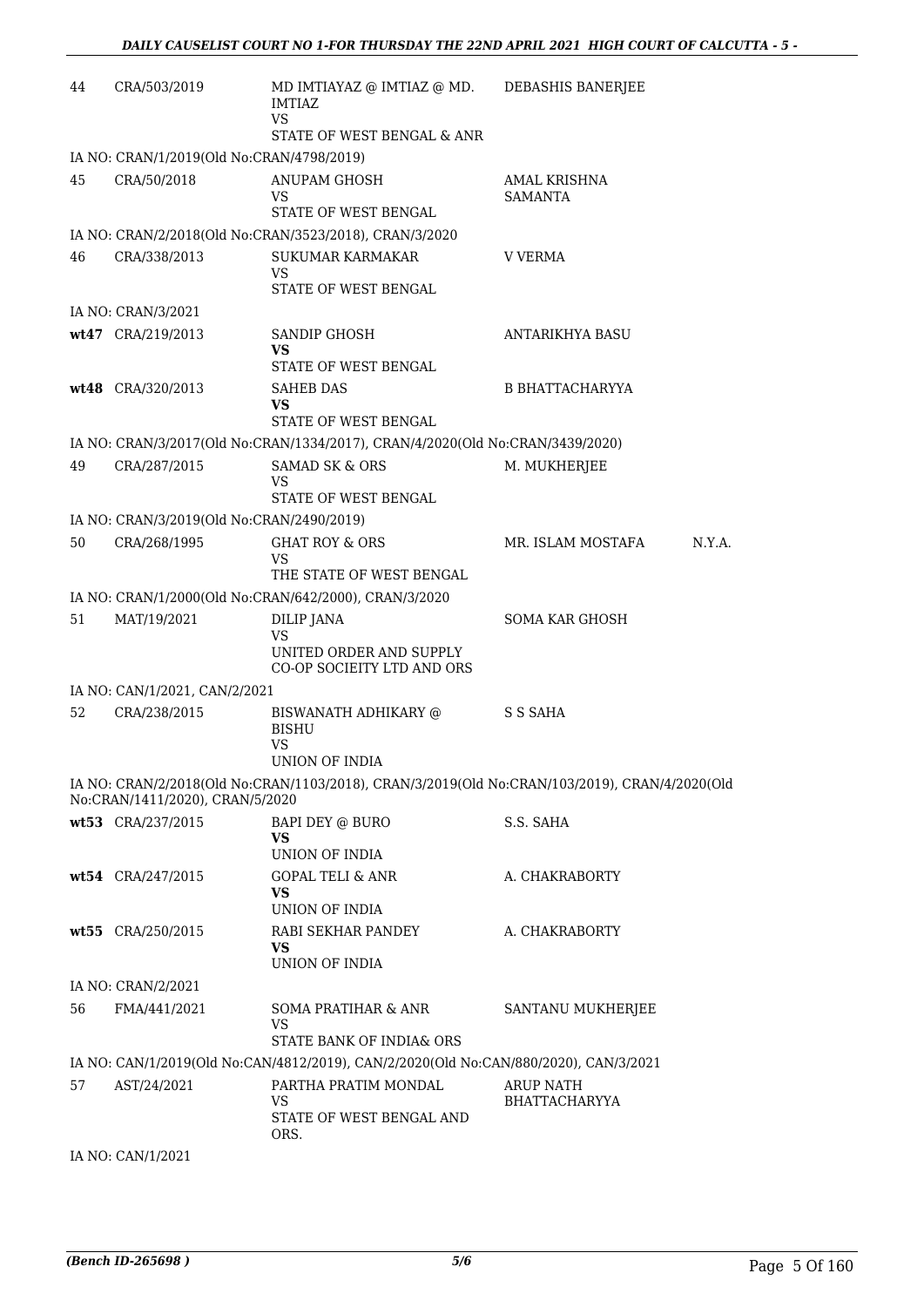|    | wt58 MAT/60/2021                | DOLLY MONDAL AND ORS<br>VS.<br>PARTHA PRATIM MONDAL AND<br><b>ORS</b>      | <b>INDUMOULI BANERJEE</b>                                                                      |
|----|---------------------------------|----------------------------------------------------------------------------|------------------------------------------------------------------------------------------------|
|    | IA NO: CAN/1/2021               |                                                                            |                                                                                                |
| 59 | WPA/12311/2019                  | <b>BIJAY KEDIA</b><br>VS<br>DAMODAR VALLEY<br><b>CORPORATION &amp; ORS</b> | <b>SAYAN SINHA</b>                                                                             |
|    | IA NO: CAN/1/2020               |                                                                            |                                                                                                |
| 60 | WPA(P)/26/2020                  | HAMEJUDDIN MOLLA<br>VS<br>STATE OF WEST BENGAL AND<br>ORS.                 | ANKITA DEY                                                                                     |
|    | IA NO: CAN/1/2021               |                                                                            |                                                                                                |
| 61 | CRA/32/2010                     | <b>ASHOKE GHOSH</b><br>VS<br>STATE OF WEST BENGAL                          | DEEP CHAIM KABIR                                                                               |
| 62 | CRA/243/2012                    | SARBAR HOSSAIN @ SHERU ALI<br>& ORS<br>VS<br>STATE OF WEST BENGAL          | RAMASHIS MUKHERJEE                                                                             |
|    | No:CRAN/2082/2015), CRAN/7/2021 |                                                                            | IA NO: CRAN/2/2014(Old No:CRAN/1582/2014), CRAN/3/2014(Old No:CRAN/2832/2014), CRAN/5/2015(Old |
|    | wt63 CRA/502/2012               | RAJU WILSON @ MONI<br>VS<br>STATE OF WEST BENGAL                           | <b>SREYASHEE BISWAS</b>                                                                        |
|    | No:CRAN/2577/2020)              |                                                                            | IA NO: CRAN/2/2020(Old No:CRAN/1078/2020), CRAN/3/2020(Old No:CRAN/2576/2020), CRAN/4/2020(Old |
| 64 | WPA(P)/18/2021                  | SWADESH MAJUMDAR<br>VS<br>STATE OF WEST BENGAL AND<br>ORS.                 | NILENDRA NARAYAN RAY                                                                           |
| 65 | CPAN/84/2021                    | SWADESH MAJUMDAR<br>VS<br>H.K DWIVEDI AND ORS.                             | NILENDRA NARAYAN RAY                                                                           |
|    | wt66 WPA/14491/2019             | SWADESH MAJUMDAR<br>VS<br>STATE OF WEST BENGAL & ORS                       | JYOTI PRAKASH KHAN                                                                             |
|    | wt67 WPA/21477/2019             | THE COURT IN ITS OWN<br><b>MOTION</b><br>VS                                |                                                                                                |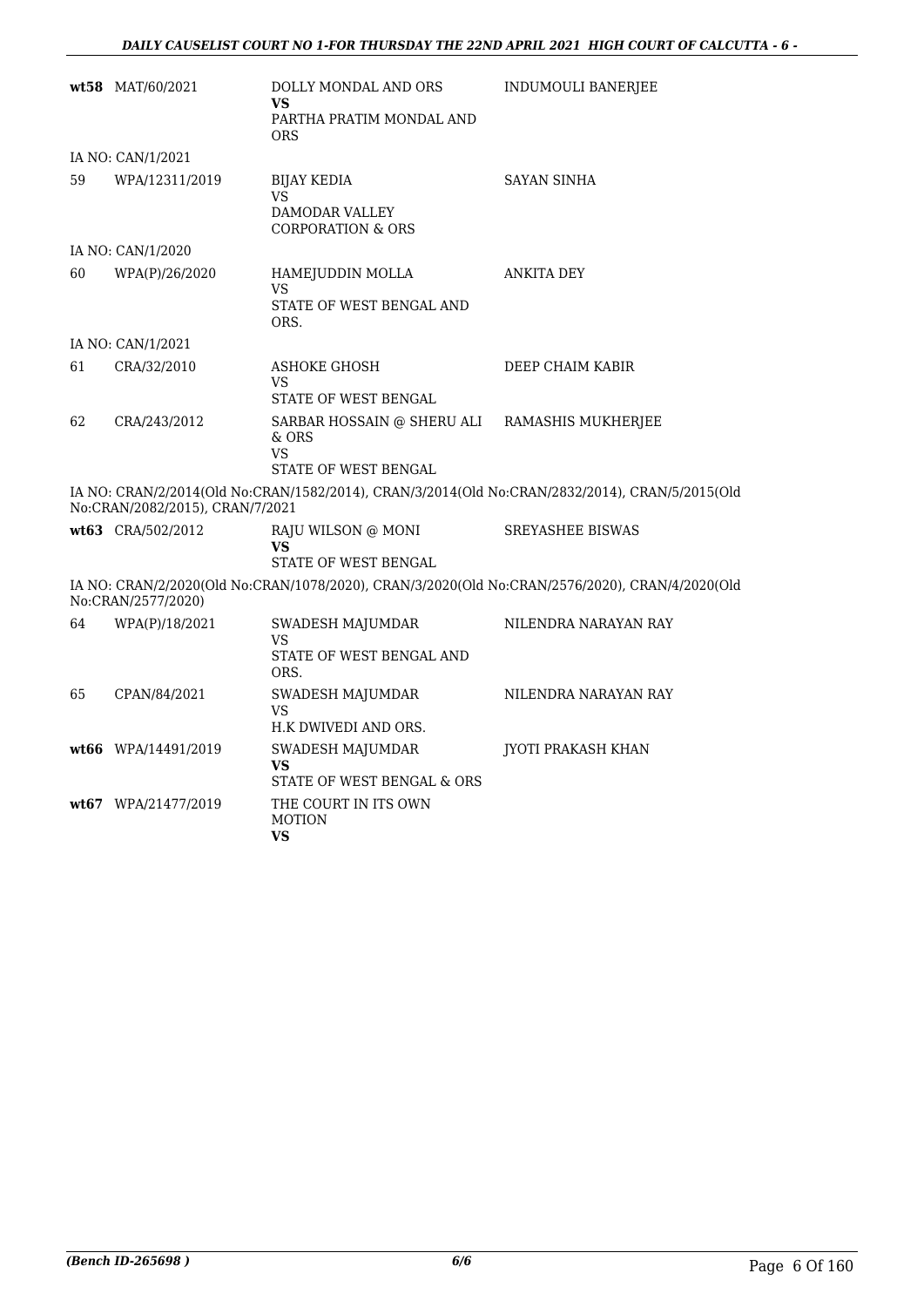

### **Appellate Side**

**DAILY CAUSELIST For Thursday The 22nd April 2021**

**COURT NO. 16**

#### **DIVISION BENCH (DB - II)**

**AT 11:15 AM**

#### **HON'BLE JUSTICE RAJESH BINDAL HON'BLE JUSTICE ANIRUDDHA ROY (VIA VIDEO CONFERENCE)**

**ON AND FROM MONDAY, THE 1st MARCH,, 2021 – APPEALS RELATING TO LABOUR UNDER GROUP III AND APPLICATION CONNECTED THERETO;**

**APPEALS FROM ORDERS RELATING TO REVENUE UNDER GROUP – IV & ORHER STATUTORY REVENUE APPEALS EXCEPT LAND REVENUE TO BE HEARD BY DIVISION BENCH;**

**APPEALS RELATING TO CHARTERED ACCOUNTANTS ACT, COMPANY SECRETARIES ACT AND TAX TRIBUNAL MATTERS;**

**INCOME TAX REFERENCE UNDER SECTION 256 OF THE INCOME TAX ACT;**

**MATTERS RELATING TO TRIBUNALS UNDER ARTICLE 323A & 323B OF THE CONSTITUTION OF INDIA INCLUDING APPLICATION CONNECTED THERETO;**

**NOTE:**

**E-MENTIONING WILL BE TAKEN UP AT THE FIRST SITTING OF THE COURT. OUT OF WHICH ORIGINAL SIDE MATTERS WILL BE TAKEN UP FIRST AND THEN APPELLATE SIDE MATTERS WILL BE TAKEN UP. ON AND FROM FRIDAY i.e., 19-02-2021, AFTER COMPLETION OF ORIGINAL SIDE MATTERS, APPELLATE SIDE MATTERS WILL BE TAKEN UP SERIALLY.**

**NOTE: MATTERS WILL BE TAKEN UP THROUGH PHYSICAL HEARING ONLY WHEN BOTH THE PARTIES ARE AGREED.**

#### **MANDAMUS APPEAL**

1 MAT/835/2017 ITC LIMITED

A. CHAKRABORTY

VS SENIOR JOINT COMMISSIONER OF COM. TAX & ORS

IA NO: CAN/1/2017(Old No:CAN/7537/2017), CAN/2/2021

**MOTION**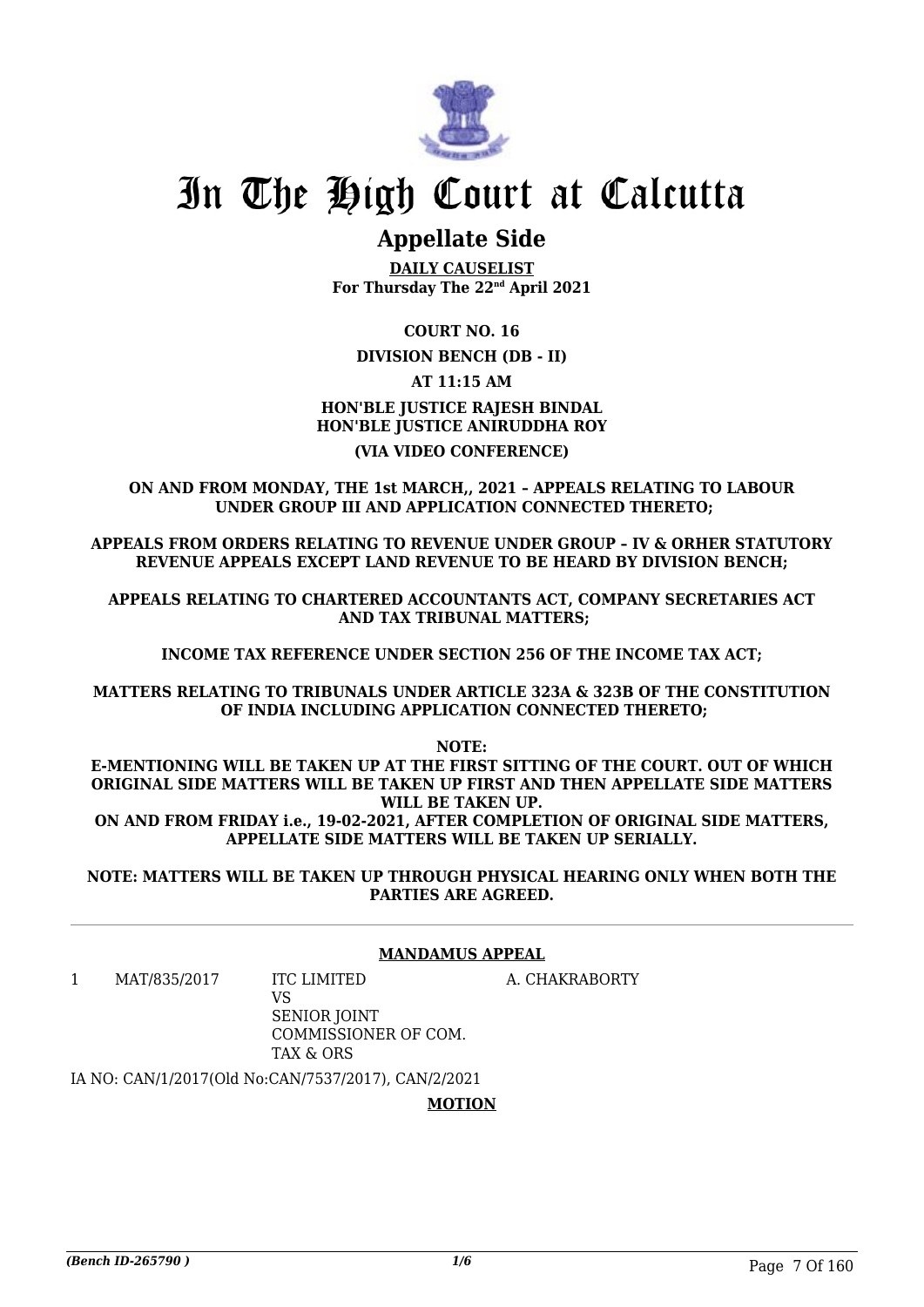|                |                                                                                    | <b>SIBNARAYAN</b><br><b>CHATTOPADHYAY</b>                                                                                                                                                                                                                                                                                                                                                                                                                                                                                                   |
|----------------|------------------------------------------------------------------------------------|---------------------------------------------------------------------------------------------------------------------------------------------------------------------------------------------------------------------------------------------------------------------------------------------------------------------------------------------------------------------------------------------------------------------------------------------------------------------------------------------------------------------------------------------|
|                | STATE OF WEST BENGAL &<br>ORS.                                                     |                                                                                                                                                                                                                                                                                                                                                                                                                                                                                                                                             |
|                |                                                                                    |                                                                                                                                                                                                                                                                                                                                                                                                                                                                                                                                             |
| WP.ST/541/2010 | MEGHNATH DAS                                                                       | <b>UDAYAN</b>                                                                                                                                                                                                                                                                                                                                                                                                                                                                                                                               |
|                | STATE OF WEST BENGAL &                                                             | <b>BHATTACHARYA</b>                                                                                                                                                                                                                                                                                                                                                                                                                                                                                                                         |
| WP.ST/62/2013  | AKSAR ALI                                                                          | <b>SHAMIM UL BARI</b>                                                                                                                                                                                                                                                                                                                                                                                                                                                                                                                       |
|                | <b>VS</b>                                                                          |                                                                                                                                                                                                                                                                                                                                                                                                                                                                                                                                             |
|                |                                                                                    |                                                                                                                                                                                                                                                                                                                                                                                                                                                                                                                                             |
|                |                                                                                    | <b>SANKHA GHOSH</b>                                                                                                                                                                                                                                                                                                                                                                                                                                                                                                                         |
|                | VS.                                                                                |                                                                                                                                                                                                                                                                                                                                                                                                                                                                                                                                             |
|                | <b>ORS</b>                                                                         |                                                                                                                                                                                                                                                                                                                                                                                                                                                                                                                                             |
| WP.ST/86/2015  | <b>NETAI PURKAIT</b>                                                               | <b>GOLAM SAYEDUDDIN</b><br><b>KADERI</b>                                                                                                                                                                                                                                                                                                                                                                                                                                                                                                    |
|                | STATE OF WEST BENGAL &<br><b>ORS</b>                                               |                                                                                                                                                                                                                                                                                                                                                                                                                                                                                                                                             |
|                |                                                                                    |                                                                                                                                                                                                                                                                                                                                                                                                                                                                                                                                             |
| WP.ST/20/2021  | SAMIR SARKAR AND ANR                                                               | SURYASARATHI BASU                                                                                                                                                                                                                                                                                                                                                                                                                                                                                                                           |
|                | STATE OF WEST BENGAL<br>AND ORS.                                                   |                                                                                                                                                                                                                                                                                                                                                                                                                                                                                                                                             |
| WP.ST/44/2021  | SANJOY BISWAS AND ANR<br><b>VS</b>                                                 | Ali Ahsan Alamgir                                                                                                                                                                                                                                                                                                                                                                                                                                                                                                                           |
|                | THE STATE OF WEST<br><b>BENGAL AND ORS</b>                                         |                                                                                                                                                                                                                                                                                                                                                                                                                                                                                                                                             |
| WP.CT/299/2012 | SHREE NIWAS SINGH                                                                  | <b>GARGI PATTANAYAK</b>                                                                                                                                                                                                                                                                                                                                                                                                                                                                                                                     |
|                | UNION OF INDIA & ORS                                                               |                                                                                                                                                                                                                                                                                                                                                                                                                                                                                                                                             |
|                |                                                                                    |                                                                                                                                                                                                                                                                                                                                                                                                                                                                                                                                             |
| WP.CT/437/2012 | RADHE SHYAM CHAWLA<br><b>VS</b>                                                    | <b>SUKANTA</b><br><b>CHAKRABORTY</b>                                                                                                                                                                                                                                                                                                                                                                                                                                                                                                        |
|                | UNION OF INDIA &ORS                                                                |                                                                                                                                                                                                                                                                                                                                                                                                                                                                                                                                             |
| WP.CT/55/2013  | UNION OF INDIA & ORS<br><b>VS</b>                                                  | RAJENDRA<br><b>CHATURVEDI</b>                                                                                                                                                                                                                                                                                                                                                                                                                                                                                                               |
|                |                                                                                    |                                                                                                                                                                                                                                                                                                                                                                                                                                                                                                                                             |
|                |                                                                                    |                                                                                                                                                                                                                                                                                                                                                                                                                                                                                                                                             |
| WP.ST/204/2013 | KANAILAL PATRA & ORS<br>VS.                                                        | <b>MAHENDRA PRASAD</b><br><b>GUPTA</b>                                                                                                                                                                                                                                                                                                                                                                                                                                                                                                      |
|                | CIVIL DEFENCE DEPT, &<br><b>ORS</b>                                                |                                                                                                                                                                                                                                                                                                                                                                                                                                                                                                                                             |
| WP.CT/211/2013 | INDIAN RAILWAYSCOAL<br>ASH& TRANSHIPMENT<br>HANDLING MAZDOOR<br>U&ORS<br><b>VS</b> | DEBAPRATIM<br><b>BANERJEE</b>                                                                                                                                                                                                                                                                                                                                                                                                                                                                                                               |
|                | WP.ST/325/2010<br>WP.ST/274/2011<br>IA NO: CAN/1/2021                              | INDRAJIT TAMBULI<br><b>VS</b><br>IA NO: CAN/2/2019(Old No:CAN/553/2019), CAN/3/2019(Old No:CAN/11906/2019)<br><b>VS</b><br>ORS.<br><b>STATE OF WB &amp; ORS</b><br>IA NO: CAN/2/2018(Old No:CAN/8259/2018), CAN/3/2018(Old No:CAN/8260/2018), CAN/4/2021<br>RANABIR PATRA & ORS<br>STATE OF WEST BENGAL &<br><b>VS</b><br>IA NO: CAN/1/2015(Old No:CAN/2965/2015)<br>VS.<br><b>VS</b><br>IA NO: CAN/1/2015(Old No:CAN/10200/2015), CAN/2/2015(Old No:CAN/10201/2015)<br>DR MADHUSMITA NANDA<br>PRINCIPAL SECRETARY,<br>UNION OF INDIA & ORS |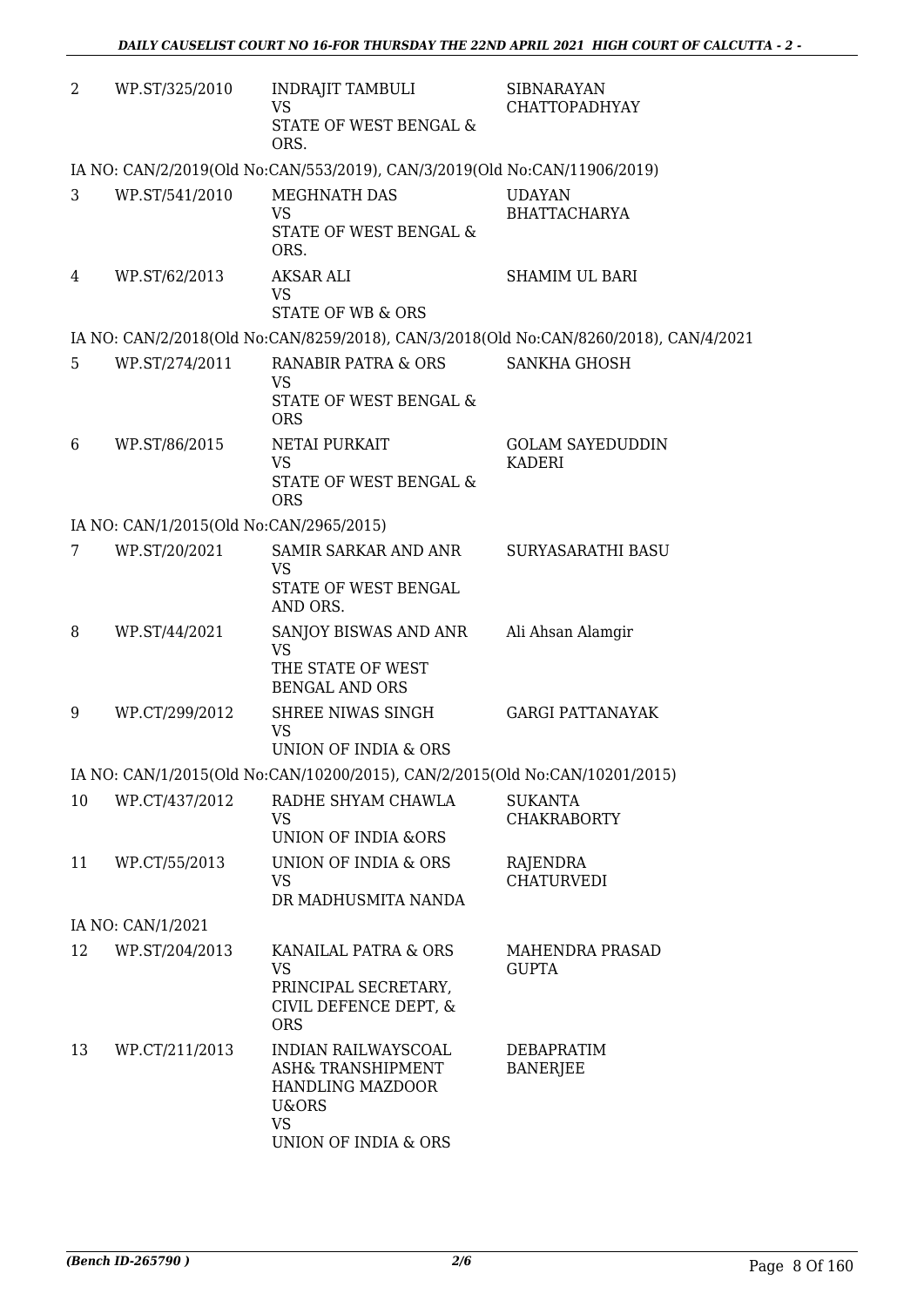| 14 | WP.CT/457/2013                          | ALOK KUMAR DE-RAY<br>VS.<br>UNION OF INDIA & ORS                                          | <b>IMTEAZ AHAMED</b>                    |  |  |  |
|----|-----------------------------------------|-------------------------------------------------------------------------------------------|-----------------------------------------|--|--|--|
|    | IA NO: CAN/1/2019(Old No:CAN/4927/2019) |                                                                                           |                                         |  |  |  |
| 15 | WP.ST/492/2013                          | ARUN KR DAS<br><b>VS</b><br>STATE OF WEST BENGAL &<br><b>ORS</b>                          | SANKAR PRASAD RAY                       |  |  |  |
| 16 | WP.ST/168/2015                          | SHIBDAS CHATTERJEE<br><b>VS</b><br>STATE OF WEST BENGAL &<br><b>ORS</b>                   | <b>BIKASH GOSWAMI</b>                   |  |  |  |
| 17 | WP.ST/204/2016                          | SOUDIP GHOSH<br><b>VS</b><br>STATE OF WEST BENGAL &<br><b>ORS</b>                         | KAKALI SAMAJPATI                        |  |  |  |
|    | wt18 WP.ST/107/2016                     | SHISHENDU GHOSH<br><b>VS</b><br>STATE OF WEST BENGAL &<br>ORS.                            | <b>MRINAL RANJAN</b><br><b>PRAMANIK</b> |  |  |  |
|    | wt19 WP.ST/210/2016                     | DR. ANUP KUMAR HAJRA &<br><b>ORS</b><br><b>VS</b><br>STATE OF WEST BENGAL &<br><b>ORS</b> | NEEPESH MAJHI                           |  |  |  |
|    | wt20 WP.ST/29/2017                      | DIPESH DEY<br><b>VS</b><br>STATE OF WEST BENGAL &<br><b>ORS</b>                           | N MAJHI                                 |  |  |  |
|    |                                         | IA NO: CAN/1/2019(Old No:CAN/1939/2019), CAN/2/2020                                       |                                         |  |  |  |
| 21 | WP.ST/66/2017                           | <b>TAMASI KONAR</b><br><b>VS</b><br>STATE OF WEST BENGAL &<br>ANR.                        | <b>SHUVANIL</b><br><b>CHAKRABORTY</b>   |  |  |  |
| 22 | WP.ST/113/2017                          | <b>ANANDA GHOSH</b><br><b>VS</b><br>STATE OF WEST BENGAL &<br><b>ORS</b>                  | N PAL                                   |  |  |  |
|    | IA NO: CAN/1/2018(Old No:CAN/9615/2018) |                                                                                           |                                         |  |  |  |
| 23 | WPLRT/15/2018                           | <b>UMA GANGULY &amp; ORS</b><br><b>VS</b><br>STATE OF WEST BENGAL<br>&ORS                 | KOUSHIK ROY                             |  |  |  |
|    | IA NO: CAN/1/2018(Old No:CAN/7934/2018) |                                                                                           |                                         |  |  |  |
| 24 | WP.CT/54/2018                           | UNION OF INDIA & ORS.<br><b>VS</b><br>SAILA NATH CHOUDHARY                                | <b>MAHENDRA PRASAD</b><br><b>GUPTA</b>  |  |  |  |
| 25 | WP.ST/141/2018                          | SAILEN GHOSAL & ORS.<br>VS<br>STATE OF WEST BENGAL &<br>ORS.                              | MD. HAFIZ ALI                           |  |  |  |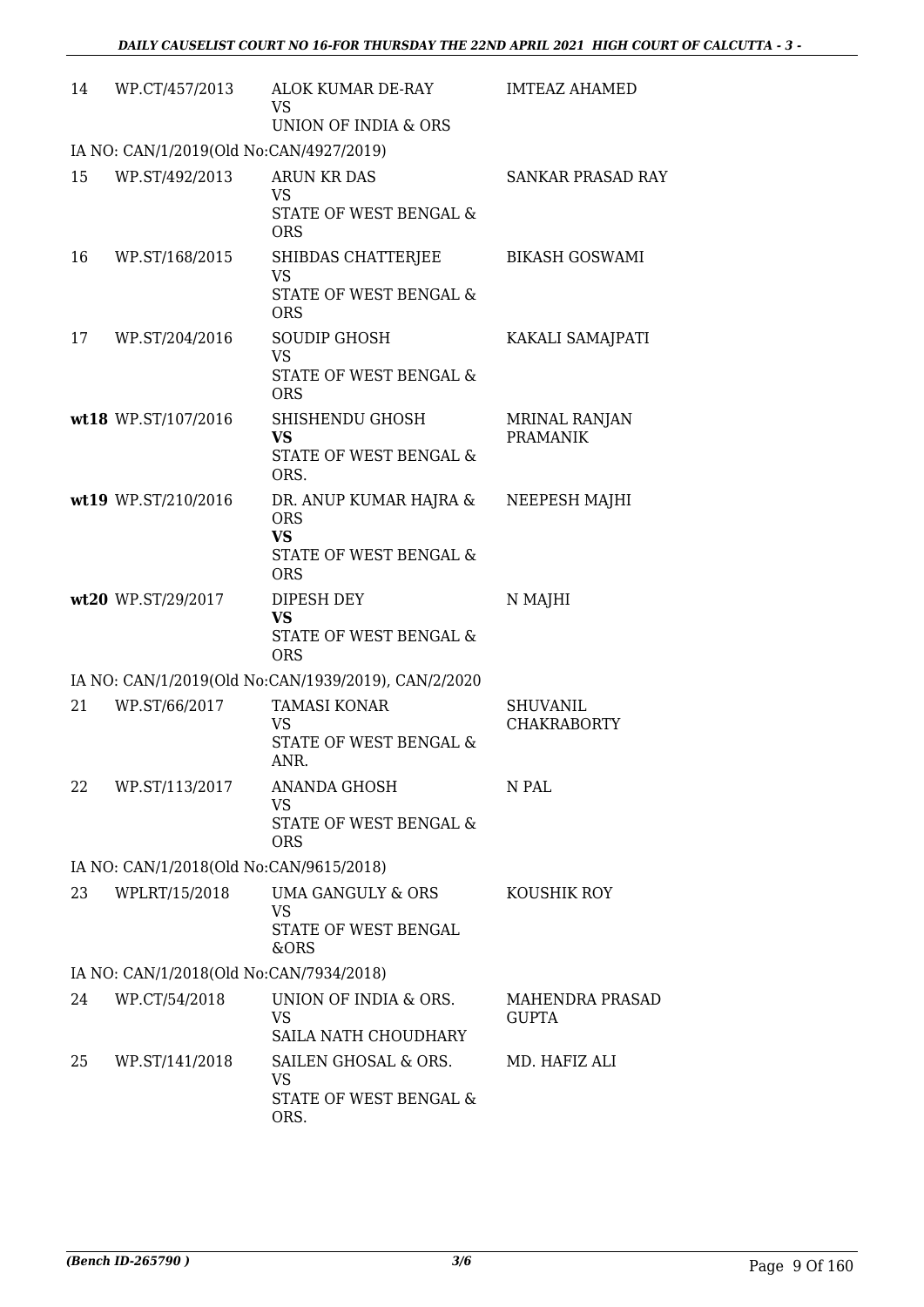| 26 | WP.ST/91/2019                           | <b>SUDHANSU KARMAKAR &amp;</b><br><b>ORS</b><br><b>VS</b><br>STATE OF WEST BENGAL &<br><b>ORS</b> | <b>ASIT BARAN</b><br>MUKHERJEE       |
|----|-----------------------------------------|---------------------------------------------------------------------------------------------------|--------------------------------------|
|    | IA NO: CAN/1/2019(Old No:CAN/8407/2019) |                                                                                                   |                                      |
| 27 | WPLRT/102/2019                          | <b>MAMATA DAS</b><br>VS<br>STATE OF WEST BENGAL &<br><b>ORS</b>                                   | TANMOY KR DEY                        |
| 28 | WP.ST/172/2019                          | THE STATE OF WEST<br><b>BENGAL &amp; ORS</b><br><b>VS</b><br>DR PARTHA SANYAL                     | <b>NILOTPAL</b><br><b>CHATTERJEE</b> |
| 29 | WP.ST/11/2020                           | <b>SMRITIKANA DEY</b><br>VS<br>STATE OF WEST BENGAL &<br><b>ORS</b>                               | <b>INDRAJIT BISWAS</b>               |
| 30 | WP.ST/15/2020                           | <b>BISWANATH GAYEN</b><br><b>VS</b><br>STATE OF WEST BENGAL &<br><b>ORS</b>                       | <b>ANINDA</b><br><b>BHATTACHARYA</b> |
| 31 | WP.ST/22/2020                           | STATE OF WB & ANR.<br><b>VS</b><br><b>BIPLAB ROY</b>                                              | ARKA KR. NAG                         |
|    | wt32 WP.ST/23/2020                      | THE STATE OF WB & ORS. ARKA KR. NAG<br><b>VS</b><br>PRIYAM UPADHYAY                               |                                      |
|    | wt33 WP.ST/24/2020                      | THE STATE OF WEST<br>BENGAL & ORS.<br><b>VS</b><br>TILOK CH. MONDAL & ORS.                        | ARKA KR. NAG                         |
|    |                                         | IA NO: CAN/1/2020, CAN/2/2020, CAN/3/2020, CAN/4/2020                                             |                                      |
|    | wt34 WP.ST/25/2020                      | THE STATE OF WEST<br>BENGAL & ORS.<br><b>VS</b><br>APURBA LAL BARMAN &<br>ANR.                    | ARKA KR. NAG                         |
|    | wt35 WP.ST/26/2020                      | THE STATE OF WEST<br>BENGAL & ORS.<br>VS<br>SANJIB DOLUI & ORS.                                   | ARKA KR. NAG                         |
|    |                                         | IA NO: CAN/1/2020(Old No:CAN/4808/2020), CAN/2/2020, CAN/3/2020                                   |                                      |
|    | wt36 WP.ST/27/2020                      | THE STATE OF WEST<br>BENGAL & ORS.<br><b>VS</b>                                                   | ARKA KR. NAG                         |
|    | wt37 WP.CT/23/2020                      | KOUSHIK MARJIT<br>UNION OF INDIA & ORS<br><b>VS</b><br>RINKU CHAKRABORTY &<br><b>ORS</b>          | <b>SOURAV MANDAL</b>                 |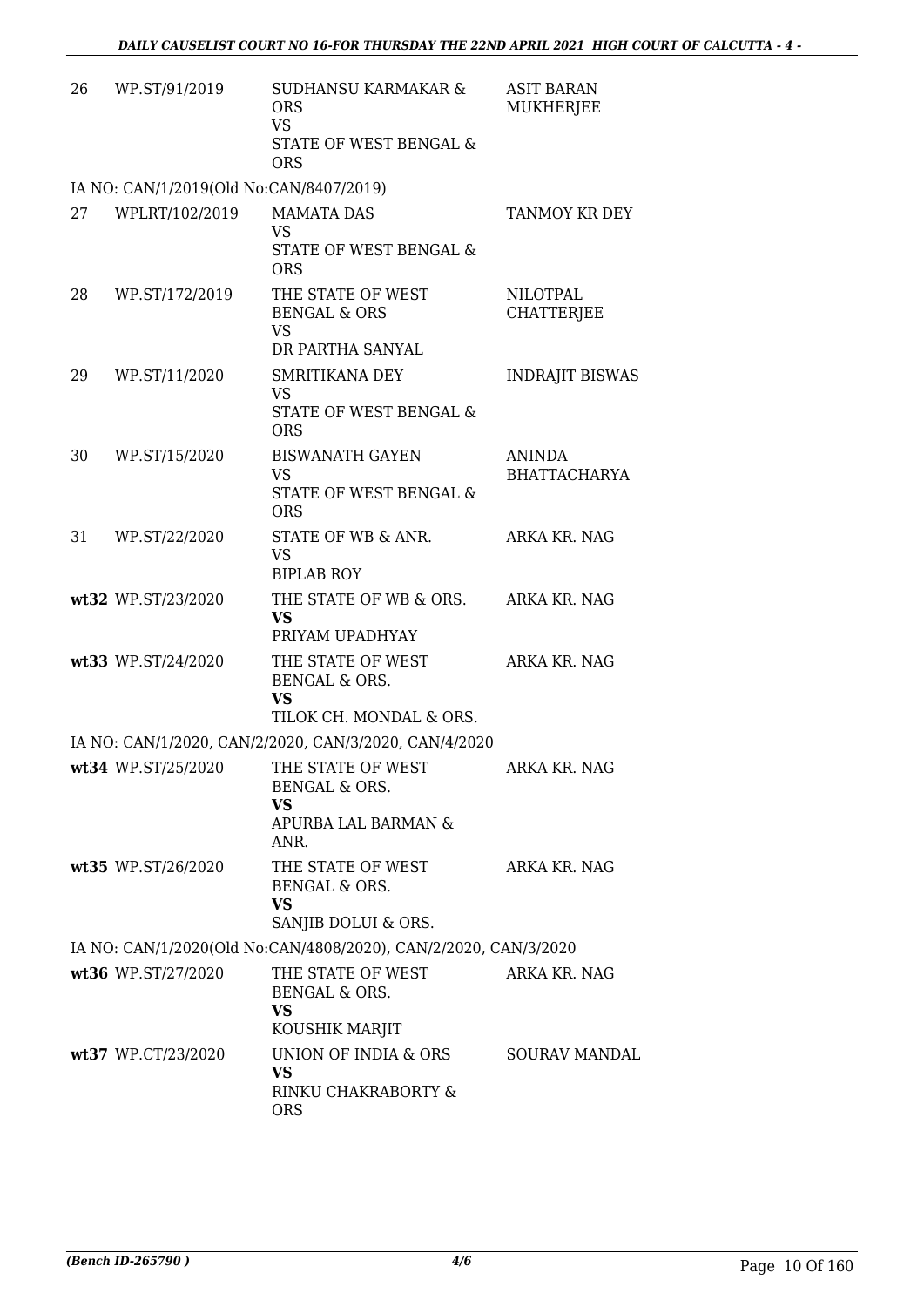| 38 | WPLRT/24/2020     | SK BARSHED ALI<br><b>VS</b><br>STATE OF WEST BENGAL &                                        | SK. BARSHED ALI                      |
|----|-------------------|----------------------------------------------------------------------------------------------|--------------------------------------|
| 39 | WPLRT/28/2020     | <b>ORS</b><br>NAMITA GHOSH<br><b>VS</b><br>STATE OF WEST BENGAL &<br><b>ORS</b>              | <b>DEBASIS SUR</b>                   |
| 40 | WPLRT/33/2020     | <b>TARAPADA GHOSH</b><br><b>VS</b><br>STATE OF WEST BENGAL<br>AND ORS.                       | DEBASHISH SARKAR                     |
|    | IA NO: CAN/1/2021 |                                                                                              |                                      |
| 41 | WP.ST/35/2020     | ALOKE CHANDRA SAHANA<br>VS.<br><b>STATE OF WEST BENGAL &amp;</b><br><b>ORS</b>               | <b>SOUMI KUNDU</b>                   |
| 42 | WPLRT/38/2020     | <b>SOMA AICH</b><br><b>VS</b><br>STATE OF WEST BENGAL<br>AND ORS.                            | <b>ABDUS SALAM</b>                   |
| 43 | WPLRT/42/2020     | STATE OF WEST BENGAL<br>AND ORS.<br><b>VS</b><br>NARAYAN CHANDRA SAHA<br><b>AND ORS</b>      | <b>NILOTPAL</b><br><b>CHATTERJEE</b> |
| 44 | WPLRT/51/2020     | LATIKA GHOSH AND ORS<br><b>VS</b><br>STATE OF WEST BENGAL<br><b>AND ANR</b>                  | J.L. ROY                             |
| 45 | WP.CT/58/2020     | THE DIRECTOR (HR<br>BHARAT SANCHAR NIGAM<br>LTD AND ORS<br><b>VS</b><br>MANIKLAL KAR AND ORS | <b>SUDIPTO PANDA</b>                 |
| 46 | WP.ST/88/2020     | STATE OF WEST BENGAL<br>AND ORS.<br><b>VS</b><br><b>ANKUR GHOSH</b>                          | <b>NILOTPAL</b><br><b>CHATTERJEE</b> |
| 47 | WP.ST/97/2020     | PRADIP KR. CHATTERJEE<br>VS<br>STATE OF WEST BENGAL<br>AND ORS.                              | MANOJIT PAL                          |
| 48 | WPLRT/3/2021      | NIRMAL KUMAR<br><b>CHATTERJEE</b><br><b>VS</b><br>STATE OF WEST BENGAL<br>AND ORS.           | <b>D BANERJEE</b>                    |
| 49 | WPLRT/4/2021      | SUBODH JANA<br><b>VS</b><br>STATE OF WEST BENGAL<br>AND ORS.                                 | AMITAVA DASGUPTA                     |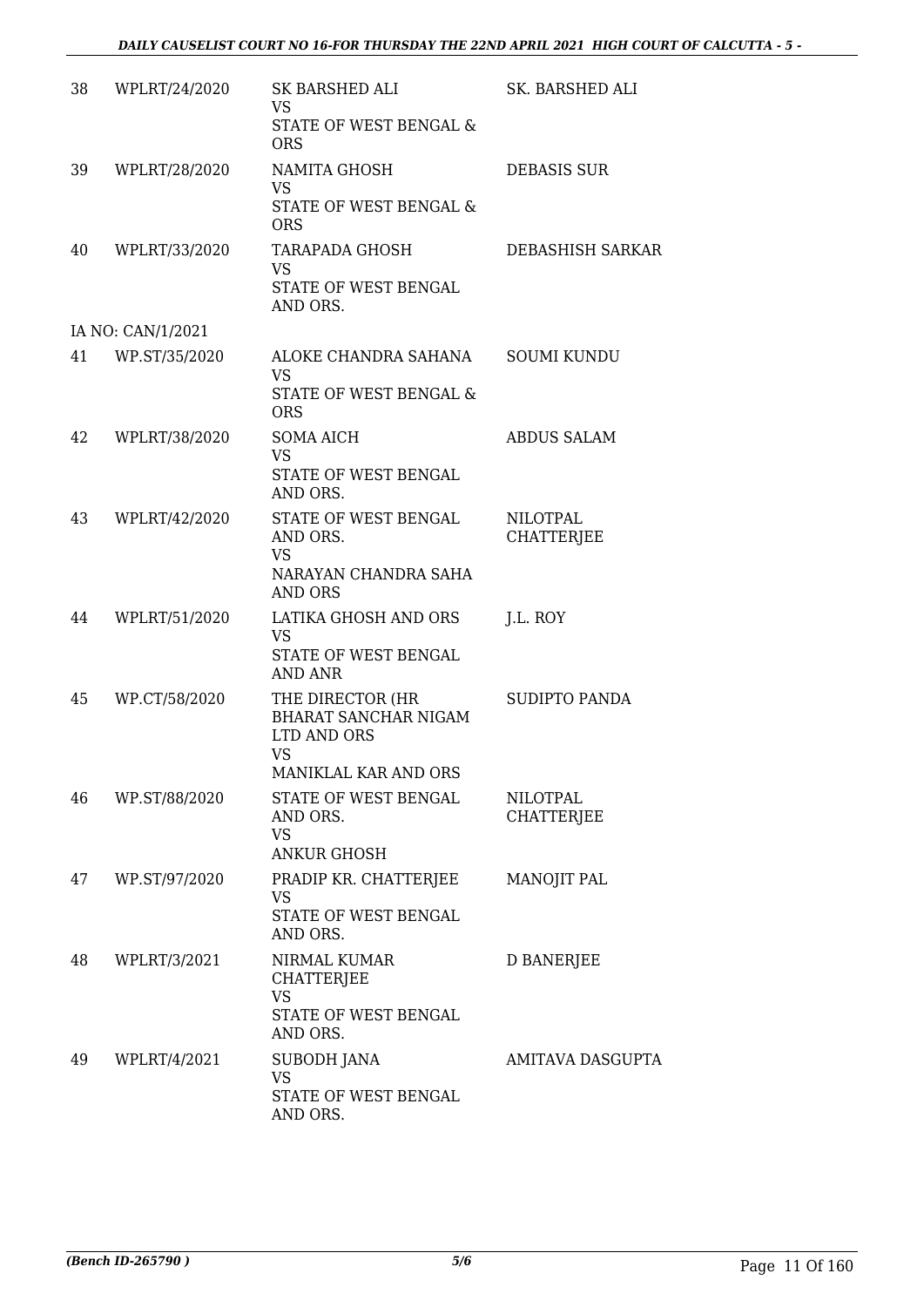| 50 | WPLRT/5/2021      | <b>ASRAFUL HAQUE</b><br><b>VS</b><br>STATE OF WEST BENGAL<br>AND ORS.             | <b>ARPITA BASU</b>                        |
|----|-------------------|-----------------------------------------------------------------------------------|-------------------------------------------|
| 51 | WPLRT/6/2021      | <b>BIVAS DE</b><br><b>VS</b><br>STATE OF WEST BENGAL<br>AND ORS.                  | PRANTICK GHOSH                            |
| 52 | WPLRT/9/2021      | SAFIUDDIN MONDAL<br><b>VS</b><br>STATE OF WEST BENGAL<br>AND ORS.                 | <b>SUBIR KUMAR</b><br><b>BHATTACHRYYA</b> |
| 53 | WPLRT/10/2021     | ARUN KUMAR JANA<br><b>VS</b><br>STATE OF WEST BENGAL<br>AND ORS.                  | <b>SAMIRAN GIRI</b>                       |
| 54 | WPLRT/12/2021     | <b>GOUR MONDAL AND ORS</b><br><b>VS</b><br>STATE OF WEST BENGAL<br>AND ORS.       | SATYAJIT MAHATA                           |
| 55 | WP.CT/16/2021     | <b>SMEETA PAUL</b><br><b>VS</b><br>UNION OF INDIA AND ORS.                        | <b>JOYJIT DUTTA</b>                       |
| 56 | WP.CT/19/2021     | SANDHYA DUTTA AND ANR<br><b>VS</b><br>UNION OF INDIA AND ORS.                     | <b>SK SAYEDUL HAQUE</b><br><b>MOLLA</b>   |
|    | IA NO: CAN/1/2021 |                                                                                   |                                           |
| 57 | WP.CT/21/2021     | PROGYADYUTI DUTTA<br><b>VS</b><br>UNION OF INDIA AND ORS.                         | <b>BARUN CHATTERJEE</b>                   |
| 58 | WP.ST/21/2021     | SUBAL CHANDRA SINGHA<br>AND ORS.<br><b>VS</b><br>STATE OF WEST BENGAL<br>AND ORS. | SAMIRAN MANDAL                            |
| 59 | WP.ST/23/2021     | SHIB NARAYAN ROUTH<br>VS<br>DIR. GEN., W.B.FIRE<br><b>SERVICE AND ORS</b>         | <b>SIZAN NANDI</b>                        |
| 60 | WP.CT/23/2021     | AMARJEET ARORA AND<br><b>ANOTHER</b><br><b>VS</b><br>UNION OF INDIA AND ORS.      | <b>ATANU BASU</b>                         |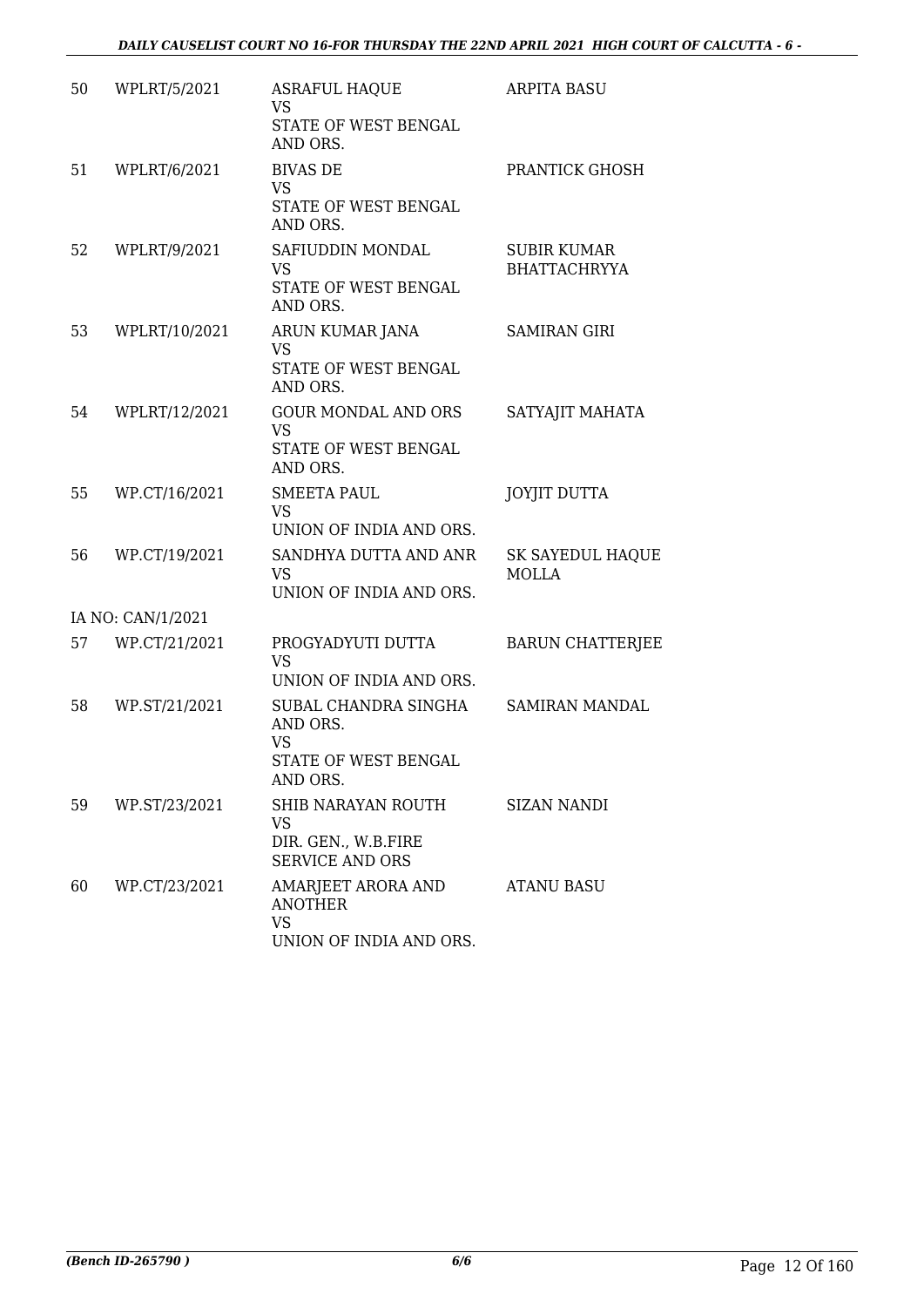

### **Appellate Side**

**DAILY CAUSELIST For Thursday The 22nd April 2021**

**COURT NO. 3**

**DIVISION BENCH (DB)**

**AT 12:45 PM**

#### **HON'BLE JUSTICE I. P. MUKERJI HON'BLE JUSTICE MOUSHUMI BHATTACHARYA**

**[ FOR FRIDAY, 23.04.2021 AT 12:45 P.M. ]**

**---------------------------------------------------------**

#### **(VIA VIDEO CONFERENCE)**

**ON FRIDAY, 23RD APRIL, 2021 AT 12.45 P.M. WILL SIT TOGETHER TO TAKE UP SOME PART HEARD, CONTEMPT, ASSIGNED, REVIEW, MODIFICATION / CLARIFICATION MATTERS.** 

#### **CONTEMPT APPLICATION**

| 1    | CPAN/599/2020                           | RAJIB GHOSH AND ORS<br>VS                                                                         | SAYANTI SENGUPTA                     |
|------|-----------------------------------------|---------------------------------------------------------------------------------------------------|--------------------------------------|
|      |                                         | <b>SHARMILA NATH</b>                                                                              |                                      |
| wt2  | CPAN/131/2021                           | <b>ADAMAS PARENTS FORUM REP</b><br>BY SUMIT KUMAR AGARWAL<br><b>VS</b>                            | SOMNATH MUKHERJEE                    |
|      |                                         | MRS MITTRA SINHA RAY                                                                              |                                      |
| wt3  | CPAN/723/2020                           | <b>VINEET RUIA</b><br><b>VS</b><br>PRINCIPAL SECRETARY DEPT OF<br><b>SCHOOL EDUCATION AND ORS</b> | PRIYANKA AGARWAL                     |
|      | IA NO: CAN/1/2021                       |                                                                                                   |                                      |
|      | wt4 WPA/5378/2020                       | PRATYUSH PATWARI<br><b>VS</b><br>STATE OF WEST BENGAL & ANR                                       | PRATYUSH PATWARI IN<br><b>PERSON</b> |
|      |                                         | IA NO: CAN/2/2020(Old No:CAN/3697/2020), CAN/3/2020(Old No:CAN/3698/2020)                         |                                      |
|      | wt5 WPA/5400/2020                       | RAJA SATYAJIT BANERJEE<br><b>VS</b><br>STATE OF WEST BENGAL & ORS.                                | RAJA SATYAJIT BANERJEE               |
| wt6  | WPA/5530/2020                           | BIPLAB KR. CHOWDHURY<br><b>VS</b><br>UNION OF INDIA & ORS.                                        | PARASHAR BAIDYA                      |
|      | IA NO: CAN/1/2020(Old No:CAN/3252/2020) |                                                                                                   |                                      |
| wt:7 | WPA/5872/2020                           | SANTOSH KUMAR YADAV<br><b>VS</b><br>UNION OF INDIA & ORS                                          | MAHESWARI SHARMA                     |
|      | IA NO: CAN/1/2020(Old No:CAN/3956/2020) |                                                                                                   |                                      |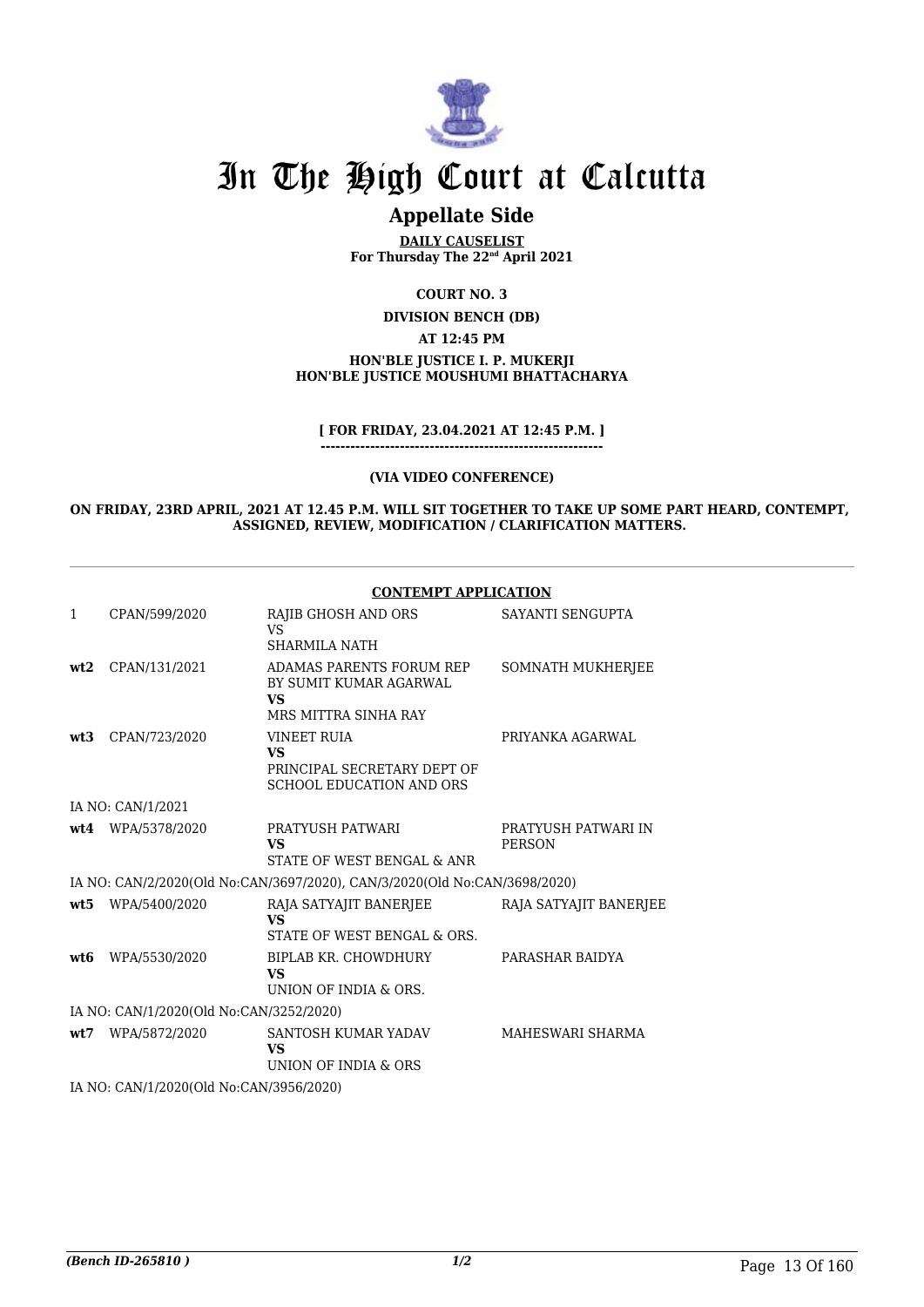| wt8  | WPA/5890/2020                   | VINEET RUIA<br>vs<br>PRINCIPAL SECRETARY,<br>DEPARTMENT OF SCHOOL,<br><b>BIKASH BHAVAN &amp; O</b> | PRIYANKA AGARWAL |
|------|---------------------------------|----------------------------------------------------------------------------------------------------|------------------|
|      | IA NO: CAN/17/2020, CAN/32/2020 |                                                                                                    |                  |
| wt.9 | WPA/64/2021                     | RAHUL DHOLEY<br>VS                                                                                 | SUNIR KUMAR ROY  |

STATE OF WEST BENGAL AND

ORS.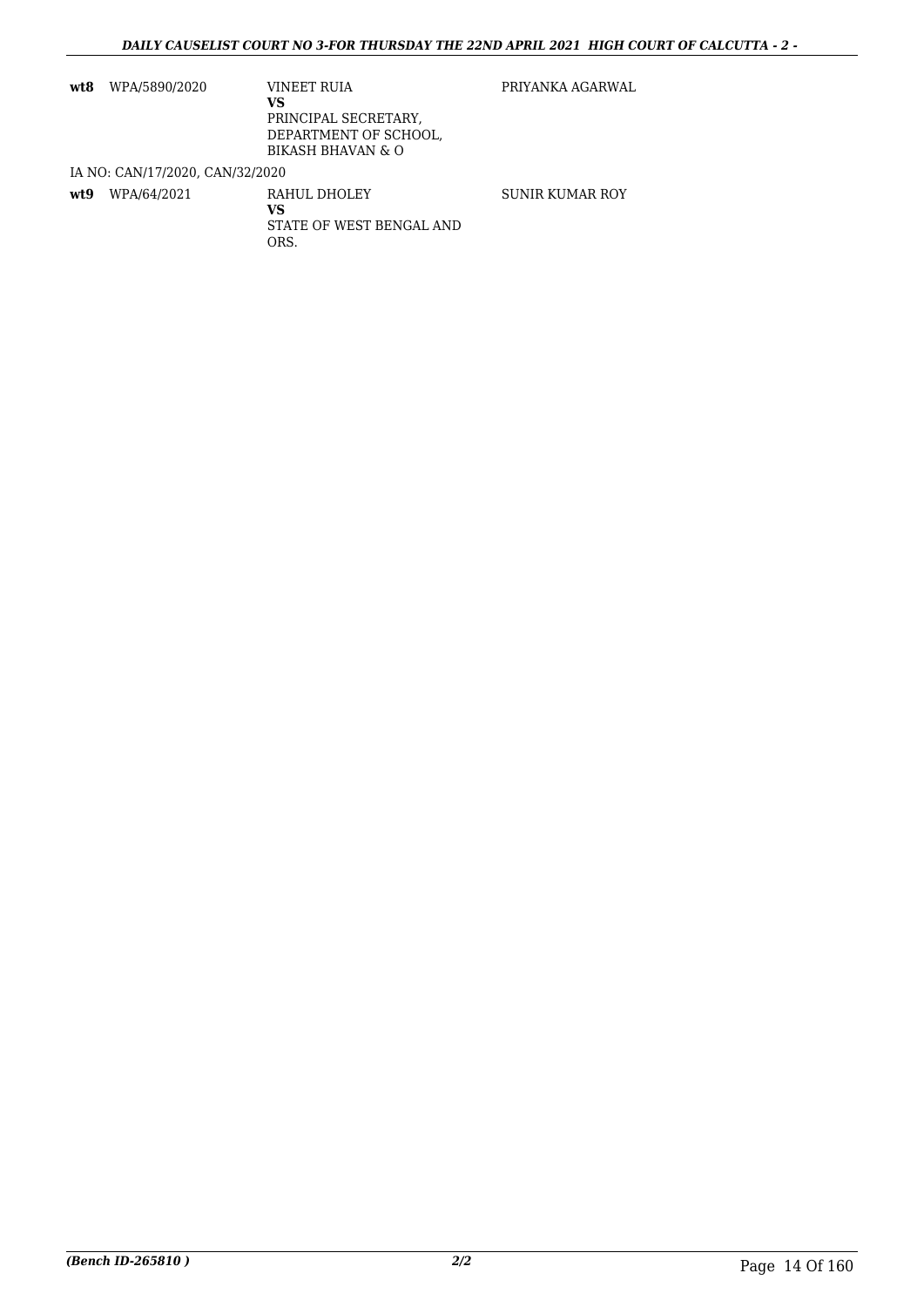

#### **Appellate Side**

**DAILY CAUSELIST For Thursday The 22nd April 2021**

**COURT NO. 37**

**DIVISION BENCH (DB - III) AT 11:15 AM HON'BLE JUSTICE I. P. MUKERJI HON'BLE JUSTICE MD. NIZAMUDDIN**

 **(VIA VIDEO CONFERENCE)**

**ON AND FROM TUESDAY, THE 23RD FEBRUARY, 2021 – ROSTER NOTIFIED ON 8TH JANUARY, 2021 IS MODIFIED TO THE FOLLOWING EXTENT :- WILL SIT TOGETHER TO TAKE UP ALL APPEALS UNDER COMMERCIAL COURTS, COMMERCIAL DIVISION AND COMMERCIAL APPELLATE DIVISION OF THE HIGH COURT'S ACT, 2015**

**SPECIAL NOTE: (1) ON AND FROM TUESDAY i.e. 20.04.2021 APPELLATE SIDE AND ORIGINAL SIDE COMMERCIAL MATTERS SHOULD BE TAKEN UP IN COURT ROOM NO. 3.**

**(2) APPELLATE SIDE MATTERS, COMMERCIAL AND NON-COMMERCIAL SHALL BE TAKEN UP FIRST.**

#### **(3) MENTIONING OF APPELLATE SIDE MATTERS SHALL BE ENTERTAINED AT FIRST SITTING OF THE COURT AND ORIGINAL SIDE MATTERS, IMMEDIATELY AFTER EXHAUSTION OF APPELLATE SIDE LIST.**

|   |               | <b>TO BE MENTIONED</b>                                                                                 |                 |
|---|---------------|--------------------------------------------------------------------------------------------------------|-----------------|
|   | FMAT/267/2021 | THE WEST BENGAL POWER DEV.<br>CORPORATION LTD AND ANR<br>VS<br>MANOJ KUMAR AGARWALLA AND<br><b>ANR</b> | SANDIP DASGUPTA |
| 2 | FMAT/305/2021 | HARISH R PATEL<br>VS<br><b>GOURANGIKA PATEL AND ORS.</b>                                               | Avishek Guha    |

IA NO: CAN/1/2021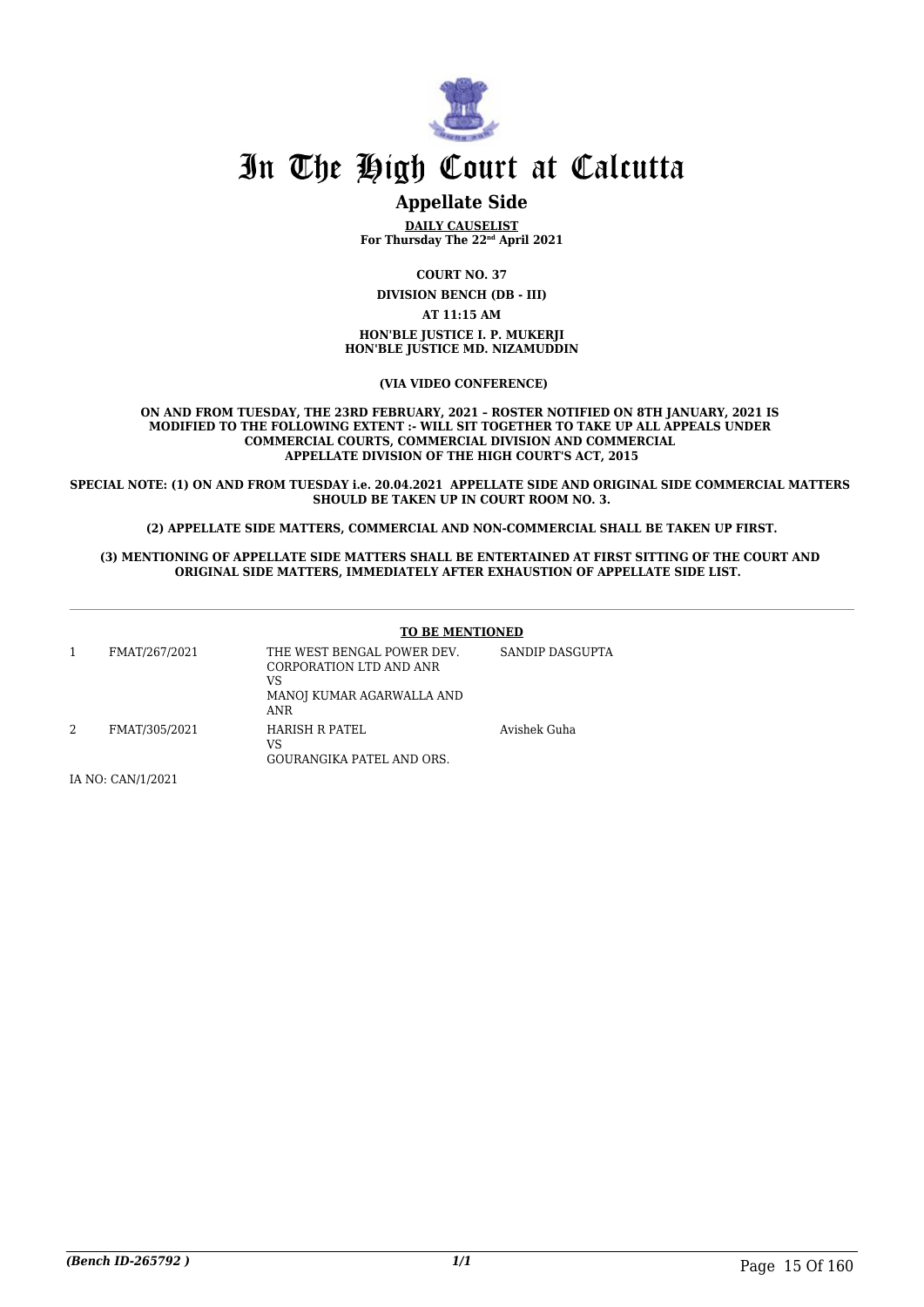

## **Appellate Side**

**DAILY CAUSELIST For Thursday The 22nd April 2021**

**COURT NO. 3**

**DIVISION BENCH (DB - III )**

**AT 11:15 AM**

#### **HON'BLE JUSTICE I. P. MUKERJI HON'BLE JUSTICE MD. NIZAMUDDIN**

**(VIA VIDEO CONFERENCE)**

**ON AND FROM MONDAY, THE 11TH JANUARY 2021 - AFTER COMPLETION OF COMMERCIAL APPELLATE DIVISION BENCH – WILL TAKE UP APPEALS UNDER ARBITRATION ACT, 1940 AND ARBITRATION & CONCILIATION ACT, 1996, INCLUDING APPLICATIONS CONNECTED THERETO;**

**HEARING OF WRIT APPEALS IRRESPECTIVE OF CLASSIFICATION INCLUDING APPLICATIONS CONNECTED THERETO.**

**ON AND FROM TUESDAY i.e. 20.04.2021 APPELLATE SIDE AND ORIGINAL SIDE COMMERCIAL MATTERS SHOULD BE TAKEN UP IN COURT ROOM NO. 3.**

**SPECIAL NOTE: (1) APPELLATE SIDE MATTERS, COMMERCIAL AND NON-COMMERCIAL SHALL BE TAKEN UP FIRST.**

**(2) MENTIONING OF APPELLATE SIDE MATTERS SHALL BE ENTERTAINED AT FIRST SITTING OF THE COURT AND ORIGINAL SIDE MATTERS, IMMEDIATELY AFTER EXHAUSTION OF APPELLATE SIDE LIST.**

**(3) IN ABSENCE OF APPELLATE SIDE MATTERS ORIGINAL SIDE MATTERS WILL CONTINUE.**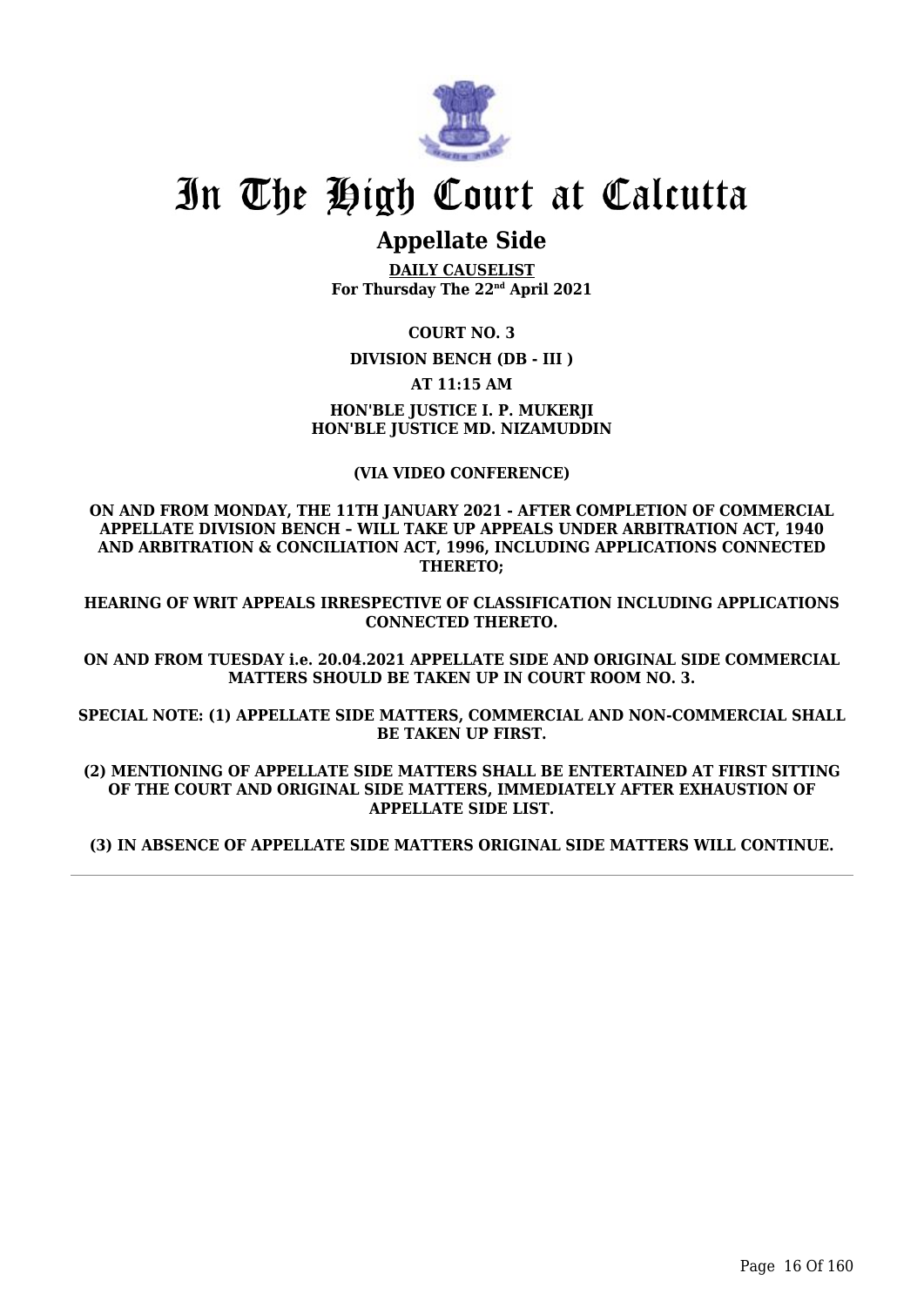

### **Appellate Side**

**DAILY CAUSELIST For Thursday The 22nd April 2021**

**COURT NO. 17**

#### **DIVISION BENCH (DB-V)**

#### **AT 11:15 AM**

**HON'BLE JUSTICE SOUMEN SEN HON'BLE JUSTICE SAUGATA BHATTACHARYYA ( VIA VIDEO CONFERENCE )**

**ON AND FROM MONDAY, THE 11TH JANUARY, 2021 - APPEALS RELATING TO EDUCATION UNDER GROUP - II AND APPLICATIONS CONNECTED THERETO; HEARING OF CIVIL APPEALS, IRRESPECTIVE OF CLASSIFICATION, FILED TILL 2018. ADMISSION OF APPEALS UNDER ORDER XLI RULE 11 OF CODE OF CIVIL PROCEDURE INCLUDING APPLICATIONS CONNECTED THERETO;**

**FIRST APPEALS RELATING TO EJECTMENT SUITS AND DECREES AND APPLICATIONS CONNECTED THERETO.**

#### **LAWAZIMA;**

#### **HEARING OF WRIT APPEALS IRRESPECTIVE OF CLASSIFICATION INCLUDING APPLICATIONS CONNECTED THERETO.**

**AND**

**ON AND FROM WEDNESDAY, 21ST APRIL 2021 - TILL THE DIVISION BENCH COMPRISING HON'BLE JUSTICE HARISH TANDON AND HON'BLE JUSTICE KAUSIK CHANDA SITS - IN ADDITION TO THEIR OWN LIST AND DETERMINATION, WILL SIT TOGETHER AND TAKE UP THE LIST AND DETERMINATION OF HON'BLE JUSTICE HARISH TANDON AND HON'BLE JUSTICE KAUSIK CHANDA.**

**NOTE : EXCEPT URGENT MATTERS WITH PRIOR NOTICE TO THE OTHER SIDE PRESENTLY, NO MENTIONING WILL BE ALLOWED UNTIL FURTHER ORDER**

**. NOTE: MATTERS WILL BE TAKEN UP THROUGH PHYSICAL HEARING ONLY WHEN BOTH THE PARTIES ARE AGREED.**

#### **TO BE MENTIONED**

1 FA/31/2021 [For nonprosecution]

KSHUDIRAM PAUL VS ASHOKE KUMAR PAUL F. BANDHYOPPADHYAY

#### **APPLICATION**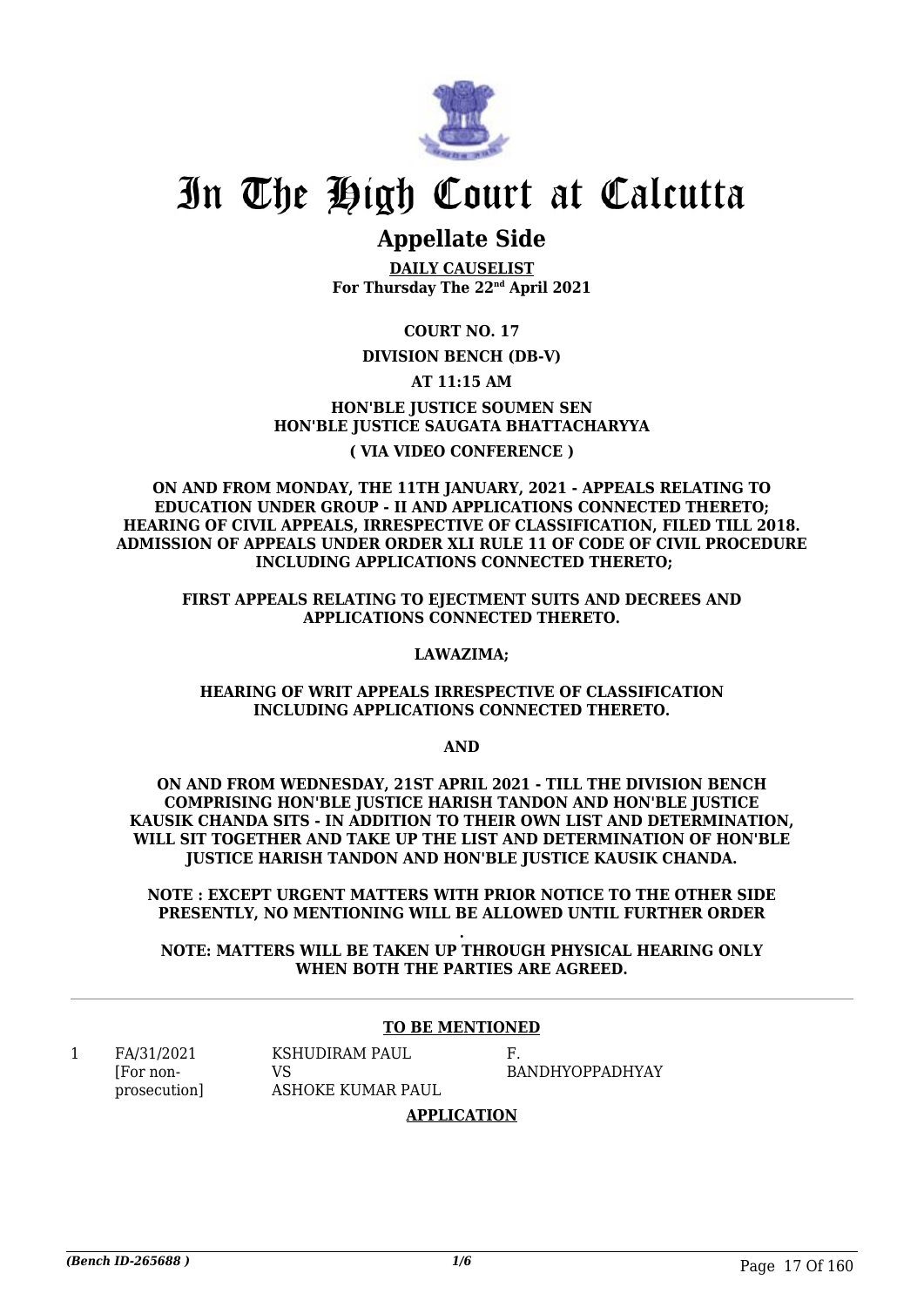| 2  | MAT/10/2021<br>(PT.HD.)       | MD. AZAHAR HOSSAIN<br>VS.<br>STATE OF WEST BENGAL<br>AND ORS.                                                                               | KESHAB CHANDRA<br>DAS                |
|----|-------------------------------|---------------------------------------------------------------------------------------------------------------------------------------------|--------------------------------------|
|    | IA NO: CAN/1/2021             |                                                                                                                                             |                                      |
| 3  | MAT/6/2021                    | AUGUSTINE'SPUBLIC<br><b>SCHOOL, AND ANR</b><br><b>VS</b><br>COUNCIL FOR THE INDIAN<br><b>SCHOOL CERTICATE</b><br><b>EXAMINATION AND ORS</b> | ANIRBAN GHOSH                        |
|    | IA NO: CAN/1/2021, CAN/2/2021 |                                                                                                                                             |                                      |
| 4  | MAT/265/2021                  | SAJAL KUMAR KHANRA<br><b>VS</b><br>STATE OF WEST BENGAL<br><b>AND ORS</b>                                                                   | <b>SANTI PADA PAHARI</b>             |
|    | IA NO: CAN/1/2021             |                                                                                                                                             |                                      |
| 5. | MAT/286/2021                  | THE DIRECTOR OF<br>MADRASAH EDUCATION,<br>GOVT OF W.B.<br><b>VS</b><br>MABUD SAIKH AND ANR                                                  | <b>SUBHRANGHSU</b><br>PANDA          |
|    | IA NO: CAN/1/2021, CAN/2/2021 |                                                                                                                                             |                                      |
| 6  | MAT/452/2021                  | NITISH KUMAR BISWAS<br><b>VS</b><br>STATE OF WEST BENGAL<br>AND ORS.                                                                        | <b>SUNNY NANDY</b>                   |
|    | IA NO: CAN/1/2021             |                                                                                                                                             |                                      |
| 7  | MAT/414/2021                  | MUNDAMARI USHAYATAN<br><b>MATH AND ORS</b><br><b>VS</b><br>MUNDAMARI USHANANDA<br>VIDYAPITH(H.S.) SCHOOL<br>AND ORS                         | ABIRLAL<br><b>CHAKRABORTY</b>        |
|    | IA NO: CAN/1/2021             |                                                                                                                                             |                                      |
| 8  | MAT/302/2021                  | KHALID AIZAZ ANWAR, THE<br>DIRECTOR DPPG FINANCE<br><b>DEPARTMENT</b><br><b>VS</b><br><b>GAYATRI MUKHERJEE</b>                              | <b>SUMAN DEY</b>                     |
|    | IA NO: CAN/1/2021             |                                                                                                                                             |                                      |
| 9  | FMA/284/2021                  | BHARATI BHATTACHARYA<br><b>VS</b><br>STATE OF WEST BENGAL &<br><b>ORS</b>                                                                   | UTTAM KUMAR<br><b>BHATTACHARYA</b>   |
|    |                               | IA NO: CAN/1/2020, CAN/2/2020, CAN/4/2021, CAN/5/2021                                                                                       |                                      |
| 10 | MAT/333/2020                  | MD. SHIARAF ALI MOLLA &<br>ORS.<br><b>VS</b><br>PR. SEC. GOVT. OF WB &<br>ORS.                                                              | <b>ANINDA</b><br><b>BHATTACHARYA</b> |

IA NO: CAN/1/2020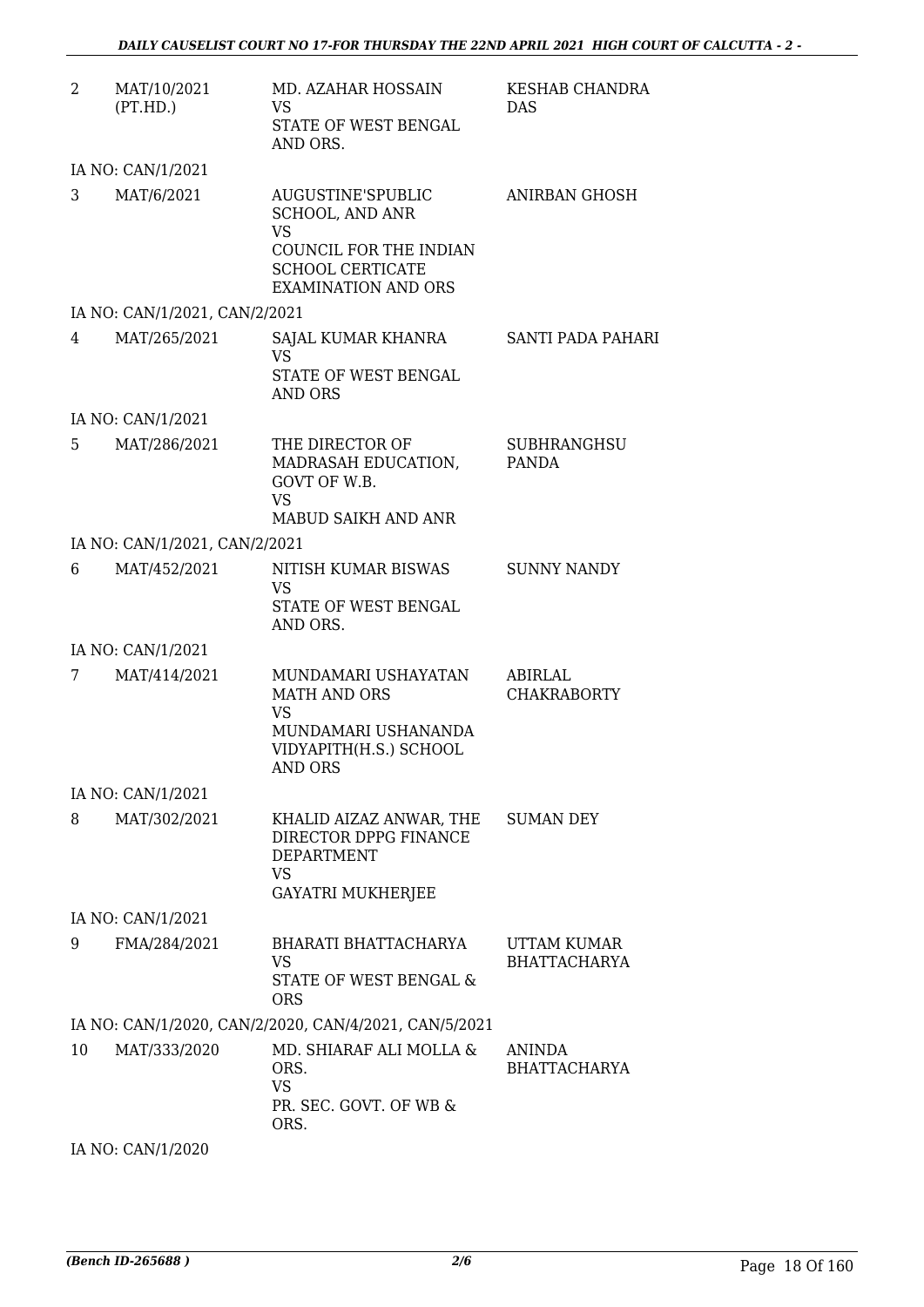| 11 | MAT/86/2021                             | NASREEN SHAZDA<br>VS                                                                  | TANUJA BASAK                         |
|----|-----------------------------------------|---------------------------------------------------------------------------------------|--------------------------------------|
|    |                                         | STATE OF WEST BENGAL<br>AND ORS.                                                      |                                      |
|    | IA NO: CAN/1/2021                       |                                                                                       |                                      |
|    | wt12 MAT/85/2021                        | NASREEN SHAZDA<br>VS.                                                                 | TANUJA BASAK                         |
|    |                                         | STATE OF WEST BENGAL<br>AND ORS.                                                      |                                      |
|    | IA NO: CAN/1/2021                       |                                                                                       |                                      |
| 13 | MAT/229/2021                            | PRIYANKA DEY<br><b>VS</b><br>UNION OF INDIA AND ORS.                                  | <b>BIWAJIT HAZRA</b>                 |
|    | IA NO: CAN/1/2021, CAN/2/2021           |                                                                                       |                                      |
|    | wt14 WPA/3801/2016                      | PRIYANKA DEY                                                                          | SANJAY GHOSH                         |
|    |                                         | <b>VS</b><br>UNION OF INDIA & ORS                                                     |                                      |
| 15 | MAT/354/2021                            | SUKANTA PRAMANICK AND<br><b>ORS</b><br><b>VS</b>                                      | <b>DIBYENDU</b><br><b>CHATTERJEE</b> |
|    |                                         | STATE OF WEST BENGAL<br>AND ORS.                                                      |                                      |
|    | IA NO: CAN/1/2021                       |                                                                                       |                                      |
| 16 | MAT/355/2021                            | ANURADHA SARKAR AND<br><b>ORS</b><br><b>VS</b><br>STATE OF WEST BENGAL<br>AND ORS.    | <b>DINYENDU</b><br><b>CHATTERJEE</b> |
|    | IA NO: CAN/1/2021                       |                                                                                       |                                      |
| 17 | FMA/49/2021                             | DR. SUBHRANGSHU<br><b>SUPAKAR</b><br>VS<br>MAULANA ABUL KALAM<br>AZAD UNIV. WB & ORS. | <b>BISWAPRIYA</b><br><b>SAMANTA</b>  |
|    | IA NO: CAN/1/2020(Old No:CAN/1454/2020) |                                                                                       |                                      |
| 18 | FMA/50/2021                             | DR. AULIE BANERJEE                                                                    | <b>BISWAPRIYA</b>                    |
|    |                                         | VS<br>MAULANA ABUL KALAM<br>AZAD UNIV. WB & ORS.                                      | <b>SAMANTA</b>                       |
|    | IA NO: CAN/1/2020(Old No:CAN/1453/2020) |                                                                                       |                                      |
| 19 | MAT/116/2020                            | THE STATE OF WEST<br><b>BENGAL &amp; ORS</b><br>VS                                    | <b>SUCHARITA PAUL</b>                |
|    |                                         | RAKHAL CHANDRA DAS &<br><b>ORS</b>                                                    |                                      |
|    | IA NO: CAN/1/2020, CAN/2/2020           |                                                                                       |                                      |
| 20 | MAT/692/2020                            | PROMOSHI PODDER<br><b>VS</b><br>State of West Bengal                                  | DIPANJAN KUNDU                       |
|    | IA NO: CAN/1/2020                       |                                                                                       |                                      |

#### **ORDER XLI RULE II**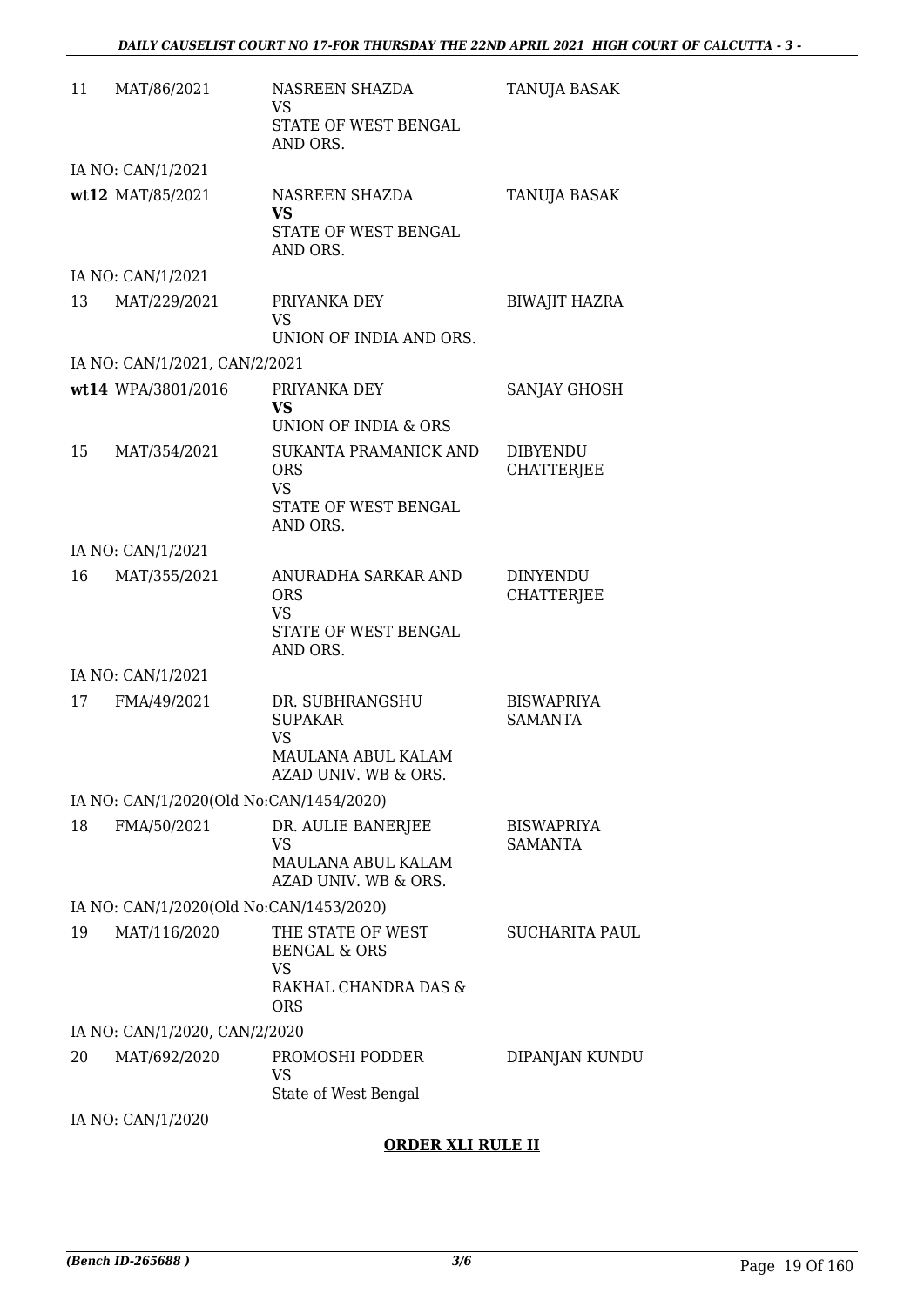| 21 | SAT/392/2019<br>[Pt. Hd.]     | NIRMAL KUMAR ROY<br><b>VS</b>                                             | RAJLAKSHMI GHATAK                                                                     |
|----|-------------------------------|---------------------------------------------------------------------------|---------------------------------------------------------------------------------------|
|    |                               | MUKUL CHANDRA ROY AND<br><b>ORS</b>                                       |                                                                                       |
|    |                               | IA NO: CAN/1/2019(Old No:CAN/10820/2019), CAN/2/2020(Old No:CAN/494/2020) |                                                                                       |
| 22 | FMAT/31/2021                  | SMT PRATIMA ROY<br><b>VS</b>                                              | RANAJJIT ROY                                                                          |
|    |                               | HINDUSTA UNILEVER LTD                                                     |                                                                                       |
|    | IA NO: CAN/1/2021             |                                                                           |                                                                                       |
| 23 | FMAT/208/2021                 | <b>SELIMA KHATUN BIBI</b><br><b>VS</b>                                    | PANCHANAN HAJRA                                                                       |
|    |                               | SK. MORJEN ALI AND ORS                                                    |                                                                                       |
|    | IA NO: CAN/1/2021             |                                                                           |                                                                                       |
| 24 | FMA/373/2021                  | KUMARI JHILIK PARICHHA<br>(MINOR)<br><b>VS</b><br>MOHONPUR VILLAGERS      | NONIGOPAL<br><b>CHAKRABORTY</b>                                                       |
|    | IA NO: CAN/1/2021             |                                                                           |                                                                                       |
| 25 | FMA/503/2021                  | RITUPARNA BASU MITRA<br><b>VS</b>                                         | <b>SOUNAK</b><br><b>BHATTTACHARYA</b>                                                 |
|    | ARIJIT MITRA                  |                                                                           |                                                                                       |
| 26 | FMA/522/2021                  | TACHHLIMA BIBI & ORS<br><b>VS</b><br>MST SABIYARA BIBI & ORS              | <b>LABANYAMOY</b><br><b>SARKAR</b>                                                    |
| 27 | FMAT/463/2020                 | UTTAM GHOSH@KATA<br><b>GHOSH AND ORS</b>                                  | SUBHRAJYOTI GHOHS                                                                     |
|    |                               | <b>VS</b><br>RAMENDRA BISWAS AND<br><b>ORS</b>                            |                                                                                       |
|    | IA NO: CAN/1/2020, CAN/2/2020 |                                                                           |                                                                                       |
| 28 | FMAT/329/2020                 | SANAT KUMAR DAS & ORS<br><b>VS</b>                                        | DEBASREE DHAMALI                                                                      |
|    |                               | JAY SHREE TRANSPORT PVT<br>LTD & ORS                                      |                                                                                       |
|    | IA NO: CAN/1/2021             |                                                                           |                                                                                       |
| 29 | FMAT/562/2020                 | <b>BIKASH SIKDAR</b><br>VS<br>HDB FINANCIAL SERVICES                      | <b>ASIT KR</b><br><b>BHATTACHARYA</b>                                                 |
|    | IA NO: CAN/1/2020             |                                                                           |                                                                                       |
| 30 | FMAT/1165/2019                | PARAG ROY CHOWDHURY &                                                     | MARISHA MULLICK                                                                       |
|    |                               | <b>ANR</b><br><b>VS</b><br><b>JAYASHREE ROY</b>                           |                                                                                       |
|    |                               | <b>CHOWDHURY</b>                                                          |                                                                                       |
|    | IA NO: CAN/1/2021, CAN/2/2021 |                                                                           |                                                                                       |
| 31 | FMAT/705/2019                 | <b>SWARUP BISWAS</b><br><b>VS</b><br>KASHINATH PATRA & ORS                | KAMAL KANTA KAR                                                                       |
|    |                               |                                                                           | IA NO: CAN/1/2019(Old No:CAN/7019/2019), CAN/2/2019(Old No:CAN/7499/2019), CAN/3/2021 |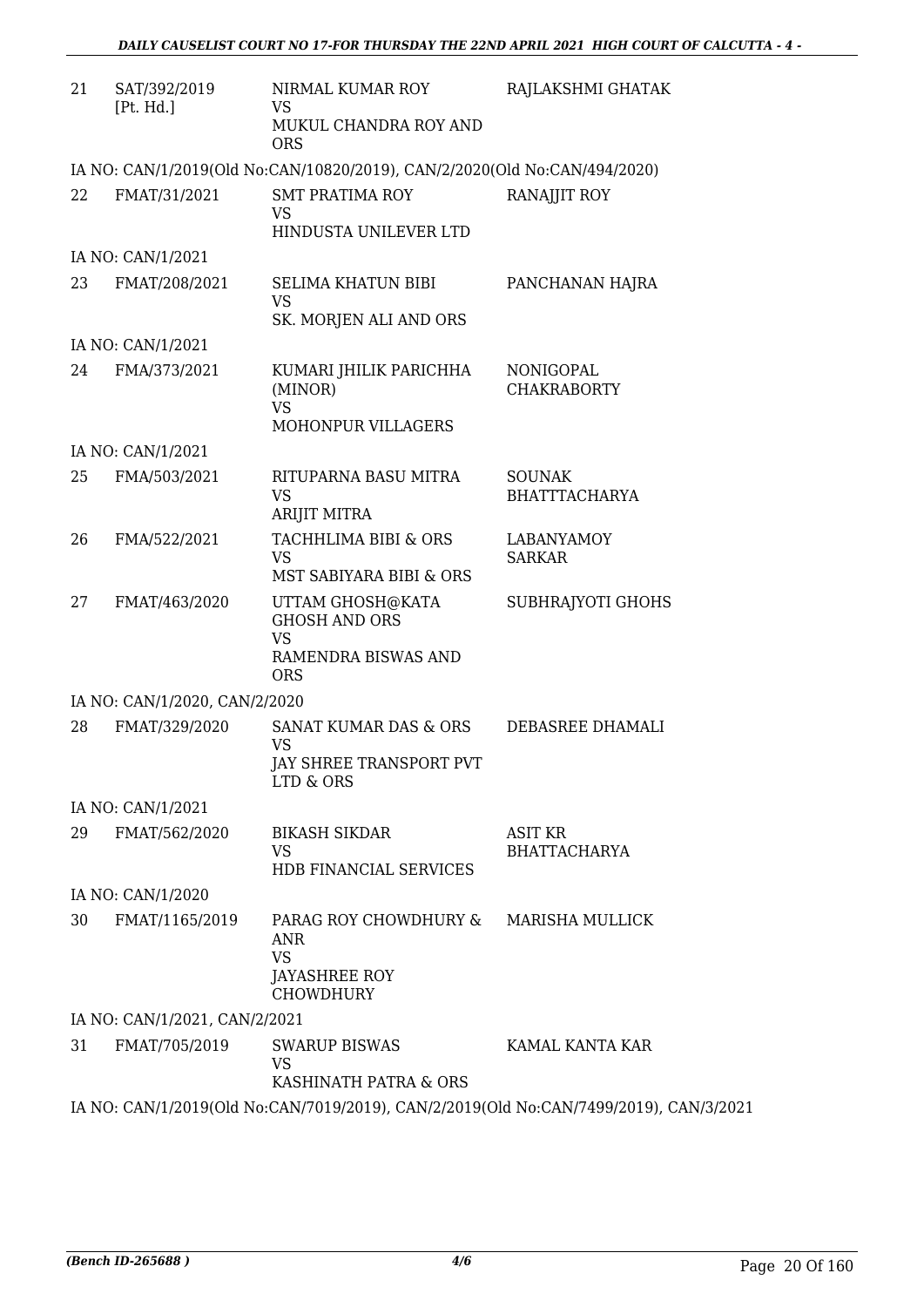| 32 | FMAT/1015/2019                          | <b>SUDIP KUMAR MITRA</b><br>@SUDIP MITRA<br><b>VS</b><br>SUVAJIT DUTTA                                         | <b>ARIJEET DAS</b><br><b>MALLICK</b>  |
|----|-----------------------------------------|----------------------------------------------------------------------------------------------------------------|---------------------------------------|
|    | IA NO: CAN/1/2021                       |                                                                                                                |                                       |
| 33 | FMAT/1071/2019                          | MD. SALAHUDDIN<br><b>VS</b><br><b>MD. USMAN &amp; ORS</b>                                                      | <b>SAMPA BHADRA</b>                   |
|    | IA NO: CAN/1/2020(Old No:CAN/1146/2020) |                                                                                                                |                                       |
| 34 | FMAT/1168/2018                          | <b>BISWANATH CHOWDHURY</b><br><b>VS</b><br>PARNA CHOWDHURY                                                     | <b>SOUMEN</b><br><b>BHATTACHARJEE</b> |
| 35 | FMAT/695/2018                           | <b>GAUTAM CHATTERJEE</b><br><b>VS</b><br>SHYAMA PADA BISWAS<br>DEAD R/P BY SUBHENDU<br><b>BISWAS &amp; ORS</b> | ABHIJIT<br><b>CHAKRABORTY</b>         |
| 36 | FMAT/1074/2018                          | <b>BIJENDAR SINGH &amp; ORS</b><br>VS<br>MR WASIM KAPOOR & ORS                                                 | <b>ABHA TEWARI</b>                    |
|    | IA NO: CAN/1/2021, CAN/2/2021           |                                                                                                                |                                       |
| 37 | FMAT/1125/2018                          | <b>SMT SOBHA MANDAL</b><br><b>VS</b><br>SANJAY MANDAL & ORS                                                    | <b>S SARKAR</b>                       |
| 38 | FMAT/1157/2018                          | UTTAM SANYAL & ORS.<br><b>VS</b><br>TRIPTI BHATTACHARJEE                                                       | <b>SAIDUR RAHAMAN</b>                 |
| 39 | FMAT/1179/2018                          | SK. ASRAFUL ALAM & ORS<br><b>VS</b><br><b>SYED SHAMANJAR</b><br><b>HOSNAIN &amp; ORS</b>                       | <b>MAHAMMAD</b><br><b>MAHMUD</b>      |
| 40 | FMAT/1270/2018                          | SUJATA KAPASNEEGHOSH<br>DEAD R/P BY T K GHOSH<br>VS                                                            | SOURAV CHATTERJEE                     |
|    |                                         | THE ESTATE OFFICER &<br><b>SDE &amp; ANR</b>                                                                   |                                       |
| 41 | FMAT/1317/2018                          | <b>MD RIAZUDDIN</b><br>VS<br>ABDUL HAMID@LASSAN                                                                | ABHIJIT RAY                           |
| 42 | FMAT/926/2018                           | BUDDHISWAR KARMAKAR &<br><b>ORS</b><br><b>VS</b><br>SHADIKUL DAPTARI & ORS                                     | <b>SOURAV BOSE</b>                    |
| 43 | FMAT/973/2018                           | NIRMALEDNU DEY<br><b>VS</b><br><b>SMT IRA RANI DEY &amp; ORS</b>                                               | <b>SURAJIT ROY</b>                    |
| 44 | FMAT/975/2018                           | SHARMISTHA<br><b>CHAKRABORTY &amp; ANR</b><br><b>VS</b><br>PRONATH CHATTERJEE &<br><b>ORS</b>                  | ASIS<br><b>BHATTACHARYYA</b>          |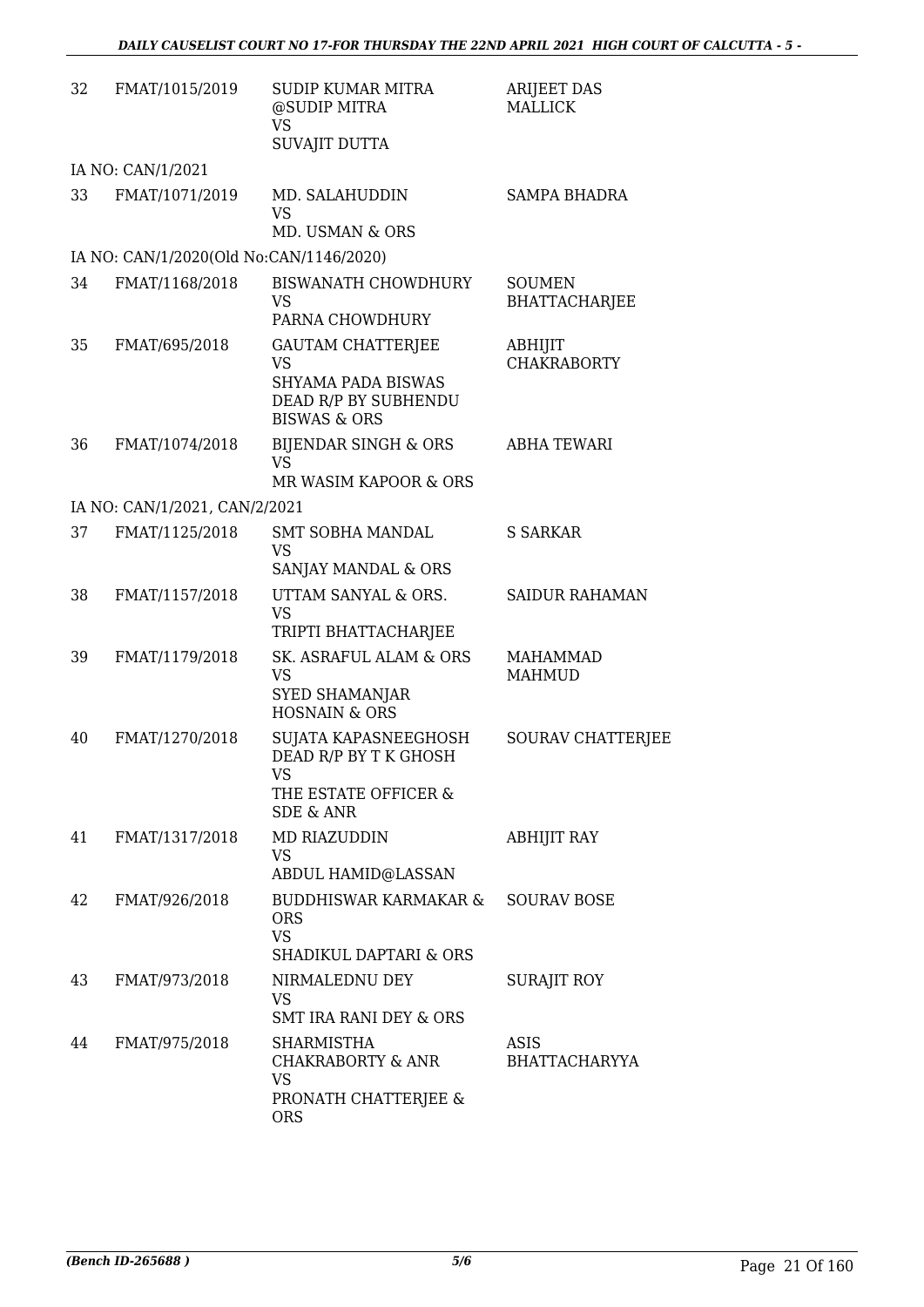| 45 | FMAT/988/2018                           | ALL CARIBBEAN TRADING<br>CORP<br>VS<br>PRECISION ENGINEERING<br>& FABRICATORS PVT LTD         | NILADRI BANERJEE              |
|----|-----------------------------------------|-----------------------------------------------------------------------------------------------|-------------------------------|
| 46 | FMAT/223/2018                           | AJIT KUMAR SURANA<br>VS<br>MILKFOOD LTD & ORS                                                 | <b>IYOTI SINGH</b>            |
|    | IA NO: CAN/1/2018(Old No:CAN/2078/2018) |                                                                                               |                               |
| 47 | FMAT/331/2018                           | ADHIR CHANDRA CHUAN<br>(DEAD) REPD BY SANDHYA<br>RANI CHUAN &ORS<br>VS<br>INDU BHUSAN CHUAN & | KAPIL CHANDRA<br><b>SAHOO</b> |

ORS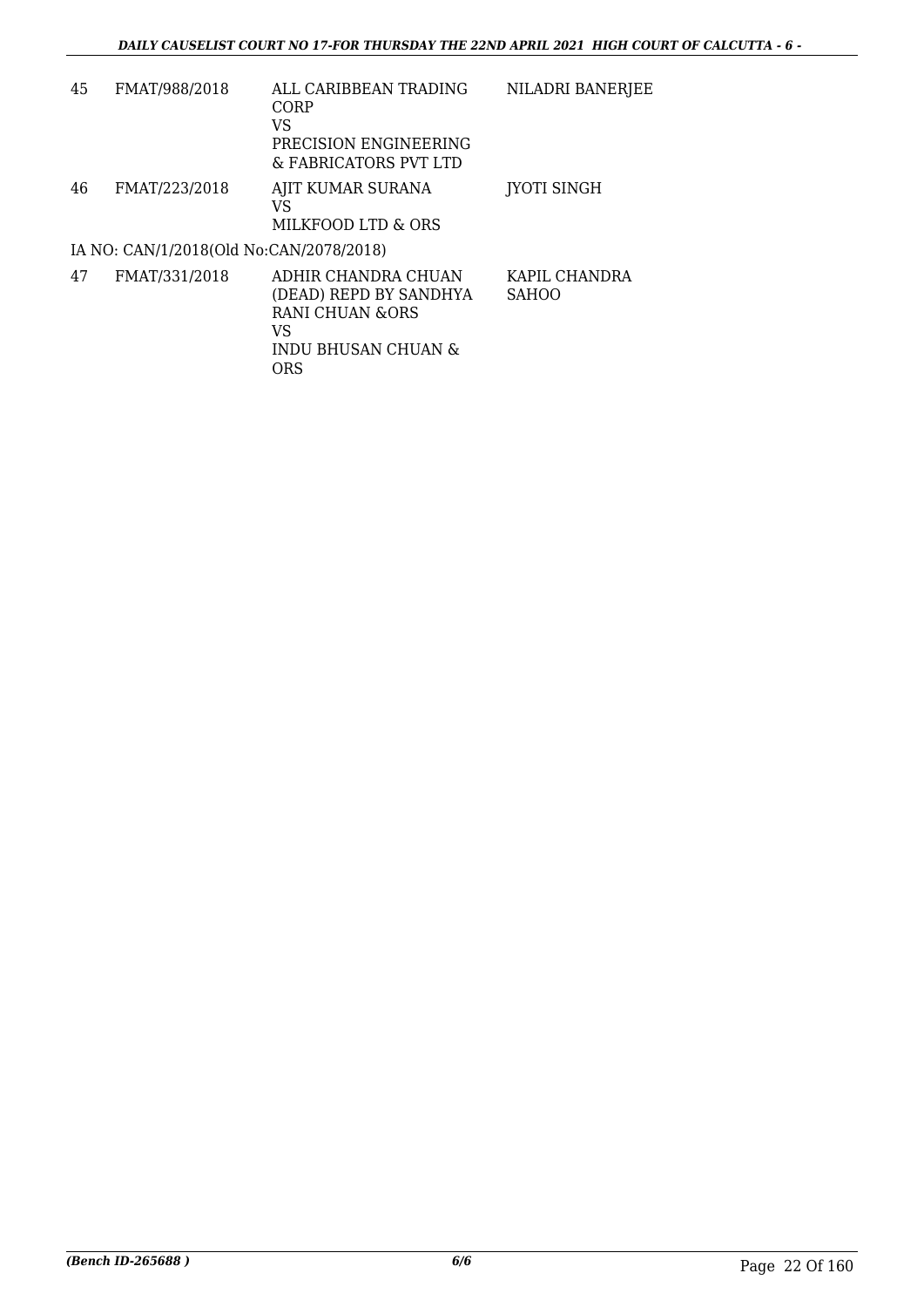

### **Appellate Side**

**DAILY CAUSELIST For Thursday The 22nd April 2021**

**COURT NO. 11**

**DIVISION BENCH (DB)**

**AT 2:00 PM**

**HON'BLE JUSTICE SUBRATA TALUKDAR HON'BLE JUSTICE TIRTHANKAR GHOSH**

> **(VIA VIDEO CONFERENCE) ON 23.04.2021 AT 2.00 P.M.**

**ON FRIDAY, 23RD APRIL 2021 AT 2.00 P.M. - WILL SIT TOGETHER TO TAKE UP SOME ASSIGNED MATTERS.**

#### **ASSIGNED MATTERS**

| $\mathbf{1}$ | CRA/144/2018<br>$[Pt I + II + 2nd I]$<br>$Copy + 5 LCRs + 12 VS$<br>PBS1 | NOOR MOHAMMAED @SAHABAZ @SIKERDAR<br>& ORS<br>STATE OF WEST BENGAL                         | SAHIUDDIN AHMED   |
|--------------|--------------------------------------------------------------------------|--------------------------------------------------------------------------------------------|-------------------|
|              |                                                                          | IA NO: CRAN/2/2018(Old No:CRAN/1448/2018), CRAN/3/2019(Old No:CRAN/739/2019), CRAN/4/2020  |                   |
|              | wt2 CRA/107/2018                                                         | TARIO MEHMOOD @ NAYEEM @ FAHIM @<br>AYUB @HAZI<br>VS<br>STATE OF WEST BENGAL               |                   |
|              | IA NO: CRAN/1/2018(Old No:CRAN/2620/2018)                                |                                                                                            |                   |
|              | wt3 CRA/143/2018                                                         | <b>ISHAO</b><br>AHMED@DILSAD@JAHEEER@HASAN@MUSHA<br>$\&$ ORS<br>VS<br>STATE OF WEST BENGAL | <b>ANUPAM BAR</b> |
|              | wt4 CRA/476/2018                                                         | MUJAMMEL SK @ AKRAM @ AKKA<br>VS<br>STATE OF WEST BENGAL                                   | SAHID UDDIN AHMED |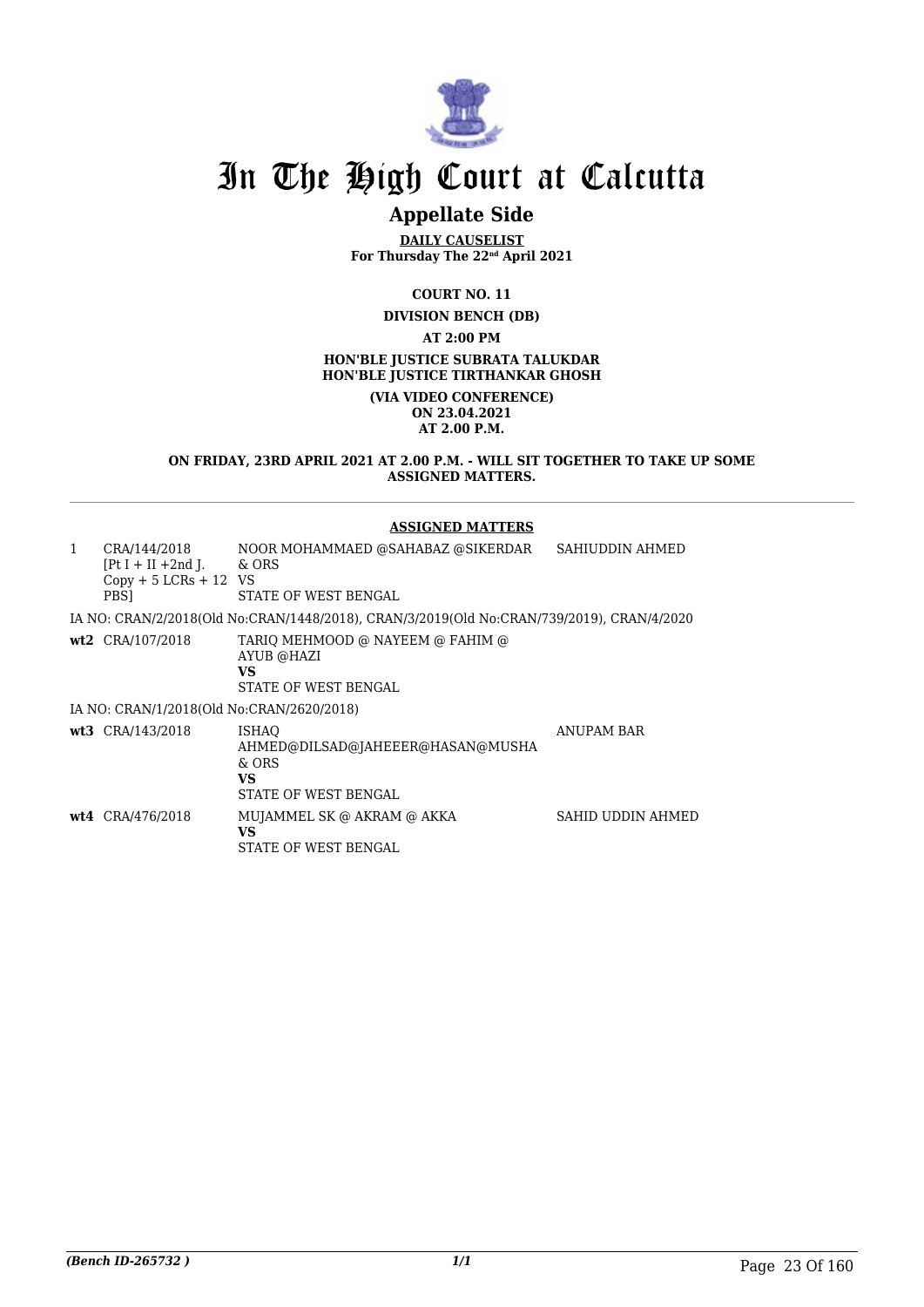

### **Appellate Side**

**DAILY CAUSELIST For Thursday The 22nd April 2021**

**COURT NO. 11**

#### **DIVISION BENCH (DB - VI)**

**AT 11:15 AM**

**HON'BLE JUSTICE SUBRATA TALUKDAR HON'BLE JUSTICE HIRANMAY BHATTACHARYYA (VIA VIDEO CONFERENCE)**

#### **ON AND FROM MONDAY, THE 11TH JANUARY 2021 - APPEALS FROM ORDERS RELATING TO MUNICIPALITIES, CO-OPERATIVES & PANCHAYATS UNDER GROUP-V INCLUDING APPLICATIONS CONNECTED THERETO;**

#### **HEARING OF WRIT APPEALS IRRESPECTIVE OF CLASSIFICATION INCLUDING APPLICATIONS CONNECTED THERETO;**

**AND**

**ON AND FROM MONDAY, THE 19TH APRIL 2021 TO FRIDAY, 30TH APRIL 2021- IN ADDITION TO THEIR OWN LIST AND DETERMINATION WILL SIT TOGETHER AND TAKE UP THE MATTERS FROM THE LIST AND DETERMINATION OF HON'BLE JUSTICE ARINDAM SINHA AND HON'BLE JUSTICE SUVRA GHOSH.**

#### **SPECIAL NOTE:**

#### **1.(A) MENTIONING OF URGENT MATTERS WILL BE ALLOWED ON EVERY MONDAY AND WEDNESDAY AT THE FIRST SITTING OF THE COURT. (B) FIXED MATTERS MARKED IN EACH GROUP WILL BE CALLED ON FIRST FROM THE GROUP. 2. APPELLATE SIDE MATTERS WILL BE TAKEN UP UPTO RECESS ON EVERY TUESDAY AND THURSDAY.**

#### **ASSIGNED MATTER**

K K KAR

1 MAT/1089/2018 [2 P.B.] [At 2 P.M.] [26.04.2021] JYOTIRMOY ROY VS STATE OF WEST BENGAL & **ORS** 

IA NO: CAN/1/2018(Old No:CAN/7801/2018)

**wt2** COT/132/2018 UNIVERSITY OF CALCUTTA **VS** JYOTIRMOY ROY SANDIP DASGUPTA

#### **APPLICATION(S)**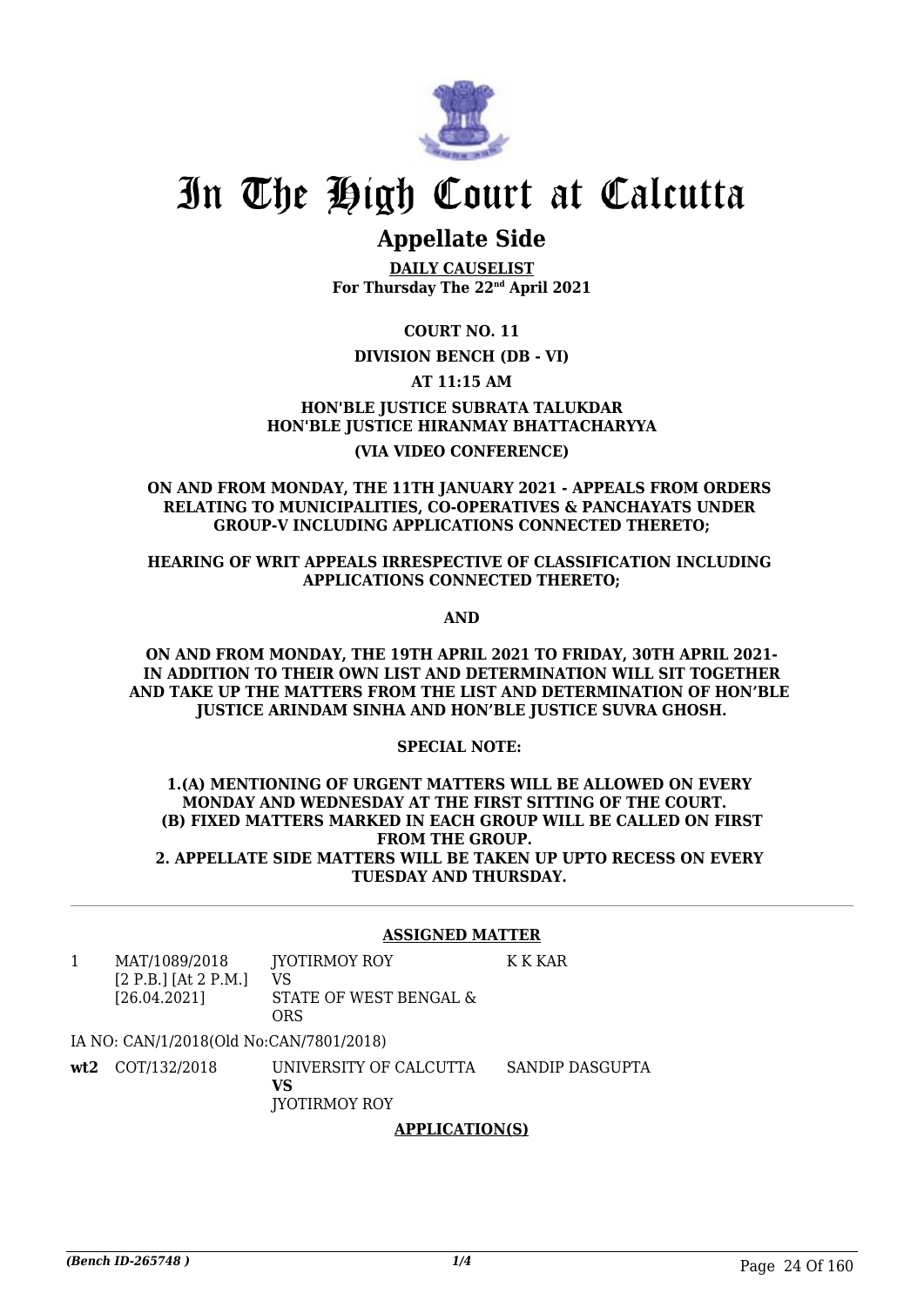| 3  | MAT/200/2021<br>[Fixed] [Ch.]           | MRINAL KANTI BANERJEE<br>VS<br><b>GOVT OF WEST BENGAL</b><br><b>AND ORS</b>                         | DEBLINA CHATTARAJ                   |
|----|-----------------------------------------|-----------------------------------------------------------------------------------------------------|-------------------------------------|
|    |                                         | IA NO: CAN/1/2021, CAN/2/2021, CAN/3/2021, CAN/4/2021                                               |                                     |
| 4  | MAT/133/2020                            | CHANCHAL HALDER<br><b>VS</b><br>THE BHATPARA<br>MUNICIPALITY & ORS.                                 | TANUJA BASAK                        |
|    |                                         | IA NO: CAN/1/2020(Old No:CAN/1584/2020), CAN/2/2020(Old No:CAN/1585/2020)                           |                                     |
| 5  | MAT/134/2020                            | TUMPA SANYAL<br><b>VS</b><br>THE BHATPARA<br>MUNICIPALITY & ORS.                                    | TANUJA BASAK                        |
|    |                                         | IA NO: CAN/1/2020(Old No:CAN/1591/2020), CAN/2/2020(Old No:CAN/1592/2020)                           |                                     |
| 6  | MAT/169/2020                            | JAUHAR JAMAL<br><b>VS</b><br>STATE OF WEST BENGAL &<br><b>ORS</b>                                   | <b>TANUJA BASAK</b>                 |
|    |                                         | IA NO: CAN/1/2020(Old No:CAN/1588/2020), CAN/2/2020(Old No:CAN/1589/2020)                           |                                     |
| 7  | MAT/276/2017                            | FARIDA KHATOON @                                                                                    | <b>JASOBANTA RAKSHIT</b>            |
|    |                                         | <b>LASKAR</b><br><b>VS</b><br>STATE OF WEST BENGAL &<br><b>ORS</b>                                  |                                     |
|    |                                         | IA NO: CAN/1/2020(Old No:CAN/2664/2020), CAN/2/2020(Old No:CAN/2669/2020)                           |                                     |
| 8  | MAT/1139/2019<br>[2nd Time]             | NETAJEE MONDAL<br>VS<br>STATE OF WEST BENGAL &<br><b>ORS</b>                                        | <b>GOUTAM ACHARYA</b>               |
|    |                                         | IA NO: CAN/1/2019(Old No:CAN/12429/2019), CAN/3/2020(Old No:CAN/977/2020)                           |                                     |
| 9  | MAT/297/2020<br>[Contempt]              | <b>MUKTA ARYA</b><br>VS.<br><b>BASED HALDER &amp; ORS</b>                                           | <b>MANJULI</b><br><b>CHOUDHURI</b>  |
|    | IA NO: CAN/1/2020(Old No:CAN/2144/2020) |                                                                                                     |                                     |
| 10 | MAT/319/2021                            | AMITABHA DE BHOWMICK<br>AND ORS<br><b>VS</b><br>THE KOLKATA MUNICIPAL<br><b>CORPORATION AND ORS</b> | <b>GOUTA ACHARYA</b>                |
|    | IA NO: CAN/1/2021, CAN/2/2021           |                                                                                                     |                                     |
| 11 | FMA/2400/2004                           | <b>SUMIT SINHA</b><br><b>VS</b><br>JAGIGRAM GRAM<br><b>PANCHAYAT</b>                                | <b>IPSITA</b><br><b>CHAKRABORTY</b> |
|    |                                         | IA NO: CAN/2/2016(Old No:CAN/11264/2016), CAN/3/2016(Old No:CAN/11265/2016)                         |                                     |
| 12 | FMA/501/2020<br>[Stay]                  | RUPA DASGUPTA @<br><b>CHOWDHURY</b><br><b>VS</b><br>TAPAS CHATTERJEE & ANR                          | SHIBENDU PATRA                      |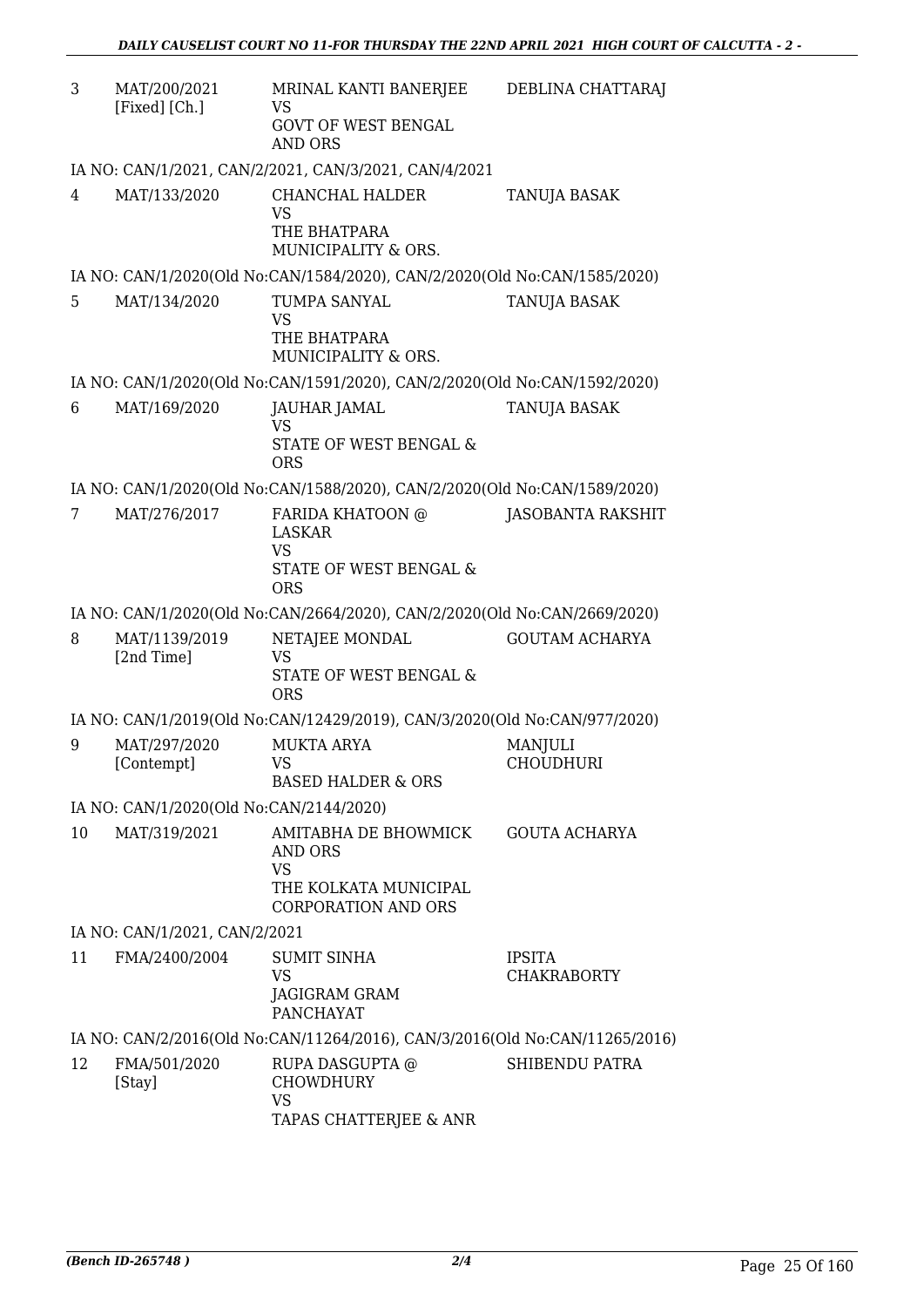| 13 | MAT/401/2021                             | NANDITA MONDAL<br>VS                                                                         | TANUJA BASAK                             |
|----|------------------------------------------|----------------------------------------------------------------------------------------------|------------------------------------------|
|    |                                          | <b>GOUTAM GHOSH AND ORS</b>                                                                  |                                          |
|    | IA NO: CAN/1/2021                        |                                                                                              |                                          |
| 14 | MAT/419/2021<br>[Dept.]                  | NANDITA MONDAL<br><b>VS</b>                                                                  | <b>TANUJA BASAK</b>                      |
|    | IA NO: CAN/1/2021                        | <b>GOUTAM GHOSH AND ORS</b>                                                                  |                                          |
| 15 | MAT/221/2020                             | <b>SUJOY MONDAL</b>                                                                          | KALYANI                                  |
|    |                                          | <b>VS</b><br>STATE OF WEST BENGAL &<br><b>ORS</b>                                            | <b>BHATTACHARYA</b>                      |
|    | IA NO: CAN/1/2020(Old No:CAN/1451/2020)  |                                                                                              |                                          |
| 16 | FMA/815/2019                             | SHASHI AGARWAL                                                                               | <b>SHOVAN GHOSH</b>                      |
|    |                                          | <b>VS</b><br>BIDHANNAGAR MUNICIPAL<br><b>CORPORATION &amp; ORS</b>                           |                                          |
|    | IA NO: CAN/1/2019(Old No:CAN/7447/2019)  |                                                                                              |                                          |
| 17 | MAT/1976/2019                            | JOTEGHANASHAYM<br>SAMABAY KRISHI UNNAYAN<br><b>SAMITI</b><br><b>VS</b>                       | UTTAM BANIK                              |
|    |                                          | MANAS KUAMR GUCHHAIT                                                                         |                                          |
|    |                                          | IA NO: CAN/1/2020(Old No:CAN/579/2020), CAN/2/2020(Old No:CAN/580/2020), CAN/3/2021          |                                          |
| 18 | CPAN/70/2021<br>[Contempt]               | PRABHAT KUMAR<br><b>CHAKRAVARTY</b><br><b>VS</b>                                             | <b>SOMOULI SARKAR</b>                    |
|    |                                          | PRASANTA RAY AND<br><b>OTHERS</b>                                                            |                                          |
|    | wt19 FMA/1171/2019                       | SK GOLAP ALI<br><b>VS</b><br>PRABHAT KUMAR<br><b>CHAKRAVARTY &amp; ORS</b>                   | <b>BISWARANJAN</b><br><b>BHAKAT</b>      |
| 20 | FMA/469/2021                             | <b>SANGHITA SHAW</b><br><b>VS</b><br>THE CHAIRMAN, BHATPARA<br><b>MUNICIPALITY &amp; ORS</b> | <b>SAURABH SANKAR</b><br><b>SENGUPTA</b> |
|    | IA NO: CAN/1/2020(Old No:CAN/765/2020)   |                                                                                              |                                          |
| 21 | FMA/356/2021                             | SANDIPAN CHAKRABORTY<br><b>VS</b><br><b>STATE OF WEST BENGAL &amp;</b><br>ORS.               | MD. IDRISH                               |
|    | IA NO: CAN/2/2019(Old No:CAN/10020/2019) |                                                                                              |                                          |
| 22 | FMA/764/2020                             | LATA BOSE & ANR<br>VS<br>MAHESHTALA<br><b>MUNICIPALITY &amp; ORS</b>                         | <b>SHREYA BASU</b>                       |
|    |                                          | IA NO: CAN/2/2019(Old No:CAN/10183/2019), CAN/3/2021                                         |                                          |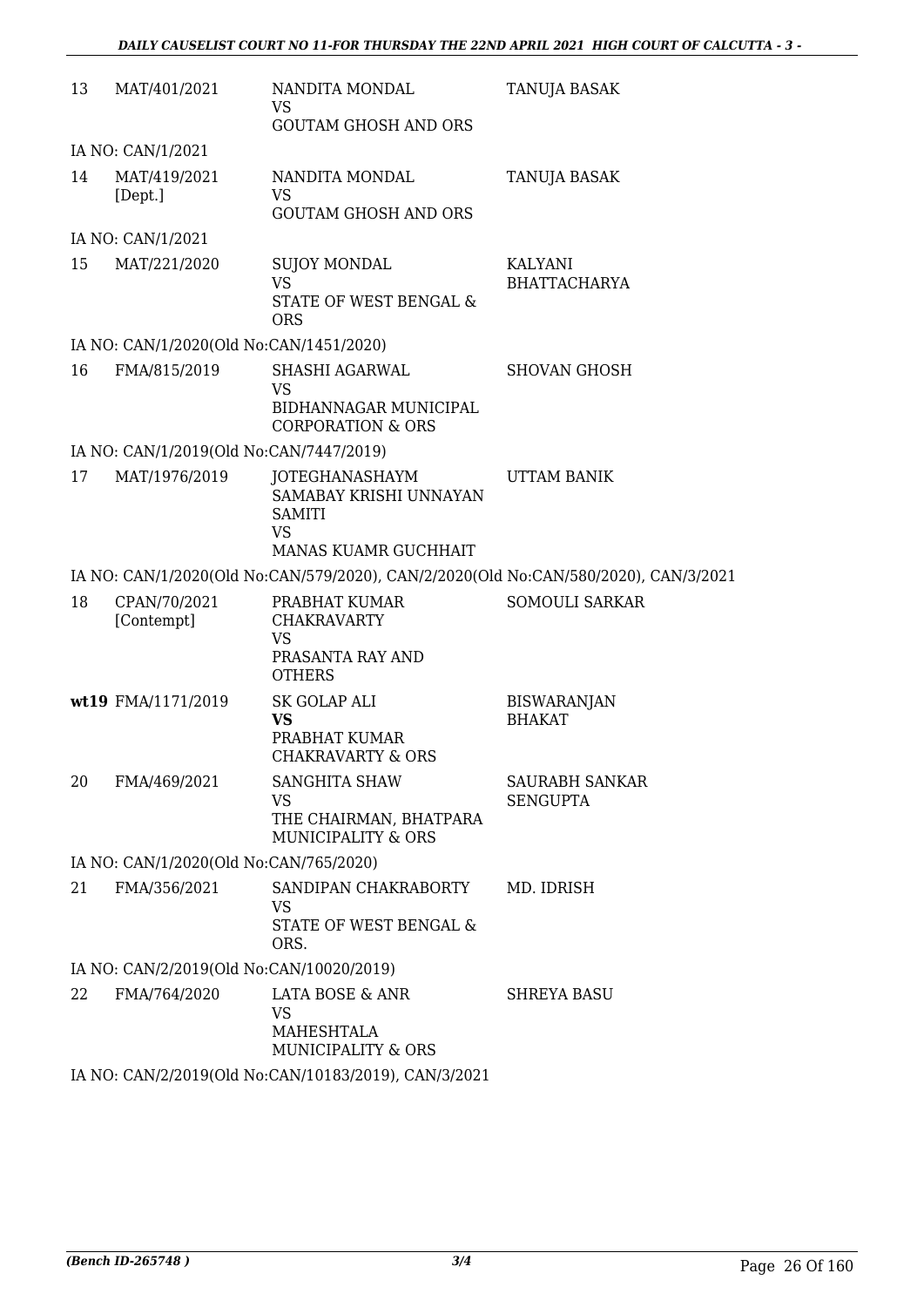| FMA/459/2021 | KOLKATA MUNICIPAL       |
|--------------|-------------------------|
|              | CORPORATION AND         |
|              | ANOTHER                 |
|              | VS                      |
|              | UNION OF INDIA AND ORS. |
|              |                         |

IA NO: CAN/1/2021

ANINDYA SUNDAR CHATTERJEE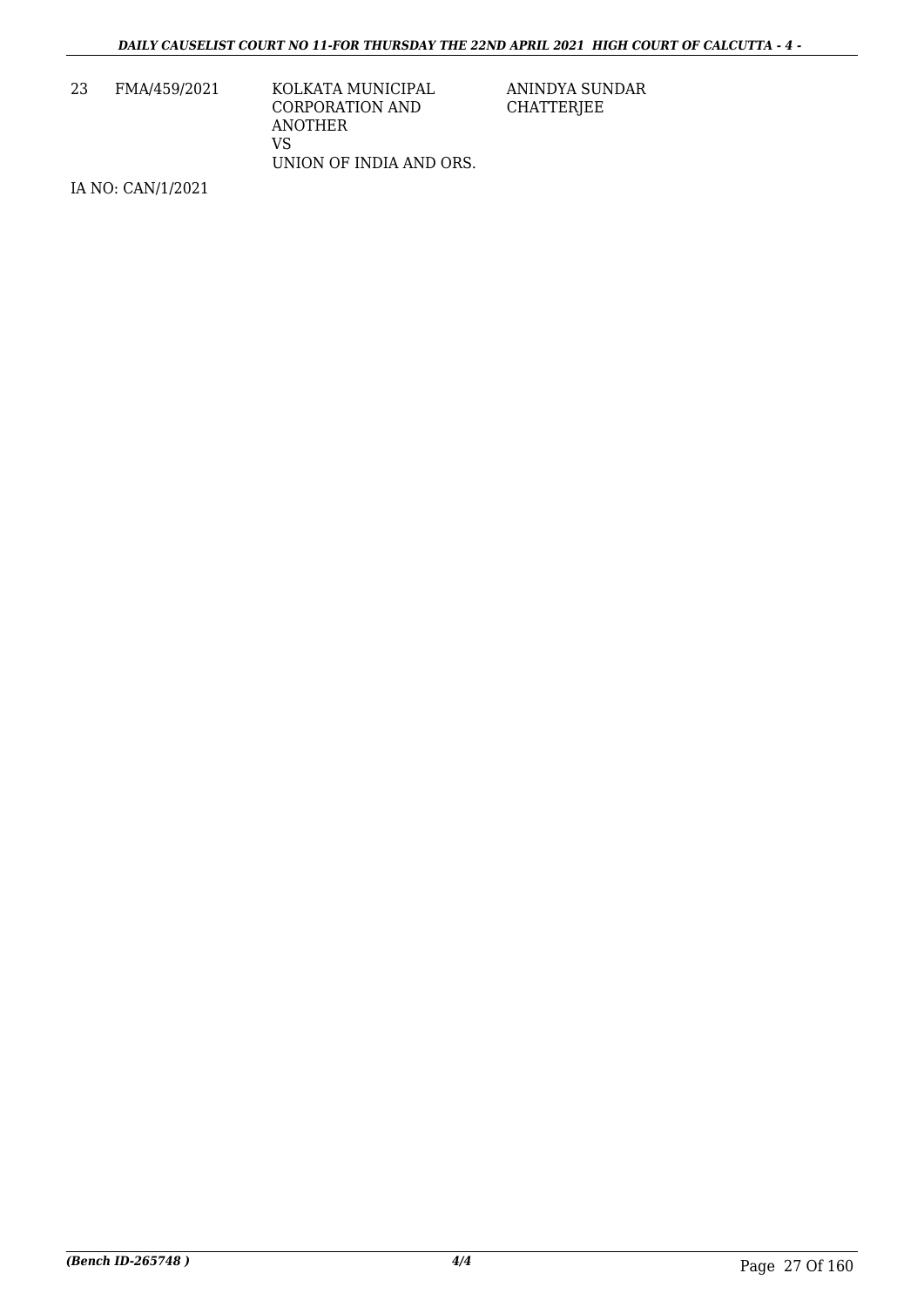

### **Appellate Side**

**DAILY CAUSELIST For Thursday The 22nd April 2021**

**COURT NO. 28**

**DIVISION BENCH (DB - VII)**

**AT 11:15 AM**

#### **HON'BLE JUSTICE TAPABRATA CHAKRABORTY**

**HON'BLE JUSTICE TIRTHANKAR GHOSH**

**(VIA VIDEO CONFERENCE)**

**ON AND FROM WEDNESDAY, THE 13TH JANUARY, 2021 - ANTICIPATORY BAIL UNDER SECTION 438 OF THE CODE OF CRIMINAL PROCEDURE INCLUDING MODIFICATION/CANCELLATION AND RELAXATION OF THE SAME;**

**BAIL UNDER SECTION 439 OF THE CODE OF CRIMINAL PROCEDURE (PUNISHMENT ABOVE 7 YEARS) INCLUDING MODIFICATION/CANCELLATION AND RELAXATION OF THE SAME.**

**SPECIAL NOTE: MENTIONING WILL BE ALLOWED AT THE FIRST SITTING OF THE COURT ON MONDAY**

**TODAY, i.e., ON 22-04-2021, AFTER "TO BE MENTIONED" AND "FIXED MATTER", BAIL APPLICATIONS WILL BE TAKEN UP SERIALLY FROM CRM 1755/2021 ONWARDS. FROM 2 P.M. ANTICIPATORY BAIL MATTERS WILL BE TAKEN UP SERIALLY FROM CRM 950/2021 ONWARDS.**

**NOTE: MATTERS WILL BE TAKEN UP THROUGH PHYSICAL HEARING ONLY WHEN BOTH THE PARTIES ARE AGREED.**

|                |                                    | <b>TO BE MENTIONED</b>                                                         |                                           |  |
|----------------|------------------------------------|--------------------------------------------------------------------------------|-------------------------------------------|--|
| 1              | CRM/934/2021<br>$(23-04-2021)$     | ABUTOARAB SK@ABU TOARAB<br><b>HOSSAIN</b><br><b>VS</b><br>State of West Bengal | PRONOJIT MUKHERJEE                        |  |
| $\mathfrak{D}$ | CRM/1113/2021<br>(Non-Prosecution) | SAHABUL MANDAL<br>VS.<br>STATE OF WEST BENGAL AND<br>ORS.                      | <b>ANIT DEY</b>                           |  |
| 3              | CRM/1150/2021<br>(Non-Prosecution) | WASIM AKRAM<br><b>VS</b><br><b>STATE OF WEST BENGAL</b>                        | <b>MAZHAR HOSSAIN</b><br><b>CHOWDHURY</b> |  |
| 4              | CRM/1411/2021                      | <b>SELIM SK.</b><br><b>VS</b><br>STATE OF WEST BENGAL AND<br>ORS.              | PRABIR MAJUMDER                           |  |
| 5              | CRM/1686/2021                      | RABI DAS<br><b>VS</b><br><b>STATE OF WEST BENGAL</b>                           | ARUNAVA GANGULY                           |  |
| 6              | CRM/1692/2021                      | RAJU MUKHERJEE<br><b>VS</b><br><b>STATE OF WEST BENGAL</b>                     | <b>DHANANJOY BANERJEE</b>                 |  |
| 7              | CRM/1701/2021<br>(23.04.2021)      | ASIF HOSSAIN@BIKI@BIKI SK<br>VS<br><b>STATE OF WEST BENGAL</b>                 | PRIYANKAR GANGULY                         |  |
| 8              | CRM/2448/2021<br>(Non-Prosecution) | SUKEN MANDAL @ SUGEN<br><b>MANDAL</b><br><b>VS</b><br>STATE OF WEST BENGAL     | Kalidas Saha                              |  |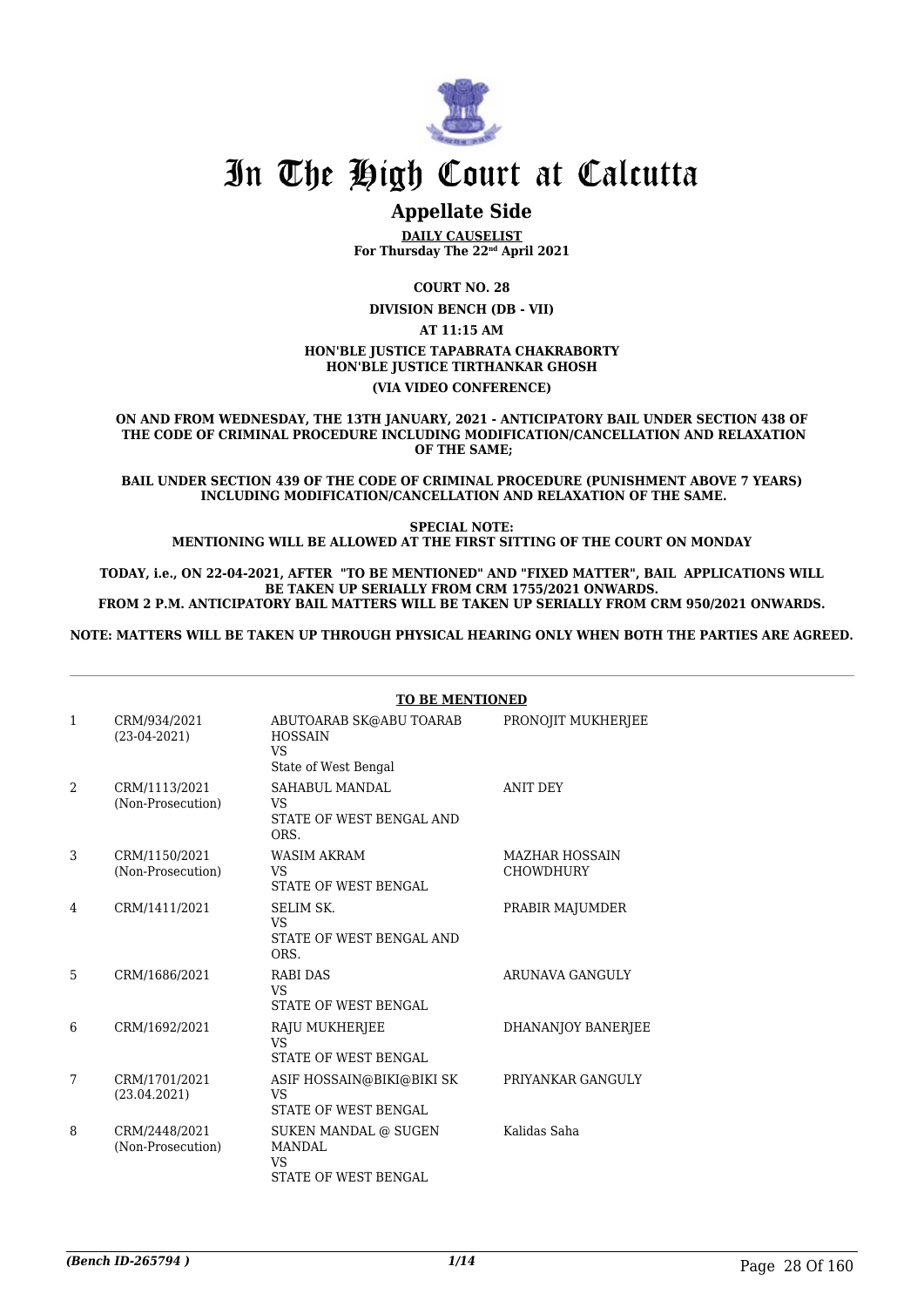| 9  | CRM/2872/2021<br>$(23-04-2021)$  | RANJIT KUMAR SHOW @ RANJEET<br>KUMAR SHAW AND OTHERS<br>VS.                                      | KOUSHIK KUNDU                           |
|----|----------------------------------|--------------------------------------------------------------------------------------------------|-----------------------------------------|
|    |                                  | STATE OF WEST BENGAL                                                                             |                                         |
|    |                                  | <b>FIXED MATTER</b>                                                                              |                                         |
| 10 | CRM/7263/2019<br>$(22-04-2021)$  | <b>HASIBUL HAQUE</b><br>VS.<br>THE C.B.I.                                                        | PARTHA SARATHI DAS                      |
|    | IA NO: CRAN/1/2021               |                                                                                                  |                                         |
| 11 | CRM/10765/2020<br>$(23-04-2021)$ | SAMIR DEY<br>VS.<br>UNION OF INDIA                                                               | KARAN DUDHWEWALA                        |
| 12 | CRM/10818/2020<br>$(23-04-2021)$ | SANTU SAHA<br>VS.<br>UNION OF INDIA AND ORS.                                                     | ANKITA BOSE                             |
| 13 | CRM/1273/2021<br>$[23-04-2021]$  | SARIFUL SK@PIU AND ANR<br>VS.<br>STATE OF WEST BENGAL                                            | <b>TAPODIP GUPTA</b>                    |
| 14 | CRM/1274/2021<br>$[23-04-2021]$  | MD AMJAD KHAN<br>VS.                                                                             | <b>TAPODIP GUPTA</b>                    |
|    |                                  | STATE OF WEST BENGAL                                                                             |                                         |
|    |                                  | <b>APPLICATION FOR BAIL</b>                                                                      |                                         |
| 15 | CRM/2662/2020                    | <b>SANJAY DAS</b><br>VS.<br>SUPERINTENDENT OF<br>CUSTOMS, SPECIAL<br><b>INVESTIGATION BRANCH</b> | <b>ANKITA DAS</b><br><b>CHAKRABORTY</b> |
| 16 | CRM/7496/2020                    | AZAD SK ALIAS ABUL KALAM<br><b>AZAD</b><br>VS.<br>State of West Bengal                           | <b>SOUMYA NAG</b>                       |
|    | IA NO: CRAN/1/2020               |                                                                                                  |                                         |
| 17 | CRM/9610/2020                    | SANJIB KUMAR MONDAL<br>VS<br>State of West Bengal                                                | ARGHYA CHAKRABARTI                      |
| 18 | CRM/10898/2020                   | VIKASH KUMAR YADAV @ VIVESH<br>YADAV @ BIKASH YADAV<br>VS                                        | <b>SOUMYA BASU ROY</b><br>CHOWDHURY     |
|    |                                  | State of West Bengal                                                                             |                                         |
| 19 | CRM/11054/2020                   | <b>SUNNY HELA</b><br>VS<br>Union of India                                                        | <b>GAGANJYOT SINGH</b>                  |
| 20 | CRM/11181/2020                   | MITHUN DHARA<br>VS.<br>Union of India                                                            | KOUSTAV BAGCHI                          |
| 21 | CRM/341/2021                     | MD SHAMI @ MOHAMMAD SHAMI<br>VS<br>State of West Bengal                                          | NAZIR AHMED                             |
|    | wt22 CRM/117/2021                | MITHUN CHANDRA                                                                                   | <b>AMRIN KHATOON</b>                    |
|    |                                  | VS<br>STATE OF WEST BENGAL AND<br>ORS.                                                           |                                         |
| 23 | CRM/370/2021                     | ANIRUDDHA GHOSH<br>VS<br>State of West Bengal                                                    | DATTATREYA DUTTA                        |
| 24 | CRM/633/2021                     | BAPI SAMANTA @ NILMONI<br><b>SAMANTA</b><br>VS                                                   | RAMASHIS MUKHERJEE                      |
| 25 | CRM/701/2021                     | State of West Bengal<br>SHANKAR PROSAD SHARMA @<br>SHANKAR SHARMA<br>VS<br>State of West Bengal  | APURBA KUMAR DUTTA                      |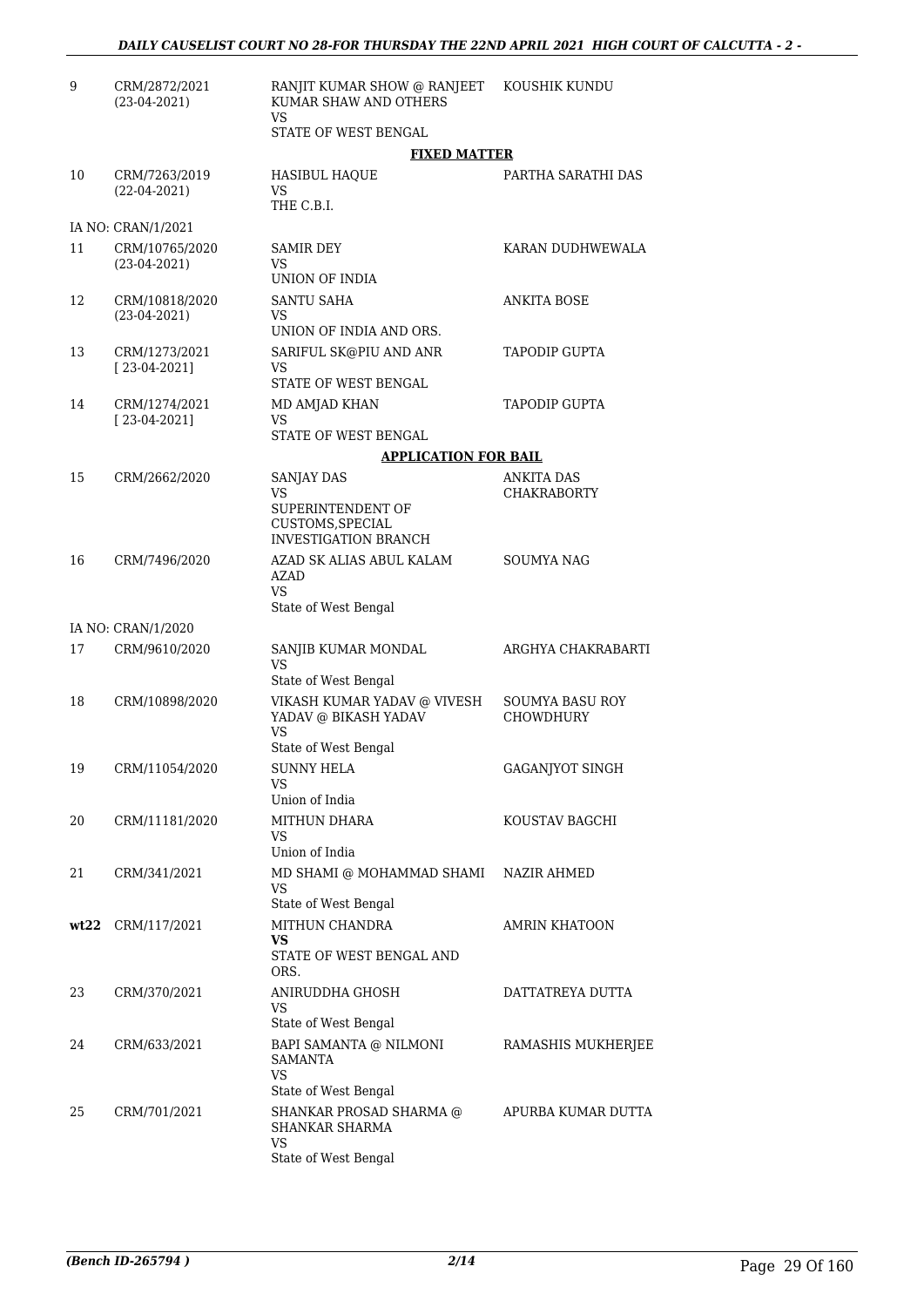| 26   | CRM/816/2021                              | <b>SUMAN BARMAN</b><br>VS                                                                | <b>ROMA ROY</b>              |
|------|-------------------------------------------|------------------------------------------------------------------------------------------|------------------------------|
|      |                                           | State of West Bengal                                                                     |                              |
|      |                                           | <b>FOR ORDERS</b>                                                                        |                              |
| 27   | CRM/11017/2020                            | UTPAL MONDAL @ IMAM<br>SAMUNUR @ SABNUR MONDAL<br>@ ALAUDDIN MONDAL AND ORS<br><b>VS</b> | <b>MADHUMITA BASAK</b>       |
|      |                                           | THE STATE OF WEST BENGAL                                                                 |                              |
|      |                                           | <b>BAIL APPLICATION</b>                                                                  |                              |
| 28   | CRM/562/2020                              | <b>SHYAMAL KUNDU</b><br>VS<br>STATE OF WEST BENGAL                                       | SNEHANSU MAJUMDER            |
|      | IA NO: CRAN/1/2020                        |                                                                                          |                              |
| 29   | CRM/3248/2020                             | SOVAN CHAKRABORTY @ TUKAI                                                                | ASHISH DEY                   |
|      |                                           | VS<br>STATE OF WEST BENGAL                                                               |                              |
|      | IA NO: CRAN/2/2021                        |                                                                                          |                              |
| 30   | CRM/3277/2020                             | CHANDAN KHATICK<br>VS                                                                    | <b>BITASOK BANERJEE</b>      |
|      |                                           | STATE OF WEST BENGAL                                                                     |                              |
| 31   | CRM/5808/2020                             | ARUN KUMAR DAS<br>VS                                                                     | RAJDEEP HALDAR               |
|      |                                           | STATE OF WEST BENGAL & ANR                                                               |                              |
|      | IA NO: CRAN/1/2020(Old No:CRAN/4219/2020) |                                                                                          |                              |
| 32   | CRM/7610/2020                             | <b>SK.SADDAM HOSSAIN</b><br>VS                                                           | DATTATREYA DUTTA             |
|      |                                           | State of West Bengal                                                                     |                              |
| 33   | CRM/8129/2020                             | TARIKUL ISLAM @ TARIK<br><b>VS</b><br>State of West Bengal                               | SANTANU MAJI                 |
| 34   | CRM/8246/2020                             | JAYNAL GAZI<br>VS                                                                        | SUDARSHAN GHOSH              |
|      |                                           | State of West Bengal                                                                     |                              |
| 35   | CRM/8560/2020                             | <b>BHASKAR MUKHERJEE</b><br>VS                                                           | <b>TANMAY BASU</b>           |
|      |                                           | State of West Bengal                                                                     |                              |
| 36   | CRM/8667/2020                             | SUTPAL GHOSH AND ORS<br><b>VS</b><br>State of West Bengal                                | PRABIR MAJUMDER              |
| 37   | CRM/8697/2020                             | DEB KUAMR CHAKRABORTY                                                                    | ANKITA DAS                   |
|      |                                           | VS<br>State of West Bengal                                                               | CHAKRABORTY                  |
| 38   | CRM/9535/2020                             | SISHUTOSH SOREN<br>VS                                                                    | KAZI M RAHMAN                |
|      |                                           | State of West Bengal                                                                     |                              |
| 39   | CRM/9991/2020                             | <b>BIPLAB DAS @ BAPAN</b><br>VS                                                          | Ramashis Mukherjee           |
| 40   | CRM/10162/2020                            | State of West Bengal<br>ALIM KHAN@ALI@MD ALI                                             | SANJIB MITRA                 |
|      |                                           | @MUBARAK<br><b>VS</b>                                                                    |                              |
|      |                                           | State of West Bengal                                                                     |                              |
| wt41 | CRM/10091/2020                            | SK. KALAM<br>VS<br>STATE OF WEST BENGAL                                                  | SOUMYA BASU ROY<br>CHOWDHURI |
| 42   | CRM/10244/2020                            | NIZAMUDDIN GAZI                                                                          | Ramashis Mukherjee           |
|      |                                           | VS<br>State of West Bengal                                                               |                              |
| 43   | CRM/10439/2020                            | PARDEEP KUMAR AND ANR                                                                    | MD N RABBEER                 |
|      |                                           | VS<br>State of West Bengal                                                               |                              |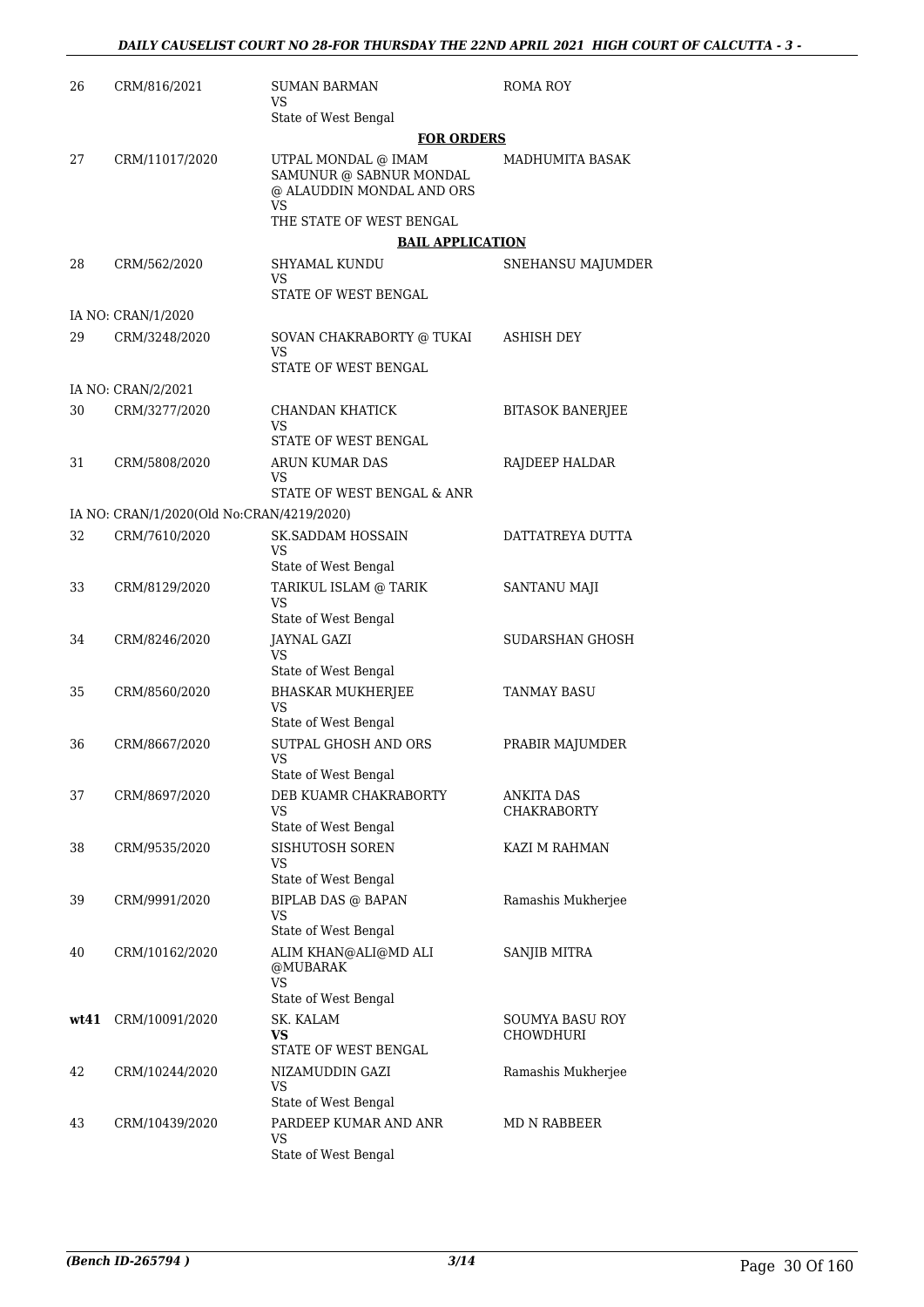| 44 | CRM/10486/2020 | SANTAN BHUIYA<br>VS                                                       | SOUVIK DAS               |
|----|----------------|---------------------------------------------------------------------------|--------------------------|
| 45 | CRM/10687/2020 | State of West Bengal<br>MRI REJAUL ALI@RIKUL                              | SAGAR SAHA               |
|    |                | VS<br>State of West Bengal                                                |                          |
| 46 | CRM/10910/2020 | SHAMIM HUSSAIN @ GILL921782<br>VS                                         | HUSEN MUSTAFI            |
|    |                | State of West Bengal                                                      |                          |
| 47 | CRM/11058/2020 | SOLEMAN MOLLA<br>VS<br>State of West Bengal                               | MD ZEESHAN UDDIN         |
| 48 | CRM/11108/2020 | SANOJ SINGH AND ORS<br>VS                                                 | KOMAL SINGH              |
|    |                | State of West Bengal                                                      |                          |
| 49 | CRM/11109/2020 | KALYAN MURMU<br>VS<br>State of West Bengal                                | <b>BITASOK BANERJEE</b>  |
| 50 | CRM/11122/2020 | PALASH CHANDRA DEY @ PALAS<br>CH. DEY @ APPU DEY @ BAPI DEY<br>VS         | SUMANTA GANGULY          |
|    |                | State of West Bengal                                                      |                          |
| 51 | CRM/11128/2020 | SANDEEP LAKRA<br>VS                                                       | <b>BISWAJIT MITRA</b>    |
|    |                | State of West Bengal                                                      |                          |
| 52 | CRM/11153/2020 | <b>SUJOY MONDAL</b><br>VS                                                 | SHAMIK BAGCHI            |
|    |                | State of West Bengal                                                      |                          |
| 53 | CRM/11214/2020 | DR. DILIP GHOSH @ DILIP KUMAR<br>GHOSH<br>VS.                             | MINAL PALANA             |
|    |                | State of West Bengal                                                      |                          |
| 54 | CRM/11227/2020 | TAHIJUDDIN SHAIKH@RAJU<br>VS<br>State of West Bengal                      | ANGSHUMAN<br>CHAKRABORTY |
| 55 | CRM/11261/2020 | <b>NASIR MALLICK</b><br>VS                                                | <b>SUMAN DE</b>          |
|    |                | State of West Bengal                                                      |                          |
|    |                | <b>BAIL APPLICATION [NEW]</b>                                             |                          |
| 56 | CRM/469/2021   | MD KALU @ ATAUR RAHAMAN<br>VS<br>Union of India                           | SOUMYA NAG               |
| 57 | CRM/747/2021   | <b>LAKHAN GHOSH</b>                                                       | SNEHASISH PAL            |
|    |                | VS<br>State of West Bengal AND ANR                                        |                          |
| 58 | CRM/750/2021   | <b>BIREN MANDAL</b>                                                       | PRITHVIRAJ SINHA ROY     |
|    |                | VS<br>State of West Bengal                                                |                          |
| 59 | CRM/766/2021   | HASAN IMAM @ HASNU @<br>ZUBAIR AHMED @ ASIF HOSSAIN<br>@ ARIF HASAN<br>VS | PRATIK GHOSH             |
|    |                | State of West Bengal                                                      |                          |
| 60 | CRM/772/2021   | PARITOSH MISTRY<br>VS<br>State of West Bengal                             | FRANCIS SAMSON<br>CORREA |
| 61 | CRM/809/2021   | TINKU KUMAR SINGH<br>VS                                                   | DEV KUMAR SHARMA         |
|    |                | State of West Bengal                                                      |                          |
| 62 | CRM/834/2021   | SOMNATH DUTTA<br>VS<br>State of West Bengal                               | KAUSTAV SHOME            |
|    |                |                                                                           |                          |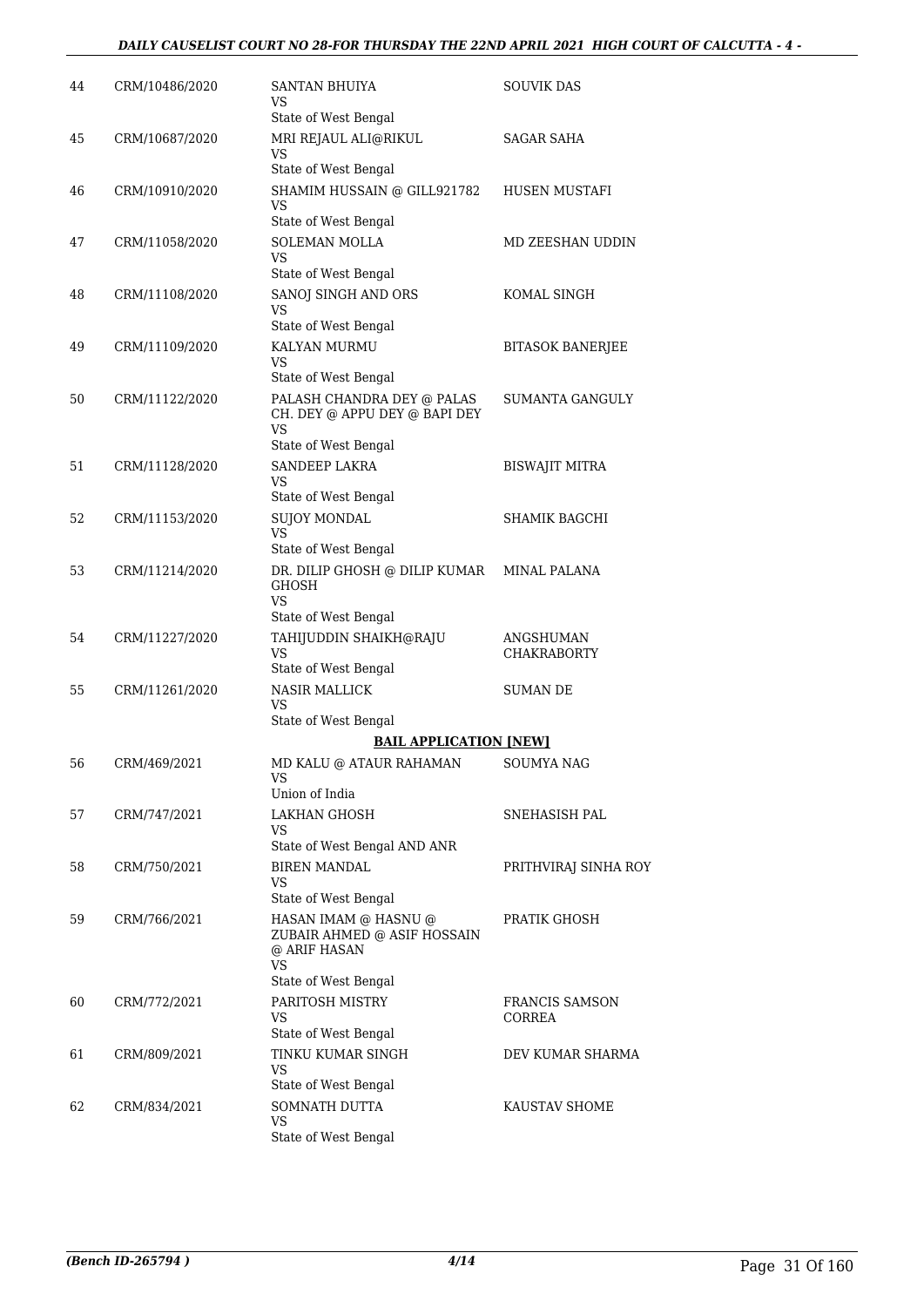#### *DAILY CAUSELIST COURT NO 28-FOR THURSDAY THE 22ND APRIL 2021 HIGH COURT OF CALCUTTA - 5 -*

| 63 | CRM/835/2021  | <b>SATTAR AHAMED</b><br>VS<br>State of West Bengal                       | <b>ASIF DEWAN</b>                         |
|----|---------------|--------------------------------------------------------------------------|-------------------------------------------|
| 64 | CRM/838/2021  | MONORANJAN DAS<br>@MONORANJAN DAS<br>VS<br>State of West Bengal          | NAZIR AHMED                               |
| 65 | CRM/851/2021  | <b>DEBASISH BAR</b><br>VS<br>State of West Bengal                        | sk. sahjahan ali                          |
| 66 | CRM/861/2021  | KOHINOOR BIBI<br>VS                                                      | SOURAV MUKHERJEE                          |
| 67 | CRM/878/2021  | State of West Bengal<br>SHUBHANKAR HALDER<br>VS.<br>State of West Bengal | <b>DONA AKTER</b>                         |
| 68 | CRM/881/2021  | <b>BISWAJIT SHIL</b><br>VS<br>State of West Bengal                       | Jeenia Rudra                              |
| 69 | CRM/886/2021  | BAPPADITYA PAN @ BAPPA<br><b>VS</b>                                      | SIDHANT CHOWDHURY                         |
| 70 | CRM/938/2021  | State of West Bengal<br>RAKIBUL MONDAL<br>VS<br>State of West Bengal     | Asraf Mandal                              |
| 71 | CRM/940/2021  | TANMOY HOWLADAR<br>VS<br>State of West Bengal                            | <b>MAZHAR HOSSAIN</b><br><b>CHOWDHURY</b> |
| 72 | CRM/943/2021  | <b>SANTOSH ROUT</b><br>VS<br>State of West Bengal                        | <b>MAZHAR HOSSAIN</b><br><b>CHOWDHURY</b> |
| 73 | CRM/968/2021  | <b>AINAL HAQUE</b><br><b>VS</b><br>State of West Bengal                  | ARNAB SAHA                                |
| 74 | CRM/982/2021  | PRADIP RUIDAS<br>VS<br>State of West Bengal                              | PINTU KARAR                               |
| 75 | CRM/986/2021  | <b>TAPAS SARKAR</b><br>VS<br>State of West Bengal                        | PINTU KARAR                               |
| 76 | CRM/998/2021  | RABJEL MONDAL@KALU<br>VS<br>State of West Bengal                         | Anisur Rahaman                            |
| 77 | CRM/1039/2021 | <b>SAILEN GHARAI</b><br>VS<br>STATE OF WEST BENGAL AND<br>ORS.           | SUMAN DE                                  |
| 78 | CRM/1046/2021 | SAMAR BISWAS ALIAS GUYE<br>VS<br>STATE OF WEST BENGAL AND<br>ORS.        | AMIT SINGH                                |
| 79 | CRM/1048/2021 | SUBRATA GHOSH<br>VS<br>STATE OF WEST BENGAL                              | ARKA CHAKRABORTY                          |
| 80 | CRM/1052/2021 | NIDUL PAUL<br><b>VS</b><br>STATE OF WEST BENGAL AND<br>ORS.              | SUMANTA CHAKRABORTY                       |
| 81 | CRM/1058/2021 | RABI SHARMA @RABI KUMAR<br>SHARMA<br><b>VS</b><br>STATE OF WEST BENGAL   | SOURADEEP DUTTA                           |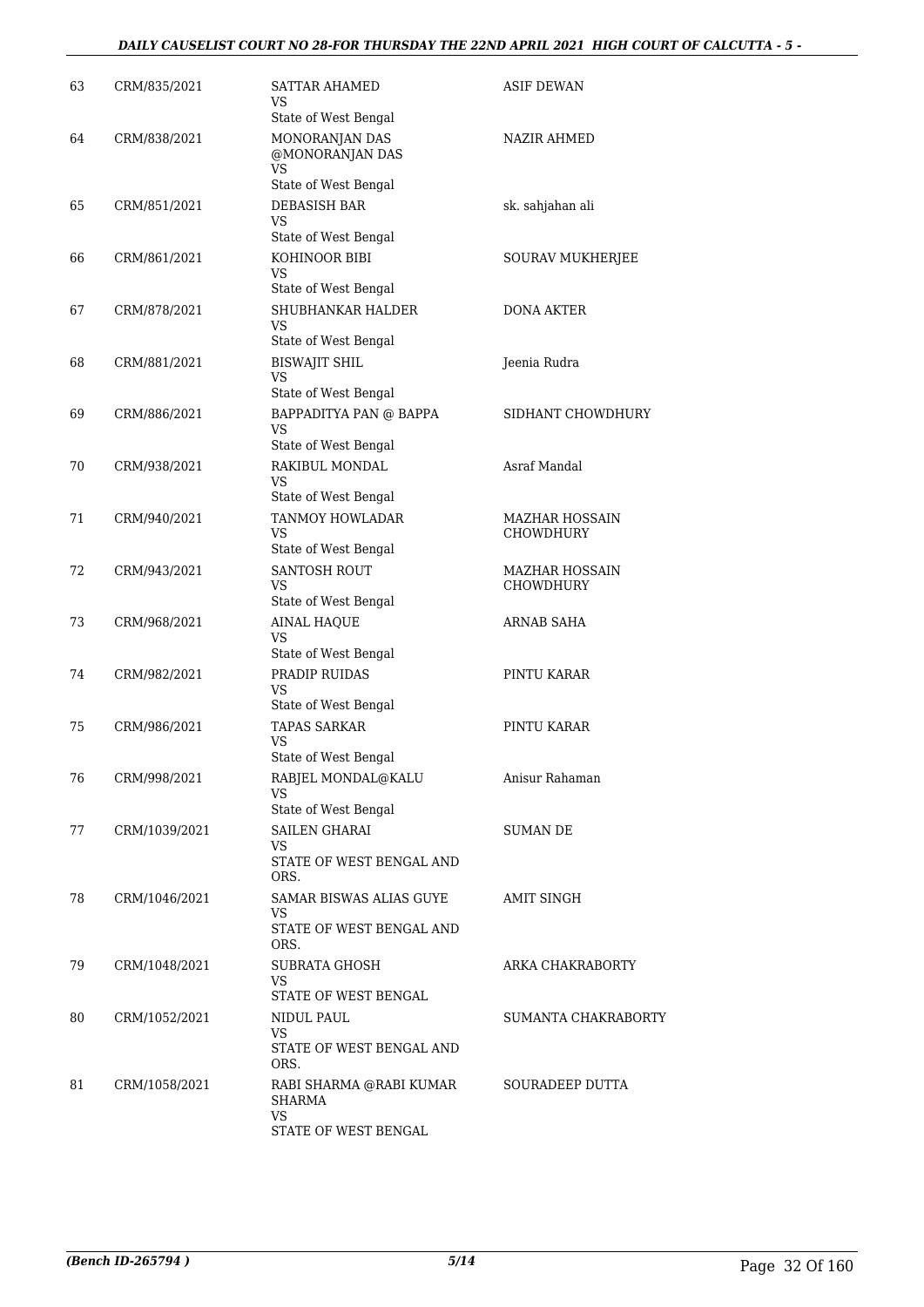| 82 | CRM/1067/2021 | ASRAF @ ARSHAD @ ARSAD<br>VS                                                                                       | <b>SEKHAR MUKHERJEE</b>             |
|----|---------------|--------------------------------------------------------------------------------------------------------------------|-------------------------------------|
| 83 | CRM/1080/2021 | STATE OF WEST BENGAL<br>ARUN BASAK<br>VS.<br>STATE OF WEST BENGAL                                                  | KOUSTUV SHOME                       |
| 84 | CRM/1089/2021 | KANCHAN SONKAR<br>VS                                                                                               | Subhabrata Chowdhury                |
| 85 | CRM/1105/2021 | THE STATE OF WEST BENGAL<br>LAL MAHAMMAD DHUKRE @ LAL<br>MAHAMMAD DUKRE @LALTUU<br>VS.<br>STATE OF WEST BENGAL AND | <b>SUMIT ROUTH</b>                  |
| 86 | CRM/1108/2021 | ORS.<br>SAJIB BISWAS @ SANJIT<br>VS<br>STATE OF WEST BENGAL AND                                                    | NARAYAN DEBNATH                     |
| 87 | CRM/1110/2021 | ORS.<br>SANJIB BISWAS @ SANJIT<br>VS                                                                               | NARAYAN DEBNATH                     |
| 88 | CRM/1111/2021 | STATE OF WEST BENGAL<br><b>SAHARAB MONDAL</b><br>VS<br>STATE OF WEST BENGAL AND<br>ORS.                            | ASHOK KUMAR<br><b>CHOWDHURY</b>     |
| 89 | CRM/1112/2021 | RAJ CHAKRABORTY<br>VS<br>STATE OF WEST BENGAL                                                                      | ASHOK KR. CHOWDHURY                 |
| 90 | CRM/1130/2021 | NIYAJUL SK<br><b>VS</b><br>STATE OF WEST BENGAL                                                                    | Anisur Rahaman                      |
| 91 | CRM/1132/2021 | RUBEL ALI @ ABDUL AZIZ<br>VS<br>STATE OF WEST BENGAL                                                               | HABIBUR RAHAMAN                     |
| 92 | CRM/1143/2021 | PRODIP CHOWDHURY@PRADIP<br>KR CHOWDHURY@PRDEEP<br>KUMAR CHOWDHURY<br>VS<br>STATE OF WEST BENGAL                    | PRONOJIT ROY                        |
| 93 | CRM/1149/2021 | GORA CHAND<br>MUKHERJEE@HARU<br>VS<br>STATE OF WEST BENGAL                                                         | SUMITAVA CHAKRABORTY                |
| 94 | CRM/1178/2021 | SUKANTA KUMAR SAHOO<br>VS<br>STATE OF WEST BENGAL AND<br>ORS.                                                      | SOUMYA BASU ROY<br><b>CHOWDHURY</b> |
| 95 | CRM/1206/2021 | SAMIR ADHIKARY<br>VS<br>STATE OF WEST BENGAL                                                                       | SHASANKAR SEKHAR<br>SAHA            |
| 96 | CRM/1213/2021 | <b>JIYARUL MONDAL</b><br>VS                                                                                        | ARUNIMA DAS SHARMA                  |
| 97 | CRM/1221/2021 | STATE OF WEST BENGAL<br>FULLARA MONDAL<br>VS<br>CENTRAL BUREAU OF<br><b>INVESTIGATION</b>                          | SANTANU MAJI                        |
| 98 | CRM/1253/2021 | S.K.CHAND @CHAND<br><b>VS</b><br>STATE OF WEST BENGAL                                                              | DEVRANJAN DAS                       |
| 99 | CRM/1255/2021 | <b>TAHERUL HOSSAIN</b><br>VS<br>STATE OF WEST BENGAL AND<br>ORS.                                                   | <b>ABDUS SALAM</b>                  |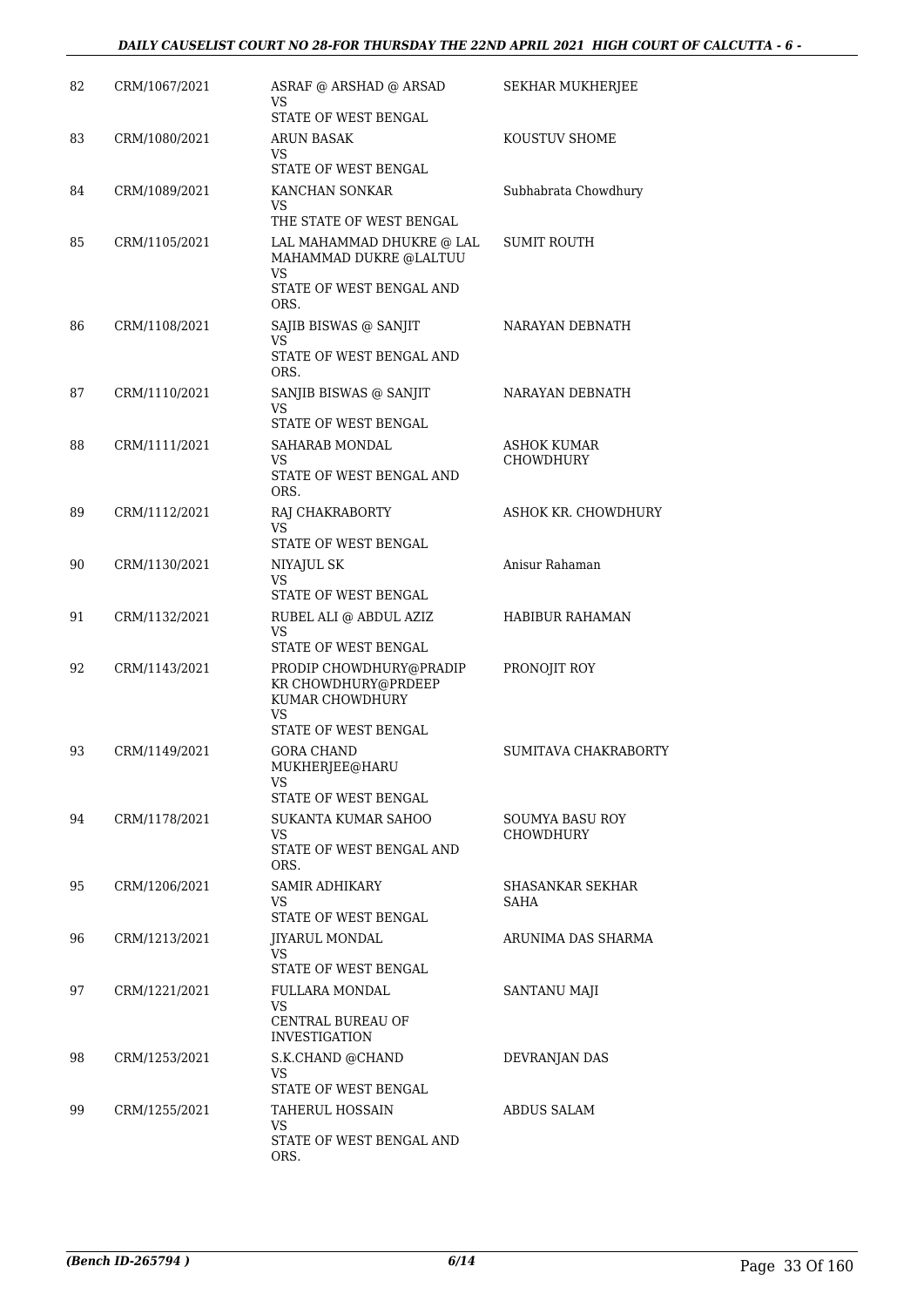| 100 | CRM/1257/2021 | KARTICK SAMMADAR<br>VS.                                                                            | HUSEN MUSTAFI                             |
|-----|---------------|----------------------------------------------------------------------------------------------------|-------------------------------------------|
|     |               | STATE OF WEST BENGAL AND<br>ORS.                                                                   |                                           |
| 101 | CRM/1258/2021 | SUJOY CHANDRA @SUJOY<br><b>CHANDA</b><br>VS.                                                       | <b>BITASOK BANERJEE</b>                   |
|     |               | STATE OF WEST BENGAL                                                                               |                                           |
| 102 | CRM/1291/2021 | BIKASH HARI<br>VS.<br>STATE OF WEST BENGAL                                                         | AMIT SINGH                                |
| 103 | CRM/1313/2021 | ARIF ALI MOLLA                                                                                     | ARUPO KUMAR                               |
|     |               | VS<br>STATE OF WEST BENGAL AND<br>ORS.                                                             | <b>BHOWMICK</b>                           |
| 104 | CRM/1325/2021 | AMIN AKHTAR @AMIM AKTAR<br><b>VS</b>                                                               | SAGAR SAHA                                |
|     | CRM/1350/2021 | STATE OF WEST BENGAL                                                                               | <b>SOUMYA NAG</b>                         |
| 105 |               | ASHOK KUMAR CHOUDHURY<br>@ASHOK CHOUDHURY @ASHOKE<br>CHOWDHURY@RAMESH<br>PRAJAPATI@CHOWDHURY<br>VS |                                           |
|     |               | STATE OF WEST BENGAL AND<br>ORS.                                                                   |                                           |
| 106 | CRM/1352/2021 | MD. SAUKAT SEKH<br>VS<br>UNION OF INDIA, AIR                                                       | ARKACHAKRABORTY                           |
| 107 | CRM/1354/2021 | INTELLIGENCE UNIT, ,<br>MEHER ALI SK AND OTHERS                                                    | KRISHNENDU DE                             |
|     |               | VS<br>STATE OF WEST BENGAL                                                                         |                                           |
| 108 | CRM/1357/2021 | SK SAKIR ALI @SK JIKSARUL ALI<br>VS<br>STATE OF WEST BENGAL                                        | ANINDYA GHOSH                             |
| 109 | CRM/1373/2021 | <b>SAMIRAN KR DAS</b><br>VS.                                                                       | <b>MAZHAR HOSSAIN</b><br><b>CHOWDHURY</b> |
| 110 | CRM/1380/2021 | STATE OF WEST BENGAL<br>ABARUN SHARMA@VARUN<br><b>KUMAR SHARMA</b><br>VS                           | Kunal Ganguly                             |
|     |               | STATE OF WEST BENGAL                                                                               |                                           |
| 111 | CRM/1399/2021 | RAHUL SK @ BABU SK<br>VS<br>STATE OF WEST BENGAL                                                   | ABDUS SALAM                               |
| 112 | CRM/1400/2021 | SUSANTA GHOSH @ LAL                                                                                | PRABIR MAJUMDER                           |
|     |               | VS<br>STATE OF WEST BENGAL                                                                         |                                           |
| 113 | CRM/1404/2021 | SURENDRA RAI                                                                                       | ANAMITRA BANERJEE                         |
|     |               | VS.<br>STATE OF WEST BENGAL                                                                        |                                           |
| 114 | CRM/1405/2021 | ANSARUL ALAM                                                                                       | PARVEJ ANAM                               |
|     |               | VS.<br>STATE OF WEST BENGAL                                                                        |                                           |
| 115 | CRM/1429/2021 | ANIMESH ADAK AND ANR                                                                               | MAIDUL ISLAM KAYAL                        |
|     |               | VS.<br>STATE OF WEST BENGAL                                                                        |                                           |
| 116 | CRM/1591/2021 | RAHIMA BIBI                                                                                        | SOUMA SUBHRA ROY                          |
|     |               | VS                                                                                                 |                                           |
|     |               | STATE OF WEST BENGAL                                                                               |                                           |
| 117 | CRM/1657/2021 | <b>BARI SHAK AND ANR</b><br>VS                                                                     | KAMAL CHANDRA SAHA                        |
|     |               | STATE OF WEST BENGAL                                                                               |                                           |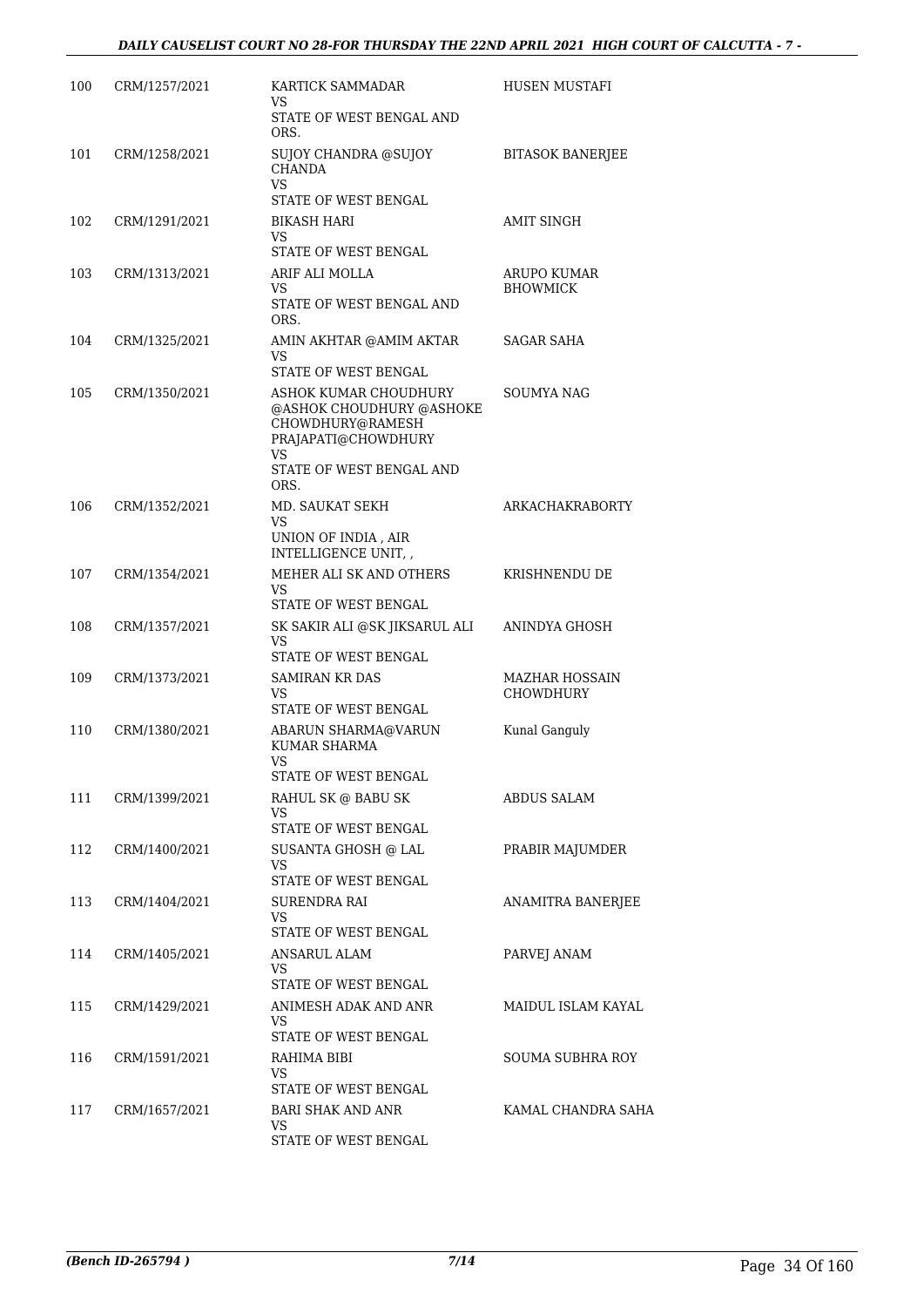| 118 | CRM/1658/2021 | UJJAL MONDAL @ BABU<br>VS                                                  | KAMALESH CH SAHA           |
|-----|---------------|----------------------------------------------------------------------------|----------------------------|
|     |               | STATE OF WEST BENGAL                                                       |                            |
| 119 | CRM/1671/2021 | <b>BASU DEBNATH</b><br>VS                                                  | DEEPAK KR. SHAW            |
|     |               | STATE OF WEST BENGAL                                                       |                            |
| 120 | CRM/1722/2021 | ALAM HOSSAIN<br>VS.<br>N.C.B. AND ANR                                      | BENAJIR HASNA              |
|     |               |                                                                            |                            |
| 121 | CRM/1755/2021 | SADHU SARAN PASWAN<br>VS.<br>STATE OF WEST BENGAL                          | DATTATREYA DUTTA           |
| 122 | CRM/1756/2021 | SIRAJUL HAQUE @ ISLAM                                                      | <b>ASHOK KUMAR</b>         |
|     |               | VS.<br>STATE OF WEST BENGAL                                                | <b>CHOWDHURY</b>           |
| 123 | CRM/1758/2021 | RUHUL AMIN @ KALU                                                          | MD JANNAT FIRDOUS          |
|     |               | VS.<br>STATE OF WEST BENGAL                                                |                            |
| 124 | CRM/1759/2021 | IJAZ UDDIN MONDAL @ FJAJUL<br>VS.<br>STATE OF WEST BENGAL                  | MD JANNAT UL FIRDOUS       |
| 125 | CRM/1761/2021 | MANOTOSH GHOSH                                                             | MOHAMMAD KHAIRUL           |
|     |               | VS.<br>STATE OF WEST BENGAL                                                |                            |
| 126 | CRM/1763/2021 | KRISHNA PRAMANIK                                                           | SOHAM DE DHARA             |
|     |               | VS.<br>STATE OF WEST BENGAL                                                |                            |
| 127 | CRM/1777/2021 | DHARMENDRA SINGH AND ORS<br>VS                                             | SUBHAJIT CHOWDHURY         |
|     |               | STATE OF WEST BENGAL                                                       |                            |
| 128 | CRM/1779/2021 | ANARUL MONDAL<br>VS.                                                       | DEBARSHI BRAHMA            |
|     |               | STATE OF WEST BENGAL                                                       |                            |
| 129 | CRM/1780/2021 | REKHA BIBI<br>VS<br>STATE OF WEST BENGAL                                   | <b>TAPODIP GUPTA</b>       |
| 130 | CRM/1781/2021 | <b>DILIP GORAI</b>                                                         | <b>LAKSHMINATH</b>         |
|     |               | <b>VS</b><br>STATE OF WEST BENGAL                                          | <b>BHATTACHARYA</b>        |
| 131 | CRM/1787/2021 | MAKBUL AKTAR SK AND ANR                                                    | <b>BHQASKAR CHATTERJEE</b> |
|     |               | VS<br>STATE OF WEST BENGAL                                                 |                            |
| 132 | CRM/1789/2021 | ISRAIL SK @ ESRAIL AND ANR<br>VS                                           | PRATIMA BANERJEE           |
|     |               | STATE OF WEST BENGAL                                                       |                            |
| 133 | CRM/1791/2021 | SHIBU MANDAL<br>VS                                                         | MUSHARRAF ALAM SK.         |
|     |               | STATE OF WEST BENGAL AND<br><b>ANOTHER</b>                                 |                            |
| 134 | CRM/1792/2021 | SAHAN SK@SAHAMUDDIN<br>@SAMARUDDIN<br><b>VS</b>                            | Santanu Chatterjee         |
|     |               | STATE OF WEST BENGAL                                                       |                            |
| 135 | CRM/1793/2021 | BHUPATI @ MOHAN ROY<br>VS                                                  | PAMPA DEY (DHABAL)         |
|     |               | STATE OF WEST BENGAL                                                       |                            |
| 136 | CRM/1797/2021 | BINAY KUMAR SHAW @ BINOY<br>KUMJAR SHAW @ BIJOY KUMAR<br><b>SHAW</b><br>VS | <b>BHASKAR CHATTERJEE</b>  |
|     |               | STATE OF WEST BENGAL                                                       |                            |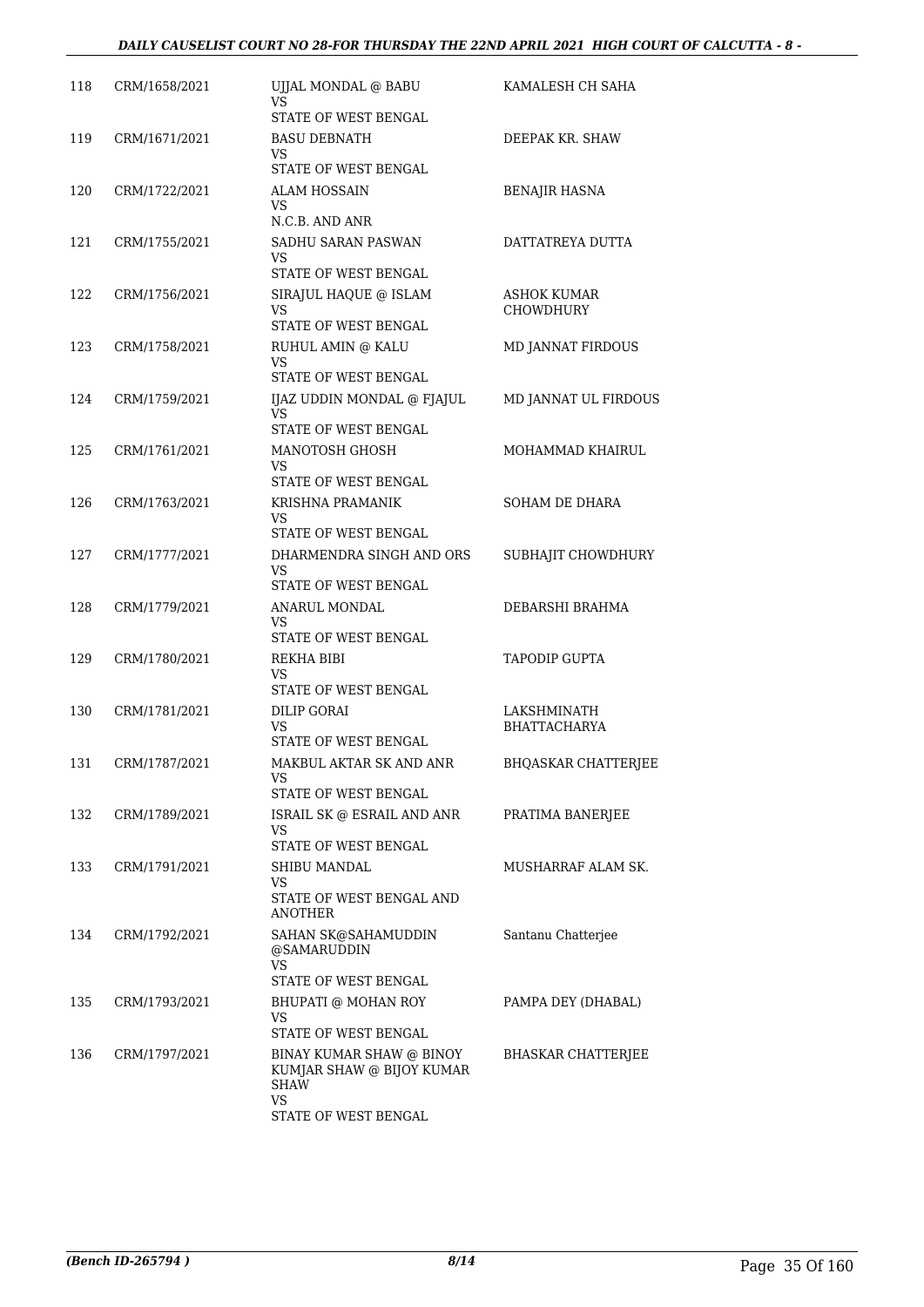| 137 | CRM/1798/2021 | AMRUL SK@BABUA@AMIRUL<br>AND ANR<br>VS                                                         | MUSHARRAF ALAM SK               |
|-----|---------------|------------------------------------------------------------------------------------------------|---------------------------------|
|     |               | STATE OF WEST BENGAL                                                                           |                                 |
| 138 | CRM/1803/2021 | MD. UMAR ALI @ UMAR ALI<br>VS<br>STATE OF WEST BENGAL                                          | Ali Ahsan Alamgir               |
| 139 | CRM/1804/2021 | SOMNATH GHOSH<br><b>VS</b><br>STATE OF WEST BENGAL                                             | PRABIR MAJUMDER                 |
| 140 | CRM/1805/2021 | <b>BISWARUP GIRI ALIAS BISU</b><br>VS                                                          | KESHAB CHANDRA DAS              |
| 141 | CRM/1808/2021 | STATE OF WEST BENGAL<br>JAGANNATH GHOSH<br>VS.                                                 | KRISHNENDU DE                   |
| 142 | CRM/1814/2021 | STATE OF WEST BENGAL<br>JHANTU DOLUI<br><b>VS</b>                                              | Srimoyee Mukherjee              |
| 143 | CRM/1819/2021 | STATE OF WEST BENGAL<br>YASHWANT MISHRA<br>VS                                                  | <b>SUJAN CHATTERJEE</b>         |
| 144 | CRM/1822/2021 | STATE OF WEST BENGAL<br>EZAZUL ISLAM<br>VS                                                     | SHASANKA SEKHAR SAHA            |
| 145 | CRM/1823/2021 | STATE OF WEST BENGAL<br>ARBIND PRASAD<br>VS                                                    | SHASANKA SEKHAR<br>GHOSH        |
| 146 | CRM/1825/2021 | STATE OF WEST BENGAL<br>JAHAR ALI MONDAL@JHAR<br>VS.<br>STATE OF WEST BENGAL                   | SHIBAJI KUMAR DAS               |
| 147 | CRM/1827/2021 | <b>BAPI DAS</b><br>VS<br>STATE OF WEST BENGAL                                                  | HUSEN MUSTAFI                   |
| 148 | CRM/1829/2021 | SUNIL SINGH CHOWHAN @<br><b>SANJAY KUMAR</b><br>VS.<br>STATE OF WEST BENGAL                    | <b>GAGANJYOT SINGH</b>          |
| 149 | CRM/1830/2021 | RAJIB BERA<br>VS<br>STATE OF WEST BENGAL                                                       | SUGATA MAITI                    |
| 150 | CRM/1832/2021 | JALAL MONDAL<br>VS.<br>STATE OF WEST BENGAL                                                    | MINOTI GOMES                    |
| 151 | CRM/1833/2021 | <b>SUKUMONI SOREN @</b><br>SUKURMANI HEMRAM<br>VS.<br>STATE OF WEST BENGAL                     | <b>BUSRA KHATOON</b>            |
| 152 | CRM/1836/2021 | <b>LAXMAN ROY</b><br>VS.<br>STATE OF WEST BENGAL                                               | SANANDA<br><b>BHATTACHARYYA</b> |
| 153 | CRM/1838/2021 | SK NADEEM AKHTER @ NADIM<br>AKHTAR AK @ NADEEM AKHTAR<br>AND ANR<br>VS<br>STATE OF WEST BENGAL | SHAREOUL HAOUE                  |
| 154 | CRM/1845/2021 | <b>TAPAS BISWAS</b><br><b>VS</b><br>STATE OF WEST BENGAL                                       | MINOTI GOMES                    |
| 155 | CRM/1846/2021 | SUKUMAR HALDAR@SUJIT<br>HALDAR<br>VS.<br>STATE OF WEST BENGAL                                  | <b>BUSRA KHATUN</b>             |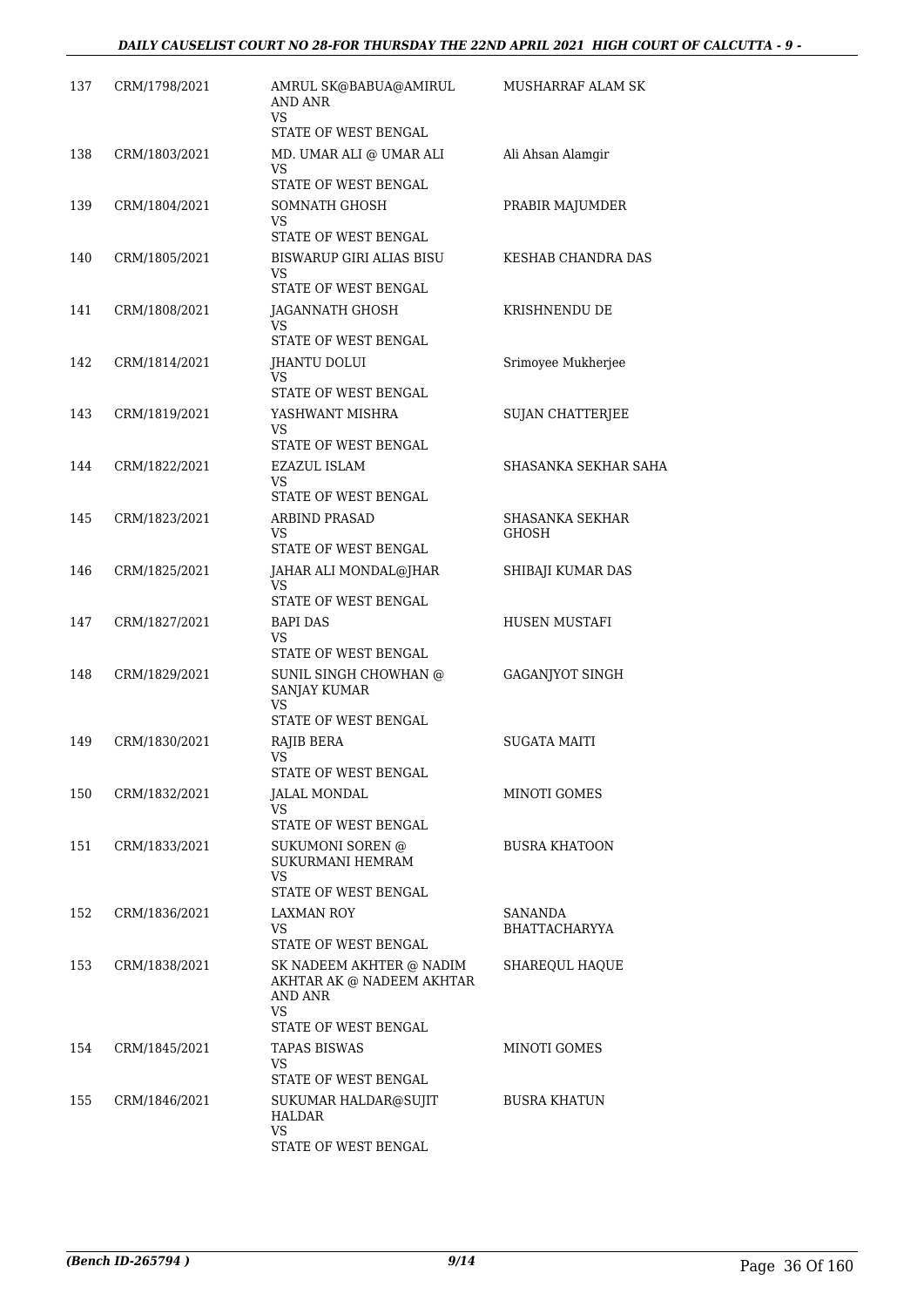| 156 | CRM/1848/2021 | BAPPA SARDAR<br>VS.<br>STATE OF WEST BENGAL                                           | TAPAS KUMAR DEY                 |
|-----|---------------|---------------------------------------------------------------------------------------|---------------------------------|
| 157 | CRM/1851/2021 | HASAN MONDAL AND ANR<br>VS<br>STATE OF WEST BENGAL                                    | SUMANTA CHAKRABORTY             |
| 158 | CRM/1855/2021 | DABLU SINGH<br>VS<br>STATE OF WEST BENGAL                                             | <b>TAPODIP GUPTA</b>            |
| 159 | CRM/1856/2021 | MIHID SK<br>VS<br>STATE OF WEST BENGAL                                                | SIDDHARTHA SARKAR               |
| 160 | CRM/1857/2021 | ALAUDDIN KHAN<br>VS<br>STATE OF WEST BENGAL                                           | Ramashis Mukherjee              |
| 161 | CRM/1864/2021 | JOLLY BASU<br>VS                                                                      | SK. MUJIBAR RAHMAN              |
| 162 | CRM/1866/2021 | STATE OF WEST BENGAL<br>SUBALCHANDRA SARKAR @<br>BARMAN<br>VS<br>STATE OF WEST BENGAL | <b>BARNA KHATOON</b>            |
| 163 | CRM/1869/2021 | JAHIRUDDIN @BABUA<br>VS                                                               | Md. Safiur Rahaman              |
| 164 | CRM/1871/2021 | STATE OF WEST BENGAL<br>JASHODA DEVI@JASODHA DEBI<br>VS<br>STATE OF WEST BENGAL       | <b>S G GHOSHCHOUDHURY</b>       |
| 165 | CRM/1873/2021 | KABER @ KUBER SK @ KABIR SK<br><b>AND ANR</b><br><b>VS</b><br>STATE OF WEST BENGAL    | RAJESHWAR<br><b>CHAKRABORTY</b> |
| 166 | CRM/2656/2021 | AVIRUP CHOWDHURY @<br>ABHIROOP CHOWDHURY<br>VS<br>STATE OF WEST BENGAL                | <b>ARUSHI RATHORE</b>           |
| 167 | CRM/3224/2021 | JAHANDAR SK. AND ORS<br>VS<br>THE STATE OF WEST BENGAL                                | SYED MURSHID ALAM               |
|     |               | <b>APPLICATION FOR ANTICIPATORY BAIL</b>                                              |                                 |
| 168 | CRM/2425/2020 | BAL KRISHNA JHA @ BALAK JHA<br>VS<br>STATE OF WEST BENGAL                             | NOOR ALAM                       |
| 169 | CRM/2508/2020 | <b>GANGADHAR MONDAL</b><br>VS<br>STATE OF WEST BENGAL                                 | RANJAN CHAKRABARTI              |
| 170 | CRM/8367/2020 | GOLAP RAHAMAN ALIAS MD.<br>GOLAM RAHAMAN BISWAS<br>VS<br>State of West Bengal         | MD. GOLAM NURE IMROHI           |
| 171 | CRM/8436/2020 | AJOY PRAMANIK<br>VS<br>State of West Bengal                                           | KAZI M. RAHMAN                  |
| 172 | CRM/8692/2020 | SISIR PAKHIRA AND ORS<br>VS<br>STATE OF WEST BENGAL AND<br>ORS.                       | <b>BIVASH BANERJEE</b>          |
| 173 | CRM/8791/2020 | AFJAL HOSSAIN<br>VS<br>State of West Bengal                                           | SHABANA HASIN                   |
| 174 | CRM/8826/2020 | FARAJ ALI SK. ALIAS FARAJ SK.<br>VS<br>State of West Bengal                           | JISAN IQUBAL HOSSAIN            |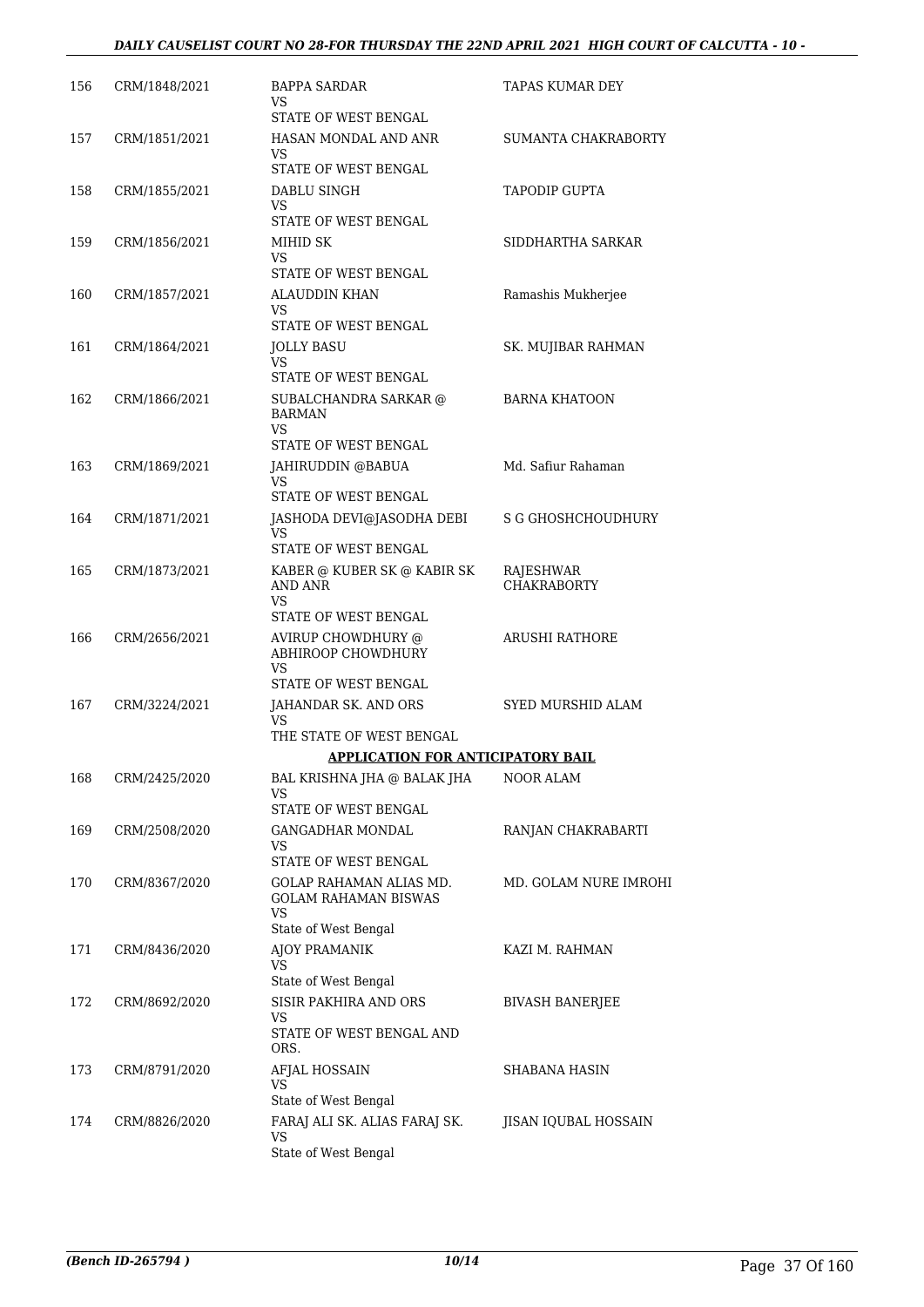| 175 | CRM/9529/2020  | ANIMESH DAS<br>VS                                         | KAZI M RAHMAN             |
|-----|----------------|-----------------------------------------------------------|---------------------------|
|     |                | State of West Bengal                                      |                           |
| 176 | CRM/9559/2020  | <b>BASUDEB PAL</b><br>VS.                                 | SAIDUR RAHAMAN            |
|     |                | State of West Bengal                                      |                           |
| 177 | CRM/9654/2020  | SUBHAS CHANDRA GHOSHAL<br><b>VS</b>                       | SALONI BHATTACHARYA       |
|     |                | State of West Bengal                                      |                           |
| 178 | CRM/9721/2020  | PREMCHAND SHARMA<br>VS<br>State of West Bengal            | <b>JNIP BOSE</b>          |
| 179 | CRM/10593/2020 | MIJANUR RAHAMAN                                           | KALIDAS SAHA              |
|     |                | VS<br>STATE OF WEST BENGAL AND<br>ORS.                    |                           |
| 180 | CRM/10778/2020 | SANJAY DAS                                                | DEVI PRIYA MITRA          |
|     |                | <b>VS</b>                                                 |                           |
|     |                | State of West Bengal                                      |                           |
| 181 | CRM/10899/2020 | AYAN PAKRASHI<br>VS                                       | <b>SATADRU LAHIRI</b>     |
| 182 |                | State of West Bengal<br><b>BAPAN BHAKTA</b>               | Atis Kumar Biswas         |
|     | CRM/10930/2020 | VS<br>State of West Bengal                                |                           |
| 183 | CRM/10945/2020 | JANHABI MISTRY @JANNABI                                   | <b>BIKASH CHAKRABORTY</b> |
|     |                | <b>MISTRI</b><br>VS.                                      |                           |
| 184 | CRM/10962/2020 | State of West Bengal<br><b>HARIDAS BISWAS ANDANR</b>      | <b>AMANUL ISLAM</b>       |
|     |                | VS                                                        |                           |
|     |                | State of West Bengal                                      |                           |
| 185 | CRM/10965/2020 | PRASENJIT ADHIKARY AND ORS<br><b>VS</b>                   | KAUSTAV SHOM              |
|     |                | State of West Bengal                                      | <b>AMANUL ISLAM</b>       |
| 186 | CRM/10967/2020 | MD AKTAR ALI SK @ MD AKTAR<br>ALI<br><b>VS</b>            |                           |
|     |                | State of West Bengal                                      |                           |
| 187 | CRM/10972/2020 | <b>MANIK DEBNATH</b><br>VS                                | AMANUL ISLAM              |
|     |                | State of West Bengal                                      |                           |
| 188 | CRM/10975/2020 | ABDUL KADER SEKH @ KADER SK<br>VS<br>State of West Bengal | RIYA DAS                  |
|     |                | <b>ANTICIPATORY BAIL</b>                                  |                           |
| 189 | CRM/478/2021   | <b>BISWANATH DAS</b>                                      | Supratick Syamal          |
|     |                | VS<br>State of West Bengal                                |                           |
| 190 | CRM/581/2021   | ASHOKE KR. DAS @ ASHOKE DAS                               | PALASH BAPARI             |
|     |                | VS<br>State of West Bengal                                |                           |
| 191 | CRM/613/2021   | <b>ARUP GHOSH</b>                                         | FARAH ANJUM               |
|     |                | VS<br>State of West Bengal                                |                           |
| 192 | CRM/617/2021   | BABUL ALI@BABUL HOSSAIN<br>AND ORS                        | <b>ARUP SARKAR</b>        |
|     |                | <b>VS</b><br>State of West Bengal                         |                           |
| 193 | CRM/624/2021   | <b>BABLI DAS AND ANR</b>                                  | TINA BISWAS               |
|     |                | VS<br>State of West Bengal                                |                           |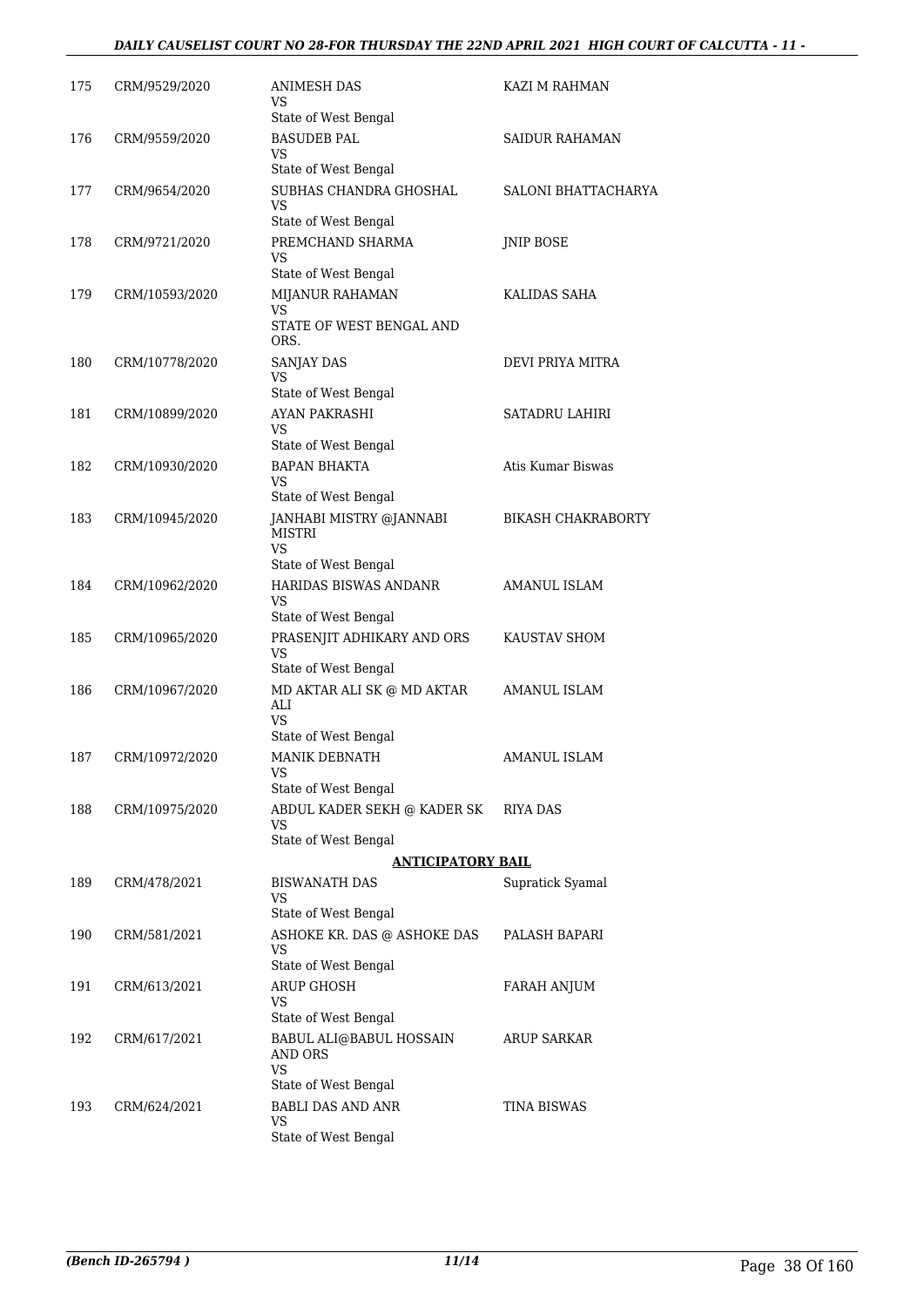| 194 | CRM/627/2021 | MAHENDRA MANDAL<br>VS<br>State of West Bengal                                              | <b>DEBASIS MITRA</b>         |
|-----|--------------|--------------------------------------------------------------------------------------------|------------------------------|
| 195 | CRM/630/2021 | NIRANJAN MIDDE AND ORS<br><b>VS</b>                                                        | BAPIN BAIDYA                 |
| 196 | CRM/632/2021 | State of West Bengal<br>MD SAMFUL AND ORS<br>VS                                            | ARUP KUMAR BHOWMICK          |
| 197 | CRM/634/2021 | State of West Bengal<br>MAJLUM SK @MAJLUM<br>VS                                            | ARUP KUMAR BHOWMICK          |
| 198 | CRM/640/2021 | State of West Bengal<br>ASGAR ALI<br>VS                                                    | <b>BISWAJIT MITRA</b>        |
| 199 | CRM/642/2021 | State of West Bengal<br>AJMAT SARDAR@AZMAT SARDAR<br>AND ORS<br>VS.                        | SOUMYS BASU ROY<br>CHOWDHURY |
| 200 | CRM/649/2021 | State of West Bengal<br>SIDHYESWAR SAMANTA @DABLU<br><b>AND ANOTHER</b><br>VS              | <b>SUMAN CHAKRABORTY</b>     |
| 201 | CRM/682/2021 | State of West Bengal<br>PACHU CHOWHAN AND ORS.<br>VS                                       | <b>BISWAJIT MITRA</b>        |
| 202 | CRM/833/2021 | State of West Bengal<br><b>BHARATI RUIDAS AND ORS</b><br><b>VS</b><br>State of West Bengal | PINTU KARAR                  |
| 203 | CRM/843/2021 | <b>AMIYA KOLE</b><br>VS.<br>State of West Bengal                                           | ANJAN BHATTACHARYA           |
| 204 | CRM/912/2021 | sougata dey<br><b>VS</b><br>State of West Bengal                                           | SOMNATH CHAKRABORTY          |
| 205 | CRM/930/2021 | SK MASUD RAHAMAN@LALTU<br>VS<br>State of West Bengal                                       | ABHIJIT KUMAR ADHYA          |
| 206 | CRM/932/2021 | ASANUR ISLAM@RENTU MONDAL<br><b>VS</b><br>State of West Bengal                             | <b>TAPODIP GUPTA</b>         |
| 207 | CRM/950/2021 | BADIRUDDIN@BHODU<br>VS<br>State of West Bengal                                             | SOURAV MUKHERJEE             |
| 208 | CRM/951/2021 | REKHA GHOSH<br>VS<br>State of West Bengal                                                  | SOUPAL CHATTERJEE            |
| 209 | CRM/952/2021 | <b>KAKALI SIL</b><br>VS<br>State of West Bengal                                            | RAJNANDINI DAS               |
| 210 | CRM/955/2021 | ABDUL HADI@MD ABDUL HADI<br>VS.<br>State of West Bengal                                    | AVINABA PATRA                |
| 211 | CRM/956/2021 | PRADIP MOLLICK AND ORS<br>VS.<br>State of West Bengal                                      | MD JAMAT UL FIRDOUS          |
| 212 | CRM/957/2021 | SANATAN MONDAL @ KARTICK<br><b>MONDAL</b><br>VS.<br>State of West Bengal                   | Kunal Ganguly                |
| 213 | CRM/958/2021 | ABDULLA MONDAL<br>VS<br>State of West Bengal                                               | MD JANNAT UL FIRDOUS         |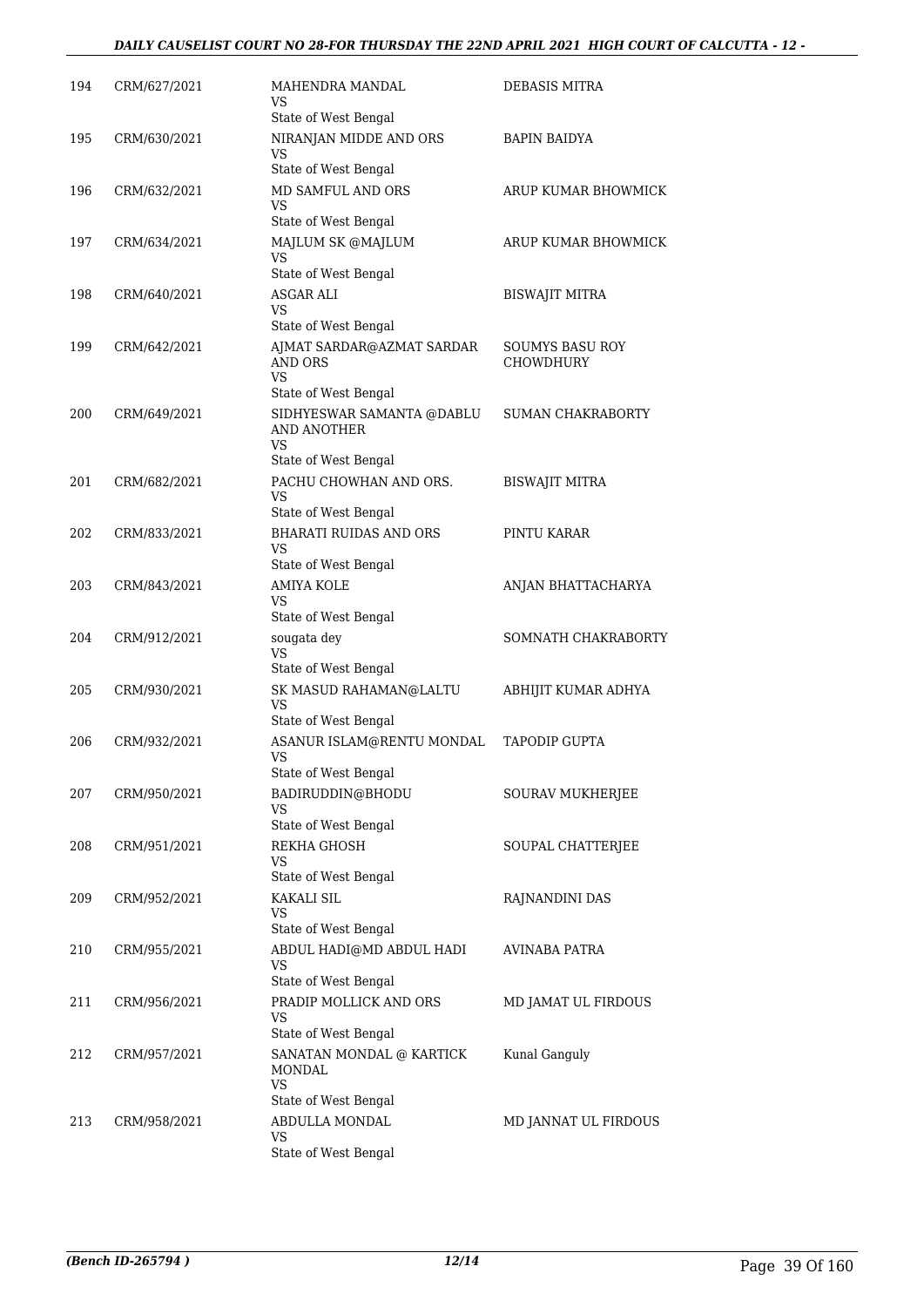| 214 | CRM/959/2021  | <b>MADHUSUDAN ROY</b><br>VS                                   | AMIT HALDER           |
|-----|---------------|---------------------------------------------------------------|-----------------------|
| 215 | CRM/960/2021  | State of West Bengal<br>AMIT KHATIK AND ANR<br>VS             | <b>BUSRA KHATUN</b>   |
|     |               | State of West Bengal                                          |                       |
| 216 | CRM/961/2021  | HASANUR MONDAL<br>VS                                          | <b>BUSRA KHATUN</b>   |
|     |               | State of West Bengal                                          |                       |
| 217 | CRM/964/2021  | JAHANARA BEGUM AND ANR<br>VS<br>State of West Bengal          | ARUN BANDYOPADHYAY    |
| 218 | CRM/965/2021  | RAMJAN BARATI AND ORS<br>VS                                   | SOURAV MUKHERJEE      |
|     |               | State of West Bengal                                          |                       |
| 219 | CRM/966/2021  | SEKH MANU @ SEKH MANOYAR<br>VS                                | SANJIB KUMAR DAN      |
|     |               | State of West Bengal<br><b>RUBEL SK</b>                       | ARNAB SAHA            |
| 220 | CRM/970/2021  | VS<br>State of West Bengal                                    |                       |
| 221 | CRM/977/2021  | MINA BEGUM AND ORS.<br>VS                                     | <b>SUDAKSHINA DEY</b> |
|     |               | State of West Bengal                                          |                       |
| 222 | CRM/978/2021  | <b>BISWAJIT HALDER@SAHEB</b><br>VS<br>State of West Bengal    | <b>AMIT SINGH</b>     |
| 223 | CRM/979/2021  | ASHRAF ALI KHAN @ ASHRAF<br>VS                                | nazir ahmed           |
|     |               | State of West Bengal                                          |                       |
| 224 | CRM/981/2021  | ARIF DOCTOR @ ARIF HOSSAIN @<br><b>MD. ARIF HOSSAIN</b><br>VS | MUSHARRAF ALAM SK     |
|     |               | State of West Bengal                                          |                       |
| 225 | CRM/984/2021  | EJABUL MIA @ EJABUL SEKH<br>VS<br>State of West Bengal        | MUSHARRAF ALAM SK     |
| 226 | CRM/989/2021  | <b>ANWAR HOSSAIN</b>                                          | <b>IQBAL HOSSAIN</b>  |
|     |               | VS<br>State of West Bengal                                    |                       |
| 227 | CRM/991/2021  | SK. HASSAN ALI<br>VS                                          | ARUNABHA JANA         |
|     |               | State of West Bengal                                          |                       |
| 228 | CRM/993/2021  | <b>SUMAN MANDAL</b><br>VS<br>State of West Bengal             | ARUP KUMAR BHOWMICK   |
| 229 | CRM/995/2021  | SOKIR HAOUI MONDAL@SAKEL<br>MONDAL AND ORS<br>VS              | PRABIR MAJIMDER       |
|     |               | State of West Bengal                                          |                       |
| 230 | CRM/996/2021  | BUDHO MONDAL@BUDH<br>MANDAL@MONDAL BUDH<br>VS                 | ANISUR RAHAMAN        |
|     |               | State of West Bengal                                          |                       |
| 231 | CRM/1000/2021 | HABIBUR SK ALIAS HABIBUR<br>RAHAMAN<br>VS                     | ANISUR RAHAMAN        |
|     |               | State of West Bengal                                          |                       |
| 232 | CRM/1142/2021 | DIPENDRA NARAYAN DUTTA AND<br>ORS                             | GEETIKA AGARWAL       |
|     |               | VS<br>THE STATE OF WEST BENGAL                                |                       |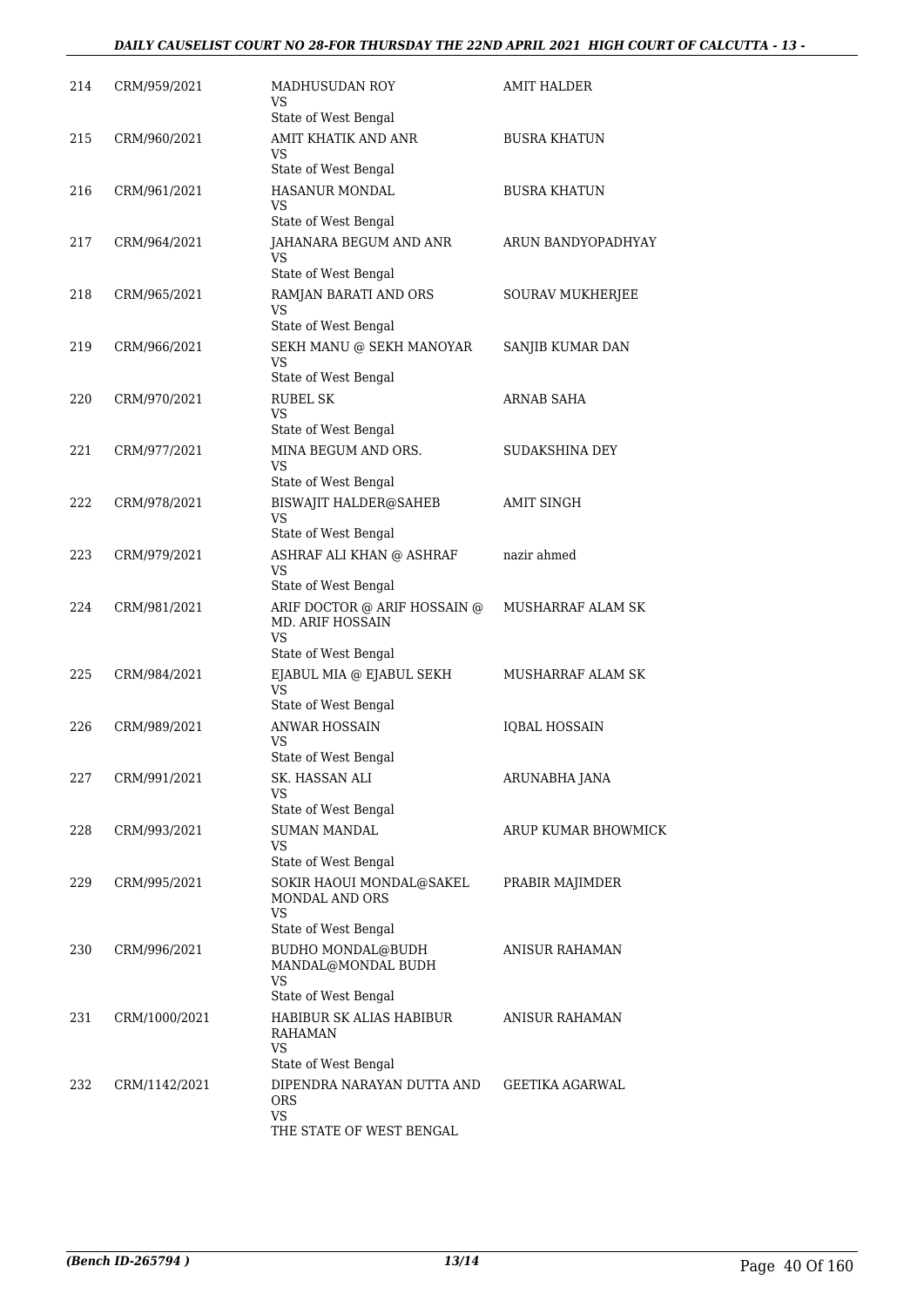| 233 | CRM/1183/2021 | JAYDEB GHOSH<br><b>VS</b><br>STATE OF WEST BENGAL                                     | MUSHARRAF ALAM SK                          |
|-----|---------------|---------------------------------------------------------------------------------------|--------------------------------------------|
| 234 | CRM/1241/2021 | <b>BISWANATH BERA</b><br><b>VS</b><br>STATE OF WEST BENGAL AND<br>ORS.                | SABERI SAHA                                |
| 235 | CRM/1285/2021 | TIMPA SINGHA ROY<br>VS<br>STATE OF WEST BENGAL                                        | RAHUL SHARMA                               |
| 236 | CRM/1655/2021 | <b>SUBRATA GUPTA</b><br><b>VS</b><br>STATE OF WEST BENGAL                             | <b>MANI SANKAR</b><br><b>CHATTOPADHYAY</b> |
| 237 | CRM/2011/2021 | SUJAN MISTRI AND ANR<br><b>VS</b><br>STATE OF WEST BENGAL                             | KANAI LAL MONDAL                           |
| 238 | CRM/2037/2021 | SEKH FAJAL @ FAJAL SEKH AND<br><b>ORS</b><br><b>VS</b><br><b>STATE OF WEST BENGAL</b> | SANJIB KUMAR DAN                           |
| 239 | CRM/2303/2021 | abul hossain @ abul hossain sekh<br><b>VS</b><br>STATE OF WEST BENGAL                 | SANJIB KR. DAN                             |
| 240 | CRM/2759/2021 | RIKTA GHOSH AND ORS<br><b>VS</b><br>STATE OF WEST BENGAL AND<br>ORS.                  | SANJIB KUMAR DAN                           |
| 241 | CRM/3174/2021 | AJMIRA BIBI @ TAJMIRA BIBI<br><b>VS</b><br>STATE OF WEST BENGAL                       | <b>MANAS KUMAR DAS</b>                     |
| 242 | CRM/3217/2021 | MD ANOWAR HOSSAIN@ANOWAR<br><b>VS</b><br>STATE OF WEST BENGAL                         | AMEENA KABIR                               |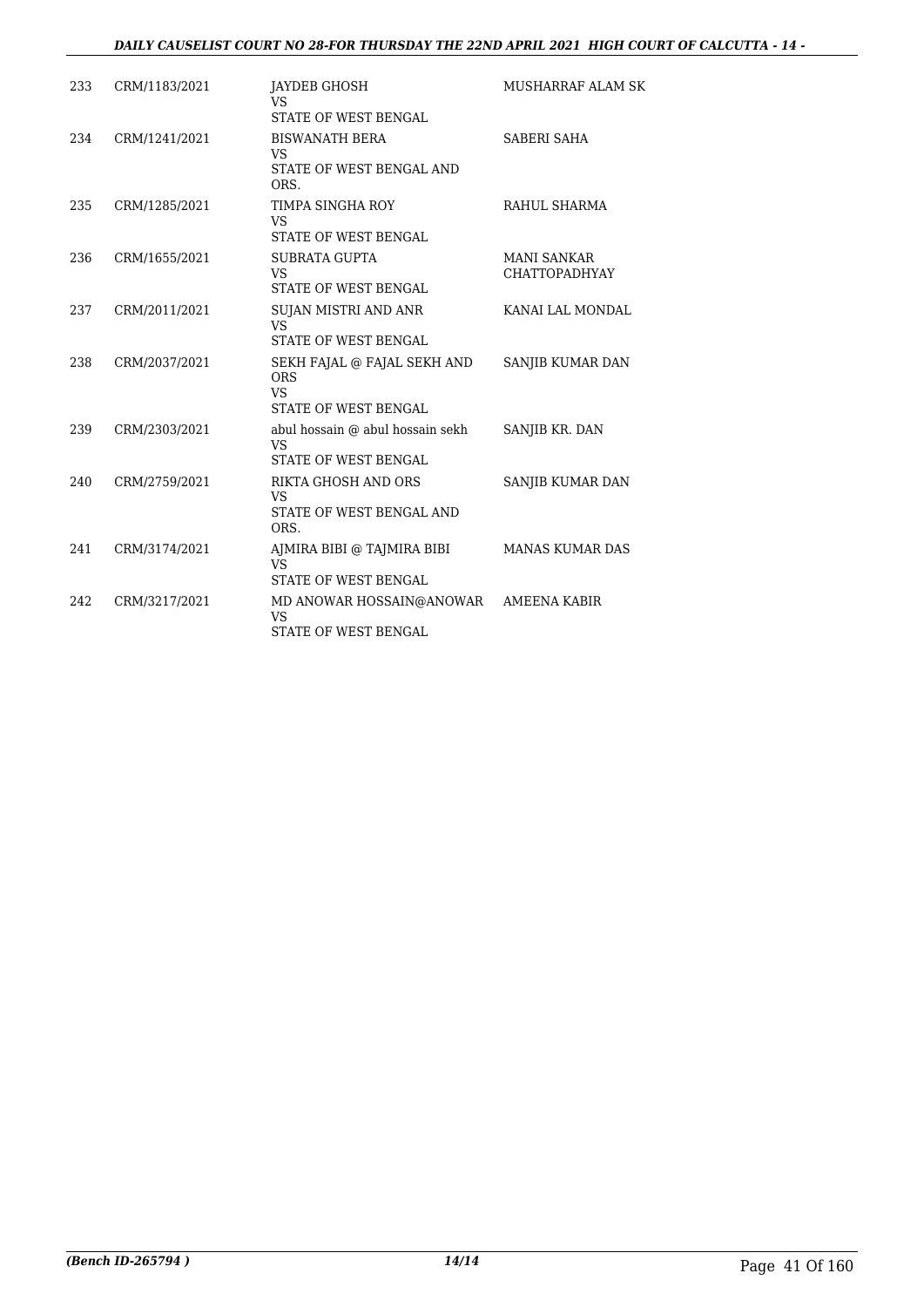

# In The High Court at Calcutta

# **Appellate Side**

**DAILY CAUSELIST For Thursday The 22nd April 2021**

**COURT NO. 28 SINGLE BENCH (SB) AT 2:00 PM HON'BLE JUSTICE TAPABRATA CHAKRABORTY (VIA VIDEO CONFERENCE)**

#### **ON 23-04-2021 AT 2.00 P.M.**

## **ON FRIDAY 23RD APRIL, 2021 AT 2.00 P.M. – WILL SIT SINGLY TO TAKE UP SOME ASSIGNED, CONTEMPT, MODIFICATION/CLARIFICATION MATTERS.**

### **NOTE: MATTERS WILL BE TAKEN UP THROUGH PHYSICAL HEARING ONLY WHEN BOTH THE PARTIES ARE AGREED**

|              |                    | <b>PERSONAL APPEARANCE</b>                                           |                                 |
|--------------|--------------------|----------------------------------------------------------------------|---------------------------------|
| $\mathbf{1}$ | WPCRC/299/2016     | SHEKAB SHEIKH<br>VS<br><b>SADHAN KUMAR</b><br><b>CHOWDHURY</b>       | ATIS KUMAR BISWAS               |
|              | wt2 WPA/4572/2016  | SHEKAB SHEIKH<br>VS.<br>STATE OF WEST BENGAL &<br><b>ORS</b>         | ATIS KR BISWAS                  |
|              |                    | <b>CONTEMPT APPLICATION</b>                                          |                                 |
| 3            | CPAN/1715/2015     | KHAGENDRA NATH GHOSH B. BHAKAT<br><b>VS</b><br>AVANINDRA SINGH & ORS |                                 |
|              | wt4 WPA/23371/2007 | KHAGENDRA NATH GHOSH<br>VS.<br>STATE OF WEST BENGAL &<br>ORS.        | <b>SOURAV MITRA</b>             |
| wt5          | WPCRC/264/2013     | KHAGENDRANATH GHOSH<br>VS.<br>SANGHAMITRA MAKUR &<br><b>ORS</b>      | KAUSHIK CHANDRA<br><b>GUPTA</b> |
| 6            | CPAN/450/2017      | MD. AMIUDDIN<br>VS.<br>PURABI GHOSH & ORS.                           | <b>ABHIJIT SARKAR</b>           |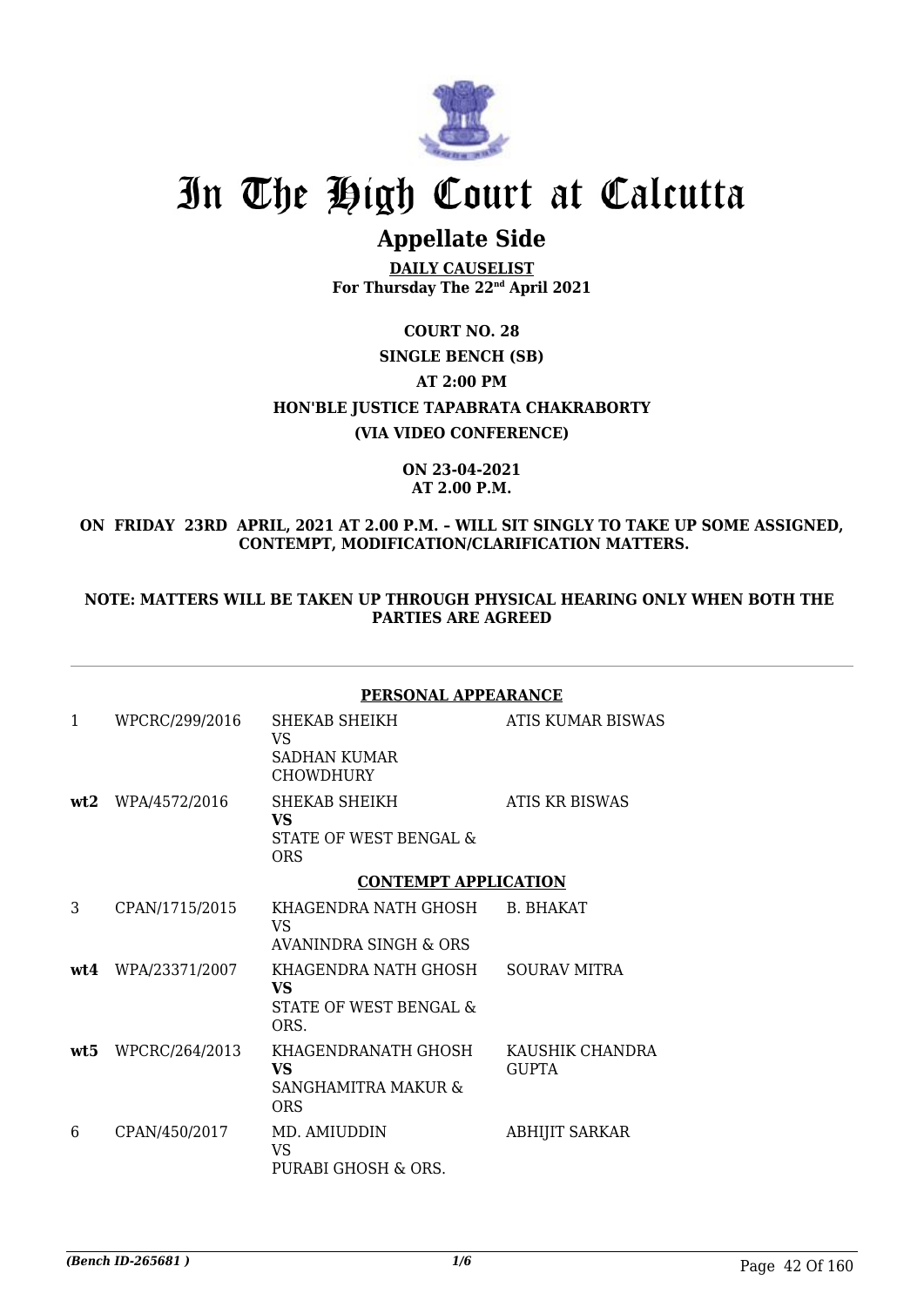| wt7 | WPA/30590/2015      | MD AMINUDDIN<br><b>VS</b><br>STATE OF WEST BENGAL &<br><b>ORS</b>                                 | <b>ABHIJIT SARKAR</b>                   |
|-----|---------------------|---------------------------------------------------------------------------------------------------|-----------------------------------------|
| 8   | CPAN/632/2018       | <b>ATINMOY GHOSH</b><br><b>VS</b><br>ANINDA CHATTERJEE                                            | <b>SABITA KHUTIA</b><br><b>BHUNYA</b>   |
| wt9 | WPA/14597/2017      | <b>ATINMOY GHOSH</b><br><b>VS</b><br>STATE OF WEST BENGAL<br>&ORS                                 | SABITA KHUTIA<br><b>BHUNYA</b>          |
| 10  | CPAN/236/2019       | TAPAN KUMAR MONDAL<br>VS<br>ALOK NATH BANERJEE                                                    | <b>MANISH KUMAR DAS</b>                 |
|     | wt11 WPA/12877/2018 | TAPAN KUMAR MONDAL<br><b>VS</b><br>STATE OF WEST BENGAL&<br><b>ORS</b>                            | M.K. DAS                                |
| 12  | CPAN/482/2019       | SONALI CHAKRABORTY<br><b>VS</b><br>RASHID MUNIR KHAN &<br><b>ANR</b>                              | <b>INDRAJIT</b><br>BHATTACHARJEE        |
|     | wt13 WPA/25605/2018 | SONALI CHAKRABORTY<br><b>VS</b><br>STATE OF WEST BENGAL &<br><b>ORS</b>                           | <b>INDRAJIT</b><br><b>BHATTACHARJEE</b> |
| 14  | CPAN/588/2019       | <b>TAHAMINA KHATUN</b><br><b>VS</b><br><b>AKHILEASH PANDEY</b>                                    | TUSHER KANTI<br>MUKHERJEE               |
|     | wt15 WPA/25806/2018 | TAHAMINA KHATUN<br>VS<br>STATE OF WEST BENGAL &<br><b>ORS</b>                                     | TUSHER KANTI<br>MUKHERJEE               |
| 16  | CPAN/651/2019       | <b>JADUNANDAN MONDAL</b><br><b>VS</b><br>KAUSHIK BHATTACHARYA<br>& ORS                            | <b>PAPIYA</b><br><b>CHATTOPADHYAY</b>   |
|     | wt17 WPA/3874/2019  | JADUNANDAN MONDAL<br><b>VS</b><br><b>STATE OF WEST BENGAL &amp;</b><br><b>ORS</b>                 | PAPIYA<br>CHATTOPADHYAY                 |
| 18  | CPAN/672/2019       | SAHANAWAJ ALAM<br>VS<br><b>DIBYENDU DAS</b>                                                       | <b>SUKUMAR SARKAR</b>                   |
|     | wt19 WPA/26133/2017 | SAHANAWAJ ALAM<br><b>VS</b><br>THE SECRETARY, DEPTT.<br>OF PANCHAYET & RURAL<br>DEVELOPMENT & ORS | <b>SUKUMAR SARKAR</b>                   |
| 20  | CPAN/694/2019       | FAJLUR RAHMAN MOLLA<br><b>VS</b><br>KHALIL AHMED & ANR                                            | ANAND FARMANIA                          |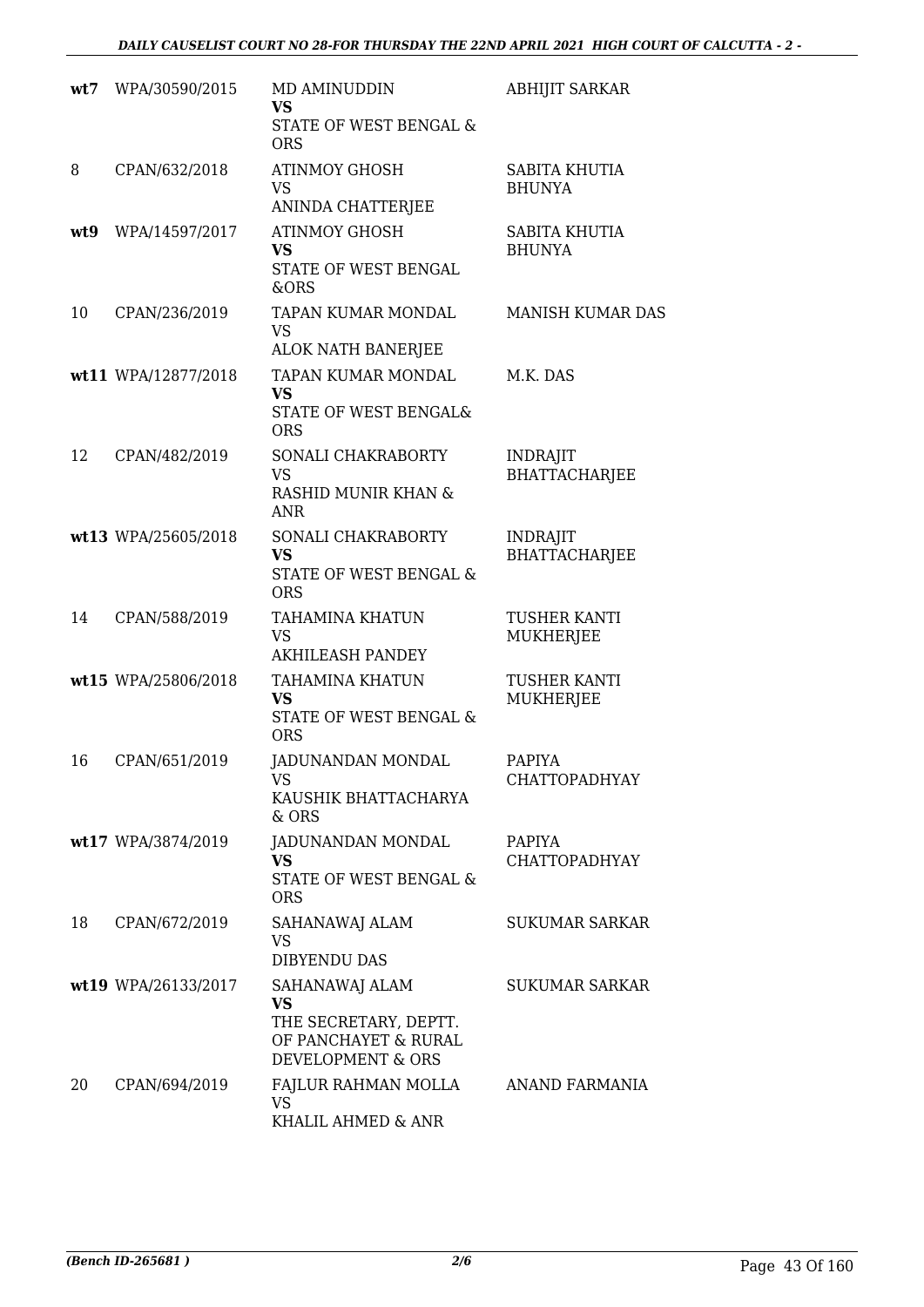|    | wt21 WPA/2385/2019  | <b>RAJEN ROUTH</b><br><b>VS</b><br>STATE OF WEST BENGAL &<br><b>ORS</b>              | <b>PUNAM BASU</b>                     |
|----|---------------------|--------------------------------------------------------------------------------------|---------------------------------------|
| 22 | CPAN/754/2019       | <b>MAYA RANI GIRI &amp; ORS</b><br><b>VS</b><br>SK. JABBAR ALI & ANR                 | <b>DEBRUP</b><br><b>BHATTACHARJEE</b> |
|    | wt23 WPA/4819/2019  | MAYA RANI GIRI & ORS<br><b>VS</b><br>STATE OF WEST BENGAL &<br><b>ORS</b>            | <b>DEBRUP</b><br><b>BHATTACHARJEE</b> |
| 24 | CPAN/765/2019       | <b>ANANDAMOY SINHA</b><br>VS.<br>MAHIRUDDIN SEKH                                     | ARITA SINHA                           |
|    | wt25 WPA/12509/2018 | ANANDAMOY SAHA<br><b>VS</b><br>STATE OF WEST BENGAL &<br><b>ORS</b>                  | <b>ARITRA SINHA</b>                   |
| 26 | CPAN/841/2019       | KARIMUL ISLAM<br>VS<br><b>JAMALUDDIN MULLICK</b>                                     | MD. YUSUF ALI                         |
|    | wt27 WPA/8407/2018  | KARIMUL ISLAM<br><b>VS</b><br>STATE OF WEST BENGAL &<br><b>ORS</b>                   | MD. YUSUF ALI                         |
| 28 | CPAN/906/2019       | MAMATA TIKADAR & ORS<br><b>VS</b><br>TAPAS MONDAL & ANR                              | <b>DEBANJAN DAS</b>                   |
|    | wt29 WPA/4209/2019  | <b>MAMATA TIKADER &amp; ORS</b><br><b>VS</b><br>STATE OF WEST BENGAL &<br><b>ORS</b> | <b>DEBANJAN DAS</b>                   |
| 30 | CPAN/907/2019       | PASUPATI HALDER<br>VS<br>KHALIL AHMED & ANR.                                         | PRATICK MAJUMDER                      |
|    | wt31 WPA/5679/2019  | PASUPATI HALDER<br>VS<br>THE KOLKATA MUNICIPAL<br><b>CORPORATION &amp; ORS</b>       | PRANTIK MAJUMDER                      |
| 32 | CPAN/1084/2019      | SREEJIB BANDYOPADHYAY<br><b>VS</b><br>PANIHATI MUNICIPALITY                          | <b>SANJIB DAS</b>                     |
|    | wt33 WPA/5068/2019  | SREEJIB BANDYOPADHYAY<br><b>VS</b><br>PANIHATI MUNICIPALITY &<br><b>ORS</b>          | <b>IFTEKAR MUNSHI</b>                 |
| 34 | CPAN/1116/2019      | ARUNAVA BHUNIA<br>VS<br>AMALENDU GIRI                                                | <b>SANTU DAS</b><br><b>ADHIKARI</b>   |
|    | wt35 WPA/8440/2019  | ARUNAVA BHUNIA<br>VS.<br>STATE OF WEST BENGAL &<br><b>ORS</b>                        | <b>SANTU DAS</b><br><b>ADHIKARI</b>   |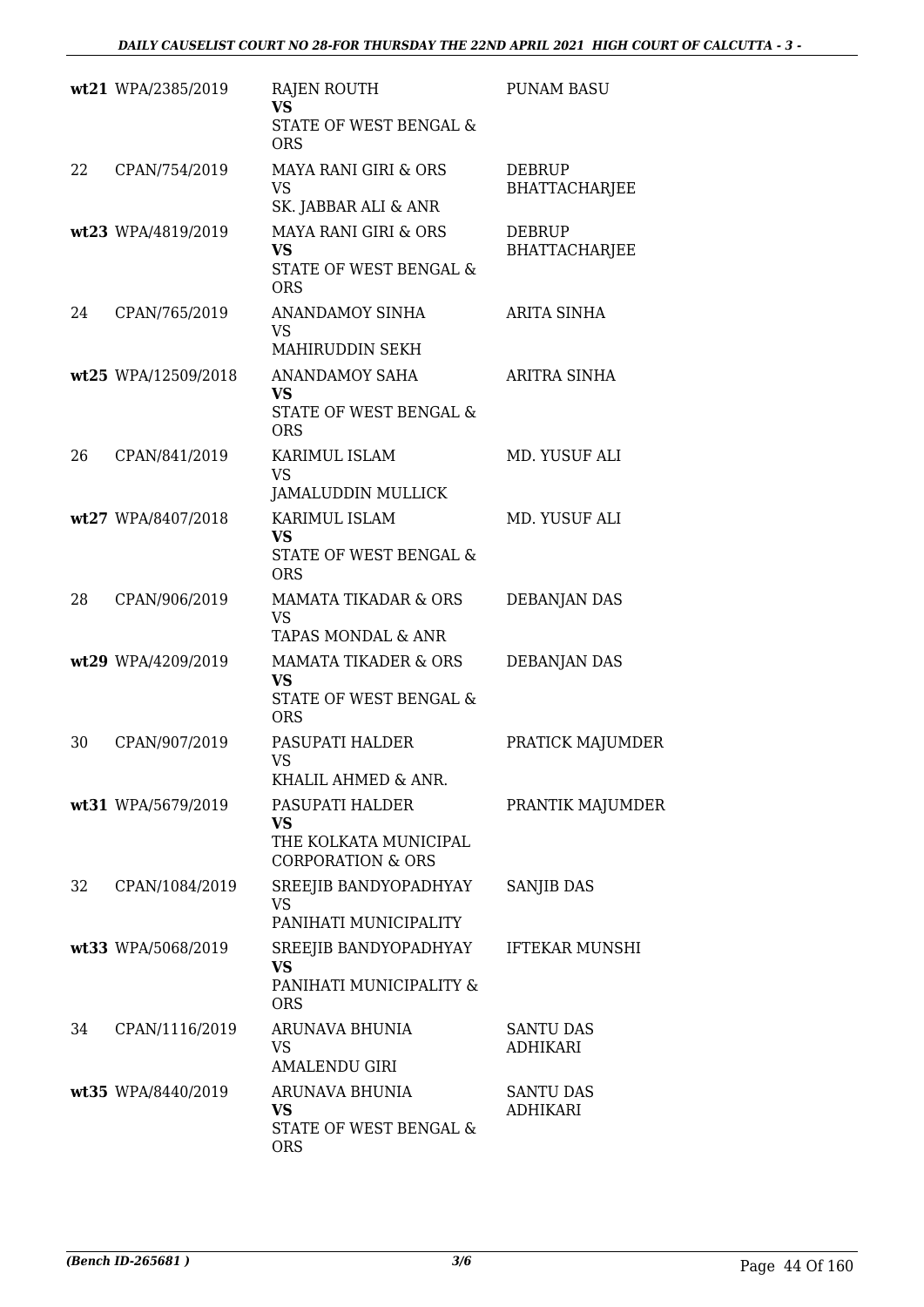| 36 | CPAN/1233/2019                          | MAHADEV BHOWMIK<br><b>VS</b><br>KABERI MANNA                                                                                                          | M.A. SAMAD                             |
|----|-----------------------------------------|-------------------------------------------------------------------------------------------------------------------------------------------------------|----------------------------------------|
|    | wt37 WPA/8826/2019                      | MAHADEB BHOWMICK<br><b>VS</b><br>STATE OF WEST BENGAL &<br><b>ORS</b>                                                                                 | M.A. SAMAD                             |
| 38 | CPAN/1327/2019                          | LAL MOHAN GHOSH<br><b>CHOWDHURY</b><br><b>VS</b><br><b>BULBUL ISLAM SK.&amp; ORS</b>                                                                  | <b>ATIS KUMAR BISWAS</b>               |
|    | wt39 WPA/6081/2018                      | LALMOHAN GHOSH<br><b>CHOWDHURY</b><br><b>VS</b><br>STATE OF WEST BENGAL &<br><b>ORS</b>                                                               | <b>ATIS KUMAR BISWAS</b>               |
| 40 | CPAN/1451/2019                          | <b>BANSHIDHAR NAYEK</b><br><b>VS</b><br><b>MANISH JAIN</b>                                                                                            | <b>SUBRATA</b><br><b>BHATTACHARYA</b>  |
|    | wt41 WPA/9019/2019                      | <b>BANSHIDHAR NAYAK</b><br>VS<br>STATE OF WEST BENGAL &<br><b>ORS</b>                                                                                 | <b>SUBRATA</b><br><b>BHATTACHARJEE</b> |
| 42 | CPAN/117/2020                           | SOMANJANA MUKHERJEE<br><b>VS</b><br><b>BISWAJIT GHOSH</b>                                                                                             | <b>SURYANEEL DAS</b>                   |
|    | wt43 WPA/18849/2019                     | SOMANJANA MUKHERJEE<br><b>VS</b><br><b>DINABANDU</b><br>MAHAVIDYALAYA & ORS                                                                           | <b>SURYANEEL DAS</b>                   |
|    | IA NO: CAN/1/2020                       |                                                                                                                                                       |                                        |
| 44 | CPAN/208/2020                           | KHARAGPUR TRIBAL<br>PRIMARY TEACHERS<br>TRAINING INSTITUTE &<br><b>ANR</b><br><b>VS</b><br>DR. VIJAY KUMAR R.                                         | PAPIYA BANERJEE<br><b>BIHANI</b>       |
|    | wt45 WPA/262/2019                       | KHARAGPUR TRIBAL<br>PRIMARY TEACHER'S<br>TRAINING INSTITUTE &<br><b>ANR</b><br><b>VS</b><br>NATIONAL COUNCIL FOR<br>TEACHER EDUCATION &<br><b>ORS</b> | PAPIYA BANERJEE<br><b>BIHANI</b>       |
| 46 | CPAN/403/2020                           | SAKSHI GOPAL MAJI<br>VS<br>ANJANI KUMAR & ANR.                                                                                                        | ARUP KRISHNA DAS                       |
|    | IA NO: CAN/1/2020(Old No:CAN/5471/2020) |                                                                                                                                                       |                                        |
|    | wt47 WPA/23242/2019                     | SAKSHI GOPAL NAJI<br><b>VS</b><br>UNION OF INDIA & ORS                                                                                                | ARUP KRISHNA DAS                       |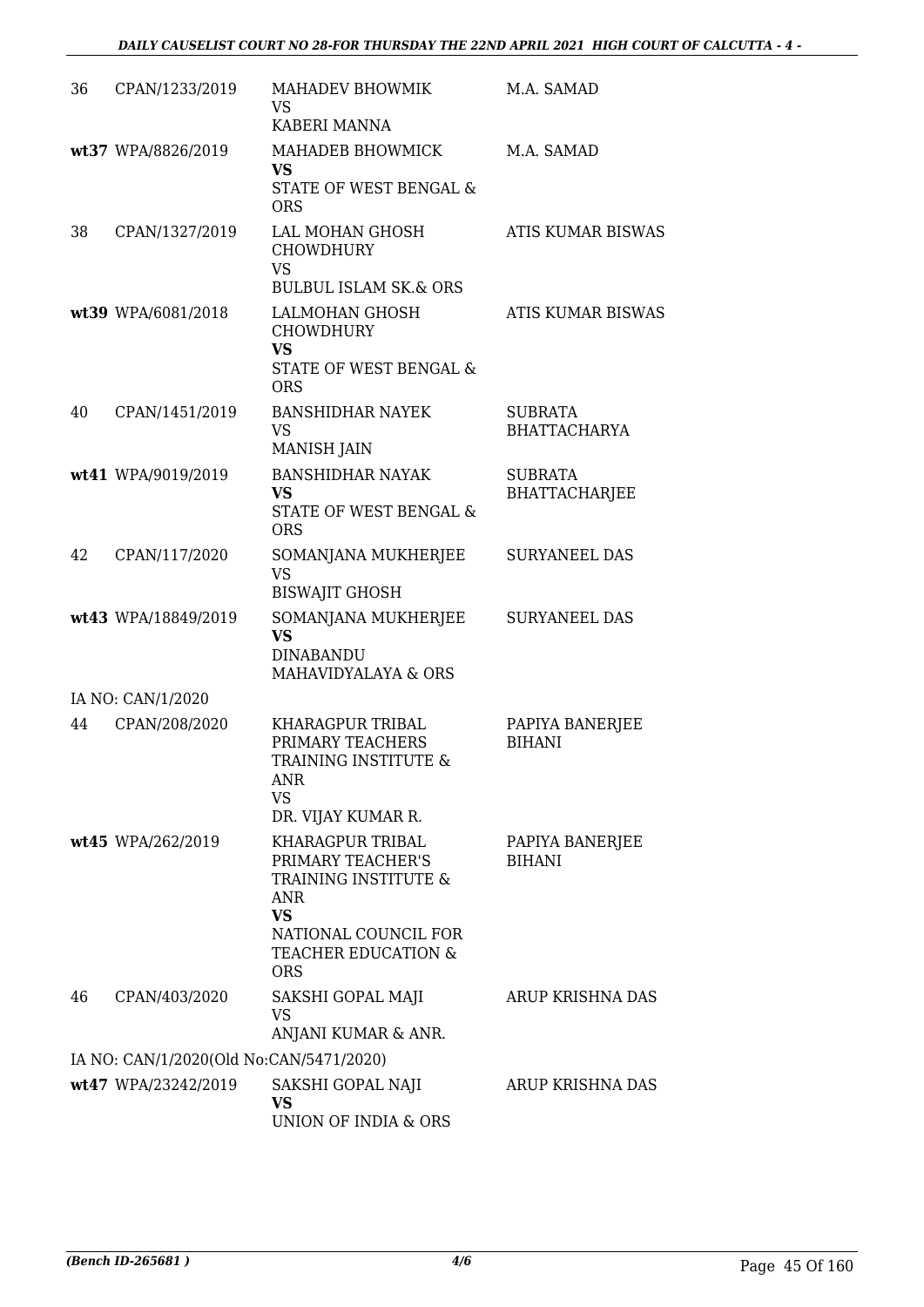| 48 | CPAN/658/2020       | <b>AMIRUL ISLAM</b><br><b>VS</b>                                                             | MD YUSUF ALI                 |
|----|---------------------|----------------------------------------------------------------------------------------------|------------------------------|
|    |                     | SOUMITRA MOHAN AND<br><b>ORS</b>                                                             |                              |
|    | wt49 WPA/5243/2018  | <b>AMIRUL ISLAM</b><br><b>VS</b>                                                             | MD YUSUF ALI                 |
|    |                     | STATE OF WEST BENGAL &<br><b>ORS</b>                                                         |                              |
| 50 | CPAN/765/2020       | MD RAFIQUE MOLLA<br><b>VS</b><br>DULAL CHANDRA DAS                                           | MAIDUL ISLAM<br><b>KAYAL</b> |
|    | wt51 WPA/7248/2019  | MD. RAFIQUE MOLLA<br>VS<br>STATE OF WEST BENGAL &<br><b>ORS</b>                              | MAIDUL ISLAM<br><b>KAYAL</b> |
| 52 | CPAN/15/2021        | APAN BARAN BISWAS<br><b>VS</b>                                                               | <b>AVIK DHAR</b>             |
|    |                     | <b>SUBIR ROY AND ANOTHER</b>                                                                 |                              |
|    | wt53 WPA/5883/2020  | APAN KUMAR BISWAS<br>VS                                                                      | AVIK DHAR                    |
|    |                     | STATE OF WEST BENGAL &<br><b>ORS</b>                                                         |                              |
| 54 | CPAN/57/2021        | <b>SUNIRMAL DAS</b><br><b>VS</b><br><b>GHANASREE BAG</b>                                     | <b>BAPIN BAIDYA</b>          |
|    | wt55 WPA/3235/2020  | <b>SUNIRMAL DAS</b><br><b>VS</b><br>STATE OF WEST BENGAL &<br><b>ORS</b>                     | <b>BAPIN BAIDYA</b>          |
| 56 | CPAN/77/2021        | RAGHABEDRA NATH DUTT<br>AND ANR<br><b>VS</b><br>CHANDRANI TUDU SPL.<br><b>SECRETARY</b>      | <b>SAURAV MAITRA</b>         |
|    | wt57 WPA/16086/2019 | RAGHABENDRA NATH DUTT<br>& ANR<br><b>VS</b><br>43, BENGAL BATELLION,<br><b>NCC &amp; ORS</b> | SAURABH MAITRA               |
|    |                     | IA NO: CAN/1/2020(Old No:CAN/2180/2020), CAN/2/2020(Old No:CAN/5521/2020)                    |                              |
| 58 | CPAN/82/2021        | <b>AKLIMA BEGUM</b><br>VS                                                                    | <b>SAJAL ROY</b>             |
|    |                     | DINEN ROY AND ORS                                                                            |                              |
|    | wt59 WPA/3508/2019  | <b>AKLIMA BEGUM</b><br><b>VS</b><br>STATE OF WEST BENGAL &<br><b>ORS</b>                     | <b>ABHIJIT BARAT</b>         |
| 60 | CPAN/203/2021       | <b>SUMIT KUMAR SEN</b><br><b>VS</b><br>KHALIL AHMED AND ORS                                  | SANJUKTA DUTTA               |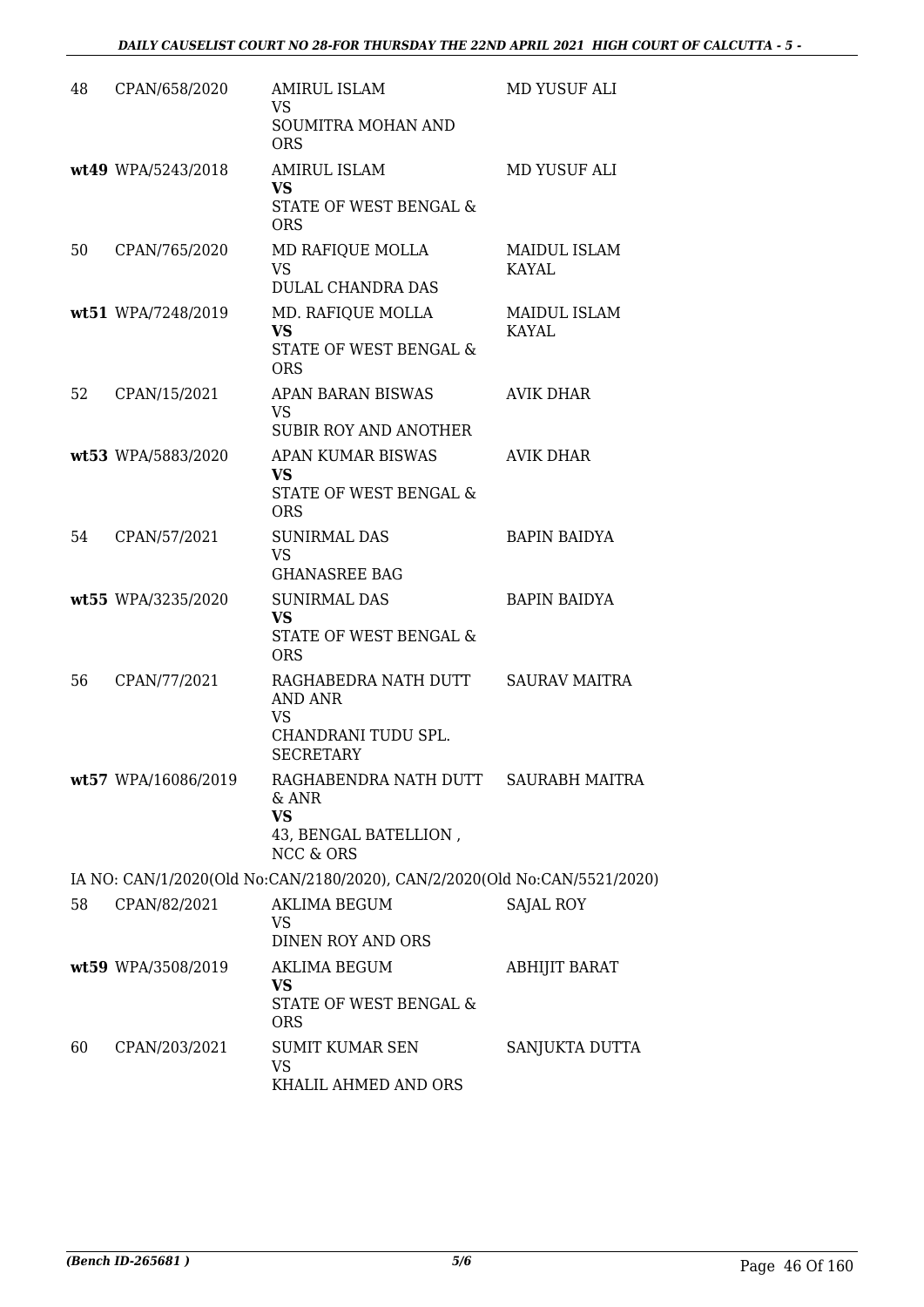|    | wt61 WPA/6091/2020                      | <b>SUMIT KUMAR SEN</b><br>VS                                                                      | SANJUKTA DUTTA                     |
|----|-----------------------------------------|---------------------------------------------------------------------------------------------------|------------------------------------|
|    |                                         | STATE OF WEST BENGAL &<br><b>ORS</b>                                                              |                                    |
|    |                                         | <b>ASSIGNED MATTERS</b>                                                                           |                                    |
| 62 | WPA/9914/2015                           | DIPAK KR BHATTACHARYA<br><b>VS</b>                                                                | <b>B P BANERJEE</b>                |
|    |                                         | STATE OF WEST BENGAL &<br><b>ORS</b>                                                              |                                    |
|    | wt63 WPA/11687/2015                     | SATYABRATA HAZRA & ORS<br><b>VS</b><br>STATE OF WEST BENGAL &<br><b>ORS</b>                       | <b>B P BANERJEE</b>                |
|    | IA NO: CAN/1/2020                       |                                                                                                   |                                    |
| 64 | WPA/14214/2015                          | OMMEY KULSUM MULLICK<br><b>VS</b>                                                                 | TANUJA BASAK                       |
|    |                                         | STATE OF WEST BENGAL &<br><b>ORS</b>                                                              |                                    |
|    | IA NO: CAN/1/2018(Old No:CAN/1814/2018) |                                                                                                   |                                    |
| 65 | WPA/2645/2018                           | DEBABRATA SARKAR.<br><b>VS</b><br>INDIAN JUTE INDUSTRIES'<br>RESEARCH ASSOCIATION &<br><b>ORS</b> | P. MAJUMDER                        |
|    | wt66 WPA/26730/2017                     | DEBABRATA SARKAR<br><b>VS</b><br>INDIAN JUTE INDUSTRIES'<br>RESEARCH ASSOCIATION &<br><b>ORS</b>  | P MAJUMDER                         |
| 67 | CPAN/760/2020                           | <b>RANU BISWAS</b><br><b>VS</b><br>DR. SNEHAMANJU BASU                                            | MADHUSHRI DUTTA                    |
|    | wt68 WPA/819/2020                       | <b>SMT. RANU BISWAS</b><br><b>VS</b><br>STATE OF WEST BENGAL &<br><b>ORS</b>                      | <b>MADHUSHRI DUTTA</b><br>MAJUMDER |
| 69 | CPAN/182/2021                           | ALOKE KUMAR DEY<br><b>VS</b><br>DR.S. UMA SANKAR                                                  | <b>SANDIP GHOSH</b>                |
|    | wt70 WPA/26247/2018                     | ALOKE KR. DEY<br><b>VS</b><br>STATE OF WEST BENGAL &<br>ORS.                                      | <b>SANDIP GHOSH</b>                |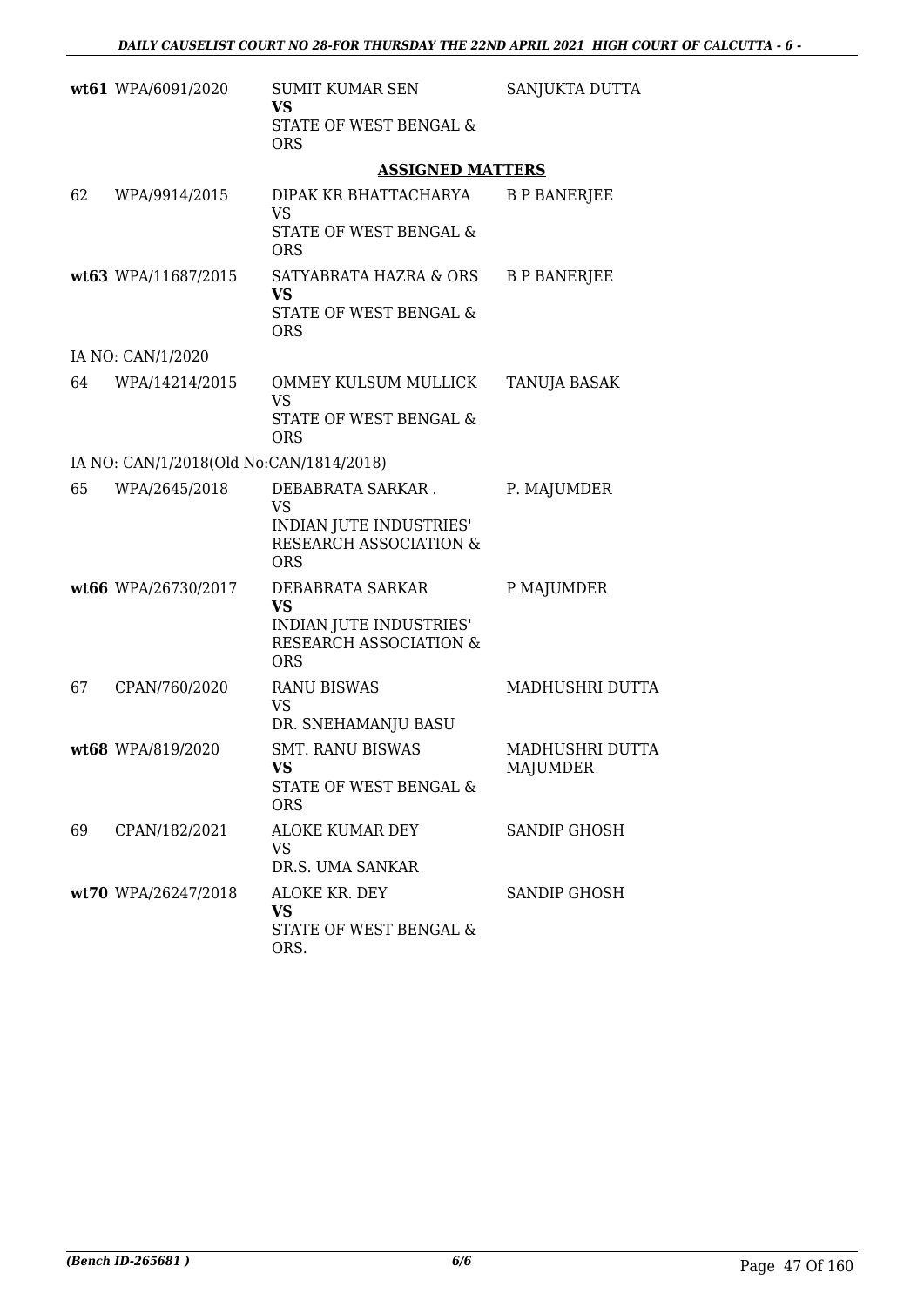

# In The High Court at Calcutta

## **Appellate Side**

**DAILY CAUSELIST For Thursday The 22nd April 2021**

**COURT NO. 9**

**SINGLE BENCH (SB - II)**

**AT 11:15 AM**

**HON'BLE JUSTICE SHIVAKANT PRASAD**

**(VIA VIDEO CONFERENCE)**

**ON AND FROM MONDAY, THE 11TH JANUARY, 2021 – APPLICATIONS UNDER SECTION 24 OF THE CODE OF CIVIL PROCEDURE, SECOND APPEAL,FIRST MISCELLANEOUS APPEAL, SECOND MISCELLANEOUS APPEAL IRRESPECTIVE OF YEARS INCLUDING APPLICATIONS CONNECT THERETO;**

#### **MATTERS RELATING TO CONTEMPT (CIVIL) OF SUB-ORDINATE COURTS TO BE HEARD BY A JUDGE SITTING SINGLY.**

**AND**

**ON AND FROM TUESDAY, 13TH, APRIL, 2021 TO SO LONG AS THE SINGLE BENCH OF HON'BLE JUSTICE BIBEK CHAUDHURI DOES NOT SIT - IN ADDITION TO HIS OWN LIST AND DETERMINATION, WILL SIT SINGLY TO TAKE UP MATTERS FROM THE LIST AND DETERMINATION OF HON'BLE JUSTICE BIBEK CHAUDHURI.**

**NOTE: TODAY LIST WILL BE CALLED ON SERIALLY.**

|                                                                                                              | <b>TO BE MENTIONED</b>                                                    |                                                           |                      |  |  |
|--------------------------------------------------------------------------------------------------------------|---------------------------------------------------------------------------|-----------------------------------------------------------|----------------------|--|--|
| $\mathbf{1}$                                                                                                 | SAT/161/2016<br>[Report of Reg.Admn.L VS<br>$&OM$ ]                       | SUSHIL KUMAR KOLEY<br><b>SUNIL KR. KOLEY</b>              | A. K. BISWAS         |  |  |
|                                                                                                              | IA NO: CAN/1/2016(Old No:CAN/4978/2016)                                   |                                                           |                      |  |  |
| 2                                                                                                            | CO/2220/2019<br>(For Correction)                                          | SUJATA SADHAK<br><b>VS</b><br>SIDDHARTHA SADHAK           | TAPAN KUMAR JANA     |  |  |
| 3                                                                                                            | CO/1420/2020<br>(For Correction)                                          | ANTARA KARAR<br><b>CHOUDHURY</b><br>VS<br>CHIRANJIT KARAR | <b>KARABI ROY</b>    |  |  |
|                                                                                                              | <b>APPLICATION</b>                                                        |                                                           |                      |  |  |
| 4                                                                                                            | SA/13/1998                                                                | SAMBHU NATH DAS & ORS.<br>VS.<br><b>SREENATH SHAU</b>     | <b>DEBDATTA BASU</b> |  |  |
| IA NO: CAN/2/2001(Old No:CAN/9163/2001), CAN/4/2013(Old No:CAN/805/2013), CAN/5/2018(Old<br>No:CAN/102/2018) |                                                                           |                                                           |                      |  |  |
| 5                                                                                                            | SAT/433/2004<br>$( (PT1+II+OB+1$<br>PB+4LCR+2 COPIES<br>OF INFORMAL P.B.) | ANIMA SINGHA<br><b>VS</b><br>ARCHANA SUR (SINGHA)         | KABERI GHOSH         |  |  |
| IA NO: CAN/3/2014(Old No:CAN/461/2014), CAN/5/2019(Old No:CAN/8850/2019)                                     |                                                                           |                                                           |                      |  |  |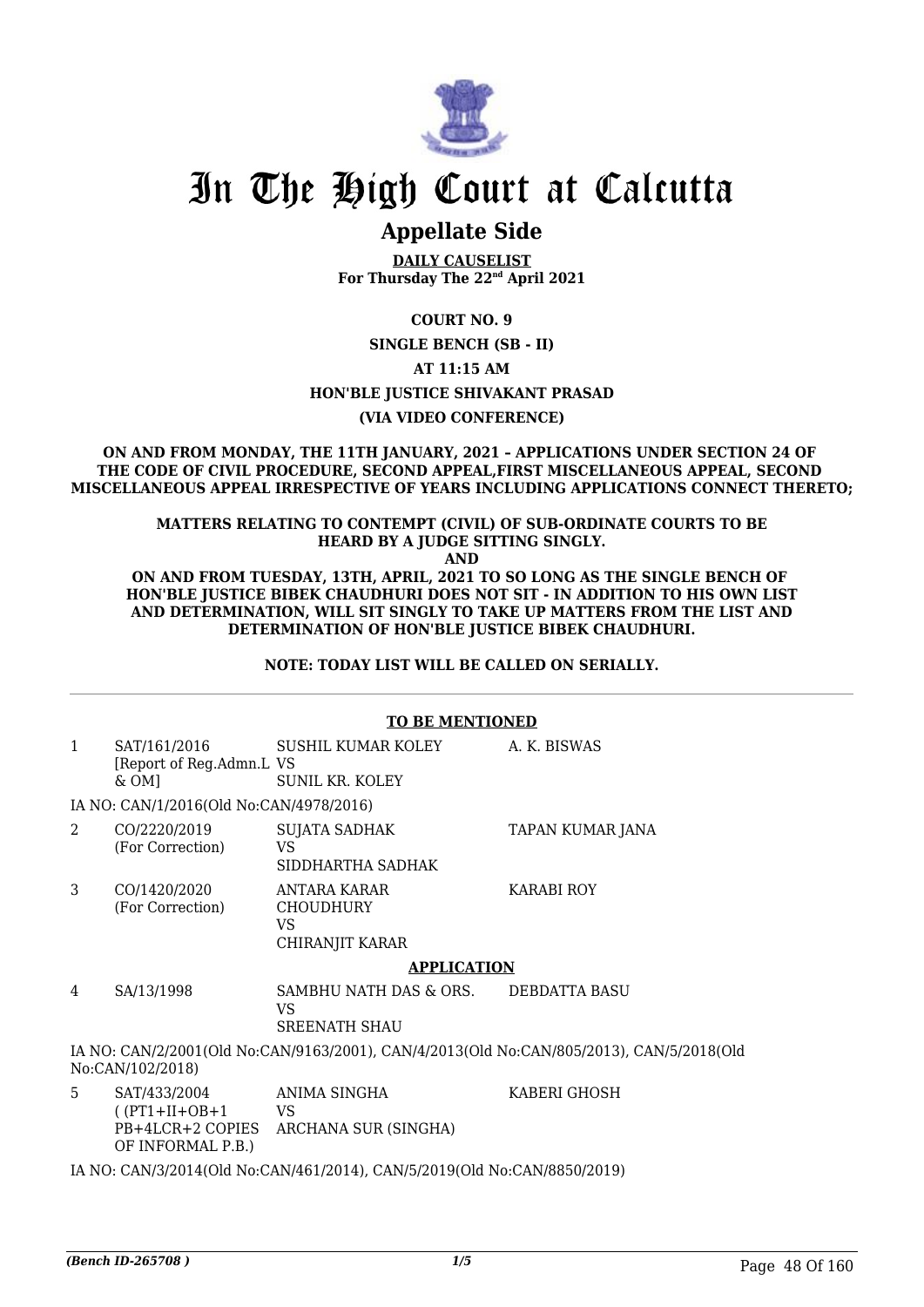| 6  | SAT/66/2012<br>(REPORT FOR ASST.<br><b>REGISTRAR)</b>       | <b>ASWINI DUTTAC&amp; RS</b><br><b>VS</b><br>ALOK KUMAR DUTTA & ORS                                | JOYDIP ROY                       |
|----|-------------------------------------------------------------|----------------------------------------------------------------------------------------------------|----------------------------------|
|    | IA NO: CAN/2/2019(Old No:CAN/4069/2019)                     |                                                                                                    |                                  |
| 7  | SA/296/2012                                                 | JAGANNATH BHUNIA<br><b>VS</b><br>NANDALAL BHUNIA & ORS                                             | PRASANTA BEHARI<br><b>MAHATA</b> |
|    |                                                             | IA NO: CAN/3/2014(Old No:CAN/5779/2014), CAN/6/2020                                                |                                  |
| 8  | SAT/380/2018                                                | MAHA, AD ABDUR RASID<br><b>VS</b>                                                                  | MD ABDUR RAHAMAN                 |
|    |                                                             | AFAJUDDIN MIAH & ORS                                                                               |                                  |
| 9  | SAT/364/2019                                                | IA NO: CAN/1/2018(Old No:CAN/7286/2018), CAN/2/2018(Old No:CAN/8500/2018)<br><b>SHIB NATH SAHA</b> | <b>ASHIM KUAMR</b>               |
|    |                                                             | <b>VS</b><br><b>SMT KANCHANA</b><br>MUKHOPADHYAY                                                   | <b>CHATTERJEE</b>                |
|    |                                                             | IA NO: CAN/1/2019(Old No:CAN/10440/2019), CAN/2/2019(Old No:CAN/11005/2019)                        |                                  |
| 10 | SAT/409/2019                                                | SOMENATH MUKHERJEE<br><b>VS</b><br><b>RABINDRANATH</b><br><b>MUKHERJEE</b>                         | SHEBATEE DUTTA                   |
|    |                                                             | IA NO: CAN/1/2019(Old No:CAN/11328/2019), CAN/2/2021                                               |                                  |
| 11 | FMAT/700/2019                                               | MOSARAF HOSSAIN & ORS.<br><b>VS</b>                                                                | SHEBATEE DUTTA                   |
|    |                                                             | SK. SAMSUL HUDA & ORS.                                                                             |                                  |
|    | IA NO: CAN/1/2019(Old No:CAN/7116/2019)                     |                                                                                                    |                                  |
| 12 | FMA/185/2020<br>(PTI+II+OB+6LCR+2 VS<br><b>COVER FILES)</b> | DURGA MONDAL<br>PRITIKANA SAHA ROY                                                                 | PARTHAPRATIM<br>MUKHOPADHYAY     |
|    |                                                             | IA NO: CAN/1/2019(Old No:CAN/10798/2019), CAN/2/2021                                               |                                  |
| 13 | CO/404/2021                                                 | SUVENDU ADHIKARI<br><b>VS</b><br><b>ABHISHEK BANERJEE</b>                                          | DEBANIK BANERJEE                 |
|    | IA NO: CAN/1/2021                                           |                                                                                                    |                                  |
|    |                                                             | <b>NEW MOTION</b>                                                                                  |                                  |
| 14 | CO/961/2021                                                 | ISHANI GHOSAL<br><b>VS</b>                                                                         | SAYAN CHATTERJEE                 |
|    |                                                             | <b>SOUMAK GHOSH</b>                                                                                |                                  |
| 15 | CO/992/2021                                                 | LAKSHMI SINGHA ROY @<br>RAJASREE SINGHA ROY<br><b>VS</b>                                           | NILAY BARAN<br><b>MONDAL</b>     |
|    |                                                             | <b>JOYDIP SINGHA ROY</b>                                                                           |                                  |
| 16 | CO/996/2021                                                 | PANKAJ KUMAR DATTA<br><b>VS</b><br>MOUSUMI DUTTA                                                   | SANJIB SETHH                     |
| 17 | CO/1035/2021                                                | RINKI AGARWAL @ BANSAL<br><b>VS</b>                                                                | <b>NABANKUR PAUL</b>             |
|    |                                                             | NARESH KUMAR BANSAL                                                                                |                                  |
|    |                                                             | <b>ADJOURNED MOTIONS</b>                                                                           |                                  |
| 18 | CO/37/2021                                                  | OINDRILA GHOSH NEE DAS<br><b>VS</b><br>ARIJIT GHOSH                                                | SUDIPTA GHOSH                    |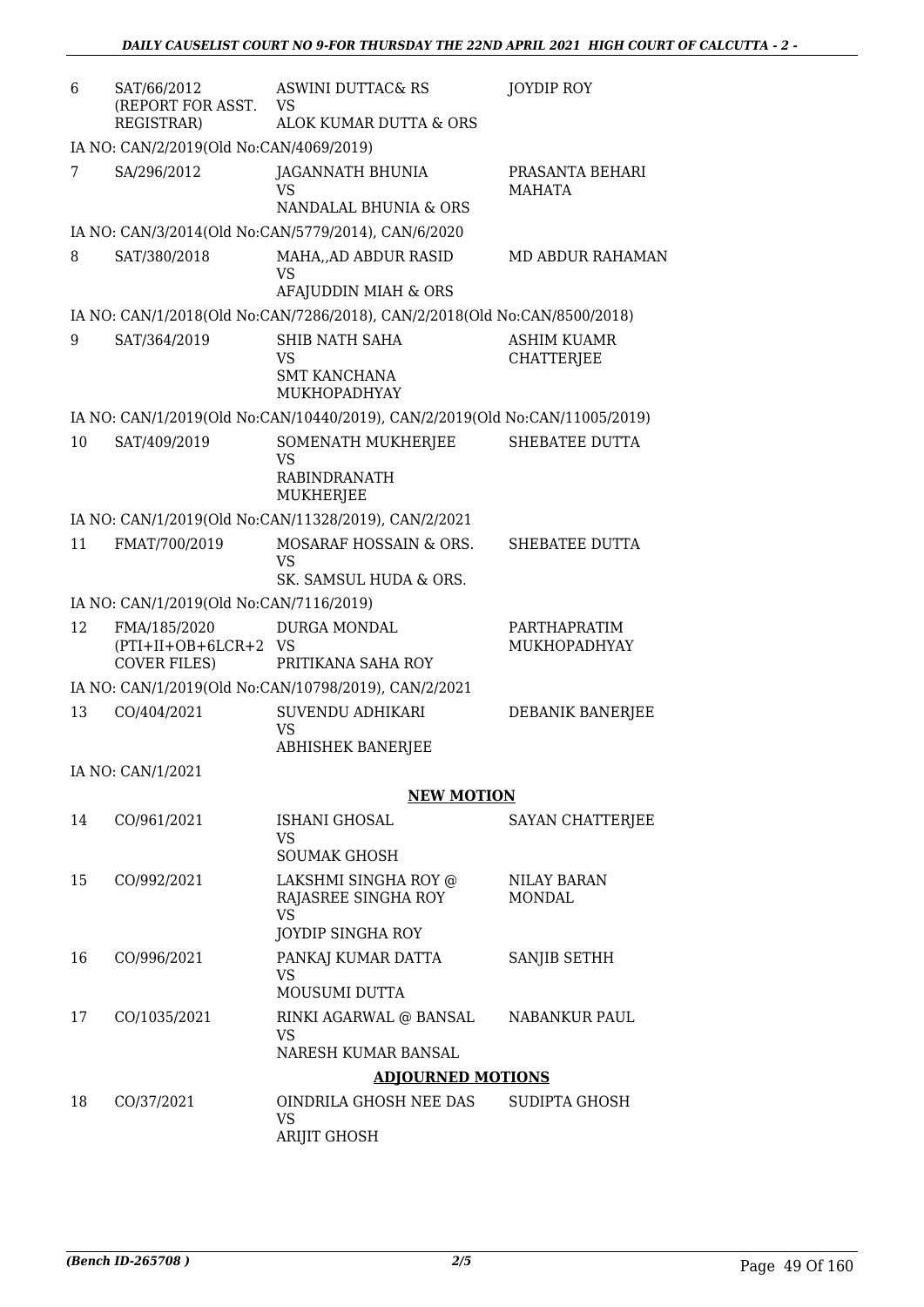| 19 | CO/175/2021                           | <b>SOMA ROY BANERJEE</b><br><b>VS</b><br><b>TAPAN ROY</b>                 | <b>SNEHANSHU</b><br>MAJUMDER          |
|----|---------------------------------------|---------------------------------------------------------------------------|---------------------------------------|
|    | IA NO: CAN/1/2021                     |                                                                           |                                       |
| 20 | CO/185/2021                           | MITA AICH NEE ROY<br><b>CHOWDHURY</b><br><b>VS</b><br>KOUSHIK AICH        | SARBANANDA SAN<br>YAL                 |
| 21 | CO/206/2021                           | <b>SIMA RUIDAS</b><br><b>VS</b><br>PANCHANAN RUIDAS                       | PRADIP KUMAR PATRA                    |
| 22 | CO/257/2021                           | <b>SUSMITA MONDAL</b><br><b>VS</b><br><b>SUBRATA MONDAL</b>               | SANJIB DAN                            |
| 23 | CO/277/2021                           | KUMKUM SINGHA<br>VS.<br>RABINDRA NATH SEBAIT                              | PROSENJIT<br><b>MUKHERJEE</b>         |
| 24 | CO/279/2021                           | KIRAN SUREKHA NEE<br><b>AGARWAL</b><br>VS.                                | PALASH BAPARI                         |
|    |                                       | PRATIK SUREKHA                                                            |                                       |
|    | IA NO: CAN/1/2021<br>wt25 CO/594/2021 | KIRAN SUREKA NEE<br><b>AGARWAL</b><br><b>VS</b><br>PRATIK SUREKA          | PALASH BAPARI                         |
| 26 | CO/310/2021                           | NIRMALENDU ROY<br><b>VS</b><br>SUPRIYA MUKHERJEE (ROY)                    | <b>NABANKUR PAUL</b>                  |
| 27 | CO/311/2021                           | NIRMALENDU ROY<br><b>VS</b><br>MINOR SHINJINI ROY                         | <b>NABANKUR PAUL</b>                  |
| 28 | CO/316/2021                           | <b>MUKHERJEE</b><br><b>DIPANWITA GUPTA</b><br><b>CHAKRABORTY</b><br>VS    | <b>SUMITRA DAS</b>                    |
| 29 | CO/324/2021                           | MALYABAN GUPTA<br>MRS AMRITA GHOSH<br><b>VS</b><br><b>SINCHAN SARKAR</b>  | Kausik Biswas                         |
| 30 | CO/346/2021                           | SMT SHELLY CHAKRABORTY<br><b>VS</b><br>DR ARNAB CHAKRABORTY               | <b>BIKRAM BANERJEE</b>                |
| 31 | CO/394/2021                           | <b>CHANDRIKA RAY BISWAS</b><br><b>VS</b><br><b>SOURAV BISWAS</b>          | NANDADULAL<br>BANDYOPADHYAY           |
| 32 | CO/397/2021                           | DOLAN MONDAL<br><b>VS</b><br><b>DEBASHIS SARKAR</b>                       | <b>AMANUL ISLAM</b>                   |
| 33 | CO/416/2021                           | DEBOLINA MUKHERJEE<br><b>VS</b>                                           | <b>ATANU BISWAS</b>                   |
| 34 | CO/432/2021                           | RANBIR MUKHERJEE<br>KHUKU GHOSH AND ANR<br><b>VS</b><br>RATNA DAS AND ORS | CHINMOYEE ROY<br><b>BHATTACHARYYA</b> |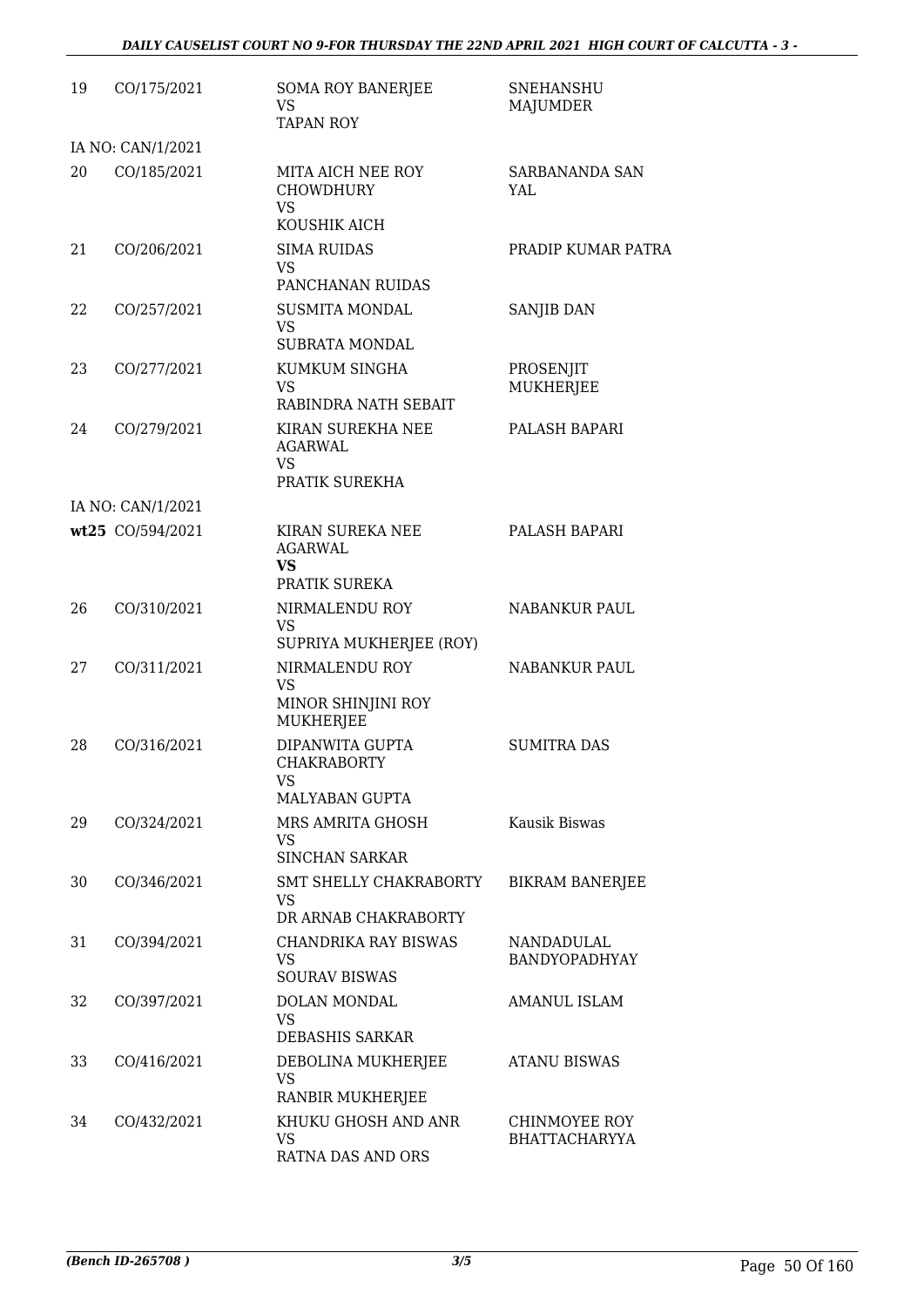| 35 | CO/450/2021       | SONALI BISWAS (SARKAR)<br><b>VS</b><br><b>RAJU BISWAS</b>                   | ANIRBAN DAS                                 |
|----|-------------------|-----------------------------------------------------------------------------|---------------------------------------------|
| 36 | CO/460/2021       | <b>SMT RIMPA MANDAL NEE</b><br>DAS<br><b>VS</b><br>DEBABRATA MANDAL         | AYAN CHAKRABORTY                            |
| 37 | CO/503/2021       | AJANTA BHATTACHARYA<br><b>NEE LAHIRI</b><br><b>VS</b><br>SAYAN BHATTACHARYA | <b>DYUTIMOY PAUL</b>                        |
|    | IA NO: CAN/1/2021 |                                                                             |                                             |
| 38 | CO/510/2021       | SAHELI DEY SAMANTA<br><b>VS</b><br><b>SUBIR SAMANTA</b>                     | <b>ABHIMANYU</b><br><b>BANERJEE</b>         |
| 39 | CO/518/2021       | PRATIVA BISWAS<br><b>VS</b><br>PRANAB KIRTANIA                              | KALYAN CHATTERJEE                           |
| 40 | CO/540/2021       | NITU GUPTA<br>VS<br><b>GAUTAM SHAW</b>                                      | <b>SOUMAK BERA</b>                          |
| 41 | CO/562/2021       | <b>RINA PAL</b><br><b>VS</b><br>PARTHA SARATHI PAL                          | <b>BASUDEB GAYEN</b>                        |
| 42 | CO/575/2021       | TUHINA BIBI ALIAS TUHINA<br><b>KHATUN</b><br><b>VS</b><br>RAJESH ALI BAYEN  | <b>BIJOY KUMAR SHOW</b>                     |
| 43 | CO/585/2021       | <b>SILPI GIRI</b><br><b>VS</b><br><b>FANINDRA NATH GIRI</b>                 | <b>MUKTESWAR MAITY</b>                      |
| 44 | CO/588/2021       | SUPRIYA MUKHERJEE (ROY)<br><b>VS</b><br>NIRMALENDU ROY                      | SOUMYAJIT MISHRA                            |
| 45 | CO/640/2021       | RUPALI KANU<br>VS<br><b>SUBRATA KANU</b>                                    | SNEHANSU<br><b>MAJUMDER</b>                 |
| 46 | CO/643/2021       | SABITA JANA DEY<br><b>VS</b><br><b>HIRAK KUMAR DEY</b>                      | <b>BIBEKANDA TRIPATHY</b>                   |
| 47 | CO/712/2021       | SUSMITA DUTTA BERA<br><b>VS</b><br><b>SOURAV DUTTA</b>                      | <b>BHASKAR HUTAIT</b>                       |
| 48 | CO/742/2021       | <b>DOLY BHAKAT</b><br>VS<br>PARAKASH BHAKAT                                 | <b>SUNDAR GOPAL</b><br><b>BHATTACHARYYA</b> |
| 49 | CO/818/2021       | JYOTIRUPA BANERJEE<br><b>VS</b><br><b>AMIT BANERJEE</b>                     | SOURAV SENGUPTA                             |
|    |                   | (FROM COURT NO. 30 AT 2.00 P.M.)                                            |                                             |
|    |                   |                                                                             |                                             |

#### **TO BE MENTIONED 1**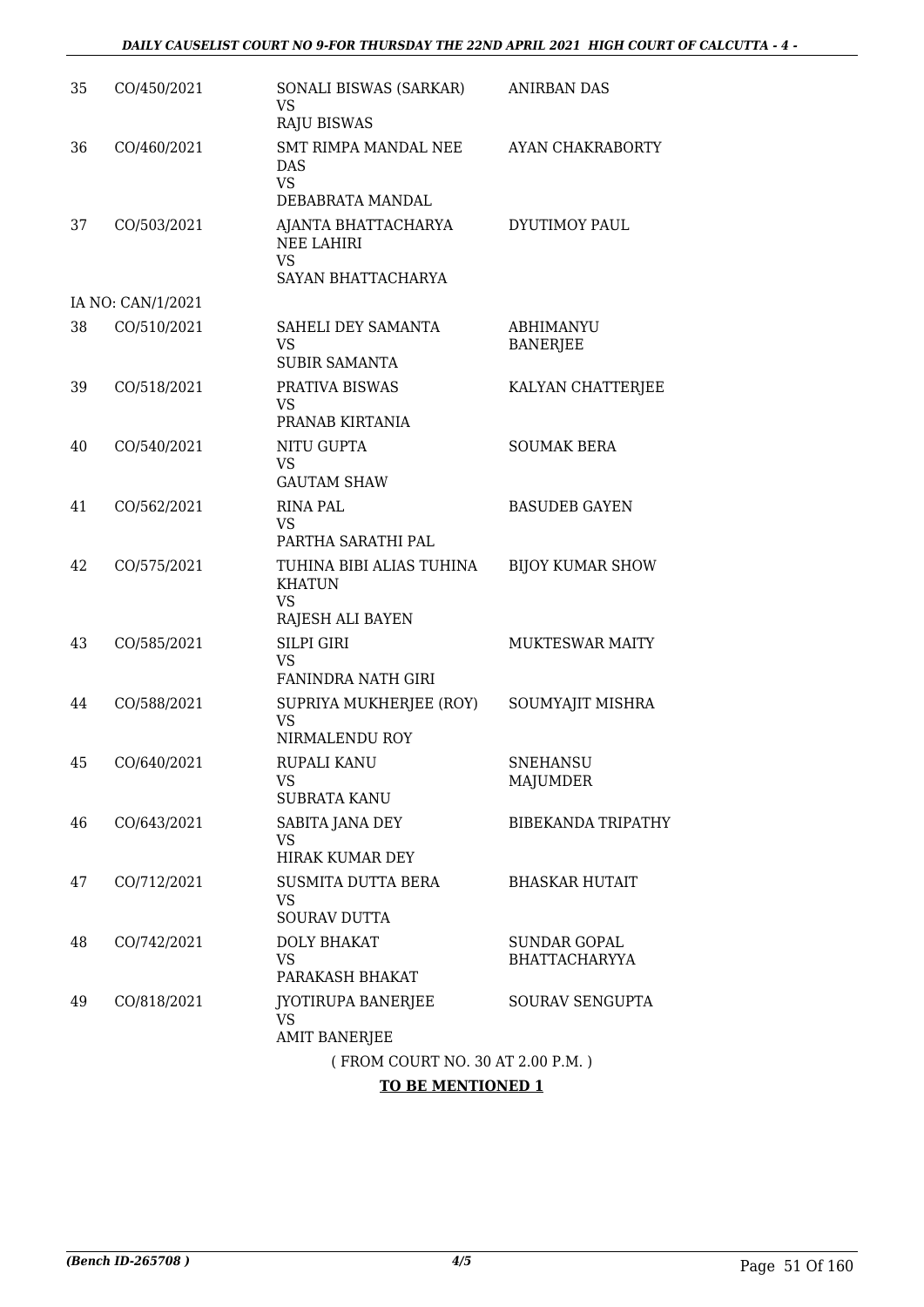| 50 | CRR/2568/2018      | DR GYAN CHANDRA SUBBA<br>VS<br>STATE OF WEST BENGAL &<br><b>ANR</b>                    | MS A RATHORE                   |
|----|--------------------|----------------------------------------------------------------------------------------|--------------------------------|
|    |                    | IA NO: CRAN/1/2018(Old No:CRAN/3172/2018), CRAN/6/2019(Old No:CRAN/4188/2019)          |                                |
| 51 | CRR/2263/2019      | <b>SUMIT AGRWAL</b><br>VS<br>STATE OF WEST BENGAL &<br>ANR                             | ROHIT JALAN                    |
|    | IA NO: CRAN/1/2021 |                                                                                        |                                |
|    |                    | <b>APPLICATION FOR BAIL</b>                                                            |                                |
| 52 | CRM/2816/2021      | SUBRATA SARKAR<br>VS.<br>STATE OF WEST BENGAL                                          | MD JANNAT UL<br><b>FIRDOUS</b> |
| 53 | CRM/3138/2021      | ASHRAF SHEIKH @ ASHRAF<br><b>SHEKH AND OTHERS</b><br><b>VS</b><br>STATE OF WEST BENGAL | SUMANTA<br><b>CHAKRABORTY</b>  |
| 54 | CRM/3257/2021      | SAROJIT MONDAL @ NAROD<br>VS<br>STATE OF WEST BENGAL                                   | KARABI ROY                     |
| 55 | CRM/3346/2021      | ARSHAD BAIDYA<br>VS.<br>STATE OF WEST BENGAL                                           | <b>SOURAV MUKHERJEE</b>        |
|    |                    | <b>ADMISSION OF APPEAL</b>                                                             |                                |
| 56 | CRA/109/2021       | KRISHNA DAS AND ORS<br>VS                                                              | SHABANA HASIN                  |
| 57 | CRA/110/2021       | STATE OF WEST BENGAL<br>NIRMAL ROY<br>VS.<br>STATE OF WEST BENGAL                      | PAMPA DEY DHABAL               |
|    | IA NO: CRAN/1/2021 |                                                                                        |                                |
| 58 | CRA/139/2021       | RAJU SK @RAJU SEKH<br>VS<br>STATE OF WEST BENGAL                                       | TAPODIP GUPTA                  |
|    | IA NO: CRAN/1/2021 |                                                                                        |                                |
| 59 | CRA/152/2021       | RABINDRANATH MAHATO@<br><b>RABI AND OTHERS</b><br><b>VS</b><br>STATE OF WEST BENGAL    | <b>SOUGATA MITRR</b>           |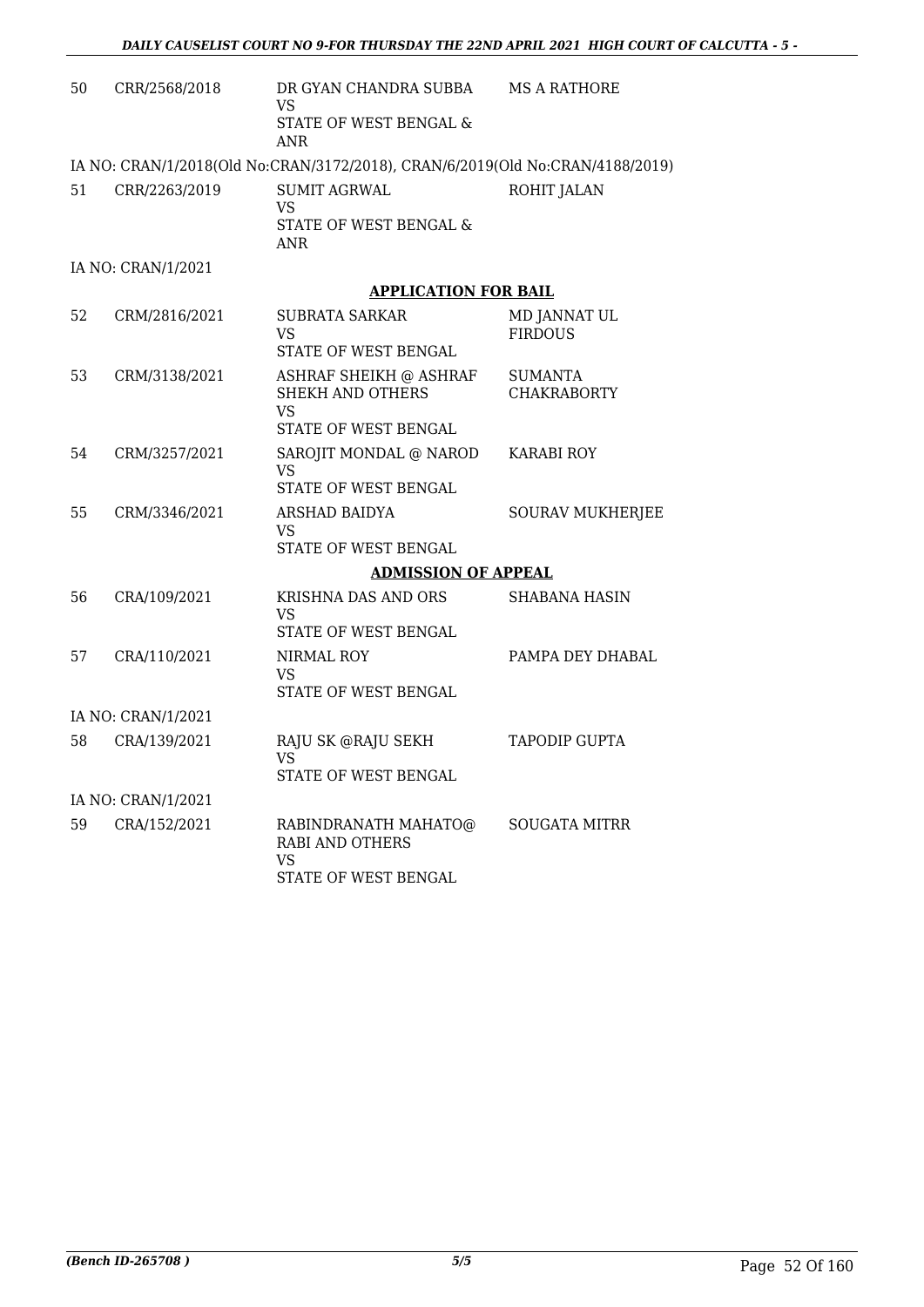

# In The High Court at Calcutta

# **Appellate Side**

**DAILY CAUSELIST For Thursday The 22nd April 2021**

## **COURT NO. 13**

**SINGLE BENCH (SB - III)**

**AT 11:15 AM**

**HON'BLE JUSTICE RAJASEKHAR MANTHA**

**(VIA VIDEO CONFERENCE)**

**ON AND FROM MONDAY, THE 11TH JANUARY, 2021- ROSTER NOTIFIED ON 8TH JANUARY, 2021 IS MODIFIED TO THE FOLLOWING EXTENT :- MATTERS (MOTIONS & HEARING) UNDER ARTICLE 226 OF THE CONSTITUTION RELATING TO SERVICE UNDER GROUP VI AND APPLICATIONS CONNECTED THERETO; MATTERS (MOTIONS & HEARING) UNDER ARTICLE 226 OF THE CONSTITUTION RELATING TO ALL SERVICE MATTERS RELATING TO PANCHAYATS AND CO-OPERATIVE SOCIETIES UNDER GROUP V AND APPLICATIONS CONNECTED THERETO; HEARING OF WRIT PETITIONS IRRESPECTIVE OF CLASSIFICATIONS AND APPLICATIONS CONNECTED THERETO; NOTE :**

**1. MENTIONING WILL BE ALLOWED, AT THE FIRST SITTING OF THE COURT, UPON BEING LISTED AS "TO BE MENTIONED" IN THE VIRTUAL MODE AS PER NOTIFICATION NO. 4286-RG DATED 27.11.2020 AND IN PHYSICAL FORM.**

**2. ALL THE LISTED MATTERS WILL BE TAKEN UP SERIALLY, UNLESS OTHERWISE FIXED. 3. APPELLATE SIDE MATTERS WILL CONTINUE AFTER COMPLETION OF ORIGINAL SIDE. 4. WITH EFFECT FROM MONDAY (15.02.2021) GROUP-V MOTIONS SHALL BE TAKEN UP FIRST ON TUESDAY AND THURSDAY. 5. CONTEMPT MATTERS AND ALL PERSONAL APPEARANCE MATTERS SHALL BE TAKEN UP ON FRIDAY.**

#### **SPECIALLY FIXED MATTERS**

| $\mathbf{1}$ | WPA/4076/2021<br>$(27.04.2021)$ (At<br>2.00 p.m. | KOUSHIK MGHOSH AND<br><b>ORS</b><br>VS<br>THE STATE OF WEST<br><b>BENGAL AND ORS</b> | <b>MONIRUZZAMAN</b> |
|--------------|--------------------------------------------------|--------------------------------------------------------------------------------------|---------------------|
|              | IA NO: CAN/1/2021                                |                                                                                      |                     |
| wt2          | WPA/6511/2021                                    | SOMNATH NANDI<br>VS<br>STATE OF WEST BENGAL<br>AND ORS.                              | <b>MONIRUZZAMAN</b> |
| wt3          | WPA/8506/2021                                    | SYED MOHAMMAD ALI AND<br><b>OTHERS</b><br>VS<br>STATE OF WEST BENGAL<br>AND ORS.     | RAJIB GHOSH         |

#### **APPLICATION**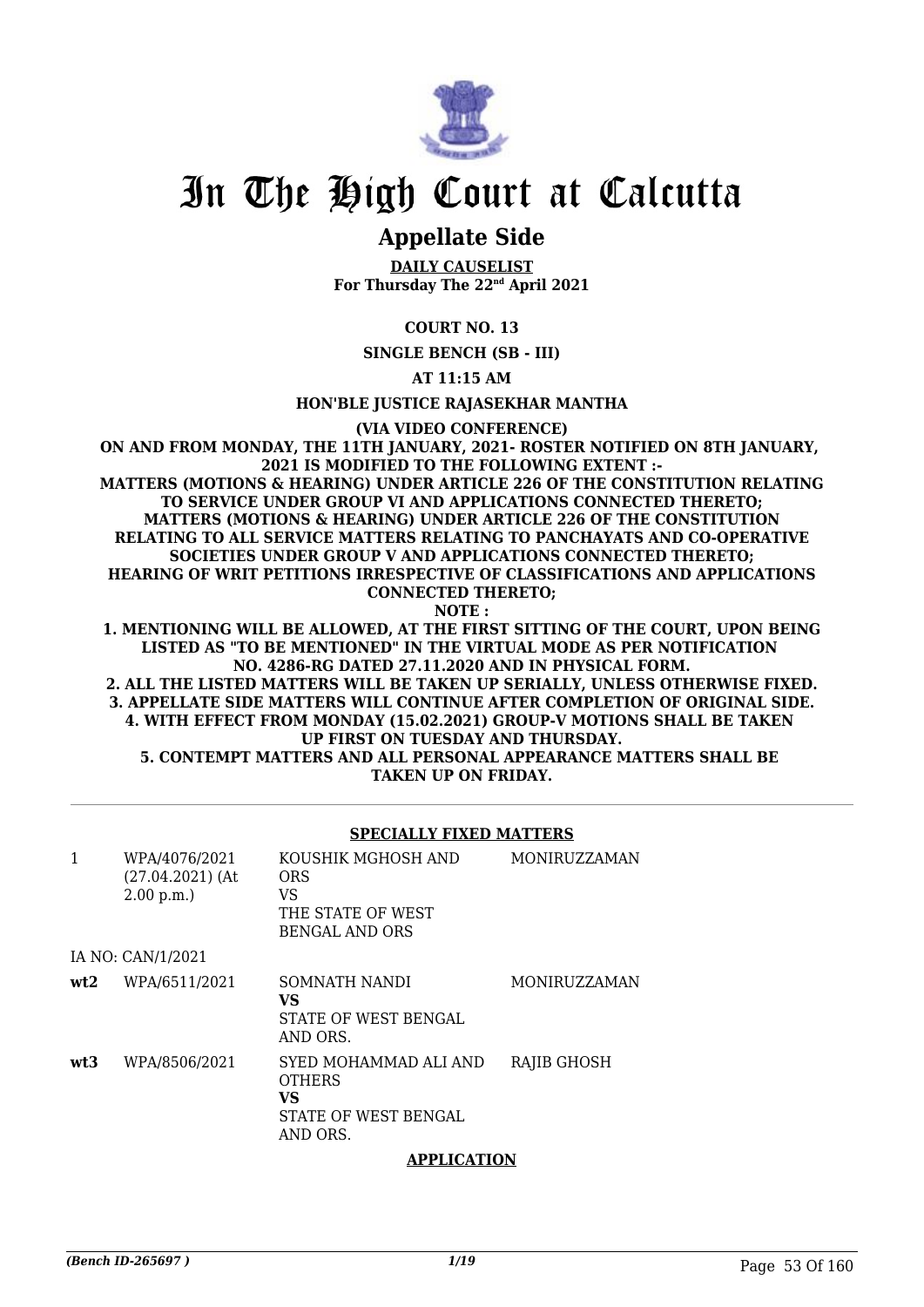| 4  | WPA/12403/2016                        | HIMACHAL CHAKRABORTY<br>VS<br>LIFE INSURANCE CORP OF<br><b>INDIA &amp; ORS</b>          | K SAHA                                      |
|----|---------------------------------------|-----------------------------------------------------------------------------------------|---------------------------------------------|
|    |                                       | IA NO: CAN/2/2019(Old No:CAN/9185/2019), CAN/3/2019(Old No:CAN/9186/2019)               |                                             |
| 5  | WPA/20332/2017                        | RAJ KR DEY<br><b>VS</b><br>THE STATE BANK OF INDIA<br>& ORS                             | JIBANTARAJ DAN ROY                          |
|    | IA NO: CAN/1/2021                     |                                                                                         |                                             |
| 6  | WPA/8597/2020                         | AKBORA ALI AND ORS<br><b>VS</b><br>STATE OF WEST BENGAL<br>AND ORS.                     | <b>GARGI GOSWAMI</b>                        |
|    | IA NO: CAN/1/2021                     |                                                                                         |                                             |
| 7  | WPA/8820/2021<br>(23.04.2021)         | PROVASH CHANDRA<br><b>SARDAR</b><br><b>VS</b><br>DIR, , INDIAN MUSEUM AND<br><b>ORS</b> | <b>MASUM ALI SARDAR</b>                     |
|    | IA NO: CAN/1/2021                     |                                                                                         |                                             |
|    |                                       | <b>ASSIGNED MATTERS</b>                                                                 |                                             |
| 8  | WPA/4810/2020<br>$(Gr. - I) (3)$      | <b>SUKLA BHOWMICK</b><br>VS.<br>STATE OF WEST BENGAL &<br><b>ORS</b>                    | <b>MARY DATTA</b>                           |
| 9  | WPA/9573/2020                         | SHAIKH RAFATULLAH AND<br>ANR<br><b>VS</b><br>STATE OF WEST BENGAL<br>AND ORS.           | <b>DIBYENDU</b><br><b>CHATTERJEE</b>        |
|    |                                       | <b>MOTION (GROUP VI)</b>                                                                |                                             |
| 10 | WPA/22854/2019<br>(23.04.2021)        | <b>JANARDAN SINGH</b><br>VS<br>UNION OF INDIA & ORS                                     | PARAMITA ROY                                |
| 11 | WPA/2360/2020<br>(06.05.2021)         | <b>UDAY SK &amp; ORS</b><br><b>VS</b><br>STATE OF WEST BENGAL &<br><b>ORS</b>           | <b>SANDIP KUMAR</b><br><b>BHATTACHARYYA</b> |
| 12 | WPA/3479/2020<br>$(1)$ $(23.04.2021)$ | NAZRUL ISLAM<br><b>VS</b><br>STATE OF WEST BENGAL &<br>ORS.                             | <b>SUSMITA DEY (BASU)</b>                   |
| 13 | WPA/3537/2020<br>$(1)$ $(30.04.2021)$ | <b>ARABINDA ROY</b><br><b>VS</b><br>STATE OF WEST BENGAL &<br><b>ORS</b>                | <b>SUSMITA DEY (BASU)</b>                   |
| 14 | WPA/3621/2020                         | AKHILESH KR. SHARMA<br>VS<br>UNION OF INDIA & ORS.                                      | <b>DYUTI ROY</b>                            |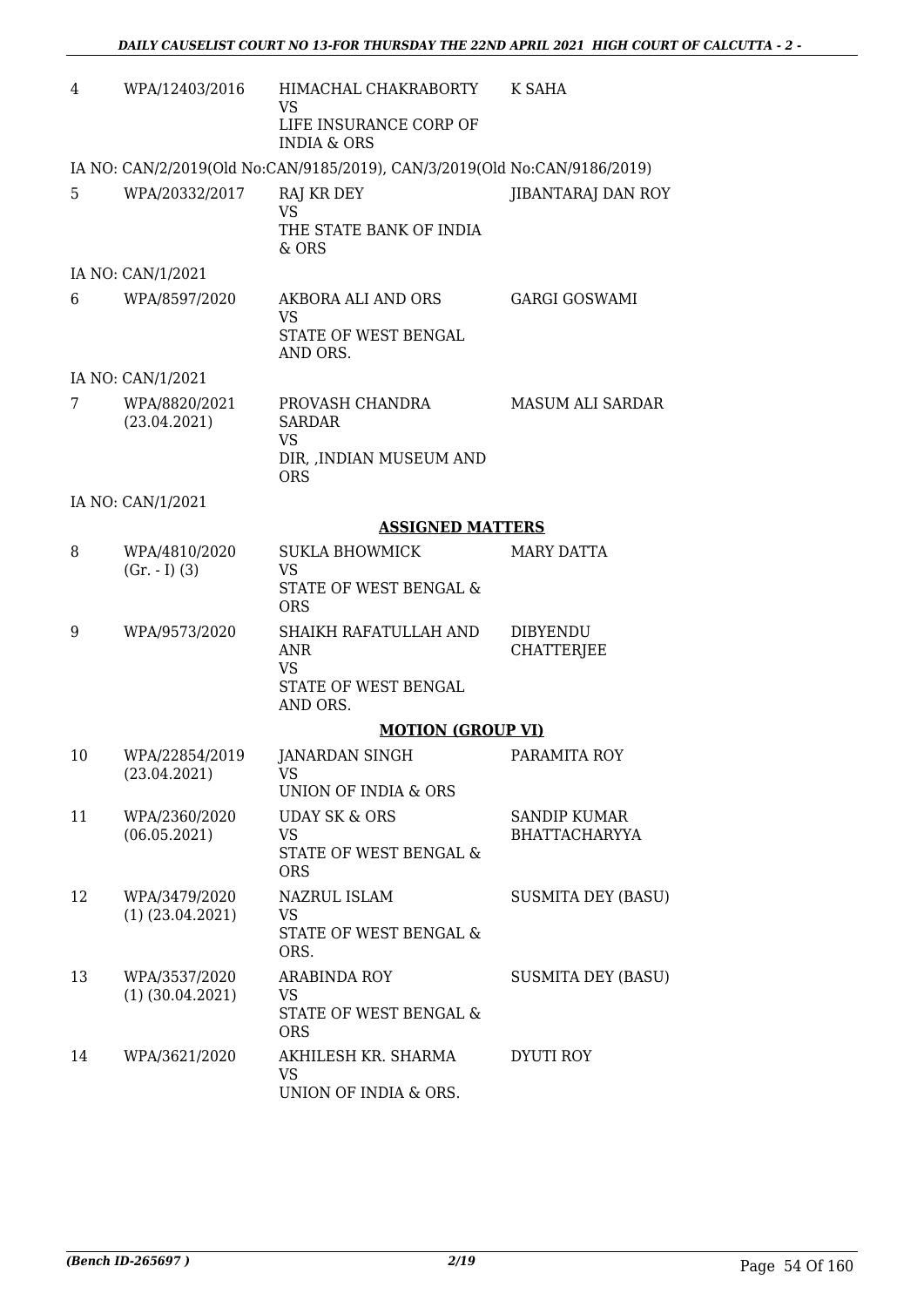| 15   | WPA/4216/2020<br>$(03.05.2021)$ (1) | TRIDIP ROYCHOUDHURY<br>VS<br><b>EASTERN COALFIELDS</b><br><b>LIMITED &amp; ORS</b>                | <b>DAISY BASU</b>                      |
|------|-------------------------------------|---------------------------------------------------------------------------------------------------|----------------------------------------|
| 16   | WPA/4759/2020                       | CHAPALA BHANDARI<br><b>VS</b><br>STATE OF WEST BENGAL &<br><b>ORS</b>                             | ARUNABHA JANA                          |
| 17   | WPA/4998/2020<br>(23.04.2021)       | <b>SUKLA BARMAN</b><br><b>VS</b><br><b>STATE OF WEST BENGAL &amp;</b><br><b>ORS</b>               | NIVEDITA BARUI                         |
| wt18 | WPA/8514/2021                       | <b>FULAN DAS</b><br><b>VS</b><br>STATE OF WEST BENGAL<br>AND ORS.                                 | TANUJA BASAK                           |
| 19   | WPA/5005/2020<br>(05.05.2021)       | KAJAL CHAKRABORTY<br><b>VS</b><br>UNION OF INDIA & ORS                                            | KAMAL KANTA KAR                        |
| 20   | WPA/5025/2020                       | <b>MANTI MALLICK</b><br><b>VS</b><br>DIRECTOR OF HEALTH<br>SERVICE, GOVT. OF W.B. &<br><b>ORS</b> | <b>BIJOY BRATA DE</b>                  |
| 21   | WPA/9403/2020                       | <b>ABDUL KADIR</b><br><b>VS</b><br>STATE OF WEST BENGAL<br>AND ORS.                               | CHAITALI<br><b>CHATTOPADHYAY</b>       |
| 22   | WPA/11411/2020<br>(26.04.2021)      | <b>MANASH GHOSH</b><br>VS<br>UNION OF INDIA AND ORS.                                              | DEBABRATA MANDAL                       |
| 23   | WPA/3551/2021<br>(10.05.2021)(1)    | DHIRENDRA NATH<br><b>MONDAL</b><br><b>VS</b><br>STATE OF WEST BENGAL<br>AND ORS.                  | <b>SUSMITA DEY(BASU)</b>               |
| 24   | WPA/3743/2021                       | AMAR SHIT AND OTHERS<br>VS<br>STATE OF WEST BENGAL<br>AND ORS.                                    | <b>SOUMIK GANGULI</b>                  |
| 25   | WPA/4091/2021<br>$(04.05.2021)$ (2) | DILIP KUMAR GANGULY<br>VS<br><b>BANGIYA GRAMIN VIKASH</b><br><b>BANK</b>                          | KMAKSHYA PRASAD<br><b>MUKHOPADHYAY</b> |
| 26   | WPA/5166/2021                       | ANIMESH SAHA<br><b>VS</b><br>STATE OF WEST BENGAL<br>AND ORS.                                     | KARUNAMOYEE<br><b>SAMANTA</b>          |
| 27   | WPA/5206/2021                       | <b>SUJOY LAI</b><br><b>VS</b><br>UNION OF INDIA AND ORS.                                          | ARPA CHAKRABORTY                       |
| 28   | WPA/5244/2021<br>(23.04.2021)       | PINAKI DAS AND OTHERS<br>VS<br>STATE OF WEST BENGAL<br>AND ORS.                                   | SAKTIPADA JANA                         |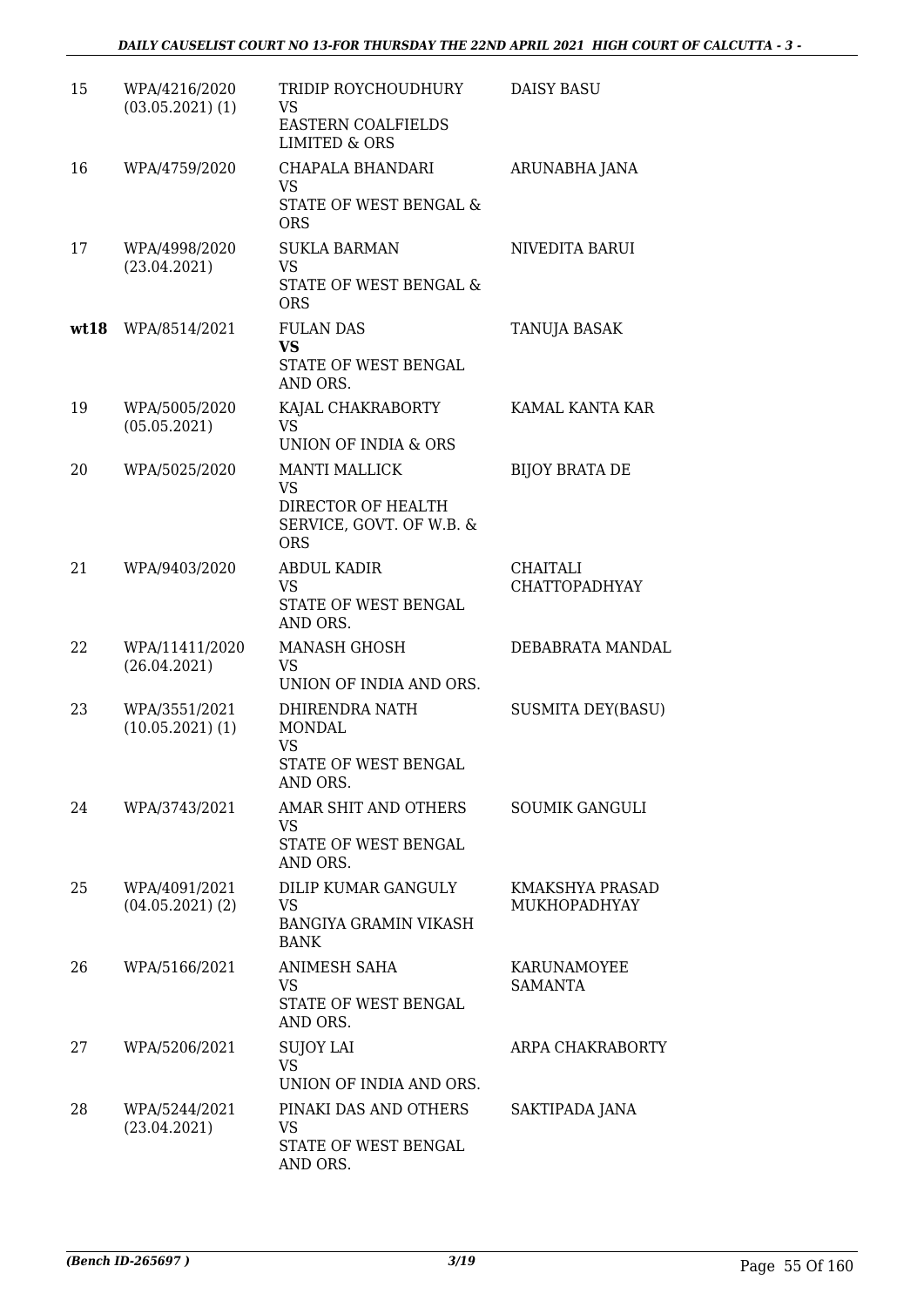| 29 | WPA/5329/2021<br>(1) | ANWESHA GANGULY<br><b>BANERJEE AND ORS</b><br><b>VS</b><br>STATE OF WEST BENGAL<br>AND ORS.        | <b>SUMAN BANERJEE</b>                |
|----|----------------------|----------------------------------------------------------------------------------------------------|--------------------------------------|
| 30 | WPA/5562/2021        | KRISHNA KANTA BAPARI<br>VS<br>THE BANK OF INDIA AND<br><b>ORS</b>                                  | PRITHVIRAJ SINHA<br>ROY              |
| 31 | WPA/5564/2021        | SHIBNATH DAS<br><b>VS</b><br>STATE OF WEST BENGAL<br>AND ORS.                                      | MD. AHSANUZZAMAN                     |
| 32 | WPA/5622/2021        | RAKIB KHAN AND OTHERS<br><b>VS</b><br>STATE OF WEST BENGAL<br>AND ORS.                             | MD. KUTUBUDDIN                       |
| 33 | WPA/5727/2021        | SANJOY SEN<br><b>VS</b><br>THE STATE OF WEST<br><b>BENGAL AND ORS</b>                              | <b>MANI SHANKAR</b><br>CHATTOPADHYAY |
| 34 | WPA/5744/2021        | <b>SABINA KHATUN</b><br><b>VS</b><br>STATE OF WEST BENGAL<br>AND ORS.                              | MD MOSIAR<br><b>RAHAMAN</b>          |
| 35 | WPA/5746/2021        | <b>SAMIMA BEGUM</b><br><b>VS</b><br>THE BOARD OF TRUSTEES<br>OF CALCUTTA PORT AND<br><b>OTHERS</b> | SK. REJAUL ALAM                      |
| 36 | WPA/5770/2021        | DULAL CHANDRA PAUL<br><b>VS</b><br>STATE OF WEST BENGAL<br>AND ORS.                                | <b>SANKAR PAUL</b>                   |
| 37 | WPA/5778/2021        | SUDIPTA KARMAKAR AND<br><b>ORS</b><br><b>VS</b><br>STATE OF WEST BENGAL<br>AND ORS.                | <b>DIBYENDU</b><br><b>CHATTERJEE</b> |
| 38 | WPA/5886/2021        | MD NASIRUDDIN AND ORS<br>VS.<br>STATE OF WEST BENGAL<br>AND ORS.                                   | HARADHAN MONDAL                      |
| 39 | WPA/5915/2021        | DHARAMDEO RAY<br>VS<br>UNION OF INDIA AND ORS.                                                     | DEBASISH KUNDU                       |
| 40 | WPA/6027/2021        | ANUJ SHAW<br><b>VS</b><br>THE EASTERN COALFIELD<br>LIMITED AND OTHERS                              | <b>PRALAY</b><br>BHATTACHARJEE       |
| 41 | WPA/6056/2021        | <b>CHINA DAS</b><br><b>VS</b><br>STATE OF WEST BENGAL<br>AND ORS.                                  | SIDDHADEV ADAK                       |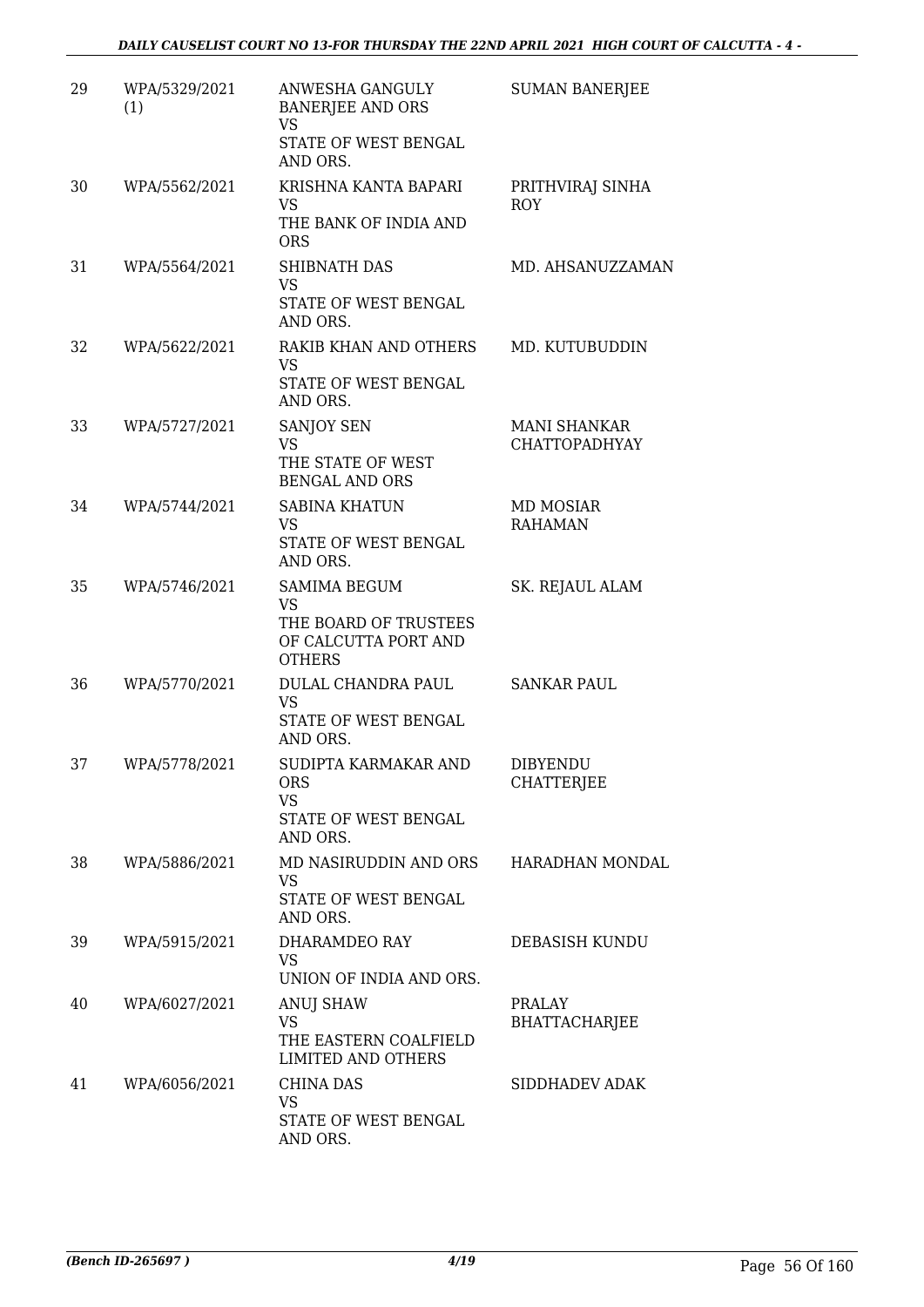| 42 | WPA/6074/2021                    | DR.SANJIT BISWAS<br>VS<br>UNION OF INDIA AND ORS.                      | RANANEESH GUHA<br><b>THAKURTA</b>          |
|----|----------------------------------|------------------------------------------------------------------------|--------------------------------------------|
| 43 | WPA/6102/2021                    | AMALENDU BIKASH PANDA<br><b>VS</b><br>STATE OF WEST BENGAL<br>AND ORS. | KAMAL KANTA KAR                            |
| 44 | WPA/6104/2021                    | SHIVAJI ANANDRAO YADAV<br>VS                                           | <b>SUJIT SAHA</b>                          |
|    |                                  | COAL INDIA LIMITED                                                     |                                            |
| 45 | WPA/6160/2021                    | NAJIMUDDIN<br><b>VS</b><br>STATE OF WEST BENGAL                        | Md. Habibur Rahaman                        |
|    |                                  | AND ORS.                                                               |                                            |
| 46 | WPA/6185/2021                    | NARGISA BIBI<br><b>VS</b>                                              | <b>SUSMITA</b><br><b>CHOWDHURY</b>         |
|    |                                  | UNION OF INDIA AND ORS.                                                |                                            |
| 47 | WPA/6190/2021                    | PABITRAMAYEE MAJHI<br>VS<br>STATE OF WEST BENGAL<br>AND ORS.           | KASHISWAR GHOSAL                           |
| 48 | WPA/6212/2021                    | SANTOSH KUMAR MAHATO<br>AND ORS                                        | <b>SUKHENDU BIKASH</b><br>MUKHERJEE        |
|    |                                  | VS<br>THE UNION OF INDIA AND<br><b>ORS</b>                             |                                            |
| 49 | WPA/6321/2021                    | ARCHITA MANNA<br><b>VS</b><br>STATE OF WEST BENGAL<br>AND ORS.         | <b>ANIL KUMAR</b><br><b>CHATTOPADHYAYA</b> |
| 50 | WPA/6323/2021                    | KAILAS GORAI<br><b>VS</b><br>WBSEDCL AND ORS.                          | TANUJA BASAK                               |
| 51 | WPA/6331/2021<br>23.04.2021)     | PARIMAL MANDAL<br>VS 7<br>STATE OF WEST BENGAL<br>AND ORS.             | JOYDEEP ROY                                |
| 52 | WPA/6348/2021                    | PRASANTA BESRA<br>VS.<br>STATE OF WEST BENGAL<br>AND ORS.              | <b>GORA CHAND</b><br><b>SAMANTA</b>        |
| 53 | WPA/6377/2021<br>(N.T.W.)        | RAJ KUMAR PAL AND ORS<br>VS<br>STATE OF WEST BENGAL<br>AND ORS.        | <b>UDAY NARAYAN</b><br><b>BETAL</b>        |
| 54 | WPA/6400/2021<br>(At 11.15 a.m.) | <b>IMTIAZ HUSSAIN</b><br>VS<br>STATE OF WEST BENGAL<br>AND ORS.        | ADITYA MONDAL                              |
|    | IA NO: CAN/1/2021                |                                                                        |                                            |
| 55 | WPA/6464/2021                    | TAPAN KUMAR MANA<br>VS.<br>STATE OF WEST BENGAL<br>AND ORS.            | <b>INDRAJIT BISWAS</b>                     |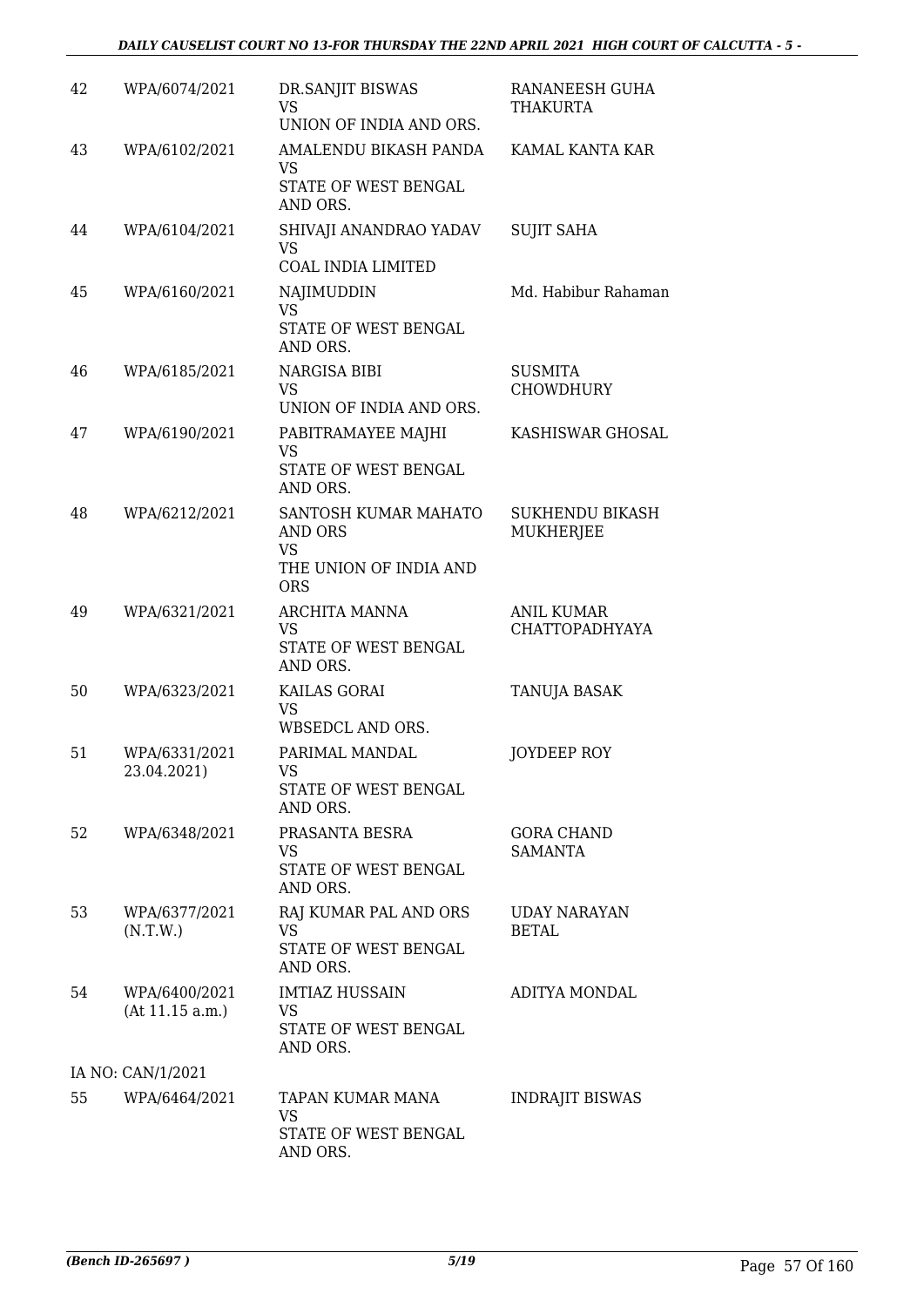| 56 | WPA/6481/2021 | <b>AMAR DAS</b><br><b>VS</b><br>STATE OF WEST BENGAL<br>AND ORS.                                     | <b>AYAN MITRA</b>                    |
|----|---------------|------------------------------------------------------------------------------------------------------|--------------------------------------|
| 57 | WPA/6530/2021 | RAJDIPTA BARMAN<br><b>VS</b><br><b>EMPLOYEES PROVIDENT</b><br>FUND ORGANISATION AND<br><b>OTHERS</b> | DEBOPRIYO KARAN                      |
| 58 | WPA/6536/2021 | SMT KAJOL BADYAKAR<br><b>VS</b><br>M/S. EASTERN COAL<br>FIELDS LTD AND ORS                           | AMAL KUMAR DUTTA                     |
| 59 | WPA/6544/2021 | KRISHNA BHUIYA<br>VS<br>EASTERN COAL FIELDS LTD<br><b>AND ORS</b>                                    | AMAL KR DATTA                        |
| 60 | WPA/6551/2021 | <b>MAHESH BAURI</b><br>VS<br>THE COAL INDIA LTD AND<br><b>ORS</b>                                    | AMAL KUMAR DATTA                     |
| 61 | WPA/6587/2021 | JYOTISH MONDAL AND<br><b>ANOTHER</b><br><b>VS</b><br>STATE OF WEST BENGAL<br>AND ORS.                | TANUJA BASAK                         |
| 62 | WPA/6646/2021 | <b>SHIKHA DAS</b><br>VS<br>THE KOLKATA PORT TRUST<br>AND ORS.                                        | MOHINI MOHAN<br><b>BHATTACHARJEE</b> |
| 63 | WPA/6721/2021 | DEBAPRIYA NAG ROY<br><b>VS</b><br>STATE OF WEST BENGAL<br>AND ORS.                                   | PRITAM CHOUDHURY                     |
| 64 | WPA/6729/2021 | PRIYA KARMAKAR<br>VS<br>STATE OF WEST BENGAL<br>AND ORS.                                             | <b>BAISAKHI SINGHA</b>               |
| 65 | WPA/6733/2021 | <b>GURUPADA MURMU</b><br>VS<br>UNION OF INDIA AND ORS.                                               | kashiswar ghosal                     |
| 66 | WPA/6781/2021 | MANTULAL MONDAL<br>VS.<br>KOLKATA PORT TRUST AND<br>ORS.                                             | RAJIB KUMAR KUNDU                    |
| 67 | WPA/6832/2021 | <b>BEAUTY CHAKRABORTY</b><br><b>VS</b><br>STATE OF WEST BENGAL<br>AND ORS.                           | PARTHA<br><b>CHAKRABORTY</b>         |
| 68 | WPA/6848/2021 | KRISHNENDU CHATTERJEE<br>VS<br>STATE OF WEST BENGAL<br>AND ORS.                                      | MONIRUZZAMAN                         |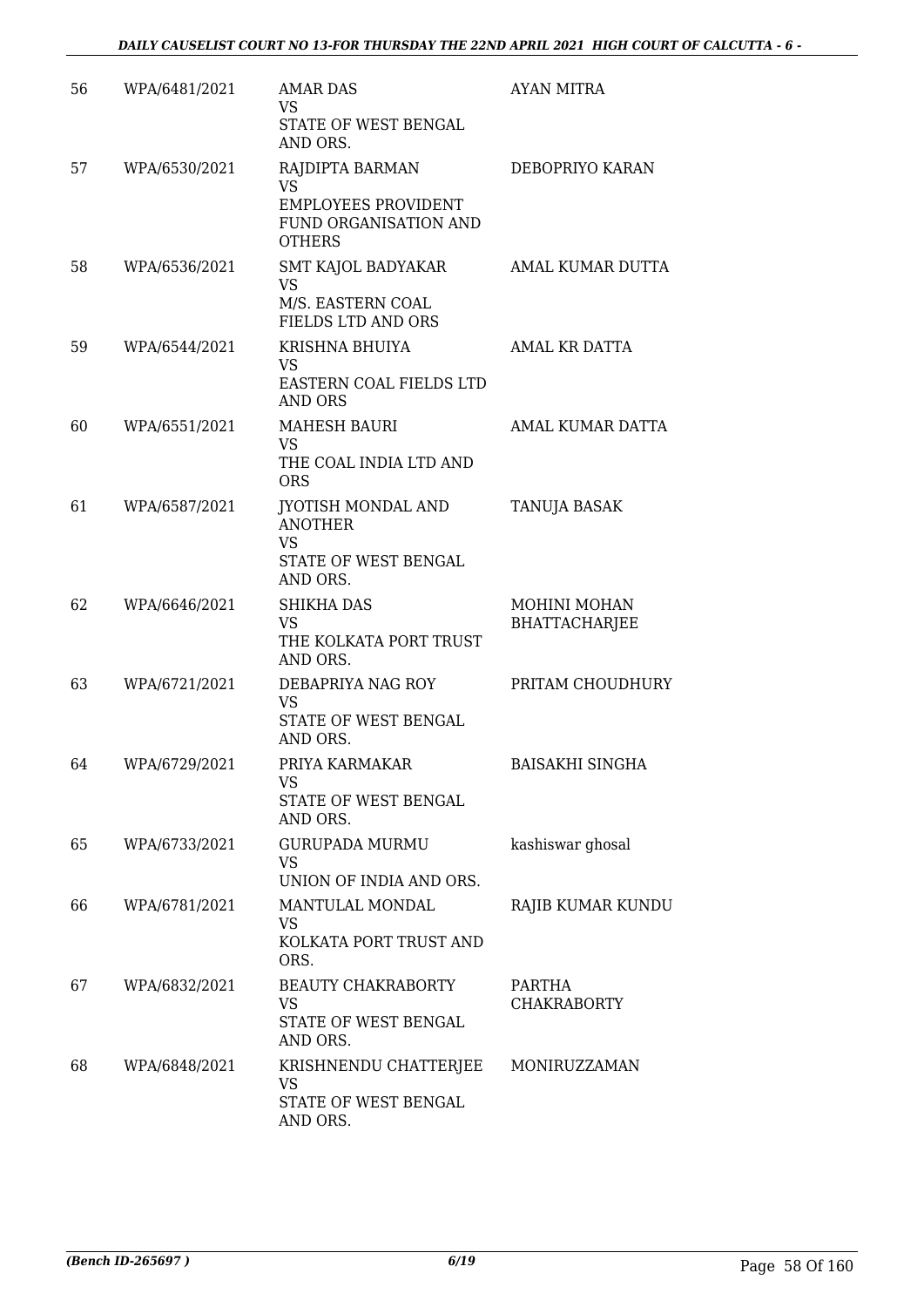### *DAILY CAUSELIST COURT NO 13-FOR THURSDAY THE 22ND APRIL 2021 HIGH COURT OF CALCUTTA - 7 -*

| 69 | WPA/6859/2021 | AMIT KUMAR HOWLADAR<br>VS<br>UNION OF INDIA AND ORS.                     | PROBAL SARKAR                         |
|----|---------------|--------------------------------------------------------------------------|---------------------------------------|
| 70 | WPA/7007/2021 | PRASANTA KUMAR PAHARI<br>VS.<br>STATE OF WEST BENGAL<br>AND ORS.         | <b>SALONI</b><br><b>BHATTACHARJEE</b> |
| 71 | WPA/7055/2021 | JAYANTI SARKAR ROY<br>VS<br>STATE OF WEST BENGAL<br>AND ORS.             | Anirban Banerjee                      |
| 72 | WPA/7072/2021 | TARUN KUMAR MANDAL<br>VS<br>CENTRAL BANK OF INDIA<br>AND ORS.            | ABHINABA DAN                          |
| 73 | WPA/7088/2021 | PRADIP KUMAR SARKAR<br>VS<br>WEST BENGAL HOUSING<br><b>BOARD AND ORS</b> | <b>UDAYAN DUTTA</b>                   |
| 74 | WPA/7124/2021 | MIRA PANDA<br>VS<br>STATE OF WEST BENGAL<br>AND ORS.                     | ABHILASH SINHA<br>ROY                 |
| 75 | WPA/7179/2021 | SAHINA YASMIN<br><b>VS</b><br>STATE OF WEST BENGAL<br>AND ORS.           | <b>ARUNAVA PATI</b>                   |
| 76 | WPA/7208/2021 | SANJIT KUMAR KOLEY<br>VS<br>STATE OF WEST BENGAL<br>AND ORS.             | PRADEEP PANDEY                        |
| 77 | WPA/7220/2021 | KALLOL CHOWDHURY<br><b>VS</b><br>UNION OF INDIA AND ORS.                 | <b>INDRAJIT BISWAS</b>                |
| 78 | WPA/7221/2021 | WASIM AKHTAR ANSARI<br>VS<br>UNION OF INDIA AND ORS.                     | MD. ALI MANSOOR                       |
| 79 | WPA/7247/2021 | PAPIYA BHADURI<br>VS.<br>STATE OF WEST BENGAL<br>AND ORS.                | ARPA CHAKRABORTY                      |
| 80 | WPA/7287/2021 | <b>DOLI SARKAR</b><br>VS.<br>STATE BANK OF INDIA AND<br><b>OTHERS</b>    | CHIRANJIB SINHA                       |
| 81 | WPA/7311/2021 | HAFIJUL SK.<br>VS<br>STATE OF WEST BENGAL<br>AND ORS.                    | <b>SANDIP KUMAR</b><br><b>MONDAL</b>  |
| 82 | WPA/7370/2021 | RAJENDRA PRATAP SINGH<br><b>VS</b><br>UNION OF INDIA AND ORS.            | <b>UJJAL RAY</b>                      |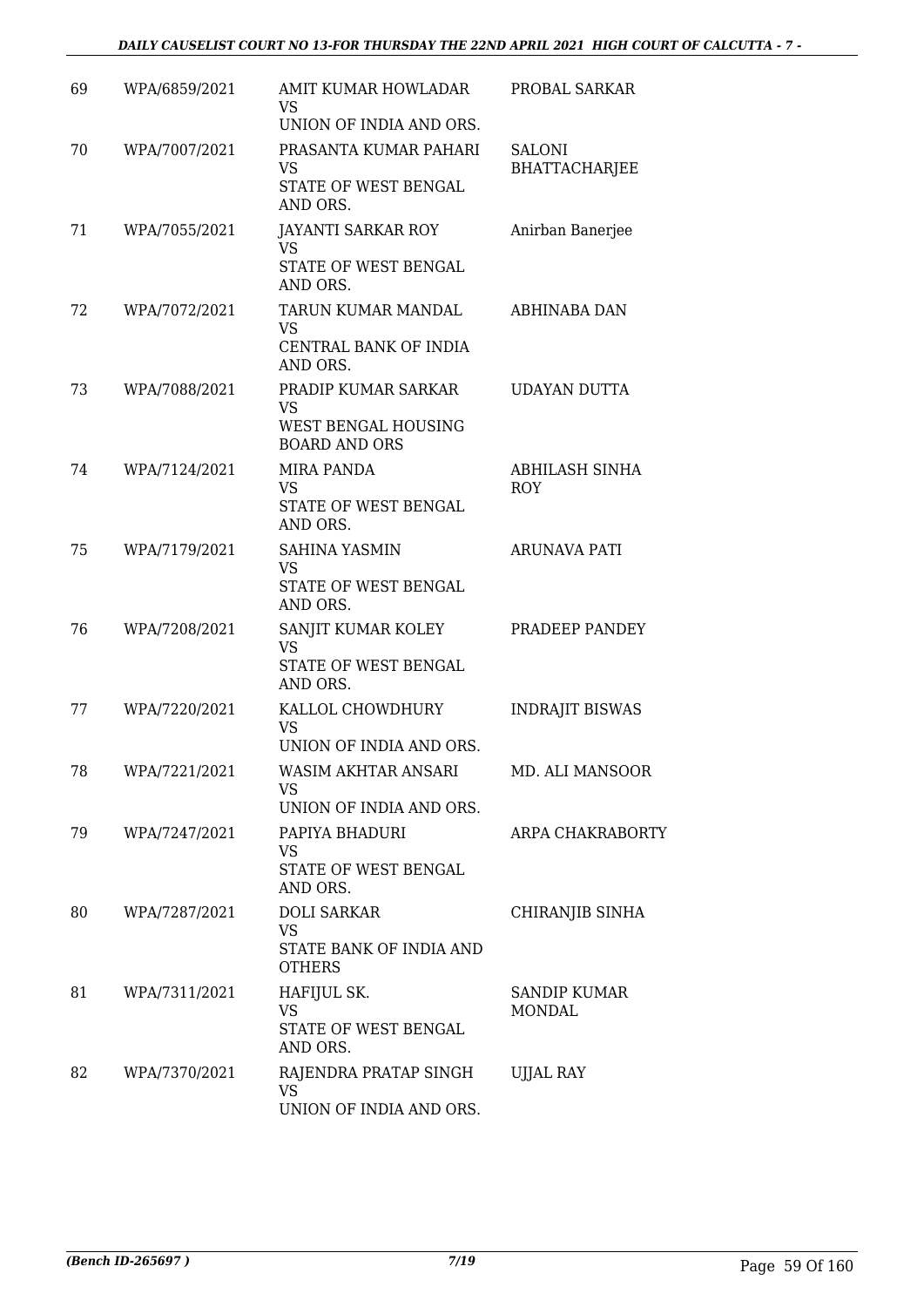| 83 | WPA/7402/2021 | MAHUYA CHAKRABORTY<br>AND ANOTHER<br>VS.<br>UNION OF INDIA AND ORS.                                           | <b>SAMRAT DEY PAUL</b>              |
|----|---------------|---------------------------------------------------------------------------------------------------------------|-------------------------------------|
| 84 | WPA/7406/2021 | BRAJESH KRISHNA DAS<br>VS<br>STATE OF WEST BENGAL<br>AND ORS.                                                 | <b>GOPAL MONDAL</b>                 |
| 85 | WPA/7409/2021 | JIBESH ADHIKARY<br><b>VS</b><br>THE DIRECTOR GENERA,<br>RAILWAY PROTECTION<br><b>FORCE AND OTHERS</b>         | SANJIB KUMAR<br>MUKHOPADHYAY        |
| 86 | WPA/7438/2021 | <b>ARATI SUR</b><br>VS<br>WEST BENGAL TRANSPORT<br><b>CORPORATION AND</b><br><b>OTHERS</b>                    | <b>AMAR MITRA</b>                   |
| 87 | WPA/7443/2021 | <b>SAMIN SK</b><br>VS<br>UNION OF INDIA AND<br><b>ANOTHER</b>                                                 | PRASANTA KUMAR<br><b>PAKRASHI</b>   |
| 88 | WPA/7450/2021 | <b>MONOJENDRA</b><br><b>CHAKRABORTY AND</b><br><b>OTHERS</b><br><b>VS</b><br>STATE OF WEST BENGAL<br>AND ORS. | <b>MASUM ALI SARDAR</b>             |
| 89 | WPA/7489/2021 | <b>BHAJA HARI MAHATO</b><br><b>VS</b><br>UNION OF INDIA AND ORS.                                              | <b>SOUGATA MITRA</b>                |
| 90 | WPA/7490/2021 | <b>VIVEKANANDA HALDER</b><br><b>AND ORS</b><br>VS<br><b>STATE OF WEST BENGAL</b><br>AND ORS.                  | PARVEJ ALAM                         |
| 91 | WPA/7504/2021 | <b>MRINAL NATH</b><br>VS.<br>PUNJAB AND SIND BANK<br><b>AND OTHERS</b>                                        | SULENA KUMARI JHA                   |
| 92 | WPA/7521/2021 | SANJOY SAHA<br>VS.<br>UNION OF INDIA AND ORS.                                                                 | <b>SUBODH BANERJEE</b>              |
| 93 | WPA/7563/2021 | SAMIR SARKAR AND ORS<br>VS<br>UNION OF INDIA AND ORS.                                                         | <b>TRIPTIMOY</b><br><b>TALUKDER</b> |
| 94 | WPA/7587/2021 | NOJIMODDIN SK. AND ORS<br><b>VS</b><br>UNION OF INDIA AND ORS.                                                | ANKITA DEY                          |
| 95 | WPA/7595/2021 | SANAT KUMAR GHOSH AND<br><b>ORS</b><br><b>VS</b><br>STATE OF WEST BENGAL<br><b>AND ANR</b>                    | SAMIRAN MANDAL                      |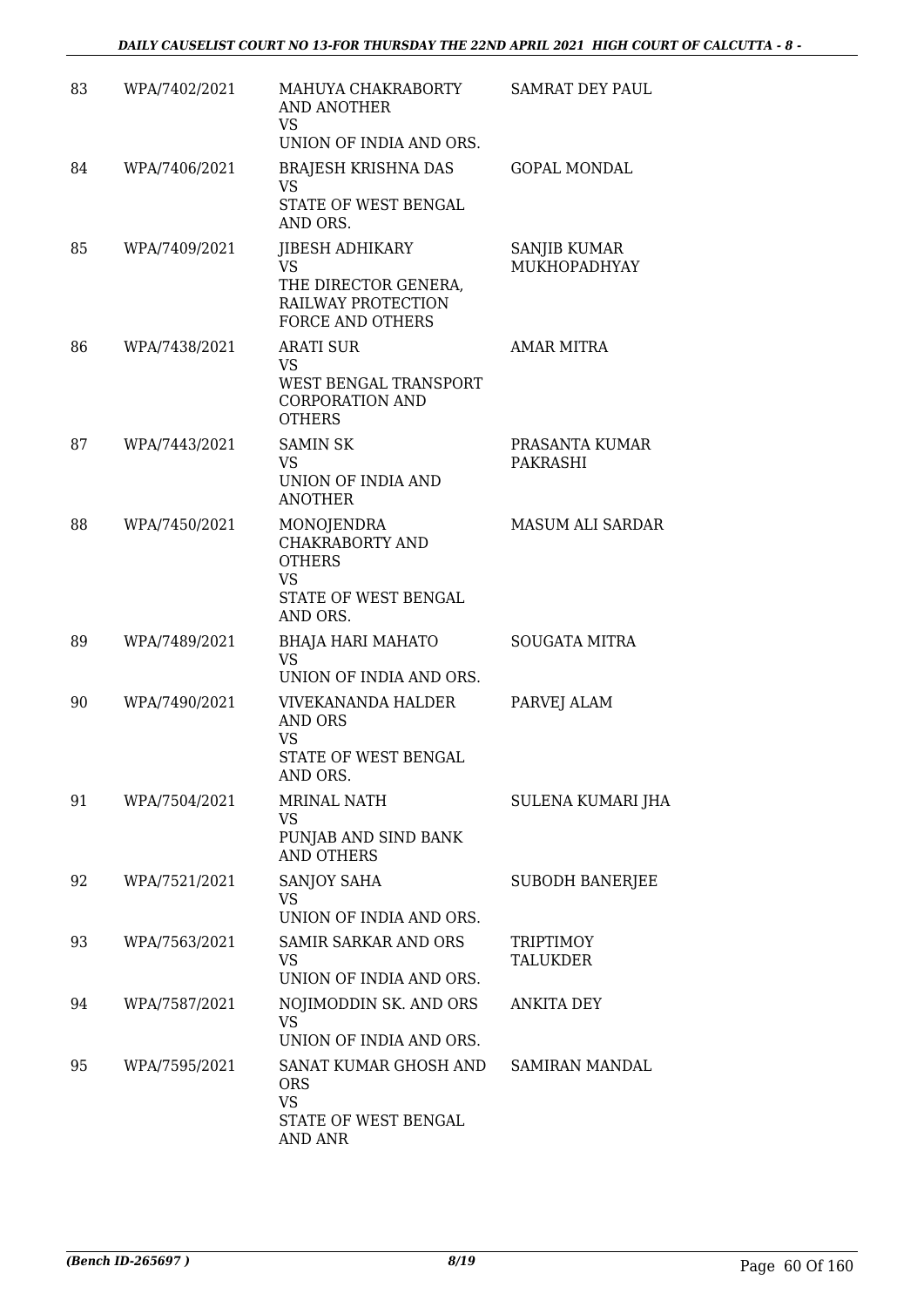### *DAILY CAUSELIST COURT NO 13-FOR THURSDAY THE 22ND APRIL 2021 HIGH COURT OF CALCUTTA - 9 -*

| 96  | WPA/7612/2021                 | SUPRIYA BISWAS AND ANR<br>VS.<br>UNION OF INDIA AND ORS.                                              | SANKHA SUBHRA<br>ROY                |
|-----|-------------------------------|-------------------------------------------------------------------------------------------------------|-------------------------------------|
| 97  | WPA/7618/2021                 | TIRTHANKAR BASU<br>VS<br>STATE OF WEST BENGAL<br>AND ORS.                                             | ANUJIT MOOKERJEE                    |
| 98  | WPA/7632/2021                 | <b>BHASHKAR JYOTI</b><br><b>BHATTACHARJEE</b><br><b>VS</b><br>STATE BANK OF INDIA AND<br><b>ORS</b>   | <b>BISWAPRIYA</b><br><b>SAMANTA</b> |
| 99  | WPA/7669/2021                 | <b>BISWANATH BOSE AND</b><br><b>OTHERS</b><br><b>VS</b><br>STATE OF WEST BENGAL<br>AND ORS.           | SAKTI PADA JANA                     |
| 100 | WPA/7678/2021                 | <b>SAFDER ALI</b><br>VS<br>UNION OF INDIA AND ANR                                                     | <b>MD RIZWAN ALAM</b>               |
| 101 | WPA/7715/2021                 | DR SASANKA SEKHAR<br><b>DEBNATH</b><br><b>VS</b><br>THEUNIVERSITY GRANTS<br><b>COMMISSION AND ORS</b> | PRIYANKA LAMA                       |
| 102 | WPA/7940/2021                 | <b>ASIF MALLICK</b><br><b>VS</b><br>STATE OF WEST BENGAL<br>AND ORS.                                  | ROBIUL ISLAM                        |
| 103 | WPA/7994/2021                 | <b>ABHISHEK NAG</b><br>VS<br>PUNJAB NATIONAL BANK<br><b>AND ORS</b>                                   | <b>RISHAV MAITY</b>                 |
| 104 | WPA/8097/2021                 | <b>MAHESH PRASAD</b><br>VS<br>THE FOOD CORPORATION<br>OF INDIA AND OTHERS                             | <b>SUDIP SARKAR</b>                 |
| 105 | WPA/8101/2021                 | <b>MOHAN RAM</b><br>VS<br>THE FOOD CORPORATION<br>OF INDIA AND OTHERS                                 | <b>SUDIP SARKAR</b>                 |
| 106 | WPA/8104/2021                 | ASIATIC SOCIETY AND<br>EMPLOYEES UNION AND<br>ANR<br><b>VS</b><br>UNION OF INDIA AND ORS.             | <b>SUMAN BANERJEE</b>               |
| 107 | WPA/8105/2021                 | RAM JANAM SINGH<br>VS<br>THE FOOD CORPORATION<br>OF INDIA AND OTHERS                                  | <b>SUDIP SARKAR</b>                 |
| 108 | WPA/8106/2021<br>(26.04.2021) | SOURENDRA NATH BISWAS<br>VS<br>UNION OF INDIA AND ORS.                                                | SUJIT KUMAR GHOSH                   |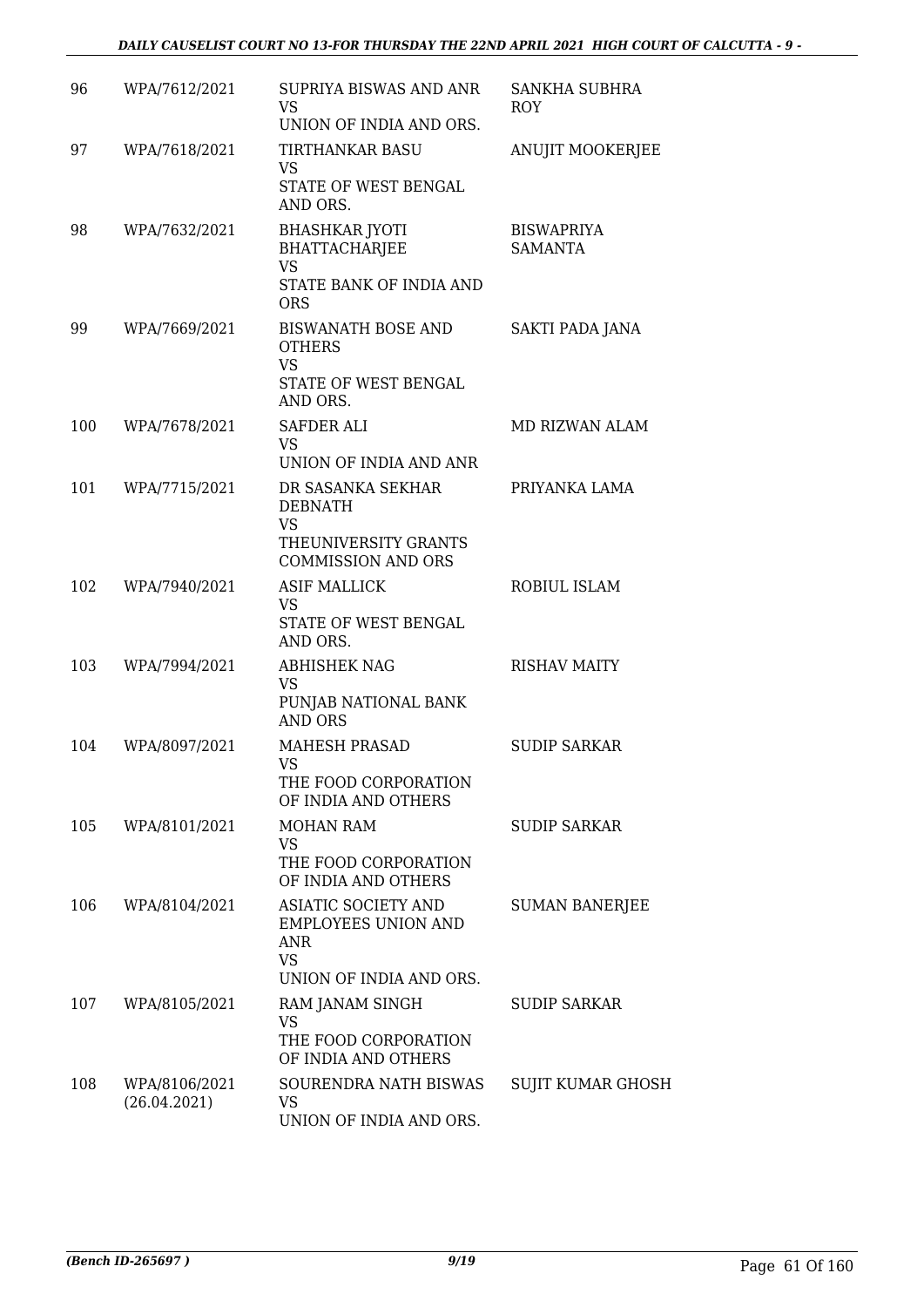| 109 | WPA/8109/2021 | <b>B ASHOK</b><br><b>VS</b><br>UNION OF INDIA AND ORS.                                                    | SWARNALI<br><b>DASGUPTA</b>          |
|-----|---------------|-----------------------------------------------------------------------------------------------------------|--------------------------------------|
| 110 | WPA/8112/2021 | <b>BABAN SINGH</b><br><b>VS</b><br>THE FOOD CORPORATION<br>OF INDIA AND OTHERS                            | <b>SUDIP SARKAR</b>                  |
| 111 | WPA/8116/2021 | <b>RAM PRIT RAM</b><br><b>VS</b><br>THE FOOD CORPORATION<br>OF INDIA AND OTHERS                           | <b>SUDIP SARKAR</b>                  |
| 112 | WPA/8200/2021 | TANMOY CHATTOPADHYAY<br>VS<br>STATE OF WEST BENGAL<br>AND ORS.                                            | <b>DIBYENDU</b><br>CHATTERJEE        |
| 113 | WPA/8211/2021 | KALPANA RANI DEY<br><b>VS</b><br>THE DURGAPUR PROJECTS<br><b>LIMITED AND ORS</b>                          | <b>SOUMO CHOUDHURY</b>               |
| 114 | WPA/8213/2021 | <b>BHARATI SAHA AND ORS</b><br><b>VS</b><br>STATE OF WEST BENGAL<br>AND ORS.                              | <b>JOY CHAKRABORTY</b>               |
| 115 | WPA/8260/2021 | <b>SUPRIYA DE</b><br><b>VS</b><br>UNION OF INDIA AND ORS.                                                 | <b>APURBA KUAMR</b><br>BANDYOPADHYAY |
| 116 | WPA/8262/2021 | <b>KRISHNA PADA</b><br>CHAKRABORTY AND ORS<br><b>VS</b><br>UNION OF INDIA AND ORS.                        | <b>APURBA KUMAR</b><br>BADYOPADHYAY  |
| 117 | WPA/8277/2021 | PROSENJIT GHOSH<br><b>VS</b><br>W.B.S.E.D.C.L. AND ORS                                                    | <b>SAKKHA SUBHRA RAY</b>             |
| 118 | WPA/8310/2021 | BOBY PANDAY@PANDEY<br>VS.<br>W.B.S.E.D.C.L. AND ORS                                                       | <b>ANKITA DEY</b>                    |
| 119 | WPA/8333/2021 | PARTHA BISWAS<br>VS<br>STATE OF WEST BENGAL<br>AND ORS.                                                   | <b>ANJANA MEHEBUB</b>                |
| 120 | WPA/8400/2021 | PRABAHAMAN SHIKHAK<br>KALYAN SAMITY AND<br><b>OTHERS</b><br><b>VS</b><br>STATE OF WEST BENGAL<br>AND ORS. | ASHIS KUMAR PAUL                     |
| 121 | WPA/8428/2021 | PRADIP KR.NAG @PRADIP<br><b>KUMAR NAG</b><br><b>VS</b><br>STATE OF WEST BENGAL<br>AND ORS.                | <b>GOLAM MOHAMMAD</b>                |
| 122 | WPA/8489/2021 | GANDHI BAGDI AND ORS<br>VS<br>STATE OF WEST BENGAL<br>AND ANR                                             | SUSANTA PAL                          |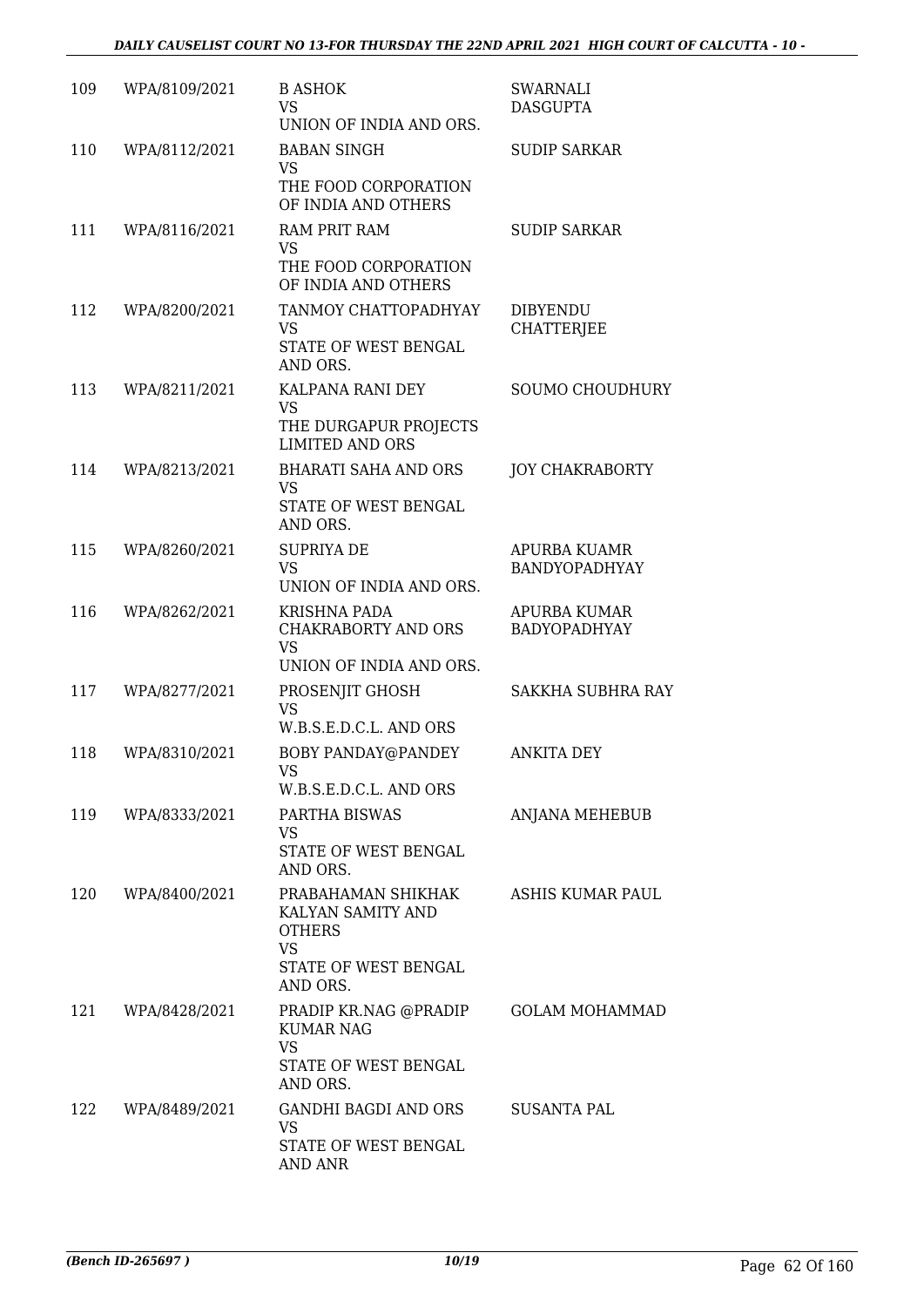| 123 | WPA/8519/2021 | RABINDRA NATH KUNDU<br>VS<br>STATE OF WEST BENGAL<br>AND ORS.                                                             | <b>SUKLA DAS</b><br>CHANDRA        |
|-----|---------------|---------------------------------------------------------------------------------------------------------------------------|------------------------------------|
| 124 | WPA/8522/2021 | SANJIB KR. BAIRAGI<br><b>VS</b><br>STATE OF WEST BENGAL<br>AND ORS.                                                       | <b>SUKLA DAS</b><br><b>CHANDRA</b> |
| 125 | WPA/8554/2021 | PRIYA NATH MONDAL<br><b>VS</b><br>THE BIRBHUM CENTRAL<br><b>CO-OPERATIVE BANK LTD</b><br><b>AND ORS</b>                   | <b>SANKHA SUBHRA</b><br>RAY        |
| 126 | WPA/8575/2021 | <b>SATYA RANJAN</b><br><b>CHAKRABORTY</b><br><b>VS</b><br>THE LIFE INSURANCE<br>CORPORATION OF INDIA<br><b>AND OTHERS</b> | SUBHAS CJHANDRA<br>ATHA            |
| 127 | WPA/8623/2021 | <b>SOMA SEN BISWAS</b><br><b>VS</b><br>FOOD CORPORATION OF<br><b>INDIA AND ORS</b>                                        | JAYA SAHA                          |
| 128 | WPA/8721/2021 | ASIM KR. PRAMANIK<br><b>VS</b><br>UNION OF INDIA AND ORS.                                                                 | <b>UDAYAN DATTA</b>                |
| 129 | WPA/8754/2021 | DR SUDIP KUMAR DAS<br><b>VS</b><br>STATE OF WEST BENGAL<br>AND ORS.                                                       | PRODYUT BANERJEE                   |
| 130 | WPA/8762/2021 | <b>SMT PINKY SINGH</b><br>VS<br>UNION OF INDIA AND ORS.                                                                   | <b>ANIMESH PAUL</b>                |
| 131 | WPA/8774/2021 | <b>BIMAL KUMAR DAS</b><br>VS.<br>STATE OF WEST BENGAL<br>AND ORS.                                                         | <b>UMESH KUMAR</b><br>SINGH        |
| 132 | WPA/8777/2021 | PRABIR GHOSH<br>VS<br>STATE OF WEST BENGAL<br>AND ORS.                                                                    | <b>UMESH KUMAR</b><br><b>SINGH</b> |
| 133 | WPA/8779/2021 | DEB KUMAR ROY<br><b>VS</b><br>STATE OF WEST BENGAL<br>AND ORS.                                                            | UMESH SINGH                        |
| 134 | WPA/8781/2021 | <b>TAPAN MISTRI</b><br>VS.<br>STATE OF WEST BENGAL<br>AND ORS.                                                            | <b>UMESH KUMAR</b><br>SINGH        |
| 135 | WPA/8785/2021 | <b>GANESH DEY</b><br><b>VS</b><br>STATE OF WEST BENGAL<br>AND ORS.                                                        | <b>UMESH KUMAR</b><br>SINGH        |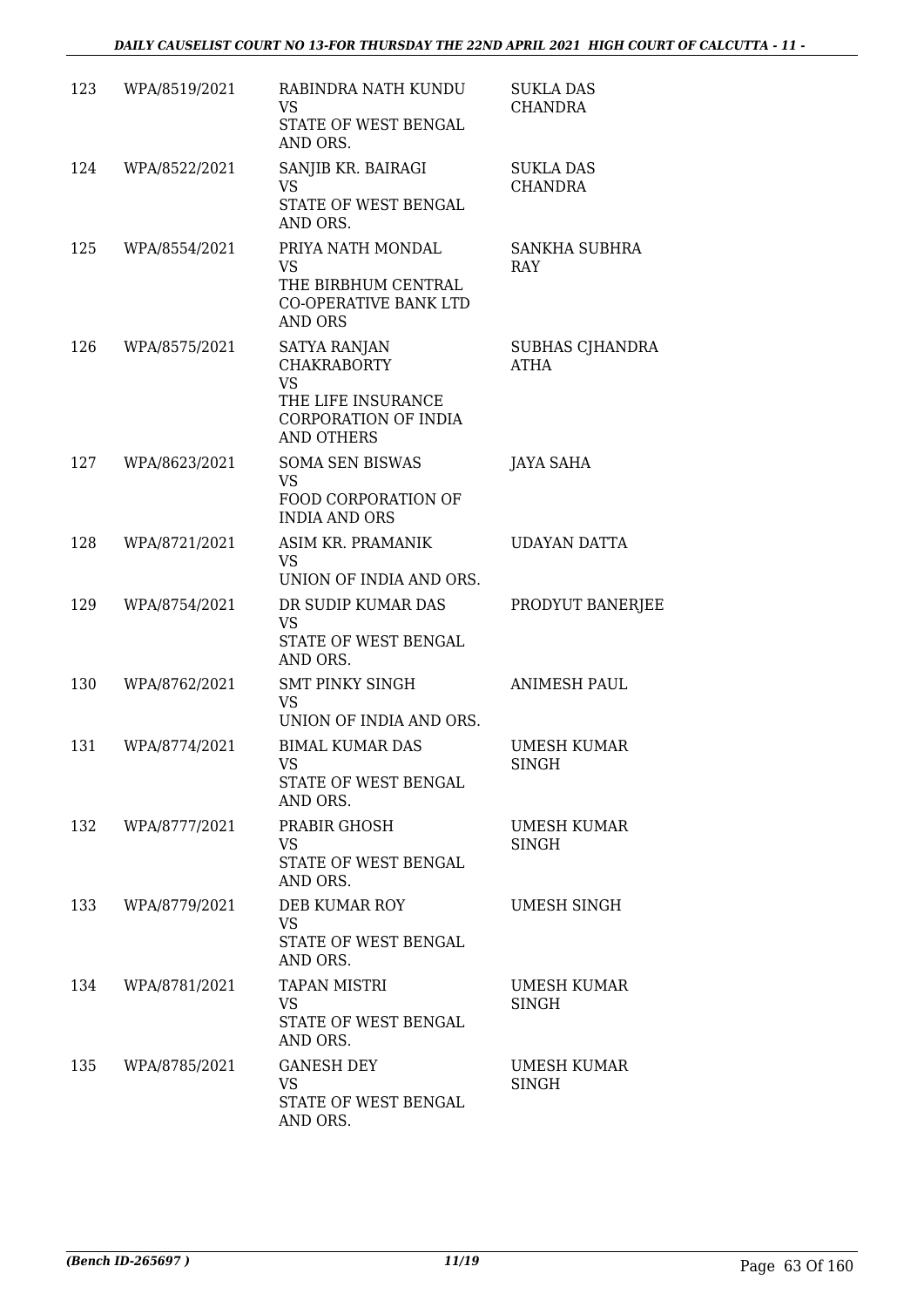| 136 | WPA/8788/2021 | RAM PRASAD SINGH<br><b>VS</b><br>STATE OF WEST BENGAL<br>AND ORS.                                      | UMESH KUMAR<br>SINGH                       |
|-----|---------------|--------------------------------------------------------------------------------------------------------|--------------------------------------------|
| 137 | WPA/8792/2021 | NIRMALENDU GOSWAMI<br><b>VS</b><br>STATE OF WEST BENGAL<br>AND ORS.                                    | UMESH KUMAR<br><b>SINGH</b>                |
| 138 | WPA/8795/2021 | <b>KEDAR NATH PRUSTY</b><br><b>VS</b><br>UNION OF INDIA AND ORS.                                       | ANITA KAUNDA                               |
| 139 | WPA/8827/2021 | RASANA SING SARDER AND<br><b>OTHERS</b><br><b>VS</b><br>STATE OF WEST BENGAL<br>AND ORS.               | <b>SUCHGINDRAM</b><br><b>BHATTACHARJEE</b> |
| 140 | WPA/9180/2021 | MASUDAL HOQUE AND ORS<br><b>VS</b><br>STATE OF WEST BENGAL<br>AND ORS.                                 | MD. KUTUBUDDIN                             |
| 141 | WPA/9223/2021 | SANTU HAZRA AND<br><b>OTHERS</b><br><b>VS</b><br>STATE OF WEST BENGAL<br>AND ORS.                      | LAKSHMINATH<br><b>BHATTACHARYA</b>         |
| 142 | WPA/9298/2021 | <b>SWAPNA KUNDU</b><br><b>VS</b><br>STATE OF WEST BENGAL<br>AND ORS.                                   | <b>GOURANGA KUMAR</b><br><b>DAS</b>        |
| 143 | WPA/9320/2021 | <b>BABU HALDER</b><br><b>VS</b><br>UNION OF INDIA AND ORS.                                             | <b>GORA CHAND</b><br><b>SAMANTA</b>        |
| 144 | WPA/9324/2021 | RAMKRISHNA GHOSH<br><b>VS</b><br>STATE OF WEST BENGAL<br>AND ORS.                                      | MONIRUZZAMAN                               |
| 145 | WPA/9370/2021 | <b>MAYA DAS</b><br><b>VS</b><br>STATE OF WEST BENGAL<br>AND ORS.                                       | MRINAL KANTI<br><b>GHOSH</b>               |
| 146 | WPA/9418/2021 | NITISH MONDAL AND ANR<br><b>VS</b><br>THE BIRBHUM DISTRICT<br>CENTRAL CO-OP BANK LTD<br><b>AND ORS</b> | SANKHA SUBHRA<br><b>RAY</b>                |
| 147 | WPA/9421/2021 | SATYA NARAYAN CHANDRA<br>VS<br>STATE OF WEST BENGAL<br>AND ORS.                                        | SUKLA DAS<br>CHANDRA                       |
| 148 | WPA/9422/2021 | UTPAL BHATTACHARJEE<br><b>VS</b><br>STATE OF WEST BENGAL<br>AND ORS.                                   | <b>SUKLA DAS</b><br>CHANDRA                |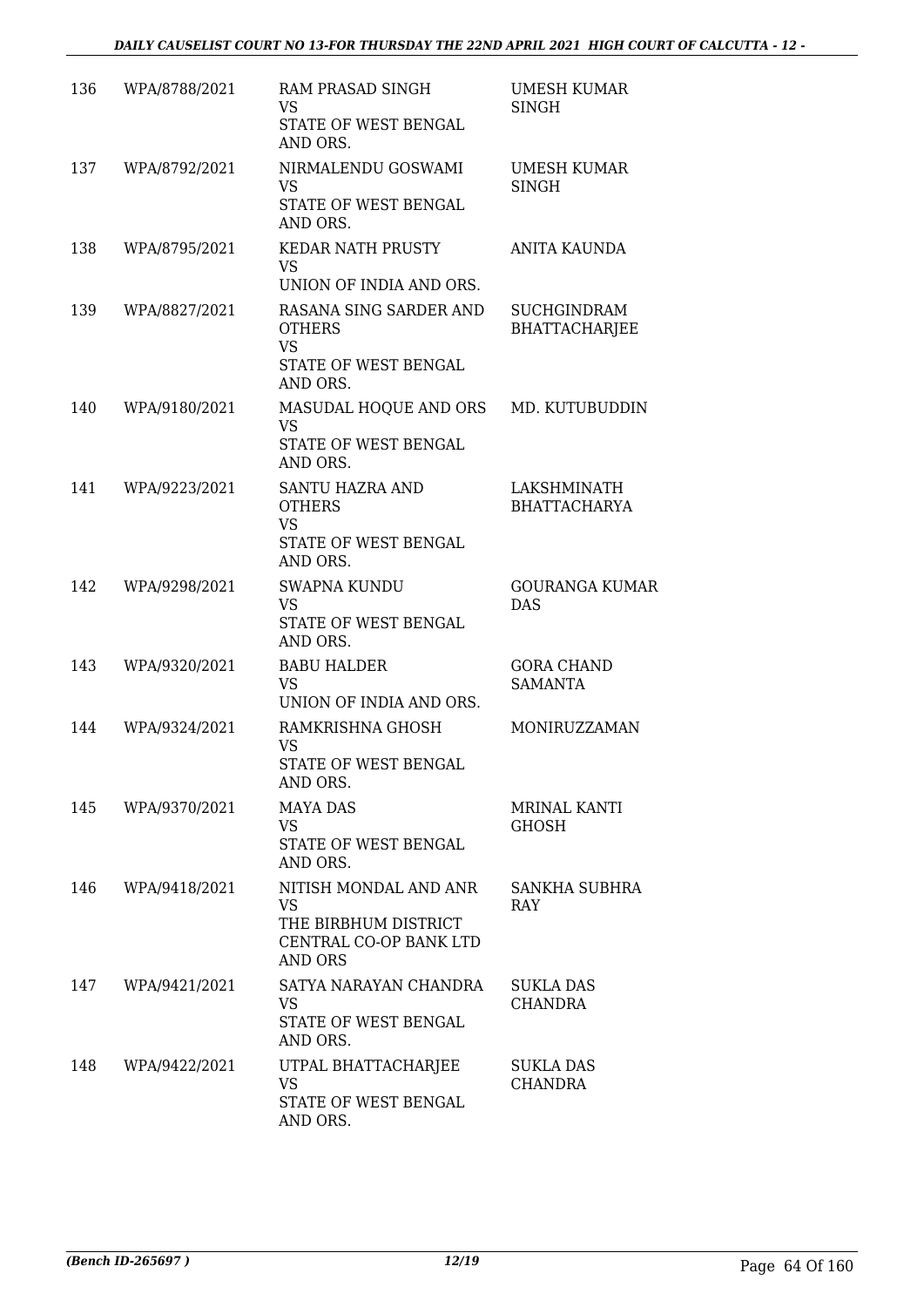| 149 | WPA/9425/2021 | <b>SANKAR BOSE</b><br><b>VS</b><br>STATE OF WEST BENGAL<br>AND ORS.                      | <b>SUKLA DAS</b><br><b>CHANDRA</b> |
|-----|---------------|------------------------------------------------------------------------------------------|------------------------------------|
| 150 | WPA/9428/2021 | <b>SARYESH KUMAR AND ORS</b><br><b>VS</b><br>UNION OF INDIA AND ORS.                     | ANIRBAN<br><b>PRAMANICK</b>        |
| 151 | WPA/9432/2021 | <b>SAMIRAN MAITY</b><br>VS.<br>STATE OF WEST BENGAL<br>AND ORS.                          | <b>SUKLA DAS</b><br><b>CHANDRA</b> |
| 152 | WPA/9435/2021 | SACHIDANANDA PAHARI<br>VS.<br>STATE OF WEST BENGAL<br>AND ORS.                           | <b>SUKLA DAS</b><br><b>CHANDRA</b> |
| 153 | WPA/9437/2021 | ASIT MODAK CHOUDHURY<br><b>VS</b><br>STATE OF WEST BENGAL<br>AND ORS.                    | <b>SUKLA DAS</b><br><b>CHANDRA</b> |
| 154 | WPA/9440/2021 | TARAK CHANDRA DAS<br>VS.<br>STATE OF WEST BENGAL<br>AND ORS.                             | <b>SUKLA DAS</b><br><b>CHANDRA</b> |
| 155 | WPA/9445/2021 | <b>GAUTAM CHATTOPADHYAY</b><br><b>VS</b><br>STATE OF WEST BENGAL<br>AND ORS.             | <b>SUKLA DAS</b><br><b>CHANDRA</b> |
| 156 | WPA/9450/2021 | <b>PRAVAKAR</b><br><b>BHATTACHARJEE</b><br><b>VS</b><br>STATE OF WEST BENGAL<br>AND ORS. | <b>SUKLA DAS</b><br><b>CHANDRA</b> |
| 157 | WPA/9454/2021 | NANI GOPAL SAMANTA<br><b>VS</b><br>STATE OF WEST BENGAL<br>AND ORS.                      | <b>SUKLA DAS</b><br><b>CHANDRA</b> |
| 158 | WPA/9459/2021 | ARUN KUMAR<br><b>CHATTOPADHYA</b><br><b>VS</b><br>STATE OF WEST BENGAL<br>AND ORS.       | <b>SUKLA DAS</b><br><b>CHANDRA</b> |
| 159 | WPA/9461/2021 | DHRUBA CHANDRA<br><b>MUKHERJEE</b><br><b>VS</b><br>STATE OF WEST BENGAL<br>AND ORS.      | <b>SUKLA DAS</b><br><b>CHANDRA</b> |
| 160 | WPA/9464/2021 | NARENDRANATH NASKAR<br><b>VS</b><br>STATE OF WEST BENGAL<br>AND ORS.                     | SUKLA DAS<br><b>CHANDRA</b>        |
| 161 | WPA/9468/2021 | TARAK NATH DAS<br>VS<br>STATE OF WEST BENGAL<br>AND ORS.                                 | <b>SUKLA DAS</b><br><b>CHANDRA</b> |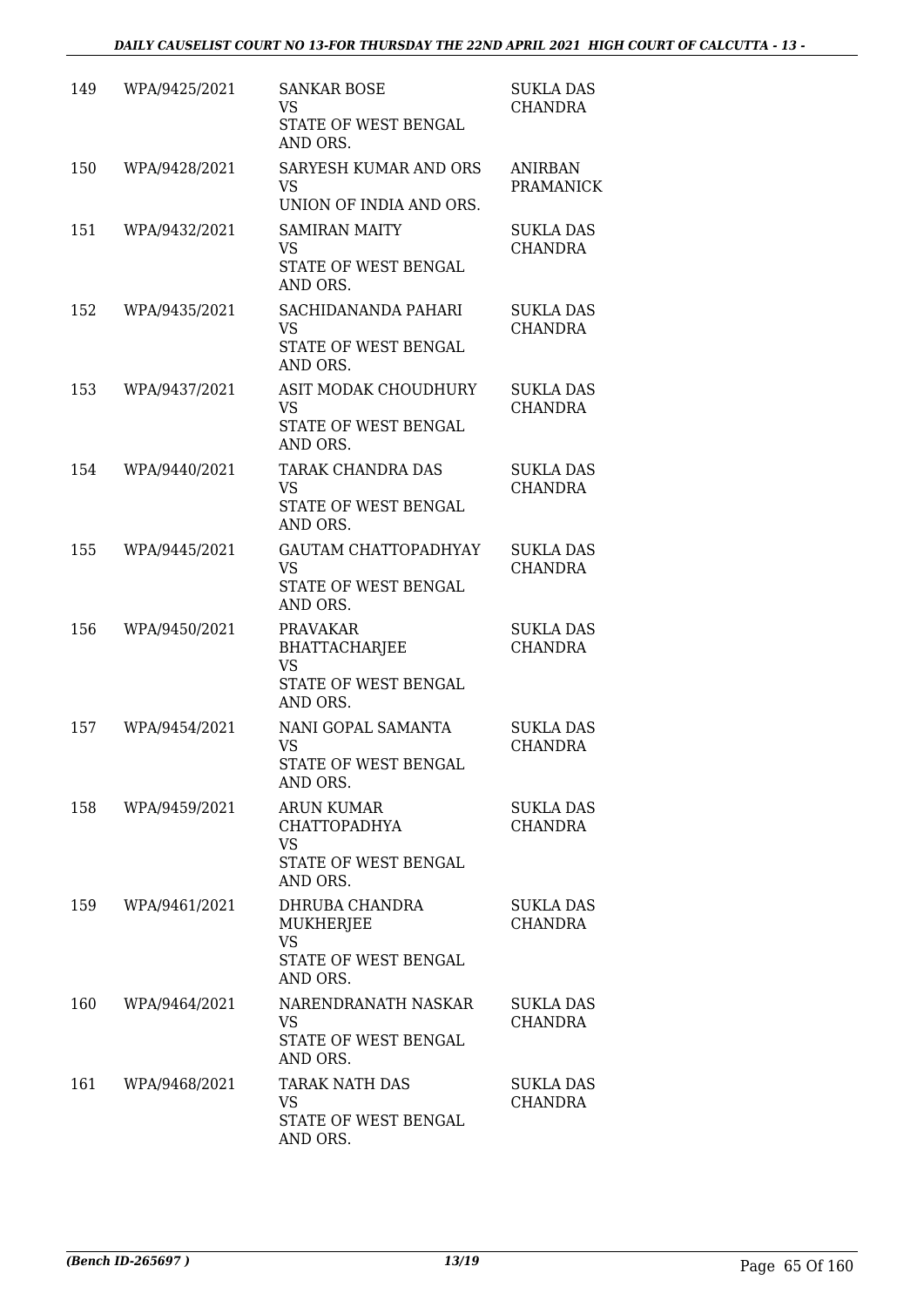| 162 | WPA/9470/2021 | PRABIR KUMAR<br>MUKHERJEE<br>VS<br>BANK OF INDIA AND ANR                                       | SOURJYA DAS                           |
|-----|---------------|------------------------------------------------------------------------------------------------|---------------------------------------|
| 163 | WPA/9473/2021 | SHREE MOHAN JHA<br>VS<br>STATE OF WEST BENGAL<br>AND ORS.                                      | <b>SUKLA DAS</b><br><b>CHANDRA</b>    |
| 164 | WPA/9475/2021 | <b>TAPAN KR BALA</b><br><b>VS</b><br>STATE OF WEST BENGAL<br>AND ORS.                          | <b>SUKLA DAS</b><br><b>CHANDRA</b>    |
| 165 | WPA/9496/2021 | <b>MOHAN ROY</b><br>VS.<br>STATE OF WEST BENGAL<br>AND ORS.                                    | <b>SUKLA DAS</b><br><b>CHANDRA</b>    |
| 166 | WPA/9507/2021 | <b>GAYATRI TRIPATHI</b><br><b>VS</b><br>UNION OF INDIA AND ORS.                                | <b>SUJAN DAS</b>                      |
| 167 | WPA/9533/2021 | <b>SMT TANDRA DUTTA</b><br>CHATTERJEE AND ANR<br><b>VS</b><br>STATE OF WEST BENGAL<br>AND ORS. | <b>SWAGATA DUTTA</b>                  |
| 168 | WPA/9576/2021 | UNION OF INDIA AND ORS.<br><b>VS</b><br>PRANJIT DAS AND ANR.                                   | <b>DWIJADAS</b><br><b>CHAKRABORTY</b> |
| 169 | WPA/9595/2021 | AJIT KUMAR TALUKDAR<br>VS<br>UNION OF INDIA AND ORS.                                           | <b>SMITA PAL</b>                      |
| 170 | WPA/9599/2021 | <b>MAYA BARUI</b><br><b>VS</b><br><b>EASTERN COALFIELD</b><br>LIMITED AND ORS.                 | <b>U.S. AGARWAL</b>                   |
| 171 | WPA/9604/2021 | <b>BASANTI NAYAK</b><br>VS.<br><b>EASTERN COALFIELDS</b><br>LIMITED AND ORS.                   | <b>U.S.AGARWAL</b>                    |
| 172 | WPA/9606/2021 | PUSPA MAJHI<br><b>VS</b><br><b>EASTERN COALFIELDS</b><br>LIMITED AND ORS.                      | <b>U.S.AGARWAL</b>                    |
| 173 | WPA/9621/2021 | <b>GOUTAM PANDEY</b><br><b>VS</b><br>STATE OF WEST BENGAL<br>AND ORS.                          | NEIL BASU                             |
| 174 | WPA/9622/2021 | SOURISH BHATTACHARYA<br>VS<br>STATE OF WEST BENGAL<br>AND ORS.                                 | <b>NEIL BASU</b>                      |
| 175 | WPA/9627/2021 | NRIPENDRA NATH SAHA<br>VS.<br>UNION OF INDIA AND ORS.                                          | RAMA HALDER                           |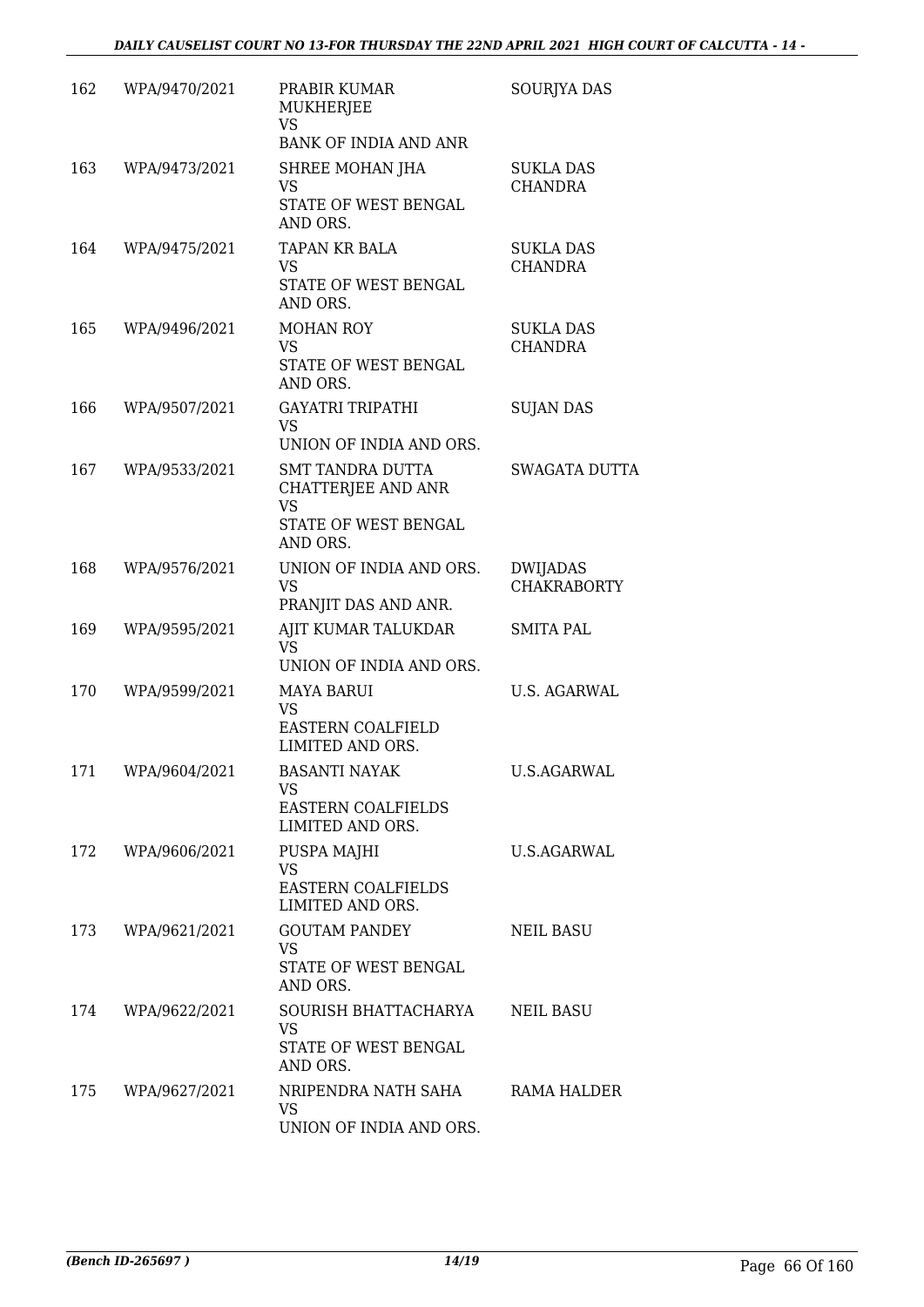| 176 | WPA/9731/2021                           | AZIMUDDIN MIA<br><b>VS</b><br>THE EASTERN COALFIELS                                                                                          | ARUP KRISHNA DAS                       |
|-----|-----------------------------------------|----------------------------------------------------------------------------------------------------------------------------------------------|----------------------------------------|
| 177 | WPA/9825/2021                           | <b>LIMITED AND OTHER</b><br>PRABIR DEY SARKAR AND<br><b>OTHERS</b><br><b>VS</b><br>NORTH BENGAL STATE<br>TRANSPORT CORPORATION<br>AND OTHERS | ANIRBAN SAHA                           |
|     |                                         | <b>MOTION GROUP - V</b>                                                                                                                      |                                        |
| 178 | WPA/27406/2014<br>(1)                   | SURENDRA NATH SAHA<br><b>VS</b><br>STATE OF WEST BENGAL &<br><b>ORS</b>                                                                      | MD HABIBUR<br><b>RAHAMAN</b>           |
|     | IA NO: CAN/1/2019(Old No:CAN/7771/2019) |                                                                                                                                              |                                        |
| 179 | WPA/26812/2015                          | KABITA BARMAN<br>(ADHIKARY) & ORS<br><b>VS</b><br>STATE OF WEST BENGAL &<br><b>ORS</b>                                                       | <b>SOUMYA KUNDU</b>                    |
|     | IA NO: CAN/1/2020                       |                                                                                                                                              |                                        |
| 180 | WPA/24119/2018                          | CHANDRA MAHATO<br><b>VS</b><br>STATE OF WEST BENGAL &<br><b>ORS</b>                                                                          | VIVEKANANDA BAURI                      |
| 181 | WPA/15214/2019                          | BISWANATH MONDAL<br><b>VS</b><br>STATE OF WEST BENGAL &<br><b>ORS</b>                                                                        | <b>SARDA SHA</b>                       |
| 182 | WPA/513/2020                            | <b>GOURI RANI MAITY</b><br>VS<br>STATE OF WEST BENGAL &<br><b>ORS</b>                                                                        | <b>BIBEKANANDA</b><br><b>TRIPATHY</b>  |
| 183 | WPA/1172/2020                           | RAM NARAYAN MAJUMDAR<br><b>VS</b><br>STATE OF WEST BENGAL &<br><b>ORS</b>                                                                    | <b>KALYANI</b><br><b>BHATTACHARYYA</b> |
| 184 | WPA/10328/2020<br>(1)                   | CHITTARANJAN<br><b>PARAMANIK</b><br><b>VS</b><br>STATE OF WEST BENGAL<br>AND ORS.                                                            | ANJAN<br><b>BHATTACHARYA</b>           |
| 185 | WPA/1394/2021<br>(3)                    | SUSMITA MONDAL AND<br><b>ORS</b><br><b>VS</b><br>STATE OF WEST BENGAL<br>AND ORS.                                                            | SUNNY NANDY                            |
| 186 | WPA/2181/2021                           | <b>SWAPNA BISWAS</b><br>VS<br>State of West Bengal                                                                                           | HIMANGSHU GHOSH                        |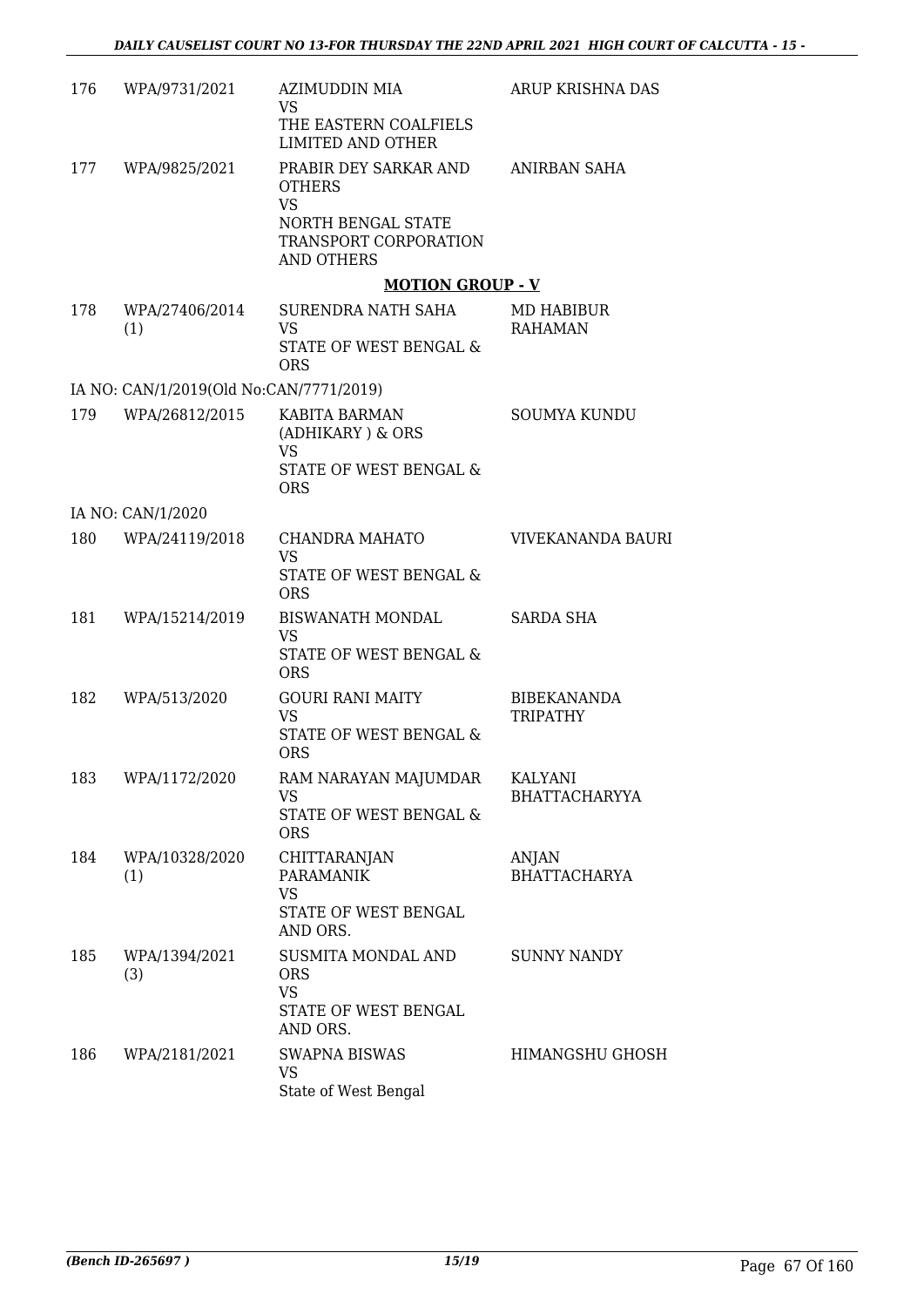| 187 | WPA/2190/2021        | DIPIKA SINGHA<br>VS<br>STATE OF WEST BENGAL<br>AND ORS.                                                 | <b>SUFI KAMAL</b>                      |
|-----|----------------------|---------------------------------------------------------------------------------------------------------|----------------------------------------|
| 188 | WPA/3155/2021<br>(1) | DEBDULAL PRADHAN<br>VS<br>STATE OF WEST BENGAL<br>AND ORS.                                              | <b>TANUJA BASAK</b>                    |
| 189 | WPA/6148/2021        | PURNIMA SINGH<br><b>VS</b><br>STATE OF WEST BENGAL<br>AND ORS.                                          | ASHOK KUMAR BAR                        |
| 190 | WPA/6803/2021        | <b>ANKITA DOLUI</b><br><b>VS</b><br>STATE OF WEST BENGAL<br>AND ORS.                                    | <b>BHASKAR CHANDRA</b><br><b>MANNA</b> |
| 191 | WPA/6900/2021        | SOURAV BARUI AND ANR.<br>VS<br>STATE OF WEST BENGAL<br>AND ORS.                                         | FALGUNI<br>BANDYOPADHYAY               |
| 192 | WPA/6901/2021<br>(1) | <b>GANGADHAR SEN</b><br><b>VS</b><br>STATE OF WEST BENGAL<br>AND ORS.                                   | FALGUNI<br>BANDYOPADHYAY               |
| 193 | WPA/7761/2021<br>(1) | <b>ANIL GIRI</b><br>VS<br>STATE OF WEST BENGAL<br>AND ORS.                                              | <b>SANTI DAS</b>                       |
| 194 | WPA/8131/2021<br>(1) | <b>TAPAN KUMAR</b><br><b>BHATTACHARYA</b><br>VS<br>STATE OF WEST BENGAL<br>AND ORS.                     | TARAPRASAD<br>HALDER                   |
| 195 | WPA/8571/2021        | RABINDRA NATH HALDER<br>VS<br>STATE OF WEST BENGAL<br>AND ORS.                                          | <b>BIDHAN BISWAS</b>                   |
| 196 | WPA/8683/2021        | RABINDRA NATH HALDER<br>VS.<br>STATE OF WEST BENGAL<br>AND ORS.                                         | <b>BIDHAN BISWAS</b>                   |
| 197 | WPA/8744/2021        | <b>SUKRIT GHOSH</b><br>VS<br>THE BIRBHUM DISTRICT<br>CENTRAL CO-OPERATIVE<br><b>BANK LTD AND OTHERS</b> | SANKHA SUBHRA<br>RAY                   |
| 198 | WPA/9431/2021        | <b>SOUMENDU KARAN</b><br>VS.<br>STATE OF WEST BENGAL<br>AND ORS.                                        | ANUP DASGUPTA                          |
| 199 | WPA/9479/2021        | <b>GOKUL CH. BHAUMIK</b><br><b>VS</b><br>STATE OF WEST BENGAL<br>AND ORS.                               | ANUP DASGUPTA                          |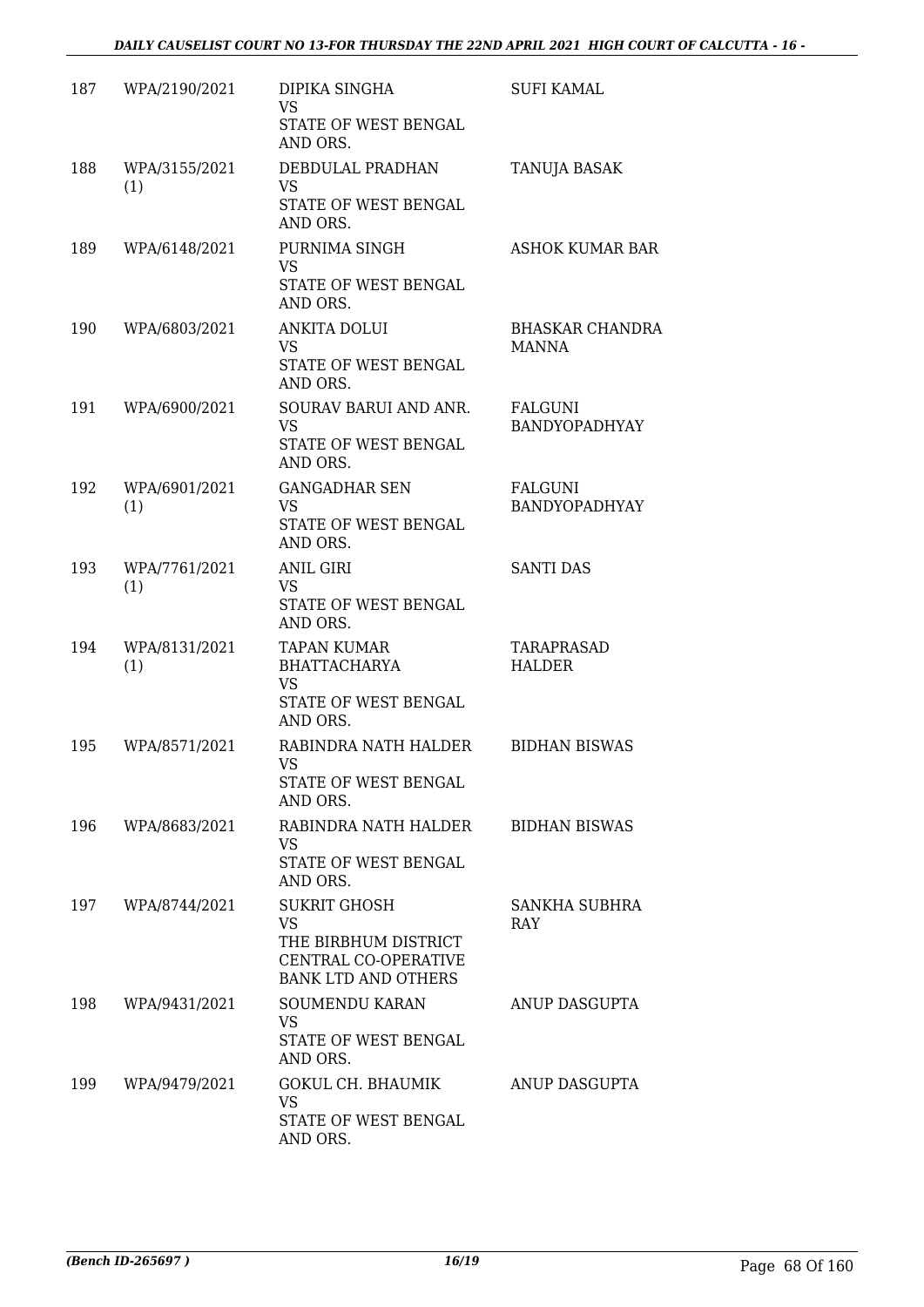| 200 | WPA/9483/2021 | PRANAB KR. JANA<br>VS<br>STATE OF WEST BENGAL<br>AND ORS.                        | ANUP DASGUPTA           |
|-----|---------------|----------------------------------------------------------------------------------|-------------------------|
| 201 | WPA/9494/2021 | ASOKE KUMAR DAS<br>VS<br>STATE OF WEST BENGAL<br>AND ORS.                        | ANUP DASGUPTA           |
| 202 | WPA/9495/2021 | <b>BIMALA KAMAR</b><br><b>VS</b><br>STATE OF WEST BENGAL<br>AND ORS.             | TAMAL TARU PANDA        |
| 203 | WPA/9498/2021 | MAYARANI HALDER<br>VS<br>STATE OF WEST BENGAL<br>AND ORS.                        | TAMAL TARU PANDA        |
| 204 | WPA/9666/2021 | MUKUNDA BEHARI BISWAS<br><b>VS</b><br>STATE OF WEST BENGAL<br>AND ORS.           | <b>BISWAJIT MAL</b>     |
| 205 | WPA/9671/2021 | <b>MOHAN JOARDER</b><br><b>VS</b><br>STATE OF WEST BENGAL<br>AND ORS.            | <b>BISWAJIT MAL</b>     |
| 206 | WPA/9673/2021 | <b>SUBIR KUMAR GHOSH</b><br>VS<br>STATE OF WEST BENGAL<br>AND ORS3               | <b>BISWAJIT MAL</b>     |
| 207 | WPA/9679/2021 | KENARAM THAKUR<br>VS<br>STATE OF WEST BENGAL<br>AND ORS.                         | <b>BISWAJIT MAL</b>     |
| 208 | WPA/9683/2021 | <b>MUKUNDA KUMAR</b><br><b>MONDAL</b><br>VS.<br>STATE OF WEST BENGAL<br>AND ORS. | <b>BISWAJIT MAL</b>     |
| 209 | WPA/9685/2021 | KALIPADA MODAK<br>VS<br>STATE OF WEST BENGAL<br>AND ORS.                         | <b>BISWAJIT MAL</b>     |
| 210 | WPA/9687/2021 | <b>MANTU PAUL</b><br><b>VS</b><br>STATE OF WEST BENGAL<br>AND ORS.               | <b>BISWAJIT MAL</b>     |
| 211 | WPA/9691/2021 | ASHOK KUMAR PAUL<br><b>VS</b><br>STATE OF WEST BENGAL<br>AND ORS.                | <b>BISWJIT MAL</b>      |
| 212 | WPA/9716/2021 | UTPALA KHANRA<br><b>VS</b><br>STATE OF WEST BENGAL<br>AND ORS.                   | <b>AMIT KUMAR BAYEN</b> |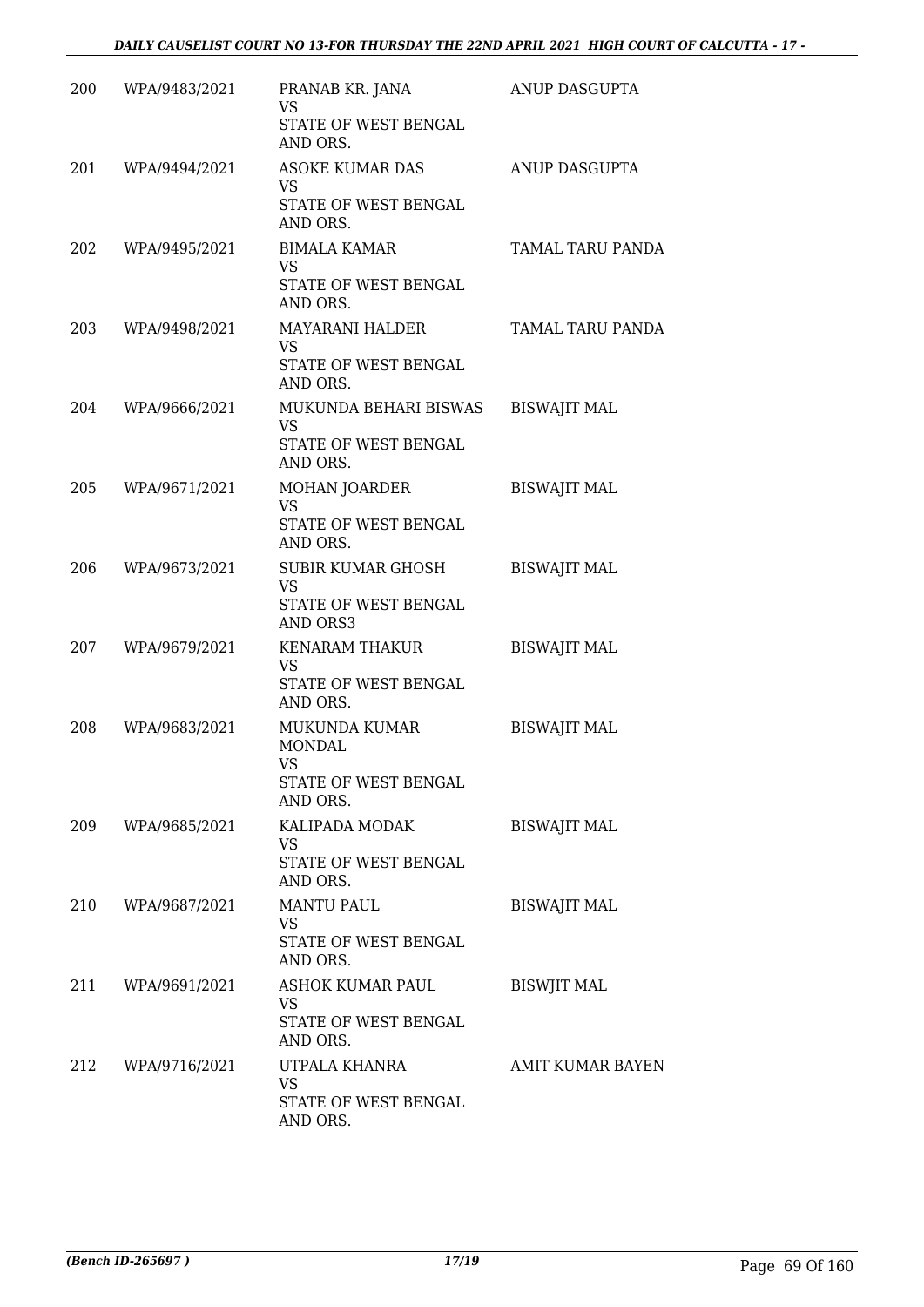| 213 | WPA/9718/2021     | BANAMALI BHAR<br><b>VS</b><br>STATE OF WEST BENGAL<br>AND ORS.                        | <b>A K BAYEN</b>        |
|-----|-------------------|---------------------------------------------------------------------------------------|-------------------------|
| 214 | WPA/9721/2021     | HIRALAL LAYEK<br>VS.<br>STATE OF WEST BENGAL<br>AND ORS.                              | <b>AMIT KUMAR BAYEN</b> |
| 215 | WPA/9725/2021     | CHANDAN KUMAR GHOSH AMIT KUMAR BAYEN<br><b>VS</b><br>STATE OF WEST BENGAL<br>AND ORS. |                         |
| 216 | WPA/9727/2021     | HARADHAN MALIK<br><b>VS</b><br>STATE OF WEST BENGAL<br>AND ORS.                       | A K BAYEN               |
| 217 | WPA/9729/2021     | AJOY KUMAR PAL<br>VS.<br>STATE OF WEST BENGAL<br>AND ORS.                             | A K BAYEN               |
| 218 | WPA/9732/2021     | MIRA BAG<br><b>VS</b><br>STATE OF WEST BENGAL<br>AND ORS.                             | A K BAYEN               |
| 219 | WPA/9734/2021     | MINATI PATRA<br><b>VS</b><br>STATE OF WEST BENGAL<br>AND ORS.                         | <b>AMIT KUMAR BAYEN</b> |
| 220 | WPA/9736/2021     | JHARNA HANSDA AND ORS A K BAYEN<br><b>VS</b><br>STATE OF WEST BENGAL<br>AND ORS.      |                         |
| 221 | WPA/9737/2021     | HARIHAR MAJILA<br><b>VS</b><br>STATE OF WEST BENGAL<br>AND ORS.                       | <b>A K BAYEN</b>        |
|     | 222 WPA/9739/2021 | JANAK KUMAR HAZRA<br><b>VS</b><br>STATE OF WEST BENGAL<br>AND ORS.                    | <b>A K BAYEN</b>        |
| 223 | WPA/9742/2021     | PUTUL SENGUPTA<br><b>VS</b><br>STATE OF WEST BENGAL<br>AND ORS.                       | A K BAYEN               |
| 224 | WPA/9746/2021     | <b>BECHARAM DAS</b><br>VS<br>STATE OF WEST BENGAL<br>AND ORS.                         | A K BAYEN               |
| 225 | WPA/9747/2021     | BHUBAN CHANDRA DULEY<br>VS<br>STATE OF WEST BENGAL<br>AND ORS.                        | A.K.BAYEN               |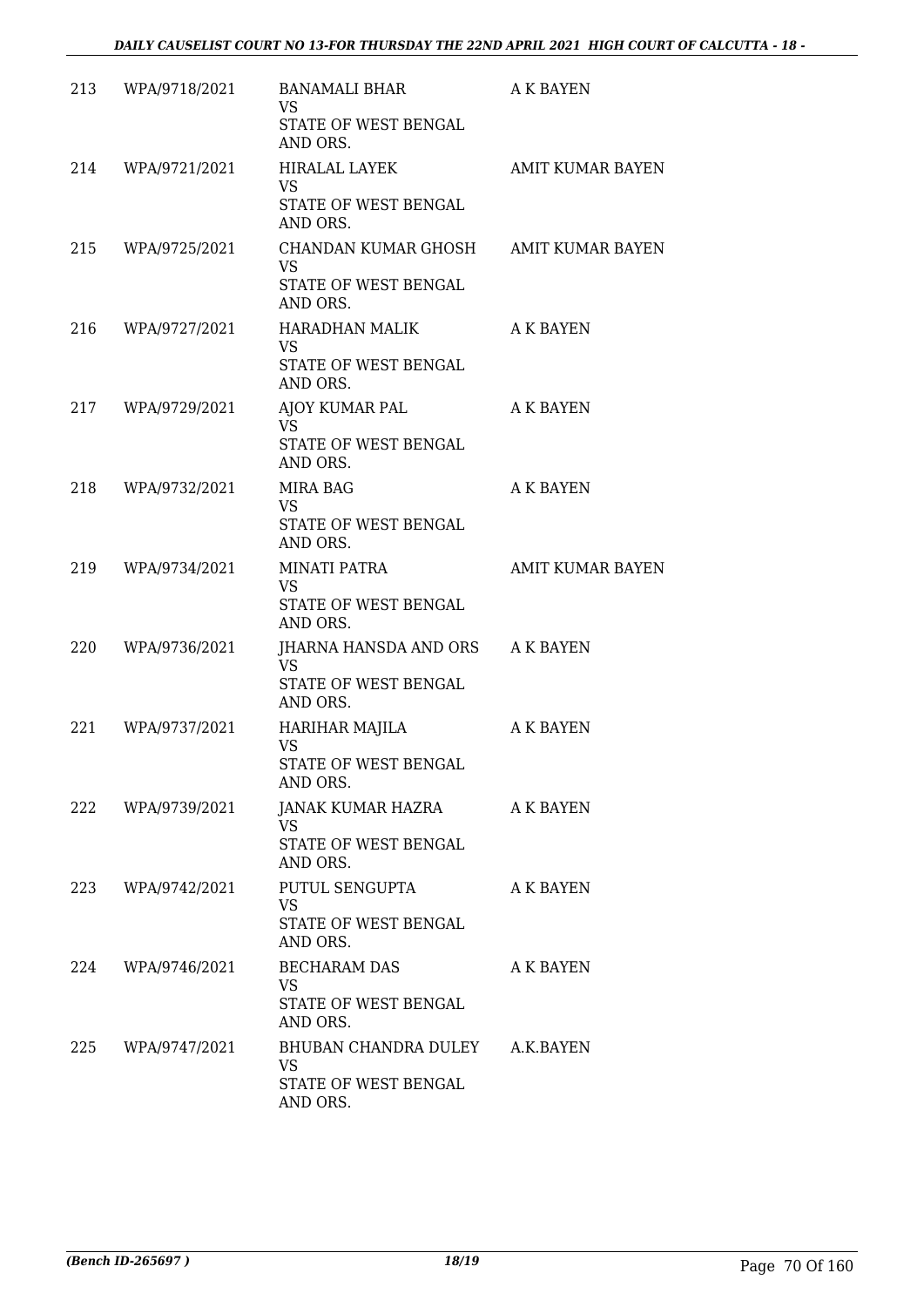| 226 | WPA/9750/2021                           | BIJALI BAG AND ORS<br><b>VS</b>                                                               | A.K.BAYEN                                     |
|-----|-----------------------------------------|-----------------------------------------------------------------------------------------------|-----------------------------------------------|
|     |                                         | STATE OF WEST BENGAL<br>AND ORS.                                                              |                                               |
| 227 | WPA/9752/2021                           | CHAYA DULEY<br>VS                                                                             | A.K.BAYEN                                     |
|     |                                         | STATE OF WEST BENGAL<br>AND ORS.                                                              |                                               |
| 228 | WPA/9754/2021                           | <b>SWAPAN JANA</b><br><b>VS</b>                                                               | A.K.BAYEN                                     |
|     |                                         | STATE OF WEST BENGAL<br>AND ORS.                                                              |                                               |
| 229 | WPA/9757/2021                           | RADHA KRISHNA SHIT<br><b>VS</b>                                                               | A.K.BAYEN                                     |
|     |                                         | STATE OF WEST BENGAL<br>AND ORS.                                                              |                                               |
|     |                                         | <b>PART HEARD MATTERS</b>                                                                     |                                               |
| 230 | WPA/24642/2018                          | <b>RAKESH KUMAR</b><br><b>SRIVASTAVA &amp; ANR</b><br><b>VS</b><br>W.B. S. E. D. CO-LTD & ORS | V. CHATTERJEE                                 |
|     | IA NO: CAN/1/2019(Old No:CAN/8318/2019) |                                                                                               |                                               |
|     | wt231 WPA/25162/2018                    | ANIRUDDHA KAR & ORS                                                                           | VICTOR CHATTERJEE                             |
|     |                                         | <b>VS</b><br>W.B.S. E.D.CO. LTD & ORS                                                         |                                               |
|     | IA NO: CAN/1/2019(Old No:CAN/8317/2019) |                                                                                               |                                               |
| 232 | WPA/382/2011                            | <b>RAM PROSAD PAN</b><br><b>VS</b>                                                            | <b>GAUTAM NARAYAN</b><br><b>BHATTACHARJEE</b> |
|     |                                         | UNION OF INDIA AND ORS                                                                        |                                               |
|     | IA NO: CAN/2/2020, CAN/3/2020           |                                                                                               |                                               |
| 233 | WPA/20544/2015                          | PURNA CHANDRA SARKAR<br><b>VS</b>                                                             | <b>SUMITA SHAW</b>                            |
|     |                                         | <b>BANGIYA GRAMIN VIKASH</b><br><b>BANK &amp; ORS</b>                                         |                                               |
|     |                                         | IA NO: CAN/1/2019(Old No:CAN/12708/2019), CAN/2/2020, CAN/3/2020                              |                                               |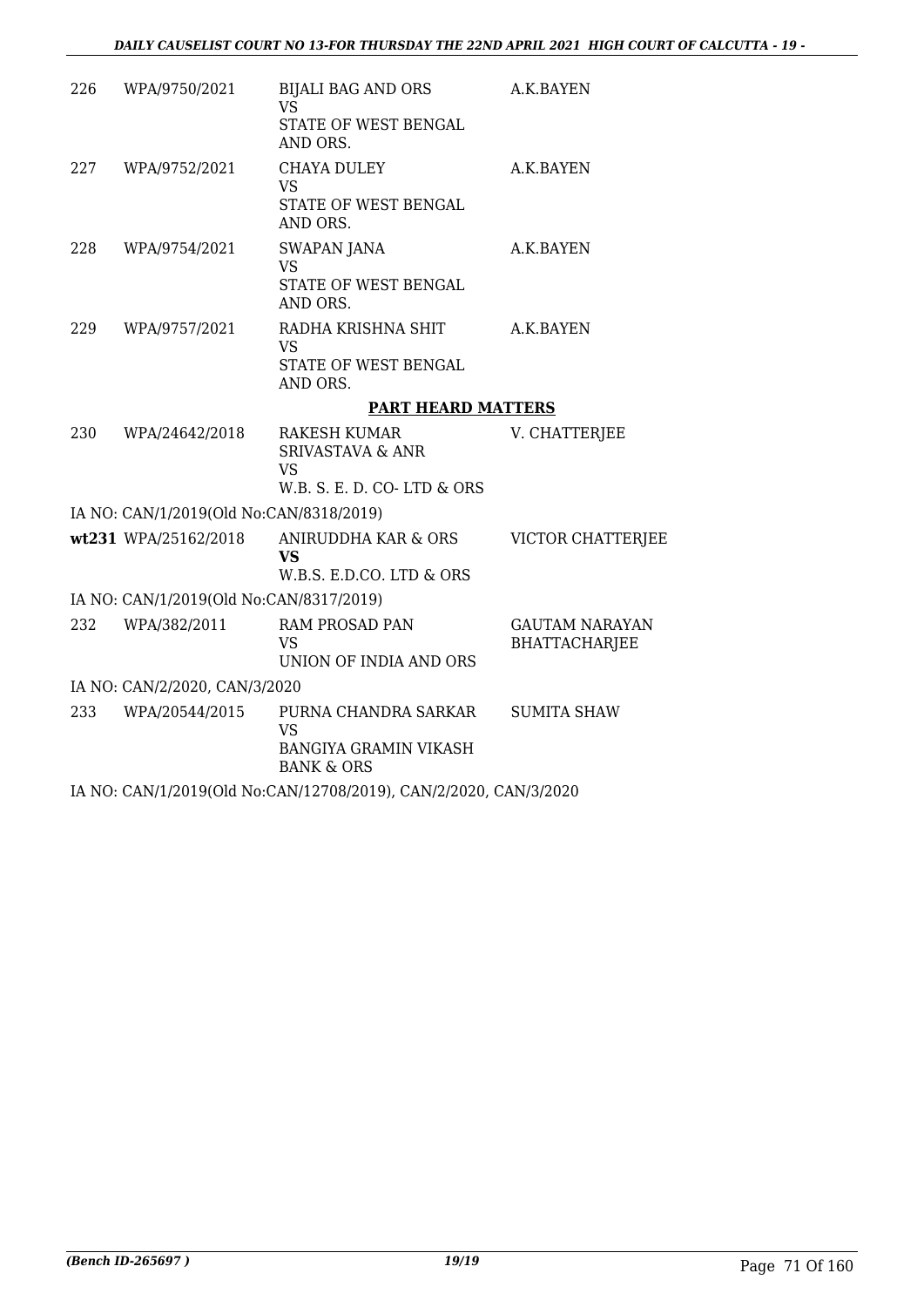

## **Appellate Side**

**DAILY CAUSELIST For Thursday The 22nd April 2021**

**COURT NO. 8**

**SINGLE BENCH (SB - IV)**

**AT 11:15 AM**

**HON'BLE JUSTICE SABYASACHI BHATTACHARYYA**

**(VIA VIDEO CONFERENCE) ON AND FROM MONDAY, THE 11TH JANUARY, 2021 – MATTERS (MOTION & HEARING ) UNDER ARTICLE 226 OF THE CONSTITUTION RELATING TO RESIDUARY UNDER GROUP IX [EXCLUDING ELECTRICITY MATTERS AND MATTERS UNDER PUBLIC PREMISES (UNAUTHORISED OCCUPANTS) ACT, 1971] INCLUDING APPLICATIONS CONNECTED THERETO.**

**NOTE (1) : ORIGINAL SIDE MATTERS WILL BE TAKEN UP FROM 10:30 A.M. TILL RECESS, ONLY ON TUESDAYS AND THURSDAYS.**

**NOTE ( 2) : APPELLATE SIDE MATTERS WILL BE TAKEN UP FROM 2 P.M. ONWARDS OR IMMEDIATELY AFTER COMPLETION OF ORIGINAL SIDE MATTERS, WHICHEVER IS EARLIER, ON TUESDAY AND THURSDAYS.**

**NOTE (3) : ON MONDAYS, WEDNESDAYS AND FRIDAYS, APPELLATE SIDE MATTERS WILL BE TAKEN THROUGHOUT THE DAY.**

**NOTE (4) : ON FRIDAY, 'APPLICATION' WILL BE TAKEN UP FIRST, THEN OTHER MATTERS OF THE DAILY LIST WILL BE CALLED SERIALLY.**

**NOTE (5) : DIN MATTERS SHALL NOT BE TAKEN UP TILL APRIL 30, 2021**

**NOTE (6) : MENTIONING SHALL NOT BE TAKEN UP UNTIL FURTHER ORDER**

**MATTERS WILL BE TAKEN UP THROUGH PHYSICAL HEARING ONLY WHEN BOTH THE PARTIES ARE AGREED.**

#### **FOR JUDGMENT**

1 RVW/2/2021 SUNDARANANDA BARMAN AND ANR VS STATE OF WEST BENGAL AND ORS. MONOJ KUMAR BHATTACHARYYA

IA NO: CAN/1/2021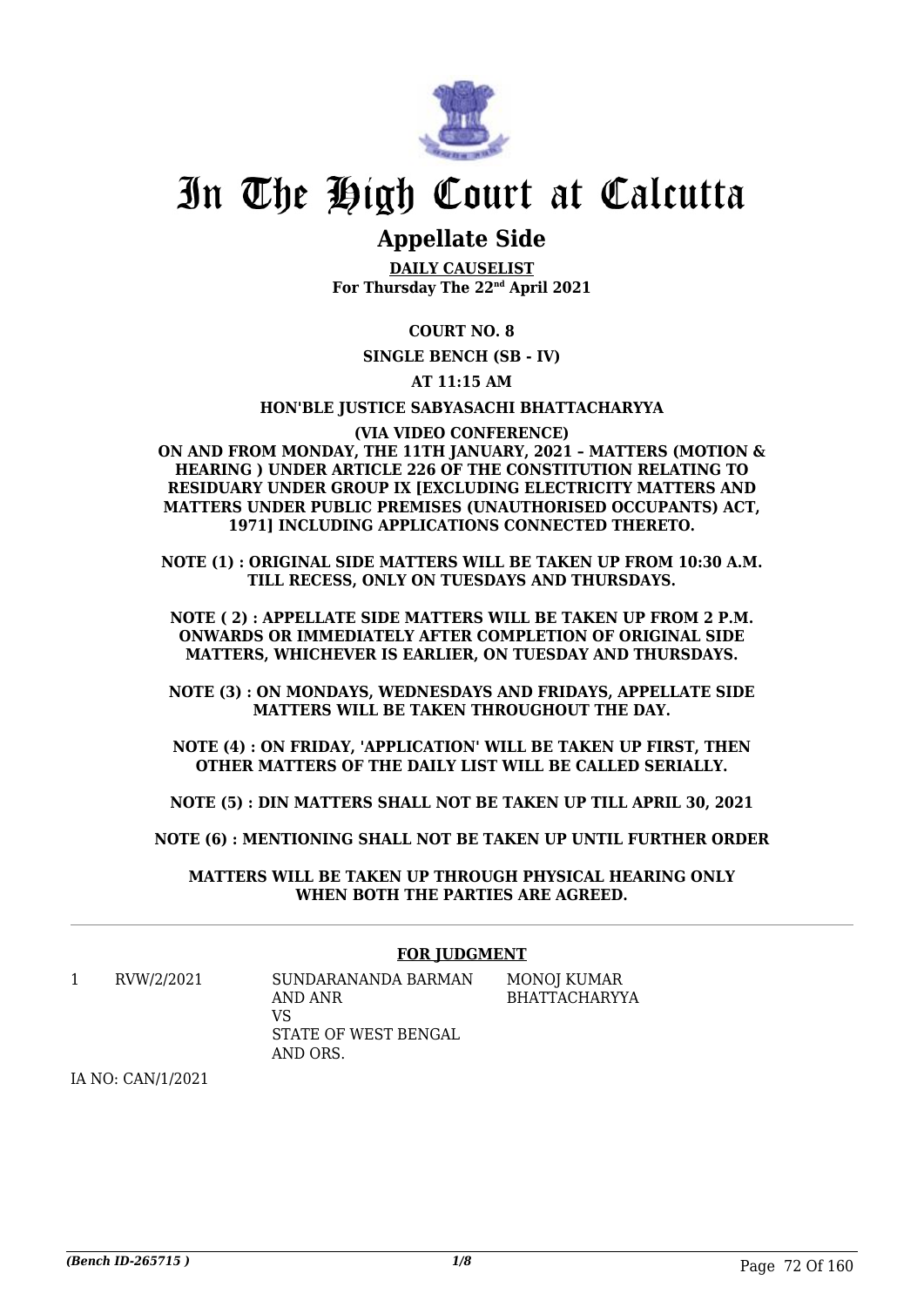| wt2 | WPA/10069/2020                                                                            | SUNDARANANDA BARMAN<br>AND ANOTHER<br><b>VS</b><br>STATE OF WEST BENGAL<br>AND ORS.                             | <b>MANOJ KUMAR</b><br><b>BHATTACHARYYA</b>                                                 |
|-----|-------------------------------------------------------------------------------------------|-----------------------------------------------------------------------------------------------------------------|--------------------------------------------------------------------------------------------|
|     |                                                                                           | <b>TO BE MENTIONED</b>                                                                                          |                                                                                            |
| 3   | WPA/18440/2019<br>(FOR FILING<br>WRITTEN NOTES<br>OF ARGUMENTS)                           | ARCHON POWERINFRA<br><b>INDIA PVT LTD</b><br><b>VS</b><br>THE INDIAN OIL<br><b>CORPORATION &amp; ORS</b>        | <b>JEENIA RUDRA</b>                                                                        |
|     | No:CAN/3998/2020), CAN/5/2021                                                             |                                                                                                                 | IA NO: CAN/1/2019(Old No:CAN/11340/2019), CAN/3/2020(Old No:CAN/3997/2020), CAN/4/2020(Old |
|     | wt4 WPA/1404/2020                                                                         | ARCHON POWERINFRA<br><b>INDIA PVT LTD</b><br><b>VS</b><br>INDIAN OIL CORPORATION<br>$&$ ORS                     | JEENIA RUDRA                                                                               |
| 5   | WPA/23444/2019<br>(FOR FILING<br><b>SUPPLEMENTARY</b><br>WRITTEN NOTES<br>OF ARGUMENTS).) | SAHAKAR GLOBAL LTD &<br>ANR<br><b>VS</b><br><b>STATE OF WEST BENGAL &amp;</b><br><b>ORS</b>                     | <b>SANDIP AGARWAL</b>                                                                      |
| wt6 | WPA/221/2020                                                                              | SAHAKAR GLOBAL LTD &<br>ANR<br><b>VS</b><br>STATE OF WEST BENGAL &<br><b>ORS</b>                                | <b>SANDIP AGARWAL</b>                                                                      |
| 7   | WPA/2173/2020<br>(NON<br>PROSECUTION)                                                     | CHANDAN KR DHARA<br><b>VS</b><br>STATE OF WEST BENGAL &<br><b>ORS</b>                                           | <b>SALIL KR MAITI</b>                                                                      |
| 8   | WPA/8811/2021                                                                             | <b>GUPTA SHOME AND</b><br>(FOR CORRECTION) ASSOCIATES AND ORS<br>VS.<br>RESERVE BANK OF INDIA<br><b>AND ANR</b> | <b>SURYANIL DAS</b>                                                                        |
|     |                                                                                           | <b>TOP</b>                                                                                                      |                                                                                            |
|     |                                                                                           | (URGENT MOTION MATTERS)                                                                                         |                                                                                            |
| 9   | WPA/1434/2021                                                                             | PRONOBESH PAKHIRA<br><b>VS</b><br>STATE OF WEST BENGAL<br>AND ORS.                                              | LAKSHMINATH<br><b>BHATTACHARYA</b>                                                         |
| 10  | WPA/1090/2020                                                                             | <b>BARUN MALAKAR &amp; ORS</b><br>VS<br>STATE OF WEST BENGAL &<br><b>ORS</b>                                    | SAMBUDDHA DUTTA                                                                            |
|     | IA NO: CAN/1/2020, CAN/2/2020, CAN/3/2020                                                 |                                                                                                                 |                                                                                            |
|     | wt11 WPA/10086/2020                                                                       | MAULISWAR MITRA<br><b>VS</b><br>STATE OF WEST BENGAL<br>AND ORS.                                                | MAHABOOB AHMED                                                                             |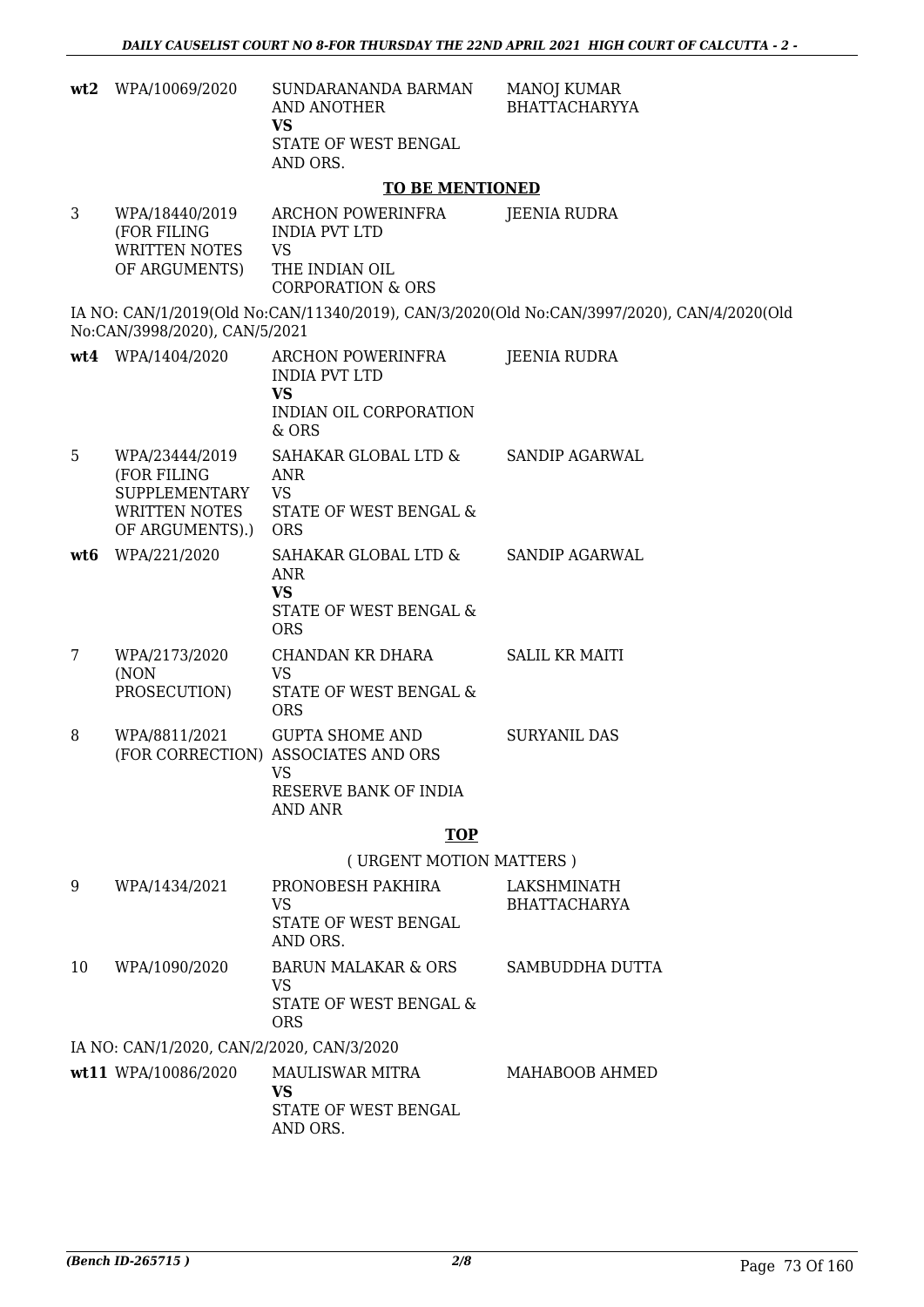|    | wt12 WPA/3688/2020 | ANUP HALDER & ANR<br><b>VS</b>                                       | ABHIJIT MANDAL                   |
|----|--------------------|----------------------------------------------------------------------|----------------------------------|
|    |                    | STATE OF WEST BENGAL &<br><b>ORS</b>                                 |                                  |
| 13 | WPA/10545/2020     | <b>RENUKA SARKAR</b><br><b>VS</b>                                    | SHAMIK CHATTERJEE                |
|    |                    | STATE OF WEST BENGAL<br>AND ORS.                                     |                                  |
| 14 | WPA/1671/2021      | SANWAR HOSSAIN<br><b>VS</b>                                          | <b>SHAIKA KHAN</b>               |
|    |                    | STATE OF WEST BENGAL<br>AND ORS.                                     |                                  |
| 15 | WPA/2744/2021      | <b>J.P AVIATION SERVICES</b><br>PRIVATE LTD.AND ANR<br><b>VS</b>     | RAMENDU AGARWAL                  |
|    |                    | UNION OF INDIA AND ORS.<br>J P AVIATION SERVICES PVT RAMENDU AGARWAL |                                  |
|    | wt16 WPA/3756/2021 | LTD AND ANR<br><b>VS</b>                                             |                                  |
| 17 | WPA/3457/2021      | UNION OF INDIA AND ORS.<br>M/S SUDEB KUMAR                           | <b>RIVU DUTTA</b>                |
|    |                    | <b>BANERJEE ANE ORS</b><br><b>VS</b>                                 |                                  |
|    |                    | STATE OF WEST BENGAL<br>AND ORS.                                     |                                  |
| 18 | WPA/3487/2021      | <b>DILIP KUMAR</b><br><b>BHATTACHARJEE</b><br><b>VS</b>              | <b>PAPIYA</b><br>CHATTOPADHYAY   |
|    |                    | STATE OF WEST BENGAL<br>AND ORS.                                     |                                  |
| 19 | WPA/3607/2021      | KAVITA JAGATRAMKA AND<br><b>ANR</b><br><b>VS</b>                     | RAJAT DUTTA                      |
|    |                    | UNION OF INDIA AND ORS.                                              |                                  |
| 20 | WPA/3983/2021      | SANDHYA MUKHERJEE<br>VS.                                             | <b>RAJARSI BASU</b>              |
|    |                    | UNION OF INDIA AND ORS.                                              |                                  |
| 21 | WPA/6282/2021      | RAWALWASIA AND SONS<br>EXIM LTD<br><b>VS</b><br>STATE OF WEST BENGAL | <b>ALOTRIYA</b><br>MUKHERJEE     |
|    |                    | AND ORS.                                                             |                                  |
| 22 | WPA/6315/2021      | JAHAR SHA<br>VS<br>STATE OF WEST BENGAL<br>AND ORS.                  | <b>SOUMYA NAG</b>                |
|    | IA NO: CAN/1/2021  |                                                                      |                                  |
|    | wt23 CRLCP/2/2021  | AFJAL ALI SHA@ABJAL<br><b>SHAUKAT SHA</b><br><b>VS</b>               | ANIRUDDHA<br><b>BHATTACHARYA</b> |
|    |                    | ANISUR RAHAMAN AND<br><b>ORS</b>                                     |                                  |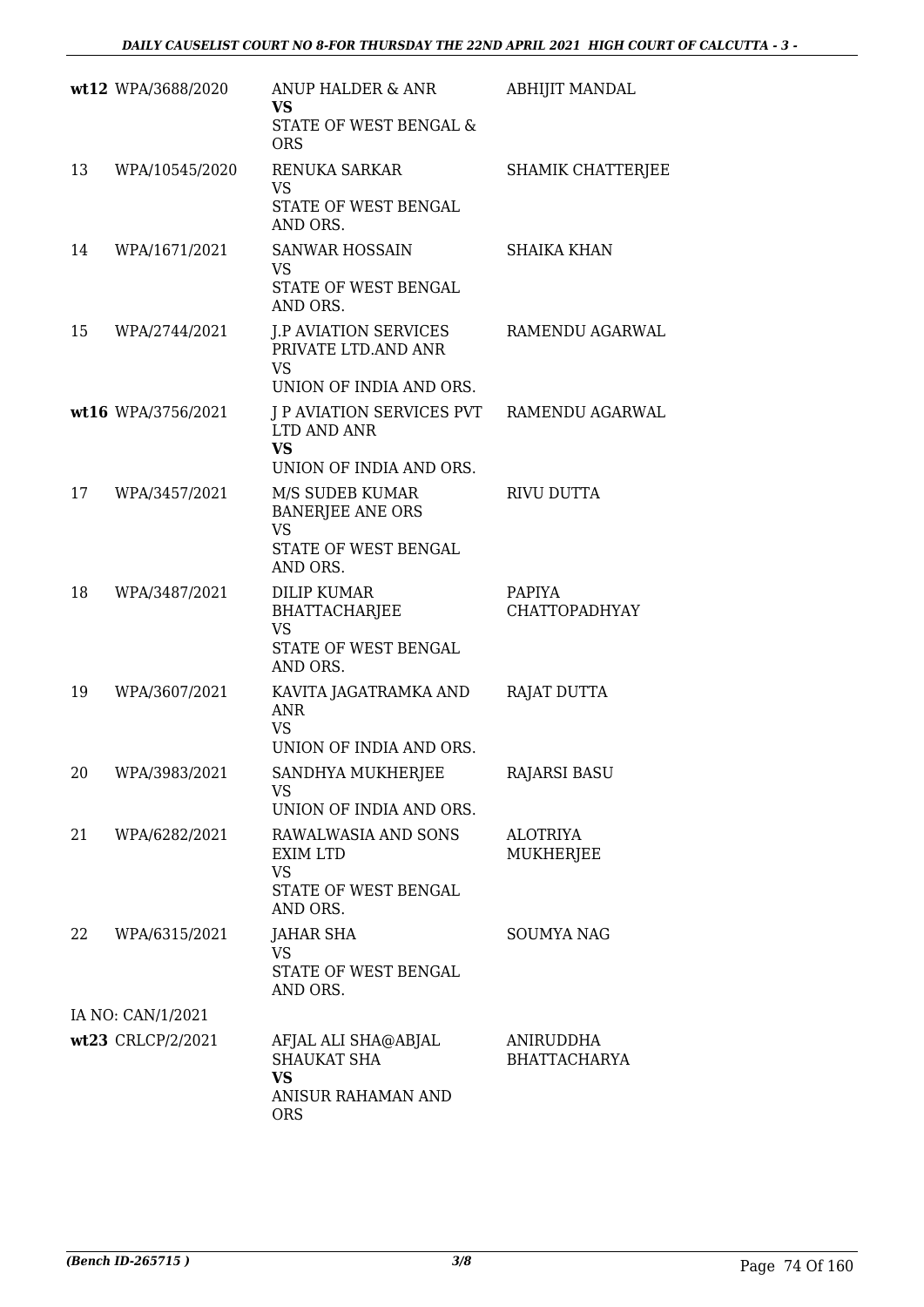|    | wt24 FMA/471/2021               | <b>ANISUR RAHAMAN</b><br><b>VS</b><br>JAHAR SHA AND ORS                                                | AYAN PODDAR                  |                        |
|----|---------------------------------|--------------------------------------------------------------------------------------------------------|------------------------------|------------------------|
| 25 | WPA/7534/2021                   | KALIPADA MONDAL<br><b>VS</b><br>STATE OF WEST BENGAL<br>AND ORS.                                       | <b>SANDIP DAS</b>            |                        |
| 26 | WPA/2535/2020                   | KASHINATH PAUL<br><b>VS</b><br>STATE OF WEST BENGAL &<br><b>ORS</b>                                    | <b>ABDUR RAKIB</b>           |                        |
| 27 | WPA/8425/2020                   | SOUMITRA CHAKRABORTY<br><b>VS</b><br>State of West Bengal                                              | <b>GARGI SAHA</b>            |                        |
|    | IA NO: CAN/1/2021               |                                                                                                        |                              |                        |
| 28 | WPA/8636/2020                   | <b>ALOKE DAS</b><br><b>VS</b><br>Union of India AND ORS                                                | <b>ABHIJIT SARKAR</b>        |                        |
| 29 | WPA/9260/2020                   | SAHIDUL MONDAL<br><b>VS</b><br>STATE OF WEST BENGAL<br>AND ORS.                                        | Diptendu<br>Bandyopadhyay    |                        |
| 30 | WPA/9318/2020                   | P. B. UDYOG REPRESENTED<br>BY SOLE PROPRIETOR<br><b>BIVAS DE</b><br><b>VS</b><br>HDFC BANK LTD AND ANR | PRANTICK GHOSH               |                        |
|    |                                 |                                                                                                        |                              |                        |
|    |                                 | <b>URGENT MOTION</b>                                                                                   |                              |                        |
|    |                                 | (TOP MATTERS)                                                                                          |                              |                        |
| 31 | WPA/986/2021                    | MD. ABUL BASAR KHAN<br><b>VS</b><br>STATE OF WEST BENGAL<br>AND ORS.                                   | <b>MUKTESWAR MAITY</b>       |                        |
| 32 | WPA/7956/2020                   | UTTAM KUMAR DAS<br><b>VS</b><br>STATE OF WEST BENGAL<br>AND ORS.                                       | <b>SAYANTAN HAZRA</b>        | <b>SAIKAT BANERJEE</b> |
| 33 | WPA/8114/2020                   | CHANDICHARAN MONDAL<br><b>VS</b><br>State of West Bengal                                               | PAYEL SHOME                  |                        |
| 34 | WPA/9014/2020                   | SAMIR KUMAR CHANDA<br><b>VS</b><br>STATE OF WEST BENGAL<br>AND ORS.                                    | MRINAL KANTI<br><b>GHOSH</b> |                        |
| 35 | WPA/9198/2020<br>(AT 2:00 P.M.) | REKHA BARMAN<br><b>VS</b><br>State of West Bengal                                                      | MADHURIMA<br>MUKHERJEE       |                        |
| 36 | WPA/21208/2019                  | BISWANATH CHAKRABORTY<br><b>VS</b><br>STATE OF WEST BENGAL &<br><b>ORS</b>                             | <b>SUPREEM NASKAR</b>        |                        |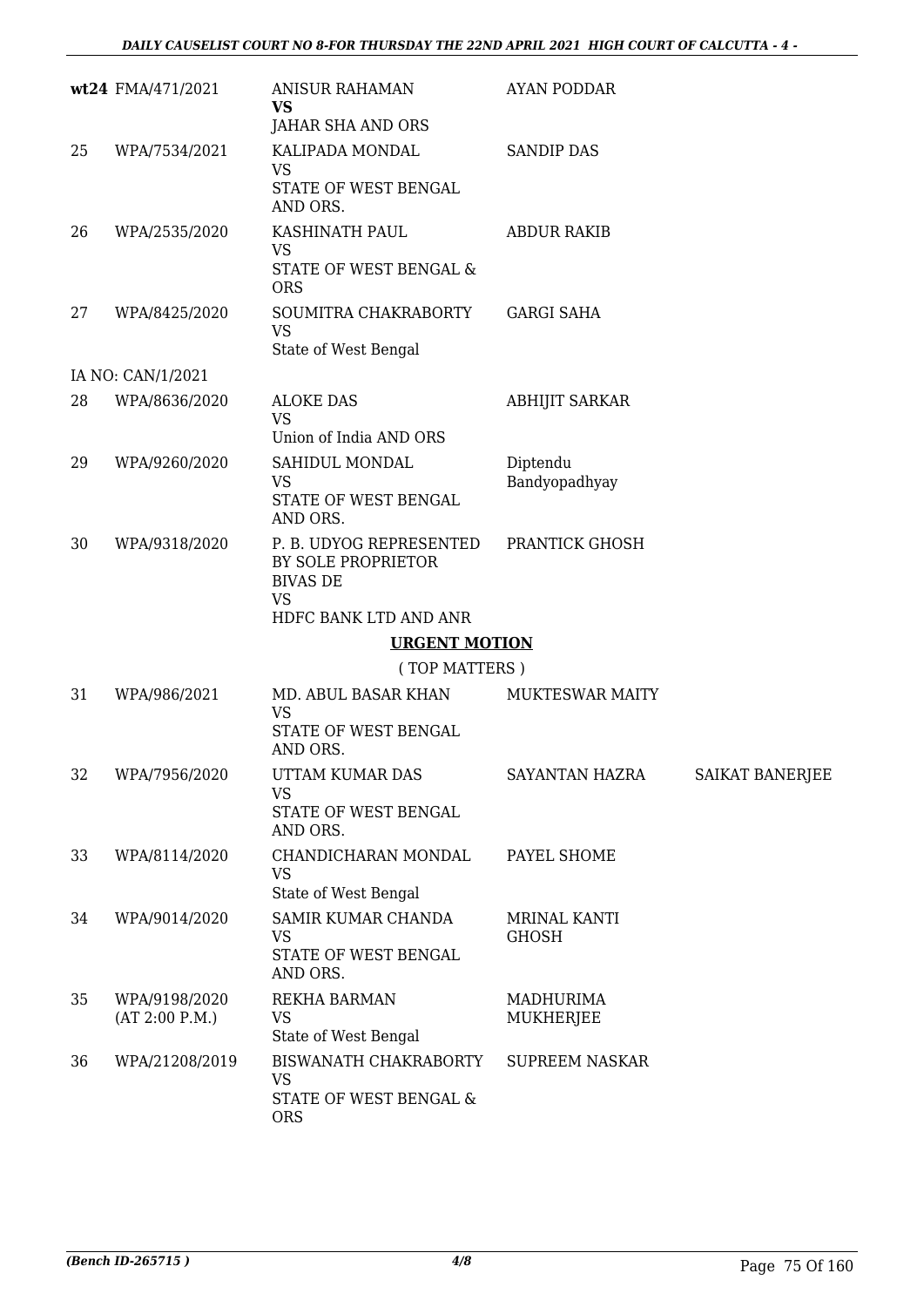| 37 | WPA/2567/2021       | <b>UNITED ORDER AND</b><br>SUPPLY CO-OPERATIVE<br>, SOCIETY LTD<br>VS<br>STATE OF WEST BENGAL<br>AND ORS.               | SATRAJIT SINHA ROY                   |
|----|---------------------|-------------------------------------------------------------------------------------------------------------------------|--------------------------------------|
| 38 | WPA/3965/2021       | RAJIB ROY<br><b>VS</b><br>STATE OF WEST BENGAL<br>AND ORS.                                                              | <b>SURYA MAITY</b>                   |
|    | IA NO: CAN/1/2021   |                                                                                                                         |                                      |
| 39 | CPAN/347/2020       | <b>GURUPADA KHATUA &amp; ANR</b><br><b>VS</b><br>ONKAR SINGH MINA & ORS                                                 | <b>GOUR CHAND</b><br><b>SAMNANTA</b> |
|    | wt40 WPA/74/2020    | <b>GURUPADA KHATUA &amp; ORS</b><br><b>VS</b><br>THE DISTRICT<br>MAGISTRATE, SOUTH 24-<br>PARGANAS & ORS                | <b>GORA CHAND</b><br><b>SAMANTA</b>  |
|    |                     | IA NO: CAN/1/2020(Old No:CAN/3450/2020), CAN/2/2021                                                                     |                                      |
| 41 | WPA/10241/2020      | VISHAMBHAR SARAN<br>VS.<br><b>BUERAU OF IMMIGRATION</b><br>AND ORS                                                      | <b>NIKITA</b><br>JHUNJHUNWALA        |
|    | IA NO: CAN/1/2021   |                                                                                                                         |                                      |
|    | wt42 WPA/10247/2020 | <b>SAROJ AGARWAL</b><br><b>VS</b><br><b>BUREAU OF IMMIGRATION</b><br><b>AND ORS</b>                                     | <b>NIKITA</b><br>JHUNJHUNWALA        |
|    | IA NO: CAN/1/2021   |                                                                                                                         |                                      |
|    | wt43 WPA/10249/2020 | VISHAL AGARWAL<br><b>VS</b><br><b>BUREAU OF IMMIGRATION</b><br>AND ORS                                                  | <b>NIKITA</b><br>JHUNJHUWALA         |
|    | IA NO: CAN/1/2021   |                                                                                                                         |                                      |
| 44 | WPA/11149/2020      | INDRANIL BHATTACHARYA<br><b>VS</b><br>STATE OF WEST BENGAL<br>AND ORS.                                                  | SATRAJIT SINHA ROY                   |
| 45 | WPA/19370/2019      | M/S. INDUSTRIAL TAPES &<br>FABRICS PVT.LTD.<br><b>VS</b><br>CHITTARANJAN<br><b>LOCOMOTIVE WORKS &amp;</b><br><b>ANR</b> | KUSHAGRA SHAH                        |
| 46 | WPA/13834/2017      | CHAITANYA BIKASH PAUL<br><b>VS</b><br>EPF ORGANISATION,<br>MINISTRY OF LABOUR &<br><b>ORS</b>                           | <b>MRINAL KANTI</b><br><b>KUNDU</b>  |
|    |                     |                                                                                                                         |                                      |

IA NO: CAN/1/2019(Old No:CAN/5144/2019), CAN/2/2020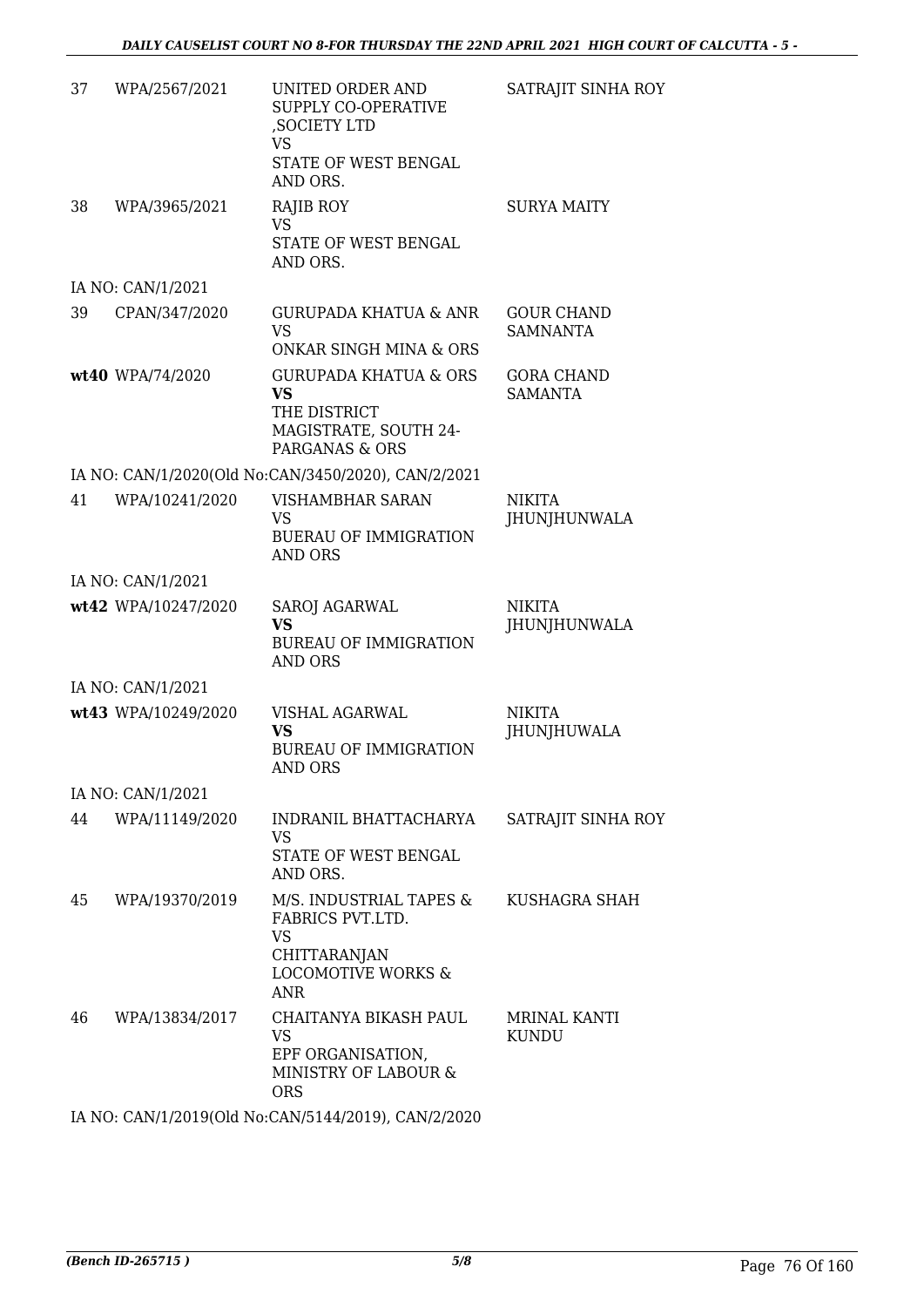| 47 | WPA/23011/2006                          | PRIYA BANERJEE<br>VS<br>STATE OF W.B.                                                                | <b>MANISHA</b><br><b>CHATTERJEE</b>   |
|----|-----------------------------------------|------------------------------------------------------------------------------------------------------|---------------------------------------|
|    |                                         | IA NO: CAN/1/2008(Old No:CAN/1397/2008), CAN/2/2020(Old No:CAN/2093/2020)                            |                                       |
| 48 | WPA/5592/2020                           | <b>ANUPAM MITRA</b><br><b>VS</b><br>STATE OF WEST BENGAL &<br><b>ORS</b>                             | <b>GAZI FARUQUE</b><br><b>HOSSAIN</b> |
|    | IA NO: CAN/1/2020(Old No:CAN/3346/2020) |                                                                                                      |                                       |
| 49 | WPA/17318/2016                          | SIDDHESWAR SEN<br><b>VS</b><br>STATE OF WEST BENGAL &<br>ORS.                                        | SANDIP GHOSH                          |
| 50 | WPA/2993/2014                           | <b>SUNIL KUMAR</b><br>PRAMANIK@SUNIL<br><b>VS</b><br><b>STATE OF WEST BENGAL &amp;</b><br><b>ORS</b> | SANATAN MANNA                         |
|    | IA NO: CAN/1/2014(Old No:CAN/1365/2014) |                                                                                                      |                                       |
| 51 | WPA/4597/2021                           | SHREEPARNA MITRA<br>VS<br>STATE OF WEST BENGAL<br>AND ORS.                                           | MONOJIT<br><b>BHATTACHARYYA</b>       |
| 52 | WPA/5612/2021                           | <b>BIBHAS KUMAR SAU</b><br><b>VS</b><br>STATE OF WEST BENGAL<br>AND ORS.                             | ANAND FARMANIA                        |
| 53 | WPA/8776/2020                           | BIBEKANANDA MAHATO<br>AND ORS<br><b>VS</b><br>STATE OF WEST BENGAL<br>AND ORS.                       | <b>ATANU BASU</b>                     |
|    |                                         | <b>NEW MOTION</b>                                                                                    |                                       |
| 54 | WPA/8324/2021                           | <b>MINTU NATH</b><br><b>VS</b><br>STATE OF WEST BENGAL<br>AND ORS.                                   | <b>JAYANTA MITRA</b>                  |
| 55 | WPA/8328/2021                           | KRISHNA KANTA MANDAL<br><b>VS</b><br>STATE OF WEST BENGAL<br>AND ORS.                                | JAYANTA MITRA                         |
| 56 | WPA/9212/2021                           | SWAPAN KUMAR GHOSH<br>AND ANR<br><b>VS</b><br>STATE OF WEST BENGAL<br>AND ORS.                       | PAYEL SHOME                           |
| 57 | WPA/9284/2021                           | ADARSH TULSHYAN<br><b>VS</b><br>STATE OF WEST BENGAL<br>AND ORS.                                     | DEVIPRIYA MITRA                       |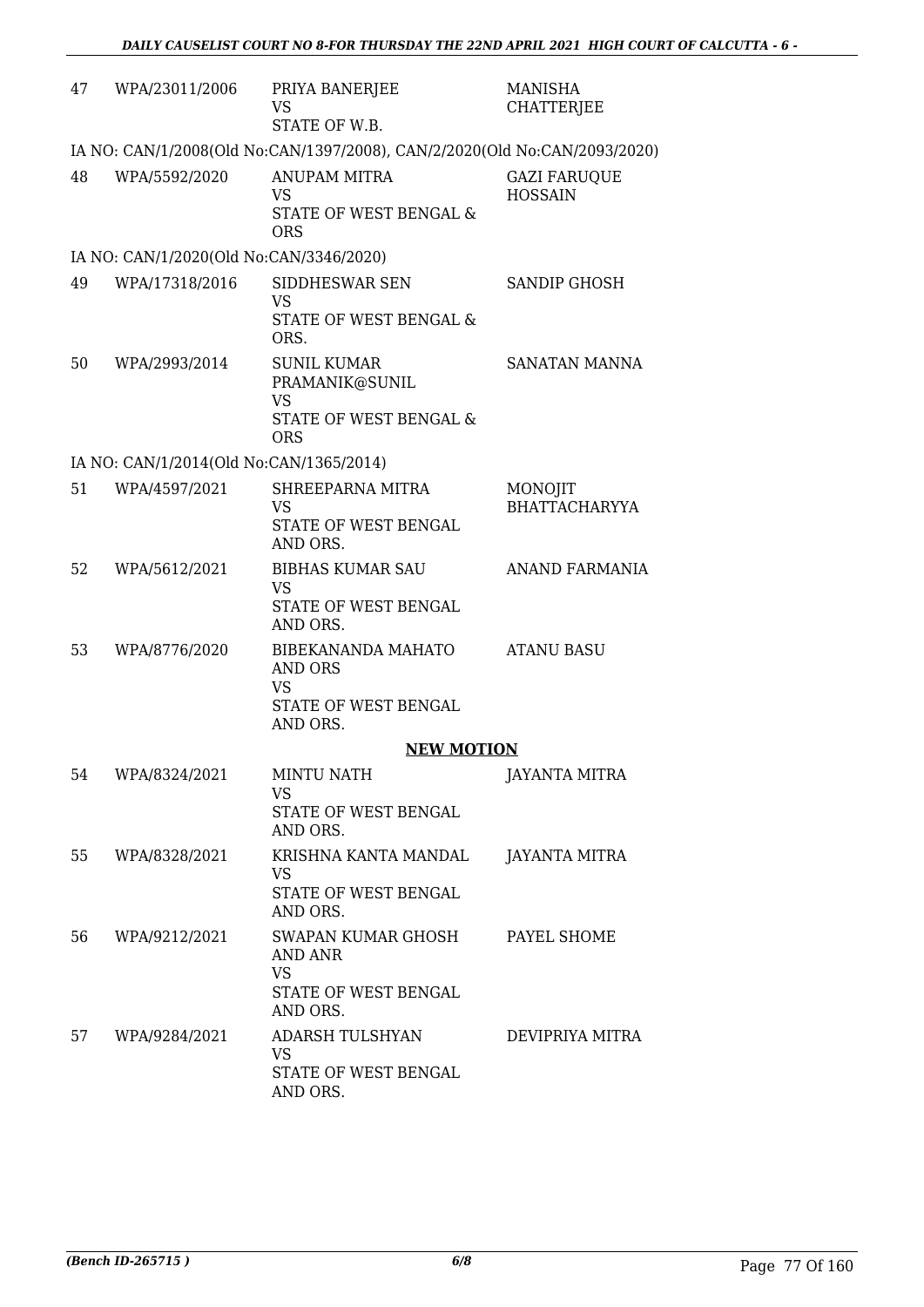| 58 | WPA/9333/2021 | DR. SHNAOLI<br>CHAKRABORTY ACHARYA<br>VS<br>STATE OF WEST BENGAL<br>AND ORS.                                           | Angshuman<br>Chakrabarty               |
|----|---------------|------------------------------------------------------------------------------------------------------------------------|----------------------------------------|
| 59 | WPA/9593/2021 | ARUP KUMAR MONDAL<br><b>VS</b><br>STATE OF WEST BENGAL<br>AND ORS.                                                     | NITAI CHANDRA<br><b>SAHA</b>           |
| 60 | WPA/9602/2021 | LALLU PRASAD SINGH<br>VS.<br>UNION OF INDIA AND ORS.                                                                   | <b>U.S.AGARWAL</b>                     |
| 61 | WPA/9632/2021 | AYAN MALLICK AND ORS<br><b>VS</b><br>RESERV BANK OF INDIA<br><b>AND ORS</b>                                            | SANWAL TIBREWAL                        |
| 62 | WPA/9704/2021 | CHAYANUDDIN SK. AND<br><b>ORS</b><br><b>VS</b><br>STATE OF WEST BENGAL<br>AND ORS.                                     | DYUTIMAN BANERJEE                      |
| 63 | WPA/9756/2021 | SUSMITA SENGUPTA AND<br><b>ANOTHER</b><br><b>VS</b><br>THE CHAIRMAN DAMODAR<br>VALLEY CORPORATION AND<br><b>OTHERS</b> | <b>SUBHAJIT DAS</b>                    |
| 64 | WPA/9758/2021 | JYOTSNA PAUL<br><b>VS</b><br>STATE OF WEST BENGAL<br>AND ORS.                                                          | <b>SUBHAJIT DAS</b>                    |
| 65 | WPA/9805/2021 | ANJAN KUMAR BHANJA<br><b>VS</b><br>STATE OF WEST BENGAL<br>AND ORS.                                                    | <b>BHASKAR CHANDRA</b><br><b>MANNA</b> |
| 66 | WPA/9808/2021 | KISHORI MAJI<br><b>VS</b><br>STATE OF WEST BENGAL<br>AND ORS.                                                          | <b>BHASKAR CHANDRA</b><br>MANNA        |
| 67 | WPA/9823/2021 | HALIM MONDAL AND<br><b>OTHERS</b><br><b>VS</b><br>STATE OF WEST BENGAL<br>AND ORS.                                     | SUDARSHAN GHOSH                        |
| 68 | WPA/9854/2021 | DIAMONDA CITY NORTH<br>RESIDENTS ASSOCIATION<br>AND AND<br><b>VS</b><br>UNION OF INDIA AND ORS.                        | <b>SOUVIK SANA</b>                     |
| 69 | WPA/9864/2021 | RAMPADA DAS<br><b>VS</b><br>STATE OF WEST BENGAL<br>AND ORS.                                                           | DIPAYAN KUNDU                          |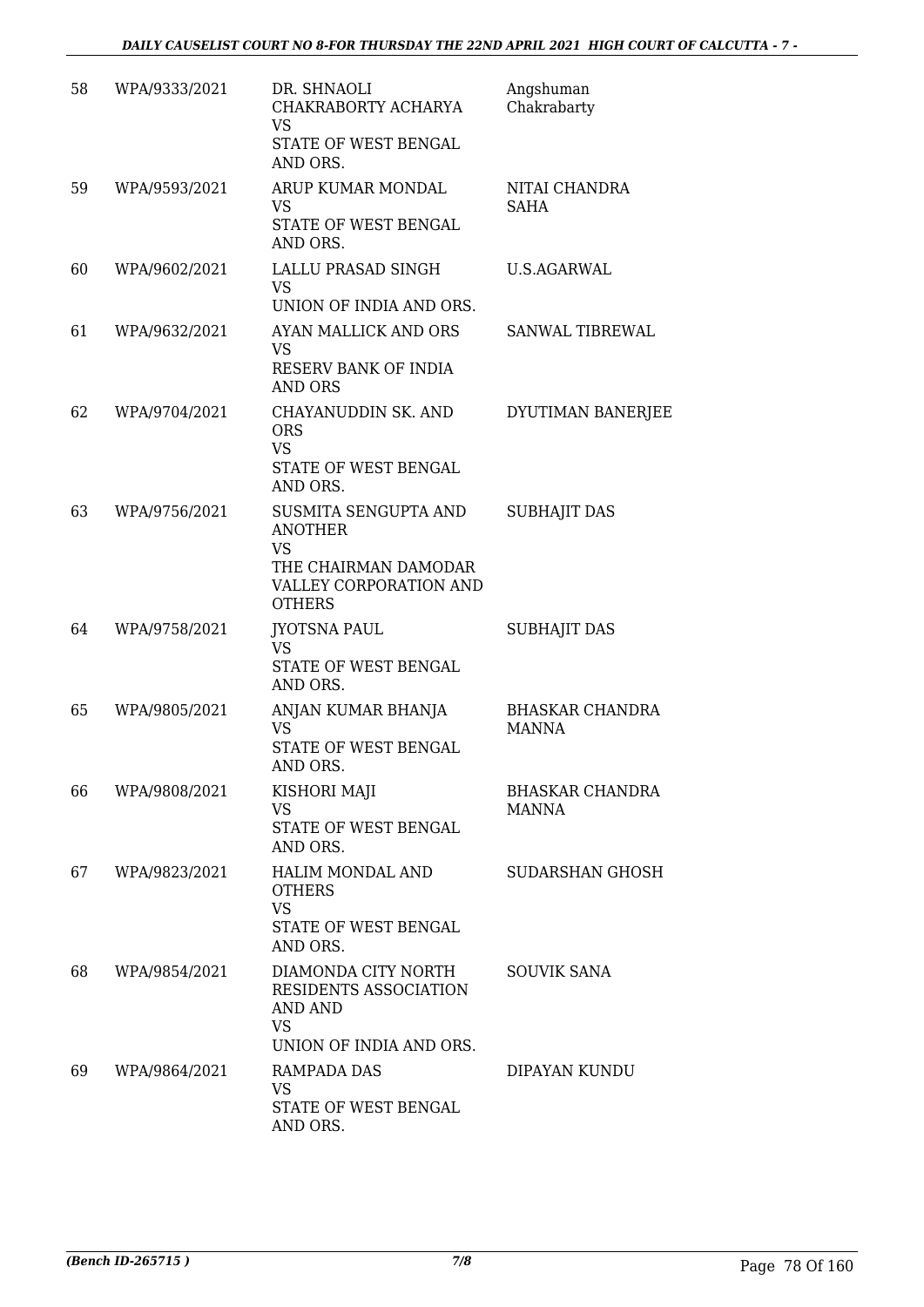| 70 | WPA/9866/2021 | CONSORTIUM FOR<br>TRAINING RESEARCH AND<br>DEVELOPMENT AND ANR<br><b>VS</b><br>STATE OF WEST BENGAL<br>AND ANR | ANIRUDDHA MITRA              |
|----|---------------|----------------------------------------------------------------------------------------------------------------|------------------------------|
| 71 | WPA/9867/2021 | <b>RABIUL MOMIN</b><br>VS.<br>STATE OF WEST BENGAL<br>AND ORS.                                                 | NILANJAN ADHIKARI            |
| 72 | WPA/9911/2021 | PRIYAM KUMAR ROY<br>VS<br>THE ELECTION<br><b>COMMISSION OF INDIA</b><br><b>AND ORS</b>                         | SIRSENDU SINHA<br><b>ROY</b> |
| 73 | WPA/9921/2021 | ARIJIT CHATTERJEE<br><b>VS</b><br>THE ELECTION<br><b>COMMISSION OF INDIA</b><br><b>AND ORS</b>                 | <b>ARPAN GUHA</b>            |
| 74 | WPA/9923/2021 | DR RAMBILASH<br><b>MAHAPATRA</b><br><b>VS</b><br>THE ELECTION<br><b>COMMISSION OF INDIA</b><br><b>AND ORS</b>  | <b>ARPAN GUHA</b>            |
| 75 | WPA/9924/2021 | SHYAMAPROSAD DEY<br><b>VS</b><br>THE ELECTION<br><b>COMMISSION OF INDIA</b><br><b>AND ORS</b>                  | ARPAN GUHA                   |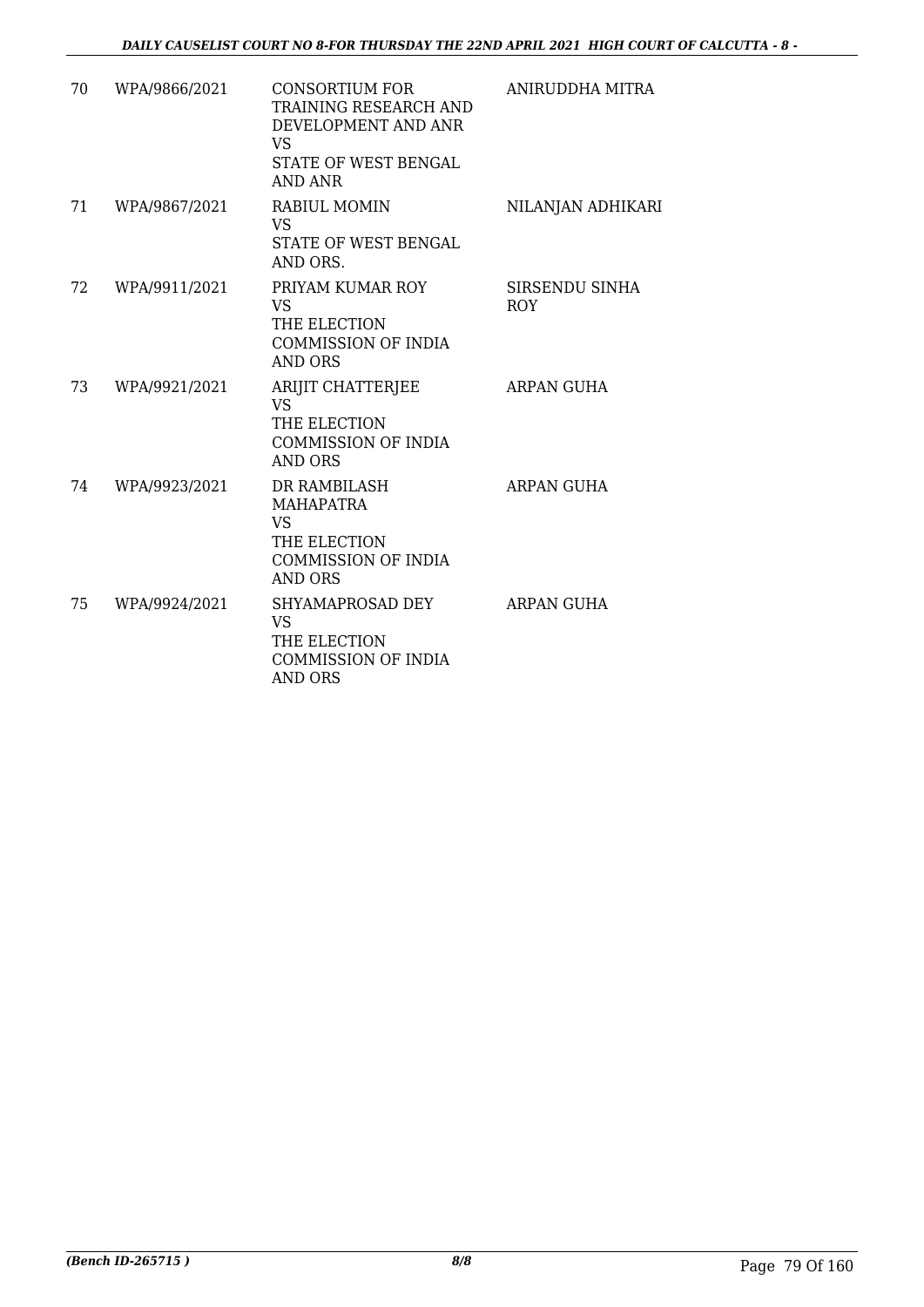

### **Appellate Side**

**DAILY CAUSELIST For Thursday The 22nd April 2021**

**COURT NO. 26**

**SINGLE BENCH (SB - VI)**

**AT 11:15 AM**

**HON'BLE JUSTICE SHEKHAR B. SARAF**

**(VIA VIDEO CONFERENCE)**

**ON AND FROM MONDAY, THE 1ST. MARCH, 2021 – MATTERS (MOTION & HEARING) UNDER ARTICLE 226 OF THE CONSTITUTION RELATING TO SECONDARY AND HIGHER SECONDARY EDUCATION UNDER GROUP II INCLUDING SERVICES AND APPLICATIONS CONNECTED THERETO AND EDUCATIONAL MATTERS NOT ASSIGNED TO ANY OTHER BENCH.**

> **MATTERS (MOTION & HEARING) RELATING TO REVENUE AND TAX LAWS (EXCLUDING LAND REVENUE) UNDER GROUP IV INCLUDING APPLICATIONS CONNECTED THERETO;**

**HEARING OF WRIT PETITIONS IRRESPECTIVE OF CLASSIFICATION AND APPLICATIONS CONNECTED THERETO. AND**

**ON AND FROM WEDNESDAY, 21ST APRIL, 2021 TO SO LONG AS THE SINGLE BENCH OF HON'BLE JUSTICE AMRITA SINHA DOES NOT SIT - IN ADDITION TO HIS OWN LIST AND DETERMINATION, SHALL TAKE UP MATTERS FROM THE LIST AND DETERMINATION OF HON'BLE JUSTICE AMRITA SINHA.**

> **NOTE : MATTERS WILL BE TAKEN UP THROUGH PHYSICAL HEARING WHEN BOTH THE PARTIES ARE AT CONSENSUS-AD-IDEM SPL.NOTE :**

**I) ORIGINAL SIDE MATTERS WILL NORMALLY BE TAKEN UP AT 3.00 P.M.OR UPON EXHAUSTION OF THE APPELLATE SIDE LIST WHICHEVER IS EARLIER. II) NO MENTIONING FOR INCLUSION IN THE LIST WILL BE ALLOWED UNTIL FURTHER ORDERS. ONLY EXTREMELY URGENT MATTERS MAY BE MENTIONED ON TUESDAY & WEDNESDAY UPON SERVING PROPER NOTICES.**

**III) REVENUE AND TAX MATTERS (GR. IV) WILL BE TAKEN UP FROM MONDAY AFTER RECESS AND ON WEDNESDAY FROM 12.00 P.M. OF EACH WEEK.**

**NOTE : MATTERS WILL BE TAKEN UP THROUGH PHYSICAL HEARING ONLY WHEN BOTH PARTIES ARE AGREED.**

|   |                                   |                                                                                            | <b>TO BE MENTIONED</b> |
|---|-----------------------------------|--------------------------------------------------------------------------------------------|------------------------|
| 1 | WPA/876/2017<br>(Non-Prosecution) | RAJU HANSDA<br>VS<br>STATE OF WEST BENGAL &<br><b>ORS</b>                                  | P DEBNATH              |
|   | wt2 WPA/878/2017                  | <b>MRITYUNIOY DAS</b><br>VS<br>STATE OF WEST BENGAL &<br><b>ORS</b>                        | P DEBNATH              |
| 3 | WPA/16022/2019                    | SANDVIK ASIA PVT LTD &<br><b>ANR</b><br>VS<br>THE COMMERCIAL TAX<br>OFFICER. TALTALA & ORS | PUJON CHATTERJEE       |
|   | IA NO: CAN/1/2020                 |                                                                                            |                        |

**EXTENSION OF INTERIM ORDER**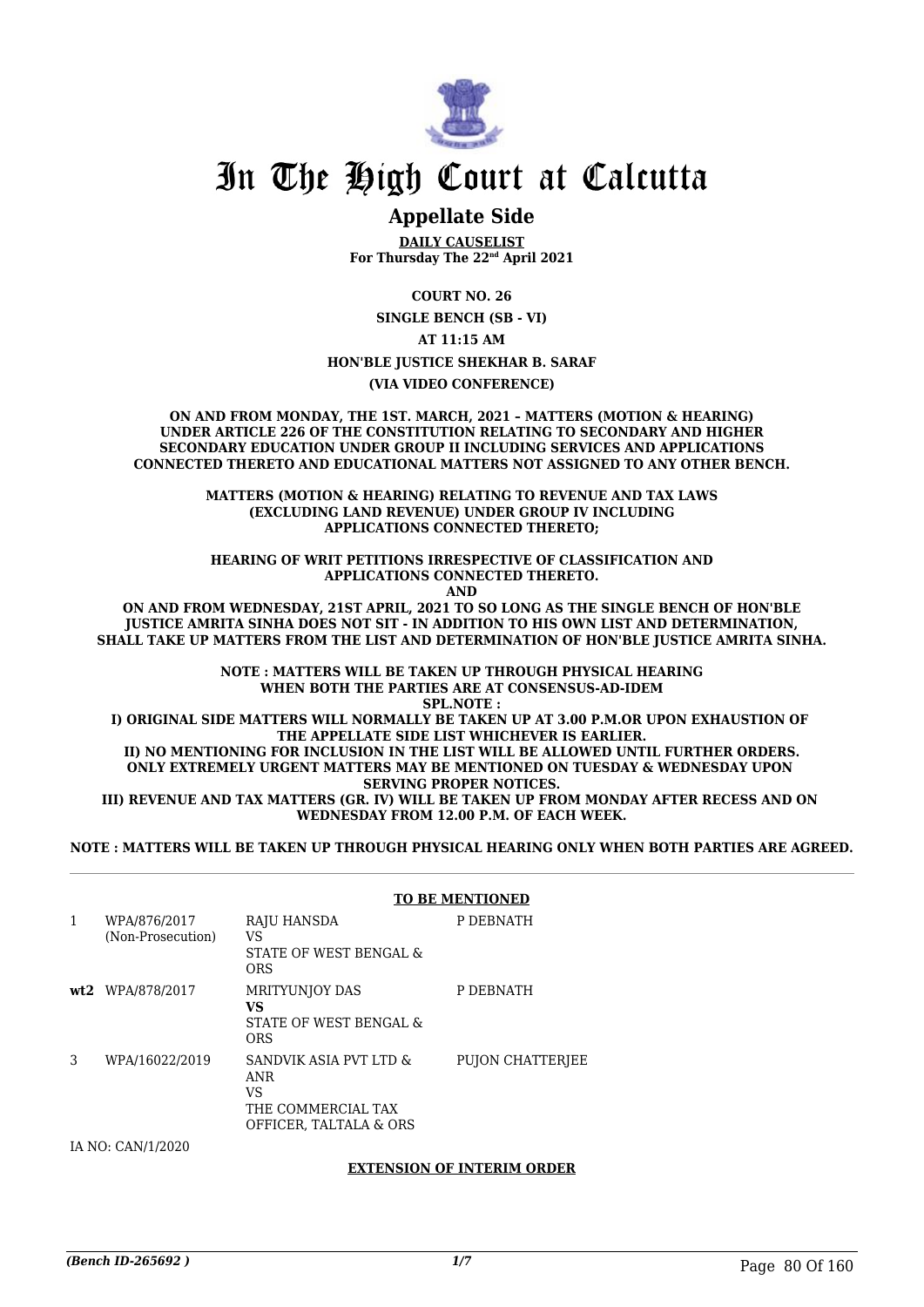| 4 | WPA/21840/2018                            | ALLIED ICD SERVICES LTD.<br>VS<br>COM. OF CUSTOMS(PREV)<br>WB & ORS. | AVIN SARKAR       |  |  |
|---|-------------------------------------------|----------------------------------------------------------------------|-------------------|--|--|
|   | IA NO: CAN/1/2020, CAN/2/2020, CAN/3/2020 |                                                                      |                   |  |  |
|   |                                           |                                                                      | <b>FOR ORDERS</b> |  |  |
| 5 | WPA/9432/2014<br>(H.R.A.)                 | ANTARA SAMADDER (BOSE)<br>VS                                         | TANUJA BASAK      |  |  |

| 6  | WPA/34100/2014<br>(H.S.)  | PARTHA PROTIM TARAFDAR<br>VS<br>STATE OF WEST BENGAL &<br><b>ORS</b>              | TANUJA BASAK        |
|----|---------------------------|-----------------------------------------------------------------------------------|---------------------|
| 7  | WPA/549/2015<br>(H.S.)    | PIJUSH BARAN DUTTA<br>VS.<br>STATE OF WEST BENGAL                                 | TANUJA BASAK        |
| 8  | WPA/3838/2015<br>(H.S.)   | SUNIRMAL GHOSH<br>VS.<br><b>STATE OF WEST BENGAL &amp;</b><br><b>ORS</b>          | TANUJA BASAK        |
| 9  | WPA/9799/2015<br>(H.S.)   | DIN MOHAMMAD SHEIKH<br>VS<br>STATE OF WEST BENGAL &<br><b>ORS</b>                 | TANUJA BASAK        |
| 10 | WPA/11407/2018<br>(H.S.)  | CHANDAN KUMAR JANA<br>VS<br><b>STATE OF WEST BENGAL &amp;</b><br><b>ORS</b>       | SAKTI PADA JANA     |
| 11 | WPA/11609/2018<br>(H.S.)  | RIMA MANDAL<br>VS<br>STATE OF WEST BENGAL &<br>ORS.                               | <b>TANUJA BASAK</b> |
| 12 | WPA/4844/2020<br>(H.S.)   | <b>ABDUL MAJIT</b><br>VS<br>STATE OF WEST BENGAL &<br><b>ORS</b>                  | SAKTI PADA JANA     |
| 13 | WPA/7003/2020<br>(H.R.A.) | DURGA CHOWDHURY<br><b>VS</b><br>STATE OF WEST BENGAL<br>AND ORS.                  | SOBHAN MAJUMDER     |
|    | IA NO: CAN/1/2020         |                                                                                   |                     |
| 14 | WPA/9328/2021<br>(H.R.A.) | POULOMI BOSE AND<br><b>OTHERS</b><br>VS<br>STATE OF WEST BENGAL<br>AND ORS.       | KOYEL BAG           |
| 15 | WPA/9330/2021<br>(H.R.A.) | DEBASMITA BANERJEE AND<br><b>OTHERS</b><br>VS<br>STATE OF WEST BENGAL<br>AND ORS. | KOYEL BAG           |
| 16 | WPA/9744/2021<br>(H.R.A.) | SUSMITA BASU MITRA AND<br>ANR<br><b>VS</b><br>STATE OF WEST BENGAL<br>AND ORS.    | JULEKHA KHATUN      |
| 17 | WPA/9846/2021<br>(H.R.A.) | MITA DAS AND ANR<br>VS<br>STATE OF WEST BENGAL<br>AND ORS.                        | KOYEL BAG           |

#### **MOTION**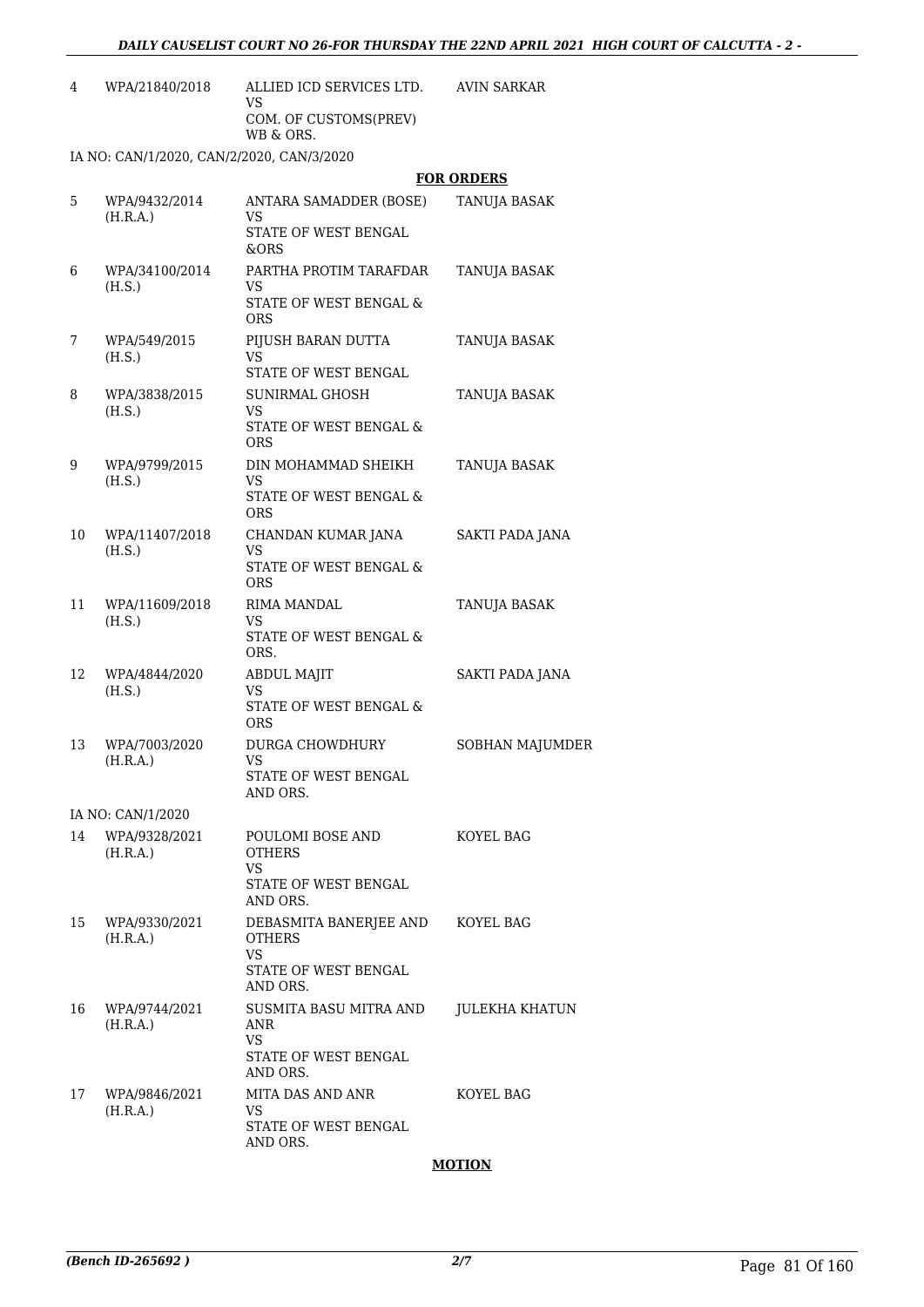| 18 | WPA/9801/2015  | MANAS KUMAR PATI<br>VS.<br><b>STATE OF WEST BENGAL &amp;</b>                    | PRADIP KUMAR GHOSH        |
|----|----------------|---------------------------------------------------------------------------------|---------------------------|
| 19 | WPA/9855/2019  | <b>ORS</b><br>ATM NAYEEMUL HAQUE<br>VS.<br>STATE OF WEST BENGAL &<br><b>ORS</b> | MARIA RAHAMAN             |
| 20 | WPA/15686/2019 | KALPITA MOITRA<br>(CHAKLADAR)<br>VS.<br>STATE OF WEST BENGAL &<br>ORS.          | SAMIRAN GIRI              |
| 21 | WPA/18177/2019 | SUMANTA CHAUDHURI<br>VS<br>STATE OF WEST BENGAL &<br><b>ORS</b>                 | <b>GOUTAM ACHARYA</b>     |
| 22 | WPA/19315/2019 | KISHORI MAITY<br>VS.<br>STATE OF WEST BENGAL &<br><b>ORS</b>                    | GOUTAM ACHARYA            |
| 23 | WPA/21151/2019 | SK. YAKUB HOSSAIN<br>VS.<br>STATE OF WEST BENGAL &                              | SABNAM SULTANA            |
| 24 | WPA/9396/2020  | <b>ORS</b><br>PRADIP KUMAR SARKAR<br>VS.<br>STATE OF WEST BENGAL                | DEBANWITA PRAMANIK        |
| 25 | WPA/3105/2021  | AND ORS.<br>SUROJIT MANDAL<br>VS.<br>STATE OF WEST BENGAL                       | SAKTIPADA JANA            |
| 26 | WPA/5544/2021  | AND ORS.<br>BINEETA PATNAYAK PADHI<br>VS.<br>UNION OF INDIA AND ORS.            | <b>SONAL SINHA</b>        |
| 27 | WPA/5710/2021  | HIMADRI CHOWDHURY<br>VS.<br>THE STATE OF WEST<br><b>BENGAL AND ORS</b>          | MANI SANKAR CHATTAPADHYAY |
| 28 | WPA/6459/2021  | MOUSUMI SARKAR SAU<br>VS<br>STATE OF WEST BENGAL<br>AND ORS.                    | NITYA GOPAL MUKHERJEE     |
| 29 | WPA/6588/2021  | KABERI BASU (GHOSH)<br>VS.<br>STATE OF WEST BENGAL<br>AND ORS.                  | RAMA HALDER (SANTRA)      |
| 30 | WPA/6694/2021  | NEMAI HEMROM AND ANR<br>VS<br>STATE OF WEST BENGAL<br>AND ORS.                  | SUBHAS JANA               |
| 31 | WPA/7619/2021  | TAPASI MANDAL<br>VS<br>STATE OF WEST BENGAL<br>AND ORS.                         | SOURAV PRASANNA MUKHERJEE |
| 32 | WPA/8648/2021  | ARUN KUMAR DAS<br>VS.<br>STATE OF WEST BENGAL<br>AND ORS.                       | <b>SIMA GHOSH</b>         |
|    |                |                                                                                 |                           |

#### **INTEREST ON GRATUITY**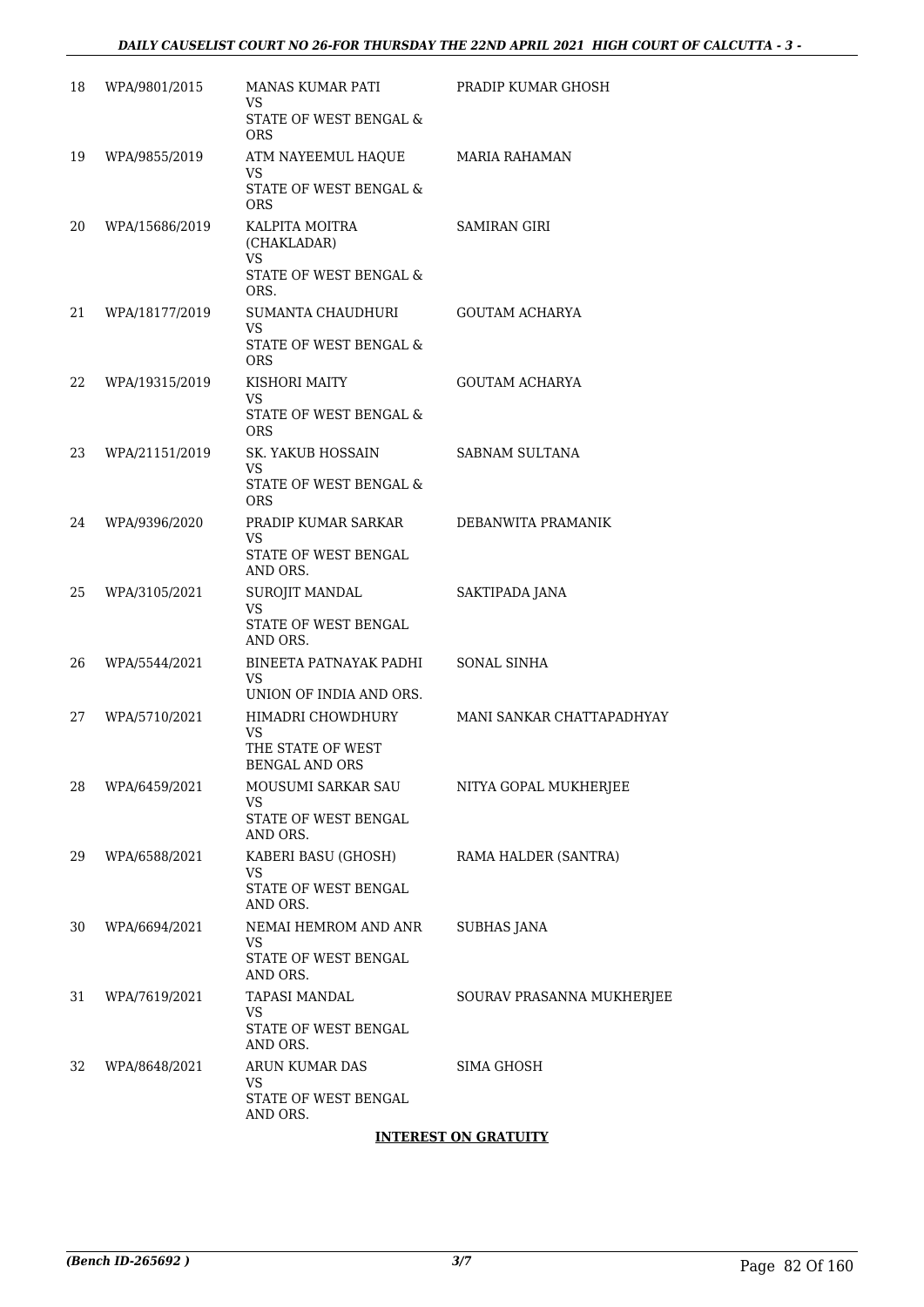| 33 | WPA/3748/2021 | <b>BASUDEV JANA</b><br>VS<br>STATE OF WEST BENGAL<br>AND ORS.                        | RAJLAKSHMI GHATAK         |
|----|---------------|--------------------------------------------------------------------------------------|---------------------------|
| 34 | WPA/4205/2021 | <b>SUBHRA SEN</b><br>VS<br>STATE OF WEST BENGAL<br>AND ORS.                          | SABITA KHUTIA BHUNYA      |
| 35 | WPA/4207/2021 | ASHAPURNA CHATTERJEE<br><b>VS</b><br>STATE OF WEST BENGAL<br>AND ORS.                | SABITA KHATIA (BHUNYA)    |
| 36 | WPA/4423/2021 | REKHA RANI RAY<br>VS<br>STATE OF WEST BENGAL<br>AND ORS.                             | <b>BANSHI BADAN MAITY</b> |
| 37 | WPA/7582/2021 | KAMALAKSHA RAY<br>VS<br>STATE OF WEST BENGAL<br>AND ORS.                             | KRISHNA PADA SANTRA       |
| 38 | WPA/7584/2021 | <b>SHIBA RANI PAN</b><br>VS<br>STATE OF WEST BENGAL<br>AND ORS.                      | ARPITA SAHA               |
| 39 | WPA/7590/2021 | <b>SHIBA RANI PAN</b><br>VS<br>STATE OF WEST BENGAL<br>AND ORS.                      | <b>SANDIP GHOSH</b>       |
| 40 | WPA/7593/2021 | KANANIKA CHAKRABARTY<br>VS<br>STATE OF WEST BENGAL<br>AND ORS.                       | SANDIP GHOSH              |
| 41 | WPA/7629/2021 | PRANATI DHARA AND<br><b>ANOTHER</b><br>VS<br><b>STATE OF WEST BENGAL</b><br>AND ORS. | KRISHNA PADA SANTRA       |
| 42 | WPA/7968/2021 | JAGADIS CHANDRA MAITI<br><b>VS</b><br>STATE OF WEST BENGAL<br>AND ORS.               | TAMAL TARU PANDA          |
| 43 | WPA/8161/2021 | RAMKRISHNA ROY<br>VS<br>STATE OF WEST BENGAL<br>AND ORS.                             | SABITA KHUTIA BHUNYA      |
| 44 | WPA/8164/2021 | MANAS KUMAR SAUTIA<br>VS<br>STATE OF WEST BENGAL<br>AND ORS.                         | SABITA KHUTIA BHUNYA      |
| 45 | WPA/8168/2021 | PANKAJ KUMAR SANA<br>VS.<br>STATE OF WEST BENGAL<br>AND ORS.                         | SABITA KHUTIA BHUNYA      |
| 46 | WPA/8171/2021 | <b>GITA MAITI DAS</b><br>VS<br>STATE OF WEST BENGAL<br>AND ORS.                      | SABITA KHUTIA BHUNYA      |
| 47 | WPA/8179/2021 | SK. MD. ABU TAHER<br>VS<br>STATE OF WEST BENGAL<br>AND ORS.                          | SABITA KHUTIA BHNUYA      |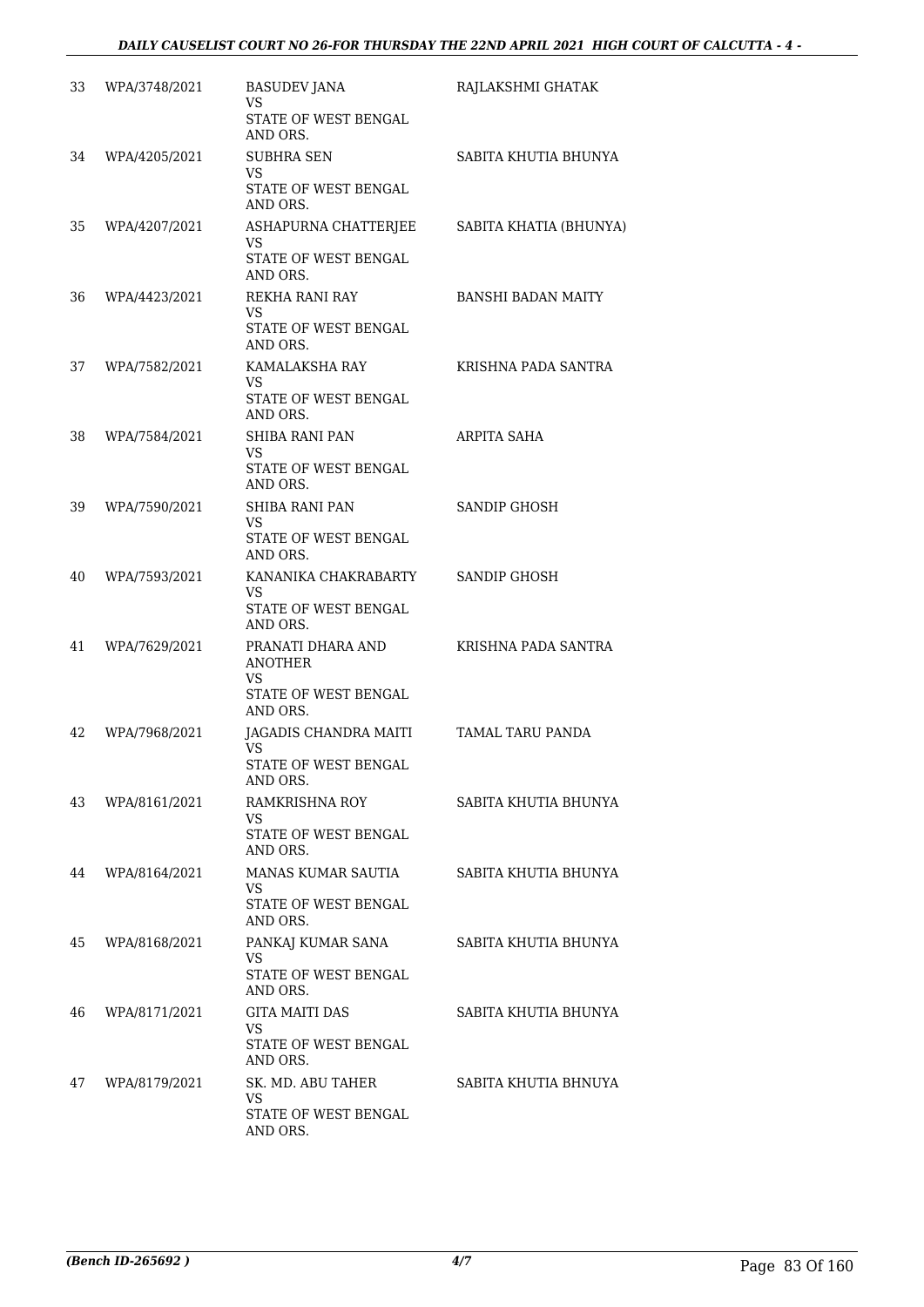| 48 | WPA/8254/2021 | REBA MANDAL<br>VS<br>STATE OF WEST BENGAL                                | SABITA KHUTIA BHUNYA      |
|----|---------------|--------------------------------------------------------------------------|---------------------------|
| 49 | WPA/8940/2021 | AND ORS.<br>PRABIR KUMAR KAYAL<br>VS<br>STATE OF WEST BENGAL<br>AND ORS. | <b>BANSHI BADAN MAITY</b> |
| 50 | WPA/8942/2021 | ABDUL MATIN MALLICK<br>VS<br>STATE OF WEST BENGAL<br>AND ORS.            | <b>BANSHI BADAN MAITY</b> |
| 51 | WPA/8943/2021 | NAMITA RANI SARDAR<br>VS<br>STATE OF WEST BENGAL<br>AND ORS.             | <b>BANSHI BADAN MAITY</b> |
| 52 | WPA/8946/2021 | ARCHANA ROY (PARUI)<br>VS<br>STATE OF WEST BENGAL<br>AND ORS.            | <b>BANSHI BADAN MAITY</b> |
| 53 | WPA/8947/2021 | <b>BANYA HALDER</b><br>VS<br>STATE OF WEST BENGAL<br>AND ORS.            | <b>BANSHI BADAN MAITY</b> |
| 54 | WPA/8949/2021 | GOUTAM KUMAR GIRI<br>VS<br>STATE OF WEST BENGAL<br>AND ORS.              | <b>BANSHI BADAN MAITY</b> |
| 55 | WPA/8950/2021 | KALPANA BAHADUR<br>VS<br>STATE OF WEST BENGAL<br>AND ORS.                | <b>BANSHI BADAN MAITY</b> |
| 56 | WPA/8951/2021 | ANADI BHUSHAN HALDER<br>VS<br>STATE OF WEST BENGAL<br>AND ORS.           | <b>BANSHI BADAN MAITY</b> |
| 57 | WPA/8953/2021 | SULATA MANDAL SAMANTA<br>VS.<br><b>STATE OF WEST BENGAL</b><br>AND ORS.  | <b>BANSHI BADAN MAITY</b> |
| 58 | WPA/8958/2021 | MANIK CHANDRA HALDER<br>VS.<br>STATE OF WEST BENGAL<br>AND ORS.          | BANSHI BADAN MAITY        |
| 59 | WPA/8962/2021 | <b>ASOKE KUMAR MAITY</b><br>VS<br>STATE OF WEST BENGAL<br>AND ORS.       | BANSHI BADAN MAITY        |
| 60 | WPA/8963/2021 | DILIP KR PURKAIT<br>VS<br>STATE OF WEST BENGAL<br>AND ORS.               | <b>BANSHI BADAN MAITY</b> |
| 61 | WPA/9031/2021 | AMAL KRISHNA MANDAL<br>VS.<br>STATE OF WEST BENGAL<br>AND ORS.           | SABITA KHUTIA             |
| 62 | WPA/9055/2021 | ASIT BARAN SAMANTA<br>VS<br>STATE OF WEST BENGAL<br>AND ORS.             | BANSHI BADAN MAITY        |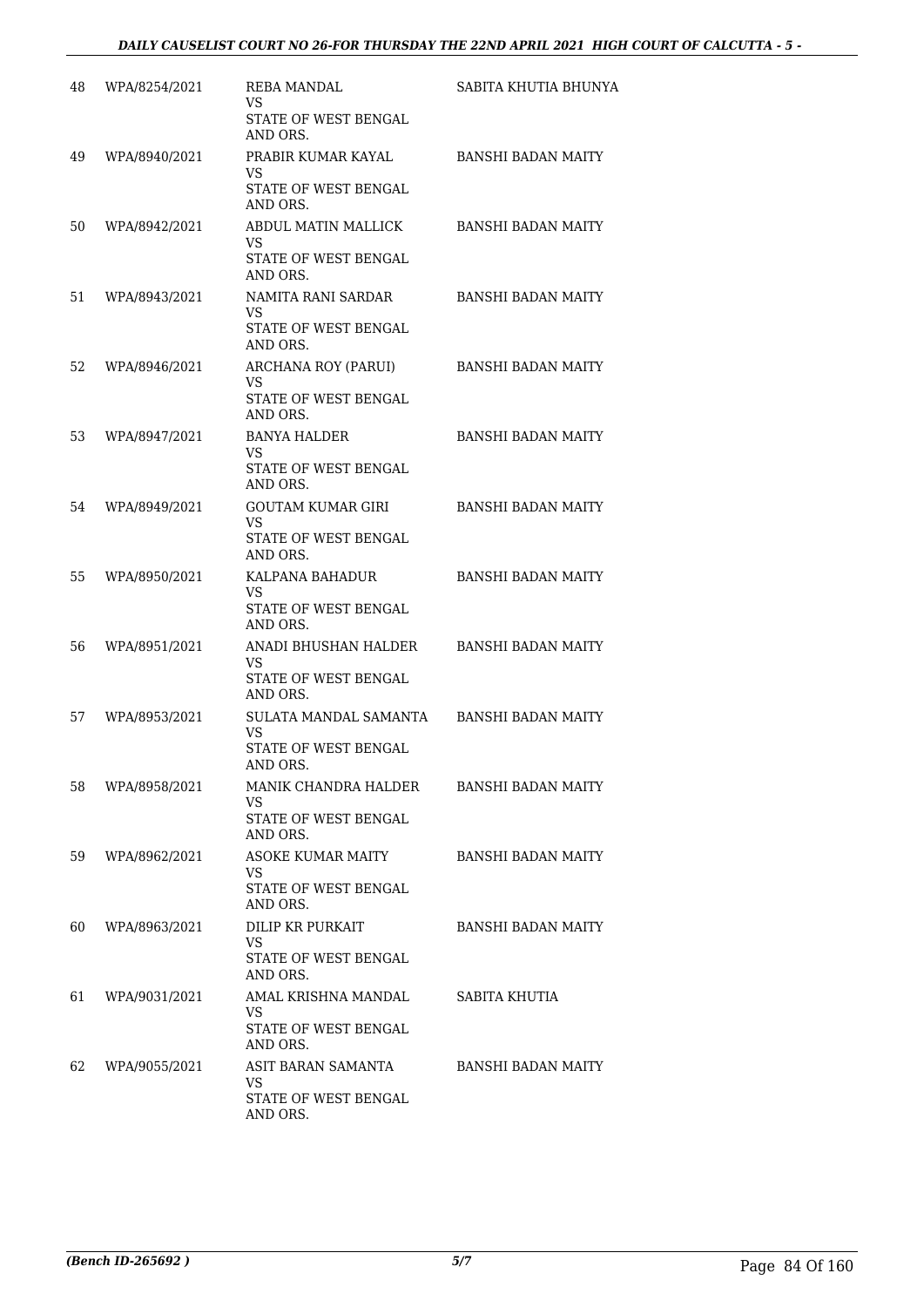| 63 | WPA/9062/2021 | ANIL CHANDRA KAYAL<br>VS                                   | <b>BANSHI BADAN MAITY</b> |
|----|---------------|------------------------------------------------------------|---------------------------|
|    |               | STATE OF WEST BENGAL<br>AND ORS.                           |                           |
| 64 | WPA/9066/2021 | SALAUDDIN LASKAR<br><b>VS</b><br>STATE OF WEST BENGAL      | <b>BANSHI BADAN MAITY</b> |
|    |               | AND ORS.                                                   |                           |
| 65 | WPA/9067/2021 | RAGHUNATH BAIDYA<br>VS<br>STATE OF WEST BENGAL<br>AND ORS. | <b>BANSHI BADAN MAITY</b> |
| 66 | WPA/9101/2021 | SABINA YEASMIN                                             | MANARANJAN SAHU           |
|    |               | VS<br>STATE OF WEST BENGAL<br>AND ORS.                     |                           |
| 67 | WPA/9103/2021 | MANIK CHANDRA DAS<br>VS<br>STATE OF WEST BENGAL            | SABITA KHUTIA (BHUNYA)    |
| 68 | WPA/9104/2021 | AND ORS.<br>SUNIRMAL CHANDRA DHARA<br><b>VS</b>            | <b>BANSHI BADAN MAITY</b> |
|    |               | STATE OF WEST BENGAL<br>AND ORS.                           |                           |
| 69 | WPA/9110/2021 | SANDHYA BHATTACHARYYA<br>VS<br>STATE OF WEST BENGAL        | <b>BANSHI BADAN MAITY</b> |
|    |               | AND ORS.                                                   |                           |
| 70 | WPA/9113/2021 | PUSPA MANDAL<br>VS<br>STATE OF WEST BENGAL                 | <b>BANSHI BADAN MAITY</b> |
| 71 | WPA/9116/2021 | AND ORS.<br>NAMITA KARMAKAR                                | <b>BANSHI BADAN MAITY</b> |
|    |               | VS<br>STATE OF WEST BENGAL<br>AND ORS.                     |                           |
| 72 | WPA/9121/2021 | <b>ARATI SARDAR</b><br>VS.                                 | <b>BANSHI BADAN MAITY</b> |
|    |               | <b>STATE OF WEST BENGAL</b><br>AND ORS.                    |                           |
| 73 | WPA/9123/2021 | BASISTADEB PRAMANIK<br>VS.<br>STATE OF WEST BENGAL         | BANSHI BADAN MAITY        |
|    |               | AND ORS.                                                   |                           |
| 74 | WPA/9140/2021 | <b>ASIMA MODAK</b><br>VS<br>STATE OF WEST BENGAL           | KRISHNA PADA SANTRA       |
| 75 | WPA/9148/2021 | AND ORS.<br>DIPTI SENGUPTA                                 | <b>BANSHI BADAN MAITY</b> |
|    |               | VS<br>STATE OF WEST BENGAL<br>AND ORS.                     |                           |
| 76 | WPA/9151/2021 | <b>SUSHILA BISWAS</b>                                      | BANSHI BADAN MAITY        |
|    |               | VS.<br>STATE OF WEST BENGAL<br>AND ORS.                    |                           |
| 77 | WPA/9152/2021 | RADHA BILASH SINHA<br>VS                                   | KRISHNA PADA SANTRA       |
|    |               | STATE OF WEST BENGAL<br>AND ORS.                           |                           |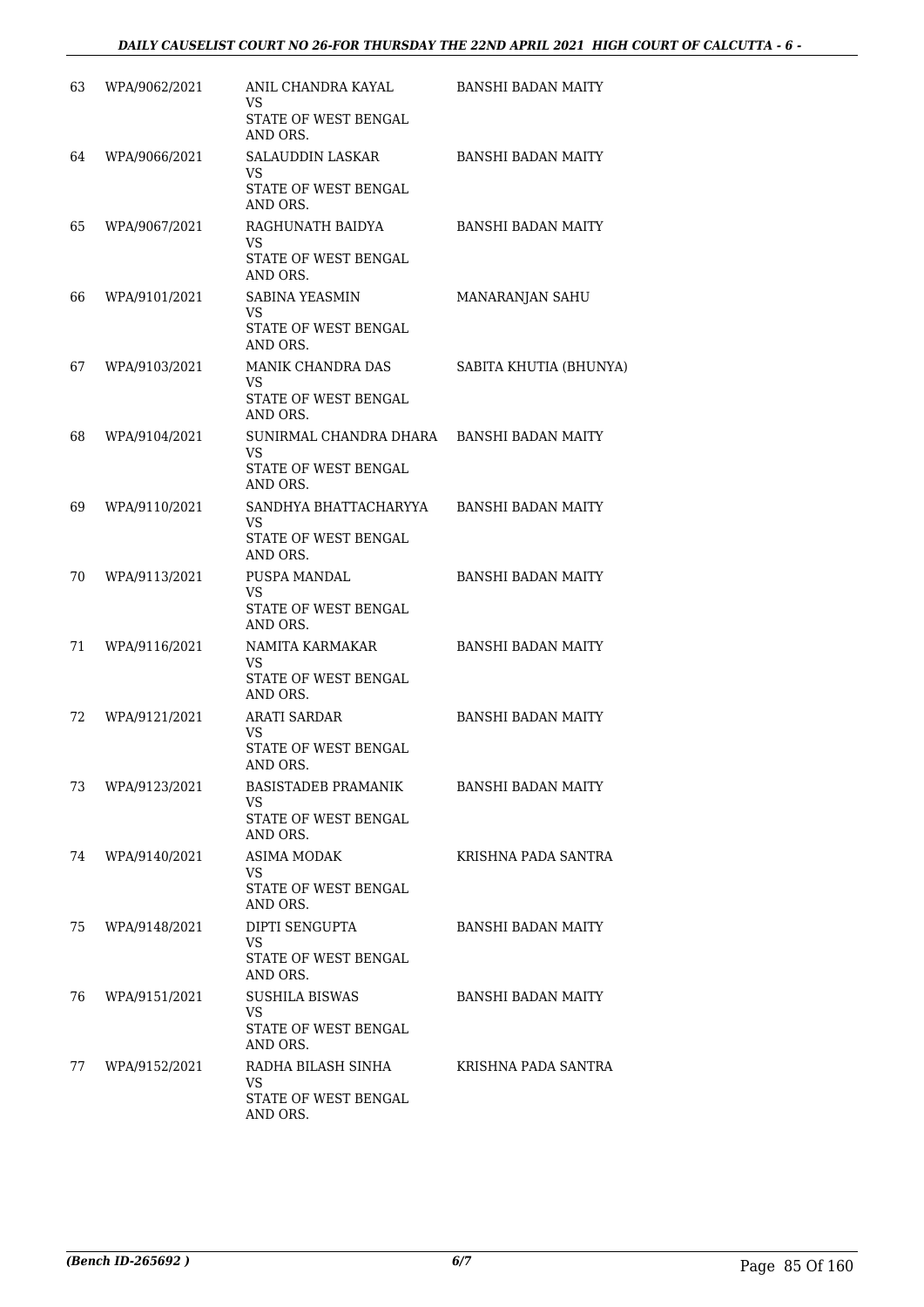| 78 | WPA/9153/2021 | RITA CHOWDHURY ROY<br>VS<br>STATE OF WEST BENGAL<br>AND ORS.     | SABITA KHUTIA                                           |
|----|---------------|------------------------------------------------------------------|---------------------------------------------------------|
| 79 | WPA/9156/2021 | SHYAMA PADA GAYEN<br>VS<br>STATE OF WEST BENGAL<br>AND ORS.      | RAJLAKSHMI GHATAK                                       |
| 80 | WPA/9161/2021 | MANORANJAN DAS<br>VS<br>STATE OF WEST BENGAL<br>AND ORS.         | SABITA KHUTIA                                           |
| 81 | WPA/9173/2021 | DIPTI SENGUPTA<br>VS<br>STATE OF WEST BENGAL<br>AND ORS.         | <b>BANSHI BADAN MAITY</b>                               |
| 82 | WPA/9176/2021 | DEBDATTA OJHA<br><b>VS</b><br>STATE OF WEST BENGAL<br>AND ORS.   | <b>BANSHI BADAN MAITY</b>                               |
| 83 | WPA/9179/2021 | ANJU RANI DATTA<br><b>VS</b><br>STATE OF WEST BENGAL<br>AND ORS. | <b>BANSHI BADAN MAITY</b>                               |
| 84 | WPA/9640/2021 | MANIKLAL HALDER<br>VS.<br>STATE OF WEST BENGAL<br>AND ORS.       | <b>BANSHI BADAN MAITY</b>                               |
| 85 | WPA/9643/2021 | SANDHYA NASKAR<br>VS<br>STATE OF WEST BENGAL<br>AND ORS.         | <b>BANSHI BADAN MAITY</b>                               |
| 86 | WPA/9659/2021 | TAPAS PRIYA HALDER<br>VS<br>STATE OF WEST BENGAL<br>AND ORS.     | <b>BANSHI BADAN MAITY</b><br>ADVBANSHIMAITY89@GMAIL.COM |
| 87 | WPA/9775/2021 | NUPUR GHOSH<br>VS.<br>STATE OF WEST BENGAL<br>AND ORS.           | <b>SANDIP GHOSH</b>                                     |
| 88 | WPA/9777/2021 | UTTARA MONDAL<br>VS<br>STATE OF WEST BENGAL<br>AND ORS.          | <b>SANDIP GHOSH</b>                                     |
| 89 | WPA/9784/2021 | TAMAL KANTI SARKAR<br>VS<br>STATE OF WEST BENGAL<br>AND ORS.     | <b>SUDIP SARKAR</b>                                     |
| 90 | WPA/9785/2021 | ASIM KUMAR ADHIKARI<br>VS.<br>STATE OF WEST BENGAL<br>AND ORS.   | <b>SUDIP SARKAR</b>                                     |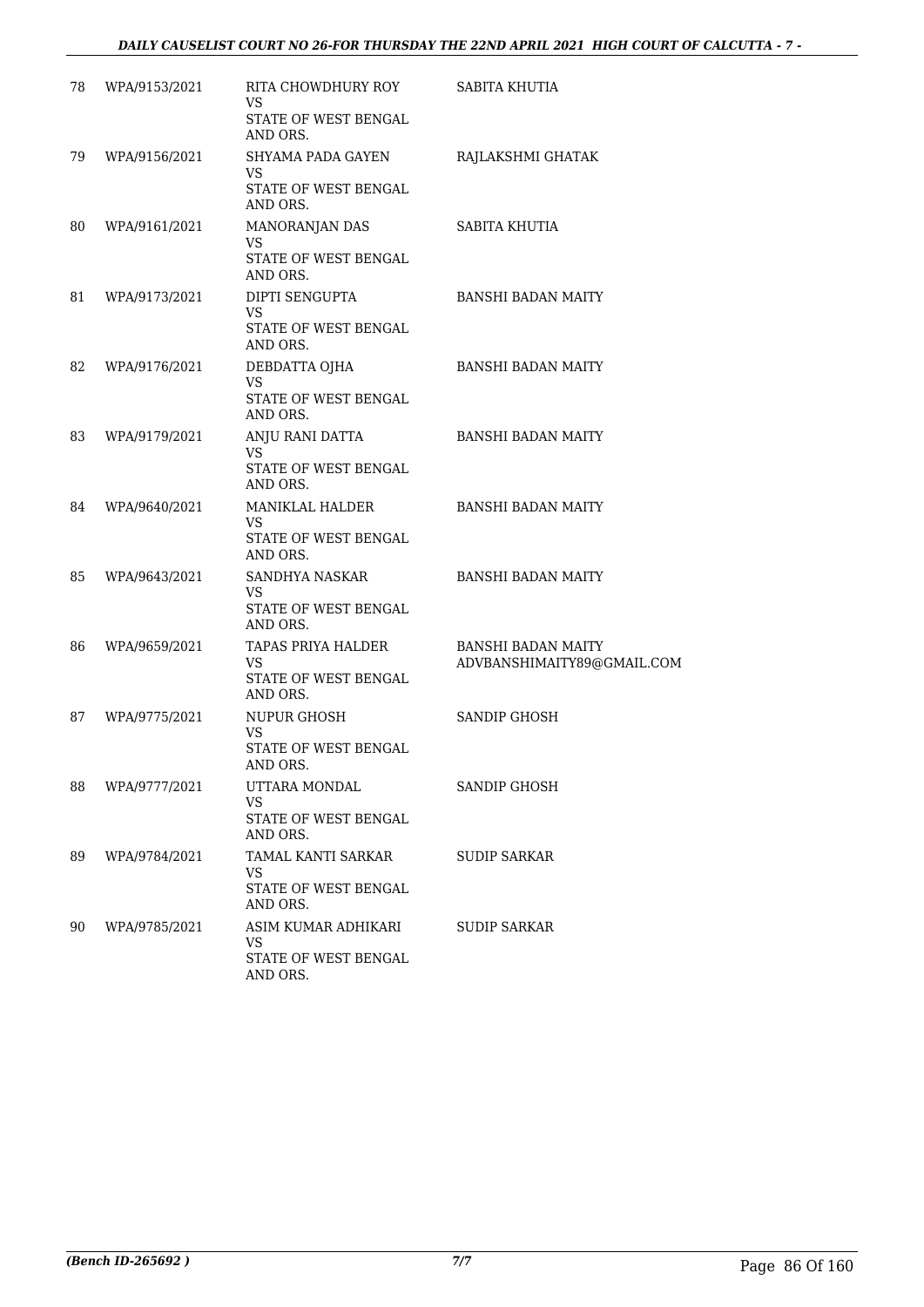

## **Appellate Side**

**DAILY CAUSELIST For Thursday The 22nd April 2021**

### **COURT NO. 19**

**SINGLE BENCH (SB - VIII)**

**AT 11:15 AM**

#### **HON'BLE JUSTICE SHAMPA SARKAR**

**(VIA VIDEO CONFERENCE)**

#### **ON AND FROM MONDAY, THE 11TH JANUARY, 2021 - ADMISSION AND HEARING OF CIVIL REVISION APPLICATIONS AND APPLICATIONS UNDER ARTICLE 227 OF THE CONSTITUTION INCLUDING APPLICATIONS CONNECTED THERETO [EXCLUDING CIVIL REVISIONS ARISING OUT OF TESTAMENTARY AND EJECTMENT / EVICTION SUITS AND PUBLIC PREMISES (UNAUTHORISED OCCUPANTS) ACT, 1971**

**NOTE : MENTIONING ONLY ON MONDAYS AT THE FIRST SITTING OF THE COURT.**

#### **SPECIAL NOTE : 1) NO PHYSICAL MENTIONING WILL BE ALLOWED.**

#### **SPECIAL NOTE : 2) MATTERS WHICH ARE NOT IN THE LIST BUT HAVE BEEN MENTIONED WILL BE TAKEN UP ON EVERY FRIDAY IN THE FIRST HALF.**

**SPECIAL NOTE : 3) MONDAY TO THURSDAY FIRST HALF "MOTIONS" WILL BE TAKEN UP SERIALLY.**

#### **TO BE MENTIONED**

| $\mathbf{1}$ | CO/1271/2020<br>(AT 12:50 P.M.)         | SUBHAS BARAI<br>VS.<br><b>MOUMITA MAITY</b>              | ANEEK PANDIT           |
|--------------|-----------------------------------------|----------------------------------------------------------|------------------------|
|              |                                         | <b>EXTENSION OF INTERIM ORDER</b>                        |                        |
|              |                                         | (AT 12:50 P.M.)                                          |                        |
| 2.           | CO/382/2019                             | CHANDAN BHUNIA<br>VS<br>SHIPRA ADDHYA & ANR              | AMIT KUMAR DUTTA       |
|              | IA NO: CAN/1/2019(Old No:CAN/5883/2019) |                                                          |                        |
| 3            | CO/3029/2019                            | <b>SABIR MONDAL</b><br>VS<br>UJJALA BIBI & ORS           | <b>JOY CHAKRABORTY</b> |
| 4            | CO/3239/2019                            | KAMAL KISHORE JHAWAR<br>VS<br>SUNIL JHAWAR & ORS         | SAYAN SINHA            |
| 5            | CO/3504/2019                            | GHULAM RASOOL & ORS<br>VS<br><b>SHIVJI RAM &amp; ORS</b> | <b>SAYAN SINHA</b>     |
|              | IA NO: CAN/1/2021                       |                                                          |                        |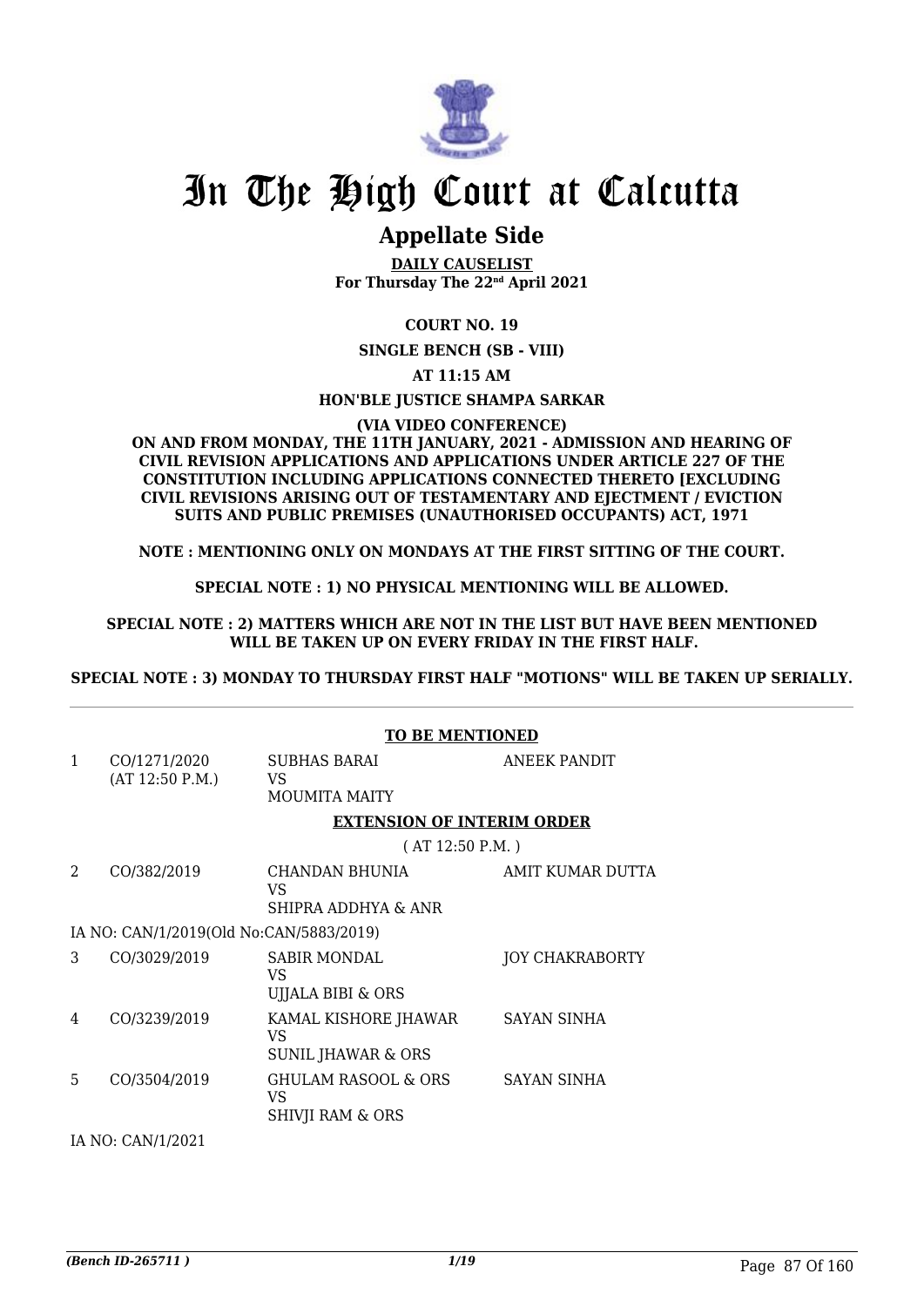| 6  | CO/3530/2019      | <b>HARADHAN SAHA</b><br><b>VS</b><br>TRIPURDESHWAR<br><b>MUKHERJEE &amp; ORS</b>                             | PRIYANKA SAHA                       |
|----|-------------------|--------------------------------------------------------------------------------------------------------------|-------------------------------------|
| 7  | CO/3706/2019      | KARTICK CHANDRA<br><b>GUCHHAIT</b><br>VS<br><b>MANUJA BIBI</b>                                               | <b>SUDIPTA ROY</b>                  |
|    | IA NO: CAN/1/2021 |                                                                                                              |                                     |
| 8  | CO/3889/2019      | JAHANARA BIBI<br>VS<br>KHALIL SHEIKH & ORS                                                                   | PRAJAAINI DAS                       |
| 9  | CO/4107/2019      | SHIB KINKAR GHOSH<br>VS<br><b>GOUTAM GHOSH</b>                                                               | PRIYANKA SAHA                       |
| 10 | CO/4125/2019      | M/S SOVA ISPAT ALLOYS<br>(MEGA PROJECTS) LTD<br><b>VS</b>                                                    | PRASUN GHOSH                        |
| 11 | CO/4192/2019      | W.B. S.E.D.C.L.<br>SUDHIR CHANDRA MALIK<br><b>VS</b><br><b>BEJOLI KOLEY &amp; ORS</b>                        | <b>SUHRID SUR</b>                   |
| 12 | CO/644/2020       | M/S ANANT TRADING<br><b>COMPANY &amp; ORS</b><br><b>VS</b><br>PUNJAB & SIN BANK                              | <b>RISHABHDUTTA</b><br><b>GUPTA</b> |
| 13 | CO/651/2020       | NIL KAMAL GHOSH & ANR<br><b>VS</b><br>KAZI MOHAMMAD ISRAIL &<br><b>ORS</b>                                   | <b>SMITA PAL</b>                    |
|    | IA NO: CAN/1/2020 |                                                                                                              |                                     |
| 14 | CO/1486/2020      | <b>SUBHAM SEN</b><br><b>VS</b><br>SEWITA NANDI ALIAS<br>SONALI NANDI                                         | SOUMYAJIT MISHRA                    |
| 15 | CO/1553/2020      | VALVOLINE CUMMINS PVT<br><b>LTD</b><br><b>VS</b><br>M/S ROADWINGS<br><b>INTERNATIONAL PVT LTD</b><br>AND ANR | SHREYA SINGH                        |
| 16 | CO/600/2021       | DISEN KANTI ROY<br><b>VS</b><br>ROSE VALLEY HOTELS AND<br>ENTERTAINMENT LTD AND<br><b>ORS</b>                | SUDIPTA DASGUPTA                    |
| 17 | CO/601/2021       | <b>REBA DAS</b><br><b>VS</b><br>ROSE VALLEY HOOTELS AND<br>ENTERTAINMENT LTD AND<br><b>ORS</b>               | SUDIPTA DASGUPTA                    |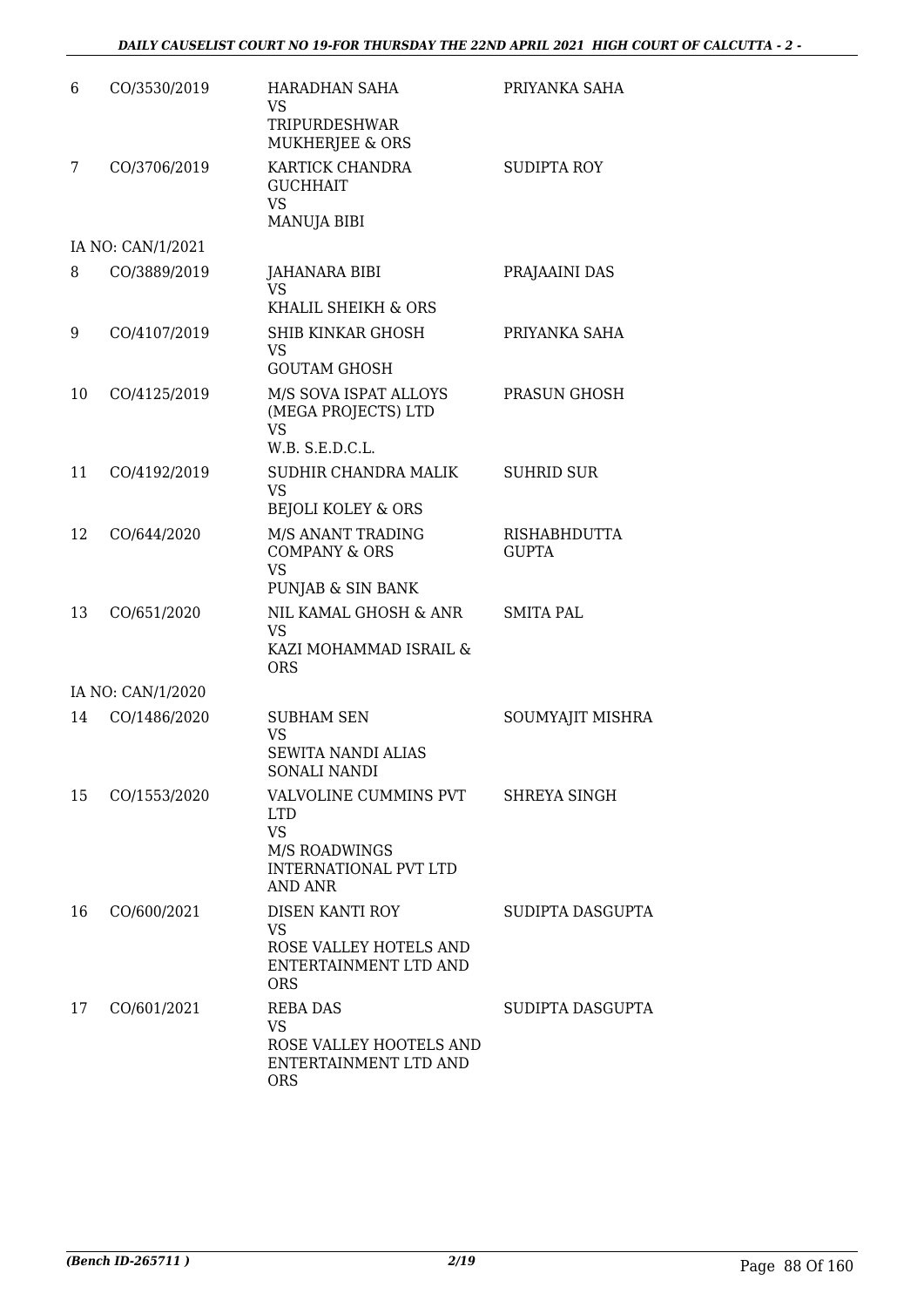| 18 | CO/602/2021                  | SADHAN CHANDRA DUTTA<br><b>VS</b><br>ROSE VALLEY HOTELS AND<br>ENTERTAINMENT PVT LTD<br>AND ORS | SUDIPTA DASGUPTA                |
|----|------------------------------|-------------------------------------------------------------------------------------------------|---------------------------------|
|    |                              | <b>URGENT MOTION</b>                                                                            |                                 |
| 19 | CO/1003/2021<br>(28/04/2021) | AVTAR SINGH AND OTHERS<br>VS                                                                    | AMAL KUMAR SAHA                 |
|    |                              | ABHISHEK DEBNATH AND<br><b>OTHERS</b>                                                           |                                 |
| 20 | CO/1014/2021<br>(28/04/2021) | R.N. RAO AND OTHERS<br><b>VS</b><br>ABHISEK DEBNATH AND<br><b>OTHERS</b>                        | AMAL KUMAR SAHA                 |
|    |                              | <b>URGENT MOTION 1</b>                                                                          |                                 |
| 21 | CO/630/2021                  | PRABHANGSHU KUMAR<br><b>MAITY</b><br><b>VS</b>                                                  | KAPIL CHANDRA<br><b>SHOO</b>    |
|    |                              | TUSHAR KANTI MAITY AND<br><b>ANR</b>                                                            |                                 |
| 22 | CO/793/2021                  | KRISHNENDU BHAKTO<br><b>VS</b>                                                                  | <b>SUBHOJIT SAHA</b>            |
|    |                              | TAPAS KUMAR MANNA AND<br><b>ORS</b>                                                             |                                 |
| 23 | CO/850/2021                  | DEVENDRA KUMAR MISHRA<br><b>VS</b>                                                              | <b>SRITA MUKHERJEE</b>          |
|    |                              | RAJENDRA KUAMR MISHRA<br><b>AND ORS</b>                                                         |                                 |
| 24 | CO/943/2021                  | BIRESWAR DUTTA AND ORS.<br>VS                                                                   | <b>SUMAN AGARWAL</b>            |
|    |                              | <b>GIRIDHARI SWARNAKAR</b><br>AND ORS.                                                          |                                 |
| 25 | CO/965/2021<br>(NTW)         | PUSHPA RANI BISWAS AND<br><b>ORS</b><br><b>VS</b>                                               | <b>BISWAJIT TIWARI</b>          |
|    |                              | SUBHASH MRIDHA AND ORS                                                                          |                                 |
| 26 | CO/982/2021                  | MANAS BHATTACHARYYA<br>AND ANR<br>VS                                                            | SWAGATA DATTA                   |
|    |                              | APURBA NASKAR AND ORS                                                                           |                                 |
| 27 | CO/994/2021                  | DEBJIT GHOSH<br>VS                                                                              | PINAKI RANJAN MITRA             |
|    |                              | <b>SONAI GHOSHJ</b>                                                                             |                                 |
| 28 | CO/1033/2021                 | TARUN GHOSH AND ORS<br>VS                                                                       | <b>SHALOMI BASU</b>             |
|    |                              | TAPATI ROY AND ORS                                                                              |                                 |
|    |                              | <b>FIXED MATTER</b>                                                                             |                                 |
|    |                              | ( (AT 2:00 P.M.) )                                                                              |                                 |
| 29 | CO/711/2020                  | SUNIL SEN @ SUNIL KUMAR<br><b>SEN</b><br><b>VS</b>                                              | CHANDRAMALA<br><b>MUKHERJEE</b> |
|    |                              | CHHANDA DUTTA & ORS                                                                             |                                 |
|    |                              | <b>NEW MOTION</b>                                                                               |                                 |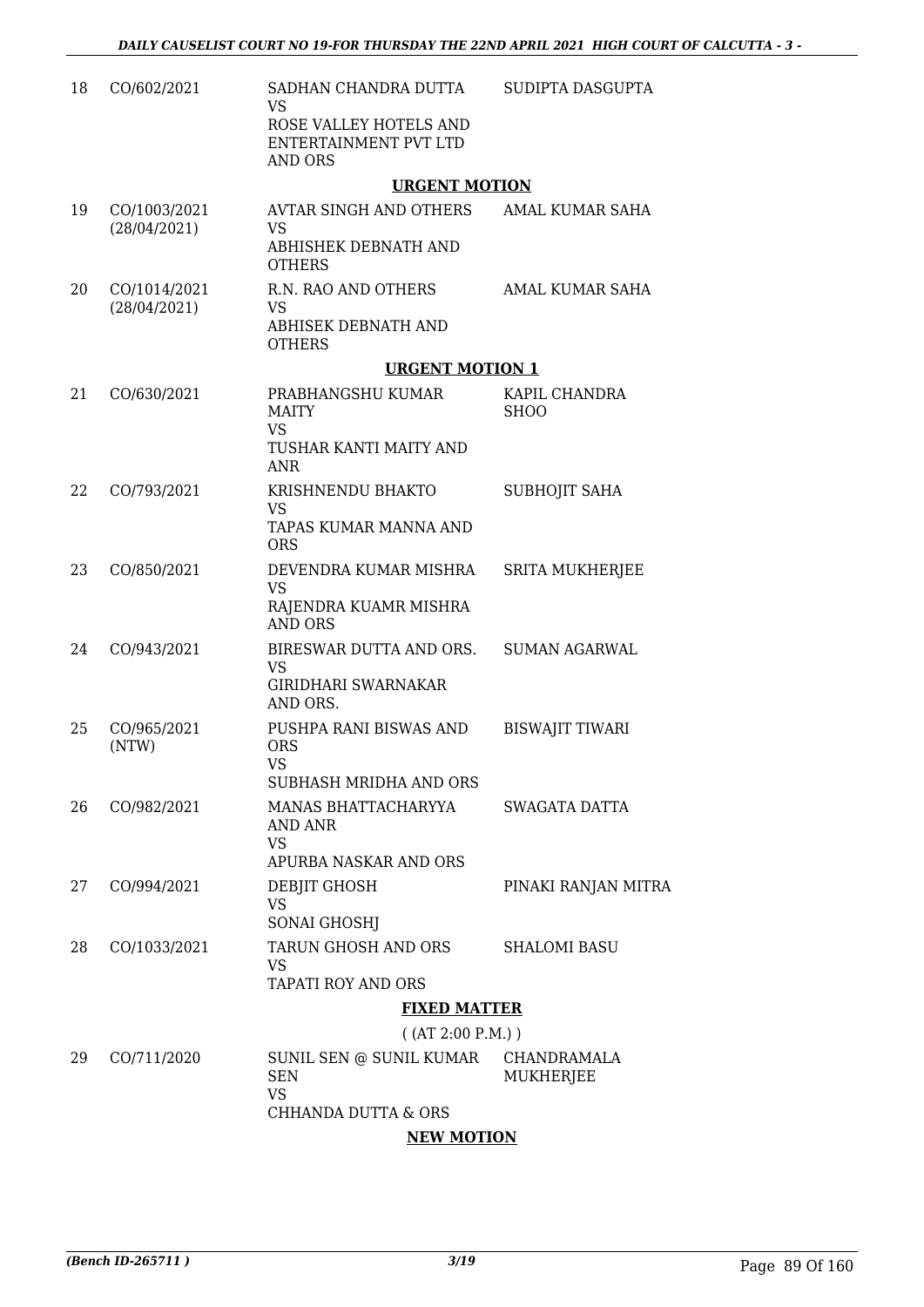| 30 | CO/416/2019                              | OM PRAKASH JHAWAR<br>VS<br>KANA DUTTA & ORS.                                         | REEMA COOMAR                         |
|----|------------------------------------------|--------------------------------------------------------------------------------------|--------------------------------------|
|    | IA NO: CAN/1/2019(Old No:CAN/12275/2019) |                                                                                      |                                      |
| 31 | CO/334/2020                              | SRIKANTA TANTUBAY<br>VS<br>SUKLA TANTUBAY & ANR.                                     | <b>SOUMIK GANGULI</b>                |
| 32 | CO/1340/2020                             | M/S.CASTLEWOOD(INDIA)<br>VS<br>LIFE INSURANCE<br><b>CORPORATION OF INDIA</b>         | MANWENDRA SINGH<br>YADAV             |
| 33 | CO/254/2021                              | PRANABESH MONDAL AND<br>ANOTHER<br>VS<br>INDRAPRASTHA DEVELOPER<br><b>AND OTHERS</b> | <b>SUBRATA</b><br>MOOKHERJEE         |
|    | IA NO: CAN/1/2021                        |                                                                                      |                                      |
| 34 | CO/288/2021                              | <b>GUNJAN JAISWAL</b><br><b>VS</b><br>SANJAY JAISWAL                                 | DIANA GHOSH<br><b>DASTIDAR</b>       |
| 35 | CO/443/2021                              | <b>SHAKIL ANJUM</b><br><b>VS</b><br><b>JAMIL ANJUM</b>                               | MD. GHALIB RIZWAN                    |
| 36 | CO/470/2021                              | KAZI EQUEBAL HOSSAIN<br><b>VS</b><br>JOGMAYA GHOSH AND ORS                           | DYUTIMAN BANERJEE                    |
| 37 | CO/490/2021                              | <b>SUKDEV SAHA@SUKDEB</b><br><b>SAHA</b><br><b>VS</b><br>TUSHAR KANTI SENGUPTA       | <b>MARY DUTTA</b>                    |
| 38 | CO/500/2021                              | <b>AMIT KAR</b><br>VS<br>KOYEL DEY (KAR)                                             | DEBASISH KAR                         |
| 39 | CO/509/2021                              | <b>SAILEN MUKHERJEE</b><br><b>VS</b><br><b>GOUTAM CHATTERJEE @</b><br><b>ASHOKE</b>  | <b>BARUN KUMAR</b><br><b>SAMANTA</b> |
| 40 | CO/511/2021                              | SOMNATH BHATTACHARJEE<br>AND ANR<br><b>VS</b><br>THE AUTHORISED OFFICER              | PRASANTA KUMAR<br>PARKRASHI          |
| 41 | CO/514/2021                              | SAROJ KUMAR NANDI<br>VS<br><b>GOURHARI NANDI</b>                                     | <b>SAGARMAY GHOSH</b>                |
| 42 | CO/541/2021                              | <b>BHOLANATH GOSWAMI</b><br>VS<br>HIRALAL KEDIA AND ORS.                             | AMITABHA GHOSH                       |
| 43 | CO/543/2021                              | <b>BIJOY KRISHNA BANERJEE</b><br>VS<br><b>DIPTI DAS</b>                              | SANKAR NARAYAN<br>SAHA               |
| 44 | CO/549/2021                              | A.N. JOHN PVT LTD<br>VS.<br>L.I.C.I. AND ANR                                         | MANWENDRA SINGH<br>YADAV             |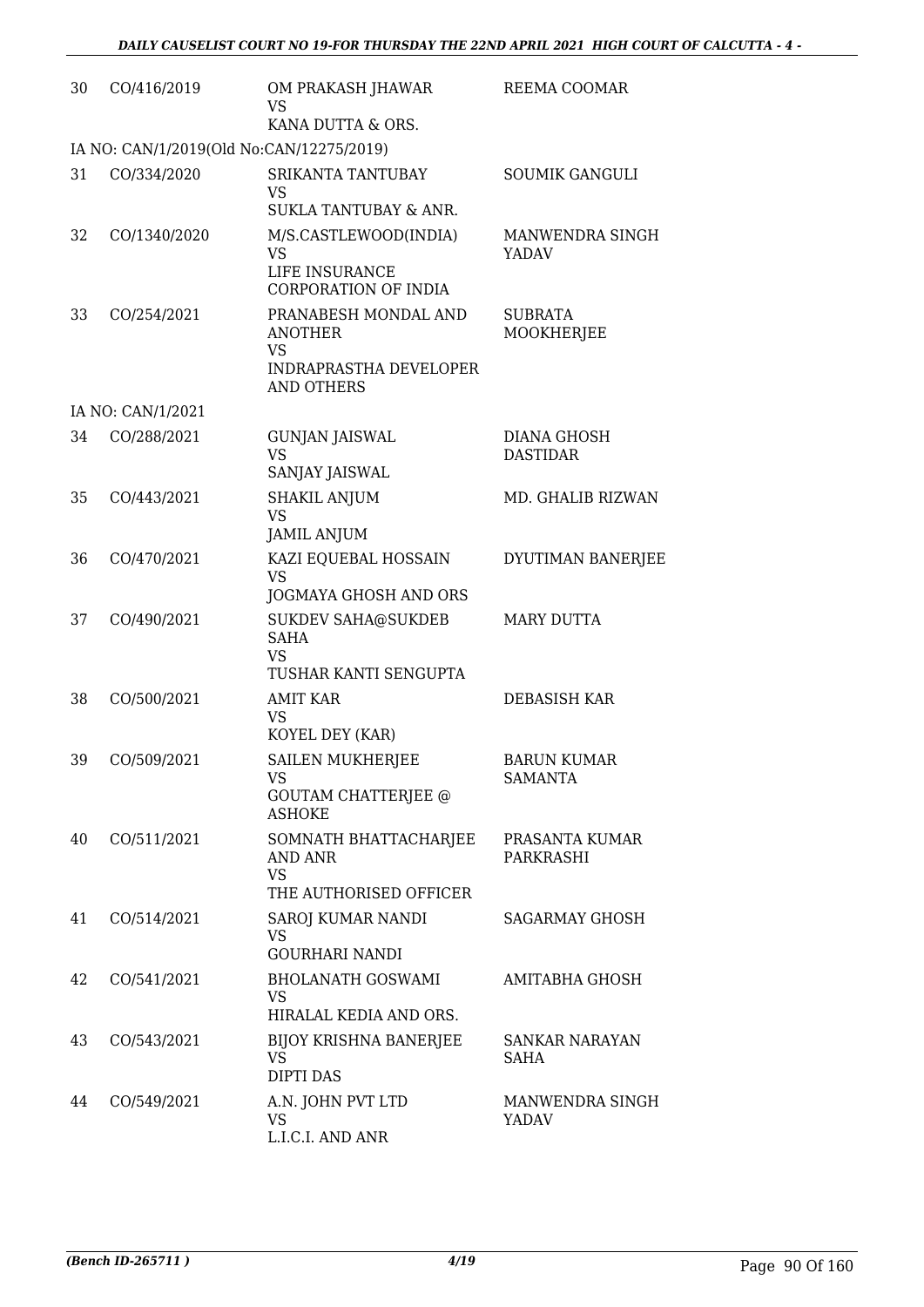| 45 | CO/558/2021 | SK. BOLDO @ SK. ABDUL<br><b>RASID</b><br><b>VS</b>                                                               | SK. TOSLIM ALI                        |
|----|-------------|------------------------------------------------------------------------------------------------------------------|---------------------------------------|
|    |             | MORJINA BEGUM                                                                                                    |                                       |
| 46 | CO/560/2021 | SIRAJ MOLLA<br><b>VS</b><br>SIDDIK MOLLA                                                                         | ALOK KUMAR POIRA                      |
| 47 | CO/566/2021 | HALIM CHOWDHURY AND<br><b>ANR</b><br><b>VS</b><br>AL HAJ HAZRAT MOULANA<br>SYED BISBAUL AREFIN AND<br><b>ORS</b> | MAHAMUDUL HASSAN                      |
| 48 | CO/576/2021 | <b>GEORGE DANIEL</b><br>VS.<br>MD. SHAMIM                                                                        | <b>SOHINI</b><br><b>BHATTACHARYYA</b> |
| 49 | CO/598/2021 | SANTOSH CHATTERJEE AND<br>ANR<br><b>VS</b><br>SUSHIL CHATTOPADHYAY<br><b>AND ORS</b>                             | TIRTHA PATI<br><b>ACHARYYA</b>        |
| 50 | CO/604/2021 | MRS MAMULI BISWAS<br>VS<br>THE MANAGER,<br>SAKTINAGAR SAMABAYA<br>KRISHI UNNYAN SAMITY<br><b>LTD</b>             | <b>DIGANTA DAS</b>                    |
| 51 | CO/605/2021 | TUHIN DAS<br><b>VS</b><br>CASTLE LIQUORS PVT LTD<br><b>AND ORS</b>                                               | <b>ASIF SOHAIL</b><br>TARAFDAR        |
| 52 | CO/609/2021 | ALOKE KUMAR BERA<br><b>VS</b><br>ASHIOKE KUMAR BERA AND<br><b>ORS</b>                                            | <b>SUDIPTA MONDAL</b>                 |
| 53 | CO/622/2021 | LAL MOHAN KULSI AND ANR<br>VS<br><b>SUNIL GHOSH AND ORS</b>                                                      | SUKUMAR SARKAR                        |
| 54 | CO/623/2021 | <b>MALATI PANDEY</b><br>VS.<br><b>IVA BERA AND ORS</b>                                                           | <b>SANDIP DAS</b>                     |
| 55 | CO/626/2021 | SUBHASH CHANDRA JANA<br>VS<br>NISHI KANTA JANA AND ORS                                                           | RADHASHYAM MAITI                      |
| 56 | CO/627/2021 | SYED ABDUL RAHAMNAN<br>VS<br>MOHAR DASCHOUDHURI                                                                  | PRADYOT KUMAR DAS                     |
| 57 | CO/628/2021 | <b>BAIJNATH MAHATO</b><br><b>VS</b><br>MANJU MAHATO                                                              | RAMESHWAR SINHA                       |
| 58 | CO/631/2021 | SUTAPA MUKHERJEE AND<br><b>ANR</b><br><b>VS</b><br>KAMAL KUMAR MUKHERJEE<br><b>AND ANR</b>                       | MANAS DASGUPTA                        |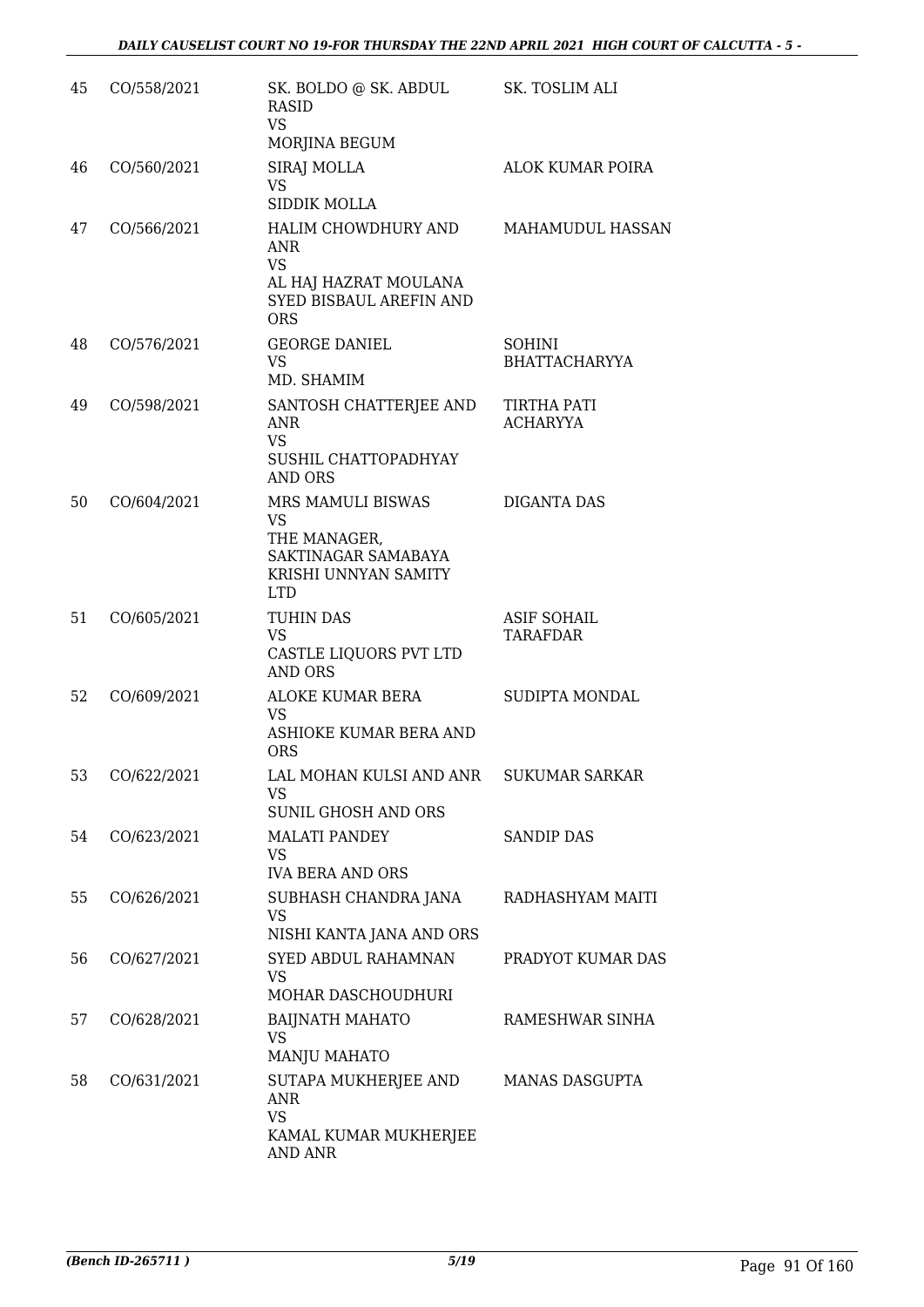| 59 | CO/636/2021 | MD ISHAQUE MADANI AND<br>ANR<br>VS<br><b>ABDUL LATIF SARKAR</b>                                                                                                                           | Shibasis Chatterjee                 |
|----|-------------|-------------------------------------------------------------------------------------------------------------------------------------------------------------------------------------------|-------------------------------------|
| 60 | CO/637/2021 | <b>BISWANATH DEY</b><br>VS<br>TAPAN KUNDU AND ORS                                                                                                                                         | <b>ABHIJIT RAY</b>                  |
| 61 | CO/638/2021 | LAV PAL LALIAS PRABIR PAL<br><b>AND ANR</b><br>VS<br>THE CHIEF EXECUTIVE<br><b>OFFICER</b>                                                                                                | SAGNIK CHATTERJEE                   |
| 62 | CO/641/2021 | SK. SAMSUR RAHMAN ALIAS<br><b>SHUMSUR RAHAMAN</b><br><b>VS</b><br>THE BOARD OF WAKF AND<br>ORS.                                                                                           | <b>SALMA SULTANA</b><br><b>SHAH</b> |
| 63 | CO/644/2021 | NUCLEAR PAUL<br>VS<br><b>MRIDULA BARMAN</b>                                                                                                                                               | <b>ANJANA BANERJEE</b>              |
| 64 | CO/647/2021 | SHAYAMA PRASAD POREL<br>VS<br>BASHANTI POREL AND ORS                                                                                                                                      | SK TOSLIM ALI                       |
| 65 | CO/648/2021 | SIRAJ MIDDYA AND ORS<br><b>VS</b><br><b>INSAN MIDDYA AND ORS</b>                                                                                                                          | SK TOSLIMA ALI                      |
| 66 | CO/654/2021 | SAYANTANI GHOSH<br><b>VS</b><br>SUKESH RANJAN KOLEY                                                                                                                                       | MAHABOOB AHMED                      |
| 67 | CO/658/2021 | SAJEDUR RAHAMAN REP BY<br>HASIBUR RAHAMAN AND<br><b>ORS</b><br><b>VS</b><br>MD NAJIRUDDIN AND ORS                                                                                         | <b>SAIFUL ALAM</b>                  |
| 68 | CO/659/2021 | sibrani ghosh since deceased<br>rep by bandana pal and ors<br>VS<br>barun chgakraborty and ans                                                                                            | diptendu majumder                   |
| 69 | CO/664/2021 | MAA MANGAL CHANDI<br>BRICK FIELD PVT LTD REP<br>BY MOHIT LAL GHOSH AND<br>ORS<br><b>VS</b><br>SMT ANJALI SINGH LEGAL<br><b>HAIR OF KANTA PRASAD</b><br>SINGH (DECEASED) AND<br><b>ORS</b> | <b>SREYA CHAKRABORTY</b>            |
| 70 | CO/666/2021 | <b>SUMAN ROY</b><br>VS<br><b>SUDESHNA ROY</b>                                                                                                                                             | SOVAN DASGUPTA                      |
| 71 | CO/667/2021 | shyamal kumar saha<br>VS<br>CHIEF EXECUTIVE OFFICER<br><b>BOARD OF WAKF WEST</b><br><b>BENGAL AND ORS</b>                                                                                 | <b>IFTEKAR MUNSHI</b>               |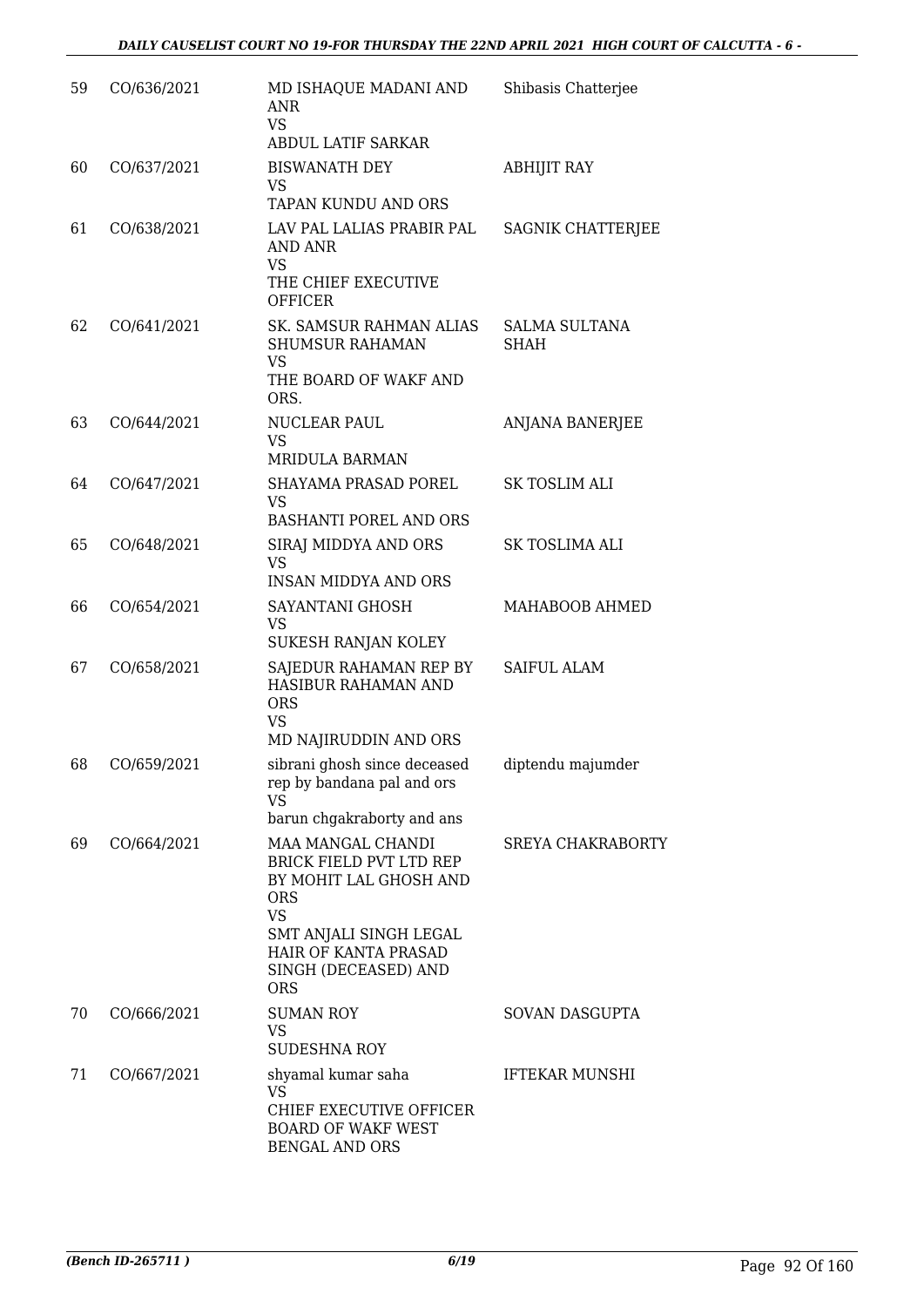| 72 | CO/668/2021 | <b>BIKASH DAS</b>                                                                                                         | <b>FATIMA HASSAN</b>           |
|----|-------------|---------------------------------------------------------------------------------------------------------------------------|--------------------------------|
|    |             | <b>VS</b><br>CHIEF EXECUTIVE OFFICER<br><b>BOARD OF WAKF AND ORS</b>                                                      |                                |
| 73 | CO/669/2021 | <b>DULAL SHAIKH</b><br>VS                                                                                                 | DEBABRATA ROY                  |
|    |             | CHIEF EXECUTIVE OFFIICER<br>OF WAKFS AND ORS                                                                              |                                |
| 74 | CO/670/2021 | SHIPRA GHOSH<br><b>VS</b><br>KAMAL NANDY AND ORS                                                                          | Omar Faruk Gazi                |
| 75 | CO/675/2021 | CHANDRANATH GANGULY                                                                                                       | SUBHAS CHANDAR                 |
|    |             | VS<br>RASHIDUL SK AND ANR                                                                                                 | <b>DUTTA</b>                   |
| 76 | CO/678/2021 | SASWATI MUKHOPADHAYA<br><b>VS</b>                                                                                         | PRAJAYINI DAS                  |
|    |             | TANMOY MUKHOPADHAYAY                                                                                                      |                                |
| 77 | CO/679/2021 | DIPAK HARI AND ORS<br><b>VS</b><br>RENU MOHTA AND ORS                                                                     | ASIS BHATTACHARYA              |
| 78 | CO/680/2021 | <b>BUJU SEKH ALIAS RUJU</b><br><b>SEKH</b><br><b>VS</b>                                                                   | <b>ANIRBAN DAS</b>             |
|    |             | AMIR SEKH AND ANR                                                                                                         |                                |
| 79 | CO/683/2021 | KAUSHALYA PANDEY<br>VS<br>JAHARLAL HATI AND ORS                                                                           | DEBJANI SENGUPTA               |
| 80 | CO/684/2021 | SANTOSH MAHATO AND ORS<br><b>VS</b><br><b>GANDHARAJ MAHATO LEGAL</b><br>HEIR OF KHANDU MAHATO<br>(SINCE DEACESED) AND ORS | Nemai Chandra Saha             |
| 81 | CO/685/2021 | KANU GOPAL DAS AND ORS<br>VS<br>SIRDHARTHA KRISHNA DAS<br><b>AND ORS</b>                                                  | SRIKANTA DATTA                 |
| 82 | CO/686/2021 | <b>BANDANA DAS</b><br>VS                                                                                                  | SUSHANTA KUMAR<br>LAHA         |
|    |             | MANJU SEN AND ORS                                                                                                         |                                |
| 83 | CO/688/2021 | HASNEHARA BIBI AND ORS<br>VS<br>CHANDBANU BIBI, LEGAL<br><b>HEIR OF TAHID</b><br>MIRZA(DECEASED) AND ORS                  | MD. YAMIN ALI                  |
| 84 | CO/690/2021 | REHANA KHATUN<br>VS<br><b>ARUNIMA AHMED</b>                                                                               | <b>SUKANTA DAS</b>             |
| 85 | CO/694/2021 | ARUP RATAN GOOPTU<br>VS<br><b>ANIL RATHI</b>                                                                              | <b>GARGI MANNA</b>             |
| 86 | CO/696/2021 | NIMAI MONDAL @ NIMAI<br>CHANDRA MONDAL AND<br><b>OTHERS</b><br><b>VS</b><br><b>JOYDEB PAL</b>                             | SALONI<br><b>BHATTACHARJEE</b> |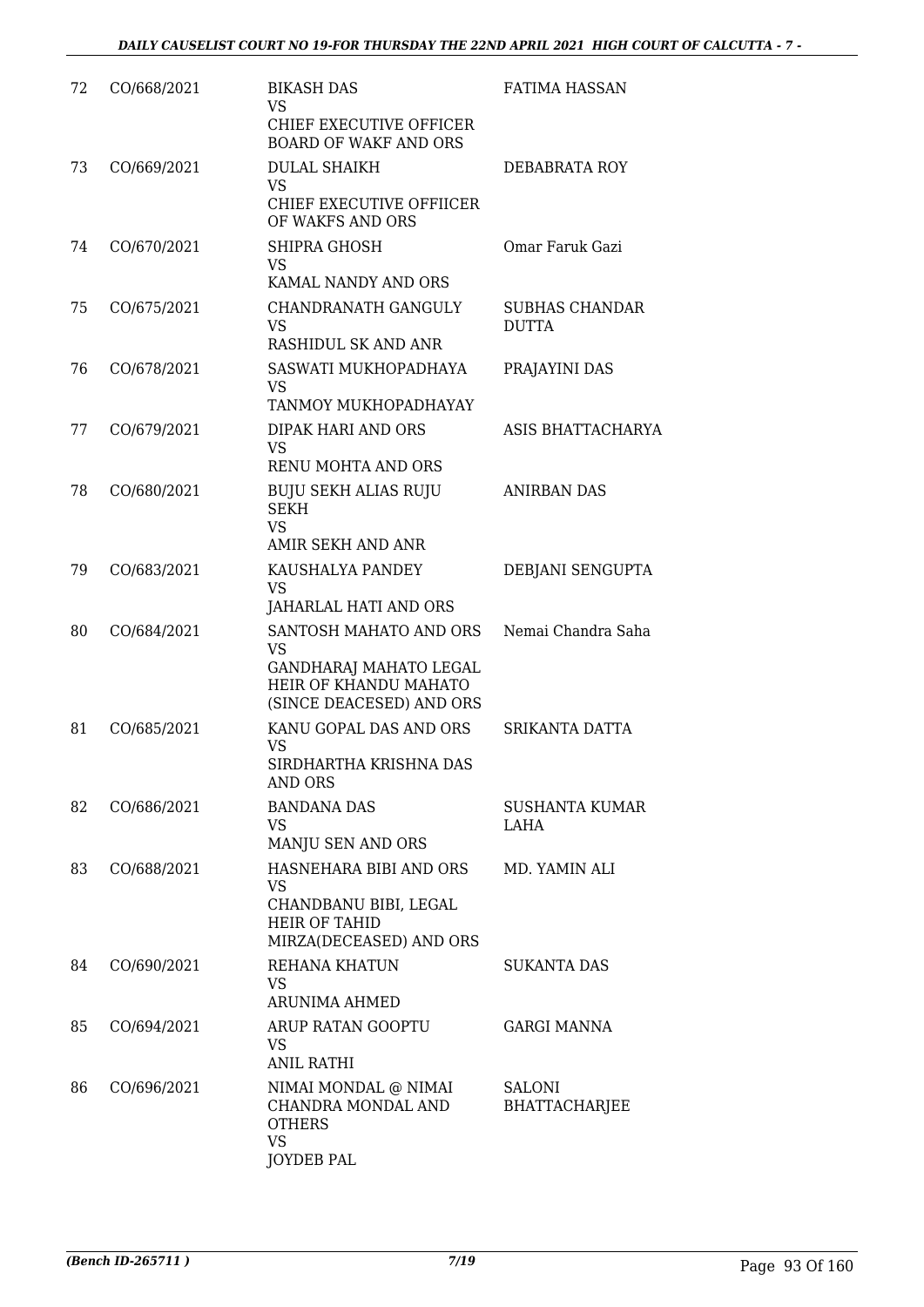| 87 | CO/699/2021 | <b>HEMARUN SANYAL</b><br>VS.<br>HIRAK SANYAL AND ORS.                                                              | <b>SUBHAJIT</b><br><b>CHATTOPADHYAY</b> |
|----|-------------|--------------------------------------------------------------------------------------------------------------------|-----------------------------------------|
| 88 | CO/701/2021 | SURAJIT SADHUKHAN<br>VS<br>ASIF KHAN ALIAS NABI<br><b>KHAN</b>                                                     | MS FATIMA HASSAN                        |
| 89 | CO/704/2021 | MANJU SHAW AND ORS<br><b>VS</b><br>ALPANA GANGULY AND ORS                                                          | ASISH KUMAR DUTTA                       |
| 90 | CO/707/2021 | PRABHAS MONDAL<br>VS                                                                                               | AMAL KUMAR SAHA                         |
| 91 | CO/709/2021 | SHIKHA BARUI AND OTHERS<br>NIRAPADA HAZRA AND<br><b>OTHERS</b><br><b>VS</b><br>SEKH SARFUDDIN AND<br><b>OTHERS</b> | ANIRBAN DUTTA                           |
| 92 | CO/713/2021 | NIRAPADA HAZRA AND<br><b>OTHERS</b><br><b>VS</b><br><b>SEKH SARFUDDIN AND</b>                                      | ANIRBAN DATTA                           |
| 93 | CO/715/2021 | <b>OTHERS</b><br><b>SUKUMAR SETH AND</b><br><b>OTHERS</b><br><b>VS</b><br>REKHA SHARMA AND<br><b>OTHERS</b>        | <b>GOUR BARAN SAU</b>                   |
| 94 | CO/722/2021 | MEGHNAD MONDAL<br><b>VS</b><br>MANORANJAN KALI AND<br><b>ORS</b>                                                   | <b>SUJJIT BHUNIA</b>                    |
| 95 | CO/723/2021 | THE KOLKATA MUNICIPAL<br><b>CORPORATION</b><br><b>VS</b><br>M/S. REDROSE DEVELOPERS<br><b>PVT LTD</b>              | <b>DWIJADAS</b><br><b>CHAKRABORTY</b>   |
| 96 | CO/725/2021 | THE KOLKATA MUNICIPAL<br>CORP.<br><b>VS</b><br>SUMIT CHOWDHURY AND<br>ANR                                          | DWIJADAS<br><b>CHAKRABORTY</b>          |
| 97 | CO/728/2021 | AMIT KUMAR PRADHAN<br>VS<br>TRIPTI PRADHAN NEE<br><b>DEBNATH</b>                                                   | <b>GOPAL MONDAL</b>                     |
| 98 | CO/729/2021 | DILIP ADHIKARY<br><b>VS</b><br>PAROMITA ADHIKARY                                                                   | MUKESH KUMAR<br>SAHA                    |
| 99 | CO/730/2021 | THE KOLKATA MUNICIPAL<br>CORPORATION<br><b>VS</b><br>M/S. GOPAL RESIDENCY                                          | DWIJADAS<br><b>CHAKRABORTY</b>          |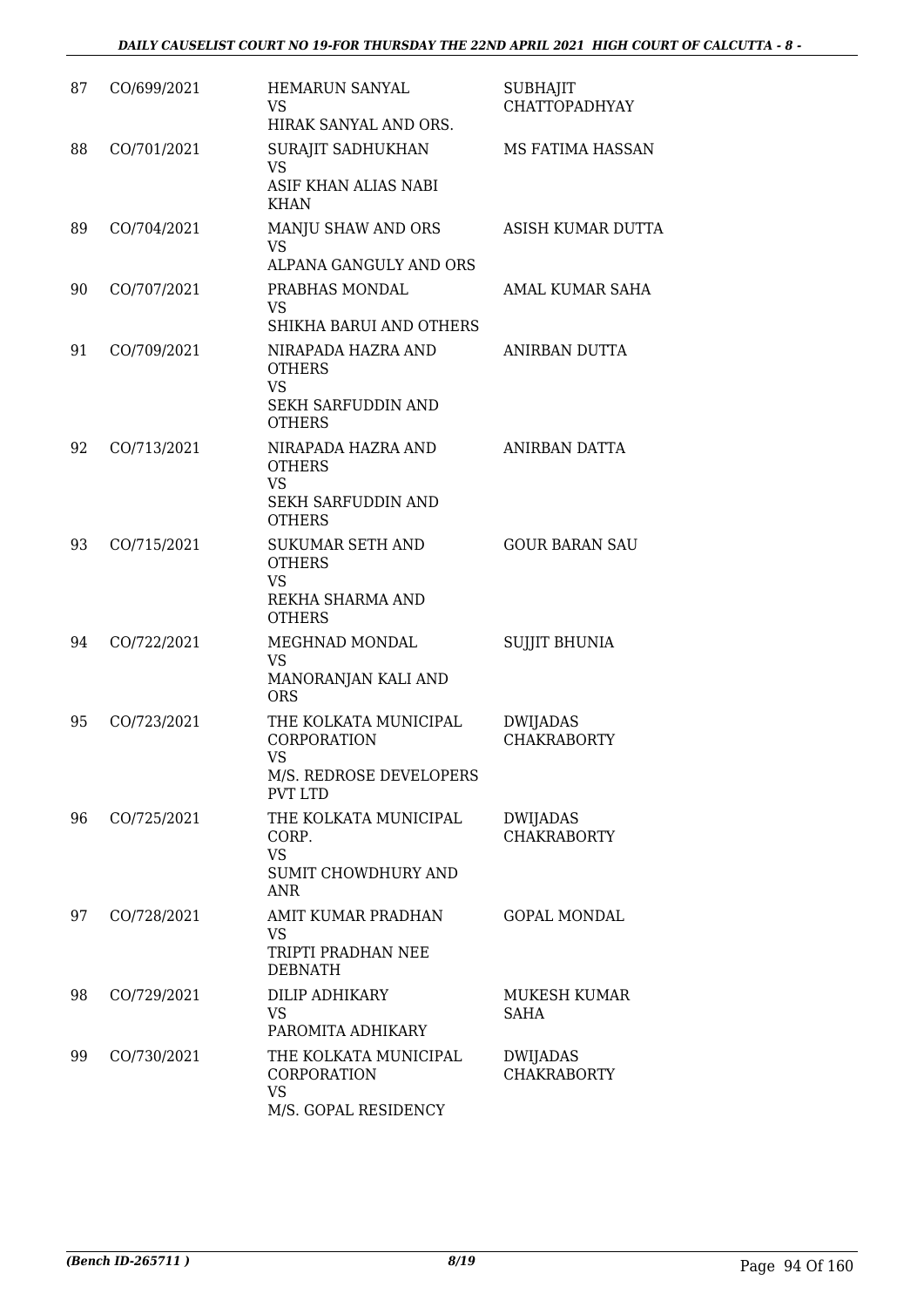|     | 100 CO/734/2021 | <b>MILAN MANDAL</b><br>VS<br>KUTTU MANDAL AND ORS                               | SURANJAN MANDAL                       |
|-----|-----------------|---------------------------------------------------------------------------------|---------------------------------------|
|     | 101 CO/735/2021 | <b>RAJAN GUPTA</b><br>VS.<br>SUBHAS CHANDRA GUPTA<br>AND ORS                    | SUBRATA<br><b>BHATTACHARYA</b>        |
|     | 102 CO/738/2021 | SASTHI MANDAL<br>VS<br>SANJITA DAS                                              | MUSHARAF ALAM SK                      |
|     | 103 CO/739/2021 | M/S DELTA LIMITED<br><b>VS</b><br>HARADHAN PANTU AND ANR                        | <b>AMRITA PANDEY</b>                  |
|     | 104 CO/740/2021 | M/S DELTA LTD<br><b>VS</b><br>MADHABA NANDA AND ANR                             | <b>AMRITA PANDEY</b>                  |
|     | 105 CO/741/2021 | M/S DELTA LIMITED<br><b>VS</b><br>KAMAL KRISHNA BOSE AND<br>ANR                 | <b>AMRITA PANDEY</b>                  |
| 106 | CO/743/2021     | M/S DELTA LTD<br><b>VS</b><br><b>JIGIRA SK AND ANR</b>                          | <b>AMRITA PANDEY</b>                  |
|     | 107 CO/747/2021 | <b>SUNDAR YADAB</b><br><b>VS</b><br>GITA RAJBHAR                                | RAJNIL MUKHERJEE                      |
|     | 108 CO/751/2021 | <b>AMARESH SAHA</b><br><b>VS</b><br>SAMARESH SAHA                               | DEBASREE DHAMALI                      |
| 109 | CO/753/2021     | MD ISHA AND ORS<br><b>VS</b><br>FIROJ ALI                                       | NILANJAN ADHIKARI                     |
| 110 | CO/755/2021     | CHAITANYA MONDAL<br>VS<br><b>GUDAR MANDAL AND ORS</b>                           | <b>JAKIR HOSSAIN</b>                  |
|     | 111 CO/760/2021 | POLLY GHOSH<br><b>VS</b><br>KALPANA DUTTA AND ANR                               | ABHIRUP<br><b>CHAKRABORTY</b>         |
|     | 112 CO/766/2021 | CALICUT ENGINEERING<br><b>WORKS LIMITED</b><br><b>VS</b><br>ALOK JHA AND ORS.   | RITTICK CHOWDHURY                     |
|     | 113 CO/767/2021 | SADHANA BOSE<br>VS<br>CHANDANA ROY NEE MITRA<br>AND ANR                         | SOMNATH GHOSHAL                       |
|     | 114 CO/768/2021 | RASHID ALI MOLLA AND<br><b>ORS</b><br><b>VS</b><br><b>BOARD OF WAKF AND ORS</b> | <b>BHUSHAN JAIN</b>                   |
|     | 115 CO/776/2021 | <b>RAJASHREE RAY</b><br>BANDYOPADHYAY<br>VS<br>PARTHA SARATHI ROY               | <b>SOHINI</b><br><b>BHATTACHARYYA</b> |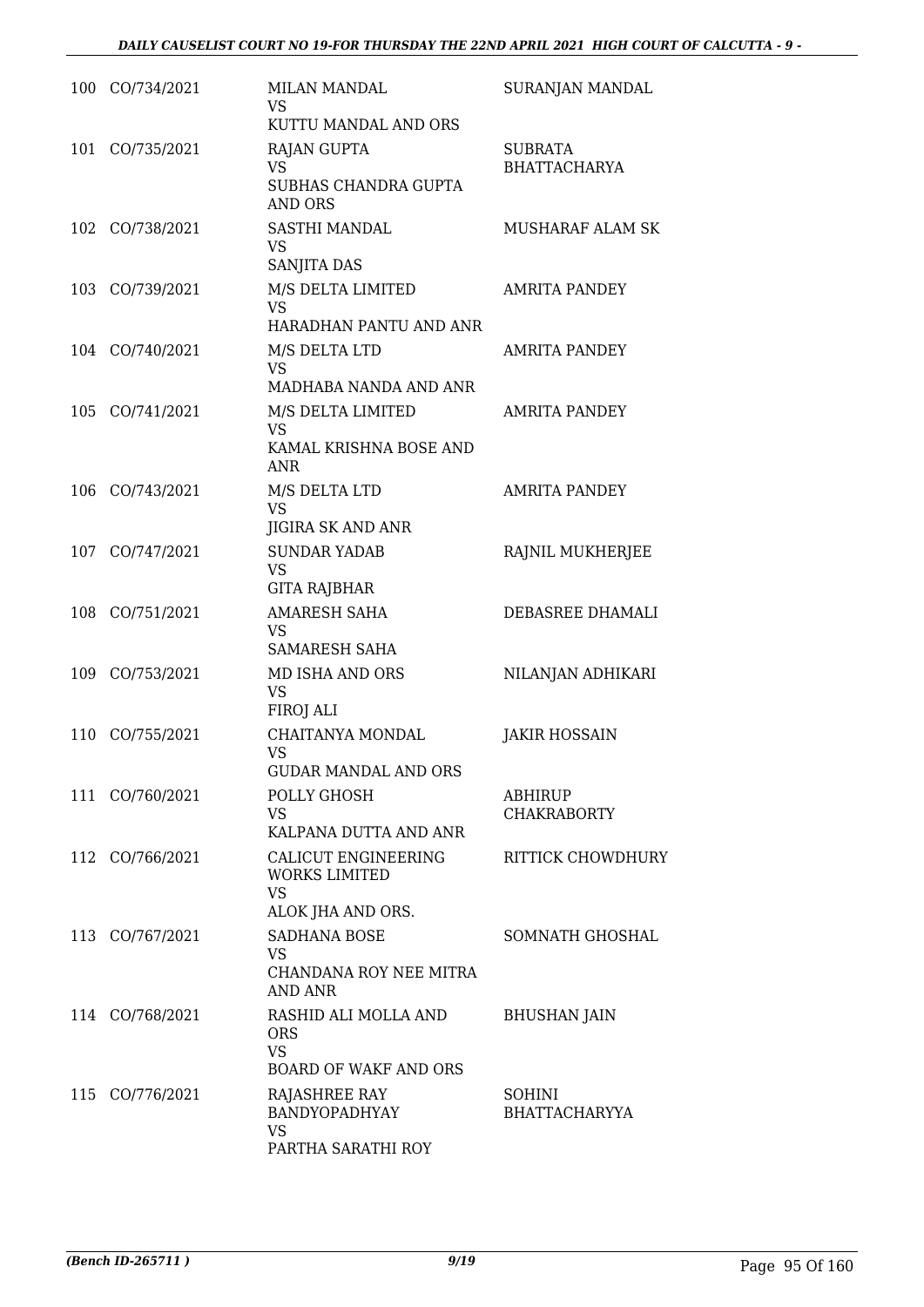|     | 116 CO/780/2021 | RAMAPRASAD HATI AND<br>ORS.<br><b>VS</b><br>TAPAS MONDAL AND ORS.                                                | <b>SWETANK RAI</b>                  |
|-----|-----------------|------------------------------------------------------------------------------------------------------------------|-------------------------------------|
|     | 117 CO/785/2021 | SK. ABDUL ODUD ALI<br>VS.<br>EMANULLA KHAN AND ORS.                                                              | ARITRA SHANKAR RAY                  |
| 118 | CO/788/2021     | MADHUSUDAN CHANDRA<br>AND ORS.<br><b>VS</b><br>SRI SRI NRADHA KRISHNA<br><b>JUGAL MURTI</b>                      | <b>RITAM CHOWDHURY</b>              |
|     | 119 CO/789/2021 | <b>BIJAN BEHARI ROY</b><br><b>CHOWDHURI</b><br><b>VS</b><br><b>SOMA SARKAR AND ANR.</b>                          | <b>SAMIRAN GIRI</b>                 |
| 120 | CO/790/2021     | <b>SK SAIDUL</b><br><b>VS</b><br><b>SK SAHABANI</b>                                                              | ARUN KUMAR ROY                      |
|     | 121 CO/791/2021 | SK. MOHAMMAD ABU NAIM<br>@ SK. MAHAMMAD ABU<br><b>NOYEEM</b><br><b>VS</b><br>ABUL KALAM BISWAS AND<br><b>ORS</b> | DYUTIMAN BANERJEE                   |
| 122 | CO/792/2021     | <b>CHATRA PLAYERS</b><br><b>ASSOCIATION</b><br><b>VS</b><br><b>SWAPAN KUMAR NANDY</b>                            | <b>ABHINAB DAN</b>                  |
|     | 123 CO/795/2021 | <b>SYED ABDUL RUB AND ORS</b><br><b>VS</b><br>RASHID KHATOON AND ORS                                             | SOURAJYA ROY                        |
|     | 124 CO/796/2021 | <b>SUBASH CHANDRA DAS</b><br>VS<br>LAXMI RANI DAS ALIAS<br>LAXMI                                                 | NADEEM SULAIMAN                     |
|     | 125 CO/800/2021 | <b>JOYDEB MONDAL</b><br><b>VS</b><br><b>BASUDEB MONDAL</b>                                                       | <b>KESHAB CHANDRA</b><br><b>DAS</b> |
|     | 126 CO/801/2021 | DIPANKAR SARKAR<br>VS.<br>SMT DEBJANI SARKAR NEE<br><b>DUTTA</b>                                                 | Kaustav Bhattacharya                |
|     | 127 CO/808/2021 | <b>SK MOJAMMEL</b><br>VS<br>THE BOARD OF WAQF WEST<br><b>BENGAL AND ORS</b>                                      | <b>SK MOINUDDIN</b>                 |
|     | 128 CO/812/2021 | KARTICK CHANDRA PAUL<br><b>VS</b><br><b>BABUL SAHA</b>                                                           | <b>TINA BISWAS</b>                  |
|     | 129 CO/813/2021 | GITA NASKAR AND ORS.<br><b>VS</b><br>RAMKANTA NASKAR AND<br>ORS.                                                 | DILIP KUMAR<br>SHYAMAL              |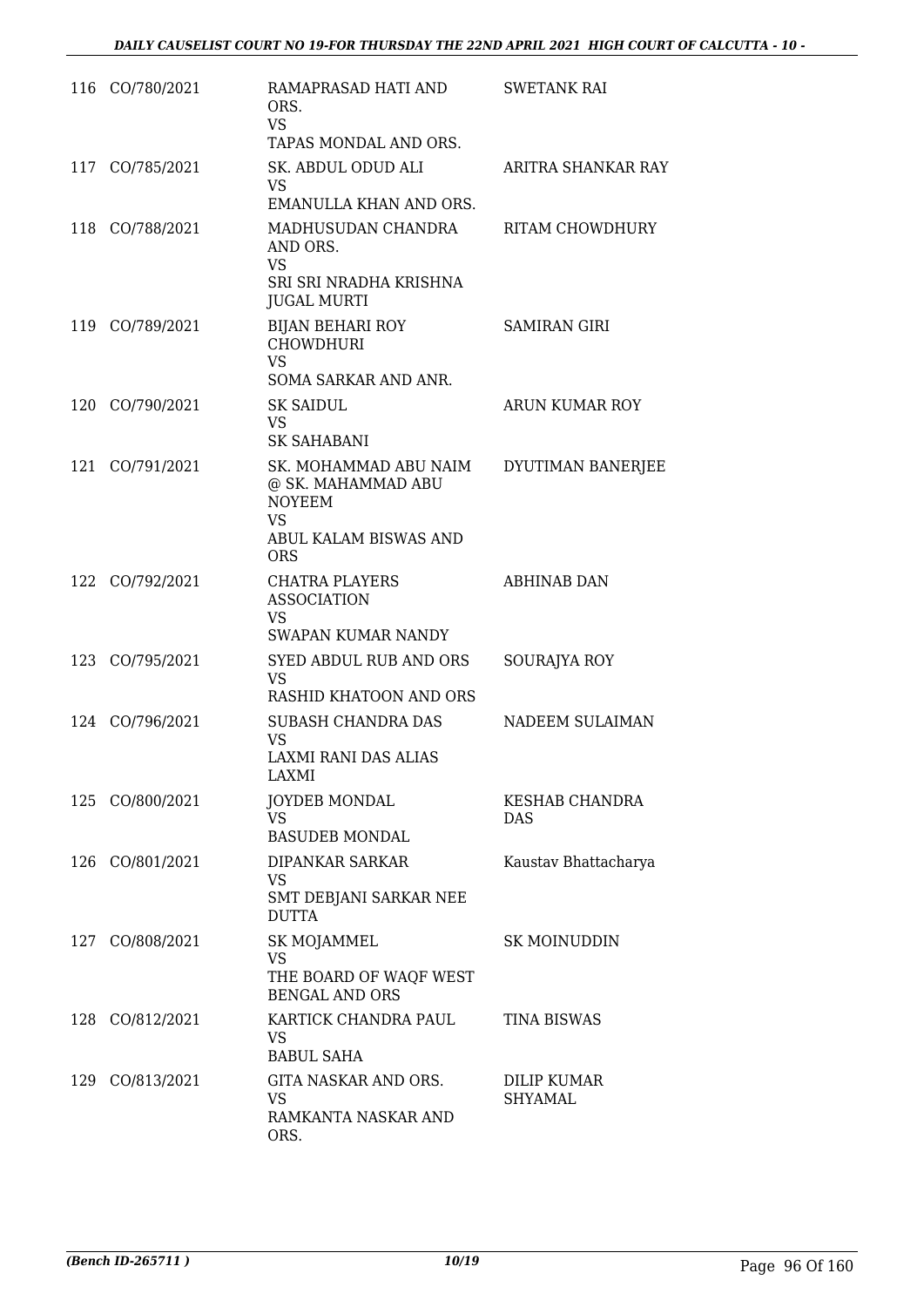| 130 | CO/815/2021     | AIRPORTS AUTHORITY OF<br><b>INDIA</b><br><b>VS</b><br><b>J P AVIATION SERVICES PVT</b><br>LTD AND ANR | <b>SUHRID SUR</b>                    |
|-----|-----------------|-------------------------------------------------------------------------------------------------------|--------------------------------------|
| 131 | CO/817/2021     | RUDRA SANKAR ROY<br>VS.<br>EASTERN COALFIELDS LTD<br><b>AND ORS</b>                                   | <b>ARNAB ROY</b>                     |
| 132 | CO/819/2021     | <b>RAJESH SHAW</b><br>VS<br>USHA SHAW NEE JAISWAL                                                     | PIYALI MITRA                         |
| 133 | CO/820/2021     | <b>AVISHEK @ ABHISHEK</b><br><b>VS</b><br><b>SUSMITA GHOSH</b><br><b>MURDUNNA</b>                     | MALAY<br>BHATTACHARYYA               |
|     | 134 CO/823/2021 | PARIMAL CHANDRA DAS<br>VS<br>MOUSUMI DAS @ BISWAS                                                     | <b>AMITABHA GHOSH</b>                |
|     | 135 CO/828/2021 | <b>ARPITA GANGULY</b><br><b>VS</b><br><b>SOUVIK GANGULY</b>                                           | ANIMITA<br><b>BHATTACHARYA</b>       |
| 136 | CO/831/2021     | M/SGOPIRAM CHETRAM AND<br><b>ANR</b><br><b>VS</b><br>KEJRIWAL SUGAR AGENCIES<br><b>PVT LTD</b>        | <b>BIKASH KUMAR</b><br><b>SINGH</b>  |
| 137 | CO/833/2021     | SK KUTUBUDDIN ALI ALIAS<br>SEKH KUTUBUDDIN ALI<br><b>VS</b><br>NOOR JAHAN BEGUM                       | <b>SAMIR RANJAN AICH</b>             |
| 138 | CO/836/2021     | <b>SUBHASH SHARMA</b><br>VS<br>PRIYANKAR SHARMA                                                       | <b>MOTI SAGAR TIWARI</b>             |
| 139 | CO/837/2021     | <b>BASIRUDDIN</b><br>VS<br>SK TAFFIRUDDIN AND ORS                                                     | <b>RUDRAPRASAD</b><br><b>MATILAL</b> |
|     | 140 CO/841/2021 | KAUSHIK BAGCHI<br>VS<br>PIYA BAGCHI CHOWDHURY                                                         | <b>SUHRID SUR</b>                    |
|     | 141 CO/842/2021 | <b>GOURI ROY</b><br>VS<br>AJIT BANERJEE AND ORS                                                       | <b>SUSHOVON DEY</b>                  |
|     | 142 CO/844/2021 | USHA BANERJEE AND ORS<br>VS<br>MAIITRAYEE BANERJEE AND<br><b>ORS</b>                                  | SOUNAK MONDAL                        |
|     | 143 CO/845/2021 | M/S ENKON PRIVATE<br>LIMITED<br>VS<br>STATE OF WEST BENGAL<br>AND ANR.                                | <b>SANJOY KARAR</b>                  |
|     | 144 CO/852/2021 | RABINDRA NATH MONDAL<br>VS<br>GOPAL KRISHNA MONDAL                                                    | DEBLINA LAHIRI                       |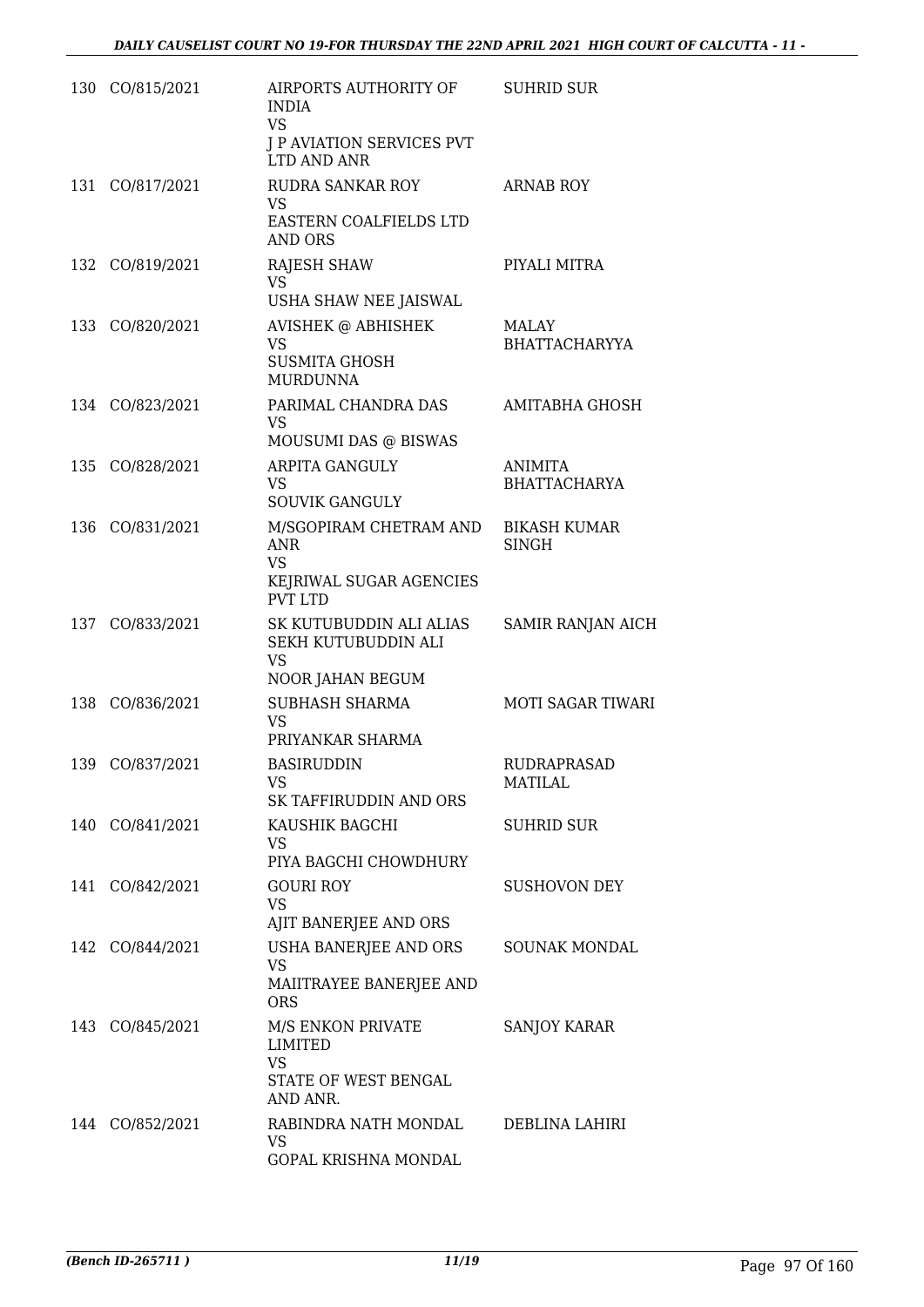|     | 145 CO/854/2021 | PIYER MD GAYEN AND ORS<br><b>VS</b><br>ASANBANI SAMAJ UNNAYAN<br>COMMITTEE REP BY ABDUL<br>MAJID MONDAL AND ORS        | <b>SUJBHAS CHANDRA</b><br><b>ATHA</b> |
|-----|-----------------|------------------------------------------------------------------------------------------------------------------------|---------------------------------------|
|     | 146 CO/856/2021 | <b>MD SERAJUDIN</b><br><b>VS</b><br>NITA ROYCHOWDHURY AND<br><b>ORS</b>                                                | <b>ABHISEK BANERJEE</b>               |
| 147 | CO/857/2021     | SUBODH CHANDRA DEY<br><b>VS</b><br><b>MATLAB BOURI</b>                                                                 | MANI SANKAR<br><b>CHATTOPADHYAY</b>   |
|     | 148 CO/859/2021 | M/S SEACOM MARINE<br>COLLEGE REPTED. BY ANISH CHATTOAPDHYAY<br><b>CHAKRABORTY</b><br><b>VS</b><br>PUNJAB NATIONAL BANK | <b>MANI SANKAR</b>                    |
|     | 149 CO/860/2021 | SUSHMA RANI DAS AND ANR SANKHA SUBHRA RAY<br><b>VS</b><br>RABINDRANATH DAS AND<br><b>ORS</b>                           |                                       |
| 150 | CO/861/2021     | DEVRON EXPORTS PRIVATE<br>LIMITED<br><b>VS</b><br>THE LIFE INSURANCE<br>CORPORATION OF INDIA<br><b>AND ANOTHER</b>     | SANDIP AGARWAL                        |
| 151 | CO/862/2021     | <b>RAJESH DAS</b><br><b>VS</b><br><b>CHINA DAS</b>                                                                     | RAMESHWAR SINHA                       |
|     | 152 CO/863/2021 | <b>SOUMI GHOPSH</b><br><b>VS</b><br><b>SAURAV GHOSH</b>                                                                | <b>SUBIR PAL</b>                      |
| 153 | CO/866/2021     | <b>RINA DUTTA</b><br>VS<br>MONOMOHAN DUTTA AND<br>ANR                                                                  | <b>RISHAB DUTTA GUPTA</b>             |
|     | 154 CO/867/2021 | MATHURAMOHAN DATTA<br><b>VS</b><br>PINTU RUIDAS AND ORS                                                                | DEBNATH MAHATO                        |
|     | 155 CO/869/2021 | AD-MANUM FINANCE LTD<br>VS<br>ARIS CAPITAL PVT LTD                                                                     | KANAKENDU<br><b>CHATTERJEE</b>        |
|     | 156 CO/870/2021 | PROLOY MODAK AND ORS<br>VS<br>TARAPADA HATI AND ORS                                                                    | PANCHANAN HAJRA                       |
| 157 | CO/874/2021     | PARAMESWAR PAL AND<br>ANR.<br><b>VS</b><br>SMRITI REKHA PAUL AND<br>ORS.                                               | <b>MANALI BISWAS</b>                  |
|     | 158 CO/876/2021 | <b>SUKUMAR PRADHAN</b><br><b>VS</b><br>SAMIRAN PANCHANAN<br>GAYEN AND ORS.                                             | AMIT GUPTA                            |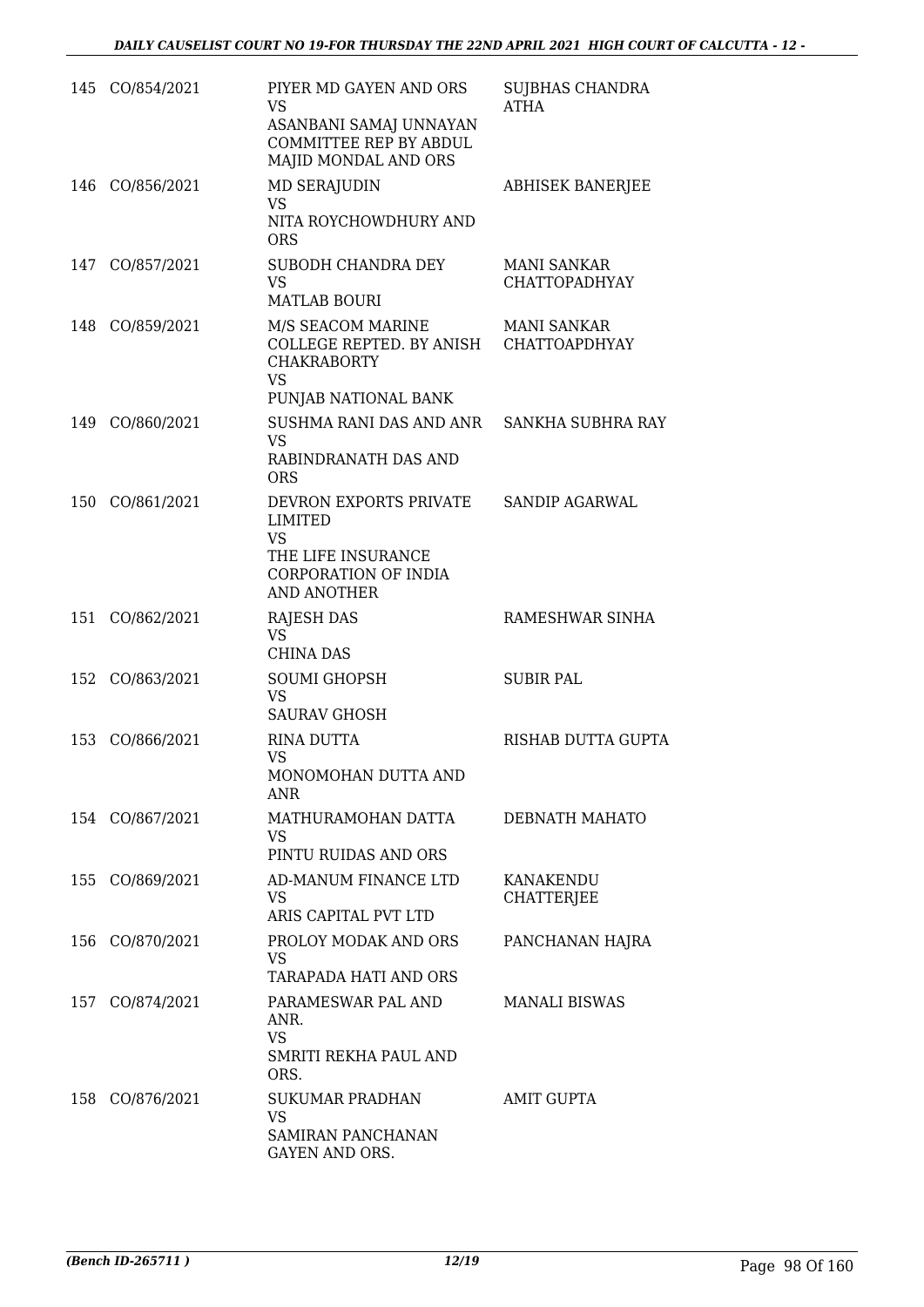|     | 159 CO/877/2021 | SUSANTA KUMAR GIRI<br><b>VS</b><br>SABERUN BIBI AND ORS                                                                   | ASIT KUMAR DEY                  |
|-----|-----------------|---------------------------------------------------------------------------------------------------------------------------|---------------------------------|
| 160 | CO/879/2021     | BELLAL HOSSAIN AND ORS.<br><b>VS</b><br>MD. ASIF ALI AND ORS.                                                             | DYUTIMAN BANERJEE               |
|     | 161 CO/881/2021 | izahar hussain and ors.<br><b>VS</b><br>WAJAHAT HUSSAIN AND<br>ORS.                                                       | <b>FAZIUR RAHMAN</b><br>MOLLA   |
|     | 162 CO/882/2021 | KARUR VYSYA BANK LTD.<br>AND ANR.<br><b>VS</b><br>LAKSHMAN PRASAD<br>AGARWAL AND ORS.                                     | <b>SWETA GANDHI</b><br>(MURGAI) |
|     | 163 CO/883/2021 | SUNIL RANJAN NASKAR AND<br>ORS.<br><b>VS</b><br>NARAYAN CH. DHAR AND<br>ORS.                                              | <b>SOUMAK BERA</b>              |
|     | 164 CO/888/2021 | CITY ENCLAVE PRIVATE LTD<br><b>VS</b><br>N/S ANANDALOK WELFARE<br><b>ASSOCIATION AND ORS</b>                              | AWANI KUMAR ROY                 |
| 165 | CO/891/2021     | JADAV SARDAR ALIAS JADAB<br>SARDAR AND ORS.<br><b>VS</b><br><b>BASUDEB TARAFDER AND</b><br><b>ORS</b>                     | <b>SOUNAK MONDAL</b>            |
| 166 | CO/895/2021     | <b>EDELWEISS ASSET</b><br><b>RECONSTRUCTION</b><br><b>COMPANY LIMITED</b><br>VS<br>PAILAN EDUCATIONAL<br>TRUST AND ORS.   | PRATIK GHOSE                    |
|     | 167 CO/897/2021 | PIR HABIB ABDULLAH-A-<br>-ATTAS MURIDAN<br>CONFERENCE COMMITTEE<br>OF GONIMA JABIA SHARIF<br>VS<br>BOARD OF AUQAF AND ANR | MD. YAMIN ALI                   |
|     | 168 CO/898/2021 | SK. MD. ZIKRIA AND ORS<br><b>VS</b><br>THE CHAIRMAN, BOARD OF<br><b>AUQAF AND ORS</b>                                     | MD. YAMIN ALI                   |
|     | 169 CO/906/2021 | RUMA BOSE<br>VS.<br>SWAPAN KUMAR BOSE AND<br><b>ORS</b>                                                                   | ARITRA SHANKAR RAY              |
|     | 170 CO/907/2021 | SHYAMAL KANTI DUTTA<br>VS<br>SHEFALI DUTTA AND<br>ANOTHER                                                                 | DEBLINA LAHIRI                  |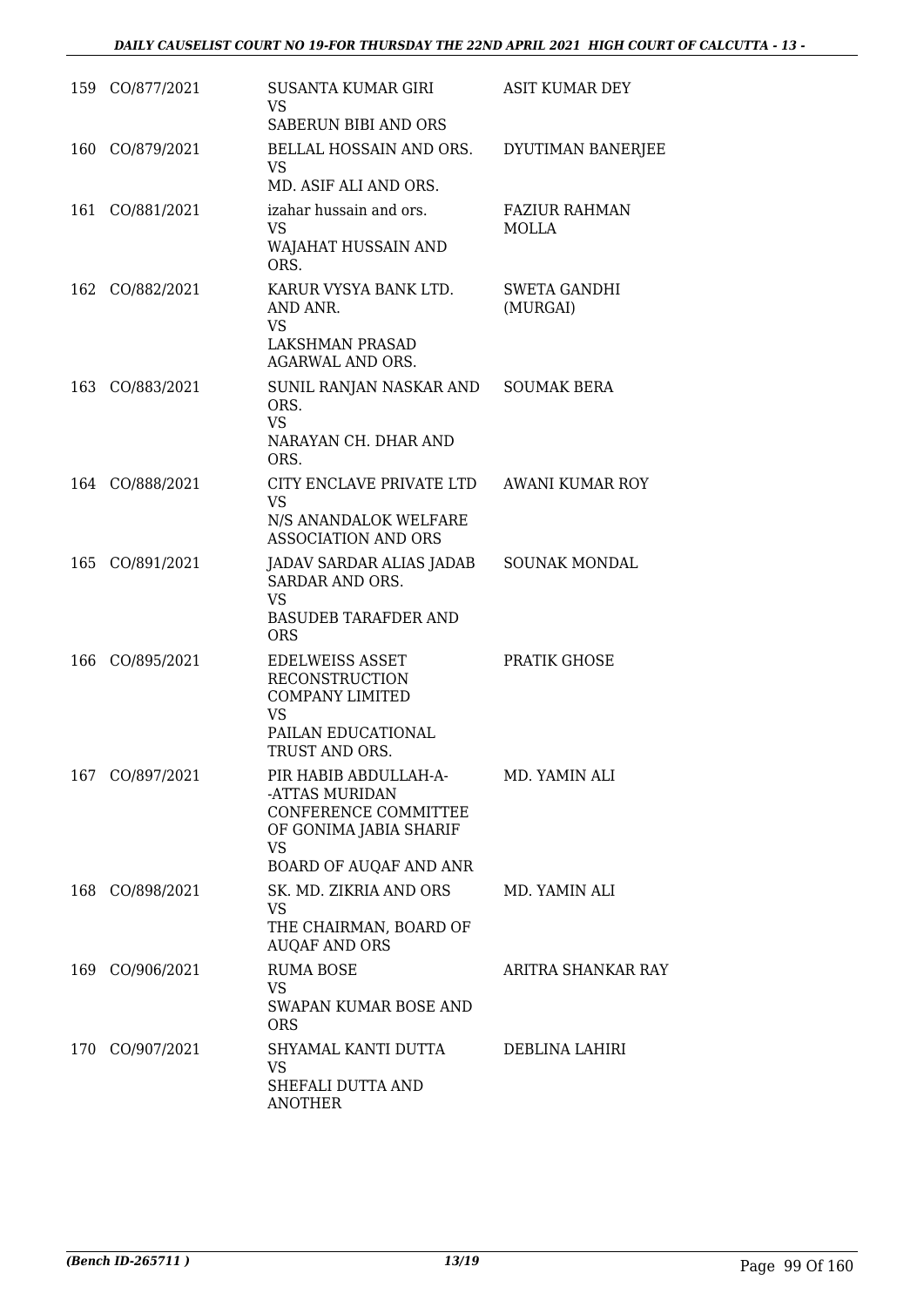| 171 | CO/909/2021     | SUNANDA CHAKRABORTY<br>VS<br>SUBRATA CHAKRABORTY<br><b>AND OTHERS</b>                             | KALYAN CHATTERJEE                      |
|-----|-----------------|---------------------------------------------------------------------------------------------------|----------------------------------------|
|     | 172 CO/913/2021 | <b>GOVERNMENT OF WEST</b><br>BENGAL AND OTHERS<br><b>VS</b><br>SANDIP SINGHA AND<br><b>OTHERS</b> | <b>SUBHENDU</b><br><b>ROYCHOUDHURY</b> |
| 173 | CO/916/2021     | ARJUN CHAKRABORTY<br><b>VS</b><br><b>CHAITALI</b><br>CHAKRABORTY(NEE<br>CHATTERJEE)               | PUJA BERIWAL                           |
| 174 | CO/925/2021     | <b>BIMALESH UPADHYAY</b><br><b>VS</b><br>PARSHURAM BHAGAT SINGH                                   | DEBJANI SENGUPTA                       |
| 175 | CO/926/2021     | NILANJAN BERA<br><b>VS</b><br><b>BHARATI METTYA AND ORS</b>                                       | <b>SOUNAK MANDAL</b>                   |
| 176 | CO/927/2021     | SARBANI DAS MITRA<br><b>VS</b><br><b>SAHIDUL RAHAMAN</b>                                          | <b>ARKA PRATIM</b><br><b>CHOWDHURY</b> |
| 177 | CO/928/2021     | SARBANI DAS MITRA<br><b>VS</b><br>SAHIDUL RAHAMAN                                                 | <b>ARKA PRATIM</b><br><b>CHOWDHURY</b> |
|     | 178 CO/929/2021 | PRADIP SARKAR<br>VS<br>SHRIORAM TRANSPORT<br>FINANCE CO LTD                                       | <b>SUBHAJIT</b><br><b>CHOWDHURY</b>    |
| 179 | CO/930/2021     | ANJAN ROY<br>VS<br><b>SHRIIRAM TRANSPORT</b><br><b>FINANACE CO LTD</b>                            | <b>SUBHAJIT</b><br><b>CHOWDHURY</b>    |
| 180 | CO/935/2021     | ARCHANA DAS AND ANR<br>VS<br>SUBRATA DAWN                                                         | ARITRA SHANKAR RAY                     |
|     | 181 CO/937/2021 | PARIMAL MAJUMDAR @<br><b>MAJUMDER</b><br><b>VS</b><br>ASHUTOSH MAJUMDAR                           | PRAJAAINI DAS                          |
|     | 182 CO/940/2021 | RANI BALA KARMAKAR AND<br>ORS.<br><b>VS</b><br>BADAL KARMAKAR AND ORS.                            | <b>ADITI KUMAR</b>                     |
|     | 183 CO/941/2021 | ANATA BISWAS AND ORS.<br>VS.<br><b>AMAENDU BISWAS AND</b><br>ORS.                                 | SARBANANDA SANYAL                      |
|     | 184 CO/946/2021 | AJIMA BIBI AND ANR.<br>VS<br>SAFIK BISWAS AND ANR.                                                | SAMBHUNATH DE                          |
|     | 185 CO/948/2021 | SAMBHUNATH BANERJEE<br>VS.<br><b>SUSMITA BANERJEE</b>                                             | SUPRIYA DAS                            |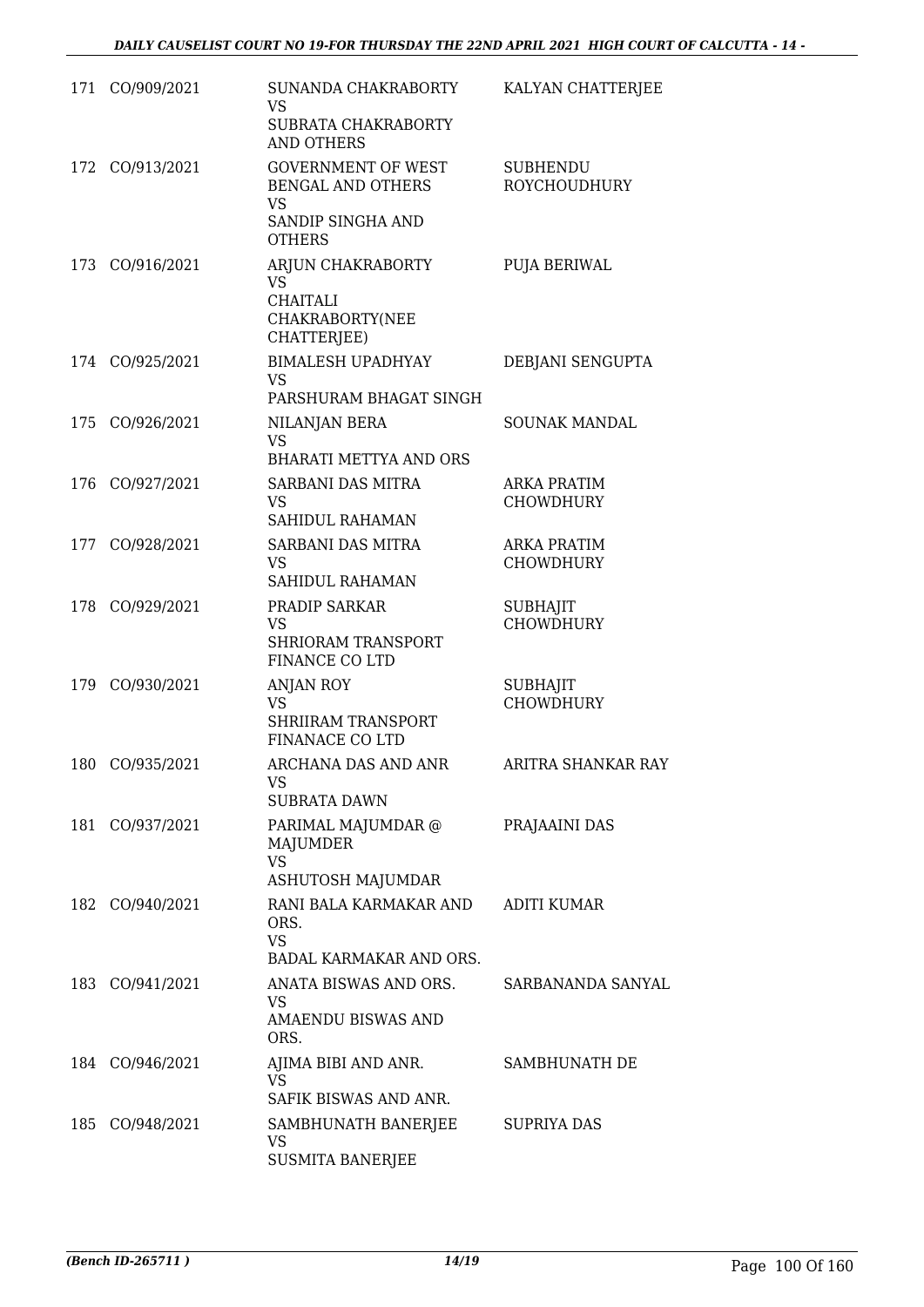|     | 186 CO/950/2021 | KALYANI GHOSH<br>VS.<br><b>SANAT KUMAR GHOSH</b>                                                         | KOUSHIKEE<br><b>BANERJEE</b>    |
|-----|-----------------|----------------------------------------------------------------------------------------------------------|---------------------------------|
| 187 | CO/951/2021     | SK AHAMMAD ALI AND<br><b>ANOTHER</b><br>VS                                                               | SUSMITA CHATTERJEE              |
|     | 188 CO/952/2021 | JIALAL SWAMI AND OTHERS<br>TAPAS KUMAR MONDAL<br>VS<br><b>BEBY MONDAL</b>                                | PINTU KARAR                     |
|     | 189 CO/954/2021 | VISHAL BAJAJ AND<br><b>ANOTHER</b><br><b>VS</b><br>DEBENDRA NATH PAUL AND<br><b>ANOTHER</b>              | SANDEEP KUMAR<br><b>TIWARI</b>  |
|     | 190 CO/955/2021 | BISWANATH MAITI AND ORS<br>VS.<br><b>BANASRI MAITI AND ANR</b>                                           | PINTU KARAR                     |
| 191 | CO/957/2021     | NEHA HUSSAIN ALIAS<br><b>HOSSAIN</b><br><b>VS</b><br><b>SONY PARVEEN</b>                                 | <b>ATANU RAHAMAN</b>            |
|     | 192 CO/958/2021 | SK. ARZED ALI AND ANR.<br><b>VS</b><br>SK. ALI HUSSAIN AND ORS.                                          | SK. ABU ABBAS UDDIN             |
|     | 193 CO/959/2021 | APURBA GHOSHAL AND ORS<br>VS<br><b>CHANDRA NATH</b><br>MUKHERJEE                                         | SIBNATH GANGULY                 |
|     | 194 CO/960/2021 | <b>SUNIL KUMARV NANDI</b><br><b>VS</b><br>SUPARNA NANDI AND ORS.                                         | ANGSHUMAN<br><b>CHAKRABORTY</b> |
| 195 | CO/962/2021     | SRI BIJOY RAGHABJI<br>THAKURJI, A RELIGIOUS<br>TRUST OF AYODHYA<br>VS<br>MOUSUMI GHOSH AND ANR.          | <b>AMRITA DE</b>                |
|     | 196 CO/964/2021 | NIMAI CHANDRA SAHA<br>VS.<br>TRISITA SAHA                                                                | ANIRBAN SARKAR                  |
|     | 197 CO/966/2021 | PUJA GHOSH<br>VS<br><b>BIKASH GHOSH</b>                                                                  | AMAL KUMAR DATTA                |
|     | 198 CO/967/2021 | <b>SHANKAR SHAW</b><br>VS.<br>CHINMOY GHOSAL AND ORS                                                     | SIBNATH GANGULY                 |
|     | 199 CO/969/2021 | SANJAY KUMAR SINGH<br>VS<br>RANJAY SINGH                                                                 | <b>AVIJIT GHOSHAL</b>           |
|     | 200 CO/971/2021 | M/S H DESIGNS REP BY<br>PROPRIETOR HIMADTRI<br><b>BASU</b><br>VS<br>ASHOK KUMAR SINGHA AND<br><b>ORS</b> | <b>TAMAL SINGHA ROY</b>         |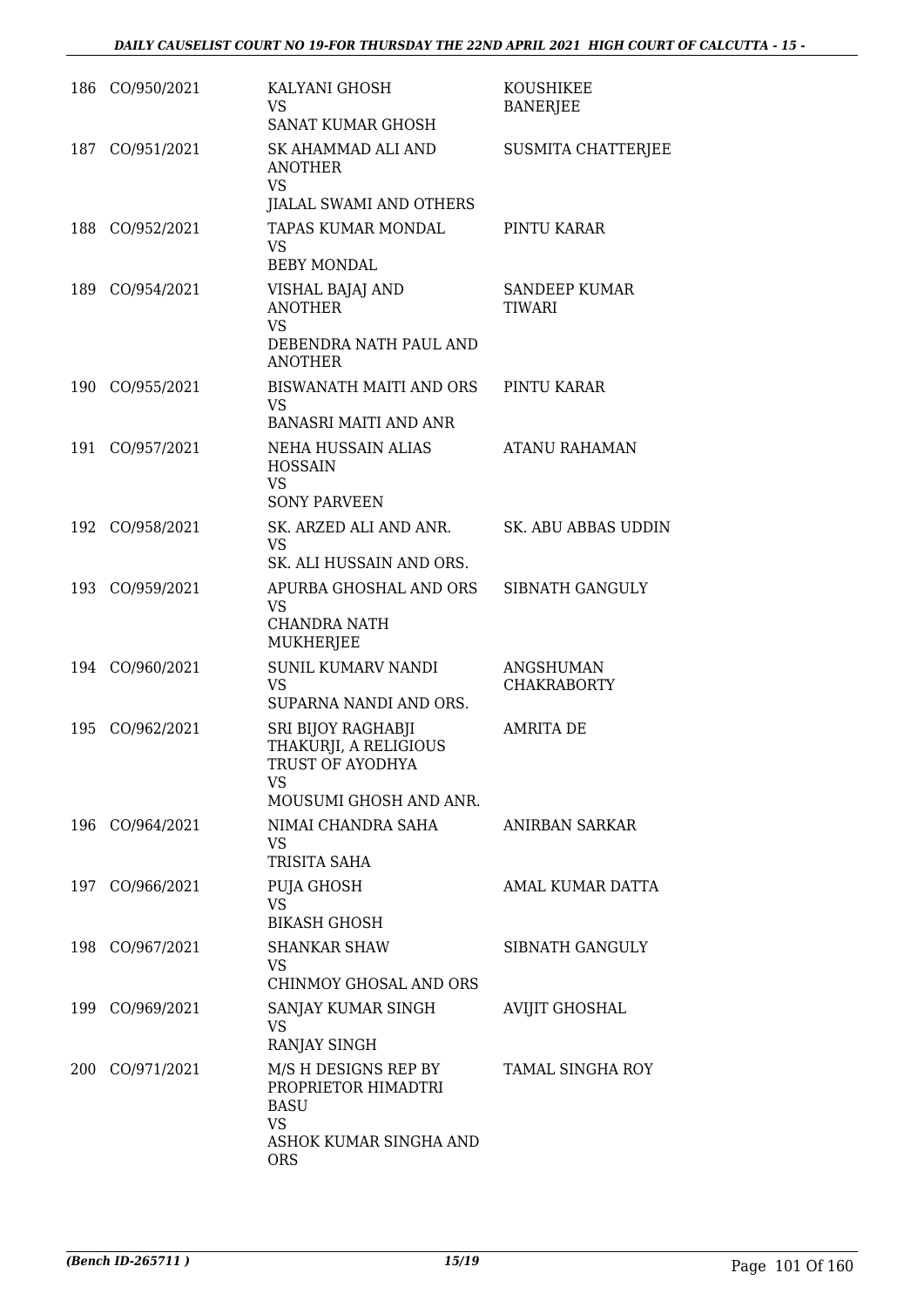| 201 | CO/975/2021      | ABU SALAH ANSARI KHAN<br>VS<br>MUSTAK AHMMED KHAN<br>LEGAL HEIR SINCE ABDUL<br><b>GAFFAR KHAN DECEASED</b><br><b>AND OTHERS</b>  | <b>TAPAN KUMAR</b><br><b>MAHAPATRA</b> |
|-----|------------------|----------------------------------------------------------------------------------------------------------------------------------|----------------------------------------|
| 202 | CO/976/2021      | BIMAL KUMAR SINGHANIA<br>VS<br>APARNA SIL AND ORS.                                                                               | ANANTA KUMAR LALA                      |
| 203 | CO/977/2021      | SAHEBJAN KHAN<br><b>VS</b><br><b>GAYASUDDIN KHAN AND</b><br><b>OTHERS</b>                                                        | <b>SUBHASISH</b><br><b>BANERJEE</b>    |
|     | 204 CO/978/2021  | <b>SANDIP MONDAL</b><br>VS.<br><b>SK SAMSUDDIN</b>                                                                               | RANJANA TALAPATRA                      |
| 205 | CO/979/2021      | TARAK CHANDRA MONDAL<br>@ TARAK CHANDRA<br><b>MONDAL</b><br><b>VS</b><br><b>BULU MONDAL AND ORS</b>                              | SOUNAK MANDAL                          |
| 206 | CO/980/2021      | SURATAN BIBI AND ORS.<br><b>VS</b><br>SK. AKBAR ALI AND ORS.                                                                     | MD. ALI AHASAN                         |
| 207 | CO/981/2021      | <b>ASIT BARAN NAG</b><br><b>CHOWDHURY AND ANR</b><br><b>VS</b><br><b>JOINT MUNICIPAL</b><br>COMMISSIONER (REV) AND<br><b>ORS</b> | ANWASHA HALDER                         |
| 208 | CO/985/2021      | NUR ISLAM<br>VS<br>ALEKH SEIKH ALIAS<br>KHALIQQUE SEIKH AND ORS                                                                  | SARBANANDA SANYAL                      |
| 209 | CO/986/2021      | <b>DURGA NASKAR</b><br>CHAKRABORTY AND ORS.<br>VS<br>SANTI RANJAN NASKAR AND<br>ORS.                                             | SARBANANDA SANYAL                      |
|     | 210 CO/989/2021  | <b>SAIBAL SEN</b><br>VS.<br><b>SAIKAT SEN AND ORS</b>                                                                            | <b>SHAONI DEY</b>                      |
|     | 211 CO/993/2021  | SANTI RANJAN ROY<br>VS.<br><b>BARIK MOLLA</b>                                                                                    | SANJIDA SULTANA                        |
|     | 212 CO/998/2021  | SPACE AGE TECHNOCRATS<br>PRIVATE LIMITED<br>VS.<br><b>GOBINDA CHARAN PYNE</b>                                                    | RAHUL SINGH                            |
|     | 213 CO/999/2021  | M/S LAXMI DISTRIBUTORS<br><b>VS</b><br>KALYAN KUMAR GANGULY                                                                      | <b>DIPANKAR DAS</b>                    |
|     | 214 CO/1004/2021 | <b>SOMA PANDA</b><br>VS<br>PRADIP KUMAR PANDA                                                                                    | AMITABHA GHOSH                         |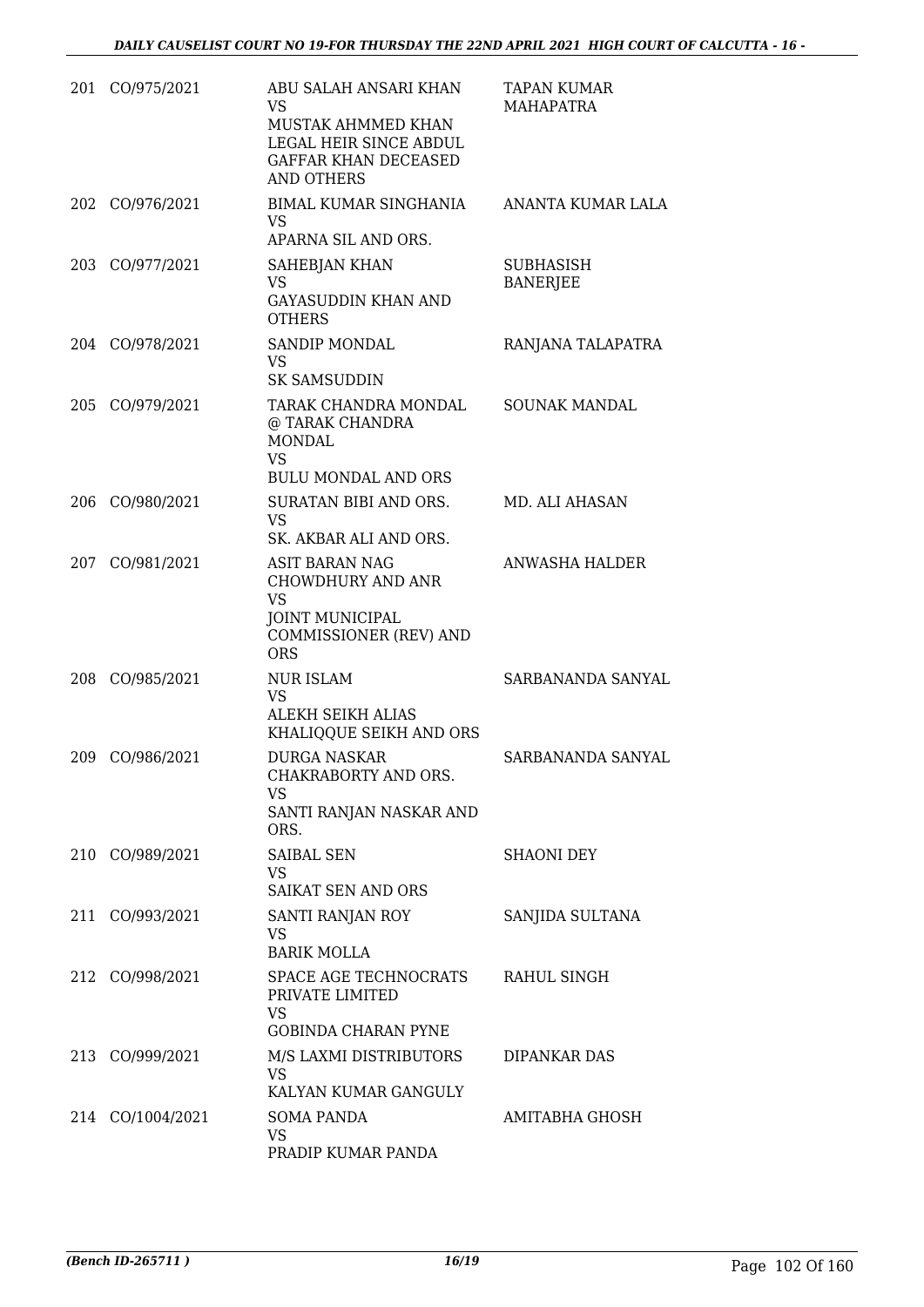|     | 215 CO/1005/2021 | <b>TAPAN KHARA</b><br>VS<br>ASHOK KUMAR DAS AND<br><b>ORS</b>                                                            | <b>BISWAJIT SAU</b>                      |
|-----|------------------|--------------------------------------------------------------------------------------------------------------------------|------------------------------------------|
| 216 | CO/1007/2021     | KRISHNENDU DEY<br>VS<br>AMRITA DEY BASU ROY                                                                              | <b>DEBABRATA ROY</b>                     |
|     | 217 CO/1008/2021 | RUMA SEN AND ANOTHER<br><b>VS</b><br>SWAMI ISHONANANDA<br>R.K.M. CO. ADAVIT<br>ASHRAMA AND ANOTHER                       | <b>NAHID RAHMAN</b>                      |
|     | 218 CO/1009/2021 | <b>VENKATESH FOUNDATION</b><br>PVT.LTD.<br><b>VS</b><br><b>JALAN CARBONS AND</b><br>CHEMICALS PVT.LTD. AND<br><b>ORS</b> | DIKSHITA CHOMAL                          |
|     | 219 CO/1013/2021 | LAXMI KARMAKAR AND ANR<br><b>VS</b><br><b>MANAS KUMAR BAG</b>                                                            | <b>KRISHNA PRASAD</b><br><b>MAJUMDAR</b> |
| 220 | CO/1015/2021     | KARTIK CHANDRA DAS<br><b>VS</b><br>DEWANBHERI UTTARPARA<br>SAMABAY KRISHI UNNAYAN<br><b>SAMITY LTD AND ORS</b>           | PROSENJIT<br>MUKHERJEE                   |
|     | 221 CO/1016/2021 | SK. ABDUL HAI<br><b>VS</b><br><b>SK.SULTAN ALI</b>                                                                       | <b>SUJIT SAHA</b>                        |
|     | 222 CO/1018/2021 | <b>SWATI GHOSH(DAS)</b><br>VS<br><b>BARUN DAS</b>                                                                        | <b>SUSMITA CHATTERJEE</b>                |
|     | 223 CO/1019/2021 | <b>SREE SREE GOUR</b><br><b>GADADHAR AND ORS</b><br><b>VS</b><br>ARDHENDU BIKES DAS AND<br><b>ORS</b>                    | <b>ABHISEK BANERJEE</b>                  |
|     | 224 CO/1021/2021 | SAILEN PARBAT @<br>SAILENDRA NATH PARBAT<br><b>VS</b><br>JOYDEB MONDAL AND ORS                                           | SITAL SAMANTA                            |
|     | 225 CO/1022/2021 | KALLOL DUTTA AND ORS<br>VS<br>SUPTI DUTTA AND ORS                                                                        | PRIYAM MISRA                             |
|     | 226 CO/1023/2021 | <b>SWAPAN KUMAR</b><br><b>CHAKRABORTY</b><br><b>VS</b><br>RITA CHAKRABORTY                                               | PAMPA DEY (DHABAL)                       |
|     | 227 CO/1024/2021 | SHYAMAL KUMAR MONDAL SALIL KUMAR MAITI<br>AND ANR<br><b>VS</b><br>SWARAJ DAS AND ORS                                     |                                          |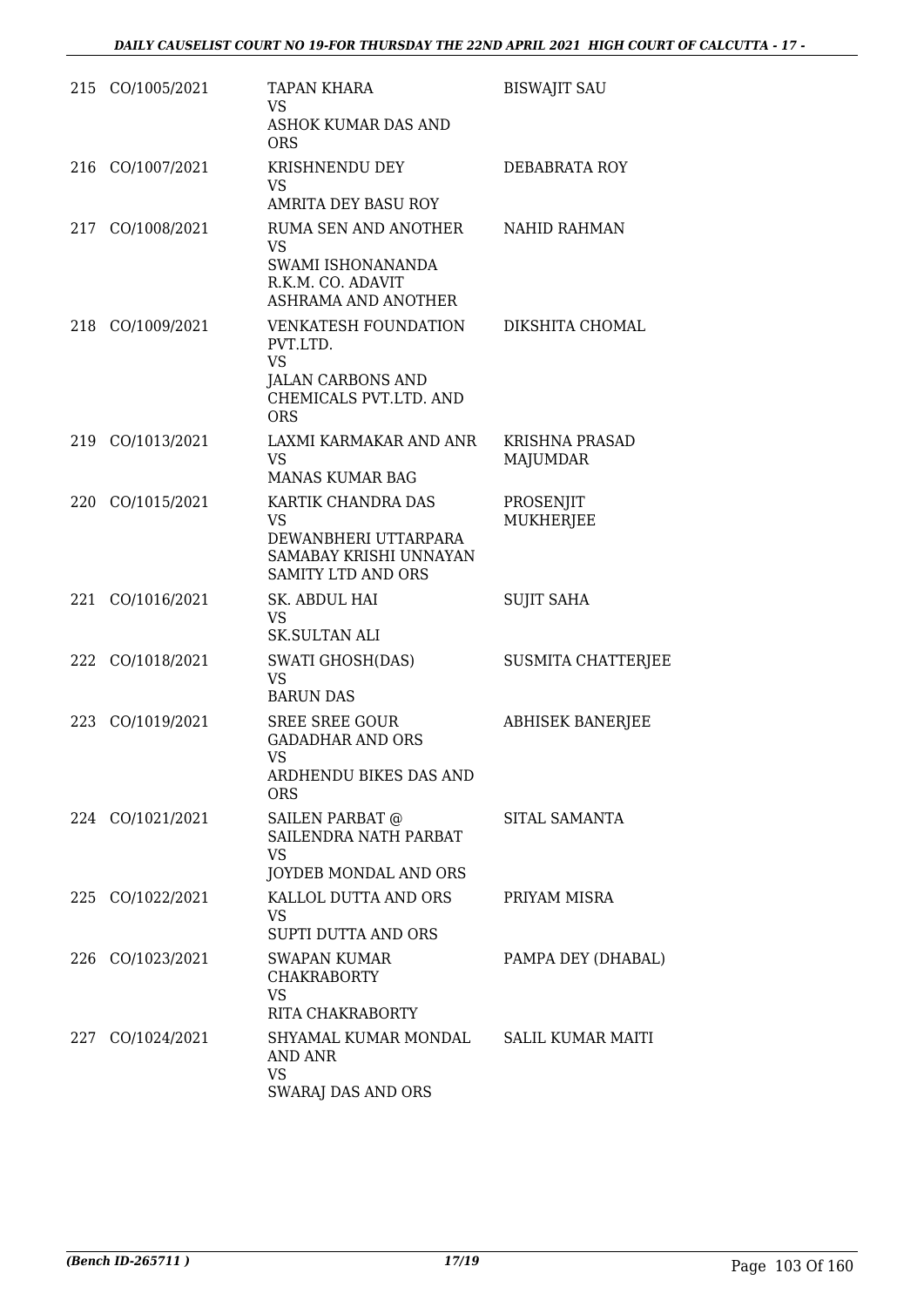|     | 228 CO/1025/2021 | SUJIT KUMAR NANDAN @<br><b>SUJIT NANDAN</b><br><b>VS</b><br>SHYAMAL KUMAR NANDAN<br>AND ANR          | NONIGOPAL<br><b>CHAKRABORTY</b>       |
|-----|------------------|------------------------------------------------------------------------------------------------------|---------------------------------------|
|     | 229 CO/1026/2021 | MD. SAYAB ALI<br>VS.<br>FORMAN ALI AND ORS                                                           | <b>SAGNIK CHAKKERJEE</b>              |
| 230 | CO/1027/2021     | SUDHANYA MONDAL AND<br>ANR<br><b>VS</b><br>DILIP BHATTACHAJEE AND<br><b>ORS</b>                      | <b>SUBHAMOY KARAK</b>                 |
| 231 | CO/1029/2021     | SWAPAN NATH @ SWAPAN<br><b>KUMAR NATH</b><br><b>VS</b><br>ARUNA BHANDARI                             | KUNAL GANGULY                         |
| 232 | CO/1031/2021     | BANSHIBADANANANDA DAS<br>VS<br><b>SREE SREE GOUR</b><br><b>GODADHAR AND ORS REP BY</b><br><b>ORS</b> | <b>MUKTESWAR MAITY</b>                |
|     | 233 CO/1032/2021 | <b>BAPI GHOSH</b><br><b>VS</b><br>SAROJINI GHOSH AND ORS                                             | <b>HABIBUR RAHAMAN</b>                |
|     | 234 CO/1038/2021 | <b>BARUN ROY</b><br><b>VS</b><br><b>KRISHNA ROY</b>                                                  | SATYAJIT SENAPATI                     |
| 235 | CO/1039/2021     | PRATAP KUMAR MITRA<br><b>VS</b><br>NIRMALA DASGUPTA AND<br>ANR                                       | RANJIT KUMAR<br><b>GHOSH</b>          |
| 236 | CO/1042/2021     | NUTUN JAYASWAL<br>VS<br><b>KESHAW PRASAD MINTRI</b><br>AND ORS                                       | RAJDEEP<br><b>BHATTACHARYA</b>        |
|     | 237 CO/1043/2021 | JAI PRAKASH JAISWAL AND<br><b>ANR</b><br><b>VS</b><br>SHREE PRAKASH JAISWAL<br><b>AND ORS</b>        | RAJDEEP<br><b>BHATTACHARYA</b>        |
| 238 | CO/1050/2021     | SHIBU SIL<br>VS<br>SK ARJAD ALI AND ORS                                                              | <b>SANDIP DUTTA</b>                   |
| 239 | CO/1052/2021     | <b>MANAS BERA</b><br>VS<br>KAMAL KUMAR SAMANTA<br>AND ORS                                            | <b>SUBHADEEP</b><br><b>CHATTERJEE</b> |
| 240 | CO/1053/2021     | PRANJAL BASAK<br>VS<br>RUMELA KHATUN                                                                 | KARUNAMOYEE<br><b>SAMANTA</b>         |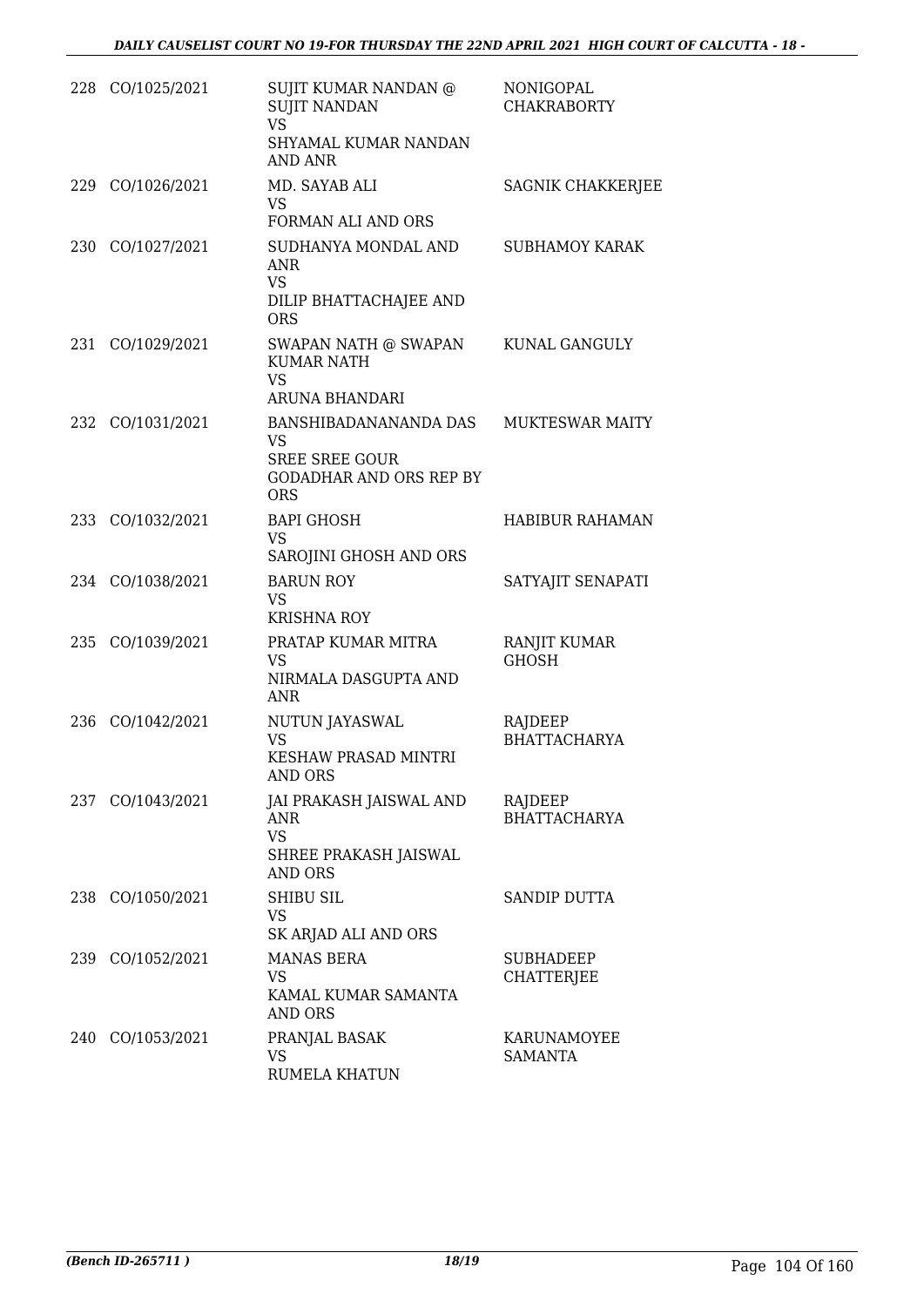|     | 241 CO/1056/2021 | SOUTH EASTERN RAILWAY<br><b>MEN'S UNION</b><br>VS<br>SIMENDU BHATTACHARYYA<br><b>AND ORS</b>                           | DIP JYOTI<br><b>CHAKRABORTY</b> |
|-----|------------------|------------------------------------------------------------------------------------------------------------------------|---------------------------------|
|     |                  | <b>ADJOURNED MOTIONS</b>                                                                                               |                                 |
| 242 | CO/49/2021       | MAA PARVATI TRAVELS<br>PROP. DILIP KUMAR AND<br><b>ANR</b><br><b>VS</b><br>M/S. NILACHAL IRON AND<br>POWER LTD AND ORS | SK SHAMIM AKHTER                |
|     | 243 CO/164/2021  | SHYAMALI SAHA AND ANR<br><b>VS</b><br><b>SHYAMAL KUNDU</b>                                                             | <b>SAGARMAY GHOSH</b>           |
|     | 244 CO/202/2021  | ASIT MONDAL AND ANR<br>VS<br>SUBHENDU KHANARA AND<br><b>ORS</b>                                                        | MANOJ CHAKRABORTY               |
|     | 245 CO/218/2021  | <b>ECCHA MONDAL</b><br><b>VS</b><br>JAMIR ALI MONDAL                                                                   | <b>GENIYA MUKHERJEE</b>         |
| 246 | CO/297/2021      | VIKASH NAGELIA<br><b>VS</b><br>REGISTRAR, INCOME TAX<br><b>APPELLATE TRIBUNAL</b>                                      | <b>SURYANEEL DAS</b>            |
|     | 247 CO/312/2021  | TARAPADA MAL AND ORS<br>VS<br><b>ASIT MAL AND ORS</b>                                                                  | PRANTICK GHOSH                  |
|     | 248 CO/315/2021  | NIRMAL CHANDRA MONDAL<br>@ NIRMAL MONDAL AND<br><b>OTHERS</b><br><b>VS</b><br>ADITI GOSWAMI AND<br><b>OTHERS</b>       | ARUP KRISHNA DAS                |
| 249 | CO/420/2021      | ABDUR RASHID AND ORS<br><b>VS</b><br>SIDDIQUE MONDAL AND<br><b>ORS</b>                                                 | MAHABOOB AHMED                  |
| 250 | CO/574/2021      | CHHANDA BARMAN<br>VS<br><b>MILAN BARMAN</b>                                                                            | SUBRATA SAHA                    |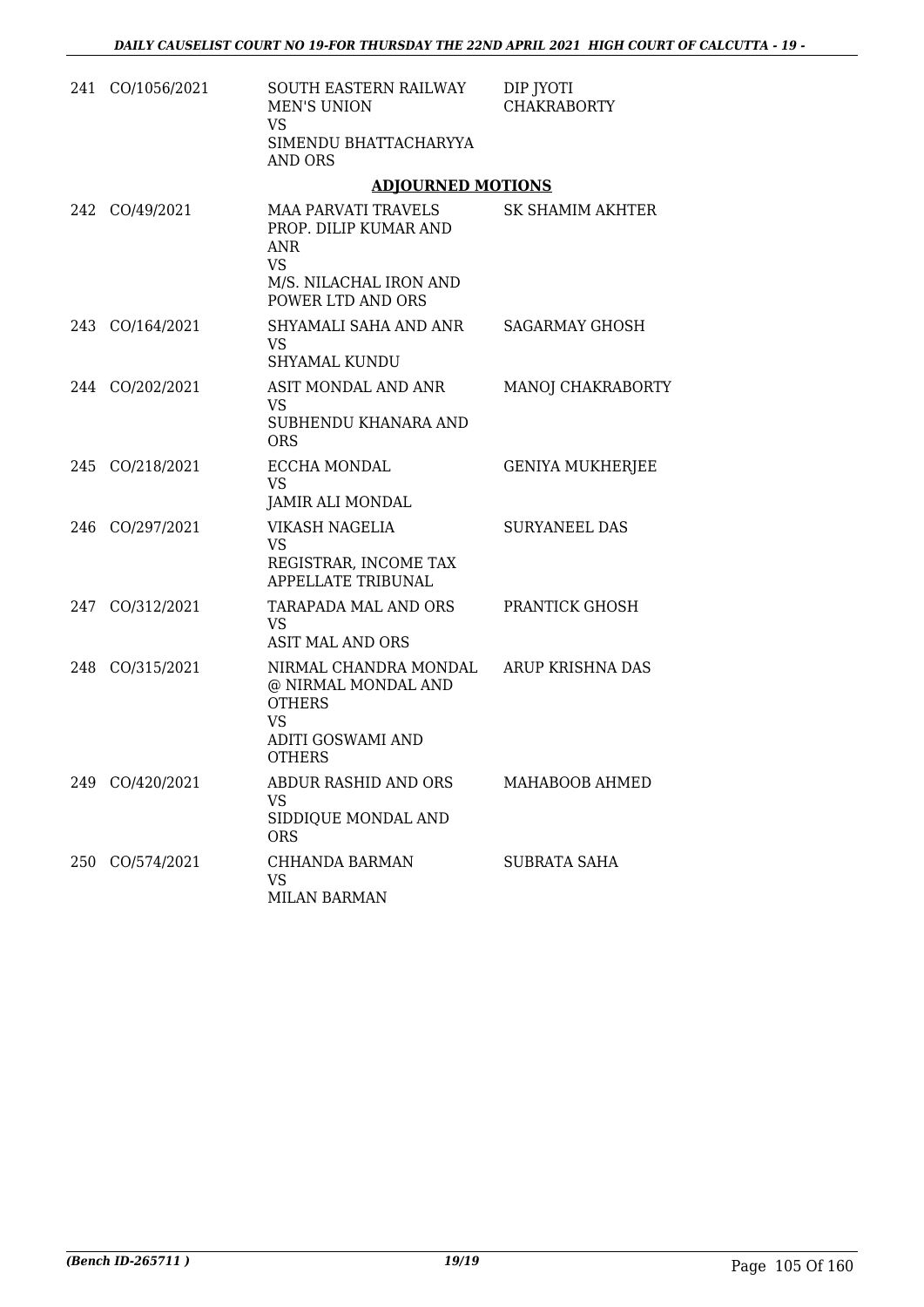

## **Appellate Side**

**DAILY CAUSELIST For Thursday The 22nd April 2021**

### **COURT NO. 10 SINGLE BENCH (SB - IX) AT 11:15 AM HON'BLE JUSTICE RAVI KRISHAN KAPUR (VIA VIDEO CONFERENCE)**

#### **ON AND FROM MONDAY, 1ST MARCH, 2021 - MATTERS (MOTION & HEARING) UNDER ARTICLE 226 OF THE CONSTITUTION RELATING TO RESIDUARY UNDER GROUP IX PERTAINING TO PUBLIC PREMISES (UNAUTHORISD OCCUPANTS) ACT, 1971 AND ELECTRICITY INCLUDING APPLICATIONS CONNECTED THERETO;**

**APPEALS RELATING TO ALL CLAIM CASES INCLUDING APPLICATIONS CONNECTED THERETO (EXCLUDING ADMISSION OF APPEALS UNDER SECTION 30 OF THE EMPLOYEES' COMPENSATION ACT, 1923.**

**HEARING OF WRIT PETITIONS IRRESPECTIVE OF CLASSIFICATION AND APPLICATIONS CONNECTED THERETO.**

#### **NO PHYSICAL MENTIONING WILL BE ALLOWED UNTIL FURTHER ORDER.**

**NOTE : MATTERS WILL BE TAKEN UP THROUGH PHYSICAL HEARING ONLY WHEN BOTH THE PARTIES ARE AGREED.**

|   |                   |                                                                           | <b>MOTION</b>         |  |  |
|---|-------------------|---------------------------------------------------------------------------|-----------------------|--|--|
| 1 | WPA/4067/2020     | PROSENJIT HALDER & ORS.<br>VS<br>STATE OF WEST BENGAL &<br>ORS.           | <b>TIRTHANKAR ROY</b> |  |  |
|   |                   | IA NO: CAN/1/2020(Old No:CAN/5784/2020), CAN/2/2020(Old No:CAN/5785/2020) |                       |  |  |
| 2 | WPA/7360/2020     | <b>MASRUR ALAM</b><br>VS<br>CANARA BANK                                   | KUNTAL GOSWAMI        |  |  |
|   | IA NO: CAN/1/2020 |                                                                           |                       |  |  |
| 3 | WPA/6582/2021     | <b>RAJESH GHOSH</b><br>VS<br>STATE OF WEST BENGAL<br>AND ORS.             | SWARNALI SAHA         |  |  |

### *(Bench ID-265717 ) 1/5* Page 106 Of 160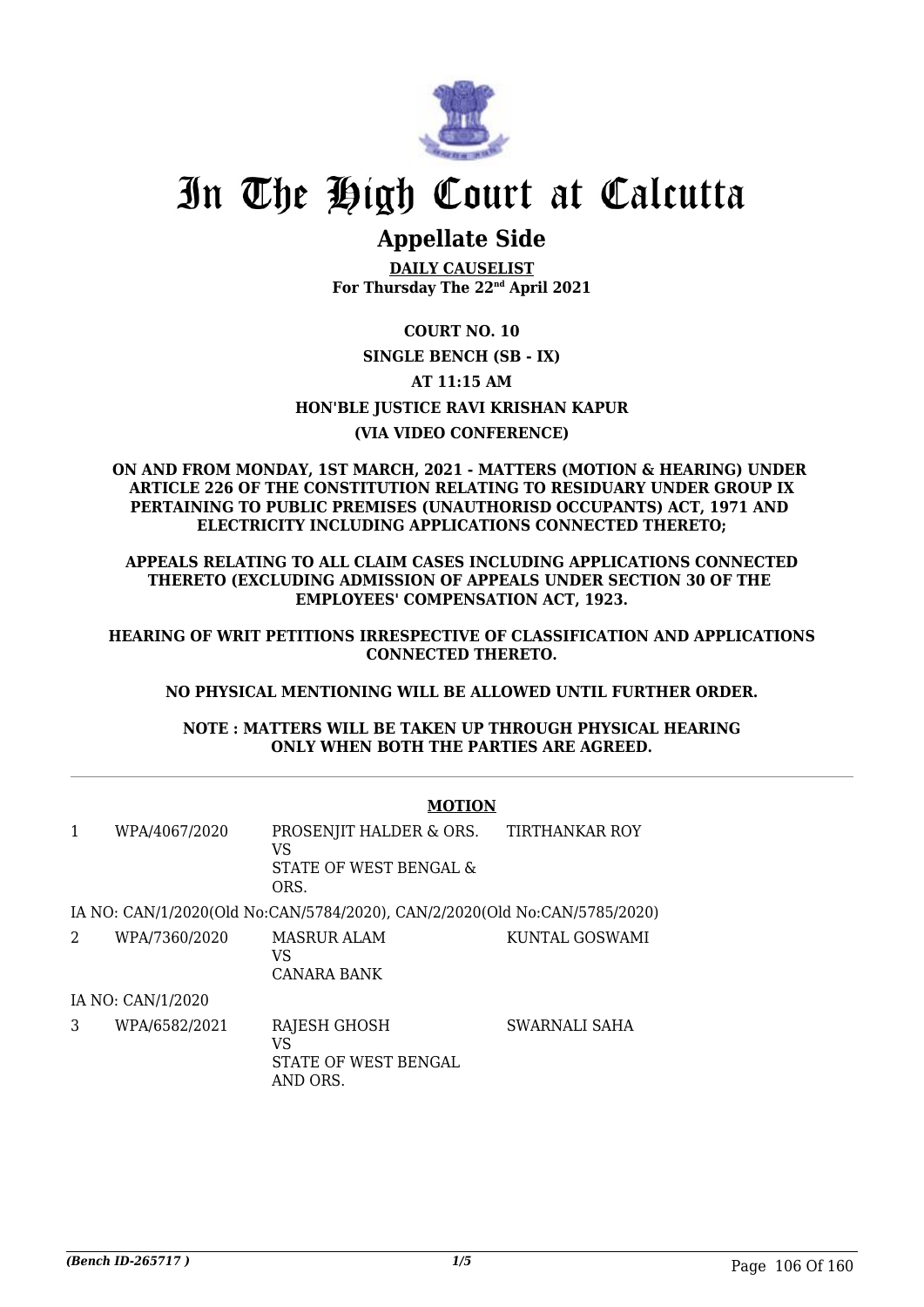| 4  | WPA/8740/2021                           | <b>BIKASH PROSAD GUPTA</b><br>VS<br>WEST BENGAL STATE<br><b>ELECTRICITY</b><br>DISTRIBUTION COMPANY<br>LTD. AND OTHERS | MANABENDRA<br>THAKUR                                                                  |  |
|----|-----------------------------------------|------------------------------------------------------------------------------------------------------------------------|---------------------------------------------------------------------------------------|--|
| 5  | WPA/8775/2021                           | MOKSEDUR RAHAMAN<br><b>VS</b><br>W.B.S.E.D.C.LTD AND ANR                                                               | Debdeep Sinha                                                                         |  |
| 6  | WPA/9407/2021                           | SUBHADIP CHOWDHURY<br><b>VS</b><br>WBSEDCL AND ORS.                                                                    | SAYANI<br><b>BHATTACHARYA</b>                                                         |  |
| 7  | WPA/9753/2021                           | AKBAR ALI LASKAR @<br><b>NASKAR</b><br><b>VS</b>                                                                       | <b>MRINAL KANTI</b><br><b>GHOSH</b>                                                   |  |
|    |                                         | CESC LIMITED AND<br><b>OTHERS</b>                                                                                      |                                                                                       |  |
| 8  | WPA/9821/2021                           | ASADUL SK<br><b>VS</b><br>THE CHAIRMAN, W.B.<br>STATE ELECTRICITY<br>DISTRIBUTION COMPANY<br>LTD. AND OTHERS           | SAILENDRANATH<br><b>CHAKRABORTY</b>                                                   |  |
|    |                                         | <b>FOR HEARING</b>                                                                                                     |                                                                                       |  |
| 9  | WPA/15979/2013                          | MONOHAR KUMAR SAHA &<br>ORS.<br><b>VS</b><br>STATE OF WEST BENGAL &<br>ORS.                                            | BIKASH CHANDRA<br><b>DAS</b>                                                          |  |
|    | IA NO: CAN/1/2016(Old No:CAN/1007/2016) |                                                                                                                        |                                                                                       |  |
| 10 | WPA/3046/2014                           | UTPAL KR. GHOSH & ORS.<br><b>VS</b><br>UNION OF INDIA & ORS.                                                           | PRADIP KR. GHOSH                                                                      |  |
| 11 | WPA/3049/2014                           | SOMESH ROY & ORS.<br>VS<br>UNION OF INDIA & ORS.                                                                       | PRADIP KR. GHOSH                                                                      |  |
| 12 | WPA/4740/2014                           | RITWIKA BISWAS<br><b>VS</b><br>STATE OF WEST BENGAL &<br><b>ORS</b>                                                    | TANUSREE DAS                                                                          |  |
|    |                                         |                                                                                                                        | IA NO: CAN/1/2014(Old No:CAN/8269/2014), CAN/4/2015(Old No:CAN/4362/2015), CAN/9/2020 |  |
| 13 | WPA/23847/2014                          | THE STATESMAN LIMITED<br>VS                                                                                            | <b>SUKANTA</b><br><b>CHAKRABORTY</b>                                                  |  |
|    |                                         | STATE OF WEST BENGAL                                                                                                   |                                                                                       |  |
|    | IA NO: CAN/1/2015(Old No:CAN/2049/2015) |                                                                                                                        |                                                                                       |  |
| 14 | WPA/30381/2014                          | INDUSTRIES AND<br>COMMERCE ASSOCIATION<br>& ORS<br><b>VS</b><br>COAL INDIA LTD & ORS                                   | PARIPURNA<br><b>DASGUPTA</b>                                                          |  |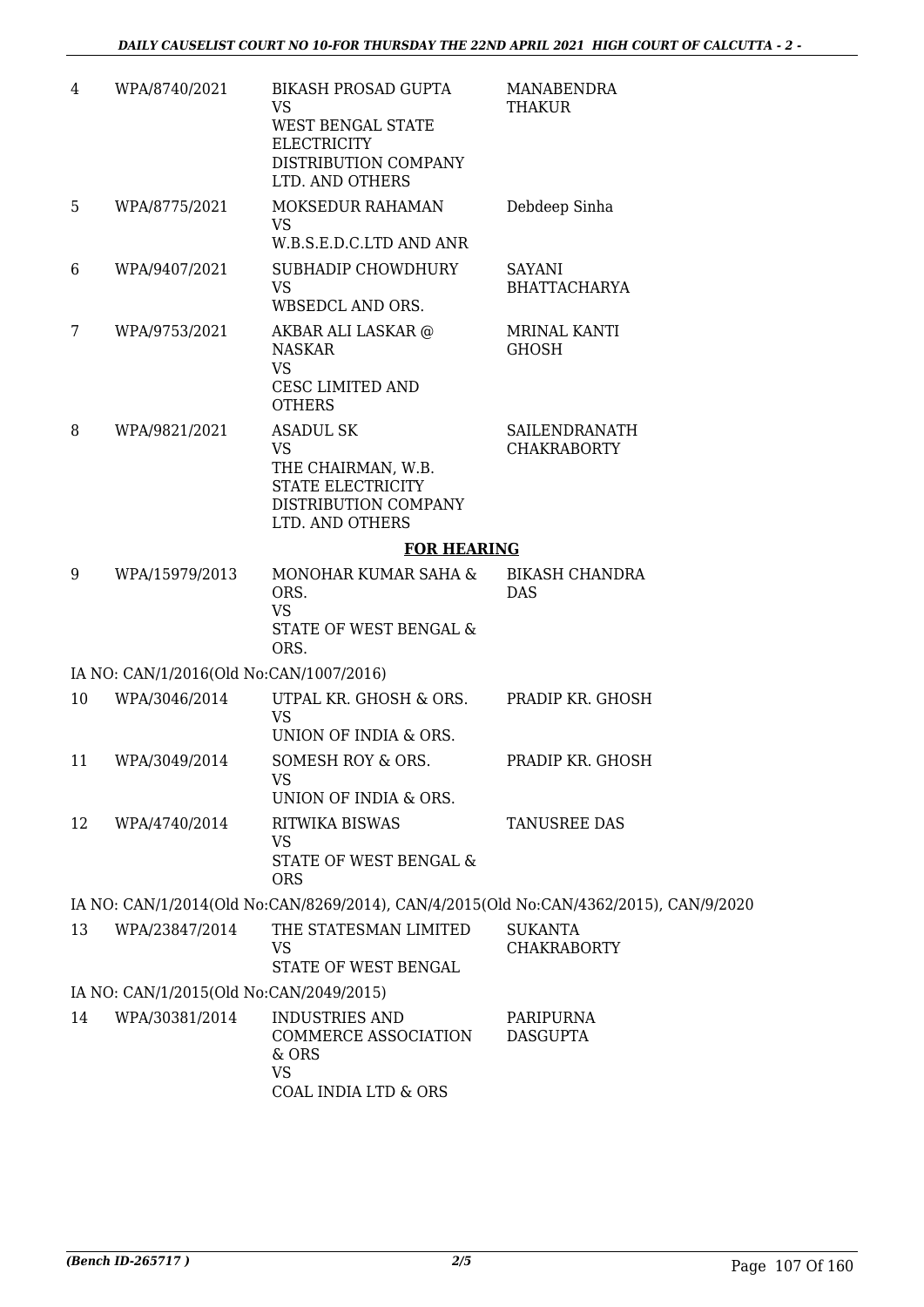| 15 | WPA/10101/2015                           | CHIRANJIT MANDAL<br><b>VS</b><br>STATE OF WEST BENGAL &<br><b>ORS</b>                                              | <b>SAIRA BANU</b>                     |
|----|------------------------------------------|--------------------------------------------------------------------------------------------------------------------|---------------------------------------|
| 16 | WPA/26169/2015                           | <b>SOUVIK SAU &amp; ANR</b><br><b>VS</b><br>STATE OF WEST BENGAL                                                   | <b>ASOK KUMAR JANAH</b>               |
|    | IA NO: CAN/1/2015(Old No:CAN/11335/2015) |                                                                                                                    |                                       |
| 17 | WPA/22876/2016                           | KASHI NATH KULAVI<br><b>VS</b><br>STATE OF WEST BENGAL                                                             | RWITENDRA<br><b>BANERJEE</b>          |
| 18 | WPA/25725/2016                           | <b>HARISH KUMAR</b><br>HIMATSINGKA & ANR<br><b>VS</b><br>NORTH DUM DUM<br><b>MUNICIPALITY &amp; ORS</b>            | ANIL CHOUDHURY                        |
| 19 | WPA/4731/2017                            | <b>REAZUDDIN AHMED</b><br><b>VS</b><br>THE PRINCIPAL/ TEACHER-<br>IN-CHARGE, KALIACHAK<br><b>COLLEGE &amp; ORS</b> | <b>SUED SAFI AHMED</b>                |
|    | IA NO: CAN/1/2011(Old No:CAN/2733/2011)  |                                                                                                                    |                                       |
| 20 | WPA/16315/2017                           | PARTHA BARDHAN ROY<br><b>VS</b><br>STATE OF WEST BENGAL &<br><b>ORS</b>                                            | D.N. BANERJEE                         |
| 21 | WPA/22364/2017                           | <b>BAB ALI</b><br>VS<br>STATE OF WEST BENGAL &<br><b>ORS</b>                                                       | SK. ABU JAFAR                         |
|    | IA NO: CAN/1/2019(Old No:CAN/3416/2019)  |                                                                                                                    |                                       |
| 22 | WPA/10962/2018                           | SANDIPAN PRE PRIMARY &<br>PRIMARY SCHOOL<br><b>VS</b><br>STATE OF WEST BENGAL &<br>ORS.                            | <b>KOUSHIKEE</b><br><b>BANERJEE</b>   |
| 23 | WPA/14747/2018                           | <b>SUROJIT MANIK</b><br><b>VS</b><br><b>CESC LIMITED &amp; ANR</b>                                                 | <b>BIDYUT KUMAR</b><br><b>HALDER</b>  |
| 24 | WPA/22666/2018                           | MRS SHELLEY KAR<br>VS<br>CENTRAL BOARD OF<br><b>SECONDARY EDU &amp; ORS</b>                                        | <b>ANINDA</b><br><b>BHATTACHARYA</b>  |
|    | wt25 WPA/20935/2018                      | SARMILA DEY & ORS<br>VS<br>CENTRAL BOARD OF<br><b>SECONDARY EDUCATION &amp;</b><br><b>ORS</b>                      | A. BHATTACHARYA                       |
|    | wt26 WPA/22658/2018                      | <b>BANI SAHA</b><br><b>VS</b><br>CENTRAL BOARD OF<br><b>SECONDARY EDUCATION &amp;</b><br><b>ORS</b>                | <b>ANINDA</b><br><b>BHATTACHARYAY</b> |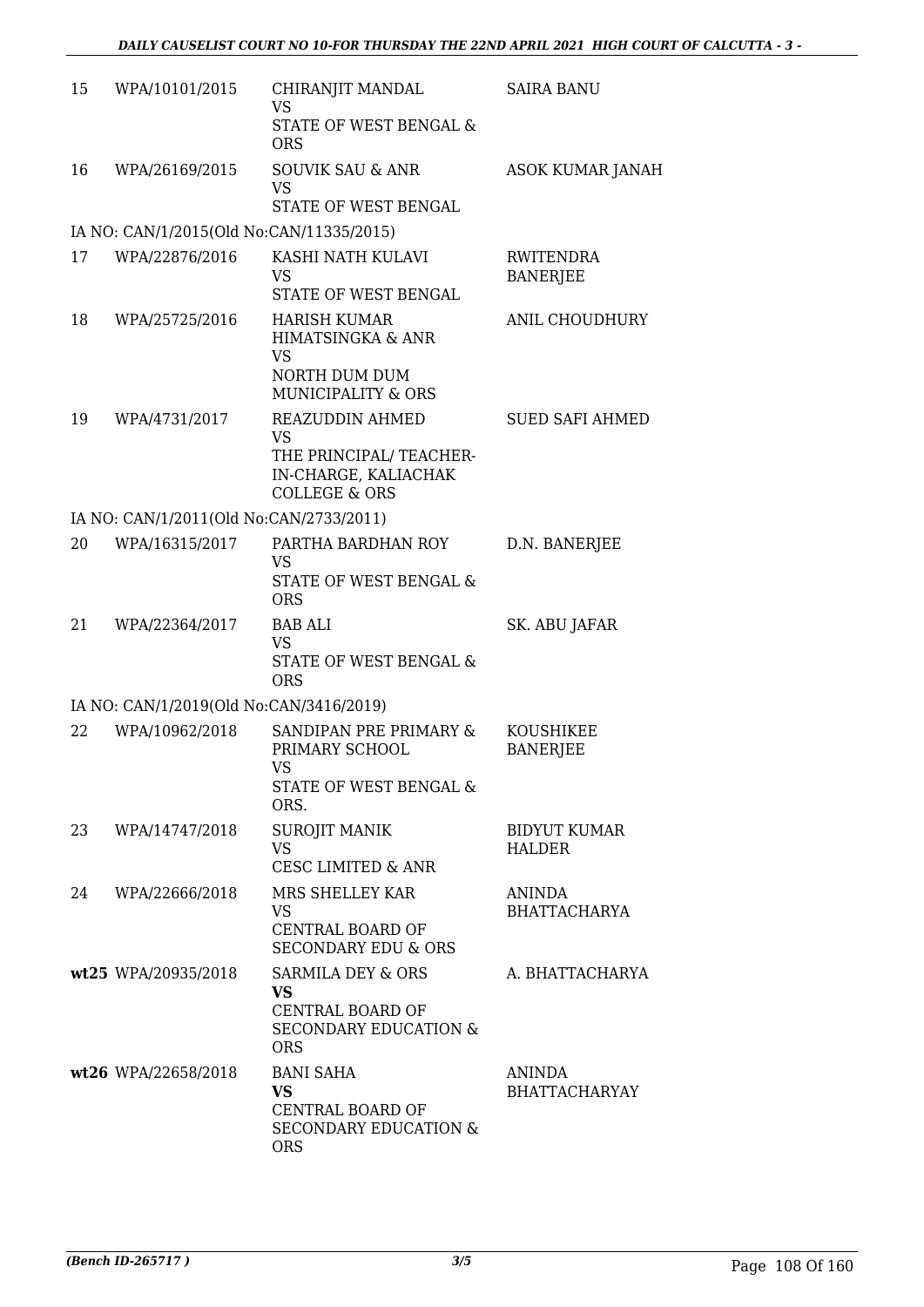| 27 | WPA/838/2019      | NIRMAL KUMAR DASGUPTA<br>VS<br>STATE OF WEST BENGAL &<br><b>ORS</b>                                                | <b>AMRITA PANDEY</b>                    |
|----|-------------------|--------------------------------------------------------------------------------------------------------------------|-----------------------------------------|
|    |                   | IA NO: CAN/1/2020(Old No:CAN/2700/2020), CAN/2/2020                                                                |                                         |
| 28 | WPA/907/2019      | <b>SHYAM SUNDAR MAL</b><br><b>VS</b><br>STATE OF WEST BENGAL &<br><b>ORS</b>                                       | <b>AMBU BINDU</b><br><b>CHAKRABORTY</b> |
|    | IA NO: CAN/1/2020 |                                                                                                                    |                                         |
| 29 | WPA/4662/2019     | APARNA PAL<br><b>VS</b><br>STATE OF WEST BENGAL &<br><b>ORS</b>                                                    | UJJAL ROY                               |
| 30 | WPA/8405/2019     | SANJOY CHAKRABORTY &<br>ANR.<br><b>VS</b><br>UNION OF INDIA & ORS                                                  | YASH VARDHAN<br><b>DEORA</b>            |
| 31 | WPA/16910/2019    | MUNNA MISHRA & ORS<br><b>VS</b><br><b>STATE OF WEST BENGAL&amp;</b><br><b>ORS</b>                                  | KAKALI DUTTA                            |
|    | IA NO: CAN/1/2020 |                                                                                                                    |                                         |
| 32 | WPA/17834/2019    | <b>BIDYUT BARAN HALDER</b><br><b>VS</b><br>UNITED BANK OF INDIA<br>ORS ORS                                         | <b>SOHAN KUMAR ROY</b>                  |
| 33 | WPA/20757/2019    | LAB KUMAR KANRAL & ORS<br><b>VS</b><br>STATE OF WEST BENGAL &<br><b>ORS</b>                                        | APAN SAHA                               |
| 34 | WPA/7946/2020     | CHANDAN KUMAR SHIT<br><b>VS</b><br>STATE OF WEST BENGAL<br>AND ORS.                                                | <b>SOURAV DUTTA</b>                     |
| 35 | WPA/1843/2021     | HOOGHLY MILLS PROJECTS<br>LTD AND<br><b>VS</b><br>THE DIRECTOR(SUPPLIES<br>AND DISPOSALS) AND ORS                  | MEGHANIL<br><b>MUKHERJE</b>             |
| 36 | WPA/2343/2021     | WEST BENGAL STATE<br><b>ELECTRICITY</b><br>DISTRIBUTION COMPANY<br><b>LIMITED</b><br><b>VS</b><br>ANIL BARAN GHOSH | RITUPARNA MAITRA                        |
| 37 | WPA/2345/2021     | WEST BENGAL STATE<br><b>ELECTRICITY</b><br>DISTRIBUTION COMPANY<br>LIMITED<br><b>VS</b><br>JOYDEB DATTA            | RITUPARNA MAITRA                        |
|    |                   | A DDI IOATIONI OI AIM OACE                                                                                         |                                         |

#### **APPLICATION CLAIM CASE**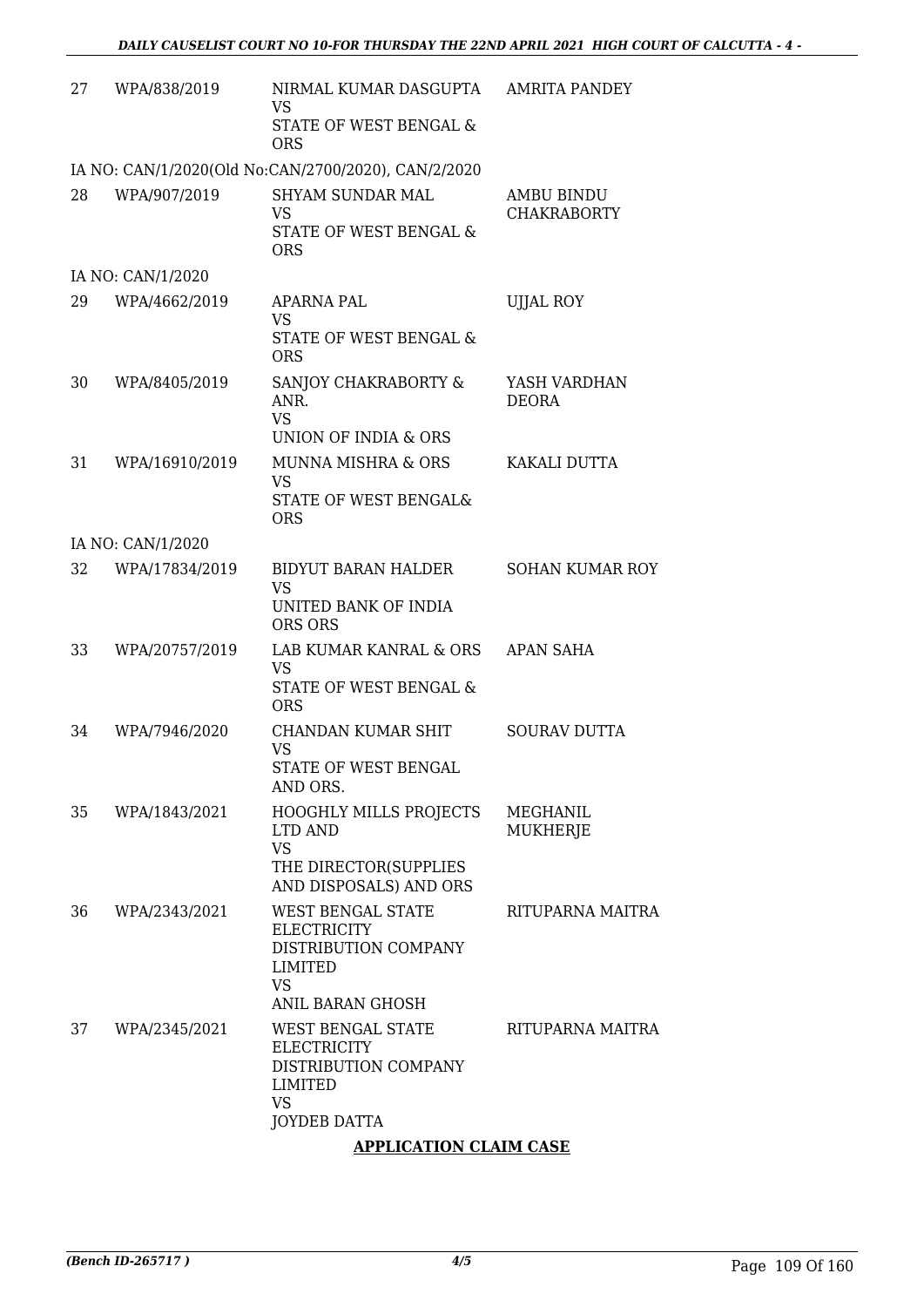| 38                                       | FMA/132/2019<br>$(PT I + OB + 2ND$<br>J/C     | MINARUL HAQUE<br>VS.<br>HDFC ERGO G.I CO. LTD. &<br>ANR.                  | SAIDUR RAHAMAN                        |  |  |
|------------------------------------------|-----------------------------------------------|---------------------------------------------------------------------------|---------------------------------------|--|--|
| 39                                       | FMA/133/2019<br>$(PT I + OB + 2ND$<br>$J/C$ ) | TUMPA BIBI & ORS.<br>VS<br>SHRIRAM GENERAL<br>INSURANCE CO. LTD.&<br>ANR. | AMIT RANJAN ROY                       |  |  |
|                                          | IA NO: CAN/1/2019(Old No:CAN/8121/2019)       |                                                                           |                                       |  |  |
| 40                                       | FMA/197/2019<br>$(PT I + OB + 2ND$<br>J/C     | RUKSANA BIBI & ANR.<br>VS<br>THE D.M NATIONAL IN. CO.<br>LTD.& ANR.       | <b>SANDIP</b><br><b>BANDYOPADHYAY</b> |  |  |
| 41                                       | FMA/228/2019<br>$(PT I + OB + 2ND$<br>$J/C$ ) | <b>NICL</b><br>VS.<br><b>SARIFA BEWA &amp; ORS</b>                        | SUCHARITA PAUL                        |  |  |
| IA NO: CAN/1/2018(Old No:CAN/10395/2018) |                                               |                                                                           |                                       |  |  |
| 42                                       | FMA/229/2019<br>$(PT I + OB + 2ND$<br>J/C     | NATIONAL INSURANCE CO.<br>LTD.<br>VS<br>PRASANTA MADAK & ANR              | PARIMAL KUMAR<br><b>PAHARI</b>        |  |  |

IA NO: CAN/1/2018(Old No:CAN/7529/2018)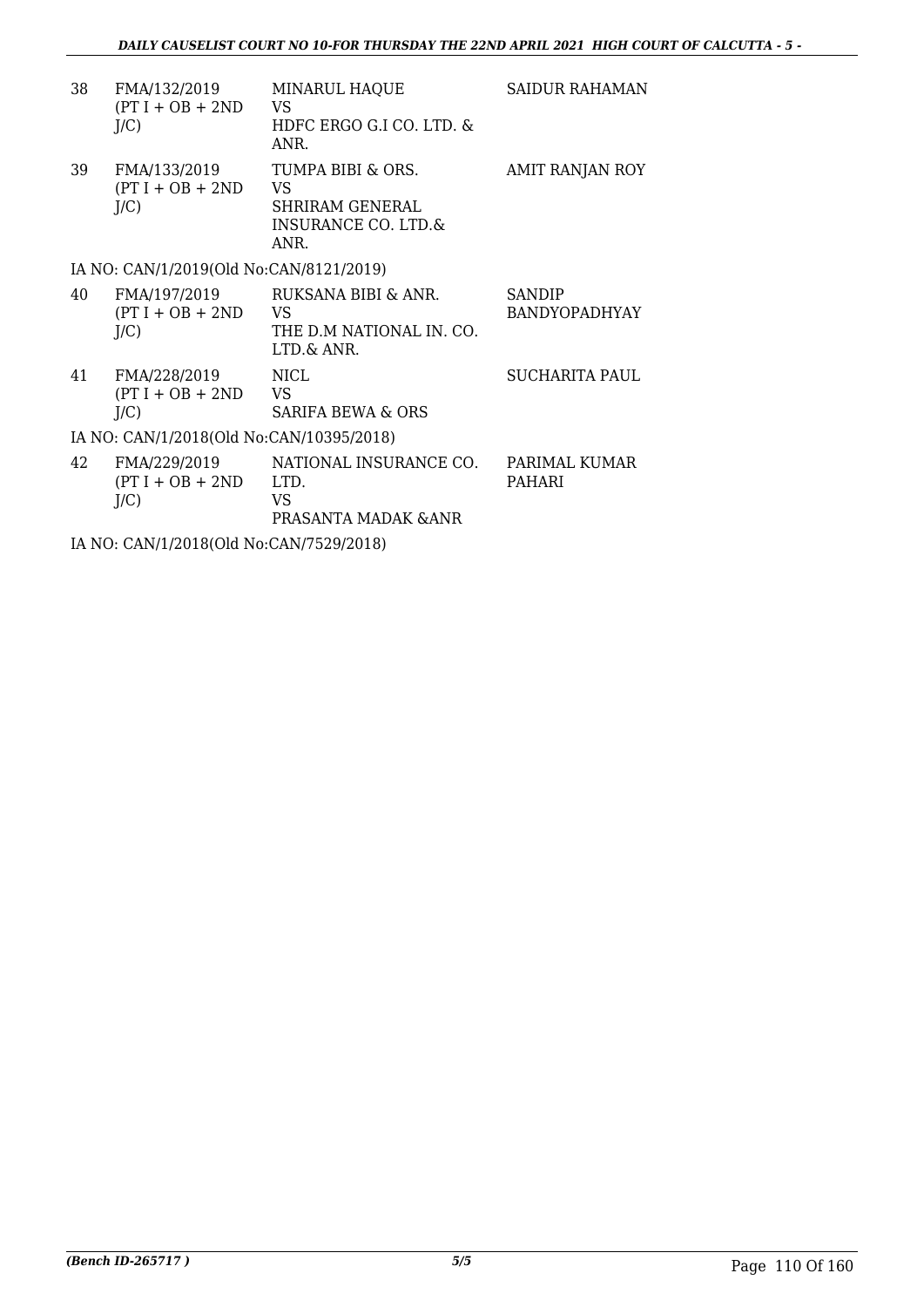

## **Appellate Side**

**DAILY CAUSELIST For Thursday The 22nd April 2021**

**COURT NO. 23**

#### **SINGLE BENCH (SB - X)**

**AT 11:15 AM**

#### **HON'BLE JUSTICE ARINDAM MUKHERJEE**

#### **(VIA VIDEO CONFERENCE)**

**ON AND FROM MONDAY, 1ST MARCH, 2021 - MATTERS (MOTION & HEARING) UNDER ARTICLE 226 OF THE CONSTITUTION RELATING TO MADHYAMIK SIKSHYA KENDRA UNDER GROUP - II, INCLUDING APPLICATIONS CONNECTED THERETO;**

**MATTERS (MOTION & HEARING) UNDER ARTICLE 226 OF THE CONSTITUTION OF INDIA RELATING TO CO-OPERATIVE SOCIETIES UNDER GROUP - V (EXCLUDING SERVICE MATTERS) AND APPLICATIONS CONNECTED THERETO;**

**AND**

**ON AND FROM MONDAY, 1ST MARCH, 2021 - IN ADDITION TO HIS OWN LIST, SHALL TAKE ITEM NOS.181 TO 235 FROM THE LIST DATED 1ST MARCH, 2021 OF HON'BLE JUSTICE SABYASACHI BHATTACHARYYA.**

**AND**

**ON AND FROM MONDAY, 1ST MARCH, 2021 - WILL SIT SINGLY AND TAKE ITEM NOS.236 TO 279 FROM THE LIST DATED 1ST MARCH, 2021 OF HON'BLE JUSTICE SABYASACHI BHATTACHARYYA (EXCEPT THE MATTERS WHICH ARE ALREADY DISPOSED OF OR ORDERED OTHERWISE).**

**IF NO ONE APPEARS FOR THE PETITIONERS IN THE VIRTUAL MODE, THE MATTERS SHALL BE DISMISSED.** 

**NO PHYSICAL MENTIONING WILL BE ENTERTAINED UNTIL FURTHER ORDER ONLY E-MENTIONING WILL BE ENTERTAINED UPON NOTICE TO THE OTHERSIDE.**

**NOTE : MATTERS WILL BE TAKEN UP THROUGH VIRTUAL MODE ONLY .**

#### **MOTION 1**

( GROUP - V CO-OPERATIVE SOCIETIES )

1 WPA/4435/2021 DOLY MUKHOPADHYAY ALIAS DOLI MUKHOPADHYAY VS STATE OF WEST BENGAL AND ORS. PABITRA BISWAS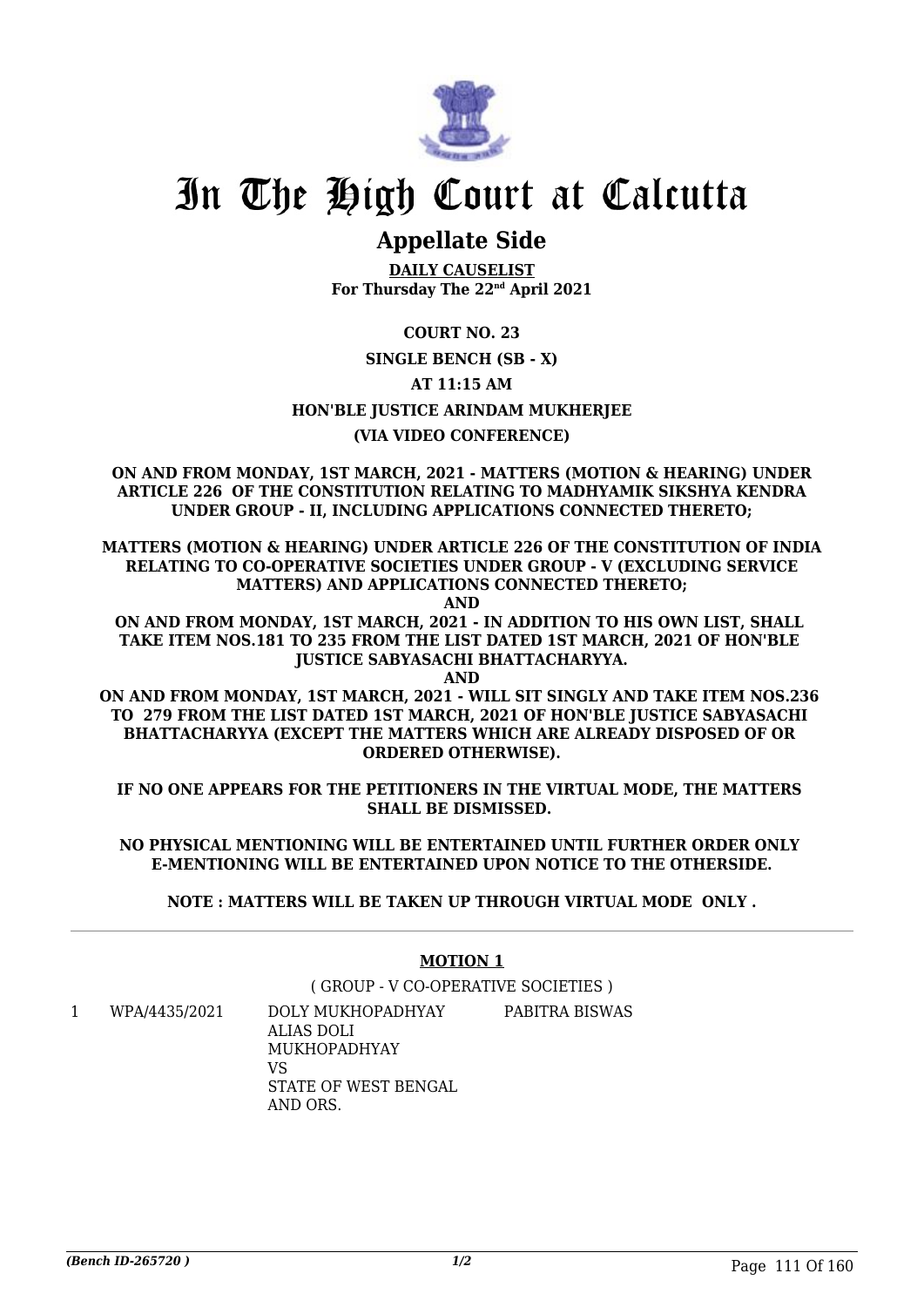SOUVIK MAJI

2 WPA/4944/2021 NEW GARIA DEVELOPEMENT COOPERATIVE HOUSING SOCIETY LIMITED VS REGISTRAR OF COOPERATIVE SOCIETIES

#### **MOTION**

( GROUP - IX (RESIDUARY )

3 WPA/9721/2020 UTTAM KUMAR MAITY VS STATE OF WEST BENGAL AND ORS. SALIL KUMAR MAITI 4 WPA/5605/2021 SK. NAJIRUDDIN ALIAS SK. HALIM VS STATE OF WEST BENGAL AND ORS. SAHEB BANERJEE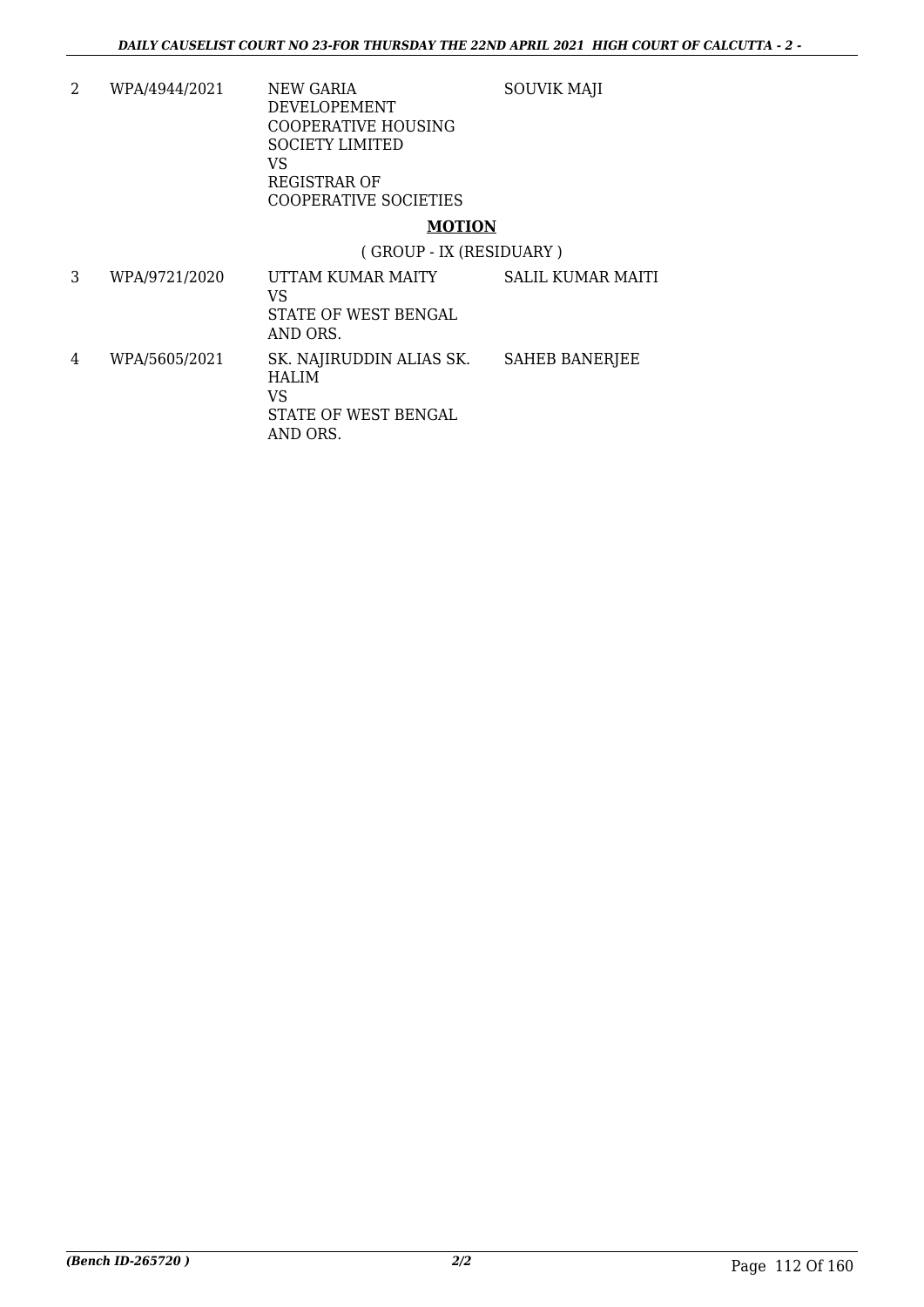

### **Appellate Side**

**DAILY CAUSELIST For Thursday The 22nd April 2021**

**COURT NO. 18 SINGLE BENCH (SB - XI) AT 11:15 AM HON'BLE JUSTICE BISWAJIT BASU (VIA VIDEO CONFERENCE)**

**ON AND FROM MONDAY, 22ND FEBRUARY, 2021 ROSTER NOTIFIED ON 8TH JANUARY, 2021 IS MODIFIED TO THE FOLLOWING EXTENT:-** 

**MATTERS (MOTION & HEARING) UNDER ARTICLE 226 OF THE CONSTITUTION RELATING TO MADRASAH EDUCATION UNDER GROUP II AND APPLICATIONS CONNECTED THERETO;**

**MATTERS (MOTION & HEARING) UNDER ARTICLE 226 OF THE CONSTITUTION RELATING TO APPOINTMENT AND SERVICE CONDITION OF PARA TEACHERS UNDER GROUP II AND APPLICATIONS CONNECTED THERETO;**

**ADMISSION AND HEARING OF CIVIL REVISION APPLICATIONS AND APPLICATIONS UNDER ARTICLE 227 OF THE CONSTITUTION OF INDIA ARISING OUT OF TESTAMENTARY, EJECTMENT / EVICTION SUITS AND PUBLIC PREMISES (UNAUTHORISED OCCUPANTS) ACT, 1971 INCLUDING APPLICATIONS CONNECTED THERETO.** 

**MATTERS (MOTION & HEARING) UNDER ARTICLE 226 OF THE CONSTITUTION OF INDIA RELATING TO LAND UNDER GROUP I INCLUDING APPLICATIONS CONNECTED THERETO.** 

**AND**

**ON AND FROM MONDAY, 19TH APRIL, 2021 TO FRIDAY, 30TH APRIL, 2021 – IN ADDITION TO HIS OWN LIST AND DETERMINATION, WILL SIT SINGLY AND TAKE UP THE MATTERS FROM THE LIST AND DETERMINATION OF HON'BLE JUSTICE RAJARSHI BHARADWAJ.** 

**NOTE: MATTERS WILL BE TAKEN UP THROUGH PHYSICAL HEARING ONLY WHEN BOTH THE PARTIES ARE AGREED.**

**SPECIAL NOTE : MENTIONING FOR INCLUSION IN THE LIST WILL NOT BE ENTERTAINED FOR THE TIME BEING.**

**SPL. NOTE: ON 22.04.2021, 'TO BE MENTIONED' & 'NEW MOTION' WILL BE TAKEN UP TILL 1.00 P.M., IF NOT EXHAUSTED EARLIER. THEREAFTER 'MOTION' WILL BE TAKEN UP.** 

|   |                          | <b>TO BE MENTIONED</b>                                                               |                        |
|---|--------------------------|--------------------------------------------------------------------------------------|------------------------|
| 1 | CO/754/2020              | SANJIB SAHA CHOWDHURY<br>VS<br>JAYANTA DUTTA                                         | PALSH MUKHERJEE        |
|   | IA NO: CAN/1/2021        |                                                                                      |                        |
|   |                          | <b>NEW MOTION (GROUP - I)</b>                                                        |                        |
| 2 | WPA/1999/2016            | TAPAN KR DAS<br>VS.<br>STATE OF WEST BENGAL & ORS                                    | <b>S BANERIEE</b>      |
| 3 | WPA/681/2020             | M/S BHARATI STONE PRODUCT<br>VS.<br>STATE OF WEST BENGAL & ORS                       | <b>SUBODH BANERIEE</b> |
| 4 | WPA/9117/2020<br>$[B-1]$ | KARTIK CHANDRA KAPAS AND<br><b>OTHERS</b><br>VS.<br>STATE OF WEST BENGAL AND<br>ORS. | MRINAL KANTI GHOSH     |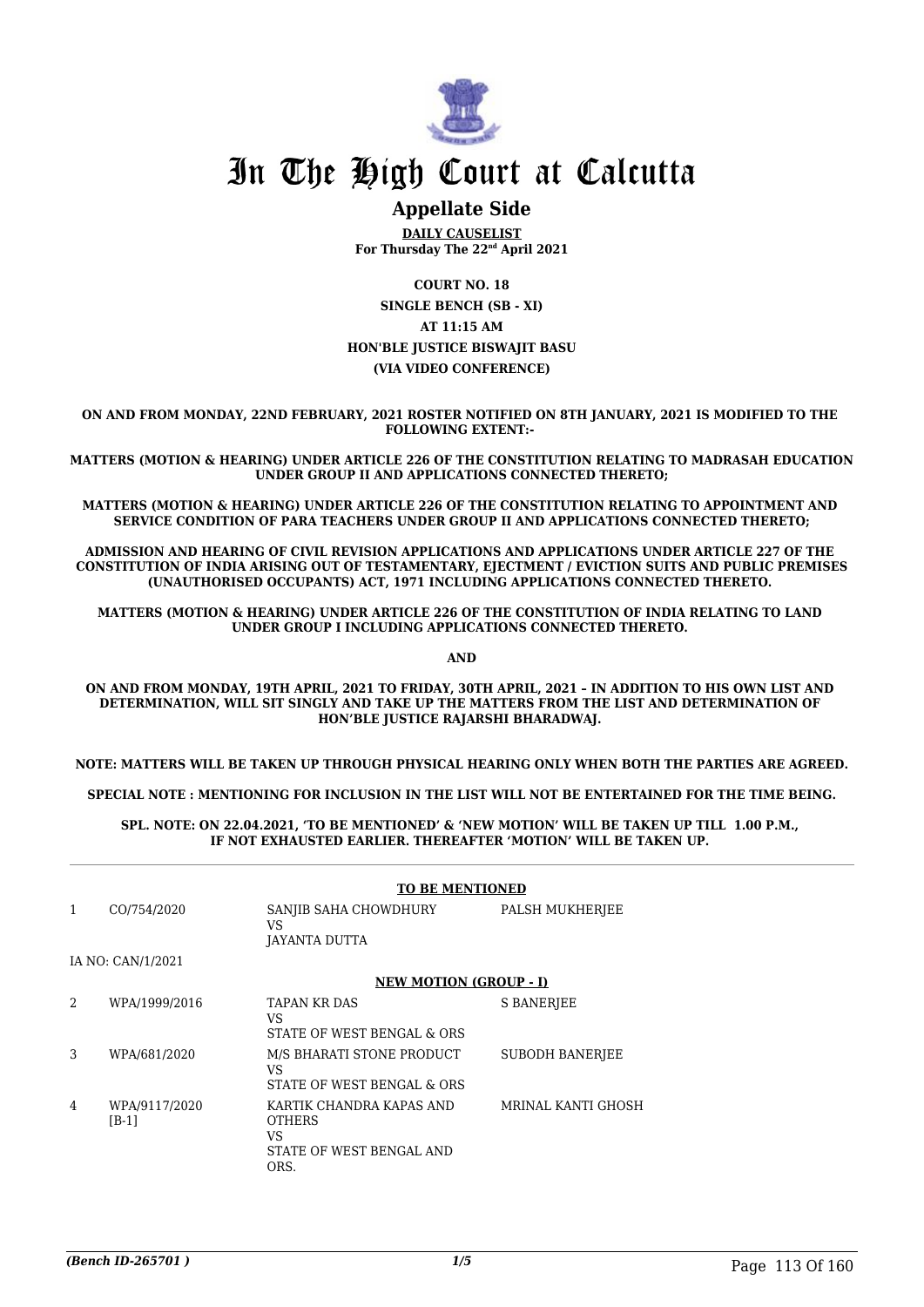#### *DAILY CAUSELIST COURT NO 18-FOR THURSDAY THE 22ND APRIL 2021 HIGH COURT OF CALCUTTA - 2 -*

| 5  | WPA/91/2021   | SANJAY SAHA AND ANR<br>VS                                                                                                   | PRASENJIT SAHA                    |
|----|---------------|-----------------------------------------------------------------------------------------------------------------------------|-----------------------------------|
|    |               | THE STATE OF WEST BENGAL AND<br><b>ORS</b>                                                                                  |                                   |
| 6  | WPA/1386/2021 | SUSHRUTA DUTTA<br>VS<br>UNION OF INDIA AND ORS.                                                                             | SOUMYAJIT DAS<br><b>MAHAPATRA</b> |
| 7  | WPA/1389/2021 | SAGAR DUTTA<br>VS<br>UNION OF INDIA AND ORS.                                                                                | SOUMYAJIT DAS<br><b>MAHAPATRA</b> |
| 8  | WPA/1392/2021 | TARUN KUMAR DUTTA<br>VS<br>UNION OF INDIA AND ORS.                                                                          | SOUMYAJIT DAS<br><b>MAHAPATRA</b> |
| 9  | WPA/1878/2021 | MADHUSUDHAN PAIK<br>VS<br>STATE OF WEST BENGAL AND<br>ORS.                                                                  | RAJKUMAR SAIN                     |
| 10 | WPA/4796/2021 | DINABANDHU DAS@DINABANDHU<br><b>DAS</b><br>VS<br>STATE OF WEST BENGAL AND<br>ORS.                                           | PAMPA DEY DHABAL                  |
| 11 | WPA/6274/2021 | SATYA KINKAR KOLEY AND ORS.<br>VS<br>STATE OF WEST BENGAL AND<br>ORS.                                                       | <b>BARUN CHATTERJEE</b>           |
| 12 | WPA/6401/2021 | COMMON VILLAGERS OF<br>CHATINA VILLAGE AND CHATINA<br>DURGA PUJA COMMITTE AND ORS<br>VS<br>STATE OF WEST BENGAL AND<br>ORS. | SARBANANDA SANYAL                 |
| 13 | WPA/6762/2021 | AFCHHAR ALI SEKH<br>VS<br>STATE OF WEST BENGAL AND ORS                                                                      | DEBAISH KUNDU                     |
| 14 | WPA/7143/2021 | USHA RANI BAG AND ANOTHER<br>VS<br>STATE OF WEST BENGAL AND<br>ORS.                                                         | RAJ KUMAR SAIN                    |
| 15 | WPA/7266/2021 | SARASWATI GHOSH<br>VS<br>STATE OF WEST BENGAL AND<br>ORS.                                                                   | SOBHAN KUMAR PATHAK               |
| 16 | WPA/7293/2021 | SYED NAZRUL ISLAM<br>VS.<br>STATE OF WEST BENGAL AND<br>ORS.                                                                | MD AHIYA                          |
| 17 | WPA/7304/2021 | SYED AZIJUR RAHAMAN<br>VS<br>STATE OF WEST BENGAL AND<br>ORS.                                                               | MD AHIYA                          |
| 18 | WPA/7591/2021 | SOUVIK GHOSH<br>VS<br>STATE OF WEST BENGAL AND<br>ORS.                                                                      | SUFI KAMAL                        |
| 19 | WPA/8006/2021 | SK. USIAR RAHAMAN<br>VS<br>STATE OF WEST BENGAL AND<br>ORS.                                                                 | SRIKUMAR MANDAL                   |
| 20 | WPA/8301/2021 | <b>BUDI ORAON</b><br>VS<br>STATE OF WEST BENGAL AND<br>ORS.                                                                 | CHANDAN KUMAR LAL                 |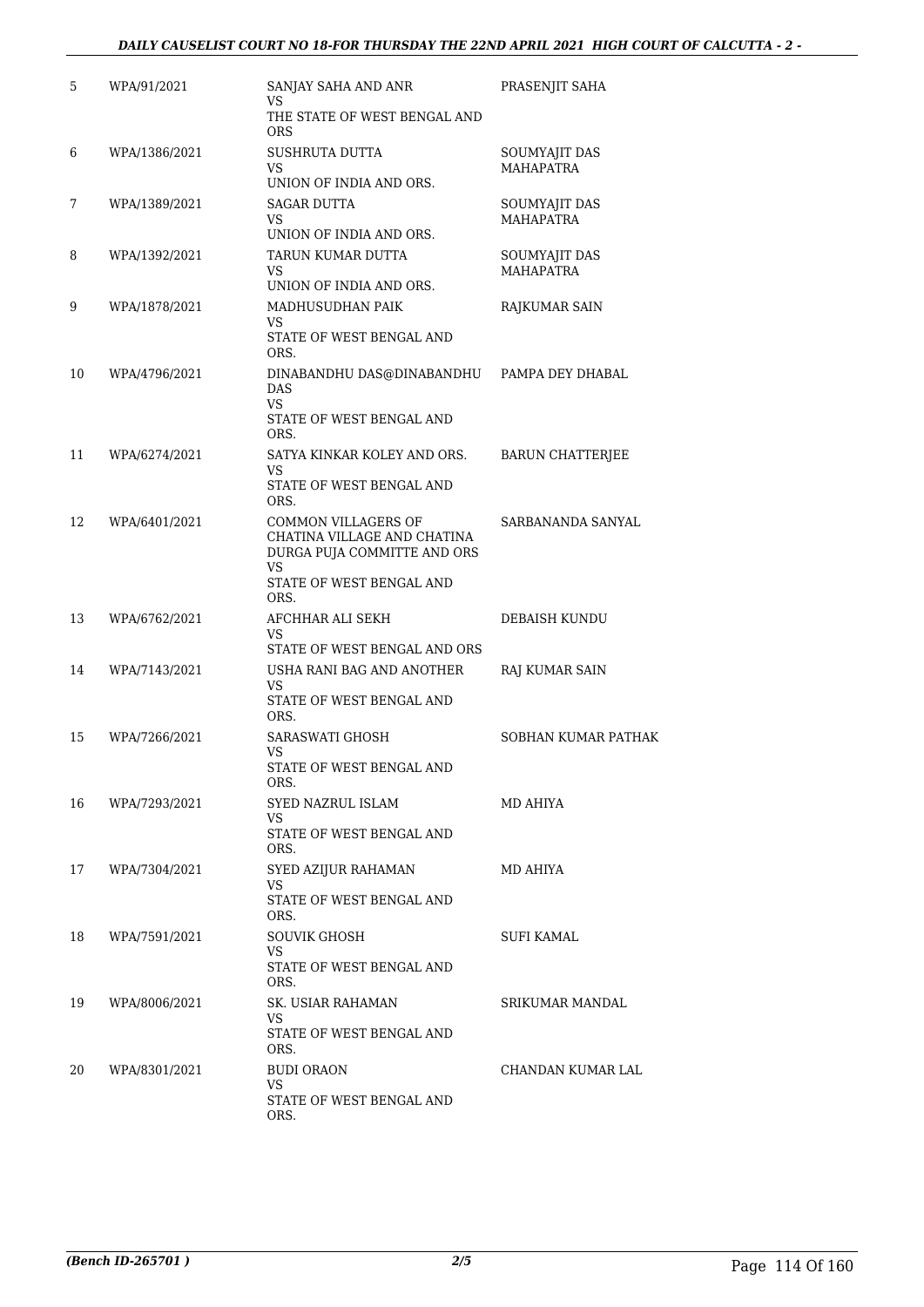| 21 | WPA/8341/2021     | TOLARAM INDIA LIMITED AND<br>ANR<br>VS<br>UNION OF INDIA AND ORS                   | RAJENDRA NATH BARIK    |
|----|-------------------|------------------------------------------------------------------------------------|------------------------|
|    | IA NO: CAN/1/2021 |                                                                                    |                        |
| 22 | WPA/8482/2021     | FANI KHAN AND ORS<br>VS<br>STATE OF WEST BENGAL AND<br>ORS.                        | <b>ASHRAFUL HUQ</b>    |
| 23 | WPA/8881/2021     | SUSHIL KUMAR MALLICK AND<br>ORS<br>VS<br>STATE OF WEST BENGAL AND<br>ORS.          | SAIRA BANU             |
| 24 | WPA/8921/2021     | SK. SAMSUDDIN<br>VS<br>STATE OF WEST BENGAL AND<br>ORS.                            | SK. TOSLIM ALI         |
| 25 | WPA/9134/2021     | IRC NATURAL RESOURCES PVT<br>LTD AND ANR<br>VS<br>STATE OF WEST BENGAL AND<br>ORS. | SOUMYAJIT MISHRA       |
| 26 | WPA/9207/2021     | PAMPA GHOSH<br>VS<br>UNION OF INDIA AND ORS.                                       | SARBANANDA SANYAL      |
| 27 | WPA/9208/2021     | AMAR MOSHAT AND ANR<br>VS<br>STATE OF WEST BENGAL AND<br>ORS.                      | PAYEL SHOME            |
| 28 | WPA/9263/2021     | SUSANTA MONDAL AND ANR.<br>VS<br>STATE OF WEST BENGAL AND<br>ORS.                  | AMIT BARAN DASH        |
| 29 | WPA/9296/2021     | BABLU MOMIN AND ORS.<br>VS<br>STATE OF WEST BENGAL AND<br>ORS.                     | <b>BISWAJIT TIWARI</b> |
| 30 | WPA/9363/2021     | SANATAN MONDAL AND ANR<br>VS<br>STATE OF WEST BENGAL AND<br>ORS.                   | SOUNAK BHATTACHARYA    |
| 31 | WPA/9365/2021     | AJIT KUMAR NASKAR AND ANR<br>VS<br>STATE OF WEST BENGAL AND<br>ORS.                | SOUNAK BHATTACHARYA    |
| 32 | WPA/9373/2021     | <b>GOLAM NABI MOLLA AND ORS</b><br>VS<br>STATE OF WEST BENGAL AND<br>ORS.          | SUBRATA MUKHERJEE      |
| 33 | WPA/9405/2021     | MD HUMAYUN KABIR<br>VS<br>STATE OF WEST BENGAL AND<br>ORS.                         | MD IDRISH              |
| 34 | WPA/9426/2021     | SANTANU MONDAL<br>VS<br>THE CHIEF INFORMATION<br>COMMISSIONER                      | NITAI CHANDRA SAHA     |
| 35 | WPA/9509/2021     | <b>BIKASH KAR</b><br><b>VS</b><br>UNION OF INDIA AND ORS.                          | TANUSRI SANTRA         |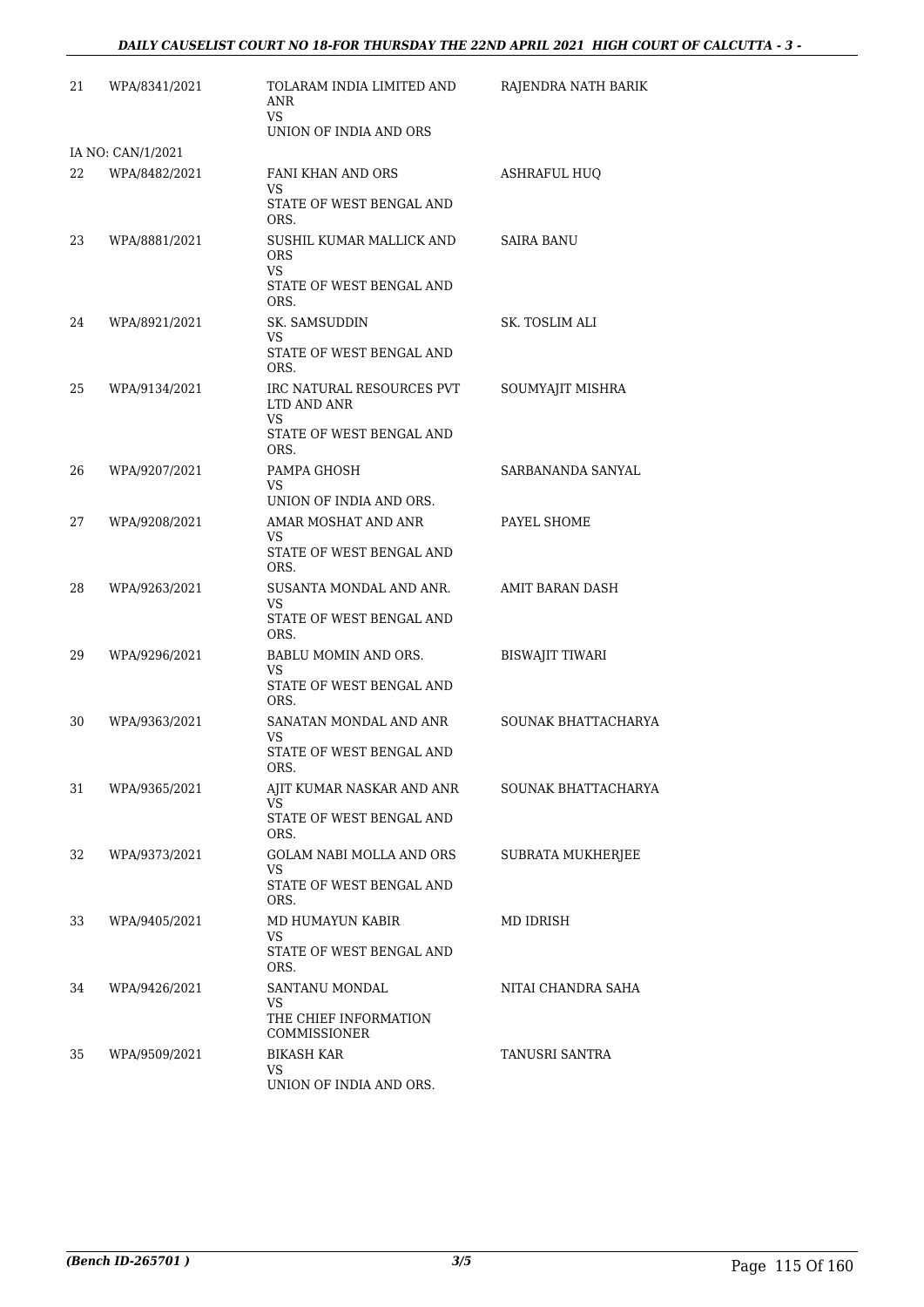| 36 | WPA/9591/2021 | SREE SREE HARADHANESWAR<br>MAHADEB THAKUR REP. BY<br>PHANINDRANATH DOLUI<br>VS<br>STATE OF WEST BENGAL AND<br>ORS. | SALIL KUMAR MAITI      |
|----|---------------|--------------------------------------------------------------------------------------------------------------------|------------------------|
| 37 | WPA/9630/2021 | PIJUSH KANTI DUTTA ROY<br>VS<br>STATE OF WEST BENGAL AND<br>ORS.                                                   | RASOMAY MONDAL         |
| 38 | WPA/9681/2021 | JAFIR MD. KHAN @ JAFIR<br>MAHAMMAD KHAN AND OTHERS<br>VS<br>STATE OF WEST BENGAL AND<br>ORS.                       | RITA PATRA             |
| 39 | WPA/9717/2021 | SK AJHAR ALI AND OTHERS<br>VS<br>STATE OF WEST BENGAL AND<br>ORS.                                                  | SANJIB KUMAR GHOSH     |
| 40 | WPA/9778/2021 | MARS NALINI LALL<br>VS<br>STATE OF WEST BENGAL AND<br>ORS.                                                         | ARKA PRAVA SEN         |
|    |               | <b>MOTION</b>                                                                                                      |                        |
| 41 | CO/2001/2019  | PRATAP NARAYAN GIRI<br>VS<br>ASIT BARAN GIRI                                                                       | KALLOL KUMAR MAITY     |
| 42 | CO/1612/2020  | RABI SHANKAR GUPTA @ HARI<br><b>SHANKAR GUPTA</b><br>VS                                                            | MD RIZWAN ALAM         |
|    |               | DEEPSIKHA SENGUPTA                                                                                                 |                        |
| 43 | CO/246/2021   | AJIBAR LASKAR<br>VS<br>KASHED ALI LASKAR AND ORS                                                                   | SAFIQUE ALI MIDDE      |
| 44 | WPA/322/2021  | NAJMAH YASMEEN<br>VS<br>STATE OF WEST BENGAL AND<br>ORS.                                                           | SUBHRANGSHU PANDA      |
| 45 | CO/387/2021   | SHAMSHAD AHMED AND ANR.<br>VS<br>MD. ALTAF KHAN                                                                    | <b>BHUSAN JAIN</b>     |
| 46 | CO/388/2021   | JAYANTA KR. MULLICK<br>VS                                                                                          | <b>JOYITA ROY</b>      |
| 47 | CO/400/2021   | TAPASI CHANDRA AND ORS.<br>KAMAL KISHORE ARORA ALIAS K<br>K ARORA<br>VS                                            | MADAN MOHAN ROY        |
| 48 | CO/483/2021   | SANTOSH KR DALMIA<br>M/S BIDYA CONSTRUCTRUCTION<br>VS<br>RAJESH KUMAR AGARWAL AND<br><b>ANOTHER</b>                | PRIYANKAR BASU MALLICK |
| 49 | CO/486/2021   | <b>RITA AGARWAL</b><br>VS<br>NIRMAL KUMARMAHESWARI<br><b>ALIAS BEHARI</b>                                          | PRADEEP KUMAR          |
| 50 | CO/487/2021   | RITA AGARWAL<br>VS<br>NIRMAL KUMAR MAHESWARI<br><b>ALIAS BEHARI</b>                                                | PRADEEP KUMAR          |
| 51 | CO/496/2021   | SARMISTHA DUTTA<br>VS<br>CHANDRIMA ROY BANERJEE AND<br>ANR                                                         | DYUTIMAN BANERJEE      |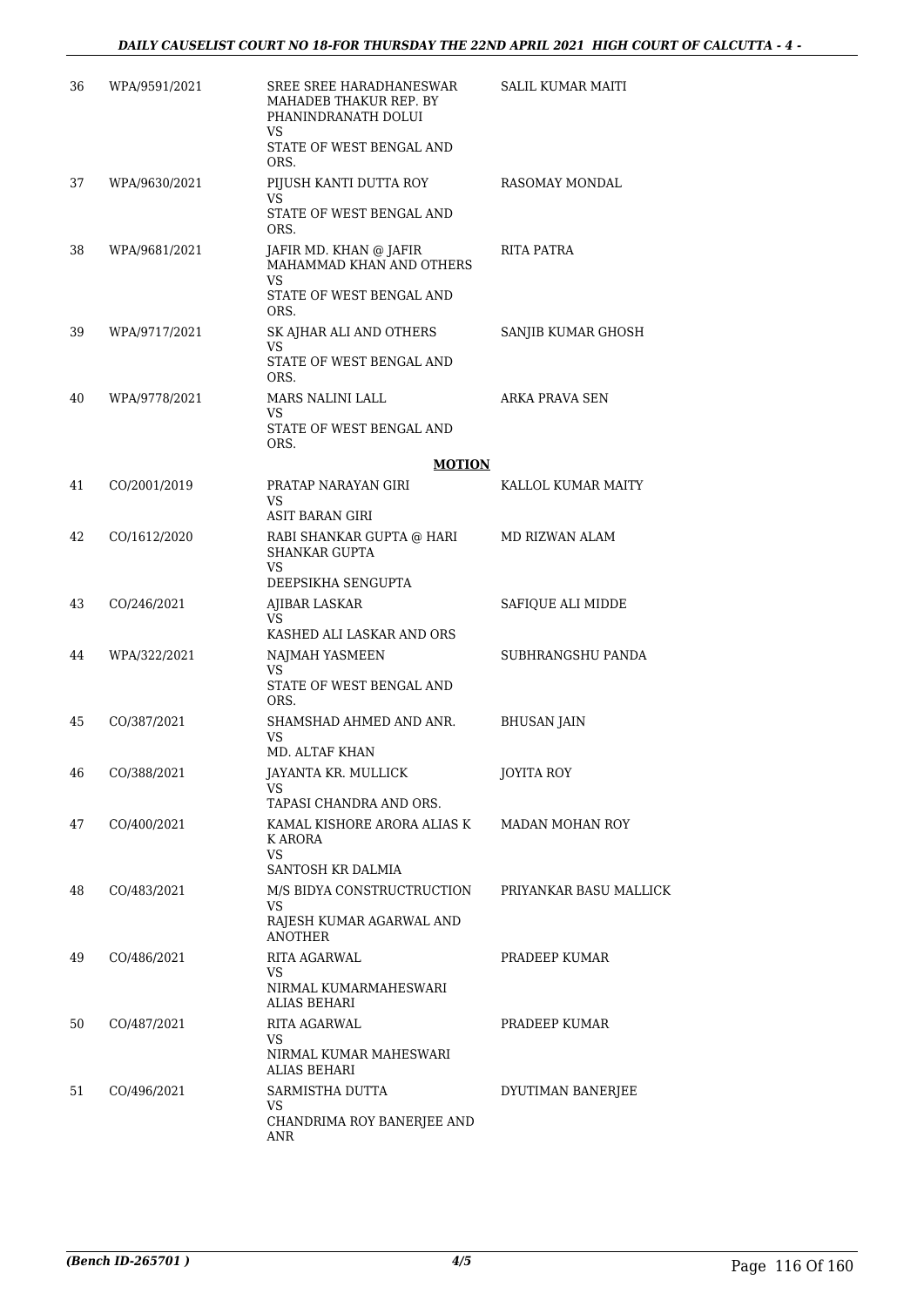52 CO/718/2021 ARUP RATAN GOOPTU VS MALA DEVI JAISWAL

GARGI MANNA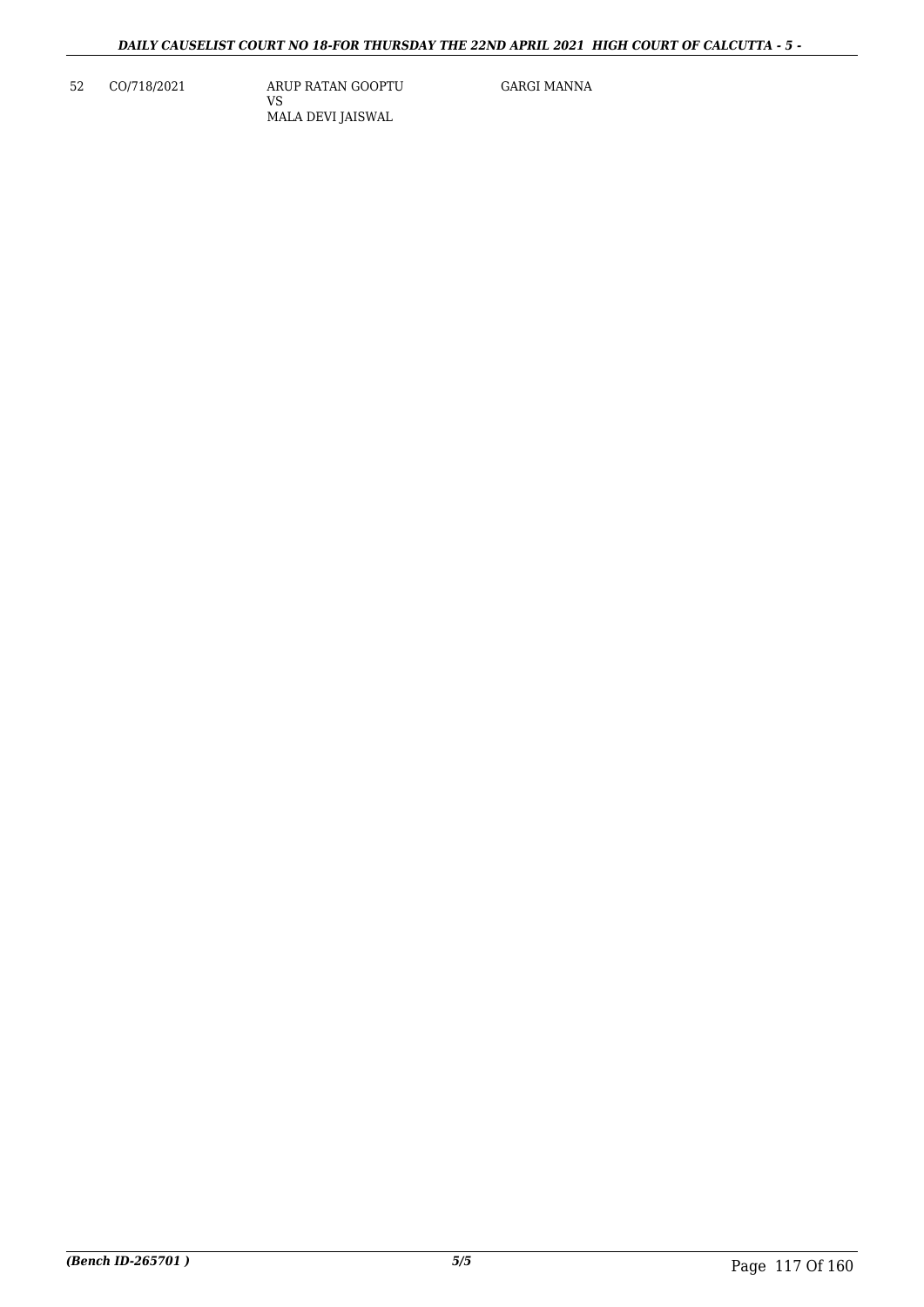

#### **Appellate Side**

**DAILY CAUSELIST For Thursday The 22nd April 2021**

**COURT NO. 24**

**SINGLE BENCH (SB - XII)**

**AT 11:15 AM**

**HON'BLE JUSTICE AMRITA SINHA**

**(VIA VIDEO CONFERENCE)**

**ON AND FROM MONDAY, 11TH JANUARY, 2021 ROSTER NOTIFIED ON 8TH JANUARY, 2021 IS MODIFIED TO THE FOLLOWING EXTENT :- MATTERS (MOTION & HEARING) UNDER ARTICLE 226 OF THE CONSTITUTION RELATING TO MUNICIPALITIES AND PANCHAYATS (EXCLUDING MATTERS RELATED TO CO-OPERATIVE SOCIETIES) UNDER GROUP V AND APPLICATIONS CONNECTED THERETO (INCLUDING ALL SERVICE MATTERS RELATED TO MUNICIPALITY AND CONNECTED APPLICATIONS CONNECTED THERETO).** 

**AND**

**ON AND FROM WEDNESDAY, 21ST APRIL, 2021 TO SO LONG AS THE SINGLE BENCH OF HON'BLE JUSTICE AMRITA SINHA DOES NOT SIT – HON'BLE JUSTICE SHEKHAR B. SARAF IN ADDITION TO HIS OWN LIST AND DETERMINATION, SHALL TAKE UP MATTERS FROM THE LIST AND DETERMINATION OF HON'BLE JUSTICE AMRITA SINHA.** 

**THE FOLLOWING NOTES WILL BE EFFECTIVE ON AND FROM 11.01.2021.**

**SPECIAL NOTE : NO FURTHER INCLUSION IN THE LIST WILL BE ALLOWED UNTIL FURTHER ORDER.** 

**1.ON EVERY MONDAY MUNICIPALITY MOTIONS WILL BE TAKEN UP FOR THE WHOLE DAY. IF TIME PERMITS PANCHAYAT MOTIONS WILL BE TAKEN UP.** 

**2. ON EVERY TUESDAY PANCHAYAT MOTIONS WILL BE TAKEN UP TILL RECESS. AFTER RECESS APPLICATIONS WILL BE TAKEN UP AND IF TIME PERMITS PANCHAYAT MOTIONS WILL BE TAKEN UP AND THEREAFTER MUNICIPALITY MOTIONS WILL BE TAKEN UP.**

**3. ON EVERY WEDNESDAY MUNICIPALITY MOTIONS WILL BE TAKEN UP TILL RECESS. AFTER RECESS CONTEMPT MATTERS WILL BE TAKEN UP AND IF TIME PERMITS MUNICIPALITY MOTIONS WILL BE TAKEN UP AND THEREAFTER PANCHAYAT MOTIONS WILL BE TAKEN UP.** 

**4. ON EVERY THURSDAY PANCHAYAT MOTIONS WILL BE TAKEN UP TILL RECESS. AFTER RECESS HEARING MATTERS WILL BE TAKEN UP. IF TIME PERMITS PANCHAYAT MOTIONS WILL BE TAKEN UP AND THEREAFTER MUNICIPALITY MOTIONS WILL BE TAKEN UP.**

**5. ON EVERY FRIDAY PANCHAYAT MOTIONS WILL BE TAKEN UP TILL RECESS. AFTER RECESS HEARING MATTERS WILL BE TAKEN UP AND IF TIME PERMITS PANCHAYAT MOTIONS WILL BE TAKEN UP AND THEREAFTER MUNICIPALITY MOTIONS WILL BE TAKEN UP.** 

**NOTE: MATTERS WILL BE TAKEN UP THROUGH PHYSICAL HEARING ONLY WHEN BOTH THE PARTIES ARE AGREED.**

|                                         | <b>TO BE MENTIONED</b>                  |                                                                     |                    |  |
|-----------------------------------------|-----------------------------------------|---------------------------------------------------------------------|--------------------|--|
| 1                                       | WPA/13480/2015                          | ASHISH SAMANTA<br><b>VS</b><br>STATE OF WEST BENGAL & ORS           | ABU SOHEL          |  |
|                                         | IA NO: CAN/1/2019(Old No:CAN/5055/2019) |                                                                     |                    |  |
| 2                                       | WPA/20454/2019<br>[NON-PROSECUTION]     | SUNIL A. KHUSHALANI<br>VS<br>KOLKATA MUNICIPAL<br>CORPORATION & ORS | KUMK KUM MUKHERJEE |  |
|                                         |                                         | <b>MUNICIPALITY - MOTIONS</b>                                       |                    |  |
| 3                                       | WPA/29339/2014                          | KARTICK CHANDRA BARIK<br>VS<br>STATE OF WEST BENGAL & ORS           | KUNAL GANGULY      |  |
| IA NO: CAN/1/2020(Old No:CAN/2766/2020) |                                         |                                                                     |                    |  |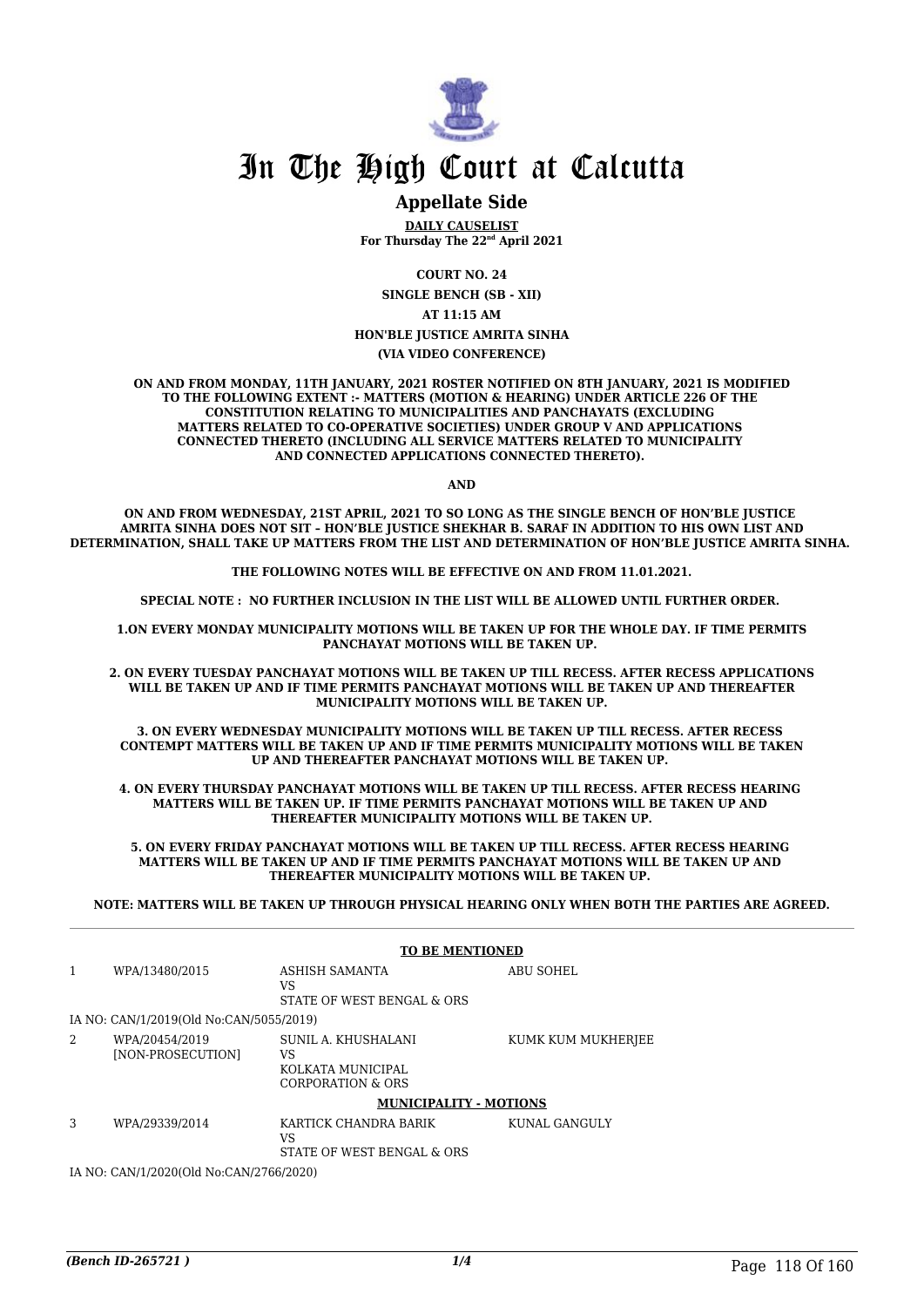| wt4 | WPA/29340/2014                          | SWAPAN CHATTERJEE & ORS<br>vs                                                                                               | KUNAL GANGULY                      |
|-----|-----------------------------------------|-----------------------------------------------------------------------------------------------------------------------------|------------------------------------|
|     |                                         | STATE OF WEST BENGAL & ORS                                                                                                  |                                    |
|     | IA NO: CAN/1/2020(Old No:CAN/2765/2020) |                                                                                                                             |                                    |
| 5   | WPA/5052/2019                           | SARASWATI TANTUBAY AND ORS<br>(SWAPAN TANTUBAY SINCE<br>DEACESED)<br>VS<br>ASANSOL MUNICIPAL<br><b>CORPORATION AND ORSS</b> | NEMAI CHANDRA SAHA                 |
| 6   | WPA/3108/2020                           | <b>ANJALI DHAR</b><br>VS<br>KOLKATA MUNICIPAL                                                                               | SOUNAK BHATTACHARYA                |
| 7   | WPA/3814/2020                           | <b>CORPORATION &amp; ORS</b><br>AMALENDU KR BERA & ORS                                                                      | <b>SOURAV DUTTA</b>                |
|     |                                         | <b>VS</b>                                                                                                                   |                                    |
|     |                                         | STATE OF WEST BENGAL & ORS                                                                                                  |                                    |
| 8   | WPA/4977/2020                           | <b>HARU BERA</b><br>VS<br>CHANDANNAGAR MUNICIPAL                                                                            | SHUVRO PROKASH LAHIRI              |
| 9   | WPA/5089/2020                           | <b>CORPORATION &amp; ORS</b><br>NARENDRA NATH SEN<br>VS                                                                     | DEBNATH MAHATA                     |
|     |                                         | STATE OF WEST BENGAL & ORS                                                                                                  |                                    |
| 10  | WPA/6957/2020                           | <b>MIRA SHAW</b><br>VS                                                                                                      | LAKSHMI SHAW                       |
|     |                                         | BHATPARA MUNICIPALITY                                                                                                       |                                    |
|     | IA NO: CAN/1/2020                       |                                                                                                                             |                                    |
| 11  | WPA/7246/2020                           | SUBRATA MUKHERJEE<br>VS                                                                                                     | <b>GITASHREE MISTRY</b>            |
|     |                                         | KOLKATA MUNICIPAL<br>CORPORATION                                                                                            |                                    |
|     | IA NO: CAN/1/2020                       |                                                                                                                             |                                    |
| 12  | WPA/7527/2020                           | SOUMEN KUMAR DUTTA<br><b>VS</b><br>State of West Bengal                                                                     | <b>SOURAV DUTTA</b>                |
|     | IA NO: CAN/1/2020                       |                                                                                                                             |                                    |
| 13  | WPA/7785/2020                           | <b>JOYASHREE BASULI</b><br>VS                                                                                               | UTTAM KR<br><b>BHATTACHARYYA</b>   |
| 14  | WPA/8019/2020                           | STATE OF WEST BENGAL AND ORS.<br>NANDA GUHA AND ORS<br>VS                                                                   | <b>MAUSUMI BHOWAL</b>              |
|     |                                         | A MUNICIPAL CORPORATIOPN AND<br>ORS                                                                                         |                                    |
| 15  | WPA/8032/2020                           | <b>IQBAL AHMED</b><br>VS<br>State of West Bengal                                                                            | GOLAM KARIM<br>CHOUDHURY           |
| 16  | WPA/8275/2020                           | <b>BISWARUP PAUL</b><br>VS                                                                                                  | SUTHIRTHA DAS                      |
|     |                                         | THE KOLKATA MUNICIPAL<br>CORPORATION AND OTHERS                                                                             |                                    |
| 17  | WPA/8518/2020                           | RAMESH CHOWDHURY AND ORS<br>VS<br>HOWRAH MUNICIPAL<br><b>CORPORATION AND ORS</b>                                            | KOYELI BHATTACAHARYA               |
| 18  | WPA/8593/2020                           | MD PARVEZ<br>VS                                                                                                             | ARDHENDU BANERJEE                  |
| 19  | WPA/8652/2020                           | THE HOWRAH MUNICIPAL<br>CORPORATION<br><b>MD JAWED</b>                                                                      | MANABENDRA THAKUR                  |
|     |                                         | <b>VS</b>                                                                                                                   |                                    |
|     |                                         | the kolkata municipal corporation                                                                                           |                                    |
| 20  | WPA/9017/2020                           | <b>SUNAND PRASAD SHAW</b><br>VS<br>STATE OF WEST BENGAL AND ORS.                                                            | PRATAP RANJAN<br><b>CHATTERJEE</b> |
| 21  | WPA/9080/2020                           | KANAI PRASAD<br>VS                                                                                                          | MRITYUNJOY SAHA                    |
|     |                                         | STATE OF WEST BENGAL AND ORS.                                                                                               |                                    |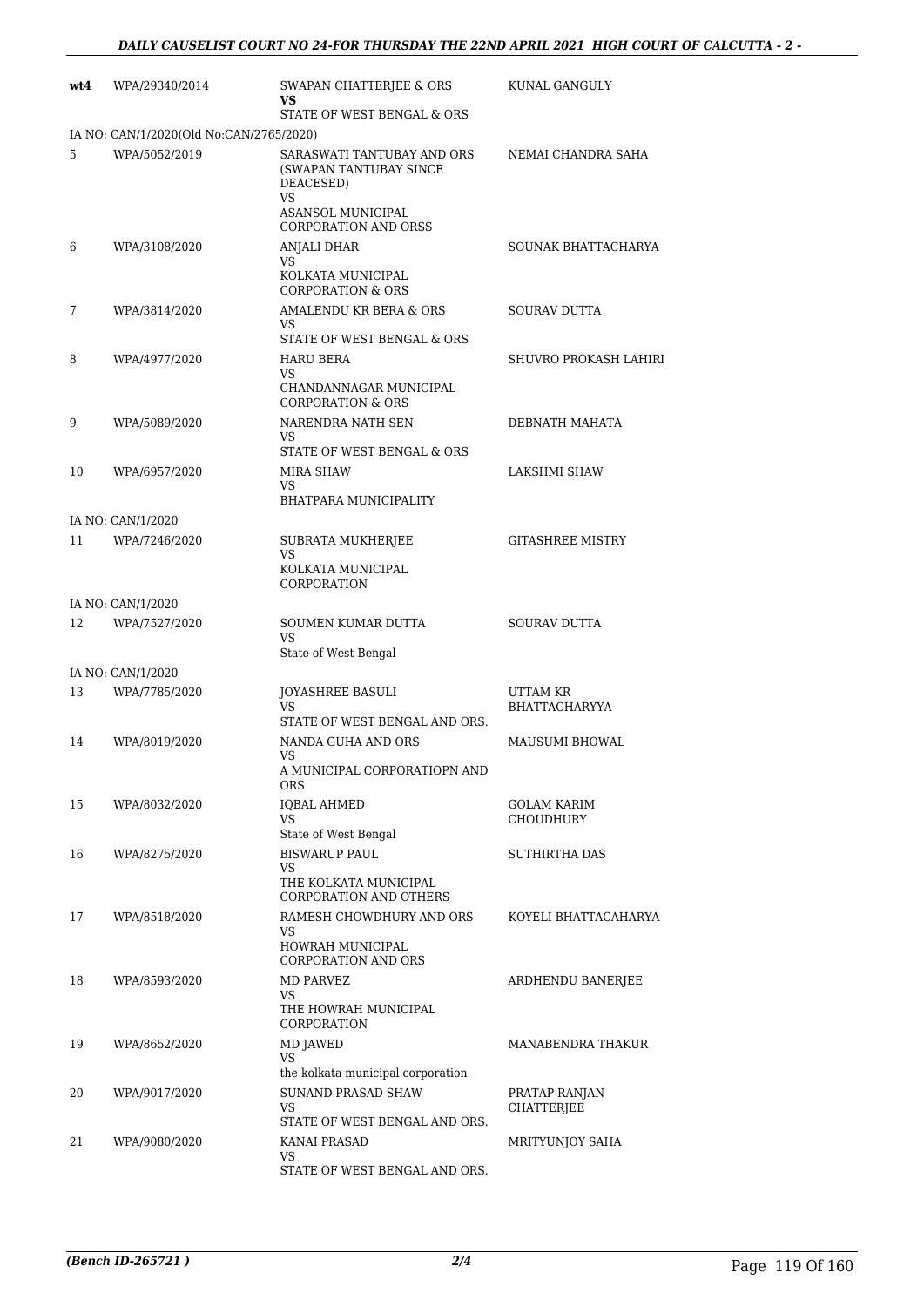| 22 | WPA/9603/2020       | KALIDAS MAITY AND ANR.<br>VS                                                                  | TANUSREE DAS            |
|----|---------------------|-----------------------------------------------------------------------------------------------|-------------------------|
| 23 | WPA/9772/2020       | STATE OF WEST BENGAL AND ORS.<br><b>ITU CHAKRABORTY</b><br>VS<br>KOLKATA MUNICIPAL            | MANABENDRA THAKUR       |
| 24 | WPA/9865/2020       | CORPORATION<br>PRAVAT KUMAR BANERJEE<br>VS                                                    | BIDHAYAK LAHIRI         |
| 25 | WPA/10091/2020      | State of West Bengal<br>DEBABRATA PAL AND ANR<br>VS<br>THE STATE OF WEST BENGAL AND           | DEBNATH MAHATA          |
| 26 | WPA/10201/2020      | <b>ORS</b><br>AJAY CHOWDHURY AND ANOTHER<br><b>VS</b>                                         | <b>BRATIN KUMAR DEY</b> |
| 27 | WPA/10665/2020      | KOLKATA MUNICIPAL<br><b>CORPORATION AND OTHERS</b><br>PRADIP KUMAR DEBNATH<br>VS              | <b>SUKANTA DAS</b>      |
| 28 | WPA/10734/2020      | STATE OF WEST BENGAL AND ORS.<br>SHYAM SUNDER DUTTA<br>VS                                     | ABHISHEK BANERJEE       |
| 29 | WPA/10782/2020      | STATE OF WEST BENGAL AND ORS.<br>RUPA BIBI @ RUPA BIBI SEIKH<br><b>VS</b>                     | ARJUN SAMANTA           |
| 30 | WPA/11183/2020      | STATE OF WEST BENGAL AND ORS.<br>MANIKA SAHA<br>VS                                            | NEPESH MAJHI            |
| 31 | WPA/11323/2020      | PANIHATI MUNICIPALITY AND ORS<br>AJIT KUMAR HAJRA<br>VS                                       | TARUN KUMAR DAS         |
| 32 | WPA/11663/2020      | State of West Bengal<br>PAPRI DAS<br>VS<br><b>KMC AND ORS</b>                                 | J K SANWARWALA          |
| 33 | WPA/263/2021        | ABHISHEK MUKHERJEE<br>VS<br>STATE OF WEST BENGAL AND ORS.                                     | SANDIP GHOSH            |
| 34 | WPA/381/2021        | PAMPA BARMAN DAS<br><b>VS</b><br>STATE OF WEST BENGAL AND ORS.                                | <b>BISWAJIT TIWARI</b>  |
| 35 | WPA/1188/2021       | KISHOR KUMAR OJHA<br>VS<br>THE KOLKATA MUNICIPAL                                              | MD. JALALUDDIN          |
| 36 | WPA/1403/2021       | CORPORATION<br>SWAPAN KUMAR DEY<br>VS                                                         | SURYA MAITY             |
| 37 | WPA/1408/2021       | STATE OF WEST BENGAL AND ORS.<br>SANTU GHOSH<br>VS<br>STATE OF WEST BENGAL AND ORS.           | PALASH MUKHERJEE        |
| 38 | WPA/1433/2021       | GARIMA DEVELOPERS AND<br>ANOTHER<br>VS<br>KOLKATA MUNICIPAL<br>CORPORATION AND OTHERS         | ANUJIT MOOKHERJI        |
|    | wt39 WPA/37860/2013 | RATNA GHOSE & ORS<br>VS                                                                       | TANUSREE DAS            |
|    |                     | THE K.M.C. & ORS<br>IA NO: CAN/1/2014(Old No:CAN/6994/2014), CAN/2/2018(Old No:CAN/2662/2018) |                         |
| 40 | WPA/1607/2021       | ALAM ARA BIBI<br>VS<br>KOLKATA MUNICIPAL                                                      | INDRAJIT BHATTACHARJEE  |
|    |                     | CORPORATION                                                                                   |                         |
| 41 | WPA/1620/2021       | <b>ANJANA ROY</b><br>VS<br>STATE OF WEST BENGAL AND ORS.                                      | PROBAL SARKAR           |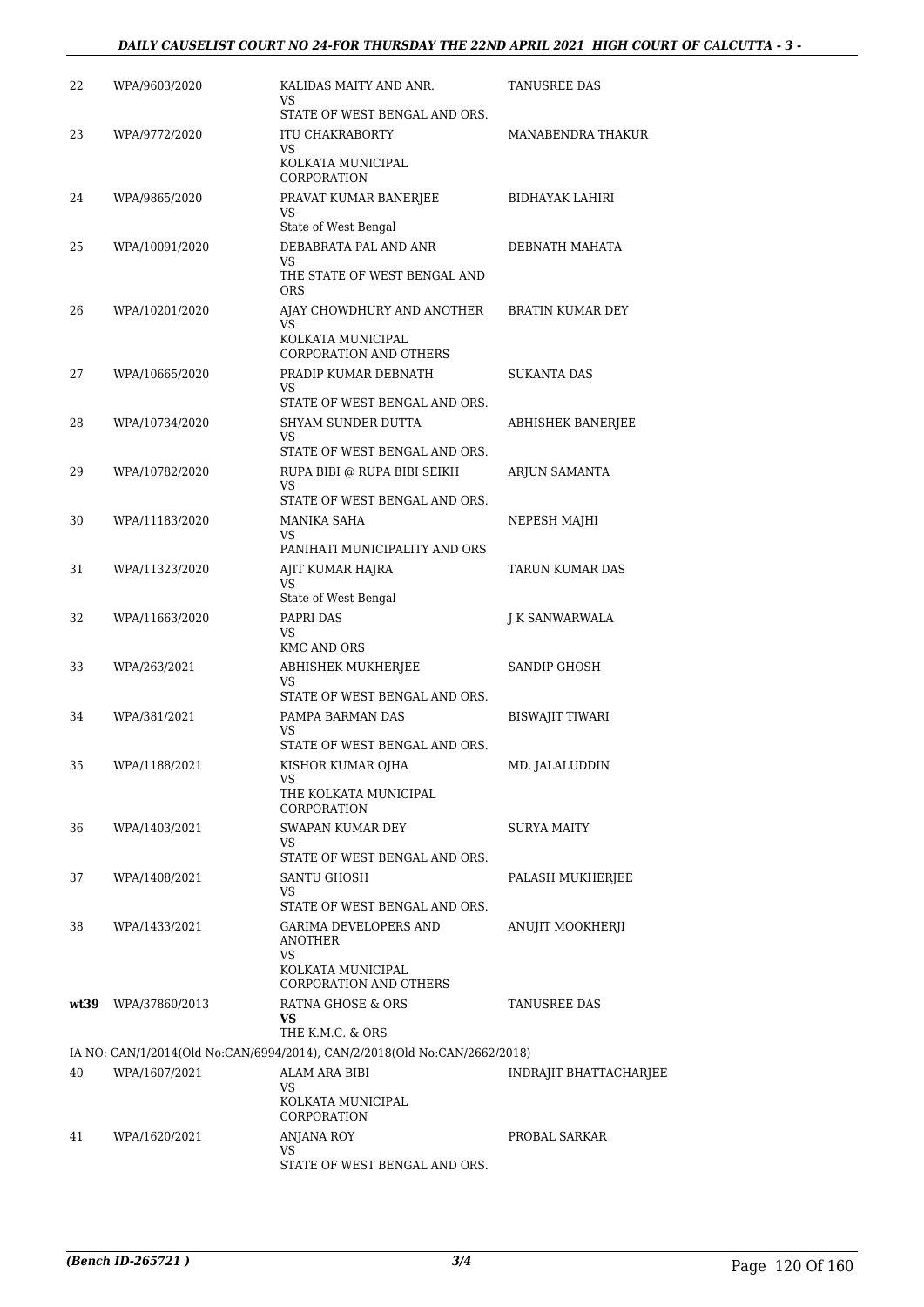| 42 | WPA/1626/2021     | MUNNI DOM<br><b>VS</b>                                                                         | PROBAL SARKAR         |
|----|-------------------|------------------------------------------------------------------------------------------------|-----------------------|
|    |                   | STATE OF WEST BENGAL AND ORS.                                                                  |                       |
| 43 | WPA/5114/2021     | <b>SAHADEB DAS</b><br>VS                                                                       | PRTANTICK GHOSH       |
|    |                   | STATE OF WEST BENGAL AND ORS.                                                                  |                       |
|    |                   | <b>PANCHAYAT - MOTIONS</b>                                                                     |                       |
| 44 | WPA/18945/2019    | <b>SUKHEN KUMAR</b><br><b>VS</b>                                                               | SOUNAK BHATTACHARYA   |
|    |                   | STATE OF WEST BENGAL & ORS                                                                     |                       |
| 45 | WPA/4809/2020     | NURUL AMIN @ NURULAMIN<br><b>GAYEN</b><br><b>VS</b><br>STATE OF WEST BENGAL & ORS              | PAMPA DEY (DHABAL)    |
|    |                   |                                                                                                |                       |
| 46 | WPA/10528/2020    | JOYPRAKASH MONDAL AND ORS<br>VS.                                                               | <b>SANKAR HALDER</b>  |
|    |                   | STATE OF WEST BENGAL AND ORS.                                                                  |                       |
| 47 | WPA/2917/2021     | SANAT KUMAR MANDAL AND<br><b>OTHERS</b><br><b>VS</b><br>STATE OF WEST BENGAL AND ORS.          | SHUVRO PROKASH LAHIRI |
| 48 | WPA/4282/2021     | JAYDEB HALDER PROP OF JYOTI<br><b>ENTERPRISE</b><br><b>VS</b><br>STATE OF WEST BENGAL AND ORS. | <b>ASIF DEWAN</b>     |
|    | IA NO: CAN/1/2021 |                                                                                                |                       |
| 49 | WPA/6192/2021     | SAHINA SK.<br><b>VS</b><br>THE STATE OF WEST BENGAL AND<br><b>ORS</b>                          | MITUL CHAKRABORTY     |
| 50 | WPA/7575/2021     | PRATIP CHAKRABORTY<br><b>VS</b><br>THE STATE OF WEST BENGAL AND<br><b>ORS</b>                  | DEBORUPA MUKHERJEE    |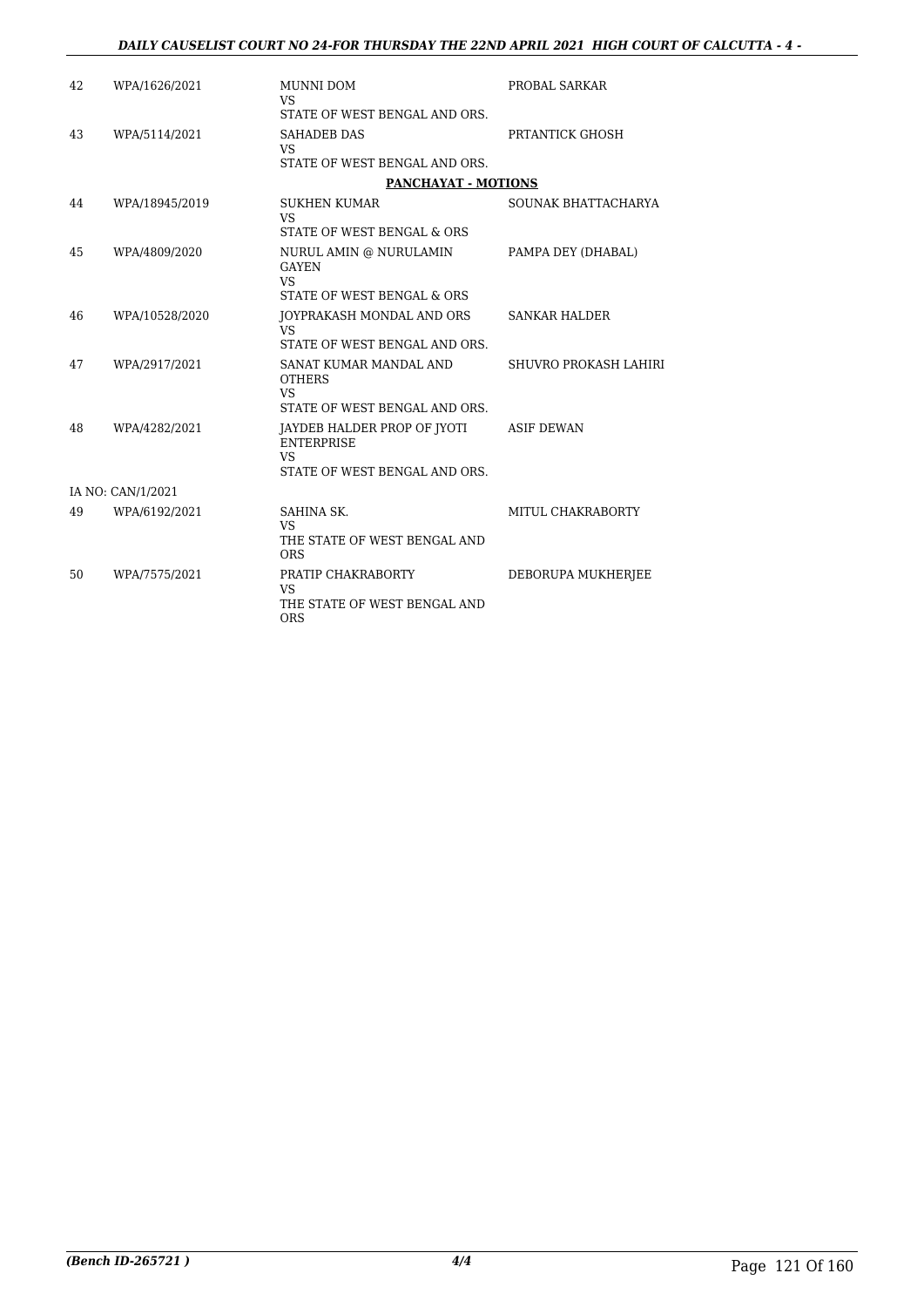

### **Appellate Side**

**DAILY CAUSELIST For Thursday The 22nd April 2021**

**COURT NO. 22**

**SINGLE BENCH (SB - XIII)**

**AT 11:15 AM**

**HON'BLE JUSTICE ABHIJIT GANGOPADHYAY**

**(VIA VIDEO CONFERENCE)**

**ON AND FROM MONDAY, THE 11TH JANUARY, 2021 – MATTERS ( MOTION & HEARING) UNDER ARTICLE 226 OF THE CONSTITUTION OF INDIA RELATING TO LABOUR UNDER GROUP III; MATTERS (MOTION & HEARING) UNDER ARTICLE 226 OF THE CONSTITUTION RELATING TO TRANSPORT & TELECOMMUNICATION UNDER GROUP VII INCLUDING HEARING OF WRIT PETITIONS AND APPLICATIONS CONNECTED THERETO;**

**MATTERS(MOTION & HEARING) RELATING TO REGULATION OF INDUSTRIES & ESSENTIAL COMMODITIES & VARIOUS CENTRAL ORDERS UNDER GROUP VIII INCLUDING APPLICATIONS CONNECTED THERETO.**

**AND**

**ON AND FROM TUESDAY, 16TH MARCH, 2021 - WILL SIT SINGLY AND TAKE UP HIS REGULAR LIST AND DETERMINATION AS PUBLISHED IN THE ROSTER DATED 7TH JANUARY, 2021. FROM MONDAY, (25.01.2021) THE SCHEDULE GIVEN BELOW WILL BE FOLLOWED.**

**NOTE : MATTERS WILL BE TAKEN UP SERIALLY.**

**NOTE : FROM 13TH APRIL, 2021 TO 30TH APRIL, 2021 NO MENTIONING WILL BE TAKEN FOR INCLUSION IN THE LIST EXCEPT SENIOR CITIZEN MATTERS AND MATTERS OF LEGAL AID.**

#### **NOTE: MATTERS WILL BE TAKEN UP THROUGH PHYSICAL HEARING ONLY WHEN BOTH THE PARTIES ARE AGREED**

#### **TO BE MENTIONED**

| 1 | WPA/18933/2018 | THE BRAITHWAITE BURN &<br>JESSOP CONSTRUCTION<br><b>COMPANY LTD</b><br>VS<br>STATE OF WEST BENGAL &<br>ORS | K. CHATTOPADHYAY |
|---|----------------|------------------------------------------------------------------------------------------------------------|------------------|
| 2 | WPA/1271/2020  | M/S. HINDUSTHAN<br>NATIONAL GLASS AND<br>INDUSTRIES LTD<br>VS<br>STATE OF WEST BENGAL &<br>ORS             | RAJAY DE         |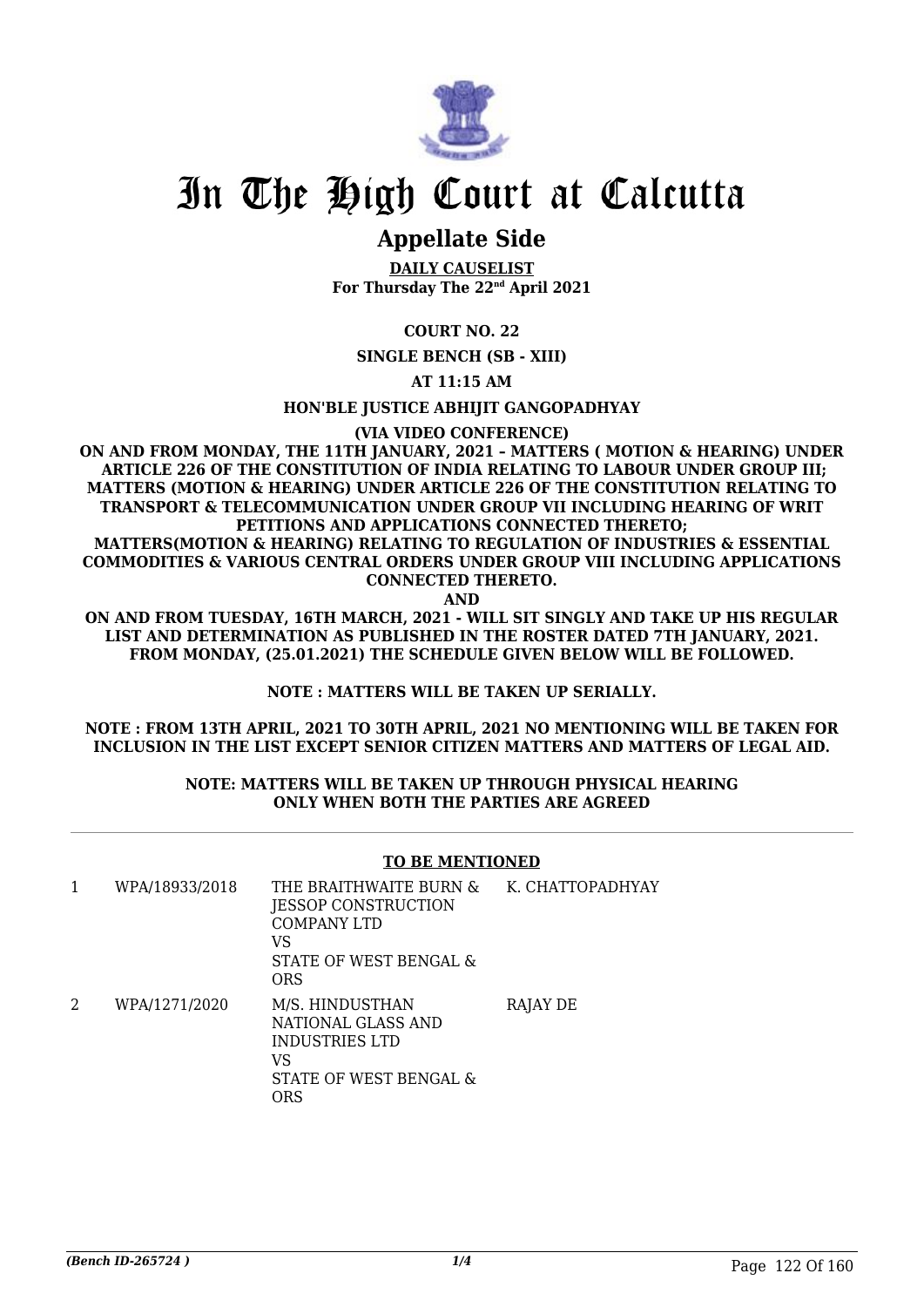| 3  | WPA/3947/2021           | SARMISTHA CHATTERJEE<br>VS<br>STATE OF WEST BENGAL<br>AND ORS.                                                     | RANANEESH GUHA<br><b>THAKURTA</b> |
|----|-------------------------|--------------------------------------------------------------------------------------------------------------------|-----------------------------------|
|    | IA NO: CAN/1/2021       |                                                                                                                    |                                   |
| 4  | WPA/5049/2021           | WEST BENGAL MEDICAL<br><b>AND SALES</b><br>REPRESENTATIVES UNION<br>AND ANR<br><b>VS</b><br>UNION OF INDIA AND ANR | Suvadip Bhattacharjee             |
|    |                         | <b>GR. - III (MOTION)</b>                                                                                          |                                   |
| 5  | WPA/3339/2021           | SUDIPTYA SEN<br><b>VS</b><br>THE RIGIONAL PROVIDENT<br>COMMISSIONER, KOLKATA<br><b>AND OTHERS</b>                  | RAMIJ MUJNSI                      |
| 6  | WPA/3354/2021           | KALI SANKAR SEAL<br><b>VS</b><br>THE REGIONAL PROVIDENT<br><b>FUND COMMISSIONER AND</b><br><b>ORS</b>              | <b>RAMJI MUNSI</b>                |
| 7  | WPA/5707/2021           | <b>INDRANIL DUTTA</b><br><b>VS</b><br>THE REGIONAL PROVIDENT<br>FUND COMMISSIONER,<br><b>EPFO AND OTHERS</b>       | <b>RAVI KUMAR DUBEY</b>           |
| 8  | WPA/5712/2021           | JHUMKI SAHA<br><b>VS</b><br>THE REGIONAL PROVIDENT<br><b>FUND</b><br>COMMISSIONER, EPFO AND<br><b>OTHERS</b>       | <b>RAVI KUMAR DUBEY</b>           |
| 9  | WPA/5716/2021           | UJJAL MAITRA<br>VS<br>THE REGIONAL PROVIDENT<br>FUND COMMISSIONER,<br>EPFO AND OTHER                               | RAVI KUMAR DEBEY                  |
| 10 | WPA/5722/2021           | RAMKUMAR MENON<br><b>VS</b><br>THE REGIONAL PROVIDENT<br>FUND COMMISSIONER,<br><b>EPFO AND OTHERS</b>              | RAVI KUMAR DUBEY                  |
| 11 | WPA/6863/2021           | FUL KUMARI DEVI<br>VS<br>STATE OF WEST BENGAL<br>AND ORS.                                                          | RANANEESH GUHA<br><b>THAKURTA</b> |
| 12 | WPA/7252/2021<br>(P, A) | <b>BANI HAR</b><br><b>VS</b><br>STATE OF WEST BENGAL<br>AND ORS.                                                   | <b>BIKASH SHAW</b>                |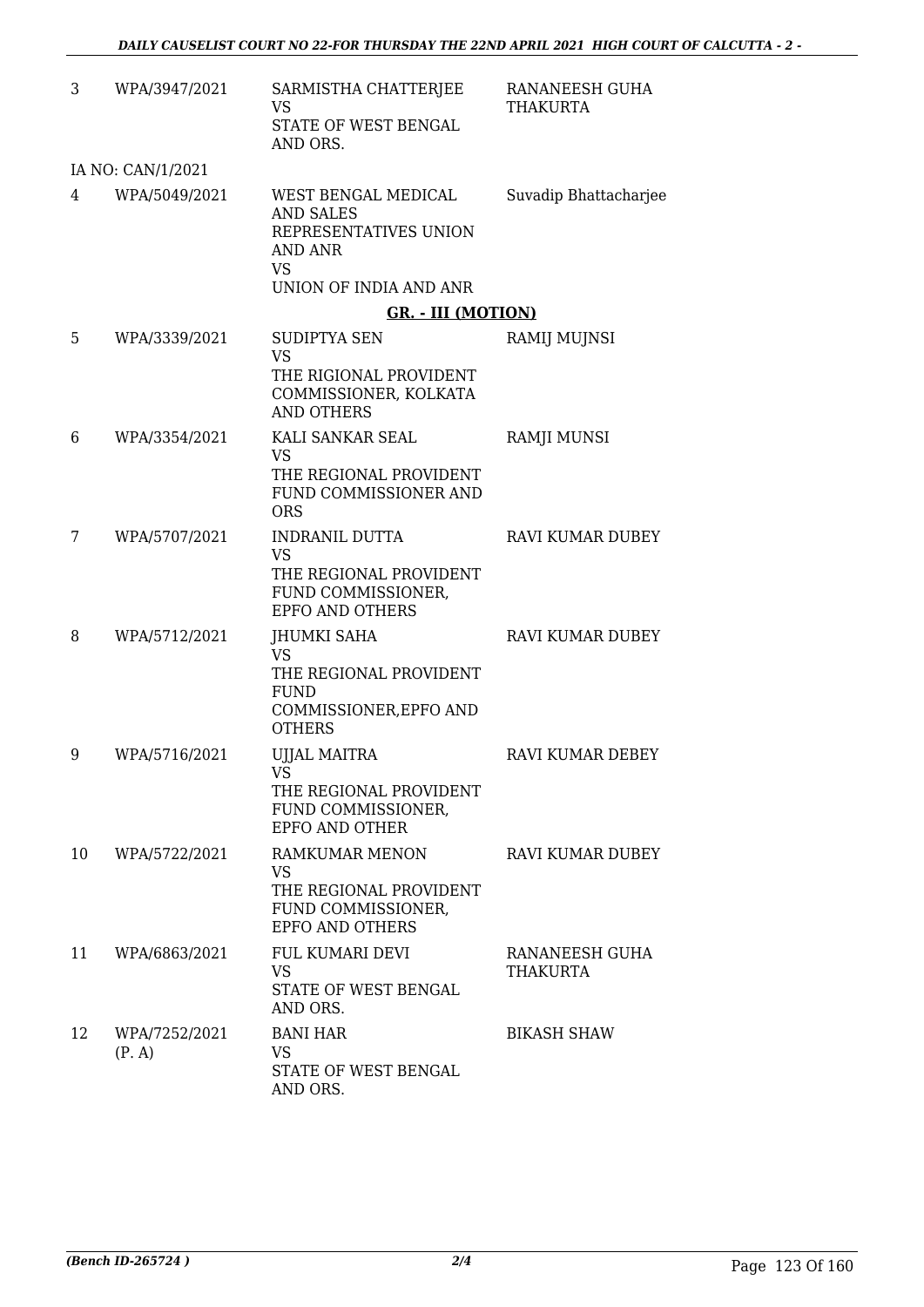| 13 | WPA/7253/2021<br>(P, A) | PRATAP ROY CHOUDHURY<br><b>VS</b><br>STATE OF WEST BENGAL             | <b>BIKASH SHAW</b>                  |
|----|-------------------------|-----------------------------------------------------------------------|-------------------------------------|
|    |                         | AND ORS.                                                              |                                     |
| 14 | WPA/7256/2021<br>(P, A) | HARIDWAR DUBEY<br><b>VS</b><br>STATE OF WEST BENGAL                   | <b>BIKASH SHAW</b>                  |
|    |                         | AND ORS.                                                              |                                     |
| 15 | WPA/7257/2021<br>(P, A) | RAMRATI DEVI<br><b>VS</b>                                             | <b>BIUKASH SHAW</b>                 |
|    |                         | STATE OF WEST BENGAL<br>AND ORS.                                      |                                     |
| 16 | WPA/7260/2021<br>(P, A) | <b>SUMITRA SHARMA</b><br><b>VS</b>                                    | <b>BIKASH SHAW</b>                  |
|    |                         | STATE OF WEST BENGAL<br>AND ORS.                                      |                                     |
| 17 | WPA/7262/2021<br>(P, A) | SHYAMAL KUMAR HAR<br><b>VS</b>                                        | <b>BIKASH SHAW</b>                  |
|    |                         | STATE OF WEST BENGAL<br>AND ORS.                                      |                                     |
| 18 | WPA/7264/2021<br>(P, A) | RAM CHARAN PANDEY<br>VS                                               | <b>BIKASH SHAW</b>                  |
|    |                         | STATE OF WEST BENGAL<br>AND ORS.                                      |                                     |
| 19 | WPA/7267/2021<br>(P, A) | <b>BISWAJIT ROY</b><br><b>VS</b>                                      | <b>BIKASH SHAW</b>                  |
|    |                         | STATE OF WEST BENGAL<br>AND ORS.                                      |                                     |
| 20 | WPA/8158/2021           | <b>FULMATI DEBI</b><br><b>VS</b>                                      | <b>UDDIPAN BANERJEE</b>             |
|    |                         | LEARNED CONTROLLING<br><b>AUTHORITY AND ORS.</b>                      |                                     |
| 21 | WPA/9663/2021           | G.R.S.E. LTD AND ORS<br><b>VS</b>                                     | VICTOR CHATTERJEE                   |
|    |                         | M/S GARDEN REACH<br>SHIPBUILDERS AND<br><b>ENGINEERS LTD. AND ORS</b> |                                     |
|    |                         | <b>GROUP - VII (MOTION)</b>                                           |                                     |
| 22 | WPA/4590/2020           | RATUL MUKHERJEE                                                       | RAM UDAY                            |
|    |                         | VS<br>STATE OF WEST BENGAL &                                          | <b>BHATTACHARYYA</b>                |
|    |                         | <b>ORS</b><br><b>GR. - VIII (MOTION)</b>                              |                                     |
| 23 | WPA/9755/2021           | M/S JAIN TRADERS AND                                                  | BINAY KUAMR JAIN                    |
|    |                         | <b>ANR</b><br><b>VS</b>                                               |                                     |
|    |                         | STATE OF WEST BENGAL<br>AND ORS.                                      |                                     |
|    |                         | <b>FIXED MATTER</b>                                                   |                                     |
| 24 | WPA/24729/2008<br>(CH)  | M/S ANGLO INDIA JUTE<br>MILLS CO. LTD.<br><b>VS</b>                   | <b>DWAIPAYAN</b><br><b>SENGUPTA</b> |
|    |                         | STATE OF WEST BENGAL &                                                |                                     |

ORS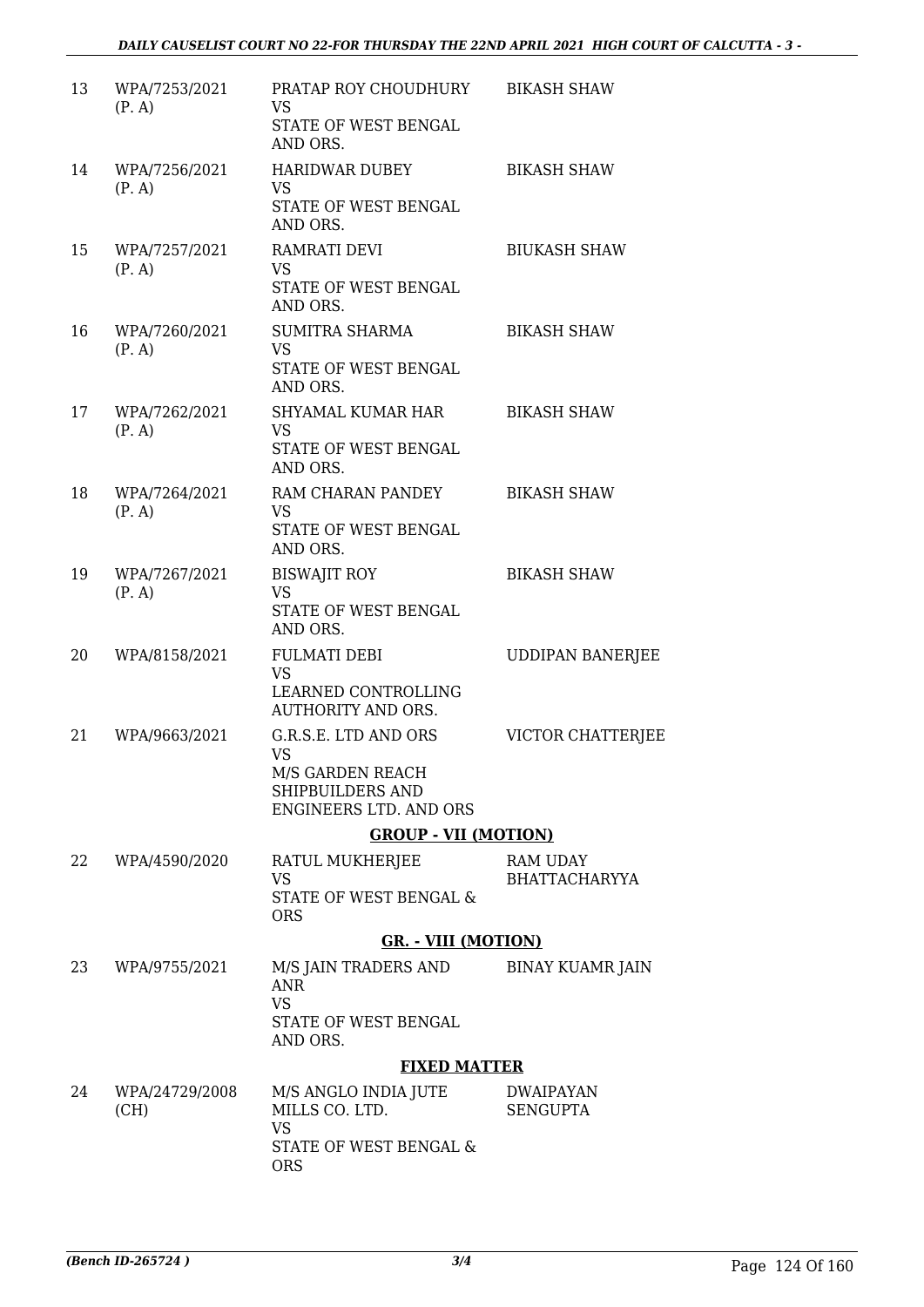|    | wt25 WPA/20265/2008                     | P.K. CHATTERJEE<br>VS<br>STATE OF WEST BENGAL &<br>ORS.                             | <b>BALARAM PATRA</b> |
|----|-----------------------------------------|-------------------------------------------------------------------------------------|----------------------|
|    | IA NO: CAN/1/2008(Old No:CAN/8642/2008) |                                                                                     |                      |
| 26 | WPA/25064/2016                          | W.B. KEROSENE AGENTS'<br>WELFARE ASSOCIATION &<br>ANR<br>VS<br>UNION OF INDIA & ORS | NIBEDITA PAL         |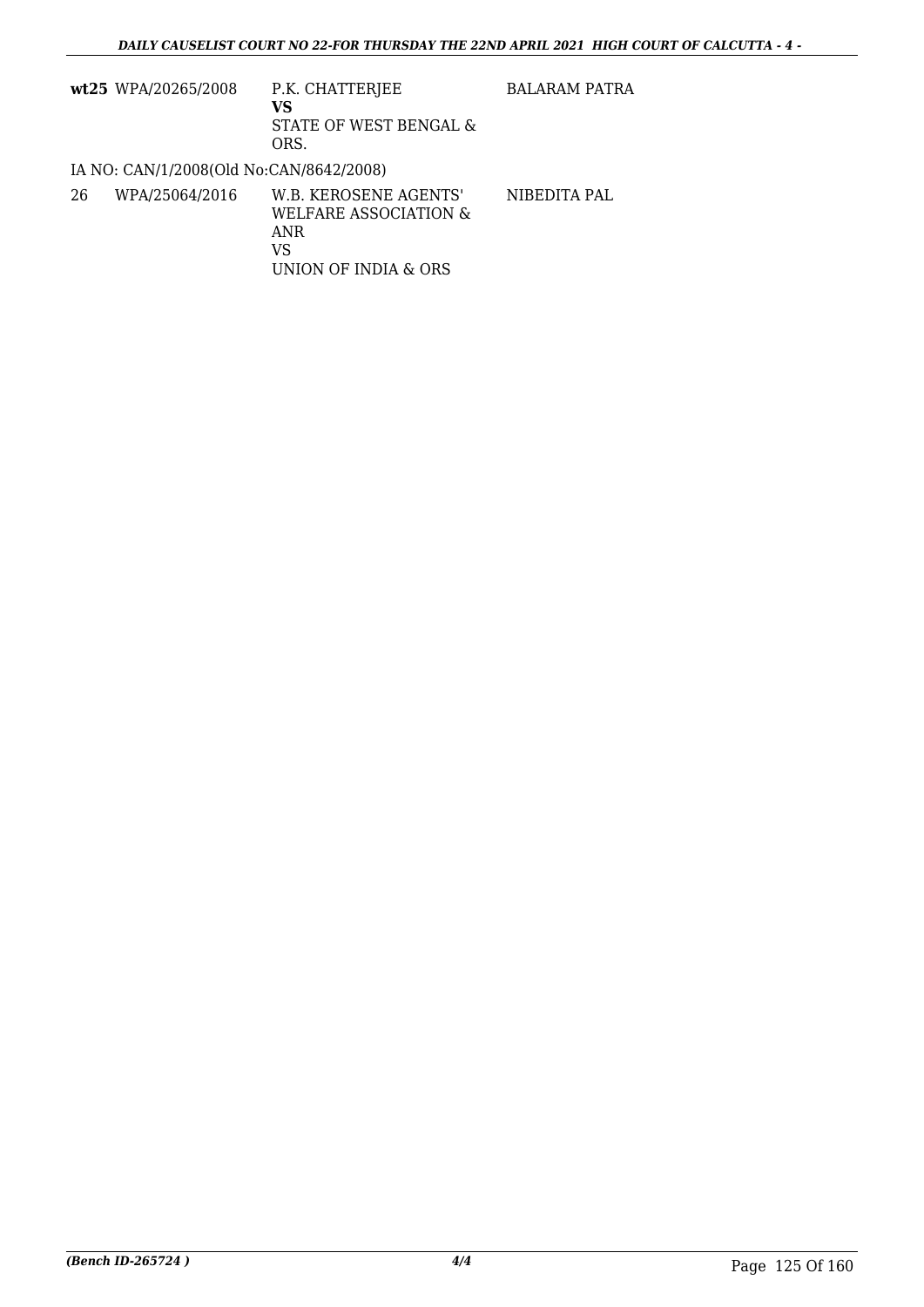

### **Appellate Side**

**DAILY CAUSELIST For Thursday The 22nd April 2021**

**COURT NO. 32**

**SINGLE BENCH (SB - XIV)**

**AT 11:15 AM**

**HON'BLE JUSTICE JAY SENGUPTA**

**(VIA VIDEO CONFERENCE)**

**ON AND FROM MONDAY, THE 11TH JANUARY, 2021 - ADMISSION OF CRIMINAL MOTIONS AND HEARING OF CRIMINAL REVISIONS ARISING OUT OF N.I. ACT; POCSO; MAINTENANCE AND CRIME AGAINST WOMEN (NOT ASSIGNED TO ANY OTHER BENCH) INCLUDING APPLICATIONS CONNECTED THERETO; HEARING OF CRIMINAL REVISIONS, (IRRESPECTIVE OF CLASSIFICATION) FILED FROM 2016 INCLUDING CONNECTED APPLICATIONS; HEARING OF CRIMINAL APPEALS. AND**

**ON AND FROM TUESDAY, 6TH APRIL, 2021 TO AS LONG AS HON'BLE JUSTICE JAY SENGUPTA DOES NOT SIT - HON'BLE JUSTICE SUBHASIS DASGUPTA IN ADDITION TO HIS OWN LIST AND DETERMINATION, WILL SIT SINGLY AND TAKE UP THE LIST AND DETERMINATION OF HON'BLE JUSTICE JAY SENGUPTA. NOTE : 1. MENTIONING FOR INCLUSION IN THE LIST WILL BE PERMITTED ONLY ON THE FIRST WORKING DAY OF THE WEEK AT THE FIRST SITTING. 2. MENTIONING SLIP SHALL SPECIFICALLY INDICATE WHETHER THE MATTER WAS DIRECTED TO "GO OUT OF LIST" ON THE LAST OCCASION. NOTE : MATTERS WILL BE TAKEN UP THROUGH PHYSICAL HEARING WHEN BOTH THE PARTIES ARE AGREED.**

#### **TO BE MENTIONED**

| 1              | CRR/3231/2019<br>(Correction) | RAJKUMAR KOLEY & ORS<br>VS<br>STATE OF WEST BENGAL&<br><b>ANR</b> | KUNAL GANGULY  |
|----------------|-------------------------------|-------------------------------------------------------------------|----------------|
|                | IA NO: CRAN/1/2021            |                                                                   |                |
| $\mathfrak{D}$ | CRR/447/2021<br>(Correction)  | ANTARA ROYCHOWDHURY<br>VS<br>STATE OF WEST BENGAL<br>AND ANR.     | Apan Saha      |
| 3              | CRR/863/2021<br>(Correction)  | DAYA KISAN JANGRA<br>VS<br>STATE OF WEST BENGAL<br>AND ORS.       | SANGITA JANGRA |
| 4              | CRR/733/2020                  | SOUMENDRA NATH NATH<br>VS<br>STATE OF WEST BENGAL &<br><b>ORS</b> | PRANTICK GHOSH |

#### **LISTED MOTION**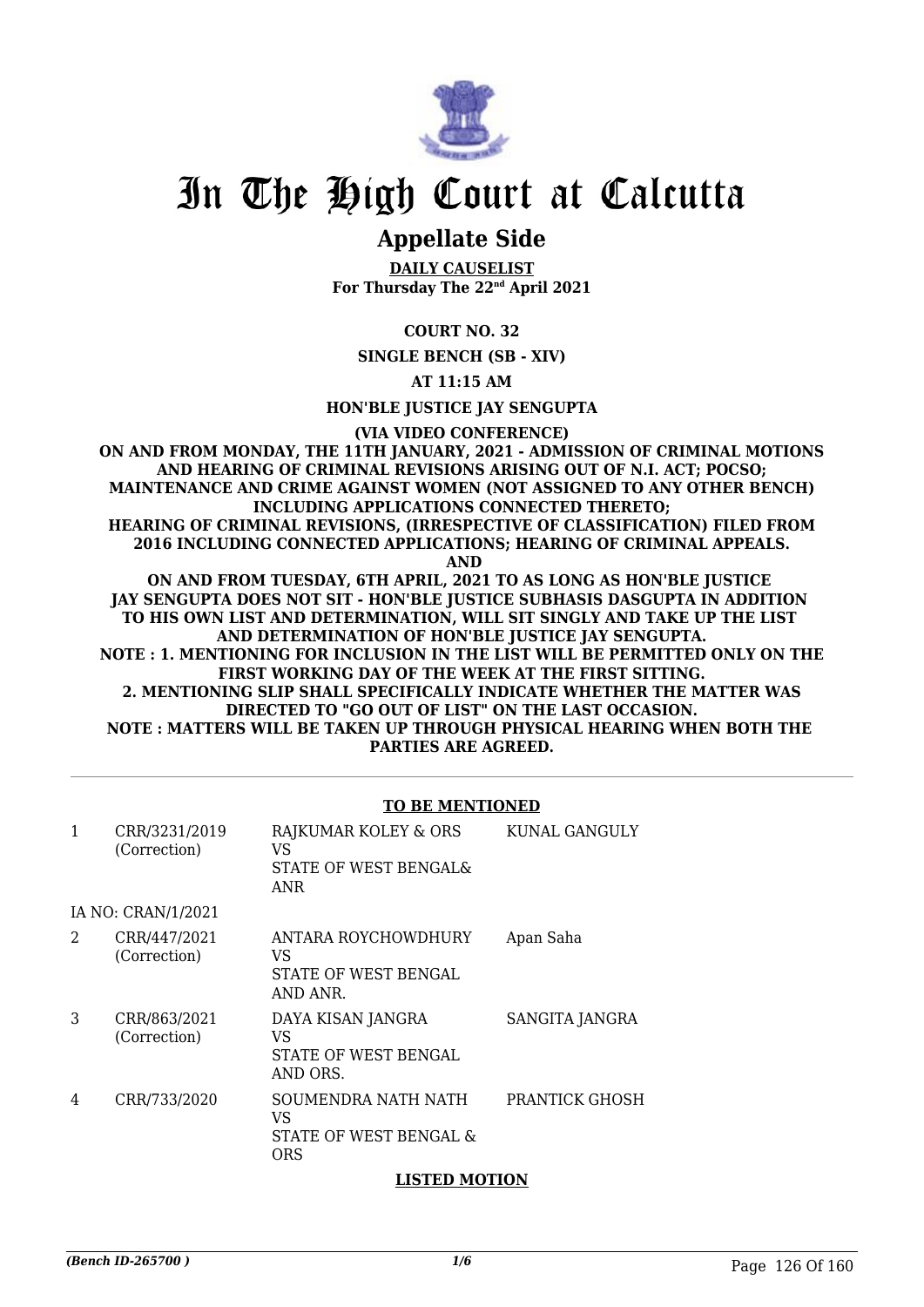| 5  | CRR/946/2021       | KARUNAMOYEE<br>MUKHERJEE                                                                      | <b>GAUTAM BANERJEE</b>             |
|----|--------------------|-----------------------------------------------------------------------------------------------|------------------------------------|
|    |                    | VS<br>STATE OF WEST BENGAL                                                                    |                                    |
| 6  | CRR/948/2021       | DWIJESH KUMAR SARKAR@<br><b>DWIJESH SARKAR</b><br><b>VS</b>                                   | RITOPRIYA GHOSH                    |
| 7  | CRR/949/2021       | <b>SUSHMA SAHA</b><br>DWIJESH KUMAR SARKAR @<br><b>DWIJESH SARKAR</b>                         | RITOPRITA GHOSH                    |
|    |                    | <b>VS</b><br><b>MANISH SAHA</b>                                                               |                                    |
| 8  | CRR/950/2021       | DWIJESH KUMAR SARKAR @<br><b>DWIJESH SARKAR</b><br><b>VS</b><br><b>SUSHMA SAHA</b>            | RITOPRITA GHOSH                    |
| 9  | CRR/953/2021       | <b>SUMAN PATRA</b><br><b>VS</b><br>STATE OF WEST BENGAL<br><b>AND ANR</b>                     |                                    |
| 10 | CRR/955/2021       | AKASH PAUL AND ORS<br><b>VS</b><br>STATE OF WEST BENGAL<br><b>AND ANR</b>                     | <b>TANMOY KAR</b>                  |
|    | IA NO: CRAN/1/2021 |                                                                                               |                                    |
| 11 | CRR/956/2021       | SUDIPTA CHAKRABORTY<br><b>VS</b><br>SUTAPA CHAKRABORTY                                        | SASWATI<br>CHATTERJEE              |
| 12 | CRR/957/2021       | ROOTS GLOBAL PVT LTD<br><b>AND ORS</b><br><b>VS</b><br>STATE OF WEST BENGAL<br><b>AND ANR</b> | PARTHA BANERJEE                    |
| 13 | CRR/959/2021       | DIPAK KUMAR GOSWAMI<br>VS<br>STATE OF WEST BENGAL<br><b>AND ANR</b>                           | PARTHA SARKAR                      |
| 14 | CRR/960/2021       | DR SAPTARSHI BANERJEE<br><b>VS</b><br>STATE OF WEST BENGAL<br><b>AND ANR</b>                  | SAPTARSHI DUTT                     |
| 15 | CRR/961/2021       | <b>BASUDEB GHOSH</b><br><b>VS</b><br><b>MUNMUN GHOSH</b>                                      | SNIGDHA SAHA                       |
| 16 | CRR/962/2021       | RITA PATRA<br><b>VS</b><br>STATE OF WEST BENGAL<br>AND ORS.                                   | <b>SUMAN</b><br><b>CHAKRABORTY</b> |
| 17 | CRR/964/2021       | JAYATI DAS @ JAYATI DAS<br><b>SARKAR</b><br><b>VS</b><br><b>SOUMEN DAS</b>                    | <b>JOYITA RAY</b>                  |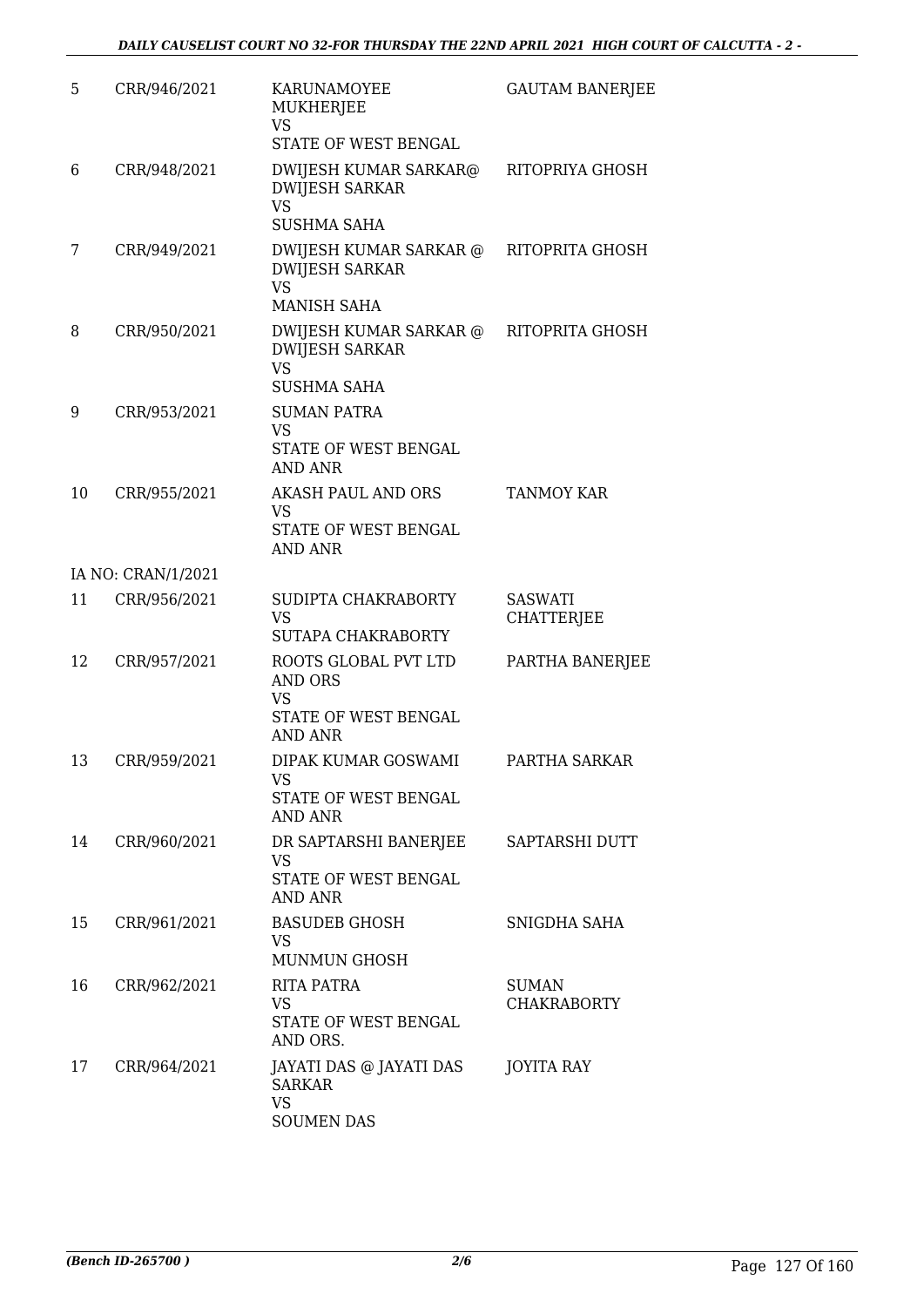| 18 | CRR/965/2021       | <b>KRISHNA ROY (DAS)</b><br><b>VS</b><br><b>ALOKE ROY</b>                                     | <b>JOYITA RAY</b>                     |
|----|--------------------|-----------------------------------------------------------------------------------------------|---------------------------------------|
| 19 | CRR/968/2021       | RAKESH DUTTA AND ORS<br><b>VS</b><br>STATE OF WEST BENGAL                                     | <b>SUMAN DAS</b><br><b>ADHIKARY</b>   |
| 20 | CRR/969/2021       | KEKA BHATTACHARYYA<br>(PANDEY) @ KEKA PANDEY<br><b>VS</b><br>STATE OF WEST BENGAL<br>AND ANR. | <b>SOMPURNA</b><br><b>CHATTERJEE</b>  |
| 21 | CRR/972/2021       | MONIRUL ISLAM<br><b>VS</b><br><b>NASIDA BIBI</b>                                              | KOUSTAV DAS                           |
| 22 | CRR/984/2021       | PALASH DAS<br><b>VS</b><br>STATE OF WEST BENGAL<br><b>AND ANR</b>                             | <b>HIRANMAY DUTTA</b>                 |
| 23 | CRR/986/2021       | ASIF IQBAL HALSANA AND<br><b>ORS</b><br><b>VS</b><br>STATE OF WEST BENGAL<br><b>AND ANR</b>   | ASHIM GHOSHAL                         |
|    | IA NO: CRAN/1/2021 |                                                                                               |                                       |
| 24 | CRR/987/2021       | MAMTA MUKHERJEE AND<br><b>ANOTHER</b><br><b>VS</b><br>STATE OF WEST BENGAL                    | <b>SURESH KUMAR</b><br><b>MITRUKA</b> |
|    | IA NO: CRAN/1/2021 | <b>AND ANOTHER</b>                                                                            |                                       |
| 25 | CRR/992/2021       | LAKSHMI PAUL                                                                                  | <b>KISHAN RAY</b>                     |
|    |                    | <b>VS</b><br>STATE OF WEST BENGAL<br>AND ANR.                                                 |                                       |
| 26 | CRR/994/2021       | LAKSHMI PAUL<br><b>VS</b><br>STATE OF WEST BENGAL<br>AND ANR.                                 | <b>KISHAN RAY</b>                     |
| 27 | CRR/995/2021       | LAKSHMI PAUL<br><b>VS</b><br>STATE OF WEST BENGAL<br>AND ANR.                                 | KISHAN RAY                            |
| 28 | CRR/996/2021       | NIKITA SANTRA<br>VS<br>STATE OF WEST BENGAL<br>AND ANR                                        | SOFIA NESAR                           |
| 29 | CRR/997/2021       | LAKSHMI PAUL<br>VS<br>STATE OF WEST BENGAL<br>AND ANR.                                        | kishan ray                            |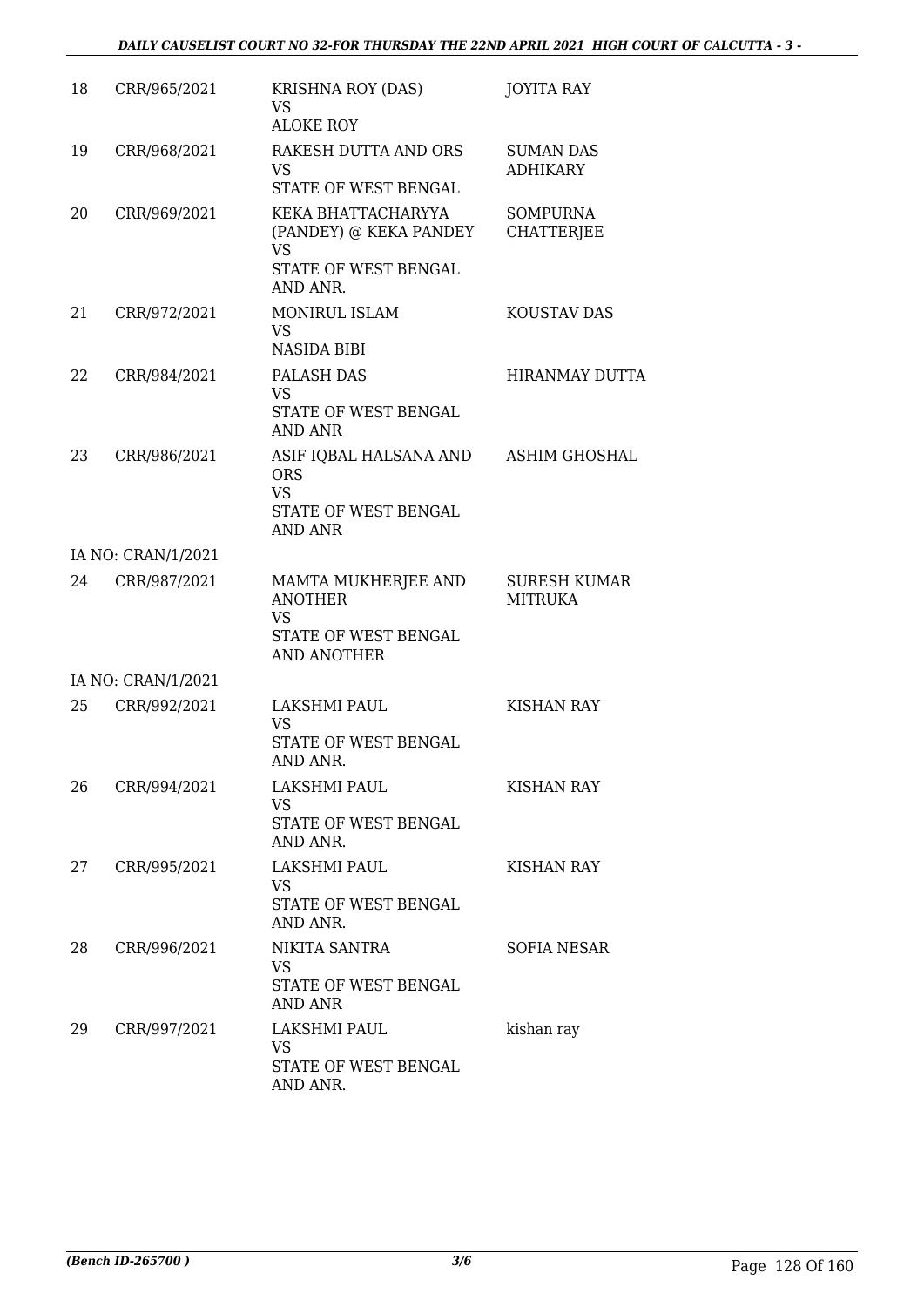| 30 | CRR/1002/2021      | <b>MALLIKA DEY</b><br><b>VS</b><br>ASHIS SARKAR AND ANR                               | SANJIDA SULTANA                   |
|----|--------------------|---------------------------------------------------------------------------------------|-----------------------------------|
|    | IA NO: CRAN/1/2021 |                                                                                       |                                   |
| 31 | CRR/1003/2021      | SYED ABDULLAH RASUL<br>AND ORS<br><b>VS</b><br>STATE OF WEST BENGAL<br><b>AND ANR</b> | PRANTICK GHOSH                    |
|    | IA NO: CRAN/1/2021 |                                                                                       |                                   |
| 32 | CRR/1007/2021      | VISHAL GUPTA<br><b>VS</b><br>STATE OF WEST BENGAL                                     | ARKA<br><b>BHATTACHARYA</b>       |
| 33 | CRR/1012/2021      | AND ANR.<br>MRINAL DUTTA<br>VS.<br>RINKI DUTTA AND ANR                                | Supratick Syamal                  |
| 34 | CRR/1013/2021      | <b>AGANESH MEHRA</b><br><b>VS</b><br><b>SATISH KUMAR</b>                              | <b>ANINDYA HALDER</b>             |
| 35 | CRR/932/2021       | <b>SAMIN GAYEN</b><br><b>VS</b><br>STATE OF WEST BENGAL<br><b>AND ANR</b>             | Sobhan Majumder                   |
| 36 | CRR/934/2021       | KAKALI PANDA AND ANR<br><b>VS</b><br>STATE OF WEST BENGAL<br><b>AND ANR</b>           | SK JAYED HOSSAIN                  |
| 37 | CRR/935/2021       | SANJAM KUMAR JANA<br><b>VS</b><br><b>SIVAJI ROY</b>                                   | SOUMYAJIT DAS<br><b>MAHAPATRA</b> |
| 38 | CRR/938/2021       | TUTUL KR. GHOSH AND<br>ANR.<br><b>VS</b><br>STATE OF WEST BENGAL<br>AND ANR.          | ARUNAVA GANGULY                   |
| 39 | CRR/939/2021       | MRI RABIUL ISLAM<br><b>VS</b><br><b>BILKISH PARVIN</b>                                | SHAMBHU NATH RAY                  |
| 40 | CRR/941/2021       | PRADIPTA DEBNATH AND<br>ORS.<br><b>VS</b><br><b>STATE OF WEST BENGAL</b>              | DILIP KR. SADHU                   |
| 41 | CRR/942/2021       | DILIP KR. NAYAK<br>VS<br>STATE OF WEST BENGAL<br>AND ANR.                             | TIRTHANKAR<br><b>MUKHERJEE</b>    |
| 42 | CRR/943/2021       | AMIT KR. MITRA<br>VS.<br><b>KAMALA DEY</b>                                            | NAVANIL DE                        |
| 43 | CRR/944/2021       | AMIT KR. MITRA<br><b>VS</b><br>KAMALA DEY                                             | NAVANIL DE                        |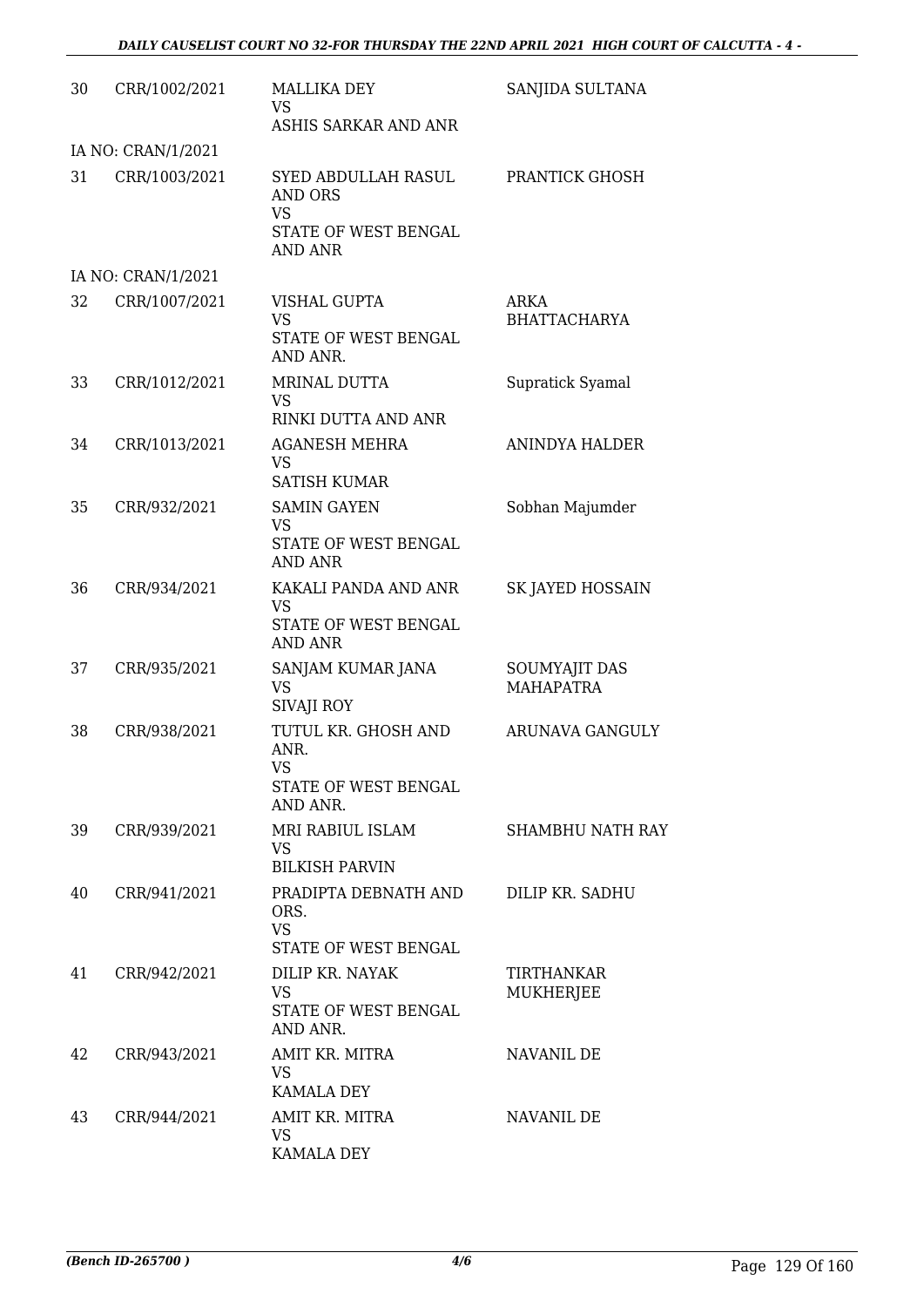| 44 | CRR/945/2021       | <b>JOYDIP GHOSH</b><br><b>VS</b><br><b>STATE OF WEST BENGAL</b><br>AND ANR                                   | <b>MITUL</b><br><b>CHAKRABORTY</b>  |
|----|--------------------|--------------------------------------------------------------------------------------------------------------|-------------------------------------|
| 45 | CRR/1499/2020      | SALIK ZAMAN @ SALIK<br>ZAMA<br><b>VS</b><br>State of West Bengal                                             | <b>BITASOK BANERJEE</b>             |
| 46 | CRR/3054/2018      | FARUK AHMED PIADA &<br>ORS.<br><b>VS</b><br>KARIMA BIBI & ANR.                                               | <b>DONA AKTER</b>                   |
| 47 | CRR/721/2021       | <b>ANIL KUMAR</b><br>AGARWAL@KESHAV<br><b>AGARWAL</b><br><b>VS</b><br>STATE OF WEST BENGAL<br><b>AND ANR</b> | RAMA KANT SHARMA                    |
| 48 | CRR/209/2021       | SABYASACHI SENGUPTA<br><b>AND ORS</b><br><b>VS</b><br>State of West Bengal AND<br><b>ANR</b>                 | LIPIKA NATH                         |
| 49 | CRR/346/2021       | <b>TANMAY MAITY</b><br>VS<br>STATE OF WEST BENGAL<br>AND ANR                                                 | <b>PUNAM BASU</b>                   |
|    | wt50 CRR/3041/2019 | <b>TANMAY MAITY</b><br><b>VS</b><br>STATE OF WEST BENGAL &<br><b>ANR</b>                                     | <b>MS PUNAM BASU</b>                |
| 51 | CRR/1408/2020      | NABA KUMAR BAG<br><b>VS</b><br>State of West Bengal                                                          | <b>KAKALI NASKAR</b>                |
| 52 | CRR/960/2020       | RISHIKESH MEENA<br><b>VS</b><br>STATE OF WEST BENGAL &<br><b>ANR</b>                                         | ANUBRATA SANTRA                     |
| 53 | CRR/786/2021       | RAJESH MONDAL<br><b>VS</b><br>STATE OF WEST BENGAL<br><b>AND ANR</b>                                         | <b>ABANI BHUSAN</b><br><b>GHOSH</b> |
| 54 | CRR/1875/2019      | DIBAKAR ROY PROPRIETOR<br>OF D. K. ROY AND SONS<br><b>VS</b><br>TAI INDUSTRIES LIMITED &<br><b>ANR</b>       | KHOUSIK DEY                         |
| 55 | CRR/1876/2019      | DIBAKAR ROY PROPRIETOR<br>OF D. K. ROY & SONS<br><b>VS</b><br>TAI INDUSTRIES LIMITED &<br><b>ANR</b>         | KHOUSIK DEY                         |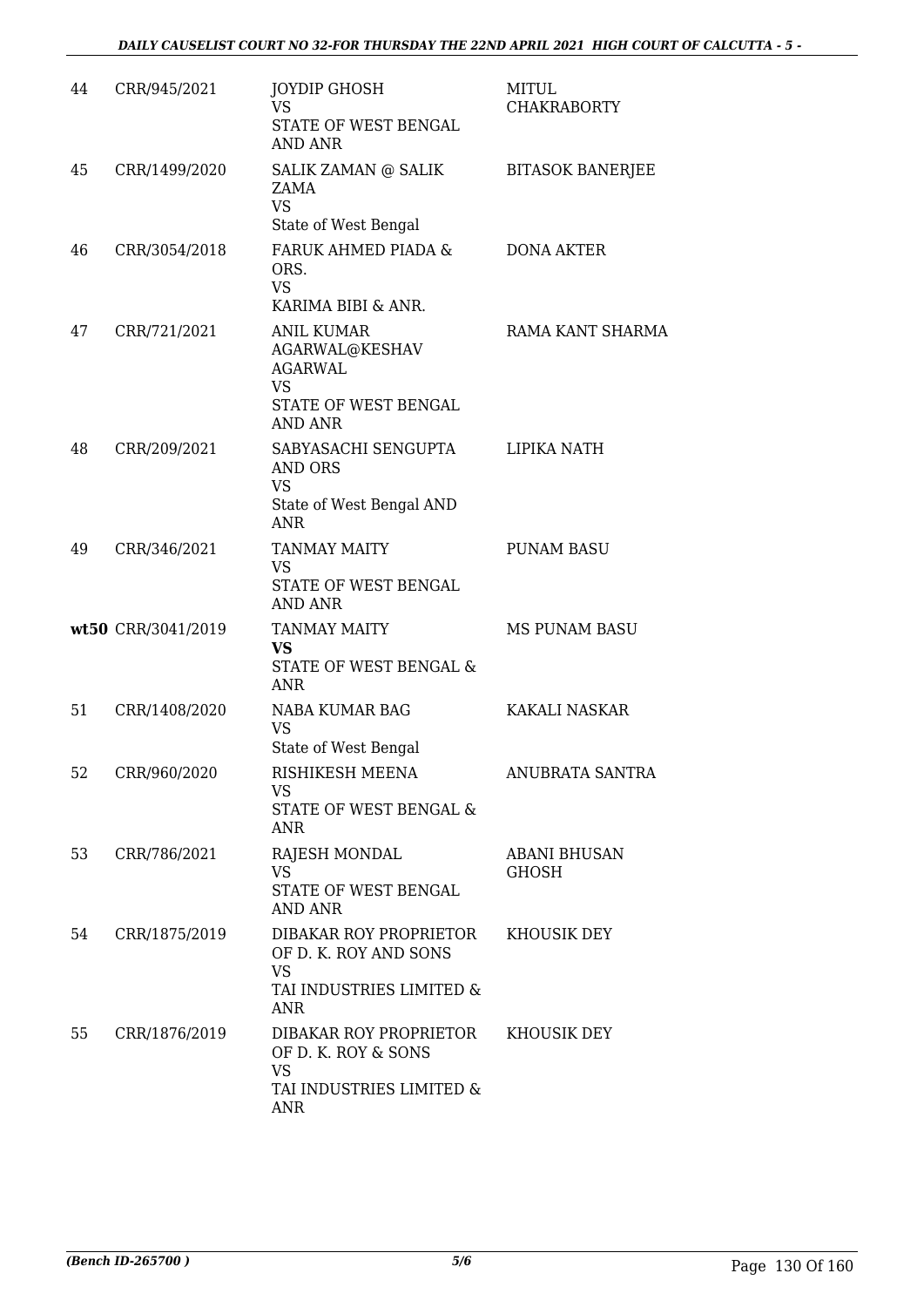| 56 | CRR/1877/2019 | DIBAKAR ROY PROPRIETOR<br>OF D. K. ROY & SONS<br>VS<br>TAI INDUSTRIES LIMITED &<br>ANR        | KHOUSIK DEY |
|----|---------------|-----------------------------------------------------------------------------------------------|-------------|
| 57 | CRR/1878/2019 | DIBAKAR ROY PROPRIETOR<br>OF D. K. ROY & SONS<br>VS<br>TAI INDUSTRIES LIMITED &<br><b>ANR</b> | KHOUSIK DEY |
| 58 | CRR/1879/2019 | DIBAKAR ROY PROPRIETOR<br>OF D. K. ROY & SONS<br>VS<br>TAI INDUSTRIES LIMITED &<br><b>ANR</b> | KHOUSIK DEY |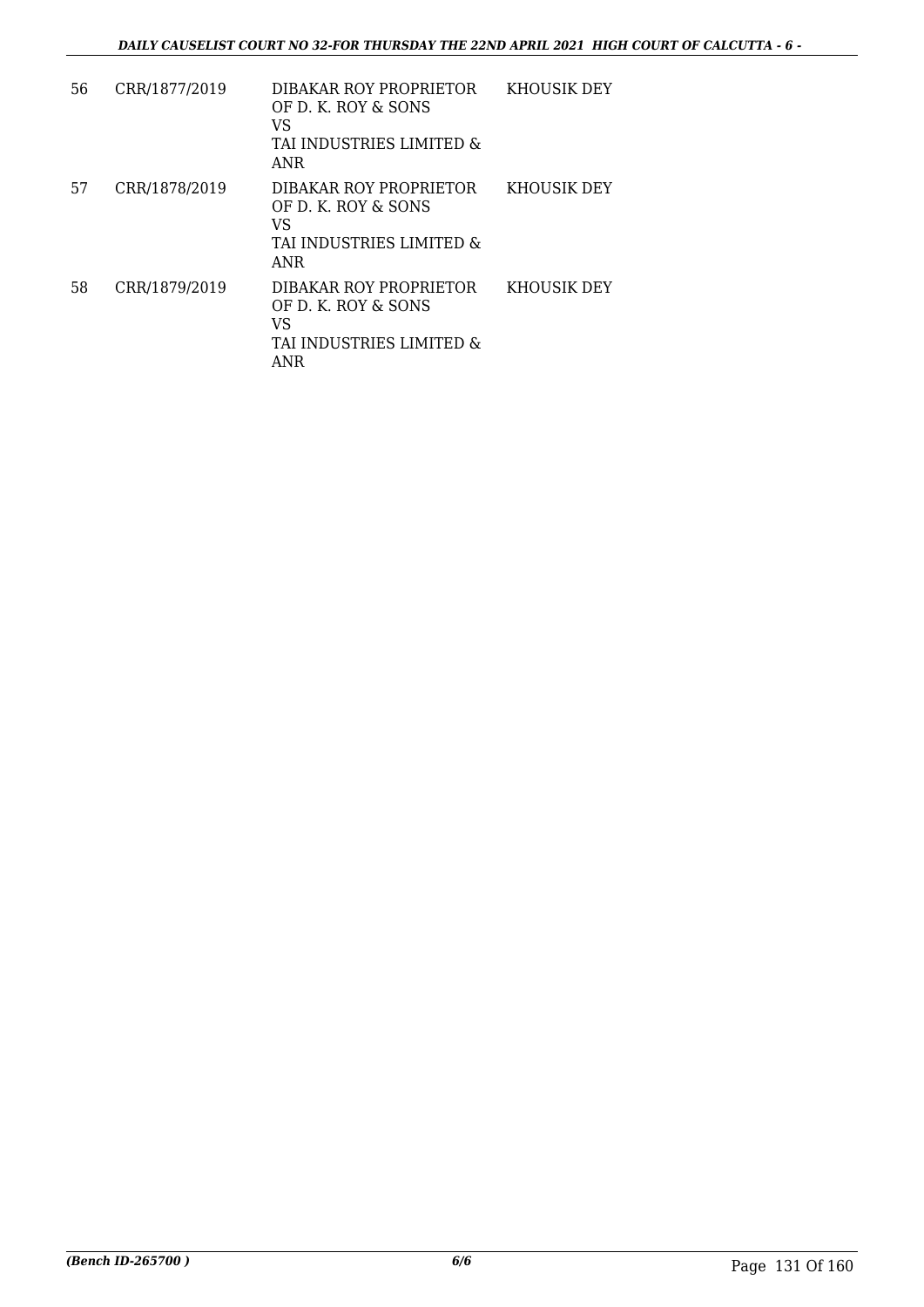

### **Appellate Side**

**DAILY CAUSELIST For Thursday The 22nd April 2021**

**COURT NO. 30**

**SINGLE BENCH (SB - XV)**

**AT 11:15 AM**

**HON'BLE JUSTICE BIBEK CHAUDHURI**

**(VIA VIDEO CONFERENCE)**

**ON AND FROM MONDAY, THE 11TH JANUARY, 2021 - ADMISSION AND HEARING OF CRIMINAL APPEALS INCLUDING BAIL (PUNISHMENT UP TO 7 YEARS); ADMISSION OF CRIMINAL MOTIONS AND HEARING OF CRIMINAL REVISIONS ARISING OUT OF D.V.ACT ;**

**HEARING OF CRIMINAL APPEALS,HEARING OF CRIMINAL APPEALS RELATING TO 'CRIMES AGAINST WOMEN'.**

**AND**

**ON AND FROM TUESDAY, 13TH APRIL, 2021 TO SO LONG AS THE SINGLE BENCH OF HON'BLE JUSTICE BIBEK CHAUDHURI DOES NOT SIT - HON'BLE JUSTICE SHIVAKANT PRASAD IN ADDITION TO HIS OWN LIST AND DETERMINATION, WILL SIT SINGLY TO TAKE UP MATTERS FROM THE LIST AND DETERMINATION OF HON'BLE JUSTICE BIBEK CHAUDHURI. NOTE : FINAL HEARING OF CRIMINAL APPEALS SHALL BE TAKEN UP FROM 2 P.M. IF AFTER CONCLUSION OF HEARING OF APPEAL, TIME PERMITS, CRIMINAL MOTIONS AND APPLICATIONS SHALL BE TAKEN UP FOR HEARING. NOTE: MATTERS WILL BE TAKEN UP THROUGH PHYSICAL HEARING ONLY WHEN BOTH THE PARTIES ARE AGREED. NOTE: ON THE BASIS OF THE RESOLUTION TAKEN BY THE COVID COMITTEE OF THE HIGH COURT AT CALCUTTA HEARING OF APPEALS SHALL NOT BE TAKEN UP FROM 12TH APRIL, 2021 TO 30TH APRIL, 2021. ALL OTHER PENDING MATTERS SHALL BE TAKEN UP THROUGHOUT THE DAY TILL 30TH APRIL, 2021.**

#### **CANCELLATION OF BAIL**

| CRM/1570/2019 | SHIB SHANKAR RUNGTA<br>(HUF) REP BY KARTA SHIB<br><b>SANKAR RUNGTA</b><br>VS<br>STATE OF WEST BENGAL &<br>ORS | ANJAN DATTA |
|---------------|---------------------------------------------------------------------------------------------------------------|-------------|
|               |                                                                                                               |             |

#### **BAIL IN CONNECTION WITH APPEAL**

| CRA/121/2021 | RAJIB DAS            | BISWAJIT HAZRA |
|--------------|----------------------|----------------|
|              |                      |                |
|              | STATE OF WEST BENGAL |                |
|              |                      |                |

IA NO: CRAN/1/2021

#### **MODIFICATION/RELAXATION OF BAIL**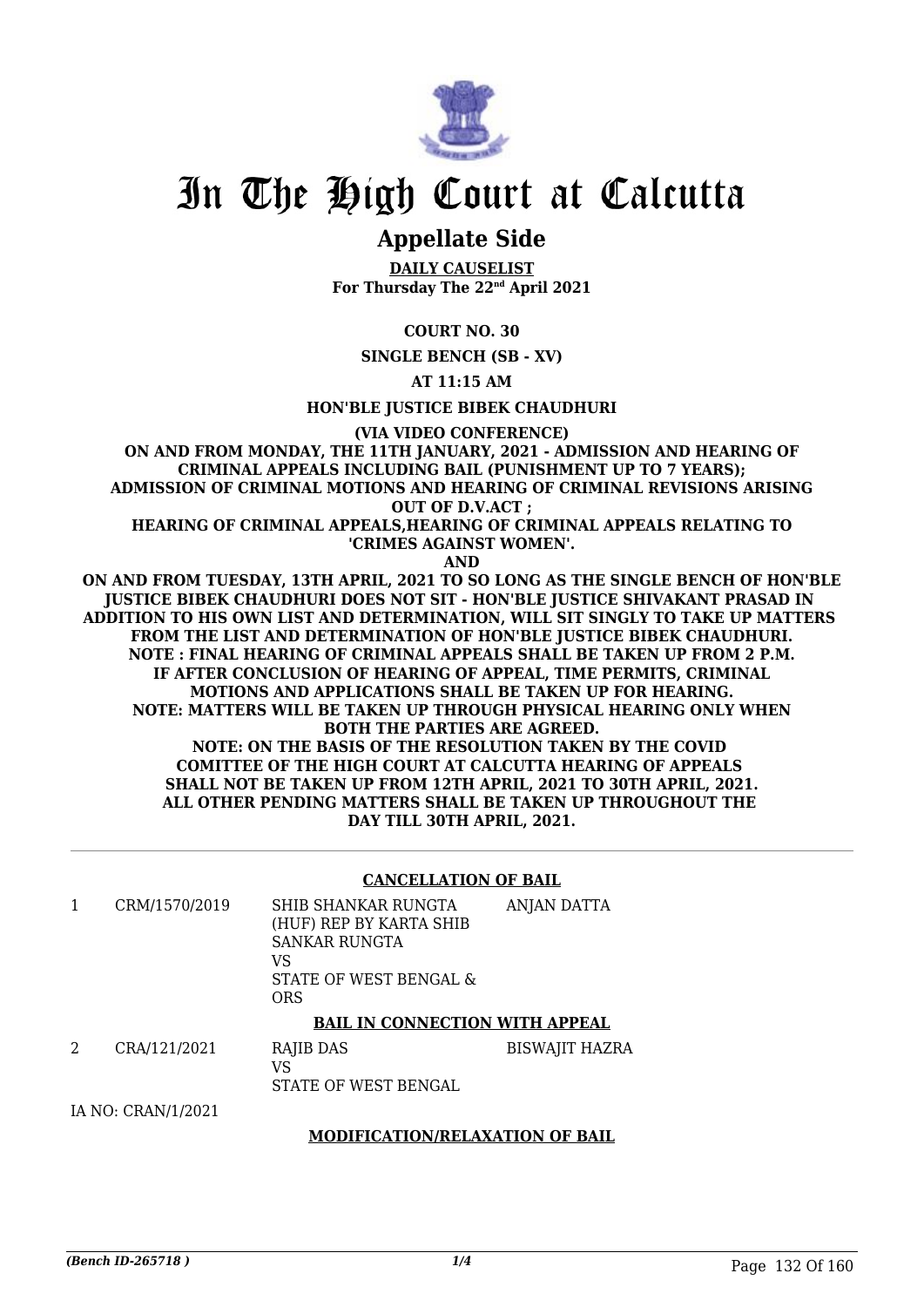| 3  | CRM/6093/2019                             | <b>BIDHAN KIRTANIA</b><br>VS                                       | <b>BISWAJIT MANNA</b>              |
|----|-------------------------------------------|--------------------------------------------------------------------|------------------------------------|
|    |                                           | STATE OF WEST BENGAL                                               |                                    |
|    | IA NO: CRAN/1/2020                        |                                                                    |                                    |
| 4  | CRM/6094/2019                             | <b>RAJESH GHOSH</b><br><b>VS</b>                                   | <b>BISWAJIT MANNA</b>              |
|    |                                           | STATE OF WEST BENGAL                                               |                                    |
|    | IA NO: CRAN/1/2020                        |                                                                    |                                    |
| 5  | CRA/150/2020                              | RAM PRASAD BISWAS<br><b>VS</b>                                     | PROBAL SARKAR                      |
|    |                                           | STATE OF WEST BENGAL                                               |                                    |
|    | IA NO: CRAN/4/2020, CRAN/5/2020           |                                                                    |                                    |
|    |                                           | <b>MOTION</b>                                                      |                                    |
| 6  | CRR/2139/2018                             | CHABI CHOWDHURY & ANR<br><b>VS</b>                                 | S MAJI                             |
|    |                                           | SWAPAN KUMAR PAUL &<br><b>ORS</b>                                  |                                    |
| 7  | CRR/2521/2019                             | <b>SHANKAR PARAMANIK @</b><br><b>SANKAR PRAMANIK</b><br><b>VS</b>  | SOUMAJIT<br><b>CHATTERJEE</b>      |
|    |                                           | STATE OF WEST BENGAL &<br><b>ANR</b>                               |                                    |
|    | IA NO: CRAN/2/2019(Old No:CRAN/4850/2019) |                                                                    |                                    |
| 8  | CRR/662/2019                              | <b>SANKAR PARAMANIK @</b><br><b>SHANKAR PARAMANIK</b><br><b>VS</b> | <b>SOUMIK PRAMANICK</b>            |
|    |                                           | STATE OF WEST BENGAL &<br><b>ANR</b>                               |                                    |
| 9  | CRR/1776/2020                             | <b>ANINDYA DEB</b><br>VS                                           | <b>SUBHAMOY</b><br><b>KARMAKAR</b> |
|    |                                           | <b>DEBJANI DEB</b>                                                 |                                    |
| 10 | CRR/262/2021                              | <b>MANINDRA BAIN</b><br>VS.                                        | <b>GAUTAM MISRA</b>                |
|    |                                           | STATE OF WEST BENGAL<br>AND ORS.                                   |                                    |
| 11 | CRR/1854/2020                             | SAKTIPADA SANNIGRAHI<br>AND ANR<br><b>VS</b>                       | DEBISREE ADHIKARY                  |
|    |                                           | State of West Bengal                                               |                                    |
|    | IA NO: CRAN/1/2021                        |                                                                    |                                    |
| 12 | CRR/1855/2020                             | KALYAN PANDA AND ANR                                               | DEBISREE ADHIKARY                  |
|    |                                           | <b>VS</b><br>State of West Bengal                                  |                                    |
| 13 | CRR/292/2021                              | KRITI AGARWAL                                                      | PRATYUSH PATWARI                   |
|    |                                           | VS<br>STATE OF WEST BENGAL<br><b>AND ANR</b>                       |                                    |
| 14 | CRR/1135/2021                             | SARIFUL GAZI                                                       | MAZAHAR HOSSAIN                    |
|    |                                           | <b>VS</b><br>STATE OF WEST BENGAL                                  | <b>CHOWDHURY</b>                   |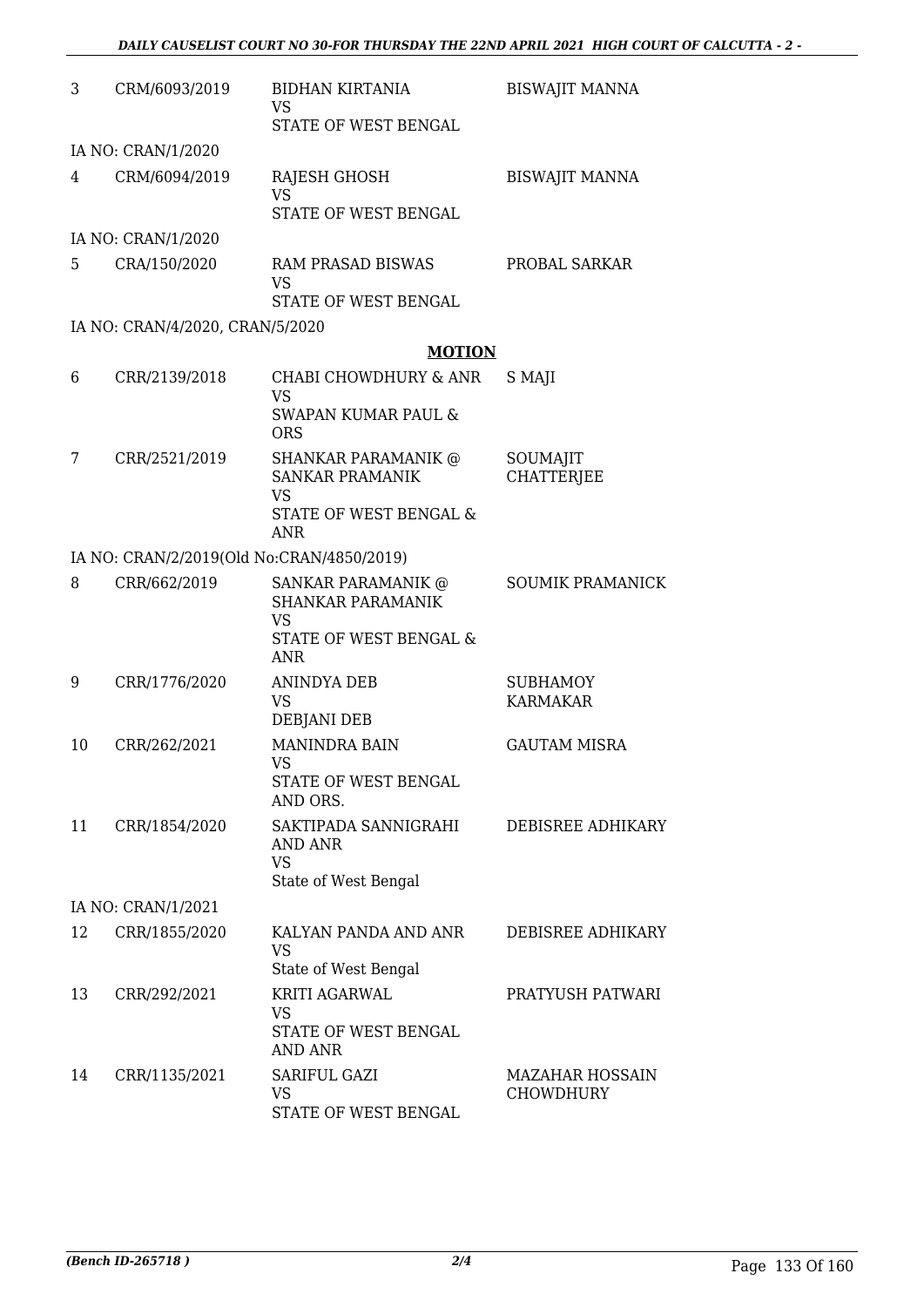| 15 | CRR/315/2021                              | RAJKUMAR JAISWAL<br><b>VS</b>                                                                         | <b>SANTU PAUL</b>                         |
|----|-------------------------------------------|-------------------------------------------------------------------------------------------------------|-------------------------------------------|
|    |                                           | NEHA JAISWAL AND ANR                                                                                  |                                           |
| 16 | CRR/991/2021                              | <b>OSMAN SARDAR</b><br><b>VS</b><br>STATE OF WEST BENGAL                                              | <b>MAZHAR HOSSAIN</b><br><b>CHOWDHURY</b> |
| 17 | CRR/1102/2021                             | NABIN DAS AND ANR<br><b>VS</b><br>SUBHRA DAS (BAKSHI) AND<br><b>ANR</b>                               | PARTHA SARATHI<br><b>DAS</b>              |
| 18 | CRR/1108/2021                             | DEBRAJ GAYEN<br><b>VS</b><br>STATE OF WEST BENGAL                                                     | PARTHA SENGUPTA                           |
|    |                                           | <b>AND ANR</b>                                                                                        |                                           |
| 19 | CRR/1109/2021                             | <b>BHAGIRATH SARKAR</b><br><b>VS</b><br>STATE OF WEST BENGAL                                          | <b>MAZHAR HOSSAIN</b><br><b>CHOWDHURY</b> |
|    |                                           | <b>CONTESTED APPLICATION</b>                                                                          |                                           |
| 20 | CRR/745/2018                              | SMT. RADHARANI PRADHAN                                                                                | SMT. RADHARANI                            |
|    |                                           | <b>VS</b><br>STATE OF WEST BENGAL &<br><b>ORS</b>                                                     | <b>PRADHAN</b><br>(INPERSON)              |
|    | wt21 CRR/2013/2018                        | RADHARANI PRADHAN<br><b>VS</b>                                                                        | ANJAN DATTA                               |
|    |                                           | STATE OF WEST BENGAL &<br><b>ORS</b>                                                                  |                                           |
|    | IA NO: CRAN/5/2020(Old No:CRAN/1329/2020) |                                                                                                       |                                           |
| 22 | CRR/1448/2018                             | AKHILESH SHAW@AKLESH<br><b>KUMAR SHAW</b><br><b>VS</b>                                                | <b>SAIKA KHAN</b>                         |
|    |                                           | KAKOLI SHAW@MONDAL                                                                                    |                                           |
|    |                                           | <b>APPLICATION</b>                                                                                    |                                           |
| 23 | CRR/533/2019                              | <b>SMT DIBYA PRASAD</b><br>VS                                                                         | AWADHESH KR RAI                           |
|    |                                           | VIKASH KR BARI & ORS                                                                                  |                                           |
|    | IA NO: CRAN/1/2021, CRAN/2/2021           |                                                                                                       |                                           |
| 24 | CRMSPL/46/2019                            | MAHABIR GMB TRADEFIN P. SUBHAMOY PATRA<br>LTD.<br><b>VS</b><br>KASHINATH CHOWDHURY                    |                                           |
|    |                                           | IA NO: CRAN/1/2020(Old No:CRAN/1211/2020), CRAN/2/2020(Old No:CRAN/1212/2020)                         |                                           |
| 25 | CRMSPL/47/2019                            | MAHABIR GMB TRADEFIN P. SUBHAMAY PATRA<br>LTD.<br><b>VS</b>                                           |                                           |
|    |                                           | KASHINATH CHOWDHURY                                                                                   |                                           |
|    |                                           | IA NO: CRAN/1/2020(Old No:CRAN/1204/2020), CRAN/2/2020(Old No:CRAN/1210/2020)                         |                                           |
| 26 | CRMSPL/45/2019                            | MAHABIR GMB TRADEFIN P. SUBHOMAY PATRA<br>LTD.<br><b>VS</b>                                           |                                           |
|    |                                           | KASHINATRH CHOWDHURY<br>IA NO: CRAN/1/2020(Old No:CRAN/1213/2020), CRAN/2/2020(Old No:CRAN/1215/2020) |                                           |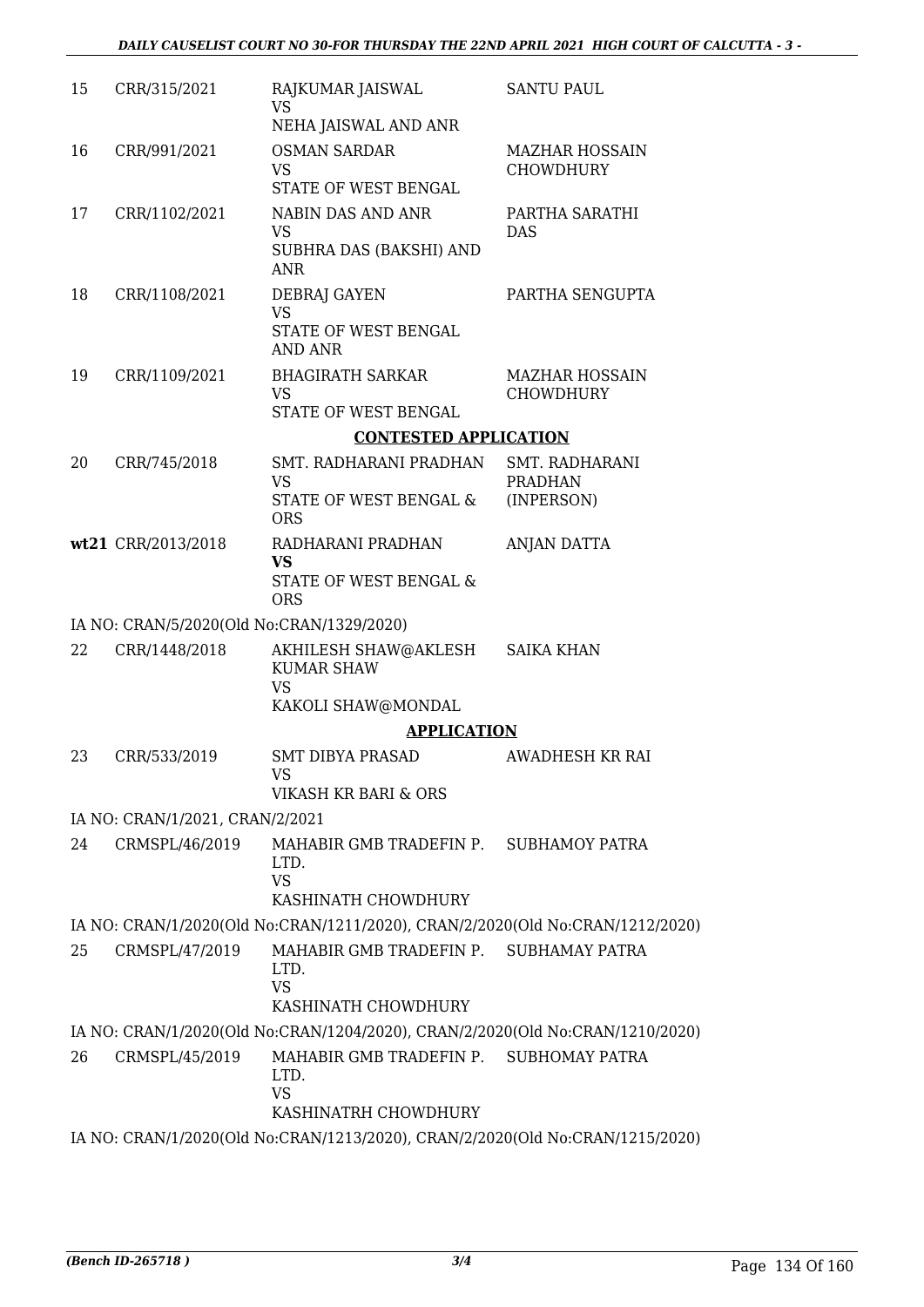| 27 | CRR/1094/2017      | NIHAR KANTI GHOSH<br>VS.<br>STATE OF WEST BENGAL &<br>ANR                 | A PATI |
|----|--------------------|---------------------------------------------------------------------------|--------|
|    | IA NO: CRAN/6/2021 |                                                                           |        |
| 28 | CRR/1095/2017      | NIHAR KANTI GHOSH &<br>ORS<br>VS.<br>STATE OF WEST BENGAL &<br>ANR        | A PATI |
|    | IA NO: CRAN/6/2021 |                                                                           |        |
| 29 | CRR/1093/2017      | NIHAR KANTI GHOSH &<br><b>ANR</b><br>VS.<br>STATE OF WEST BENGAL &<br>ANR | A PATI |
|    | IA NO: CRAN/6/2021 |                                                                           |        |
| 30 | CRA/670/2015       | TULSI MAHANTA & ANR<br>VS<br>STATE OF WEST BENGAL                         | S DAS  |
|    |                    | IA NO: CRAN/1/2015(Old No:CRAN/4078/2015), CRAN/2/2021, CRAN/3/2021       |        |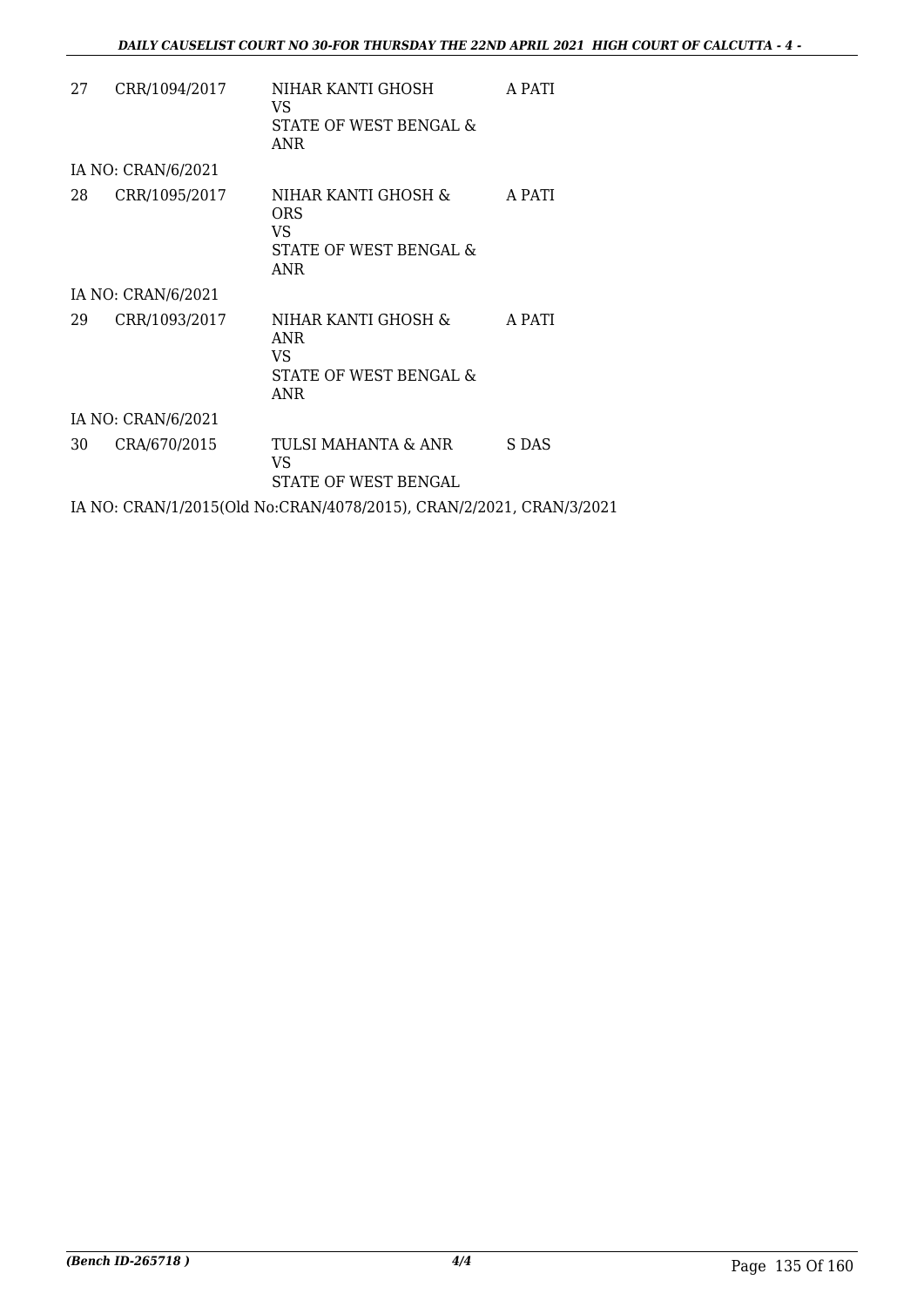

### **Appellate Side**

**DAILY CAUSELIST For Thursday The 22nd April 2021**

**COURT NO. 42**

**SINGLE BENCH (SB - XVI)**

**AT 11:15 AM**

**HON'BLE JUSTICE SUBHASIS DASGUPTA**

**(VIA VIDEO CONFERENCE)**

**ON AND FROM MONDAY, THE 11TH JANUARY, 2021 - ADMISSION OF CRIMINAL MOTIONS AND HEARING OF CRIMINAL REVISIONS WHICH ARE NOT ASSIGNED TO ANY OTHER BENCH INCLUDING APPLICATIONS CONNECTED THERETO; HEARING OF CRIMINAL REVISIONS (IRRESPECTIVE OF CLASSIFICATION) FILED UPTO 2015 INCLUDING CONNECTED APPLICATIONS; HEARING OF CRIMINAL APPEALS.**

**AND**

**ON AND FROM TUESDAY, 6TH APRIL, 2021 TO AS LONG AS HON'BLE JUSTICE JAY SENGUPTA DOES NOT SIT HON'BLE JUSTICE SUBHASIS DASGUPTA IN ADDITION TO HIS OWN LIST AND DETERMINATION, WILL SIT SINGLY AND TAKE UP THE LIST AND DETERMINATION OF HON'BLE JUSTICE JAY SENGUPTA.**

**SPECIAL NOTE :**

**(A) NO FURTHER INCLUSION IN THE LIST UNTIL FURTHER ORDER. (B) EXTENSION OF INTERIM ORDER FOLLOWED BY "NEW MOTION" WILL BE TAKEN UP FIRST TILL 12.30 P.M., IF NOT EXHAUSTED EARLIER. THEREAFTER, MOTION UNDER THE CATEGORY "LISTED MOTION" WILL BE TAKEN UP. NOTE : MATTERS WILL BE TAKEN UP THROUGH PHYSICAL HEARING**

**ONLY WHEN BOTH PARTIES ARE AGREED.**

|   |                              | <b>FOR JUDGMENT</b>                                                                                                                 |                    |
|---|------------------------------|-------------------------------------------------------------------------------------------------------------------------------------|--------------------|
| 1 | CRR/133/2021                 | <b>SERAJUL SK</b><br>VS<br>State of West Bengal                                                                                     | KINGSUK MONDAL     |
|   | IA NO: CRAN/1/2021           |                                                                                                                                     |                    |
|   |                              | <b>FIXED MATTER</b>                                                                                                                 |                    |
| 2 | CRR/810/2021<br>(22.04.2021) | <b>VINAY MISHRA</b><br>VS.<br>THE CENTRAL BUREAU OF<br><b>INVESTIGATION AND OTHERS</b><br><b>EXTENSION OF INTERIM ORDER</b>         | AYAN PODDAR        |
| 3 | CRR/3220/2012                | M/S SPS METAL CAST &<br>ALLOYS PVT LTD & ORS<br>VS<br>ASSTT COMM, CENTRAL<br><b>EXCISE &amp; SERVICE TAX</b><br>DURGAPUR II DIV & O | MEGHAJIT MIKHERJEE |
|   |                              | IA NIO CONNISSE COOOCOLLINI CONNISSACIO QOO CONNISSISTIA CIOOSA                                                                     |                    |

IA NO: CRAN/15/2020(Old No:CRAN/1246/2020), CRAN/16/2021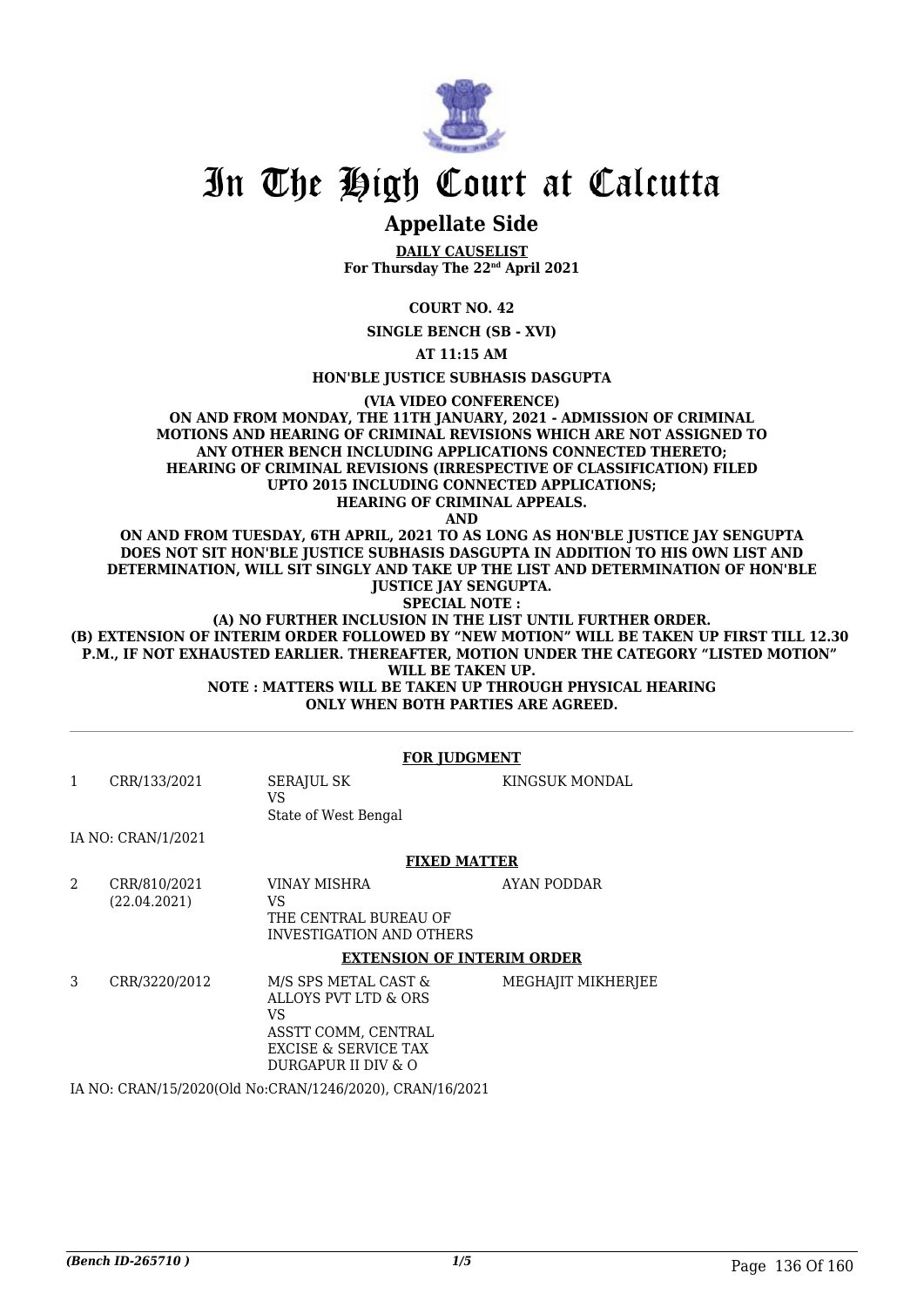| 4  | CRR/2719/2016       | MERCEDES-BENZ INDIA PVT<br><b>LTD</b><br><b>VS</b><br>STATE OF WEST BENGAL &<br>ANR | M MUKHERJEE                                                                                    |
|----|---------------------|-------------------------------------------------------------------------------------|------------------------------------------------------------------------------------------------|
|    |                     | IA NO: CRAN/12/2020(Old No:CRAN/1240/2020), CRAN/13/2021                            |                                                                                                |
| 5  | CRR/2671/2017       | M/S SPS STEELS ROLLING<br>MILLS LTD & ORS<br><b>VS</b><br>C B I & ORS               | M MUKHERJEE                                                                                    |
|    |                     | No:CRAN/365/2019), CRAN/12/2020(Old No:CRAN/992/2020), CRAN/13/2021                 | IA NO: CRAN/2/2017(Old No:CRAN/5230/2017), CRAN/5/2018(Old No:CRAN/2022/2018), CRAN/8/2019(Old |
| 6  | CRR/3306/2017       | YUSUF FAKHRI @ MD. IUSUF                                                            | A. SARKAR                                                                                      |
|    |                     | <b>VS</b><br>STATE OF WEST BENGAL                                                   |                                                                                                |
|    | IA NO: CRAN/11/2021 |                                                                                     |                                                                                                |
| 7  | CRR/489/2019        | SK SALAHUDDIN @ SK                                                                  | <b>SK HEDAYATULLAH</b>                                                                         |
|    |                     | <b>SALAUDDIN</b><br><b>VS</b>                                                       |                                                                                                |
|    |                     | ROUSANARA BEGUM & ANR                                                               |                                                                                                |
|    |                     | IA NO: CRAN/2/2019(Old No:CRAN/4674/2019), CRAN/3/2021                              |                                                                                                |
| 8  | CRR/863/2020        | PAWAN KR. KEJRIWAL & ORS.<br>VS                                                     | <b>AVISHEK GUHA</b>                                                                            |
|    |                     | THE REGISTRAR OF COMP. WB                                                           |                                                                                                |
|    | IA NO: CRAN/1/2021  |                                                                                     |                                                                                                |
| 9  | CRR/598/2021        | DR MOHAN CHAND SEAL AND<br><b>ORS</b><br><b>VS</b>                                  | <b>BISAJIT MANNA</b>                                                                           |
|    |                     | STATE OF WEST BENGAL                                                                |                                                                                                |
|    | IA NO: CRAN/1/2021  |                                                                                     |                                                                                                |
|    |                     | <b>NEW MOTION</b>                                                                   |                                                                                                |
| 10 | CRR/952/2021        | SURESH KOTHARI AND ANR<br>VS                                                        | MD ZOHAIB ROUF                                                                                 |
|    |                     | STATE OF WEST BENGAL AND<br><b>ANR</b>                                              |                                                                                                |
| 11 | CRR/1162/2021       | SOMNATH CHATTERJEE<br>VS                                                            | SUBHANWITA GHOSH                                                                               |
|    |                     | OC EXCISE BARABANI CIR.<br>AND ANR.                                                 |                                                                                                |
| 12 | CRR/1166/2021       | SHYAMAL KUNDU<br>VS                                                                 | SNEHANSU MAJUMDER                                                                              |
|    |                     | STATE OF WEST BENGAL                                                                |                                                                                                |
| 13 | CRR/1167/2021       | SUSHIL KUMAR JAIN<br>VS                                                             | TEESHAM DAS                                                                                    |
|    |                     | STATE OF WEST BENGAL AND<br>ANR                                                     |                                                                                                |
| 14 | CRR/1169/2021       | SANJIB SADHU<br>VS                                                                  | SARTHAK MONDAL                                                                                 |
|    |                     | STATE OF WEST BENGAL AND<br>ANR                                                     |                                                                                                |
| 15 | CRR/1171/2021       | SUBODH KONAI AND ORS<br>VS                                                          | KAUSHIK DEY                                                                                    |
|    |                     | NEMAI PATRA                                                                         |                                                                                                |
| 16 | CRR/1179/2021       | SARIN AKHTAR @ SARBIN AND<br>ORS.<br><b>VS</b>                                      | <b>SHAKTI HALDER</b>                                                                           |
|    |                     | STATE OF WEST BENGAL AND<br>ANR.                                                    |                                                                                                |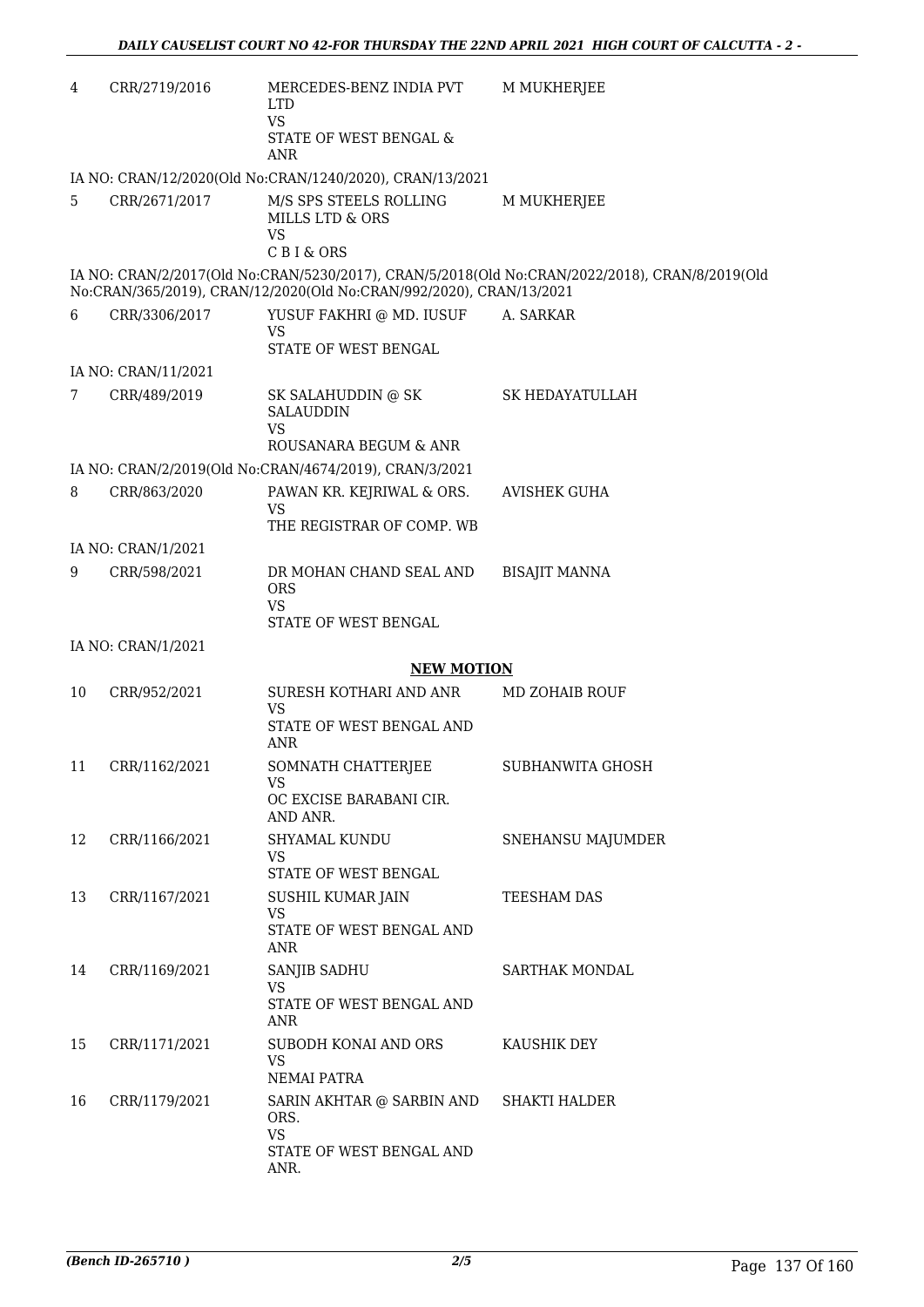| 17 | CRR/1180/2021 | SYED MINHAZUDDIN<br>AHAMMED AND ORS.<br><b>VS</b>   | DIPTA DIPAK BANERJEE               |
|----|---------------|-----------------------------------------------------|------------------------------------|
|    |               | STATE OF WEST BENGAL AND<br>ANR.                    |                                    |
| 18 | CRR/1181/2021 | NADEEM AHMED                                        | RAMEEZ ALAM                        |
|    |               | VS.<br>STATE OF WEST BENGAL                         |                                    |
| 19 | CRR/1186/2021 | AMINUL ISLAM AND ANR                                | SHASHANKA SHEKHAR                  |
|    |               | <b>VS</b><br>STATE OF WEST BENGAL AND<br><b>ANR</b> | <b>SAHA</b>                        |
|    |               | <b>LISTED MOTION</b>                                |                                    |
| 20 | CRR/2046/2019 | JAHANARA BEGUM<br>VS.                               | <b>AMIT SHARMA</b>                 |
|    |               | STATE OF WEST BENGAL &<br><b>ORS</b>                |                                    |
| 21 | CRR/841/2021  | CHANDI CHARAN<br><b>CHATTOPADHYAY</b>               | RAMEEZ ALAM                        |
|    |               | VS<br>STATE OF WEST BENGAL AND                      |                                    |
|    |               | <b>ANR</b>                                          |                                    |
| 22 | CRR/901/2021  | KAMARUL SARDAR                                      | <b>SONALI DAS</b>                  |
|    |               | VS.<br>STATE OF WEST BENGAL                         |                                    |
| 23 | CRR/902/2021  | FIROJ GAZI                                          | <b>SONALI DAS</b>                  |
|    |               | <b>VS</b><br>STATE OF WEST BENGAL                   |                                    |
| 24 | CRR/911/2021  | VINOD CHAWLA<br>VS                                  | JOYJIT DUTTA                       |
|    |               | STATE OF WEST BENGAL                                |                                    |
| 25 | CRR/954/2021  | PRADEEP CHORARIA AND ANR<br>VS.                     | <b>BISWAJIT MANNA</b>              |
|    |               | UNION OF INDIA                                      |                                    |
| 26 | CRR/958/2021  | <b>JAYDEB HALDER</b><br>VS.                         | LAKSHMINATH<br><b>BHATTACHARYA</b> |
|    |               | STATE OF WEST BENGAL AND                            |                                    |
| 27 | CRR/1025/2021 | ANR<br><b>BALAI LAL DAS</b>                         | <b>SARTHAK BURMAN</b>              |
|    |               | <b>VS</b>                                           |                                    |
| 28 | CRR/1069/2021 | STATE OF WEST BENGAL<br>MD YOUNUSH AND ORS          | MD IBRAHIM                         |
|    |               | VS.                                                 |                                    |
|    |               | STATE OF WEST BENGAL                                |                                    |
| 29 | CRR/1072/2021 | <b>SANJU DHARA</b><br><b>VS</b><br><b>STATE</b>     | DIPAYAN KUNDU                      |
| 30 | CRR/1074/2021 | MANASH CHAKRABORTY<br><b>VS</b>                     | <b>IVAN ROY</b>                    |
|    |               | STATE OF WEST BENGAL AND<br><b>ANR</b>              |                                    |
| 31 | CRR/1075/2021 | STATE OF WEST BENGAL                                | <b>SABIR AHMED</b>                 |
|    |               | <b>VS</b><br>MUHIBAR RAHAMAN AND ORS                |                                    |
| 32 | CRR/1077/2021 | <b>GOPAL ROY</b>                                    | ANINDYA HALDER                     |
|    |               | <b>VS</b><br>STATE OF WEST BENGAL                   |                                    |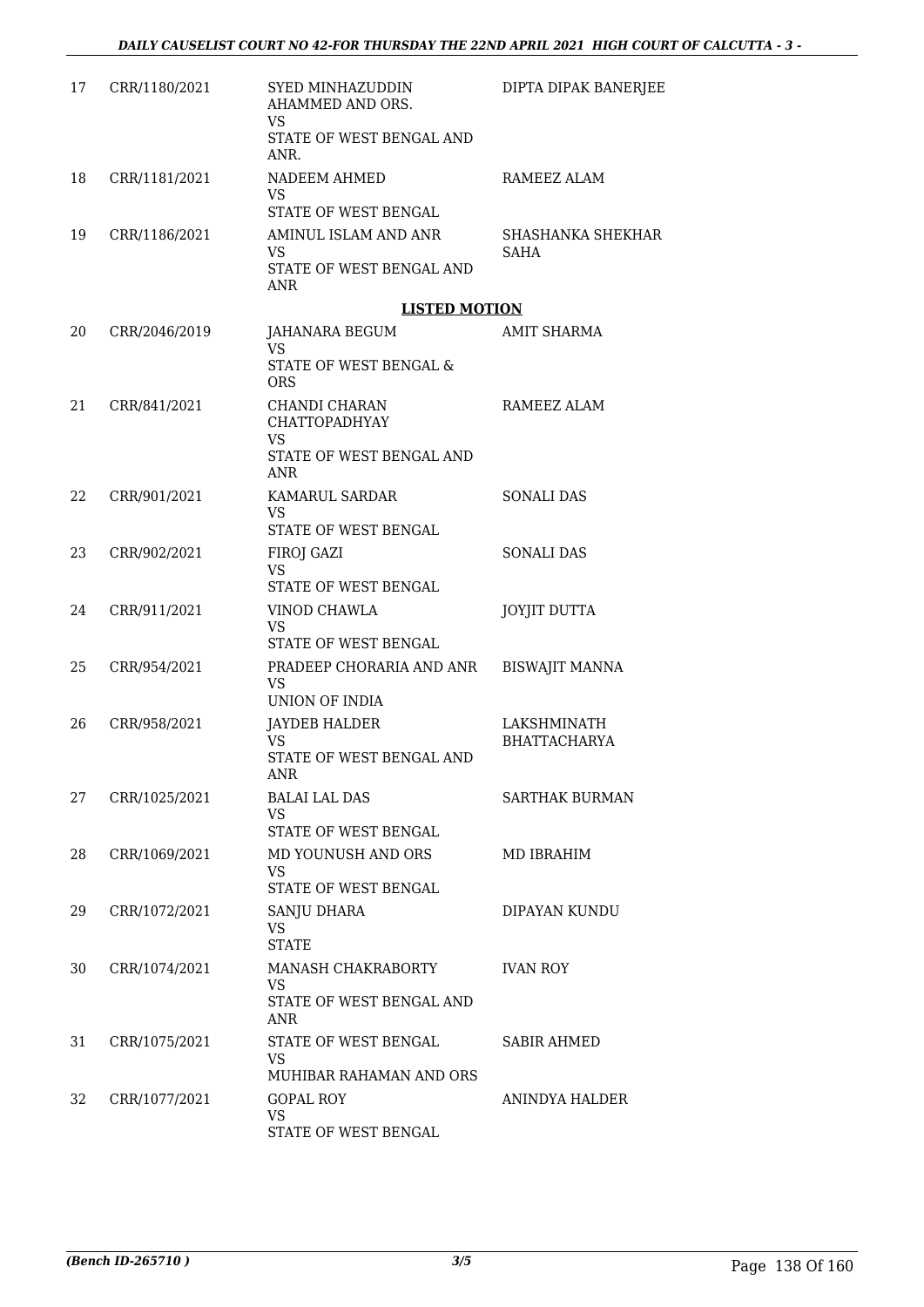| 33 | CRR/1079/2021      | SADHAN GHOSH<br>VS<br>STATE OF WEST BENGAL                                                   | MD. JANNAT UL<br><b>FIRDOUS</b>  |
|----|--------------------|----------------------------------------------------------------------------------------------|----------------------------------|
|    | IA NO: CRAN/1/2021 |                                                                                              |                                  |
| 34 | CRR/1085/2021      | MONIRUL SARDAR @ MONI<br>VS<br>STATE OF WEST BENGAL                                          | <b>SONALI DAS</b>                |
| 35 | CRR/1086/2021      | SHIVAJI SEN@SHIBAJI SEN<br><b>VS</b><br><b>SISIR KARMAKAR</b>                                | <b>MD ZOHAIB RAUF</b>            |
| 36 | CRR/1096/2021      | <b>JIARUL SARDAR</b><br><b>VS</b><br>STATE OF WEST BENGAL                                    | KAMALESH CH. SAHA                |
| 37 | CRR/1105/2021      | HARI SHANKAR UPADHYAY<br><b>AND ORS</b><br><b>VS</b><br>STATE OF WEST BENGAL                 | <b>ARUSHI RATHORE</b>            |
| 38 | CRR/1114/2021      | <b>RATAN KUMAR ROY</b><br>VS<br>STATE OF WEST BENGAL                                         | RAJNANDINI DAS                   |
| 39 | CRR/1115/2021      | ROHIT KUMAR SAH@ROHIT<br>KUMAR SHAW@ROHIT SHAW<br>VS                                         | <b>SEKHAR MUKHERJEE</b>          |
| 40 | CRR/1143/2021      | STATE OF WEST BENGAL<br>RAMA RANI DUTTA @ RAMA<br><b>DUTTA</b><br>VS<br>STATE OF WEST BENGAL | SHASHANKA SHEKHAR<br><b>SAHA</b> |
| 41 | CRR/1144/2021      | SUBHAS DUTTA AND OTHERS<br>VS<br>STATE OF WEST BENGAL AND<br><b>ANOTHER</b>                  | SK.SAHAJAHAN ALI                 |
| 42 | CRR/1145/2021      | <b>AMINA KHATUN</b><br>VS<br>STATE OF WEST BENGAL AND<br>ORS.                                | <b>MOBAIDUR HOSSAIN</b>          |
| 43 | CRR/1146/2021      | SK JAHIR ABBAS<br>VS<br>SK SIRAJUL AHMED AND ANR                                             | ARUNAVA GANGULY                  |
|    | IA NO: CRAN/1/2021 |                                                                                              |                                  |
| 44 | CRR/1147/2021      | MURARI PATRA<br>VS<br>RADHASHYAM GHOSH                                                       | <b>BISWAJIT DE</b>               |
| 45 | CRR/1148/2021      | OM PRAKASH MALL AND ORS<br><b>VS</b><br>AVS GLOBAL PVT LTD AND<br>ANR                        | PRAN GOPAL DAS                   |
| 46 | CRR/1149/2021      | <b>NAIM SK</b><br><b>VS</b><br>STATE OF WEST BENGAL AND<br>ANR                               | <b>VIJAY VERMA</b>               |
| 47 | CRR/1150/2021      | OM PRAKASH MALL AND ORS<br><b>VS</b><br>AVS GLOBAL PVT LTD AND<br>ANR                        | PRAN GOPAL DAS                   |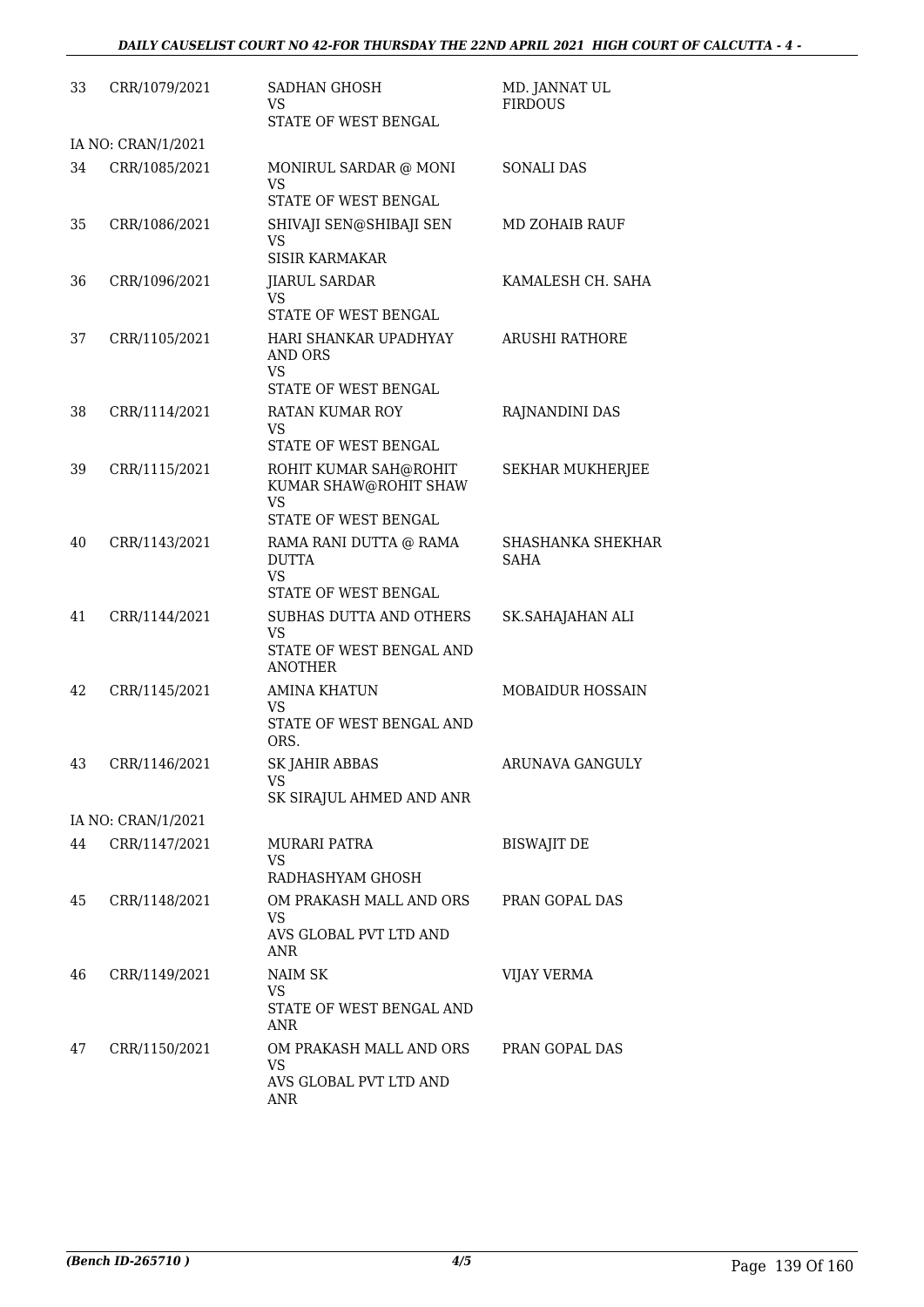| 48 | CRR/1151/2021      | NILKANTHA MONDAL @<br>NILKANTA MONDAL @<br><b>KHONTHO</b><br>VS<br><b>STATE OF WEST BENGAL</b> | DIPAYAN KUNDU             |
|----|--------------------|------------------------------------------------------------------------------------------------|---------------------------|
| 49 | CRR/1152/2021      | PRITAM SAHA<br><b>VS</b><br><b>STATE OF WEST BENGAL</b>                                        | PRABIR MAJUMDER           |
| 50 | CRR/1153/2021      | STATE OF WEST BENGAL<br><b>VS</b><br>SADHANA SARKAR AND ORS                                    | <b>AYAN BHATTACHARJEE</b> |
| 51 | CRR/1156/2021      | SMT SUSMITA DAS AND ORS<br>VS<br>STATE OF WEST BENGAL AND<br><b>ANR</b>                        | SANJIB MITRA              |
| 52 | CRR/1158/2021      | <b>GOUTAM KUMAR BISWAS</b><br><b>VS</b><br>STATE OF WEST BENGAL AND<br><b>ANR</b>              | <b>KUSHAL PAUL</b>        |
| 53 | CRR/1159/2021      | <b>GOUTAM KUMAR BISWAS</b><br><b>VS</b><br>RAFIQUL BISWAS AND ANR                              | KUSHAL PAUL               |
|    |                    | <b>SPECIALLY FIXED MATTERS</b>                                                                 |                           |
|    |                    | (2 P.M.)                                                                                       |                           |
| 54 | CRR/1450/2020      | THE STATE OF WEST BENGAL<br><b>VS</b><br>UNION OF INDIA AND ANR                                | SAYANTI SANTRA            |
|    | IA NO: CRAN/1/2021 |                                                                                                |                           |
| 55 | CRR/1451/2020      | THE STATE OF WEST BENGAL<br><b>VS</b><br>UNION OF INDIA AND ANR                                | AYANTI SANTRA             |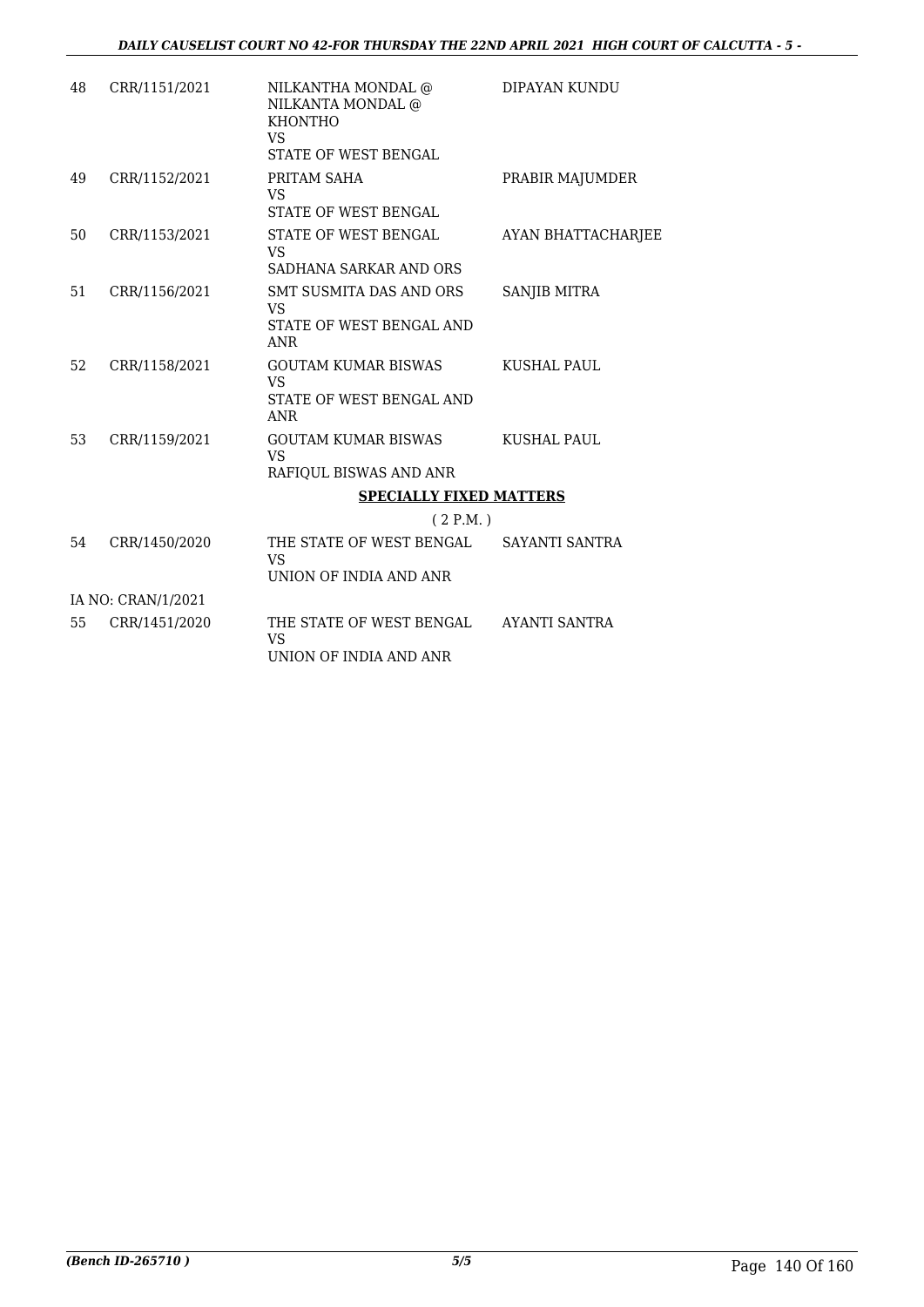

## **Appellate Side**

**DAILY CAUSELIST For Thursday The 22nd April 2021**

#### **COURT NO. 2**

#### **SINGLE BENCH (SB)**

#### **AT 11:15 AM**

#### **HON'BLE JUSTICE KAUSIK CHANDA**

#### **(VIA VIDEO CONFERENCE) ON AND FROM 21.04.2021 AS LONG AS THE REGULAR D.B. DOES NOT SIT**

#### **ON AND FROM TUESDAY 13TH APRIL 2021 AND WHENEVER SITS SINGLY - WILL SIT SINGLY TO TAKE UP THE MATTERS LISTED BEFORE HON'BLE JUSTICE HIRANMAY BHATTACHARYYA ON 9TH APRIL 2021 EXCEPT THE MATTERS WHICH HAVE BEEN DISPOSED OF OR ORDERED OTHERWISE**

**AND**

#### **ON SATURDAY, 17TH APRIL 2021 AND THEREAFTER, WHENEVER SITS SINGLY – WILL TAKE UP THE LISTED MATTERS BEFORE HIM DATED 13TH APRIL 2021 EXCEPT THE MATTERS WHICH HAVE BEEN DISPOSED OF OR ORDERD OTHERWISE.**

#### **NOTE : MATTERS WILL BE TAKEN UP THROUGH PHYSICAL HEARING ONLY WHEN BOTH THE PARTIES ARE AGREED.**

| <b>CIVIL REVISION 1</b> |                         |                                                                |                      |  |  |
|-------------------------|-------------------------|----------------------------------------------------------------|----------------------|--|--|
| (TOP)                   |                         |                                                                |                      |  |  |
| 1                       | CO/4342/2018            | <b>VIJAYA BANK</b><br>VS<br>RAJ NAIR & ORS                     | <b>AVISHEK GUHA</b>  |  |  |
|                         |                         | <b>WRIT MATTERS</b>                                            |                      |  |  |
| 2                       | WPA/9342/2020           | <b>SUNIL SARDAR</b><br>VS<br>UNION OF INDIA AND ORS.           | RAKESH SARKAR        |  |  |
| 3                       | WPA/9344/2020           | <b>ARJUN SHARMA</b><br>VS<br>UNION OF INDIA AND ORS.           | <b>RAKESH SARKAR</b> |  |  |
|                         |                         | <b>CIVIL REVISION</b>                                          |                      |  |  |
| 4                       | CO/966/2003<br>[N.T.W.] | NITYA NANDA PODDAR<br>VS<br>PRASANTA KUMAR<br><b>MUKHERJEE</b> | <b>BINAY PANDA</b>   |  |  |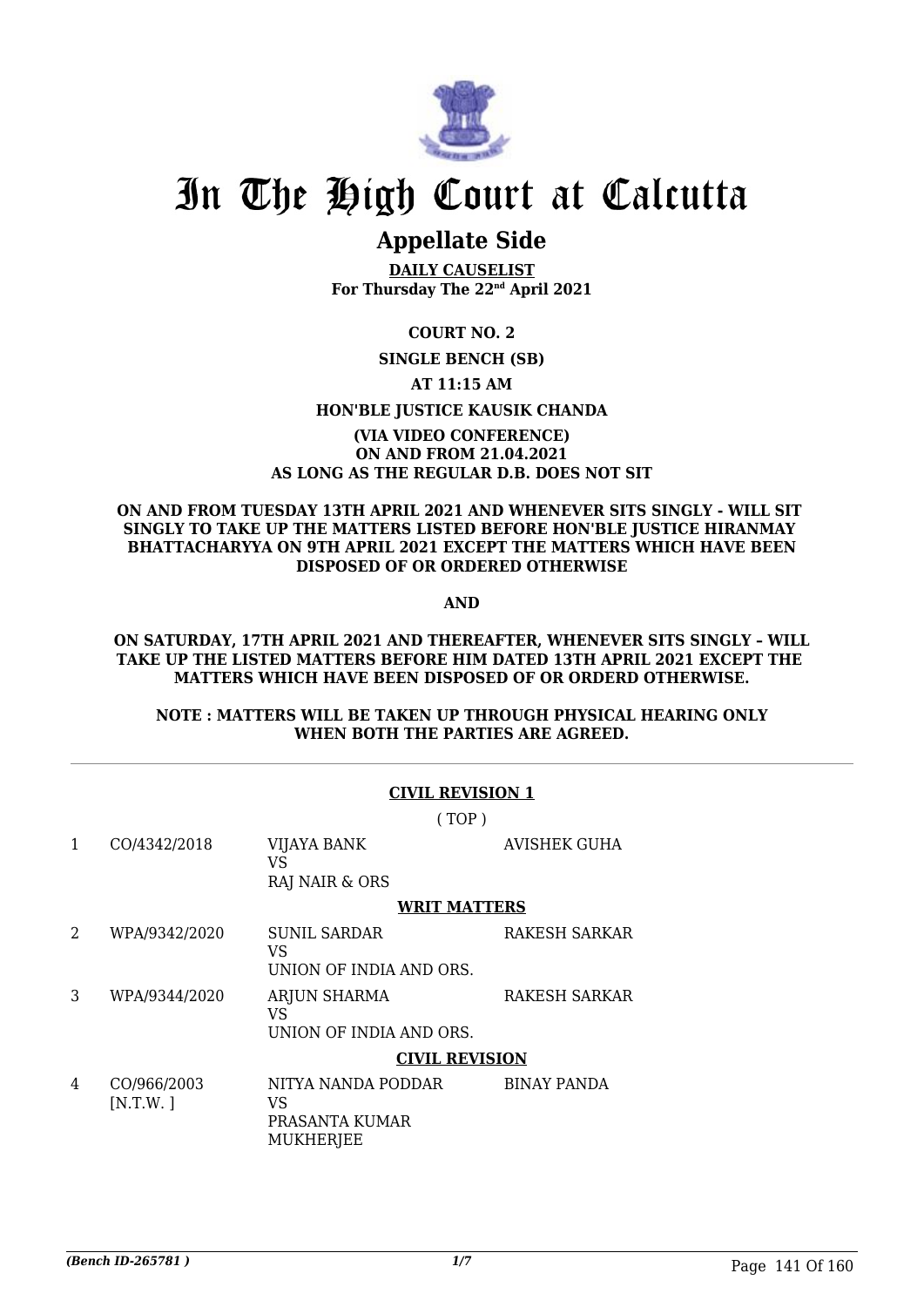| 5  | CO/1460/2004<br>[N.T.W.]                                                                                       | SUBAL CHANDRA GHOSH<br>VS<br>SUDHIR CHANDRA PODDAR                                         | SABYASACHI<br><b>BHATTACHARYYA</b>                                                        |  |  |
|----|----------------------------------------------------------------------------------------------------------------|--------------------------------------------------------------------------------------------|-------------------------------------------------------------------------------------------|--|--|
|    | IA NO: CAN/1/2005(Old No:CAN/1459/2005), CAN/2/2005(Old No:CAN/2924/2005), CAN/3/2005(Old<br>No:CAN/2928/2005) |                                                                                            |                                                                                           |  |  |
| 6  | CO/1505/2004<br>[N.T.W.]                                                                                       | SUBAL CHANDRA PAL<br><b>VS</b><br>SHIBRAM RAJAK                                            | MD. SABIR AHMED                                                                           |  |  |
| 7  | CO/246/2005<br>[27.04.2021]                                                                                    | SANJAY KR. PANJA<br><b>VS</b><br>KABITA PURAKAIT                                           | DIPANJAN SINHA ROY                                                                        |  |  |
|    |                                                                                                                | No:CAN/3863/2015), CAN/4/2015(Old No:CAN/3864/2015)                                        | IA NO: CAN/1/2005(Old No:CAN/1597/2005), CAN/2/2006(Old No:CAN/6749/2006), CAN/3/2015(Old |  |  |
| 8  | CO/4075/2006<br>[28.04.2021]                                                                                   | <b>BISWAATH MAJI</b><br>VS<br>KARUNA SINDHU DEY                                            | DIPANKAR PAL                                                                              |  |  |
|    | IA NO: CAN/1/2009(Old No:CAN/2471/2009)                                                                        |                                                                                            |                                                                                           |  |  |
| 9  | CO/4097/2006<br>[27.04.2021]                                                                                   | HURMUJ ALI<br><b>VS</b><br><b>GAYANATH DAS</b>                                             | PARTHA PRATIM RAY                                                                         |  |  |
| 10 | CO/4204/2006                                                                                                   | APURBA SANYAL<br><b>VS</b><br>MITALI SANYAL                                                | TAPASH K.<br><b>BHATTACHARYYA</b>                                                         |  |  |
| 11 | CO/4322/2006                                                                                                   | FATIK CHANDRA MONDAL<br><b>VS</b><br><b>KANGSA BISWAS</b>                                  | TAPASH K.<br><b>BHATTACHARYA</b>                                                          |  |  |
|    | <b>URGENT MOTION</b>                                                                                           |                                                                                            |                                                                                           |  |  |
| 12 | WPA/8671/2020<br>[23.04.2021]                                                                                  | <b>BISWAJIT SADHUKHAN</b><br><b>VS</b><br>STATE OF WEST BENGAL<br>AND ORS.                 | <b>SUTAPA UPADHYAY</b>                                                                    |  |  |
| 13 | WPA/8826/2020<br>[23.04.2021]                                                                                  | UTPAL MONDAL<br><b>VS</b><br>THE STATE OF WEST<br><b>BENGAL AND ORS</b>                    | DYUTIMOY PAUL                                                                             |  |  |
| 14 | WPA/9372/2020                                                                                                  | NITYANANDA CHATTERJEE<br>@ NITAI<br><b>VS</b><br>STATE OF WEST BENGAL<br>AND ORS.          | RAJNANDINI DAS                                                                            |  |  |
| 15 | WPA/9465/2020                                                                                                  | MOLOY KUMAR PAL AND<br>ANR<br><b>VS</b><br>PASCHIM BANGA GRAMIM<br><b>BANK AND ORS</b>     | SAJAL KUMAR GHOSH                                                                         |  |  |
| 16 | WPA/9486/2020                                                                                                  | DILL DEVELOPERS<br>PRIVATES LIMITED<br>VS<br><b>REGISTRAR OF</b><br>COMPANIES, WEST BENGAL | SHEBATEE DATTA                                                                            |  |  |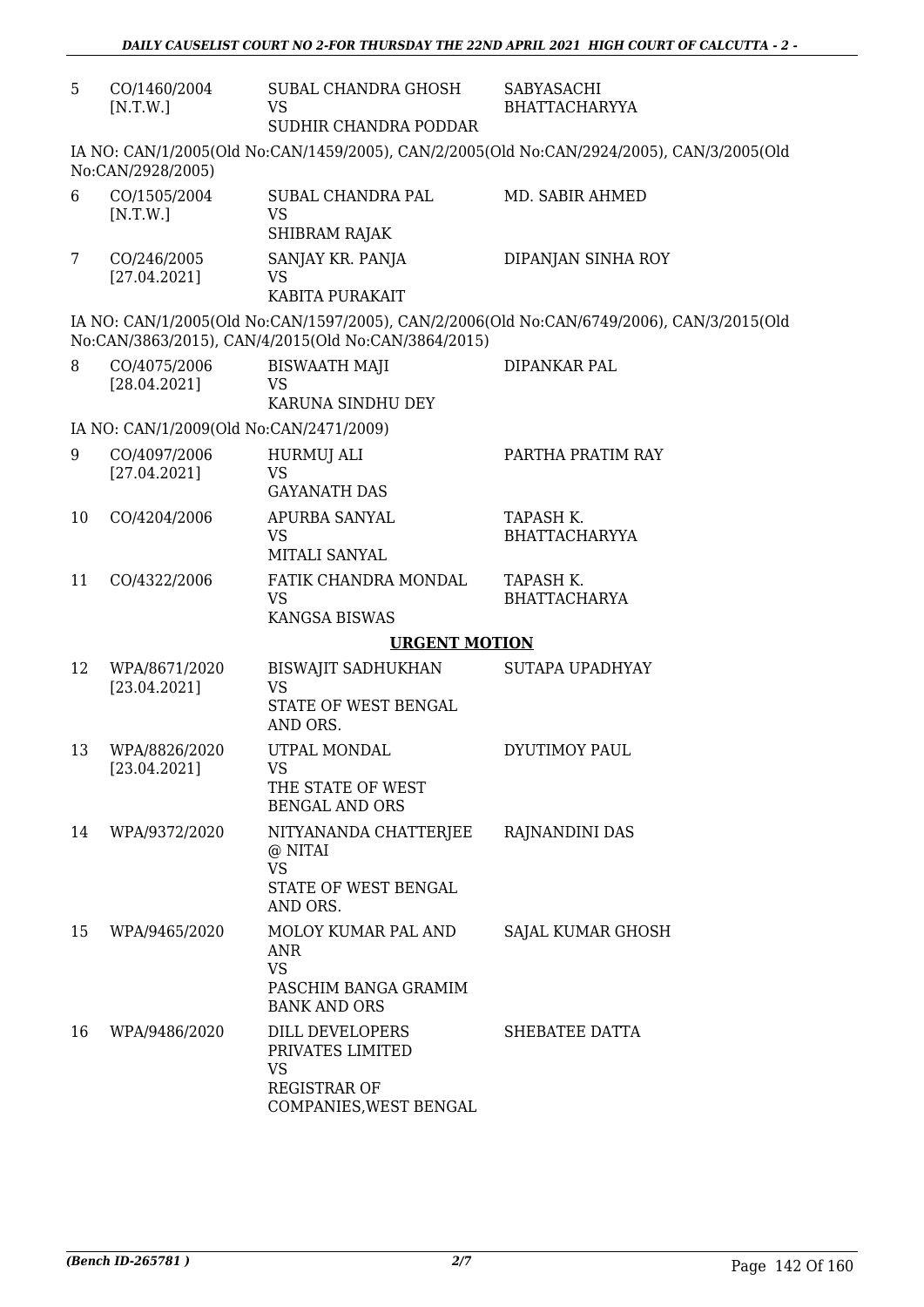| 17 | WPA/9724/2020                  | <b>SMT SATMINDAR KAUR</b><br>AND ANR<br><b>VS</b><br>STATE OF WEST BENGAL<br>AND ORS.                                                              | <b>TRIPTIMOY</b><br><b>TALUKDER</b> |
|----|--------------------------------|----------------------------------------------------------------------------------------------------------------------------------------------------|-------------------------------------|
| 18 | WPA/10165/2020                 | <b>MAJET MONDAL</b><br><b>VS</b><br>STATE OF WEST BENGAL<br>AND ORS.                                                                               | <b>ABDUL MURSHID</b>                |
| 19 | WPA/10206/2020                 | SHEFALI AND GHOSH AND<br><b>ANOTHER</b><br><b>VS</b><br>STATE OF WEST BENGAL<br>AND ORS.                                                           | SK JAYED HOSSAIN                    |
| 20 | WPA/10597/2020                 | <b>SATISH ROSIN AND</b><br>TURPENTINE WORKS AND<br><b>ANR</b><br><b>VS</b><br>STATE OF WEST BENGAL<br>AND ORS.                                     | NILAY SENGUPTA                      |
| 21 | WPA/10645/2020                 | <b>GOBINDA NAIYA</b><br><b>VS</b><br>THE STATE OF WEST<br><b>BENGAL AND ORS</b>                                                                    | <b>ABDUR RAKIB</b>                  |
| 22 | WPA/10870/2020                 | NILOY SAHA<br><b>VS</b><br>UNION OF INDIA AND ORS.                                                                                                 | <b>TRIPTIMOY</b><br><b>TALUKDER</b> |
| 23 | WPA/10964/2020                 | <b>SUSANTA ADHIKARY</b><br><b>VS</b><br>STATE OF WEST BENGAL<br>AND ORS.                                                                           | KAMAL KANTA KAR                     |
| 24 | WPA/10996/2020                 | <b>GEETANJALI</b><br><b>INFRASTRUCTURE AND</b><br><b>EARTHMOVERS AND</b><br>ANOTHER<br>VS.<br><b>STATE OF WEST BENGAL</b><br>AND ORS.              | SAPTARSHI KUMAR<br>MAL              |
| 25 | WPA/10998/2020                 | <b>GEETANJALI</b><br><b>INFRASTRUCTURE AND</b><br><b>EARTHMOVERS AND</b><br><b>ANOTHER</b><br><b>VS</b><br><b>STATE OF WEST BENGAL</b><br>AND ORS. | SAPTARSHI KUMAR<br>MAL              |
| 26 | WPA/11153/2020<br>[23.04.2021] | YASHPAL MEHRA<br><b>VS</b><br>THE DENA BANK AND ORS                                                                                                | <b>SYED NURUL AREFIN</b>            |
| 27 | WPA/11257/2020                 | <b>JYOTSNA DEY HALDER</b><br><b>VS</b><br>STATE OF WEST BENGAL<br>AND ORS.                                                                         | TUHINA PARVIN                       |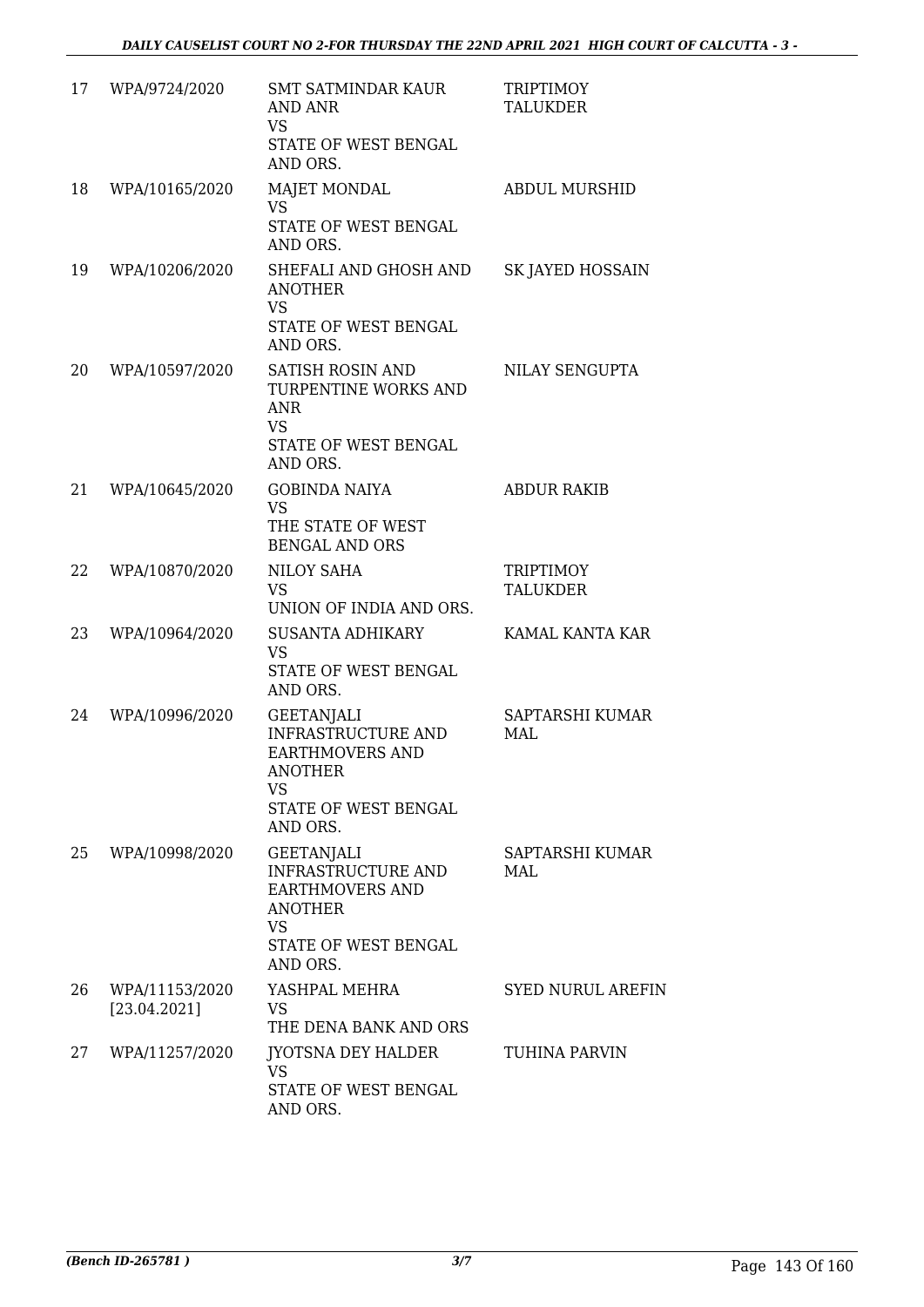| 28 | WPA/11402/2020<br>[27.04.2021] | PAKASH SINHA<br><b>VS</b><br>STATE OF WEST BENGAL<br>AND ORS.                      | <b>ARUNABHA DEB</b>                 |
|----|--------------------------------|------------------------------------------------------------------------------------|-------------------------------------|
| 29 | WPA/11403/2020                 | DEBASHIS MITRA<br><b>VS</b><br>THE ORIENTAL BANK OF<br><b>COMMERCE</b>             | <b>ARANI GUHA</b>                   |
| 30 | WPA/11640/2020                 | <b>JOYNUR BEWA</b><br><b>VS</b><br>STATE OF WEST BENGAL<br>AND ORS.                | SRIKUMAR MANDAL                     |
| 31 | WPA/11909/2020                 | <b>ISLAM ALI KHAN</b><br><b>VS</b><br>STATE OF WEST BENGAL<br>AND ORS.             | ASHIS KUMAR DUTTA                   |
| 32 | WPA/59/2021                    | ANITA BHATTACHARYA<br><b>VS</b><br>STATE OF WEST BENGAL<br>AND ORS.                | PAYEL SHOME                         |
| 33 | WPA/73/2021                    | ARMEX SECURITY PRIVATE<br>LIMITED<br><b>VS</b><br>STATE OF WEST BENGAL<br>AND ORS. | DYUTIMAN BANERJEE                   |
| 34 | WPA/105/2021                   | <b>SMT BHARATI GUPTA</b><br><b>VS</b><br>STATE OF WEST BENGAL<br>AND ORS.          | MAHESWARI<br><b>SHARMA</b>          |
| 35 | WPA/582/2021<br>[27.04.2021]   | RAKESH KUMAR DAS<br><b>VS</b><br>STATE OF WEST BENGAL<br>AND ORS.                  | SNEHA SINGH                         |
| 36 | WPA/868/2021                   | SAMRAT REALPRAJECTS<br>PVT. LTD.<br><b>VS</b><br>STATE OF WEST BENGAL<br>AND ORS.  | <b>PARTHA</b><br><b>CHAKRABORTY</b> |
| 37 | WPA/1007/2021                  | SK. SAIFUDDIN<br>VS.<br>STATE OF WEST BENGAL<br>AND ORS.                           | <b>SK.SALIM</b>                     |
| 38 | WPA/1087/2021                  | MISS TANUSHREE ROY<br><b>VS</b><br>STATE OF WEST BENGAL<br>AND ORS.                | NILENDRA NARAYAN<br>RAY             |
| 39 | WPA/1178/2021                  | KAMALIKA GHOSH<br><b>VS</b><br>LIFE INSURANCE<br>CORPORATION OF INDIA              | DEBDUTTA BASU                       |
| 40 | WPA/1197/2021<br>[04.05.2021]  | SUVENDU ADHIKARI<br><b>VS</b><br>STATE OF WEST BENGAL<br>AND ORS.                  | Debdeep Sinha                       |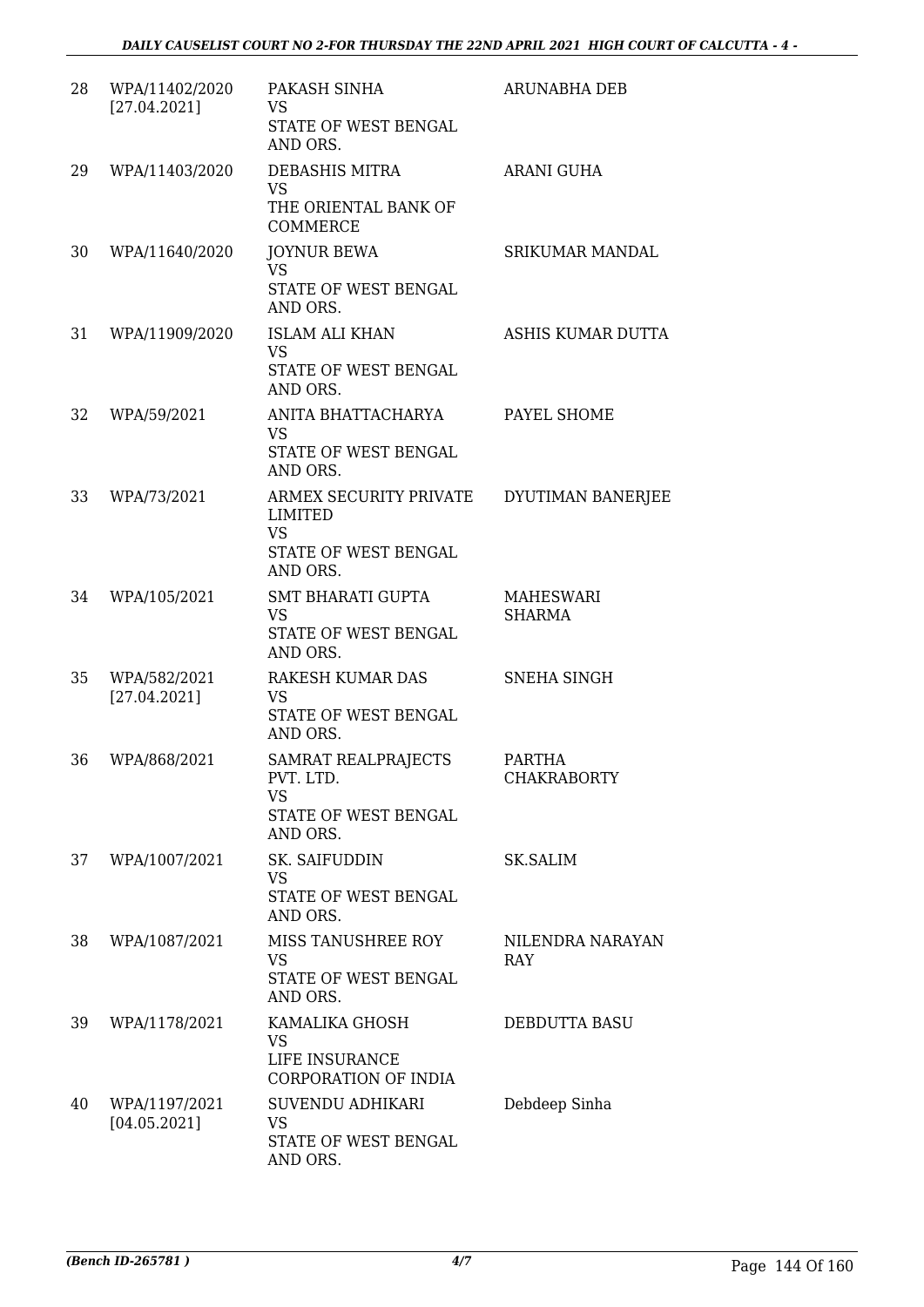| 41 | WPA/2179/2021<br>[27.04.2021] | NIDHIR RANJAN<br>MAJUMDER<br><b>VS</b><br>UNION OF INDIA AND ORS.           | DIPTENDU MANDAL                           |
|----|-------------------------------|-----------------------------------------------------------------------------|-------------------------------------------|
| 42 | WPA/2499/2021                 | ALL BENGAL YOUTH<br>WELFARE ASS. AND ANR.<br><b>VS</b>                      | SABYASACHI ROY                            |
|    |                               | STATE OF WEST BENGAL<br>AND ORS.                                            |                                           |
|    |                               | <b>MOTION</b>                                                               |                                           |
| 43 | WPA/9658/2020                 | JAYARSHI BHATTACHARYA<br><b>VS</b><br>STATE OF WEST BENGAL                  | <b>SALONI</b><br><b>BHATTACHARJEE</b>     |
|    |                               | AND ORS.                                                                    |                                           |
| 44 | WPA/10161/2020                | SHAINE LEX ADVISORS LLP<br><b>VS</b><br>State of West Bengal                | <b>STEVEN SOURODIP</b><br><b>BISWAS</b>   |
| 45 | WPA/10210/2020                | EAST HOOGHLY POLYPLAST<br>PRIVATE LIMITED<br><b>VS</b>                      | <b>ANIRUDHA</b><br><b>AGARWALLA</b>       |
|    |                               | State of West Bengal                                                        |                                           |
| 46 | WPA/10255/2020                | AMRI HOSPITALS LTD AND<br><b>ANR</b><br><b>VS</b>                           | SANJAY GINODIA                            |
|    |                               | STATE OF WEST BENGAL<br>AND ORS.                                            |                                           |
| 47 | WPA/10311/2020                | JAKIR ALI MOLLA<br><b>VS</b><br>STATE OF WEST BENGAL                        | ANINDITA AUDDY                            |
|    |                               | AND ORS.                                                                    |                                           |
| 48 | WPA/11027/2020                | DIPIKA MANDAL<br><b>VS</b><br>CHIEF MEDICAL OFFICER<br>OF HEALTH, RAMPURHAT | <b>SAMIDDHA SANKAR</b><br><b>SENGUPTA</b> |
| 49 | WPA/11234/2020                | MINATI SARKAR AND ANR<br><b>VS</b>                                          | IN PERSON(MINATI<br>SARKAR)               |
|    |                               | STATE OF WEST BENGAL<br>AND ORS.                                            |                                           |
|    |                               | <b>NEW MOTION</b>                                                           |                                           |
| 50 | CO/683/2018                   | KAMALA DEVI SHAW<br><b>VS</b>                                               | ADITYA SINGH                              |
|    |                               | SRI SRI ISWAR GOPINATH<br>JEW THAKUR.REPT BY ANIL<br><b>KUMAR DEY</b>       |                                           |
| 51 | CO/1393/2018                  | <b>DHRUBA KUMAR</b><br>MUKHOPADHYAY<br><b>VS</b>                            | S SANNAL                                  |
|    |                               | MIHIR KUMAR SARKAR &<br><b>ORS</b>                                          |                                           |
| 52 | CO/1479/2018                  | NARAYAN CH. GIRI<br><b>VS</b><br>SUNDAR GIRI & ANR.                         | ANYASHA DAS                               |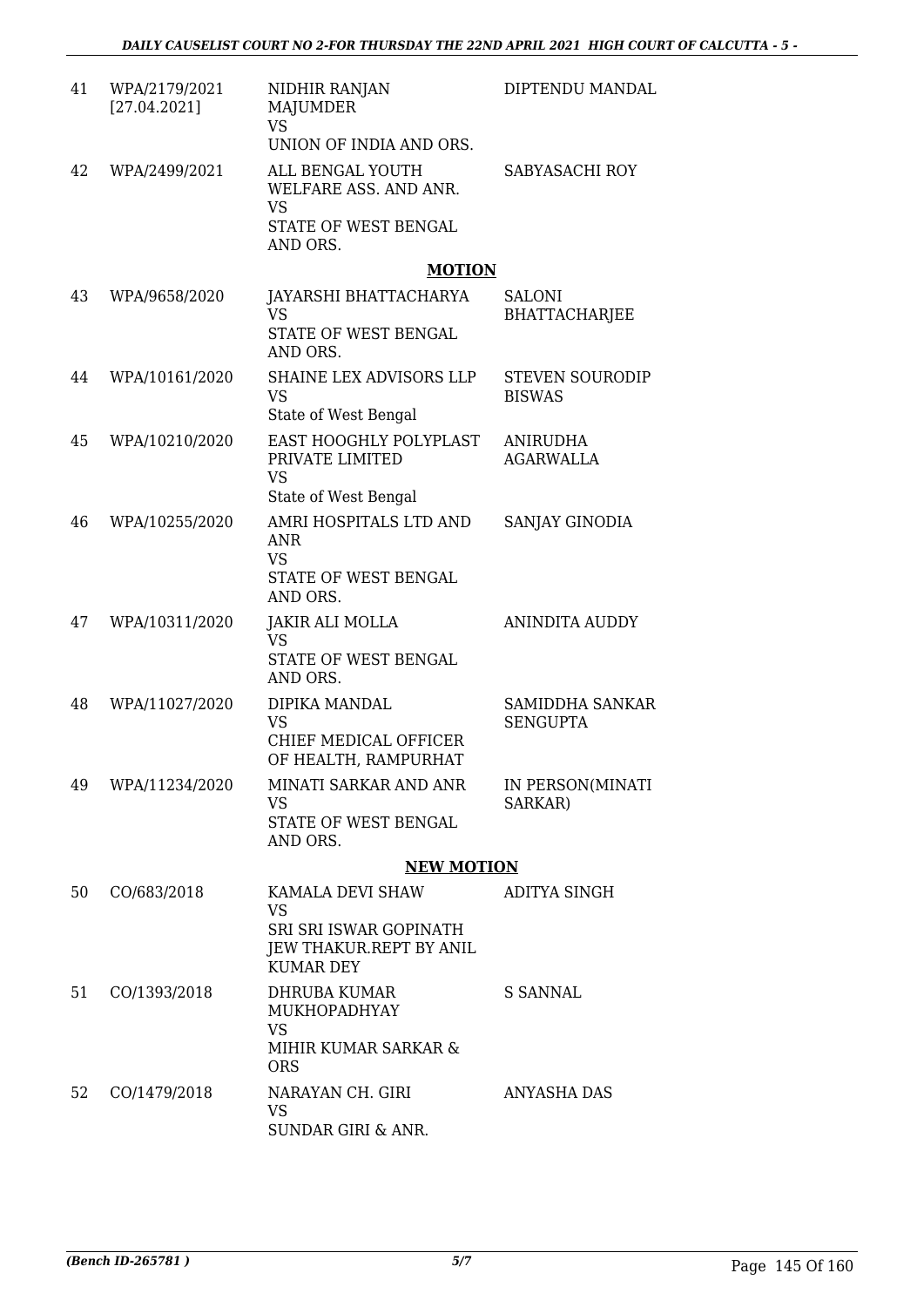| 53 | CO/1480/2018      | GYANODA GIRI<br><b>VS</b><br><b>SUNDAR GIRI &amp; ANR.</b>                                                               | <b>ANYASHA DAS</b>           |
|----|-------------------|--------------------------------------------------------------------------------------------------------------------------|------------------------------|
|    | IA NO: CAN/1/2020 |                                                                                                                          |                              |
| 54 | CO/1510/2018      | PYARE LAL AGARWAL<br><b>VS</b><br><b>INDRASHANI PANDEY &amp;</b><br><b>ORS</b>                                           | DHIRAJ TRIVEDI               |
| 55 | CO/1549/2018      | LATIKA CHOWDHURY<br><b>VS</b><br><b>SURESH CHOWDHURY &amp;</b><br><b>ORS</b>                                             | <b>CHANDRADOY ROY</b>        |
| 56 | CO/2835/2018      | M/S. LGW INDUSTRIES LTD<br><b>VS</b><br>SHYAMAL KANTI SAHA                                                               | DEBNATH MAHATA               |
| 57 | CO/2964/2018      | PRADIP KUMAR ROY<br><b>VS</b>                                                                                            | <b>RIYA DAS</b>              |
| 58 | CO/3139/2018      | RANU ROY @ SABITA<br><b>SARAT MONDAL &amp; ORS</b><br><b>VS</b><br>STATE OF WEST BENGAL &<br><b>ORS</b>                  | SARBANANDA<br><b>SANNYAL</b> |
| 59 | CO/3197/2018      | <b>SITARAM SAHU</b><br><b>VS</b><br><b>USHA SHAW &amp; ANR</b>                                                           | ZIAUL ISLAM                  |
| 60 | CO/3225/2018      | <b>SMT. PIKU LAHIRI</b><br><b>VS</b><br><b>SANKAR NATH LAHIRI</b>                                                        | D. SINHA                     |
| 61 | CO/3239/2018      | ARABINDA SAMANTA &<br><b>ANR</b><br><b>VS</b><br>THE UTTARPARA KOTRANG<br><b>MUNI &amp; ORS</b>                          | ASHIM KUMAR<br><b>RAUTH</b>  |
| 62 | CO/3303/2018      | KARTIK CHANDRA ADAK &<br><b>ORS</b><br><b>VS</b><br>SATISH CHANDRA BHUNIA<br>& ORS                                       | <b>ABHIJIT MUKHERJEE</b>     |
| 63 | CO/3352/2018      | MITALI MUKHOPADHYAY<br><b>VS</b><br>SRIPARNA BANERJEE &<br><b>ORS</b>                                                    | <b>B P MONDAL</b>            |
| 64 | CO/3372/2018      | <b>TARAPADA DALUI</b><br><b>VS</b><br>M/S. JOY MATADI<br><b>ENTERPRISE REP BY</b><br>PRATEEM CHAKRABORTY &<br><b>ORS</b> | <b>ARPITA SAHA</b>           |
| 65 | CO/3387/2018      | SMT. SHARMISTHA PAL<br>(GANGULY)<br><b>VS</b><br>MAMATA SINGH                                                            | R. CHATTERJEE                |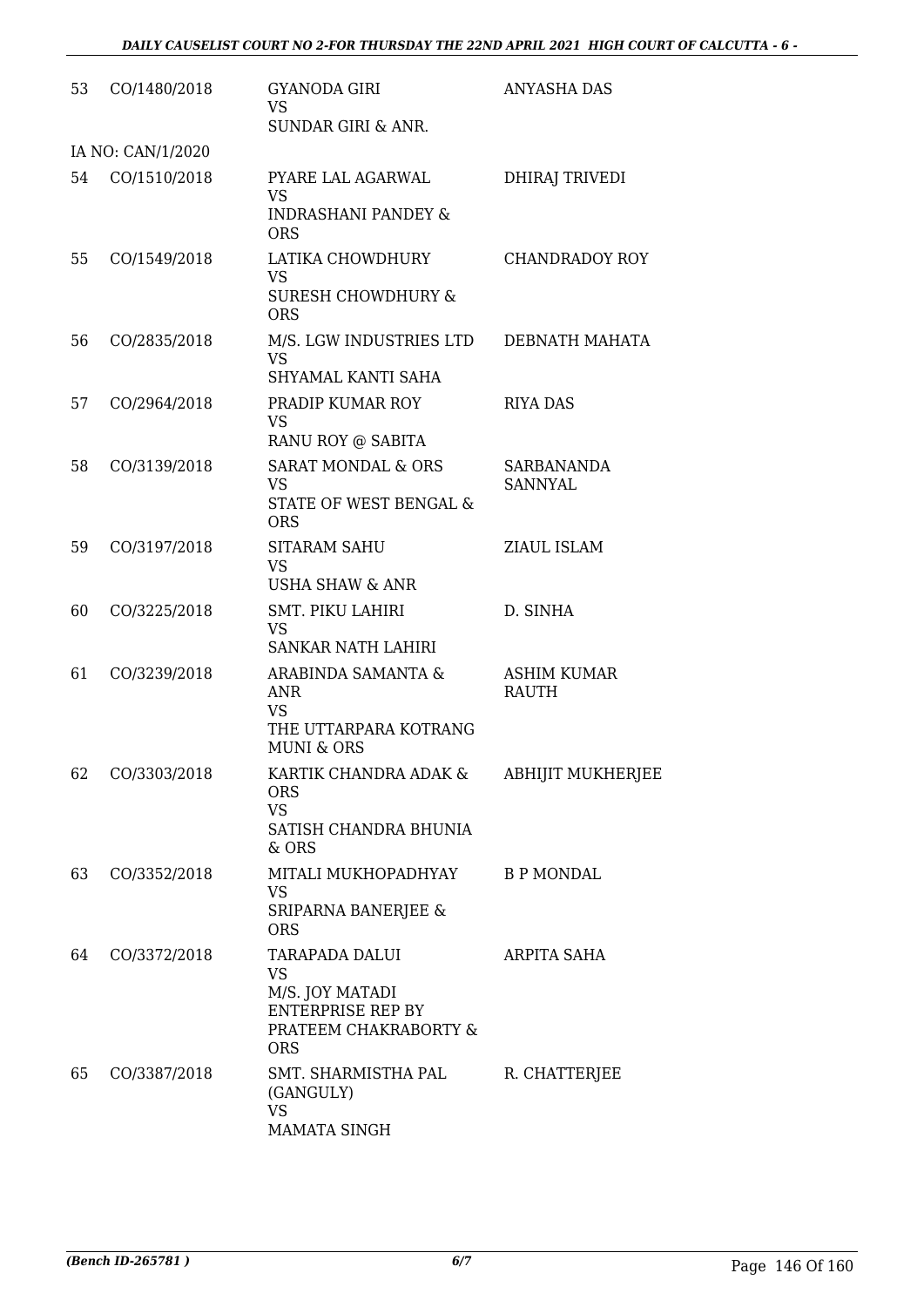| 66 | CO/3445/2018 | SUDHA KUNDU (MISRA)<br>VS<br>BISWANATH KUNDU                          | <b>SIDDHARTHA</b><br><b>BHATTACHARYA</b> |
|----|--------------|-----------------------------------------------------------------------|------------------------------------------|
| 67 | CO/3592/2018 | <b>SMT INDRANI</b><br><b>BHATTACHARJEE</b><br>VS<br>KALIDAS BANNERJEE | AIS KUMAR DAS                            |
| 68 | CO/3970/2018 | SAMAR SEN & ORS<br>VS                                                 | <b>BADAL SAHA</b>                        |
| 69 | CO/2166/2019 | ASIT SAMANTA & ANR<br>VS<br><b>STANDARD CHARTERED</b><br>BANK         | <b>SAMRAT MUKHERJEE</b>                  |
| 70 | CO/2167/2019 | <b>GAURAV AGARWAL</b><br>VS<br>DIPANKAR MAJI & ORS                    | <b>SAMRAT MUKHERJEE</b>                  |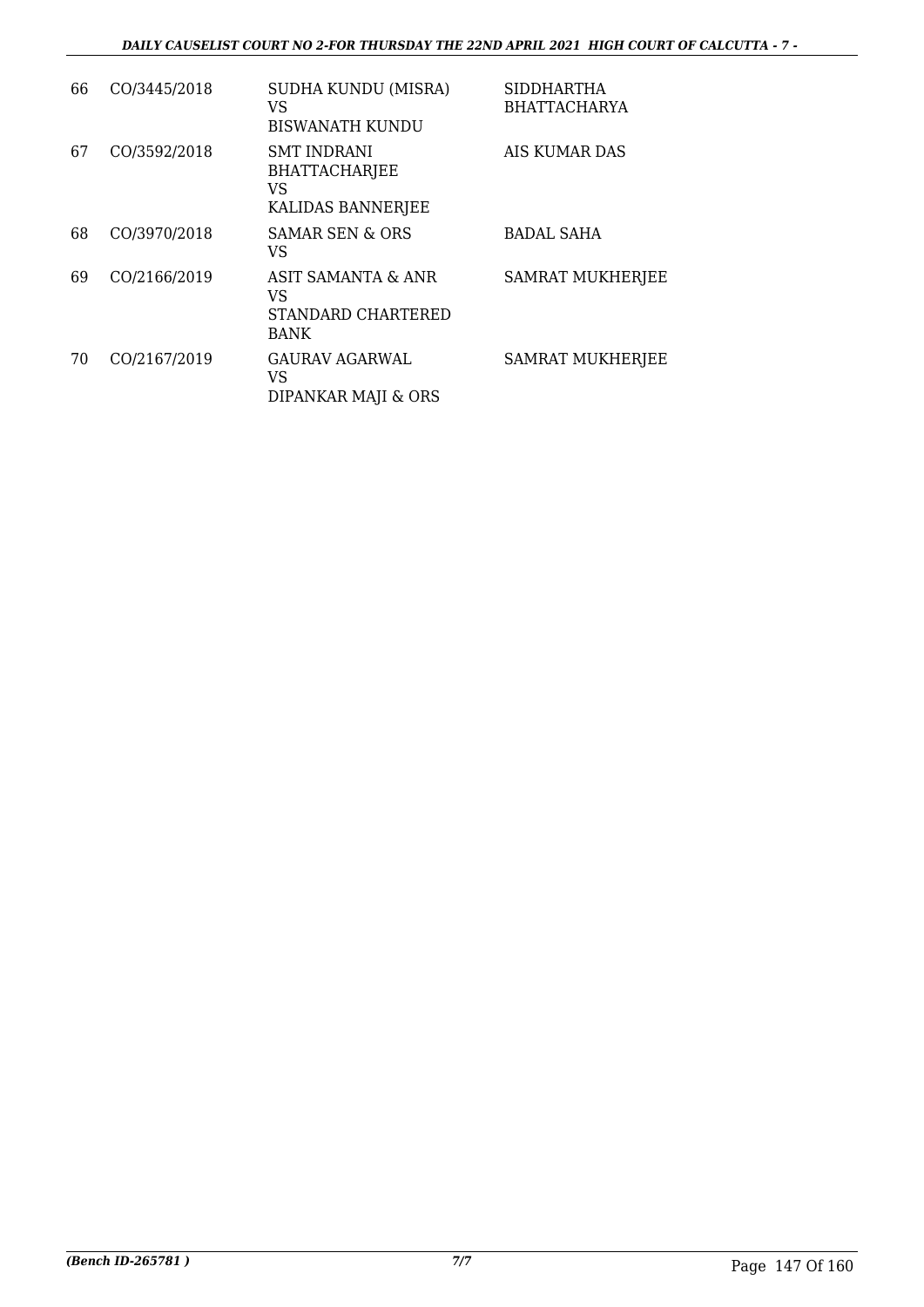

# In The High Court at Calcutta

# **Appellate Side**

**WARNING CAUSELIST For Thursday The 22nd April 2021**

## **(FMA SECTION AND MANDAMUS SECTION)**

### **THE FOLLOWING MATTERS WILL BE TAKEN UP BY HON'BLE JUSTICE RAVI KRISHAN KAPUR ON AND FROM 22.03.2021 SERIALLY AS PER THE DIRECTIONS IN THE DAILY CAUSE LIST.**

### **WARNING LIST (FMA SECTION)**

| $\mathbf{1}$   | FMA/361/2019<br>$J/C$ + PT II + 2 FILE VS<br>LCR | NATIONAL INSURANCE<br>$(PT I + OB + 2ND$ COMPANY LIMITED<br>PUTUL DULAY & ORS                           | SAILALENDU<br><b>BHOWMICK</b>  |
|----------------|--------------------------------------------------|---------------------------------------------------------------------------------------------------------|--------------------------------|
|                |                                                  | IA NO: CAN/1/2018(Old No:CAN/1967/2018), CAN/2/2019(Old No:CAN/7465/2019)                               |                                |
| $\mathcal{L}$  | FMA/362/2019<br>$(PT I + OB + 2ND$<br>J/C        | TATA AIG GEN INS CO LTD<br><b>VS</b><br><b>GUNBALA RANA &amp; ANR</b>                                   | RAJESH SINGH                   |
|                | IA NO: CAN/1/2018(Old No:CAN/9054/2018)          |                                                                                                         |                                |
| 3              | FMA/364/2019<br>$(PT I + OB + 2ND$<br>$J/C$ )    | NATIONAL IN, CO. LTD.<br><b>VS</b><br>RAJNI DHADA & ORS.                                                | PARIMAL KUMAR<br><b>PAHARI</b> |
|                | IA NO: CAN/1/2019(Old No:CAN/4071/2019)          |                                                                                                         |                                |
| $\overline{4}$ | FMA/366/2019<br>$(PT I + OB + 2ND$<br>J/C        | NATIONAL IN. CO. LTD.<br>VS<br>PRADYOT @ PRADYUT KR.<br><b>GHOSH (DEAD) SUBTD. BY</b><br>PARTHA GHOSH & | <b>SUCHARITA PAUL</b>          |
|                | IA NO: CAN/1/2018(Old No:CAN/8857/2018)          |                                                                                                         |                                |
| 5              | FMA/369/2019<br>$(PT I + OB + 2ND$<br>J/C        | <b>HIRANMOY MONDAL</b><br>VS<br>NEW INDIA ASSURANCE & ANR                                               | <b>SAIDUR RAHMAN</b>           |
| 6              | FMA/370/2019<br>$(PT I + OB + 2ND$<br>$J/C$ )    | RAHUL SENGUPTA<br><b>VS</b><br>NATIONAL INSURANCE<br><b>COMPANY LIMITED &amp; ANR</b>                   | <b>ASHIQUE MONDAL</b>          |
| 7              | FMA/373/2019<br>$(PT I + OB + 2ND$<br>$J/C$ )    | RINA BISWAS & ANR<br>VS<br>THE UNITED INDIA INSURANCE<br>CO. LTD & ORS                                  | <b>SAIDUR RAHAMAN</b>          |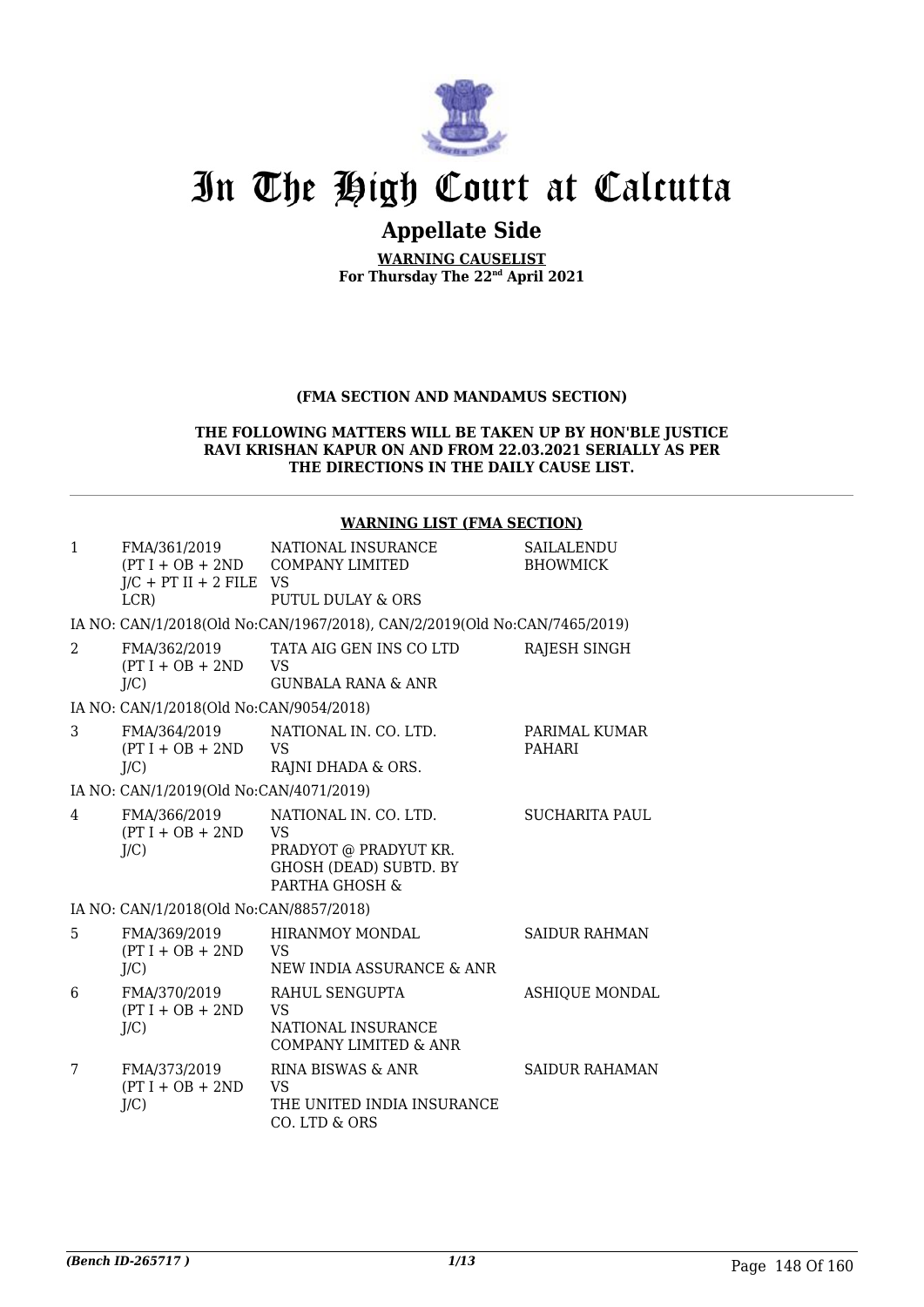| 8  | FMA/374/2019<br>$(PT I + OB + 2ND$<br>$J/C$ ) | <b>DARIFA KHATUN</b><br><b>VS</b><br>THE SHRIRAM GENERAL<br><b>INSURANCE CO. LTD &amp; ANR</b>                                  | <b>SAIDUR RAHAMAN</b>            |
|----|-----------------------------------------------|---------------------------------------------------------------------------------------------------------------------------------|----------------------------------|
| 9  | FMA/376/2019<br>$(PT I + OB + 2ND$<br>$J/C$ ) | LALESHWAR<br>SINH@LALASHWAR SINGH @<br>LALESHWAR SINGH<br><b>VS</b><br>KRISHNENDU PAUL & ORS                                    | SOUJANYA<br><b>BANDOPADHYAY</b>  |
|    |                                               | IA NO: CAN/1/2018(Old No:CAN/2649/2018), CAN/2/2019(Old No:CAN/7494/2019)                                                       |                                  |
| 10 | FMA/379/2019<br>$(PT I + OB + 2ND$<br>$J/C$ ) | JAWAHARLAL GHOSH<br><b>VS</b><br><b>BILLA MULLICK &amp; ANR</b>                                                                 | PURNA CHANDRA<br><b>MAITI</b>    |
| 11 | FMA/380/2019<br>$(PT I + OB + 2ND$<br>$J/C$ ) | VIJAY KUMAR MAHATO<br><b>VS</b><br>SBI GEN INS CO LTD & ANR                                                                     | AMIT RANJAN ROY                  |
|    | IA NO: CAN/1/2021                             |                                                                                                                                 |                                  |
| 12 | FMA/381/2019<br>$(PT I + OB + 2ND$<br>$J/C$ ) | SHYAMAPRASAD GANGULY<br><b>VS</b><br>THE NEW INDIA ASS. CO. LTD. &                                                              | <b>SAIDUR RAHAMAN</b>            |
| 13 | FMA/382/2019<br>$(PT I + OB + 2ND$<br>$J/C$ ) | ANR.<br>SUJATA PARYA @ SUJATA PARIA<br>& ORS<br><b>VS</b><br><b>ICICI LOMBARD GENERAL</b><br><b>INSURANCE CO. LTD &amp; ANR</b> | JAYANTA KUMAR<br><b>MANDAL</b>   |
| 14 | FMA/384/2019<br>$(PT I + OB + 2ND$<br>$J/C$ ) | JOGOMAYA MONDAL & ANR<br><b>VS</b><br>NATIONAL INSURANCE CO. LTD<br>& ANR                                                       | JAYANTA KUMAR<br><b>MANDAL</b>   |
| 15 | FMA/415/2019<br>$(PT I + OB + 2ND$<br>$J/C$ ) | <b>ABHIJIT MAL</b><br><b>VS</b><br>NICL & ANR                                                                                   | AMITV RANJAN ROY                 |
| 16 | FMA/435/2019<br>$(PT I + OB + 2ND$<br>$J/C$ ) | <b>HOPANMAYEE SAREN &amp; ANR</b><br><b>VS</b><br>THE SHRIRAM GENERAL<br><b>INSURANCE CO. LTD &amp; ANR</b>                     | <b>SAIDUR RAHAMAN</b>            |
| 17 | FMA/592/2019<br>$(PT I + OB + 2ND$<br>$J/C$ ) | <b>SAGAR BARUI</b><br><b>VS</b><br>THE NEW INDIA ASSURANCE<br>CO. LTD. & ANR                                                    | SOUJANYA<br><b>BANDYOPADHYAY</b> |
|    | IA NO: CAN/2/2018(Old No:CAN/3093/2018)       |                                                                                                                                 |                                  |
| 18 | FMA/619/2019<br>$(PT I + OB + 2ND$<br>$J/C$ ) | NATIONAL IN. CO. LTD.<br><b>VS</b><br>PAMPA SAHA & ORS.                                                                         | PARIMAL KR. PAHARI               |
|    | IA NO: CAN/1/2019(Old No:CAN/4072/2019)       |                                                                                                                                 |                                  |
| 19 | FMA/622/2019<br>$(PT I + OB + 2ND$ VS<br>LCR) | RELIANCE G.I CO. LTD.<br>$J/C$ + PT II + 2 FILE PANCHAMI MAHATO & ORS.                                                          | KAMAL KRISHNA DAS                |
|    | IA NO: CAN/1/2018(Old No:CAN/5670/2018)       |                                                                                                                                 |                                  |
| 20 | FMA/659/2019<br>$(PT I + OB + 2ND$<br>$J/C$ ) | ANJANA BAL (TAMANG) & ORS<br><b>VS</b><br>THE ORIENTAL INSURANCE CO<br>LTD & ORS                                                | LALTUMOHAN<br><b>GHOSH</b>       |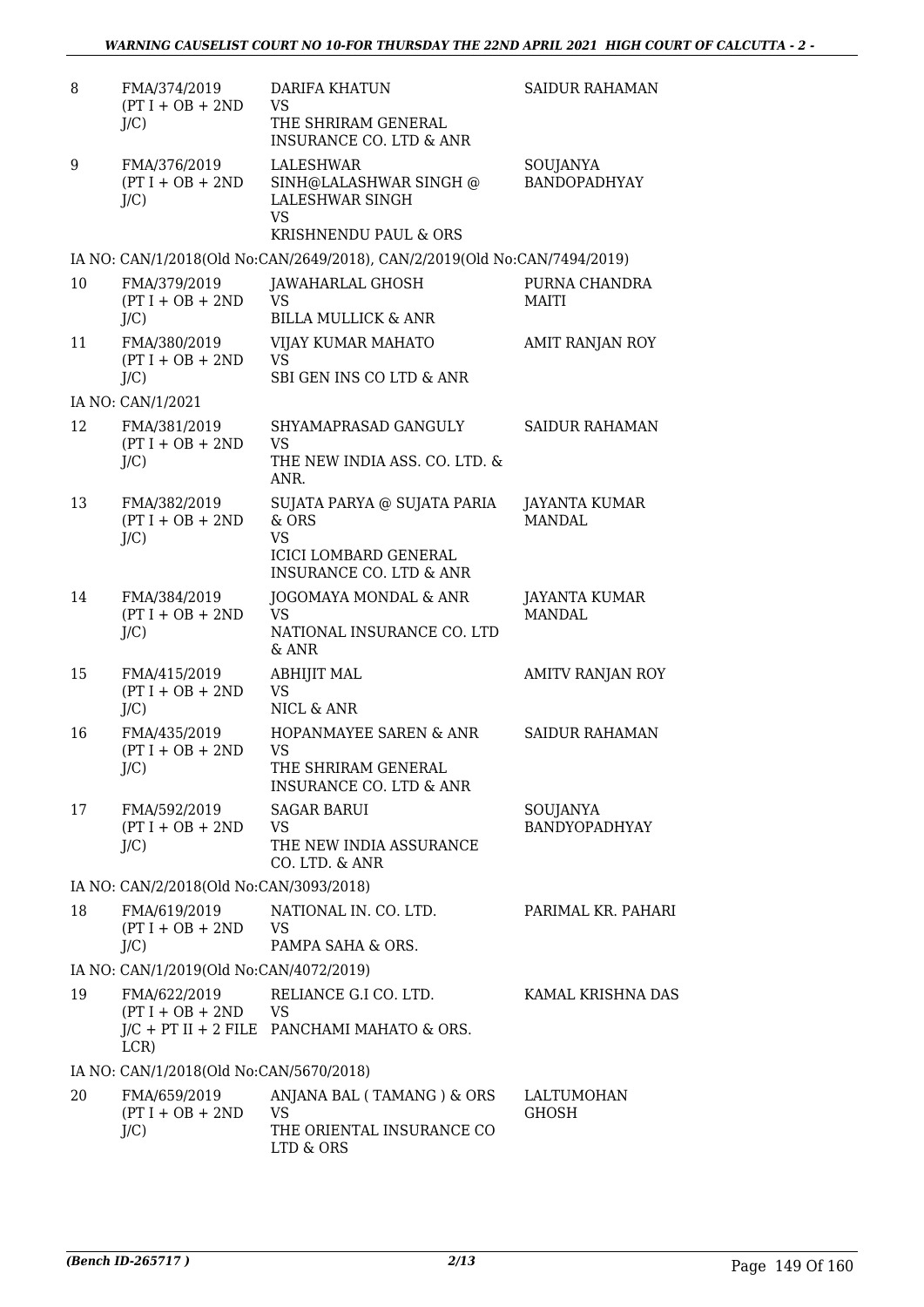| 21 | FMA/820/2019<br>$(PT I + OB + 2ND$<br>$J/C$ )  | SARMILA DEVI & ORS.<br><b>VS</b><br>TARAK DUTTA SINGH                                                     | HEMANDRA GUHA<br><b>ROY</b>        |
|----|------------------------------------------------|-----------------------------------------------------------------------------------------------------------|------------------------------------|
| 22 | FMA/821/2019<br>$(PT I + OB + 2ND$<br>$J/C$ )  | JHARNA DAS & ANR<br><b>VS</b><br>THE UNITED INDIA INS CO LTD<br>& ANR                                     | <b>SAIDUR RAHAMAN</b>              |
| 23 | FMA/822/2019<br>$(PT I + OB + 2ND$<br>$J/C$ )  | ALOKE RANJAN GHOSH & ANR<br><b>VS</b><br>THE ORIENTAL INSURANCE<br><b>COMPANY LIMITED &amp; ANR</b>       | AMIT RANJAN RAY                    |
|    | IA NO: CAN/1/2019(Old No:CAN/11336/2019)       |                                                                                                           |                                    |
| 24 | FMA/921/2019<br>$(PT I + OB + 2ND$<br>$J/C$ )  | ABU KASHEM MONDAL<br><b>VS</b><br>THE ORIENTAL INSURANCE<br><b>COMPANY LIMITED &amp; ANR</b>              | AMIT RANJAN ROY                    |
| 25 | FMA/960/2019<br>$(PT I + OB + 2ND$<br>$J/C$ )  | ICICI LOMBARD G.I CO. LTD.<br><b>VS</b><br>REKHA MURMU & ANR.                                             | PARIMAL KR. PAHARI                 |
|    | IA NO: CAN/1/2019(Old No:CAN/3212/2019)        |                                                                                                           |                                    |
| 26 | FMA/964/2019<br>$(PT I + OB + 2ND$<br>$J/C$ )  | THE ORIENTAL INSURANCE<br>CO.LTD.<br><b>VS</b>                                                            | <b>SANJOY PAUL</b>                 |
|    |                                                | <b>SMT SHAMPA MONDAL &amp; ORS</b>                                                                        |                                    |
|    | IA NO: CAN/1/2019(Old No:CAN/1431/2019)        |                                                                                                           |                                    |
| 27 | FMA/965/2019<br>$(PT I + OB + 2ND$<br>$J/C$ )  | NEW INDIA ASS. CO. LTD.<br><b>VS</b><br>HAFIJA BEWA & ORS.                                                | RAJDEEP<br><b>BHATTACHARYA</b>     |
|    | IA NO: CAN/2/2019(Old No:CAN/4357/2019)        |                                                                                                           |                                    |
| 28 | FMA/1125/2019<br>$(PT I + OB + 2ND$<br>$J/C$ ) | MANABHAVATI MISHRA & ORS<br><b>VS</b><br>NATIONAL INSURANCE<br><b>COMPANY LTD. &amp; ORS</b>              | <b>SUUBHANKAR</b><br><b>MANDAL</b> |
| 29 | FMA/1129/2019<br>$(PT I + OB + 2ND$<br>$J/C$ ) | <b>AMIT KUNDU</b><br>VS.<br>FARUKUDDIN MIDDYA & ANR                                                       | DEBAKI NANDAN<br>MAITI             |
| 30 | FMA/1130/2019<br>$(PT I + OB + 2ND$<br>$J/C$ ) | SAIFUL MONDAL@SK SAIFUL<br>MONDAL<br><b>VS</b><br>THE NEW INDIA ASSURANCE<br><b>COMPANY LTD &amp; ANR</b> | <b>JAYANTA BANERJEE</b>            |
| 31 | FMA/1553/2019<br>$(PT I + OB + 2ND$<br>$J/C$ ) | MAMTAZ BIBI & ORS.<br><b>VS</b><br>NATIONAL IN. CO. LTD. & ANR.                                           | DHANANJAY ADAK                     |
| 32 | FMA/1610/2019<br>$(PT I + OB + 2ND$<br>$J/C$ ) | <b>SAMIM ARA</b><br>VS<br>NEW INDIA ASSURANCE<br>COMPANY LIMITED & ANR                                    | <b>SAIDUR RAHAMAN</b>              |
| 33 | FMA/1638/2019<br>$(PT I + OB + 2ND$<br>$J/C$ ) | PARESH NATH GHOSH<br><b>VS</b><br>NATIONAL INSURANCE CO. LTD<br>& ANR                                     | <b>SASWATA</b><br>BHATTACHARYYA    |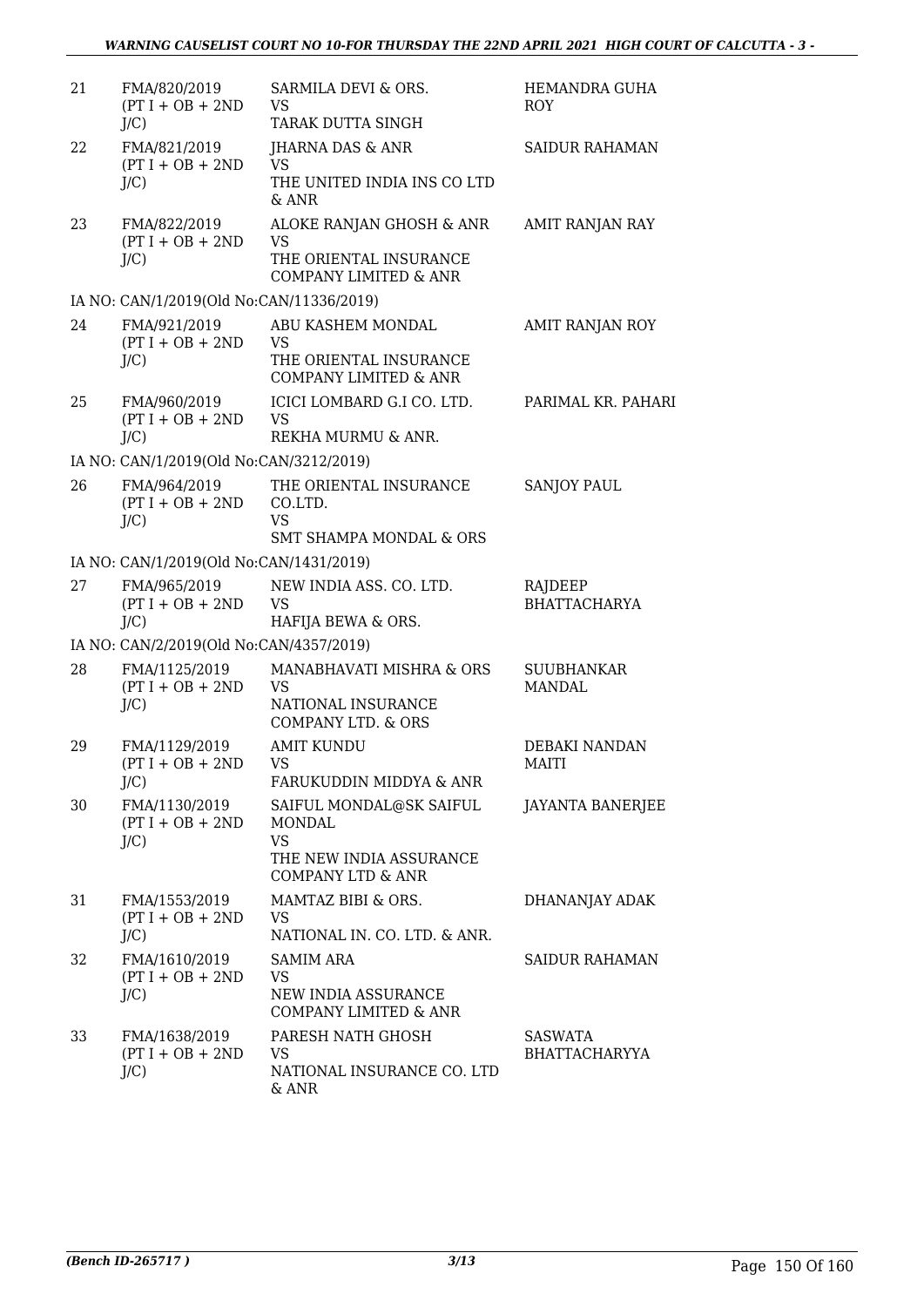| 34 | FMA/1640/2019<br>$(PT I + OB + 2ND$<br>$J/C$ ) | THE NATIONAL INSURANCE<br><b>COMPANY LTD</b><br><b>VS</b>                                                    | <b>SANJAY PAUL</b>             |
|----|------------------------------------------------|--------------------------------------------------------------------------------------------------------------|--------------------------------|
|    | IA NO: CAN/1/2019(Old No:CAN/8603/2019)        | SAMIRESH BHADURI & ANR                                                                                       |                                |
| 35 | FMA/1642/2019<br>$(PT I + OB + 2ND$<br>$J/C$ ) | ICICI LOMBARD GEN INS CO<br><b>LTD</b><br><b>VS</b><br>MUJLEKHA KHATUN & ORS                                 | PARIMAL KUMAR<br>PAHARI        |
|    |                                                | IA NO: CAN/1/2019(Old No:CAN/8719/2019), CAN/2/2019(Old No:CAN/9710/2019)                                    |                                |
| 36 | FMA/1645/2019<br>$(PT I + OB + 2ND$<br>$J/C$ ) | RAMGOPAL DAS<br><b>VS</b><br><b>SUBHAS PRAMANICK &amp; ANR</b>                                               | <b>MUKTAKESH DAS</b>           |
| 37 | FMA/1646/2019<br>$(PT I + OB + 2ND$<br>$J/C$ ) | JIAUL HOQUE & ANR<br><b>VS</b><br>M/S BAJAJ ALLIANZ GEN INS CO<br><b>LTD &amp; ANR</b>                       | <b>S GHOSH</b>                 |
| 38 | FMA/1647/2019<br>$(PT I + OB + 2ND$<br>$J/C$ ) | <b>SABNAM AZMI</b><br><b>VS</b><br>THE NEW INDIA ASSURANCE<br>COMPANY LTD, MALDA DIV. &<br><b>ANR</b>        | <b>SAIDUR RAHAMAN</b>          |
| 39 | FMA/1652/2019<br>$(PT I + OB + 2ND$<br>$J/C$ ) | <b>SANGITA KUMARI</b><br><b>VS</b><br>BHARATI AXA GEN. INSURANCE<br>CO. LTD.                                 | JAYANTA KR.<br><b>MANDAL</b>   |
| 40 | FMA/1654/2019<br>$(PT I + OB + 2ND$<br>$J/C$ ) | <b>GULSHAN ARA &amp; ORS</b><br><b>VS</b><br>NATIONAL INSURANCE CO. LTD<br>& ANR                             | JAYANTA KUMAR<br><b>MANDAL</b> |
| 41 | FMA/1668/2019<br>$(PT I + OB + 2ND$<br>$J/C$ ) | <b>GOLAPSA LAILA FARDOUS &amp;</b><br>ORS.<br><b>VS</b><br>THE UNITED INDIA IN. CO. LTD.<br>& ANR.           | <b>SAIDUR RAHAMAN</b>          |
|    | IA NO: CAN/1/2019(Old No:CAN/5146/2019)        |                                                                                                              |                                |
| 42 | FMA/1670/2019<br>$(PT I + OB + 2ND$<br>$J/C$ ) | RANJIT MAHATO<br><b>VS</b><br>THE ORIENTAL INSURANCE CO.<br>LTD & ANR                                        | JAYANTA KUMAR<br><b>MANDAL</b> |
| 43 | FMA/1671/2019<br>$(PT I + OB + 2ND$<br>$J/C$ ) | <b>EMRAN ALI KHAN</b><br><b>VS</b><br>NATIONAL IN. CO. LTD. & ANR.                                           | DHANANJAY NAYAK                |
| 44 | FMA/1676/2019<br>$(PT I + OB + 2ND$<br>$J/C$ ) | THE ORIENTAL INSURANCE CO.<br>LTD.<br><b>VS</b><br>SARASWATI DEVI @ SARASWATI<br><b>DEVI SINGH &amp; ANR</b> | PARIMAL KUMAR<br><b>PAHARI</b> |
|    | IA NO: CAN/1/2019(Old No:CAN/10864/2019)       |                                                                                                              |                                |
| 45 | FMA/1677/2019<br>$(PT I + OB + 2ND$<br>$J/C$ ) | THE NEW INDIA ASSURANCE<br>CO. LTD.<br><b>VS</b><br>TARULATA SAHA & ANR                                      | PARIMAL KUMAR<br>PAHARI        |
|    | IA NO: CAN/1/2019(Old No:CAN/11046/2019)       |                                                                                                              |                                |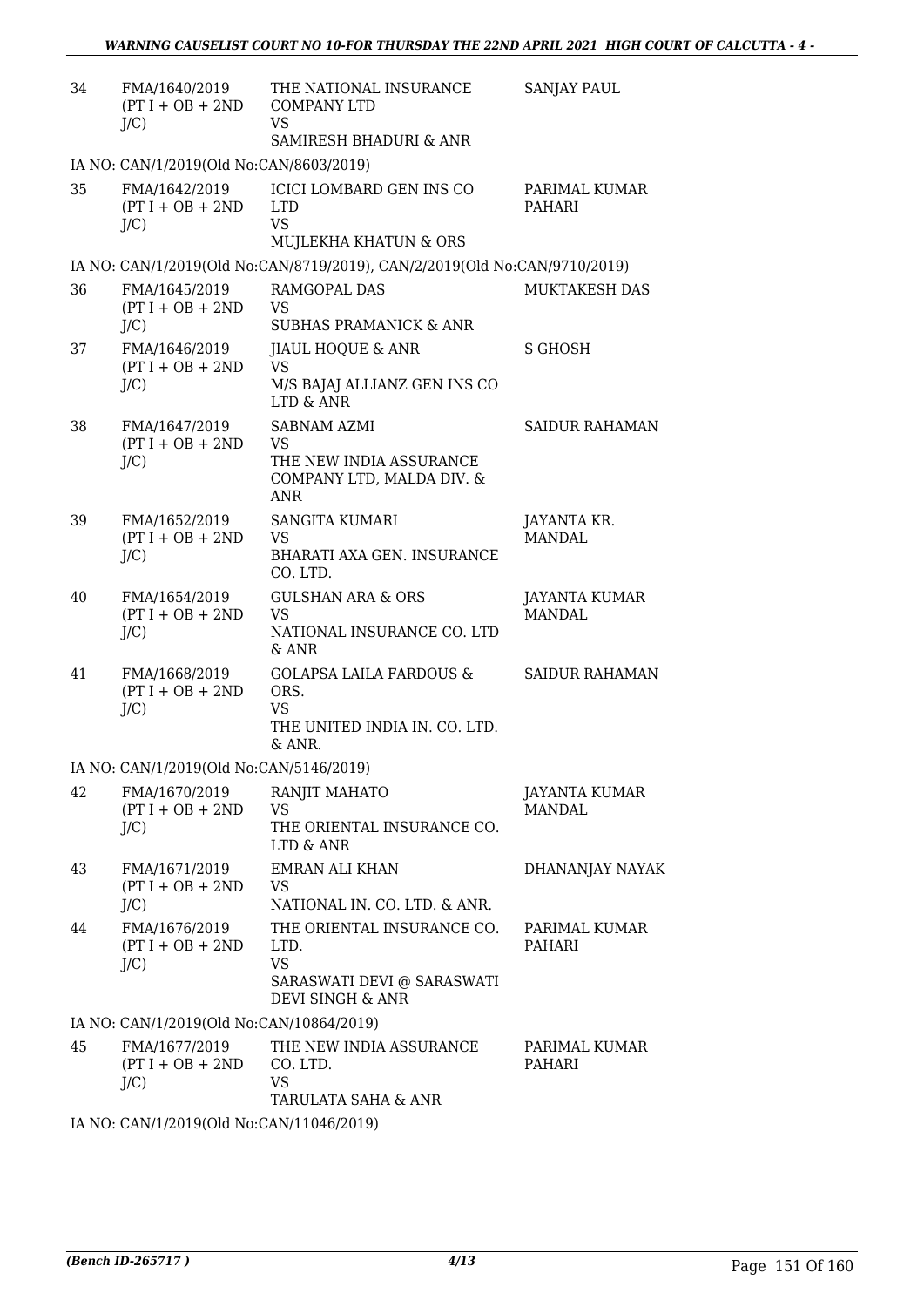| 46 | FMA/1723/2019<br>$(PT I + OB + 2ND$<br>$J/C$ )                           | <b>BIMAL MONDAL</b><br><b>VS</b><br>THE ORIENTAL INSURANCE<br><b>COMPANY LTD &amp; ANR</b>  | <b>SAIDUR RAHAMAN</b>                   |
|----|--------------------------------------------------------------------------|---------------------------------------------------------------------------------------------|-----------------------------------------|
| 47 | FMA/1725/2019<br>$(PT I + OB + 2ND$<br>$J/C$ )                           | NATIONAL INS CO LTD<br><b>VS</b><br>DIPA ROY                                                | PARIMAL KUMAR<br><b>PAHARI</b>          |
|    | IA NO: CAN/1/2019(Old No:CAN/10522/2019)                                 |                                                                                             |                                         |
| 48 | FMA/1730/2019<br>$(PT I + OB + 2ND$<br>$J/C$ )                           | <b>SMT SANGITA ROY &amp; ANR</b><br><b>VS</b><br>THE NEW INDIA ASSURANCE<br>CO. LTD & ANR   | JAYANTA KUMAR<br><b>MANDAL</b>          |
| 49 | FMA/1732/2019<br>$(PT I + OB + 2ND$<br>$J/C$ )                           | NATIONAL INSURANCE CO.LTD.<br><b>VS</b><br>RAKHI MISHRA & ANR                               | PARIMAL KUMAR<br>PAHARI                 |
|    | IA NO: CAN/1/2019(Old No:CAN/10907/2019)                                 |                                                                                             |                                         |
| 50 | FMA/1733/2019<br>$(PT I + OB + 2ND$<br>$J/C$ + PT II + 2 FILE VS<br>LCR) | THE CALCUTTA STATE<br>TRANSPORT CORPORATION<br>MOUSUMI CHATTOPADHYAY &<br><b>ORS</b>        | <b>RAM UDAY</b><br><b>BHATTACHARYYA</b> |
|    |                                                                          | IA NO: CAN/1/2019(Old No:CAN/5218/2019), CAN/2/2021                                         |                                         |
| 51 | FMA/1736/2019<br>$(PT I + OB + 2ND$<br>$J/C$ )                           | MIRA CHAKRABORTY<br><b>VS</b><br>ORIENTAL INSUARANCE CO LTD                                 | <b>SAIDUR RAHAMAN</b>                   |
| 52 | FMA/1738/2019<br>$(PT I + OB + 2ND$<br>$J/C$ )                           | KEYA CHATTERJEE<br><b>VS</b><br>MAGMA HDI GENERAL INS. CO.<br>LTD.                          | <b>SAIDUR RAHAMAN</b>                   |
| 53 | FMA/1864/2019<br>$(PT I + OB + 2ND$<br>$J/C$ )                           | ICICI LIMBARD GENERAL INS.<br>CO.LTD.<br><b>VS</b><br><b>SANTI SARADAR</b>                  | PARIMAL KUMAR<br><b>PAHARI</b>          |
|    | IA NO: CAN/1/2019(Old No:CAN/9712/2019)                                  |                                                                                             |                                         |
| 54 | FMA/1865/2019 JOYDEB GHOSH<br>$(PT I + OB + 2ND$ VS<br>LCR)              | J/C + PT II + 2 FILE NATIONAL INSURANCE<br><b>COMPANY LTD &amp; ORS</b>                     | ABHIJIT SINGHA RAY                      |
| 55 | FMA/344/2020<br>$(PT I + OB + 2ND$<br>$J/C$ )                            | <b>MUNMUN KAR &amp; ORS</b><br><b>VS</b><br>THE NATIONAL INSURANCE<br>COMPANY LTD & ANR     | SAIDUR RAHAMAN                          |
|    | IA NO: CAN/1/2019(Old No:CAN/3665/2019)                                  |                                                                                             |                                         |
| 56 | FMA/350/2020                                                             | <b>SMT MITHU SINGH &amp; ORS</b><br><b>VS</b><br>THE ORIENTAL INSURANCE CO.<br>LTD. & ANR   | <b>JAYANTA BANERJEE</b>                 |
| 57 | FMA/463/2020<br>$(PT I + OB + 2ND$<br>$J/C$ )                            | NATIONAL INSURANCE CO. LTD. ARABINDA KUNDU<br><b>VS</b><br>SANTOSH TUTEJA @ BAGGA &<br>ORS. |                                         |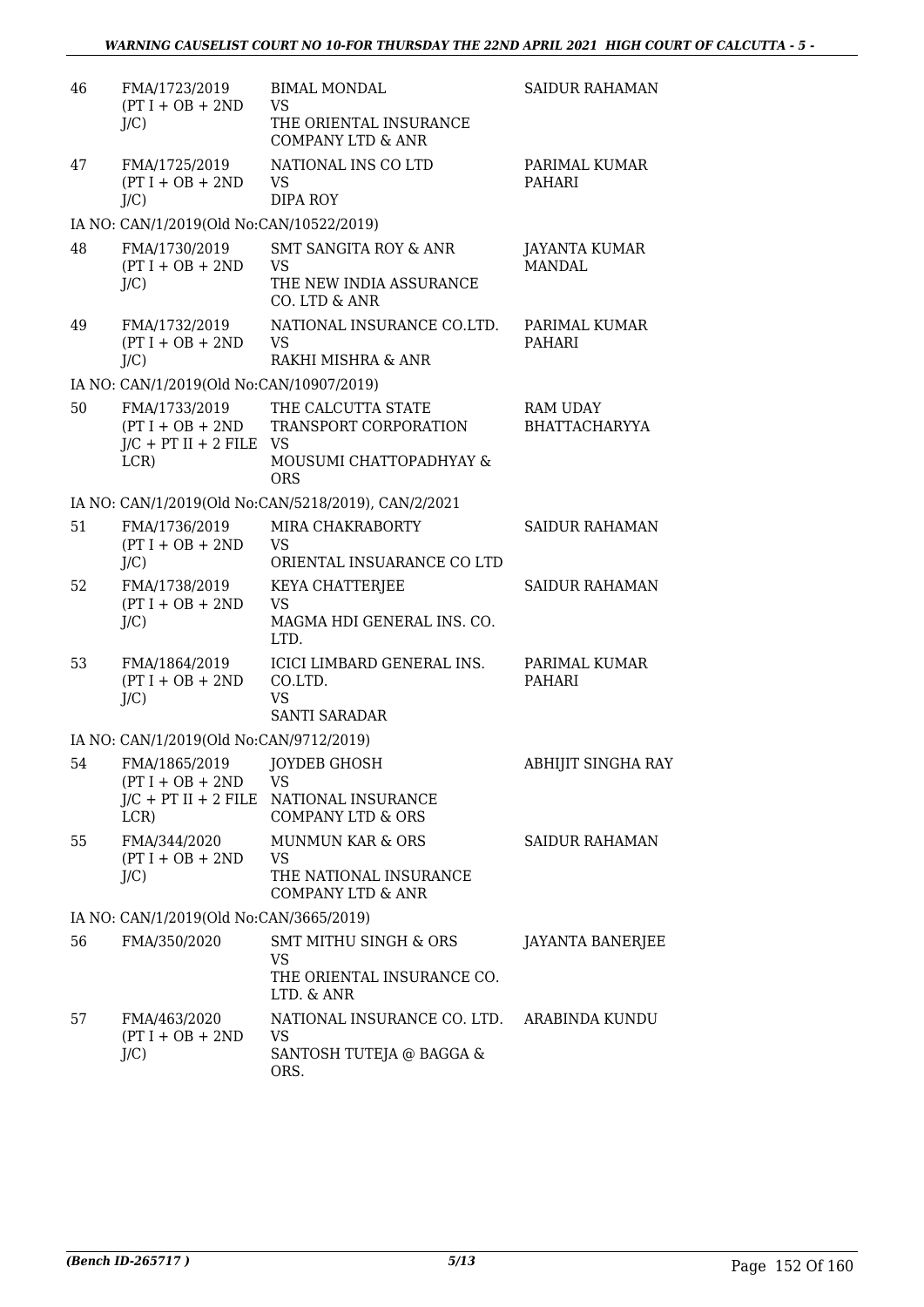| 58 | FMA/464/2020<br>$(PT I + OB + 2ND$<br>$J/C$ ) | THE NEW INDIA ASSURANCE<br>CO. LTD<br><b>VS</b><br>TAPAS CHAKRABORTY @<br>TAPASH CHAKRABORTY & ANR                       | SANJAY PAUL                          |
|----|-----------------------------------------------|--------------------------------------------------------------------------------------------------------------------------|--------------------------------------|
|    | IA NO: CAN/1/2019(Old No:CAN/3013/2019)       |                                                                                                                          |                                      |
| 59 | FMA/465/2020<br>$(PT I + OB + 2ND$<br>J/C     | ICICI LOMBART GENERAL<br><b>INSURANCE CO. LTD</b><br>VS<br>MANSURA BIBI SEIKH & ORS                                      | SAYAK MAJUMDER                       |
|    | IA NO: CAN/1/2015(Old No:CAN/7833/2015)       |                                                                                                                          |                                      |
| 60 | FMA/467/2020<br>$(PT I + OB + 2ND$<br>$J/C$ ) | SHEFALI SARKAR (PAUL) & ORS<br>VS<br>THE UNITED INDIA INSURANCE<br>COMPANY LTD. & ANR                                    | <b>SAIDUR RAHAMAN</b>                |
| 61 | FMA/468/2020<br>$(PT I + OB + 2ND$<br>$J/C$ ) | SK. LUTAPHAR @ LUTAPHAR<br>SEIKH @ SK. LUTFAR<br><b>VS</b><br>THE UNITED INDIA INSURANCE<br><b>COMPANY LTD &amp; ORS</b> | KRISHANU BANIK                       |
| 62 | FMA/469/2020<br>$(PT I + OB + 2ND$<br>$J/C$ ) | <b>SWAPAN</b><br>CHATTERJEE@CHATTOPADHYAY<br>VS<br>SK SHAHNAWAZ ALI & ANR                                                | <b>SUJOY GUHA ROY</b>                |
| 63 | FMA/470/2020<br>$(PT I + OB + 2ND$<br>$J/C$ ) | UMA MONDAL<br><b>VS</b><br>THE NATIONAL INS CO LTD &<br><b>ANR</b>                                                       | AMIT RANJAN ROY                      |
|    | IA NO: CAN/1/2019(Old No:CAN/11812/2019)      |                                                                                                                          |                                      |
| 64 | FMA/471/2020<br>$(PT I + OB + 2ND$<br>$J/C$ ) | MANJU HAZRA & ORS.<br><b>VS</b><br>UNITED INDIA INSURANCE CO.<br>LTD. & ANR.                                             | AMIT RANJAN ROY                      |
|    | IA NO: CAN/1/2019(Old No:CAN/11268/2019)      |                                                                                                                          |                                      |
| 65 | FMA/472/2020<br>$(PT I + OB + 2ND$<br>$J/C$ ) | MINOR DEBJYOTI SEN & ANR.<br>VS<br>NATIONAL INSURANCE CO. LTD.<br>& ANR.                                                 | <b>KRISHANU BANIK</b>                |
| 66 | FMA/473/2020<br>$(PT I + OB + 2ND$<br>$J/C$ ) | <b>BIJALI MAJI &amp; ORS</b><br><b>VS</b><br>THE ORIENTAL INSURANCE CO.<br>LTD & ANR                                     | DHANANJAY NAYAK                      |
| 67 | FMA/492/2020<br>$(PT I + OB + 2ND$<br>$J/C$ ) | SHIPRA BRAHMA & ORS<br><b>VS</b><br>THE NEW INDIA ASSURANCE<br>CO. LTD. & ORS                                            | <b>GAUTAM KUMAR</b><br><b>THAKUR</b> |
|    | IA NO: CAN/2/2017(Old No:CAN/5266/2017)       |                                                                                                                          |                                      |
| 68 | FMA/509/2020<br>$(PT I + OB + 2ND$<br>$J/C$ ) | KAMRUN NESHA BIBI & ORS<br><b>VS</b><br>THE DIVISIONAL MANAGER,<br><b>SOUTH BENGAL</b><br>S.TRANS.CORPO                  | ASHIQUE MONDAL                       |
| 69 | FMA/571/2020<br>$(PT I + OB + 2ND$<br>$J/C$ ) | DURGA RANI BAG<br>VS<br>THE UNITED INDIA INS CO LTD                                                                      | AMIT RANJAN ROY                      |

IA NO: CAN/1/2019(Old No:CAN/11092/2019)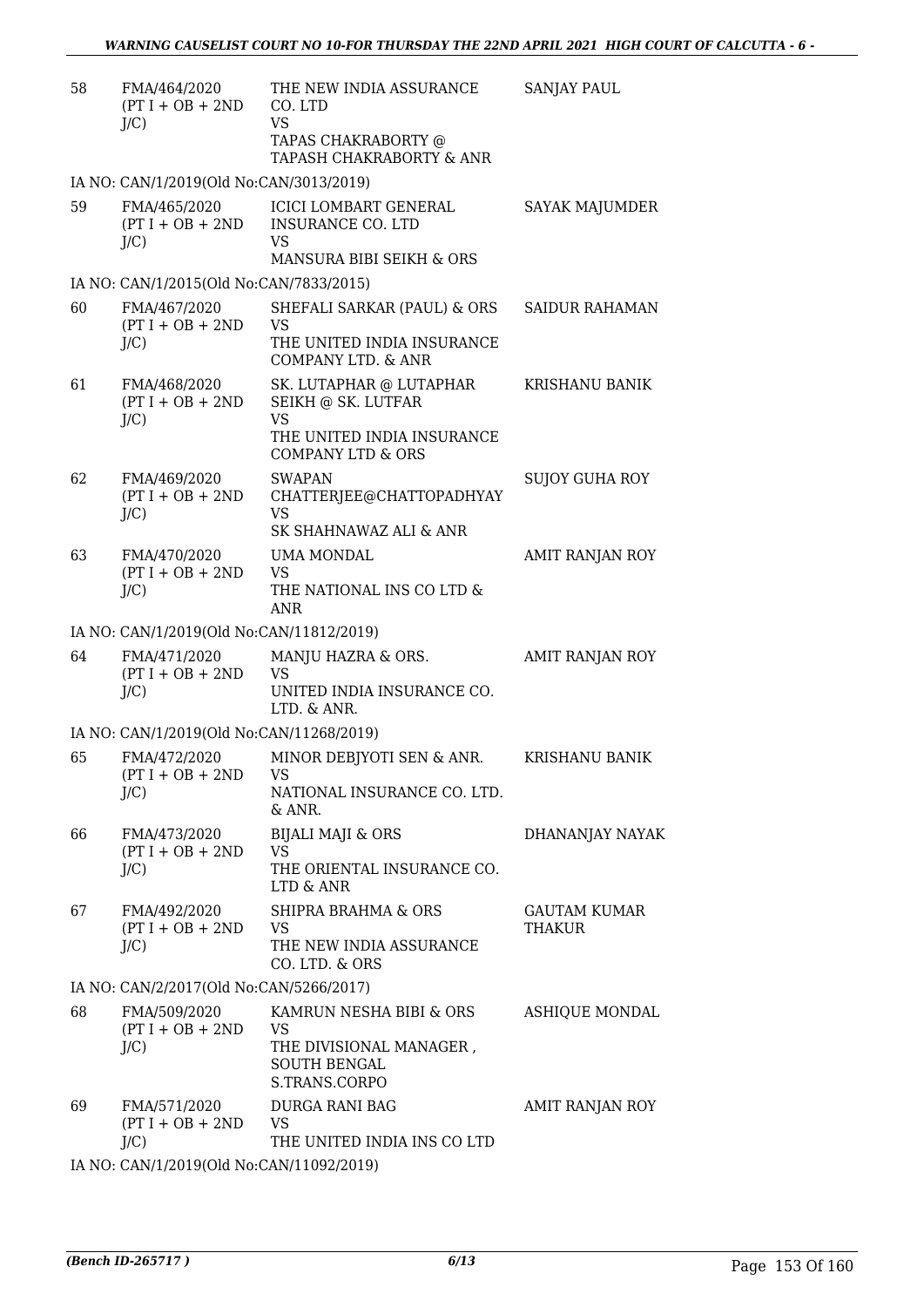| 70 | FMA/572/2020<br>$(PT I + OB + 2ND$<br>J/C     | NOOR MOHAMMAD<br><b>VS</b><br><b>BHAJAN LAL SARKAR &amp; ANR</b>                                                  | <b>SAJAL KANTI</b><br><b>BHATTACHARYYA</b> |
|----|-----------------------------------------------|-------------------------------------------------------------------------------------------------------------------|--------------------------------------------|
| 71 | FMA/573/2020<br>$(PT I + OB + 2ND$<br>J/C     | <b>BISWAMOY JANA</b><br><b>VS</b><br>NATIONAL INSURANCE CO. LTD<br>$&$ ANR                                        | <b>JAYANTA KUMAR</b><br><b>MANDAL</b>      |
| 72 | FMA/574/2020<br>$(PT I + OB + 2ND$<br>J/C     | SALMAN SK @ SEKH & ORS<br><b>VS</b><br>THE NEW INDIA ASSURANCE<br>CO. LTD & ORS                                   | JAYANTA KUMAR<br><b>MANDAL</b>             |
| 73 | FMA/575/2020<br>$(PT I + OB + 2ND$<br>$J/C$ ) | JHUMA SARKAR & ANR<br><b>VS</b><br>THE NATIONAL INSURANCE CO.<br>LTD. & ORS                                       | JAYANTA KUMAR<br><b>MANDAL</b>             |
| 74 | FMA/576/2020<br>$(PT I + OB + 2ND$<br>$J/C$ ) | JAYEDA BEWA @ JAYEDA & ORS<br><b>VS</b><br>THE CHOLAMANDALAM M/S<br>GENERAL INSURANCE CO. LTD.<br>& ANR           | JAYANTA KUMAR<br><b>MANDAL</b>             |
| 75 | FMA/580/2020<br>$(PT I + OB + 2ND$<br>$J/C$ ) | KALPANA MALO & ORS<br><b>VS</b><br><b>IFFCO TOKIO GENERAL</b><br><b>INSURANCE COMPANY LTD &amp;</b><br><b>ANR</b> | <b>SAIDUR RAHAMAN</b>                      |
|    | IA NO: CAN/1/2019(Old No:CAN/3666/2019)       |                                                                                                                   |                                            |
| 76 | FMA/582/2020<br>$(PT I + OB + 2ND$<br>$J/C$ ) | ANITA SENAPATI & ORS<br><b>VS</b><br>NATIONAL INSURANCE<br><b>COMPANY LTD &amp; ANR</b>                           | <b>KRISHANU BANIK</b>                      |
|    |                                               | <b>WARNING LIST (MANDAMUS SECTION)</b>                                                                            |                                            |
| 77 | CPAN/625/2019                                 | HARU MALIK & ANR.<br><b>VS</b><br>PARTHA RANJAN MONDAL &<br>ANR.                                                  | <b>ARUN NASKAR</b>                         |
|    | wt78 WPA/14160/2017                           | HARU MALIK & ANR<br>VS<br>STATE OF WEST BENGAL & ANR                                                              | <b>ARUN NASKAR</b>                         |
| 79 | WPA/3270/2019                                 | KHAIRUL ISLAM<br><b>VS</b><br>THE WEST BENGAL STATE<br>ELECTRICITY DIST. CO LTD &<br><b>ORS</b>                   | LIPIKA CHATTERJEE                          |
| 80 | WPA/3480/2019                                 | JHHALAK CHARITABLE TRUST &<br>ANR<br><b>VS</b><br>HALDIA ENERGY LIMITED &<br><b>ORS</b>                           | <b>SOUMA SUBHRA RAY</b>                    |
| 81 | WPA/8272/2019                                 | MOSARAF HOSSAIN@BABAR ALI<br>SK<br><b>VS</b><br>W.B.S.E.D.C.LTD. & ORS                                            | <b>BIDYUT BARAN</b><br><b>BISWAS</b>       |
| 82 | WPA/9705/2019                                 | YIASUF SEKH<br><b>VS</b><br>THE CHAIRMAN, W.B.S.E.D.CL &<br>ANR                                                   | MD HASANUZZAMAN                            |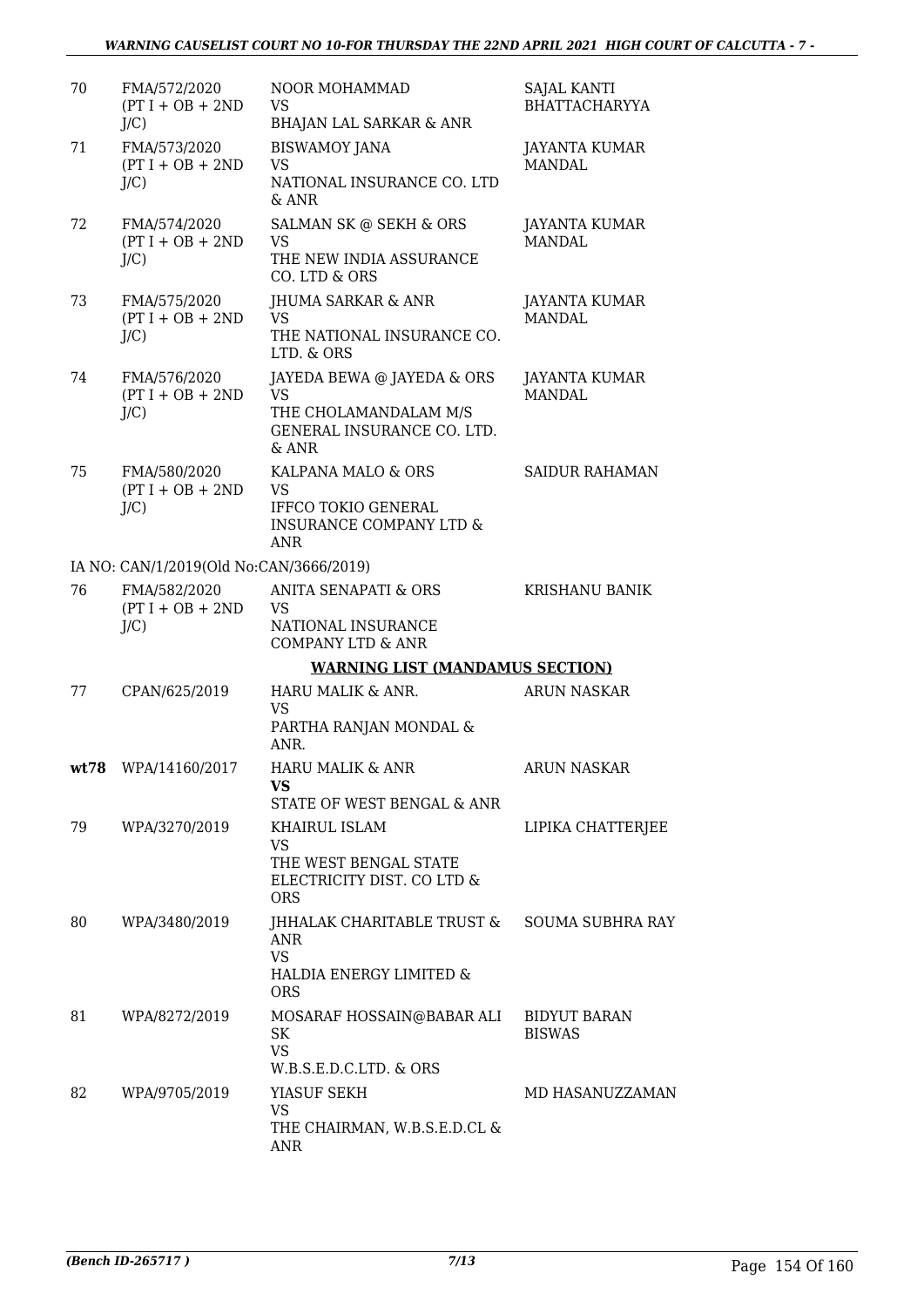| 83 | WPA/10143/2019 | MOHIUDDIN MALLICK<br><b>VS</b><br>C.E.S.C. LIMITED & ORS                                            | KAJAL RAY                               |
|----|----------------|-----------------------------------------------------------------------------------------------------|-----------------------------------------|
| 84 | WPA/10300/2019 | BHUWAN PROPERTIES (P) LTD<br>VS<br>CESC LTD & ANR                                                   | <b>INDRANIL HALDER</b>                  |
| 85 | WPA/10438/2019 | PABITRA NATH LAHA<br><b>VS</b><br><b>WBSEDC LTD &amp; ORS</b>                                       | <b>MD ALI MALLICK</b>                   |
| 86 | WPA/10509/2019 | <b>CHAMPA GHOSH</b><br><b>VS</b><br>W.B. STATE ELECTRICITY<br>DISTRIBUTION COMPANY LTD.<br>$&$ ORS  | <b>SOURAV MUKHERJEE</b>                 |
| 87 | WPA/10669/2019 | SUPARTHA GHOSH<br><b>VS</b><br><b>W B STATE ELECTRICITY</b><br>TRANSMISSION CO LTD & ORS            | <b>ABHISEK B DAS</b>                    |
|    |                | IA NO: CAN/1/2019(Old No:CAN/5751/2019), CAN/2/2020, CAN/3/2020                                     |                                         |
| 88 | WPA/11390/2019 | <b>BASANTA KR. SHAW</b><br><b>VS</b><br>CESC LTD. & ANR.                                            | <b>INDRANIL HALDER</b>                  |
| 89 | WPA/12080/2019 | ANADI CHARAN BARMAN<br>VS<br>W.B. STATE ELECTRICITY<br>DISTRIBUTION COMPANY LTD.<br>& ORS           | <b>GITASHREE MISTRY</b>                 |
| 90 | WPA/12671/2019 | S.M. SHAFI ALAM<br><b>VS</b><br><b>CESC LIMITED &amp; ORS</b>                                       | <b>SEKHAR MUKHERJEE</b>                 |
| 91 | WPA/16597/2019 | <b>INDRANI SARKAR</b><br><b>VS</b><br>CALCUTTA ELECTRIC SUPPLY<br><b>CORPORATION LTD. &amp; ORS</b> | <b>BISWADEB RAY</b><br><b>CHAUDHURI</b> |
| 92 | WPA/16922/2019 | MAHENDRA KUMAR BAID<br>VS<br>CALCUTTA ELECTRIC SUPPLY<br><b>CORPORATION LTD. &amp; ORS</b>          | <b>CHINMOY</b><br>MUKHOPADHYAY          |
| 93 | WPA/17075/2019 | VIJAY KR GUPTA<br><b>VS</b><br>THE CESC LTD & ORS                                                   | <b>SUKUMAR GHOSH</b>                    |
| 94 | WPA/17486/2019 | TAPAS KUMAR SAMANTA<br><b>VS</b><br><b>CESC LIMITED &amp; ORS</b>                                   | <b>ARNAB ROY</b>                        |
| 95 | WPA/18776/2019 | AMARNATH SEN & ORS<br><b>VS</b><br>W.B. STATE ELECTRICITY<br>DISTRIBUTION COMPANY LTD.<br>& ORS     | NILANJAN ADHIKARI                       |
| 96 | WPA/18984/2019 | ARUN KANTI CHAKRABORTY<br><b>VS</b><br>STATE OF WEST BENGAL & ORS                                   | PRIYA DEY                               |
| 97 | WPA/19304/2019 | DULAL CHANDRA DAS<br><b>VS</b><br>W.B. STATE ELECTRICITY<br>DISTRIBUTION COMPANY LTD.<br>& ORS      | <b>TAPAS MAITY</b>                      |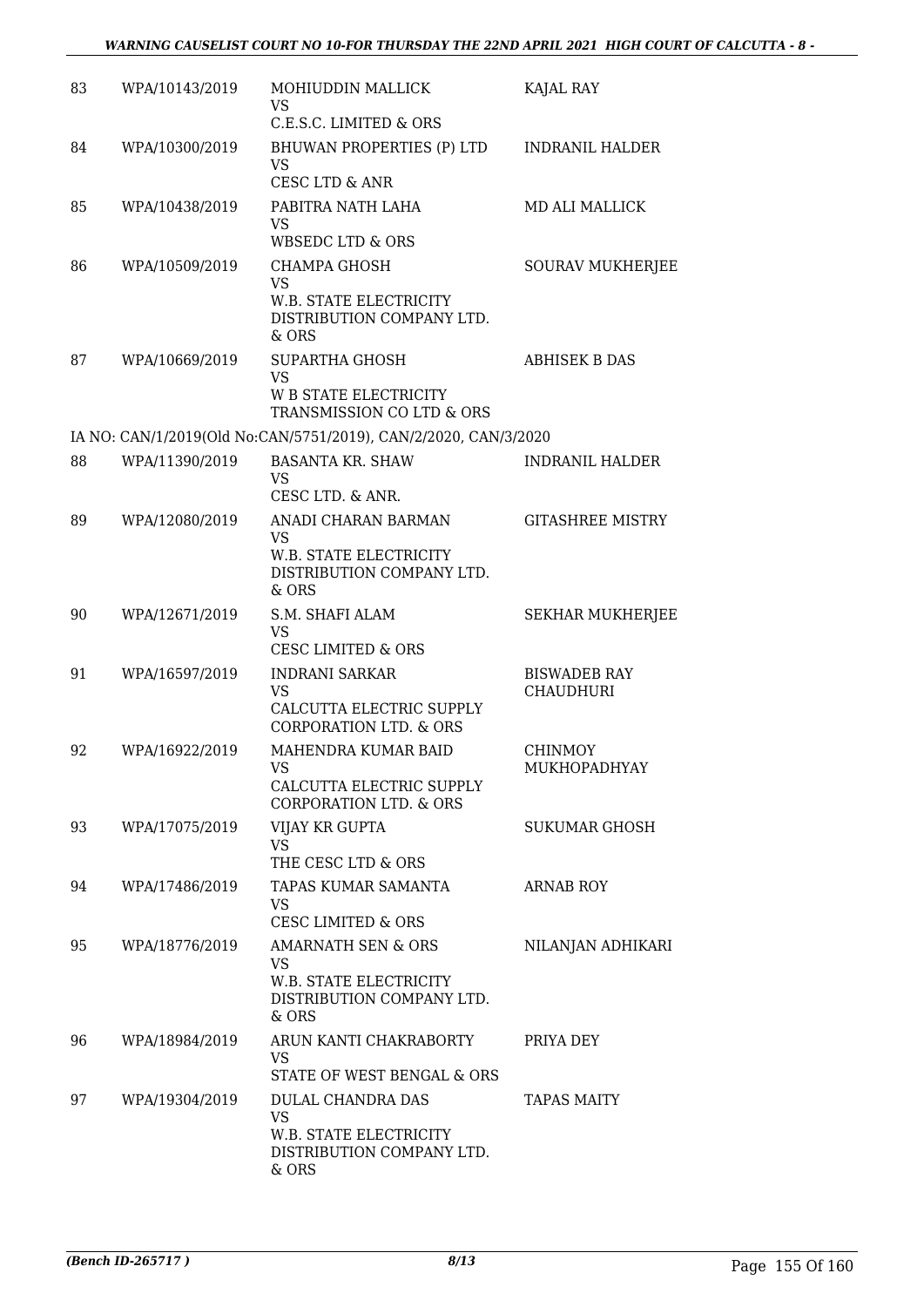| 98   | WPA/19389/2019       | SANTANU KHALU<br><b>VS</b><br>W.B. STATE ELECTRICITY                             | SAMRAT DAS         |
|------|----------------------|----------------------------------------------------------------------------------|--------------------|
| wt99 | WPA/19390/2019       | <b>BDISTRIBUTION CO. LTD. &amp; ANR</b><br><b>JAYANTA KHALU</b><br>VS            | <b>SAMRAT DAS</b>  |
|      |                      | <b>W.B. STATE ELECTRICITY</b><br>DISTRIBUTION CO. LTD. & ORS                     |                    |
| 100  | WPA/19558/2019       | UTTAM KUMAR GHOSH<br><b>VS</b><br>THE WBSEDCL & ORS                              | ARUP SARKAR        |
|      | wt101 WPA/19560/2019 | <b>DUKARI ROY</b><br><b>VS</b><br>THE WBSEDCL & ORS                              | <b>ARUP SARKAR</b> |
|      | wt102 WPA/19562/2019 | <b>SANTA ROY</b><br><b>VS</b><br>THE WBSEDCL & ORS                               | <b>ARUP SARKAR</b> |
|      | wt103 WPA/19565/2019 | DUDKUMAR GHOSH<br>VS                                                             | <b>ARUP SARKAR</b> |
|      | wt104 WPA/19569/2019 | THE WBSEDCL & ORS<br><b>BISWANATH MONDAL</b><br><b>VS</b><br>THE WBSEDCL & ORS   | ARUP SARKAR        |
|      | wt105 WPA/19571/2019 | DHIRENDRA NATH ROY<br><b>VS</b><br>THE WBSEDCL & ORS                             | <b>ARUP SARKAR</b> |
|      | wt106 WPA/19573/2019 | SWAPAN KUMAR GHOSH<br>VS<br>THE WBSEDCL & ORS                                    | <b>ARUP SARKAR</b> |
|      | wt107 WPA/19575/2019 | HEMANTA KUMAR GHOSH<br>VS<br>THE WBSEDCL & ORS                                   | <b>ARUP SARKAR</b> |
|      | wt108 WPA/19578/2019 | <b>BABLU GHOSH</b><br>VS<br>THE WBSEDCL & ORS                                    | <b>ARUP SARKAR</b> |
|      | wt109 WPA/19580/2019 | SANTU PADDHAN<br><b>VS</b><br>THE WBSEDCL & ORS                                  | <b>ARUP SARKAR</b> |
|      | wt110 WPA/19582/2019 | ASHOK KUMAR ROY<br><b>VS</b><br>THE WBSEDCL & ORS                                | <b>ARUP SARKAR</b> |
|      | wt111 WPA/19583/2019 | AJIT KUMAR GHOSH<br>VS<br>THE WBSEDCL & ORS                                      | ARUP SARKAR        |
|      | wt112 WPA/19586/2019 | <b>BISHNU KUMAR ROY</b><br><b>VS</b><br>THE WBSEDCL & ORS                        | <b>ARUP SARKAR</b> |
| 113  | WPA/20114/2019       | MUKUL GHARAMI<br><b>VS</b><br>CESC LTD & ORS                                     | ANINDYA BOSE       |
| 114  | WPA/20284/2019       | <b>BIJOY KRISHNA SARKAR &amp; ANR</b><br><b>VS</b><br>STATE OF WEST BENGAL & ORS | CHITTARNAJAN RAY   |
| 115  | WPA/20873/2019       | ARAFAT SEKH<br><b>VS</b><br>WBSEDC LTD & ORS                                     | MD BASHA MIR       |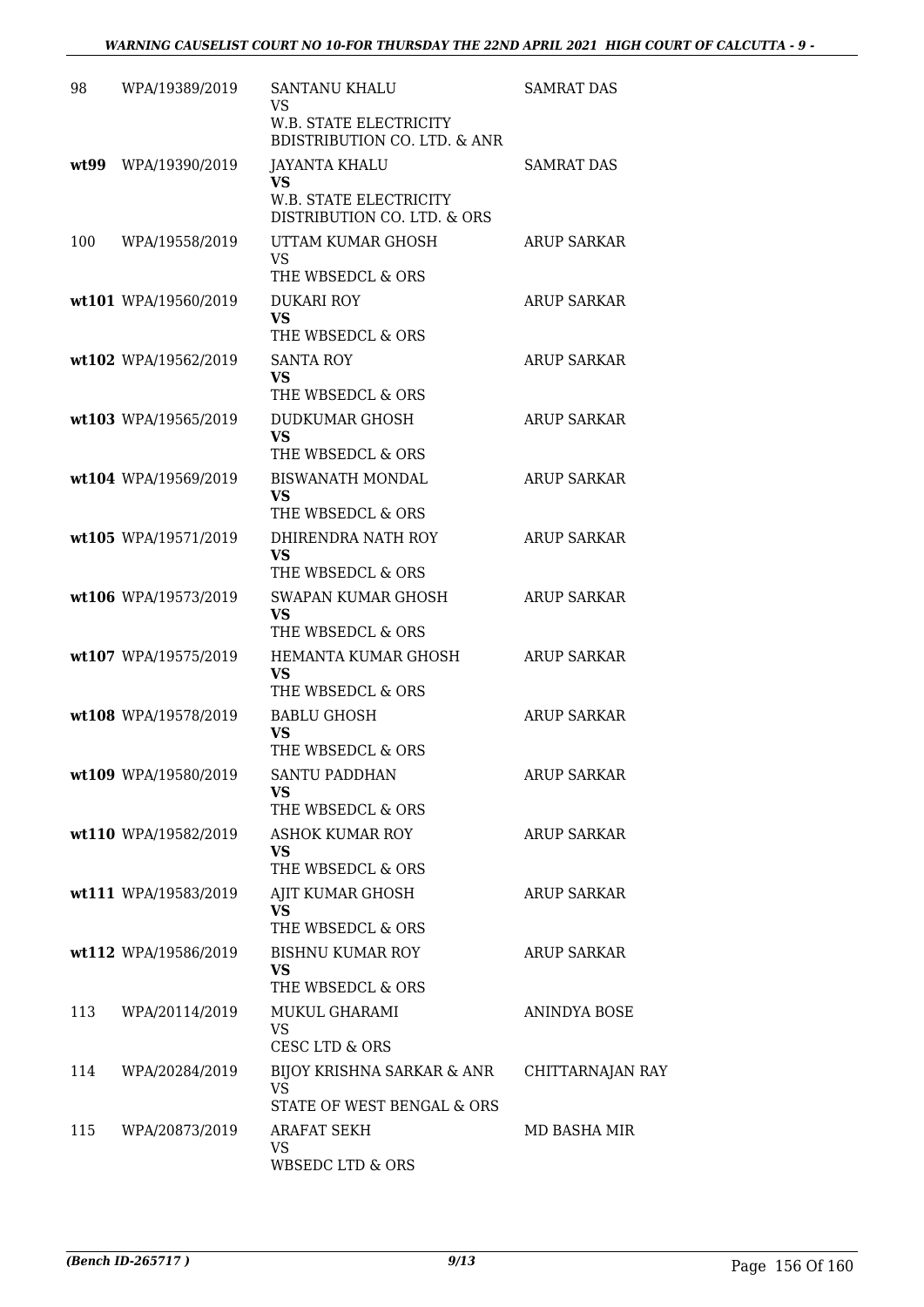| 116 | WPA/21727/2019 | KRISHNA CHANDRA GHOSH<br><b>VS</b><br>THE WBSEDC LTD & ORS                                                           | ARPA CHAKRABORTY                       |
|-----|----------------|----------------------------------------------------------------------------------------------------------------------|----------------------------------------|
| 117 | WPA/21895/2019 | PINTU YADAV<br><b>VS</b><br><b>CESC LTD &amp; ANR</b>                                                                | <b>INDRANIL HALDER</b>                 |
| 118 | WPA/22550/2019 | <b>QUAISER IMAM &amp; ANR</b><br><b>VS</b><br>STATE OF WEST BENGAL & ORS                                             | MD ASHRAFUL HUQ                        |
| 119 | WPA/22577/2019 | IZAZ AHMED @ EJJAJ AHAMED<br><b>VS</b><br>W.B. STATE ELECTRICITY<br>DISTRIBUTION COMPANY<br><b>LIMITED &amp; ORS</b> | <b>RIMA DAS</b>                        |
| 120 | WPA/22590/2019 | SK. NIZAMUDDIN SARKAR<br><b>VS</b><br>STATE OF WEST BENGAL & ORS                                                     | PARTHA SARATHI<br><b>SEN SHARMA</b>    |
| 121 | WPA/22601/2019 | PARESH MARIYA @ PARESH<br><b>KARMAKAR</b><br><b>VS</b><br>STATE OF WEST BENGAL & ORS                                 | <b>SUJOY SARKAR</b>                    |
| 122 | WPA/22624/2019 | ATIAR RAHAMAN<br><b>VS</b><br>WBSEDC LTD & ORS                                                                       | MD Z RAHAMAN                           |
| 123 | WPA/22642/2019 | SATYA NARAYAN MAJILYA<br><b>VS</b><br><b>W.B STATE ELECTRICITY</b><br>DISTRIBUTION COMPANY LTD.<br>& ORS             | <b>TARAPADA DAS</b>                    |
| 124 | WPA/22651/2019 | PRABIR GHOSH @ PRABIR<br>KUMAR GHOSH<br><b>VS</b><br>W.B. STATE ELECTRICITY<br>DISTRIBUTION COMPANY LTD.<br>$&$ ORS  | <b>BIKASH CHANDRA</b><br><b>HALDER</b> |
| 125 | WPA/22894/2019 | NADUGOPAL SHINRI<br><b>VS</b><br><b>W.B. STATE ELECTRICITY</b><br>DISTRIBUTION COMPANY<br>LIMITED & ORS              | <b>IORA RAHAMAN</b>                    |
| 126 | WPA/22895/2019 | KAMAL MISHRA<br><b>VS</b><br>W.B. STATE ELECTRICITY<br>DISTRIBUTION COMPANY LTD.<br>& ORS                            | PRADIP PAL                             |
| 127 | WPA/22908/2019 | CHANDI CHARAN<br><b>CHAKRABORTY</b><br><b>VS</b><br>W.B. STATE ELECTRICITY<br>DISTRTIBUTION COMPANY LTD.<br>& ORS    | PARTHA SARATHI<br><b>GHOSH</b>         |
| 128 | WPA/22977/2019 | <b>SUBARNA MONDAL</b><br><b>VS</b><br>STATE OF WEST BENGAL & ORS                                                     | KAMAL KRISHNA<br><b>GUHA</b>           |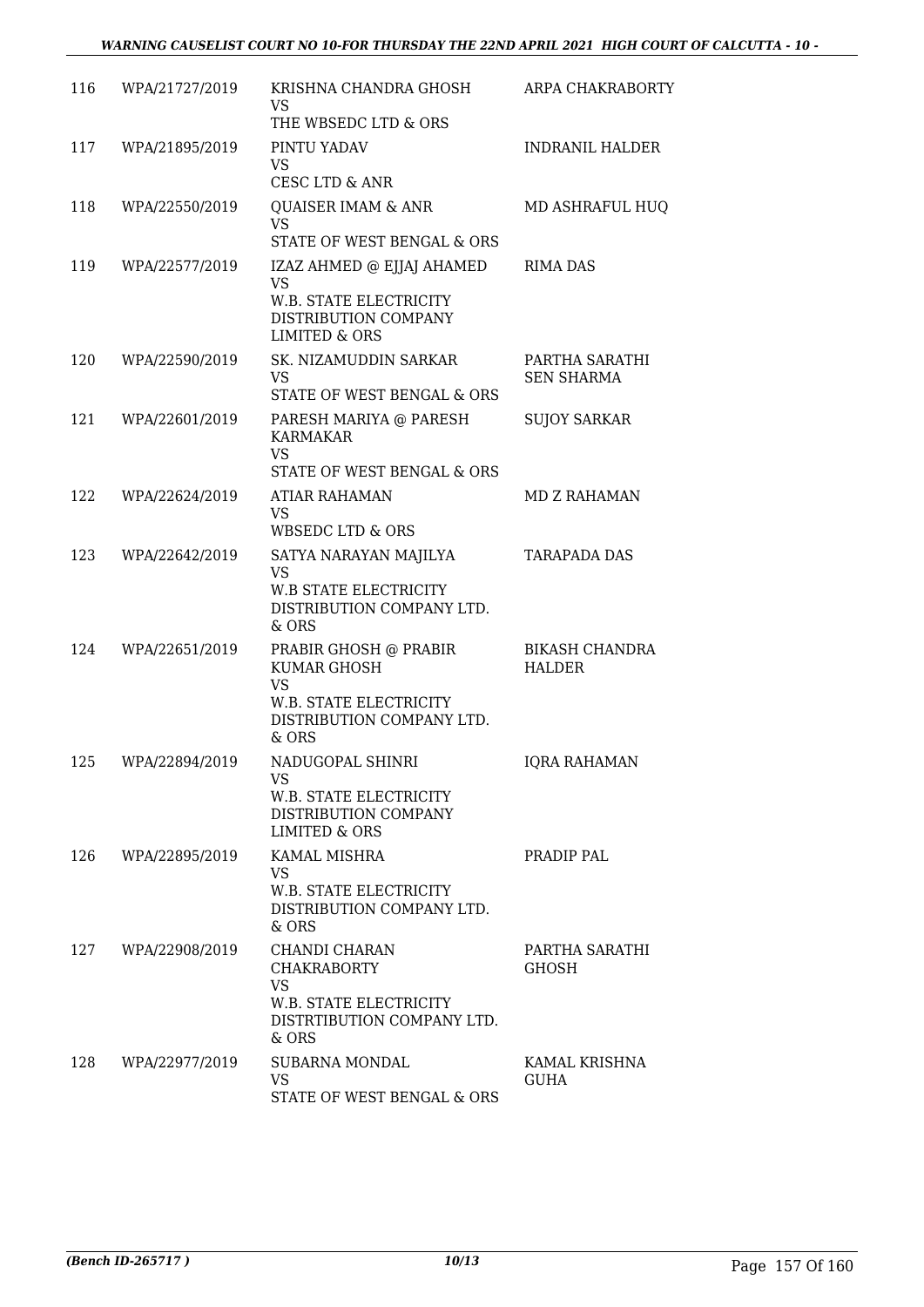| 129 | WPA/23019/2019 | MAIDUR MONDAL @ MAIDUR<br>RAHAMAN MONDAL<br><b>VS</b>                                              | MD. Z. RAHAMAN                        |
|-----|----------------|----------------------------------------------------------------------------------------------------|---------------------------------------|
| 130 | WPA/23020/2019 | <b>WBSEDCL &amp; ORS</b><br>EKRAMUL HAQUE MONDAL<br><b>VS</b><br><b>WBSECCL &amp; ORS</b>          | MD. Z. RAHAMAN                        |
| 131 | WPA/23084/2019 | RADHA KISHAN RATHI & ANR<br><b>VS</b><br><b>WBSEDCL&amp;ORS</b>                                    | SABYASACHI HAZRA                      |
| 132 | WPA/23143/2019 | HOWRAH IDDGAH MAIDAN<br>MASJID & ANR<br><b>VS</b>                                                  | <b>SAYED NAZMUL</b><br><b>HOSSAIN</b> |
|     |                | C E S C LIMITED & ORS                                                                              |                                       |
| 133 | WPA/23590/2019 | SAHIDUL ISLAM @ MANIK SK<br><b>VS</b><br><b>STATE OF WEST BENGAL &amp; ORS</b>                     | <b>SUJIT CHOWDHURY</b>                |
| 134 | WPA/23608/2019 | <b>ABIN KHAN</b><br><b>VS</b><br>THE CESC LTD. & ORS                                               | SANJAY SAHA                           |
| 135 | WPA/23637/2019 | ABDUL GOFFAR LASKAR<br><b>VS</b><br>W.B. STATE ELECTRICITY<br>DISTRIBUTION COMPANY LTD.<br>& ORS   | CHANDRA NATH<br><b>SARKAR</b>         |
| 136 | WPA/23654/2019 | NABA KUMAR KUNDU & ANR<br><b>VS</b><br>CALCUTTA ELECTRICITY<br><b>SUPPLY CORPORATION &amp; ORS</b> | KARUNAMOYEE<br><b>SAMANTA</b>         |
| 137 | WPA/23669/2019 | <b>BHARAT GHARUI</b><br><b>VS</b><br>WBSEDC COMPANY LTD & ORS                                      | <b>SK. ABU ABBASAN</b>                |
| 138 | WPA/23716/2019 | MD AZIM @MD AZIM SK<br><b>VS</b><br>THE W.B.S.E.D.C.LTD & ORS                                      | RAFIQUL ISLAM                         |
| 139 | WPA/23717/2019 | <b>BARUN KUMAR RAJ</b><br>VS<br>THE W.B.S.E.D.CL. & ORS                                            | RAFIOUL ISLAM\                        |
| 140 | WPA/23728/2019 | AZIDA BIBI<br><b>VS</b><br>THE CHAIRMAN, W.B.S.E.D.CO.<br>LTD. & ORS                               | SAILENDR ANATH<br><b>CHAKRABARTI</b>  |
| 141 | WPA/23766/2019 | <b>ABDUR RAB</b><br><b>VS</b><br>W.B. STATE ELECTRICITY<br>DISTRIBUTION COMPANY LTD.<br>& ORS      | HARADHAN MONDAL                       |
| 142 | WPA/23831/2019 | <b>JYOTIRMOY NARU &amp; ORS</b><br><b>VS</b><br>THE CHAIRMAN, W.B.S.E.D.C.L.<br>& ORS              | RAM CHANDRA<br><b>GUCHAIT</b>         |
| 143 | WPA/23871/2019 | SK. MONIRUL<br><b>VS</b><br>CALCUTTA ELECTRICITY<br>SUPPLY CORPORATION LTD &<br><b>ORS</b>         | KAMAL KANTA KAR                       |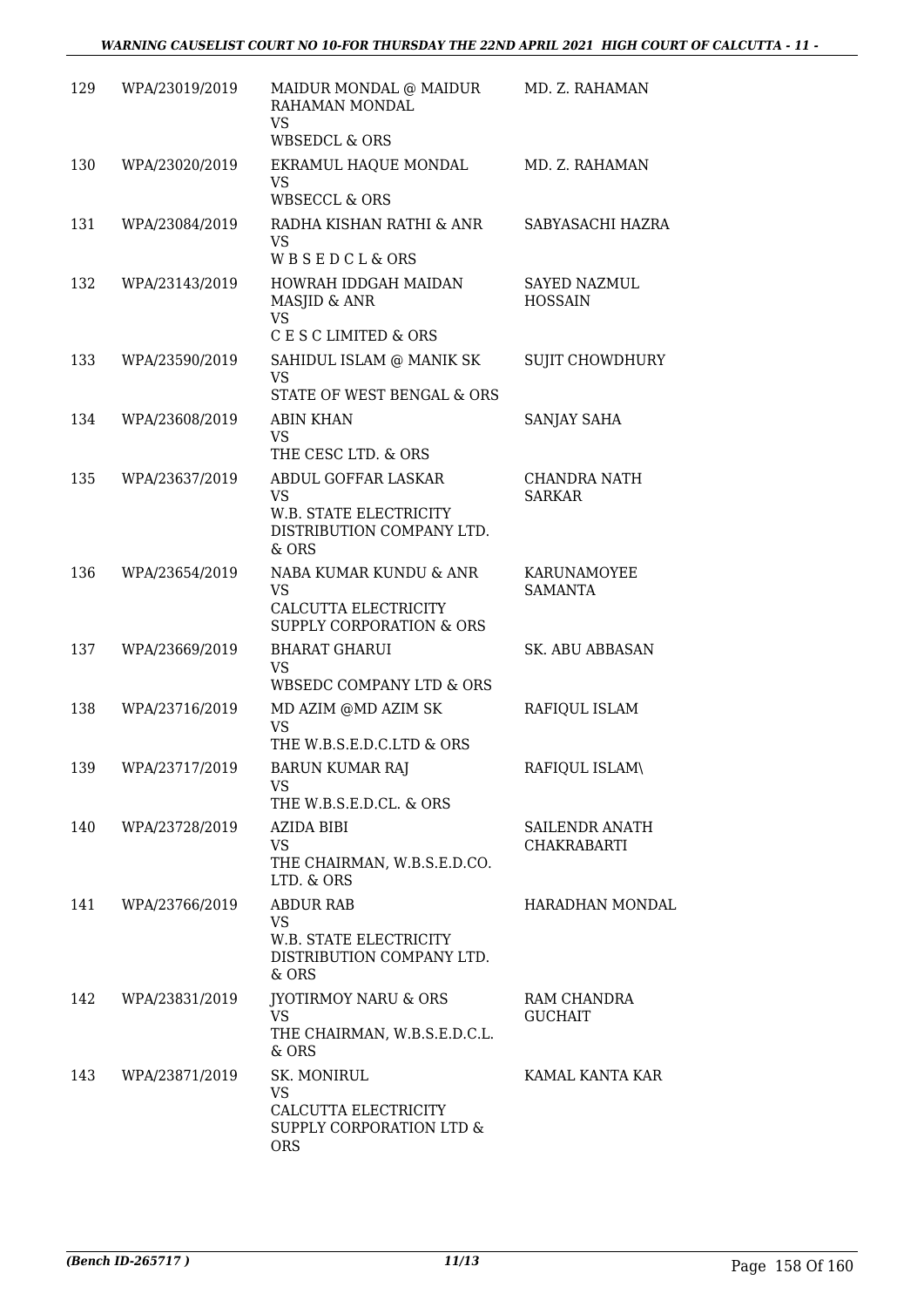| 144 | WPA/23940/2019                          | PAPAN DEY<br>VS<br>W.B. STATE ELECTRICITY<br>DISTRIBUTION COMPANY LTD.<br>& ORS                                                       | SNEHASIS JANA                     |
|-----|-----------------------------------------|---------------------------------------------------------------------------------------------------------------------------------------|-----------------------------------|
| 145 | WPA/24148/2019                          | MD. SAMIM KHAN<br>VS.<br>W.B.S.D.C.L. & ORS                                                                                           | SAGNIK CHATTERJEE                 |
| 146 | WPA/803/2020                            | SAHADEB PARAMANIK<br>VS<br>THE WBSEDC LTD & ORS                                                                                       | <b>TANMOY</b><br><b>CHOWDHURY</b> |
| 147 | WPA/861/2020                            | <b>SAMSUDDIN SEKH</b><br><b>VS</b><br>W.B.S.D.C.L. & ORS                                                                              | RAJENDRA BANERJEE                 |
| 148 | WPA/4507/2020                           | <b>SAKILA BIBI &amp; ANR</b><br>VS.<br>W.B. STATE ELECTRICITY<br>DISTRIBUTION COMPANY LTD.<br>& ORS                                   | MD. KUTUBUDDIN                    |
| 149 | WPA/5011/2020                           | <b>ABDUL NADEEM</b><br><b>VS</b><br>CALCUTTA ELECTRICITY<br>SUPPLY CORPORATION LTD. &<br><b>ORS</b>                                   | DEBESH HALDER                     |
| 150 | WPA/5012/2020                           | GIRIWAR KR, AGARWAL<br><b>VS</b><br>CALCUTTA ELECTRICITY<br>SUPPLY CORPORATION LTD. &<br><b>ORS</b>                                   | DEBESH HALDER                     |
| 151 | WPA/5058/2020                           | <b>JABBAR ALI</b><br><b>VS</b><br>ASSIST. ENGINEER (AE), W.B.<br>STATE ELEC. TRNSM. CO. LTD &<br><b>ORS</b>                           | BADRUDDOZA<br><b>MALLICK</b>      |
| 152 | WPA/5130/2020                           | <b>SUKUMAR DAS</b><br>VS<br><b>CESC LIMITED &amp; ORS</b>                                                                             | <b>MANIK LAL PODDAR</b>           |
| 153 | WPA/5614/2020                           | METSIL EXPORTS P. LTD., &<br>ANR.<br><b>VS</b><br>WB ELEC. REGULATORY COM. &<br>ORS.                                                  | SIDDHARTH SHROFF                  |
|     | IA NO: CAN/1/2020(Old No:CAN/3382/2020) |                                                                                                                                       |                                   |
|     | wt154 WPA/5616/2020                     | SURYA ALLOY IND. LTD. & ANR.<br><b>VS</b><br>WB ELEC. REGULATORY COM. &<br>ORS.                                                       | SIDDHARTH SHROFF                  |
|     | IA NO: CAN/1/2020(Old No:CAN/3386/2020) |                                                                                                                                       |                                   |
| 155 | WPA/6564/2020                           | M/S MAITI CONSTRUCTION<br>REPT BY DEBASHIS MAITI<br><b>VS</b><br><b>WEST BENGAL STATE</b><br>ELECTRICITY DISTRIBUTION CO<br>LTD & ORS | SUMOULI SARKAR                    |
|     | IA NO: CAN/1/2020(Old No:CAN/5346/2020) |                                                                                                                                       |                                   |